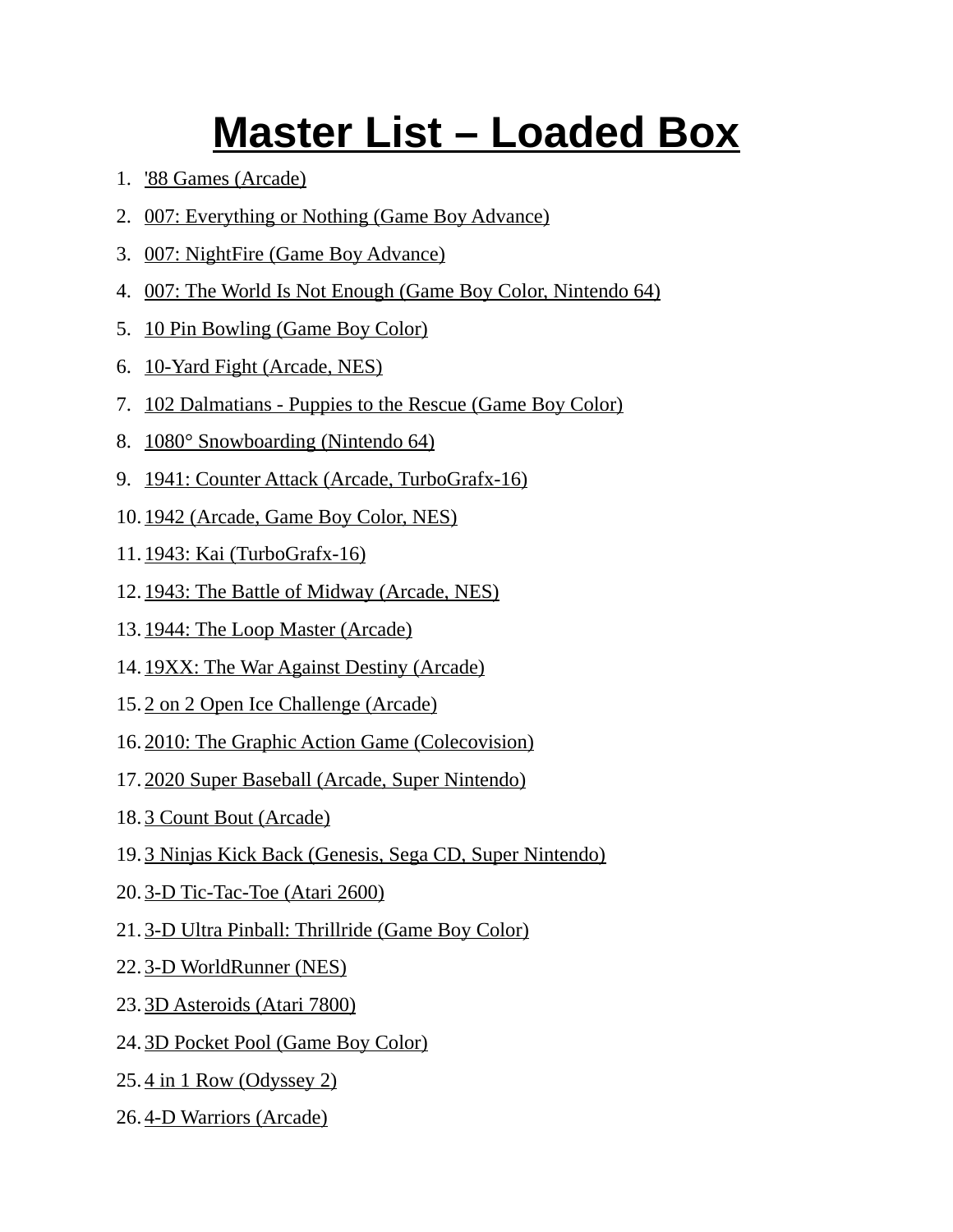- 27. 4-Tris (Intellivision)
- 28. 4-in-1 Fun Pak (Game Boy)
- 29. 4-in-1 Fun Pak Volume II (Game Boy)
- 30. 421 (Colecovision)
- 31. 4X4 World Trophy (Game Boy Color)
- 32. 5 In One FunPak (Game Gear)
- 33. 64th. Street: A Detective Story (Arcade)
- 34. 688 Attack Sub (Genesis)
- 35. 720 Degrees (Arcade, Game Boy Color, NES)
- 36. 8 Ball Action (Arcade)
- 37. 8 Eyes (NES)
- 38. 9 Ball Shootout (Arcade)
- 39.A Boy and His Blob: Trouble on Blobolonia (NES)
- 40. A Bug's Life (Nintendo 64)
- 41. A Dinosaur's Tale (Genesis)
- 42. A Nightmare on Elm Street (NES)
- 43. A-mazing Tater (Game Boy)
- 44.A.S.P.: Air Strike Patrol (Super Nintendo)
- 45. A/X-101 (Sega CD)
- 46.ABC Monday Night Football (Super Nintendo)
- 47. ABPA Backgammon (Intellivision)
- 48.ACME Animation Factory (Super Nintendo)
- 49.ADVANCED DUNGEONS & DRAGONS Cartridge (Intellivision)
- 50.ADVANCED DUNGEONS & DRAGONS Treasure of Tarmin Cartridge (Intellivision)
- 51. AH-3 Thunderstrike (Sega CD)
- 52. ALF (Sega Master System)
- 53. APB All-Points Bulletin (Arcade)
- 54.ASO Armored Scrum Object (Arcade)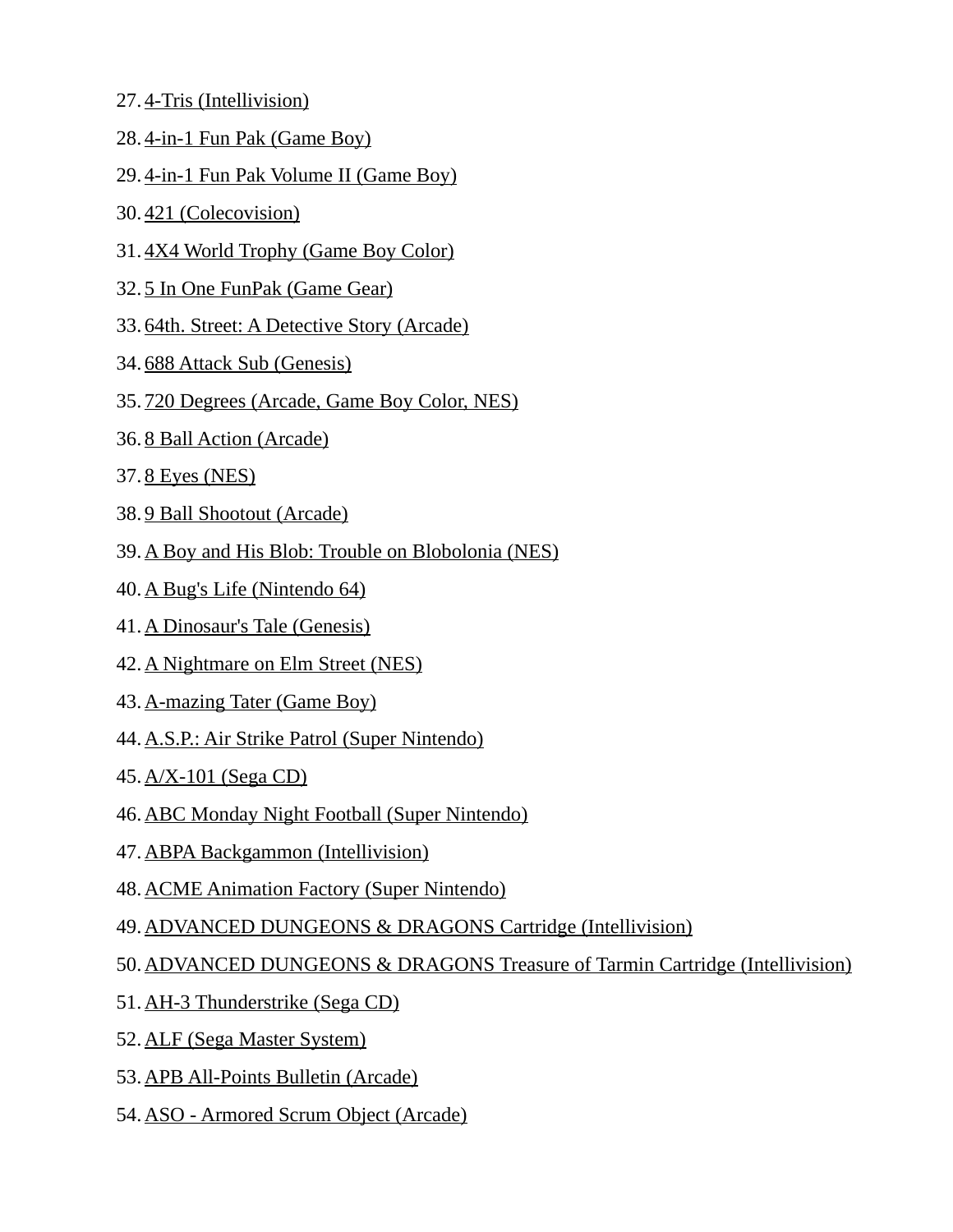- 55. ATP Tour Championship Tennis (Genesis)
- 56.Aaahh!!! Real Monsters (Genesis, Super Nintendo)
- 57.Abadox: The Deadly Inner War (NES)
- 58.Ace of Aces (Atari 7800, Sega Master System)
- 59. Acrobat Mission (Arcade)
- 60. Acrobatic Dog-Fight (Arcade)
- 61.Act-Fancer: Cybernetick Hyper Weapon (Arcade)
- 62. ActRaiser (Super Nintendo)
- 63. ActRaiser 2 (Super Nintendo)
- 64. Action Fighter (Sega Master System)
- 65.Action Man: Search For Base X (Game Boy Color)
- 66. Action Soccer (Vectrex)
- 67.Addams Family Values (Genesis, Super Nintendo)
- 68.Advance Guardian Heroes (Game Boy Advance)
- 69. Advance Wars (Game Boy Advance)
- 70.Advance Wars 2: Black Hole Rising (Game Boy Advance)
- 71.Advanced Dungeons & Dragons: DragonStrike (NES)
- 72.Advanced Dungeons & Dragons: Eye of the Beholder (Super Nintendo)
- 73.Advanced Dungeons & Dragons: Heroes of the Lance (NES)
- 74.Advanced Dungeons & Dragons: Hillsfar (NES)
- 75.Advanced Dungeons & Dragons: Pool of Radiance (NES)
- 76. Adventure (Atari 2600)
- 77.Adventure (AD&D Cloudy Mountain) (1982) (Mattel) (Intellivision)
- 78.Adventure Island (Game Boy, NES, TurboGrafx-16)
- 79. Adventure Island 3 (NES)
- 80. Adventure Island II (NES)
- 81.Adventure Island II: Aliens in Paradise (Game Boy)
- 82. Adventure Island IV (NES)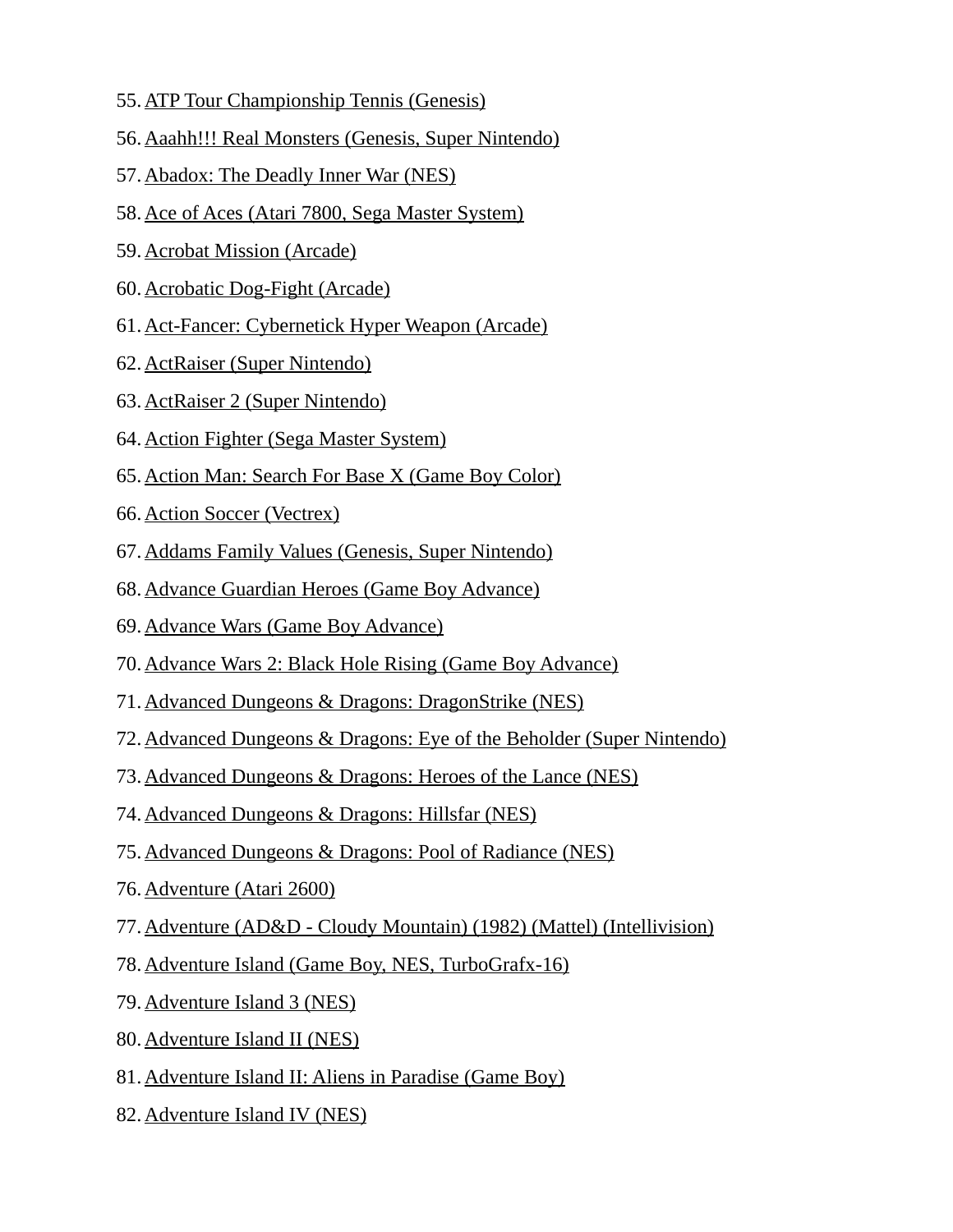- 83. Adventures in the Magic Kingdom (NES)
- 84.Adventures of Batman & Robin (Game Gear)
- 85. Adventures of Dino Riki (NES)
- 86.Adventures of Lolo (Game Boy, NES)
- 87. Adventures of Lolo 2 (NES)
- 88. Adventures of Lolo 3 (NES)
- 89. Adventures of TRON (Atari 2600)
- 90. Adventures of Tom Sawyer (NES)
- 91.Adventures of Yogi Bear (Super Nintendo)
- 92.Aerial Assault (Game Gear, Sega Master System)
- 93.Aero Blasters (Genesis, TurboGrafx-16)
- 94.Aero Fighters (Arcade, Super Nintendo)
- 95.Aero Fighters 2 / Sonic Wings 2 (Arcade)
- 96.Aero Fighters 3 / Sonic Wings 3 (Arcade)
- 97. Aero Fighters Assault (Nintendo 64)
- 98.Aero the Acro-Bat (Genesis, Super Nintendo)
- 99.Aero the Acro-Bat 2 (Genesis, Super Nintendo)
- 100. Aero the Acrobat (Game Boy Advance)
- 101. AeroGauge (Nintendo 64)
- 102. Aerobiz (Super Nintendo)
- 103. Aerobiz Supersonic (Genesis, Super Nintendo)
- 104. Aerostar (Game Boy)
- 105. After Burner (Arcade, NES, Sega 32X, Sega Master System)
- 106. After Burner II (Arcade, Genesis, NES, TurboGrafx-16)
- 107. After Burner III (Sega CD)
- 108. After Burst (Game Boy)
- 109. Agent Super Bond (Arcade)
- 110. Aggressors of Dark Kombat (Arcade)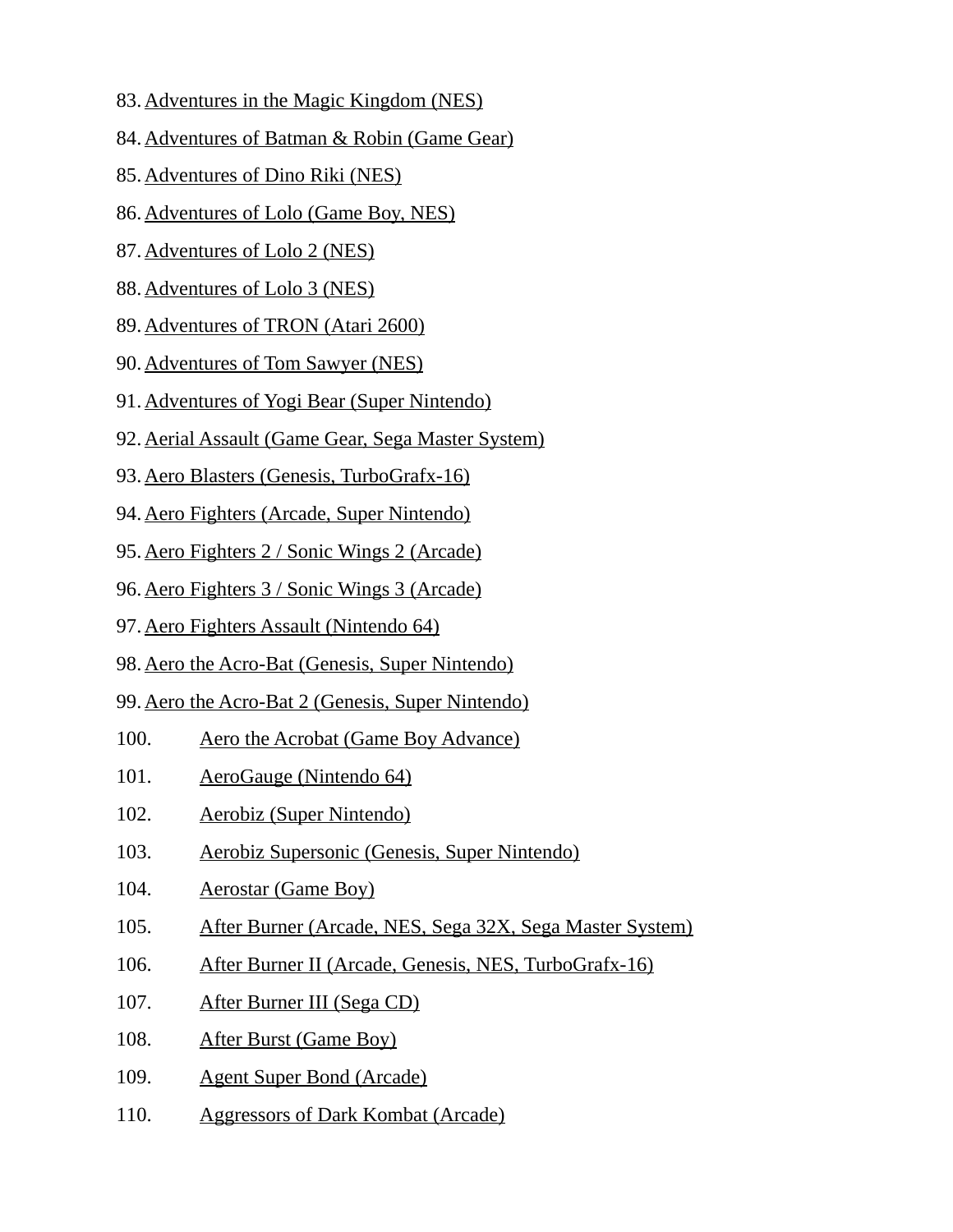| 111. | Agro Soar (Game Boy) |
|------|----------------------|
|      |                      |

- 112. Aidyn Chronicles: The First Mage (Nintendo 64)
- 113. Air Buster (Arcade)
- 114. Air Cavalry (Super Nintendo)
- 115. Air Diver (Genesis)
- 116. Air Duel (Arcade)
- 117. Air Fortress (NES)
- 118. Air Gallet (Arcade)
- 119. Air Inferno (Arcade)
- 120. Air Raid (Arcade, Atari 2600)
- 121. Air Raiders (Atari 2600)
- 122. Air Rescue (Sega Master System)
- 123. Air Strike (Intellivision)
- 124. Air Zonk (TurboGrafx-16)
- 125. Air-Sea Battle (Atari 2600)
- 126. AirForce Delta (Game Boy Color)
- 127. AirForce Delta Storm (Game Boy Advance)
- 128. Airboarder 64 (Nintendo 64)
- 129. Airlock (Atari 2600)
- 130. Airwolf (Arcade, NES)
- 131. Ajax (Arcade)
- 132. Al Unser Jr. Turbo Racing (NES)
- 133. Al Unser Jr.'s Road to the Top (Super Nintendo)
- 134. Aladdin (Game Boy, Super Nintendo)
- 135. Alcazar: The Forgotten Fortress (Colecovision)
- 136. **Alcon (Arcade)**
- 137. Aldynes: The Mission Code for Rage Crisis (TurboGrafx-16)
- 138. Aleste (Sega Master System)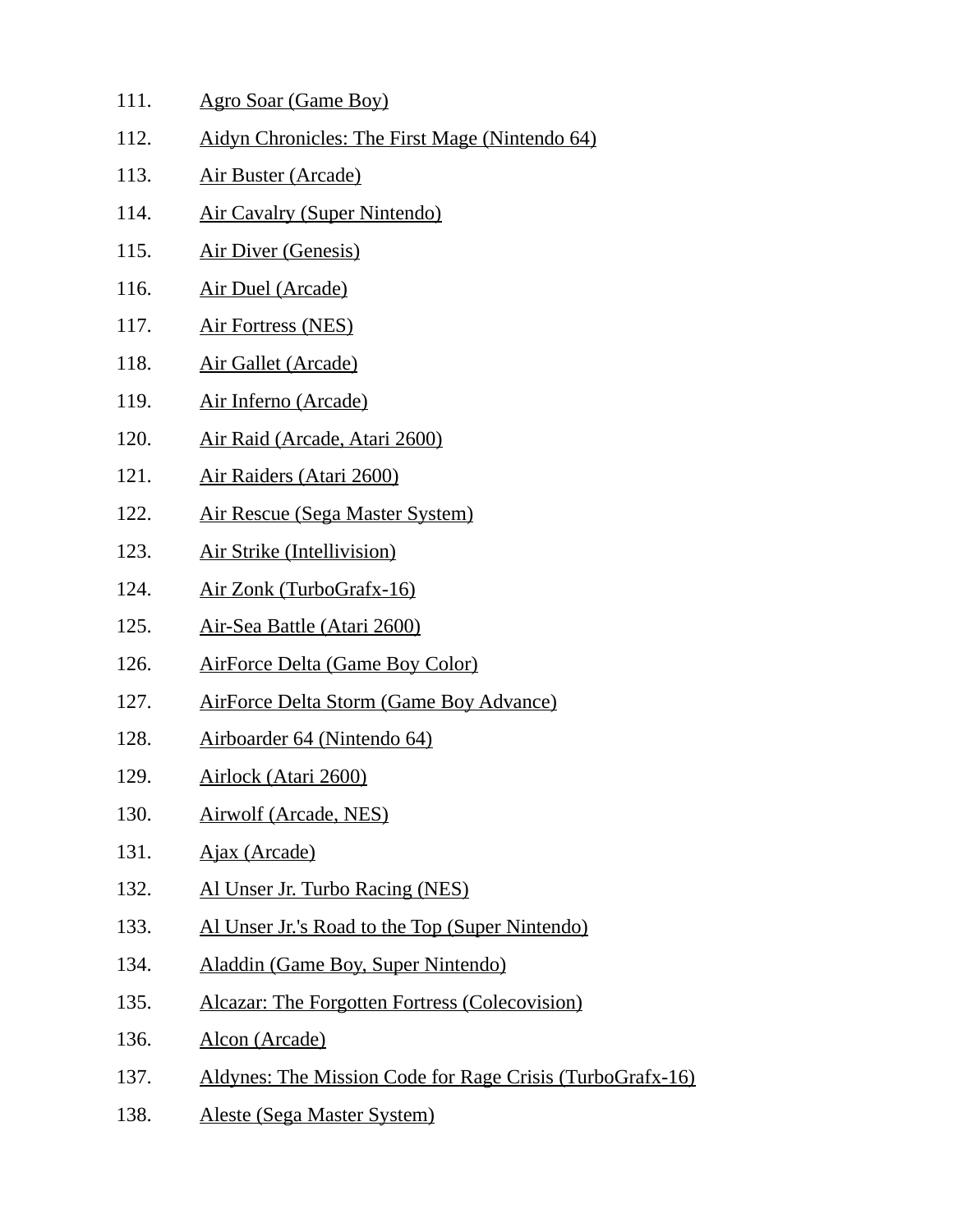- 139. Alex Kidd in Miracle World (Sega Master System)
- 140. Alex Kidd in Miracle World 2 (Sega Master System)
- 141. Alex Kidd in the Enchanted Castle (Genesis)
- 142. Alex Kidd: BMX Trial (Sega Master System)
- 143. Alex Kidd: High-Tech World (Sega Master System)
- 144. Alex Kidd: The Lost Stars (Sega Master System)
- 145. Alfred Chicken (Game Boy, NES)
- 146. Alfred's Adventure (Game Boy Color)
- 147. Ali Baba and 40 Thieves (Arcade)
- 148. Alice in Wonderdream (TurboGrafx-16)
- 149. Alien (Atari 2600)
- 150. Alien 3 (Game Boy, Game Gear, Genesis, NES, Sega Master System, Super Nintendo)
- 151. Alien Brigade (Atari 7800)
- 152. Alien Crush (TurboGrafx-16)
- 153. Alien Hominid (Game Boy Advance)
- 154. Alien Invaders Plus (Odyssey 2)
- 155. Alien Olympics (Game Boy)
- 156. Alien Soldier (Genesis)
- 157. Alien Storm (Arcade, Genesis, Sega Master System)
- 158. Alien Syndrome (Arcade, Game Gear, NES, Sega Master System)
- 159. Alien vs Predator (Super Nintendo)
- 160. Alien vs Predator: The Last of His Clan (Game Boy)
- 161. Alien vs. Predator (Arcade)
- 162. Alien3: The Gun (Arcade)
- 163. Aliens (Arcade)
- 164. Aliens: Thanatos Encounter (Game Boy Color)
- 165. Alisia Dragoon (Genesis)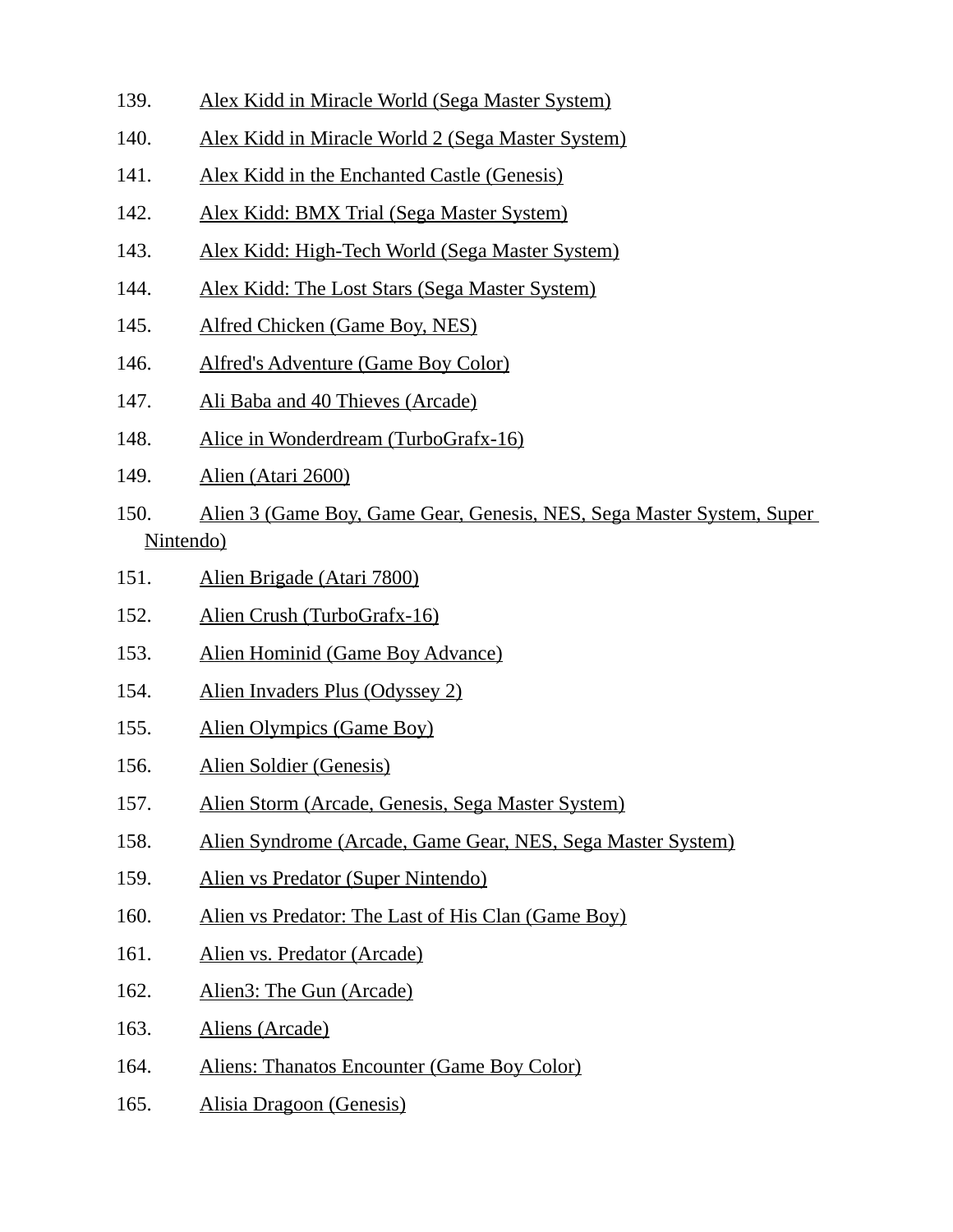- 166. All American Football (Arcade)
- 167. All Star Tennis 2000 (Game Boy Color)
- 168. All Star Tennis 99 (Nintendo 64)
- 169. All-Pro Basketball (NES)
- 170. All-Star Baseball 2000 (Game Boy Color, Nintendo 64)
- 171. All-Star Baseball 2001 (Nintendo 64)
- 172. All-Star Baseball 99 (Game Boy, Nintendo 64)
- 173. Alley Master (Arcade)
- 174. Alleyway (Game Boy)
- 175. Alone in the Dark: The New Nightmare (Game Boy Color)
- 176. Alpha Beam with Ernie (Atari 2600)
- 177. Alpha Mission (Arcade, NES)
- 178. Alpha Mission II (Arcade)
- 179. Alphabet Zoo (Colecovision)
- 180. Alpine Ski (Arcade)
- 181. Alpine Skiing (Odyssey 2)
- 182. Altered Beast (Arcade, Genesis, Sega Master System)
- 183. Altered Beast: Guardian of the Realms (Game Boy Advance)
- 184. Altered Space: A 3-D Alien Adventure (Game Boy)
- 185. Amagon (NES)
- 186. Amazing Bumpman (Colecovision)
- 187. Amazing Maze (Arcade)
- 188. Amazing Penguin (Game Boy)
- 189. Ambush (Arcade)
- 190. American Baseball (Sega Master System)
- 191. American Gladiators (Genesis, NES, Super Nintendo)
- 192. American Horseshoes (Arcade)
- 193. American Pro Football (Sega Master System)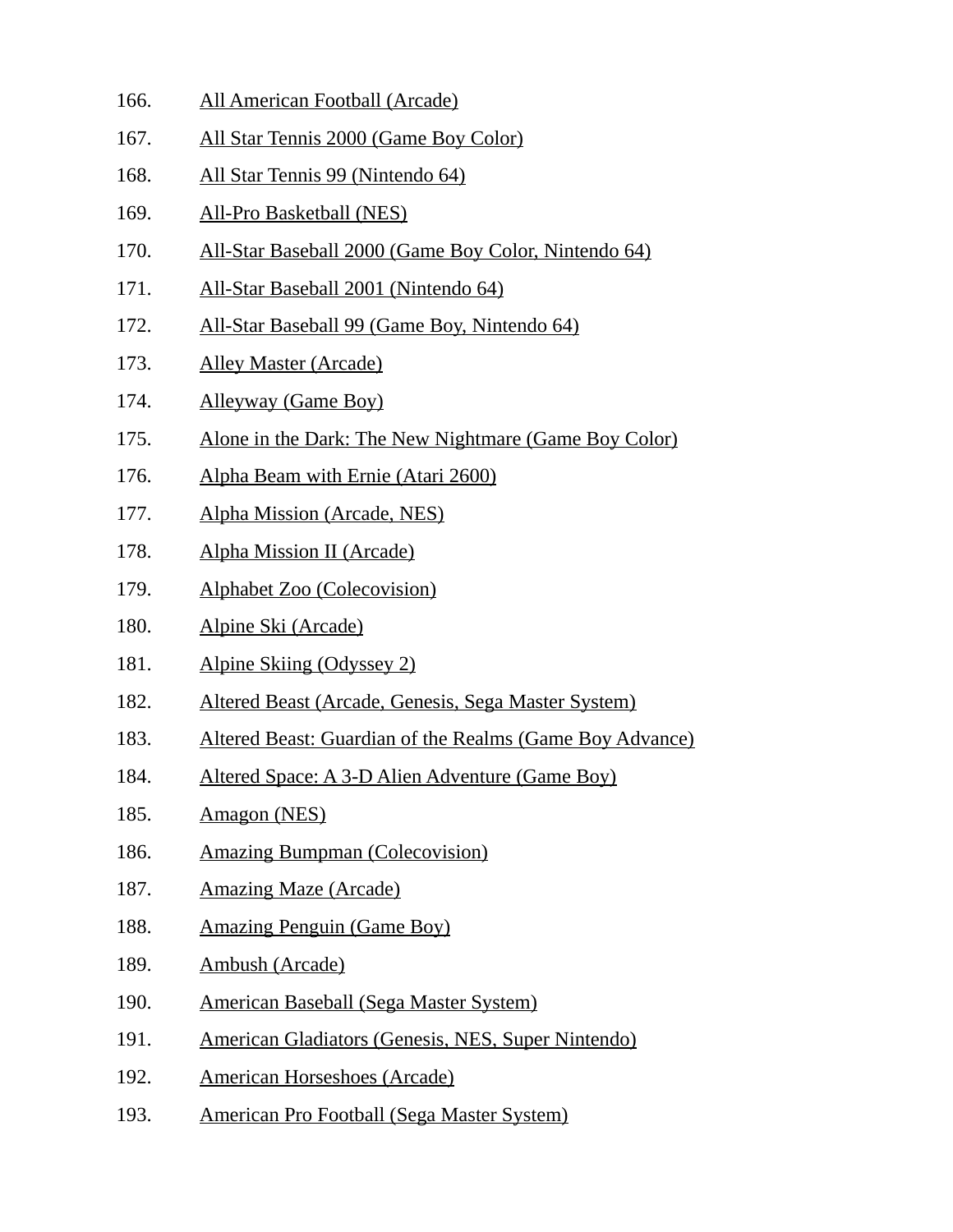- 194. American Speedway (Arcade)
- 195. Amida (Game Boy)
- 196. Amidar (Arcade, Atari 2600)
- 197. An American Tail: Fievel Goes West (Super Nintendo)
- 198. Andre Agassi Tennis (Game Gear, Sega Master System, Super Nintendo)
- 199. Andre Panza Kick Boxing (TurboGrafx-16)
- 200. Andro Dunos (Arcade)
- 201. Android Assault: The Revenge of Bari-Arm (Sega CD)
- 202. Angel Kids (Arcade)
- 203. Anguna Warriors of Virtue (Game Boy Advance)
- 204. AnimAction (Vectrex)
- 205. Animaniacs (Game Boy, Genesis, Super Nintendo)
- 206. Animorphs (Game Boy Color)
- 207. Ankoku Densetsu (TurboGrafx-16)
- 208. Another World (Game Boy Advance, Genesis)
- 209. Antarctic Adventure (Colecovision, NES)
- 210. Anteater (Arcade)
- 211. Anti-Environment Encounter (A.E.) (Colecovision)
- 212. Anticipation (NES)
- 213. Antz (Game Boy Color)
- 214. Antz Racing (Game Boy Color)
- 215. Antz World Sportz (Game Boy Color)
- 216. Aoi Blink (TurboGrafx-16)
- 217. Appoooh (Arcade)
- 218. Aqua Jack (Arcade)
- 219. Aquarium (Arcade)
- 220. Aquattack (Colecovision)
- 221. Arabian (Arcade)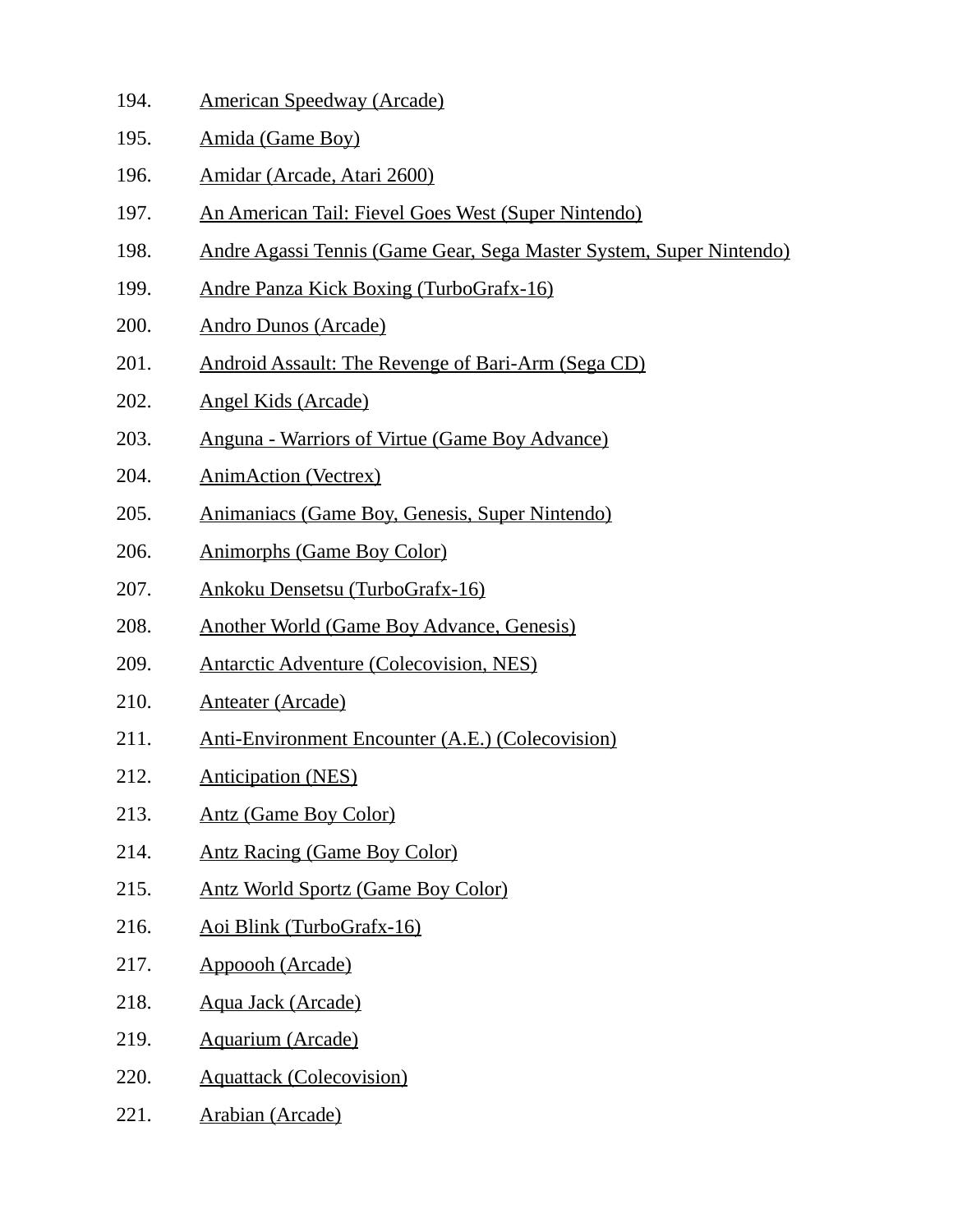- 222. Arabian Fight (Arcade)
- 223. Arabian Magic (Arcade)
- 224. Arbalester (Arcade)
- 225. Arcade Classic No. 1: Asteroids & Missile Command (Game Boy)
- 226. Arcade Classic No. 2: Centipede & Millipede (Game Boy)
- 227. Arcade Classic No. 3: Galaga & Galaxian (Game Boy)
- 228. Arcade Classic No. 4: Defender & Joust (Game Boy)
- 229. Arcade Classics (Arcade, Game Gear, Genesis)
- 230. Arcade Smash Hits (Sega Master System)
- 231. Arcade's Greatest Hits: The Atari Collection 1 (Super Nintendo)
- 232. Arcadia 1994 (Arcade)
- 233. Arcana (Super Nintendo)
- 234. Arcana Heart 3 (Arcade)
- 235. Arch Rivals (Arcade, Game Gear)
- 236. Arch Rivals: A Basketbrawl! (NES)
- 237. Arch Rivals: The Arcade Game (Genesis)
- 238. Archon (NES)
- 239. Arcus Odyssey (Genesis)
- 240. Ardy Lightfoot (Super Nintendo)
- 241. Arena: Maze of Death (Game Gear)
- 242. Argus (Arcade, NES)
- 243. Ariel the Little Mermaid (Genesis)
- 244. Ark Area (Arcade)
- 245. Arkanoid (Arcade, NES)
- 246. Arkanoid Returns (Arcade)
- 247. Arkanoid: Doh It Again (Super Nintendo)
- 248. Arkanoid: Revenge of DOH (Arcade)
- 249. Arkista's Ring (NES)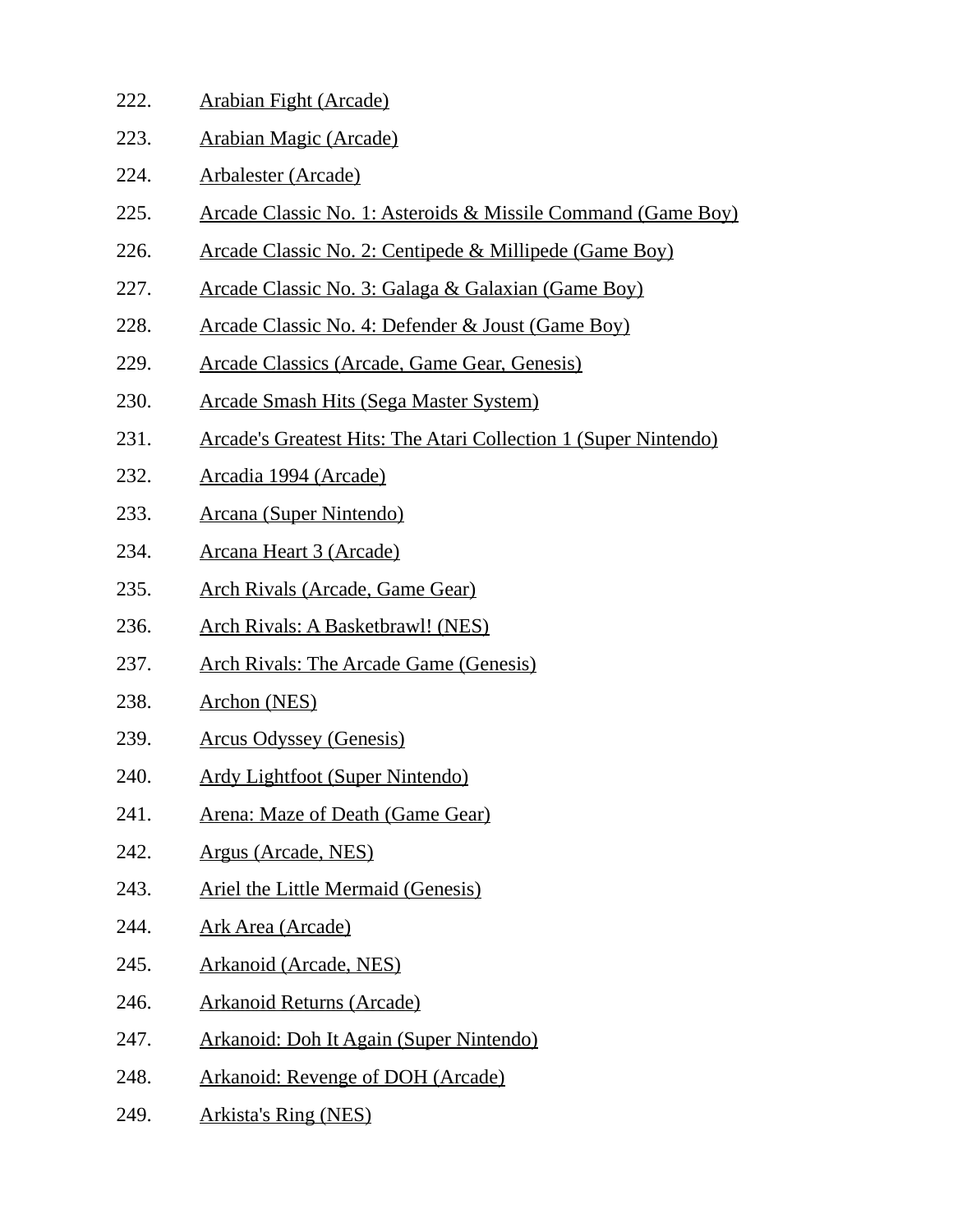- 250. Arlington Horse Racing (Arcade)
- 251. Arm Wrestling (Arcade)
- 252. Armada F/X Racers (Game Boy Color)
- 253. Armed Formation F (Arcade)
- 254. Armed Police Batrider (Arcade)
- 255. Armor Ambush (Atari 2600)
- 256. Armor Attack (Arcade, Vectrex)
- 257. Armor Battle (Intellivision)
- 258. Armored Car (Arcade)
- 259. Armored Encounter / Sub Chase (Odyssey 2)
- 260. Armored Warriors (Arcade)
- 261. Armorines: Project S.W.A.R.M. (Nintendo 64)
- 262. Army Men (Game Boy Color)
- 263. Army Men: Air Combat (Game Boy Color, Nintendo 64)
- 264. Army Men: Sarge's Heroes (Nintendo 64)
- 265. Army Men: Sarge's Heroes 2 (Game Boy Color, Nintendo 64)
- 266. Arnold Palmer Tournament Golf (Genesis)
- 267. Arrow Flash (Genesis)
- 268. Art Alive (Genesis)
- 269. Art Master (Vectrex)
- 270. Art Of Fighting (Arcade)
- 271. Art of Fighting (Genesis, Super Nintendo)
- 272. Art of Fighting 2 (Arcade)
- 273. Art of Fighting 3 (Arcade)
- 274. Art of Fighting 3 The Path of the Warrior / Art of Fighting Ryuuko no Ken Gaiden (Arcade)
- 275. Arthur's Absolutely Fun Day! (Game Boy Color)
- 276. Artillery Duel (Atari 2600, Colecovision)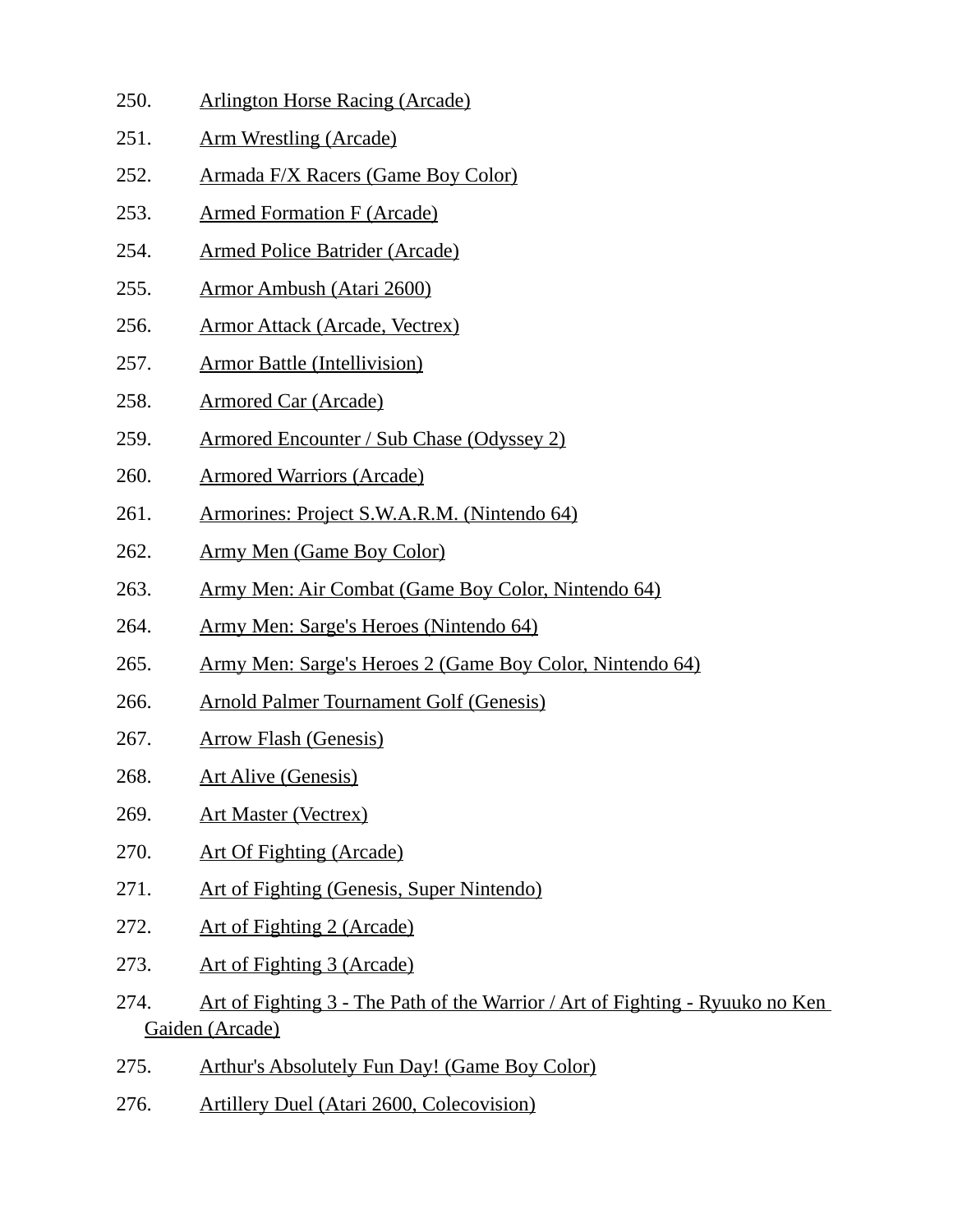- 277. Artist Tool (TurboGrafx-16)
- 278. Ashita No Joe (Arcade)
- 279. Ashura Blaster (Arcade)
- 280. Assault (Arcade)
- 281. Assault City (Sega Master System)
- 282. Asterix (Arcade, Game Boy, Sega Master System)
- 283. Asterix & Obelix (Game Boy, Game Boy Color)
- 284. Asterix & Obelix Contre Cesar (Game Boy Color)
- 285. Asterix and the Great Rescue (Genesis, Sega Master System)
- 286. Asterix and the Power of the Gods (Genesis)
- 287. Asterix and the Secret Mission (Sega Master System)
- 288. Asterix: Search for Dogmatix (Game Boy Color)
- 289. Asteroids (Arcade, Atari 2600, Game Boy, Game Boy Color)
- 290. Asteroids Deluxe (Arcade)
- 291. Asteroids Hyper 64 (Nintendo 64)
- 292. Astro Blaster (Arcade)
- 293. Astro Boy: Omega Factor (Game Boy Advance)
- 294. Astro Fighter (Arcade)
- 295. Astro Invader (Arcade)
- 296. Astro Rabby (Game Boy)
- 297. Astro Warrior (Sega Master System)
- 298. Astro Warrior/Pit Pot (Sega Master System)
- 299. Astroblast (Atari 2600)
- 300. Astron Belt (Daphne)
- 301. Astrosmash (Intellivision)
- 302. Astyanax (NES)
- 303. Astérix and the Great Rescue (Game Gear)
- 304. Asuka & Asuka (Arcade)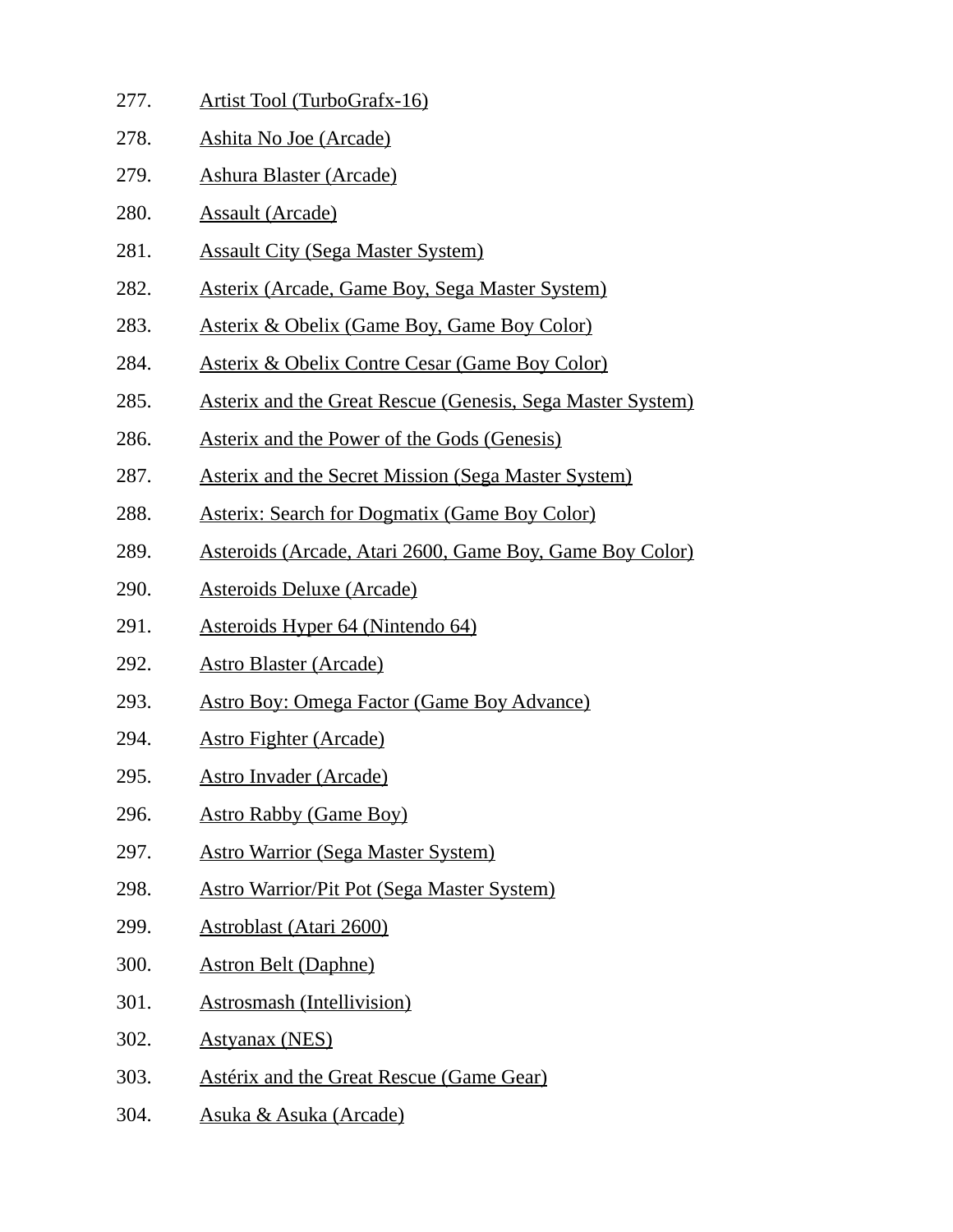| 305. | <b>Asura Blade: Sword of Dynasty (Arcade)</b>                              |
|------|----------------------------------------------------------------------------|
| 306. | <b>Asylum (Arcade)</b>                                                     |
| 307. | <b>Atari Baseball (Arcade)</b>                                             |
| 308. | <b>Atari Soccer (Arcade, NES)</b>                                          |
| 309. | Atari Video Cube (Atari 2600)                                              |
| 310. | <b>Ataxx (Arcade)</b>                                                      |
| 311. | Athena (Arcade, NES)                                                       |
| 312. | <b>Athletic World (NES)</b>                                                |
| 313. | Atlantis (Atari 2600, Intellivision, Odyssey 2)                            |
| 314. | <b>Atomic Point (Arcade)</b>                                               |
| 315. | <b>Atomic Punk (Game Boy)</b>                                              |
| 316. | Atomic Robo-Kid (Arcade, Genesis)                                          |
| 317. | Atomic Robo-Kid Special (TurboGrafx-16)                                    |
| 318. | <b>Atomic Runner (Genesis)</b>                                             |
| 319. | <b>Attack of the Killer Tomatoes (Game Boy, NES)</b>                       |
| 320. | Attack of the Timelord (Odyssey 2)                                         |
| 321. | <b>Aurail (Arcade)</b>                                                     |
| 322. | <b>Austin Powers: Oh, Behave! (Game Boy Color)</b>                         |
| 323. | Austin Powers: Welcome to my Underground Lair! (Game Boy Color)            |
| 324. | <b>Australian Rugby League (Genesis)</b>                                   |
| 325. | <b>Auto Racing (Intellivision)</b>                                         |
| 326. | Automobili Lamborghini (Nintendo 64)                                       |
| 327. | <b>Avalanche (Arcade)</b>                                                  |
| 328. | <b>Avengers (Arcade)</b>                                                   |
| 329. | <b>Avenging Spirit (Arcade, Game Boy)</b>                                  |
| 330. | <b>Awesome Possum (Genesis)</b>                                            |
| 331. | <b>Axelay (Super Nintendo)</b>                                             |
| 332. | Ayrton Senna's Super Monaco GP II (Game Gear, Genesis, Sega Master System) |
|      |                                                                            |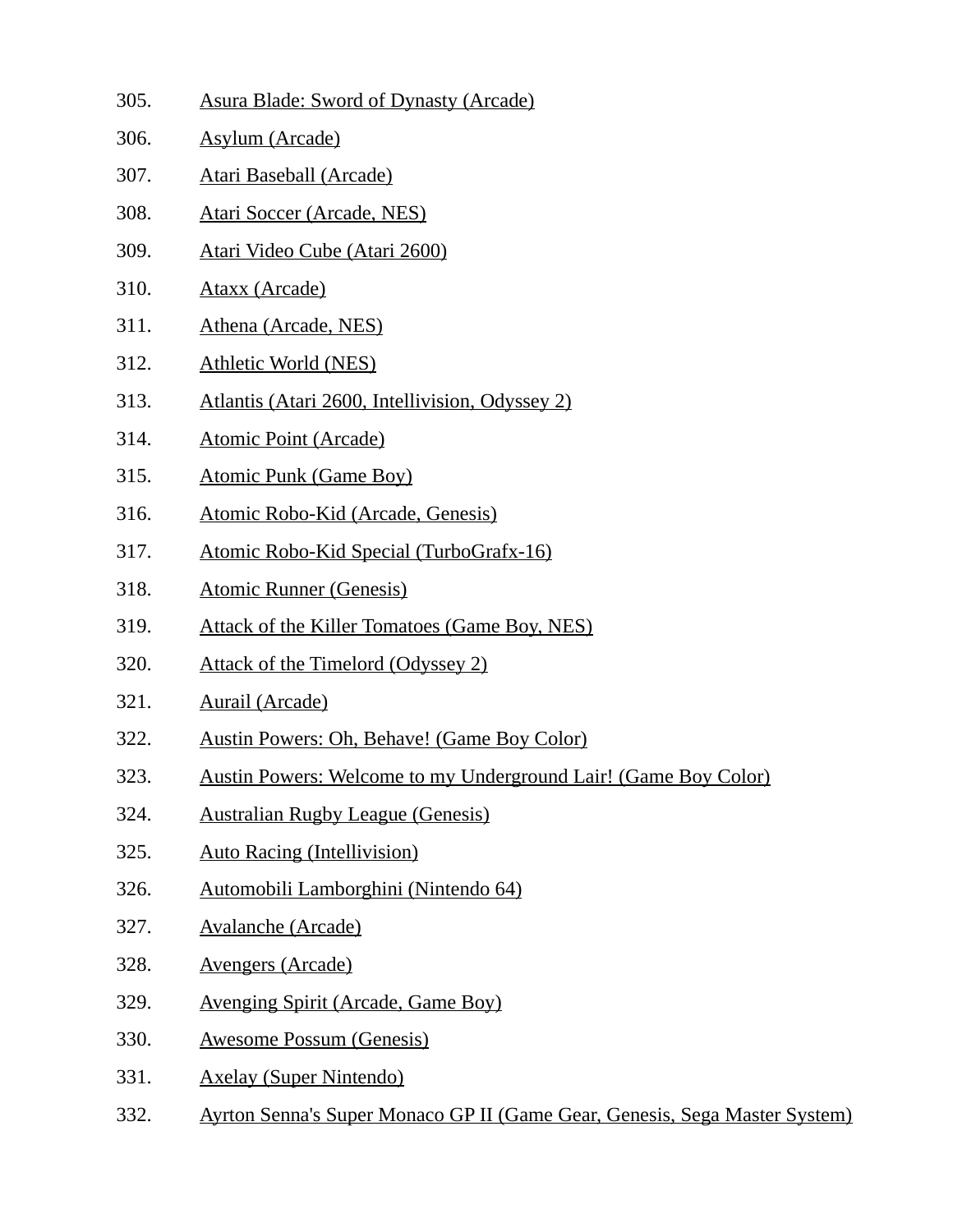- 333. Aztec Adventure (Sega Master System) 334. Azure Dreams (Game Boy Color) 335. Azurian Attack (Arcade) 336. B-17 Bomber (Intellivision) 337. B-Wings (Arcade) 338. B.C.'s Quest for Tires (Colecovision) 339. B.C.'s Quest for Tires II: Grog's Revenge (Colecovision) 340. B.O.B. (Genesis, Super Nintendo) 341. BC Racers (Sega 32X, Sega CD) 342. BMX Air Master (Atari 2600) 343. Babe and Friends (Game Boy Color) 344. Baby Boomer (NES) 345. Baby Felix - Halloween (Game Boy Color) 346. Baby T-Rex (Game Boy) 347. Baby's Day Out (Genesis) 348. Back Street Soccer (Arcade) 349. Back to the Future (NES) 350. Back to the Future Part II (Sega Master System)
- 351. Back to the Future Part II & III (NES)
- 352. Back to the Future Part III (Genesis, Sega Master System)
- 353. Backgammon (Atari 2600, Game Boy Color)
- 354. Bad Dudes (NES)
- 355. Bad Dudes Vs. DragonNinja (Arcade)
- 356. Bad Lands (Arcade)
- 357. Bad News Baseball (NES)
- 358. Bad Omen (Genesis)
- 359. Bad Street Brawler (NES)
- 360. Bagman (Arcade)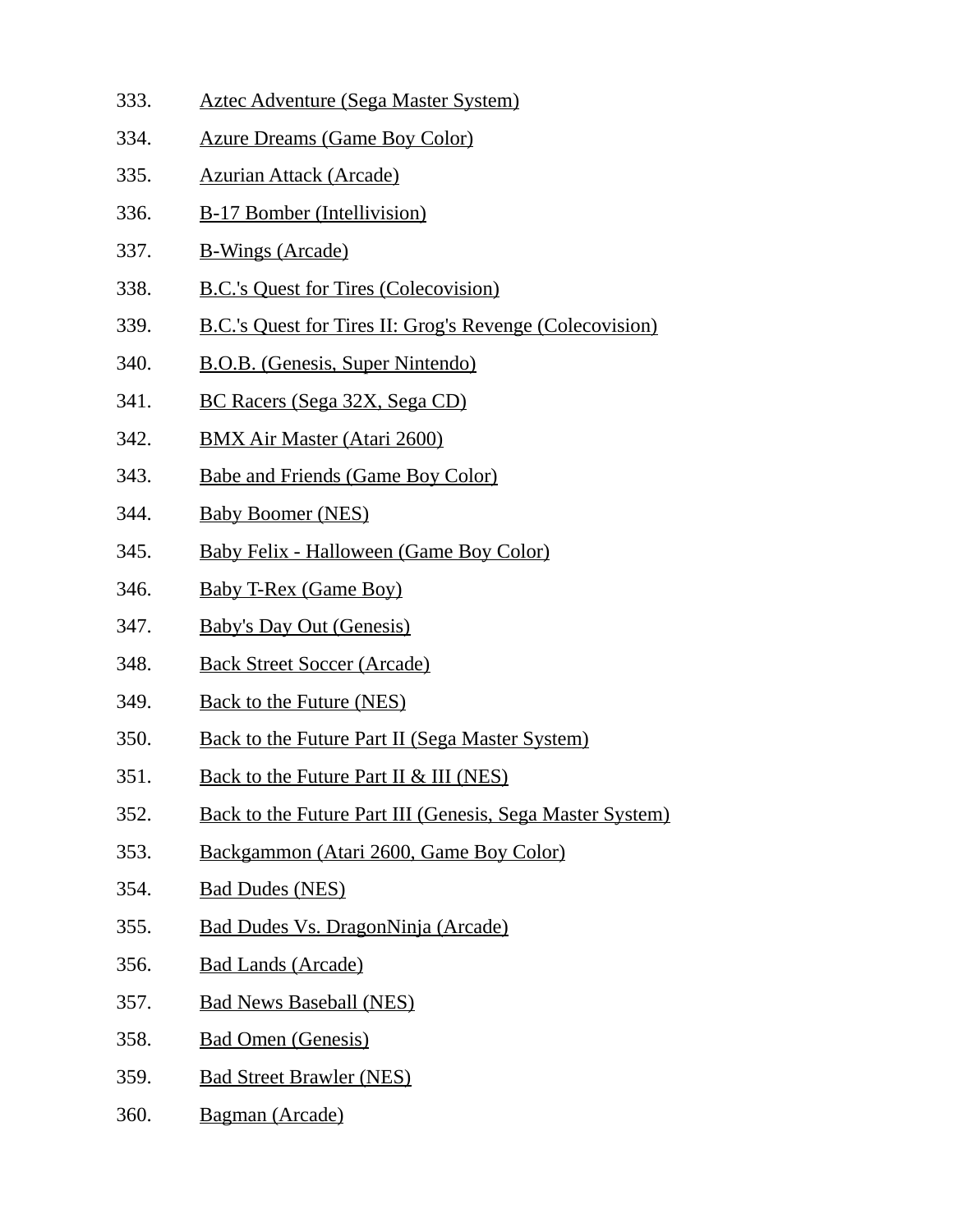- 361. Baku Baku (Game Gear)
- 362. Baku Baku Animal (Sega Master System)
- 363. Bakuretsu Breaker (Arcade)
- 364. Bakutotsu Kijuutei (Arcade)
- 365. Baldur's Gate: Dark Alliance (Game Boy Advance)
- 366. Ball Jacks (Genesis)
- 367. Ballblazer (Atari 7800)
- 368. Ballistic (Game Boy Color)
- 369. Ballistix (TurboGrafx-16)
- 370. Balloon Bomber (Arcade)
- 371. Balloon Brothers (Arcade)
- 372. Balloon Fight (NES)
- 373. Balloon Kid (Game Boy)
- 374. Ballz 3D (Super Nintendo)
- 375. Ballz 3D: Fighting at Its Ballziest (Genesis)
- 376. Baltron (NES)
- 377. Baluba-louk no Densetsu (Arcade)
- 378. Bamse (Game Boy)
- 379. Banana (NES)
- 380. Bandai Golf: Challenge Pebble Beach (NES)
- 381. Bandit Kings of Ancient China (NES)
- 382. Bang (Arcade)
- 383. Bang Bang Ball (Arcade)
- 384. Bang Bead (Arcade)
- 385. Banishing Racer (Game Boy)
- 386. Banjo-Kazooie (Nintendo 64)
- 387. Banjo-Kazooie: Grunty's Revenge (Game Boy Advance)
- 388. Banjo-Pilot (Game Boy Advance)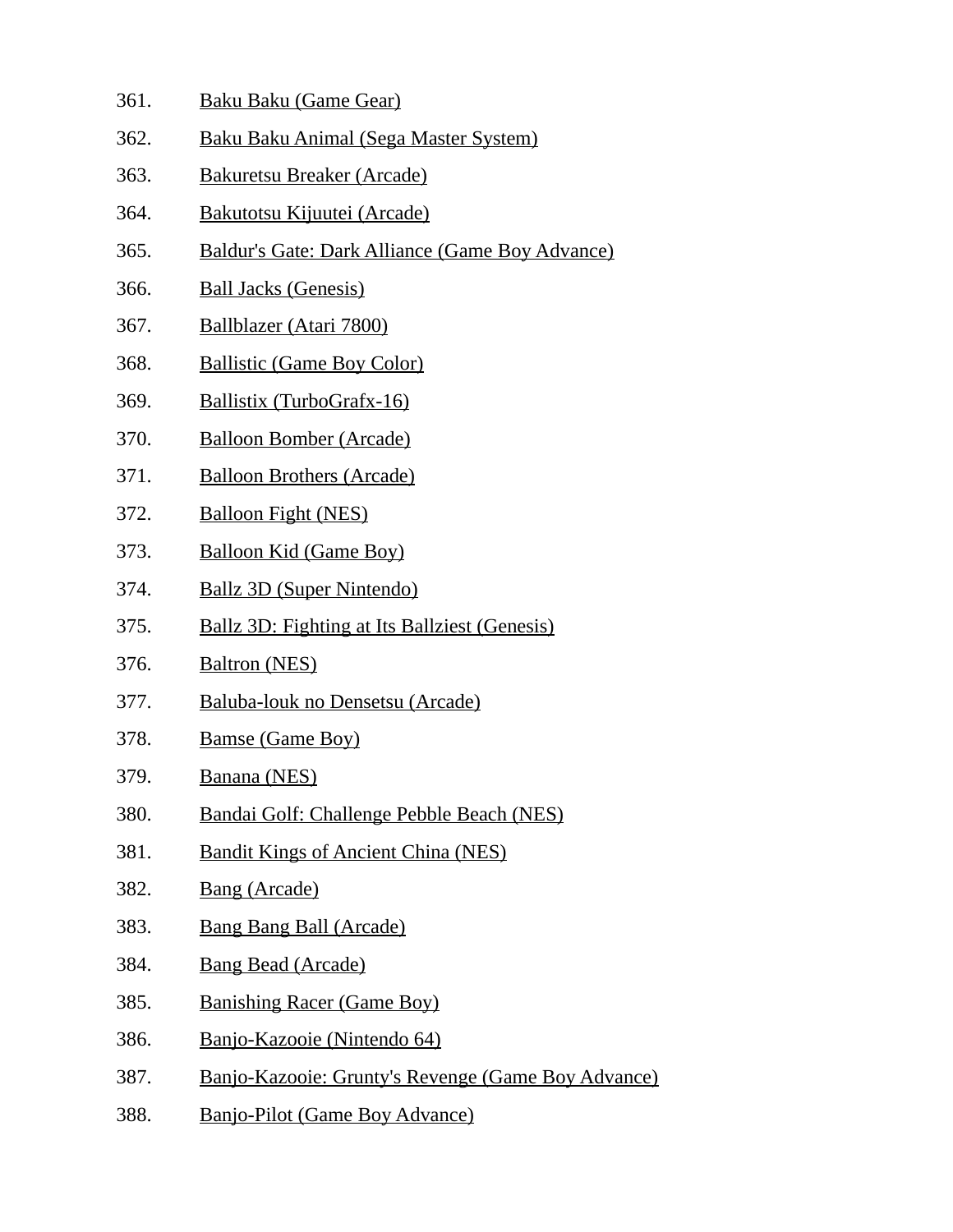| 389. | Banjo-Tooie (Nintendo 64)                                  |
|------|------------------------------------------------------------|
| 390. | <b>Bank Heist (Atari 2600)</b>                             |
| 391. | Bank Panic (Arcade, Colecovision, Sega Master System)      |
| 392. | <b>Bankruptcy Builder (Colecovision)</b>                   |
| 393. | Baraduke (Arcade)                                          |
| 394. | <b>Barbie (NES)</b>                                        |
| 395. | Barbie Super Model (Genesis, Super Nintendo)               |
| 396. | <b>Barbie Vacation Adventure (Genesis, Super Nintendo)</b> |
| 397. | <b>Barbie: Fashion Pack Games (Game Boy Color)</b>         |
| 398. | Barbie: Game Girl (Game Boy)                               |
| 399. | Barbie: Magic Genie Adventure (Game Boy Color)             |
| 400. | <b>Barbie: Ocean Discovery (Game Boy Color)</b>            |
| 401. | Barbie: Pet Rescue (Game Boy Color)                        |
| 402. | Bari Bari Densetsu (TurboGrafx-16)                         |
| 403. | <b>Barker Bill's Trick Shooting (NES)</b>                  |
| 404. | Barkley Shut Up and Jam! (Genesis, Super Nintendo)         |
| 405. | <u>Barney's Hide &amp; Seek Game (Genesis)</u>             |
| 406. | Barnstorming (Atari 2600)                                  |
| 407. | Barnyard Blaster (Atari 7800)                              |
| 408. | Barricade (Arcade)                                         |
| 409. | <b>Barrier (Arcade)</b>                                    |
| 410. | <b>Bart Simpson's Escape from Camp Deadly (Game Boy)</b>   |
| 411. | Barunba (TurboGrafx-16)                                    |

- 412. Baseball (Game Boy, NES, Odyssey 2)
- 413. Baseball '91 (Game Gear)
- 414. Baseball Advance (Game Boy Advance)
- 415. Baseball Kids (Game Boy)
- 416. Baseball Simulator 1.000 (NES)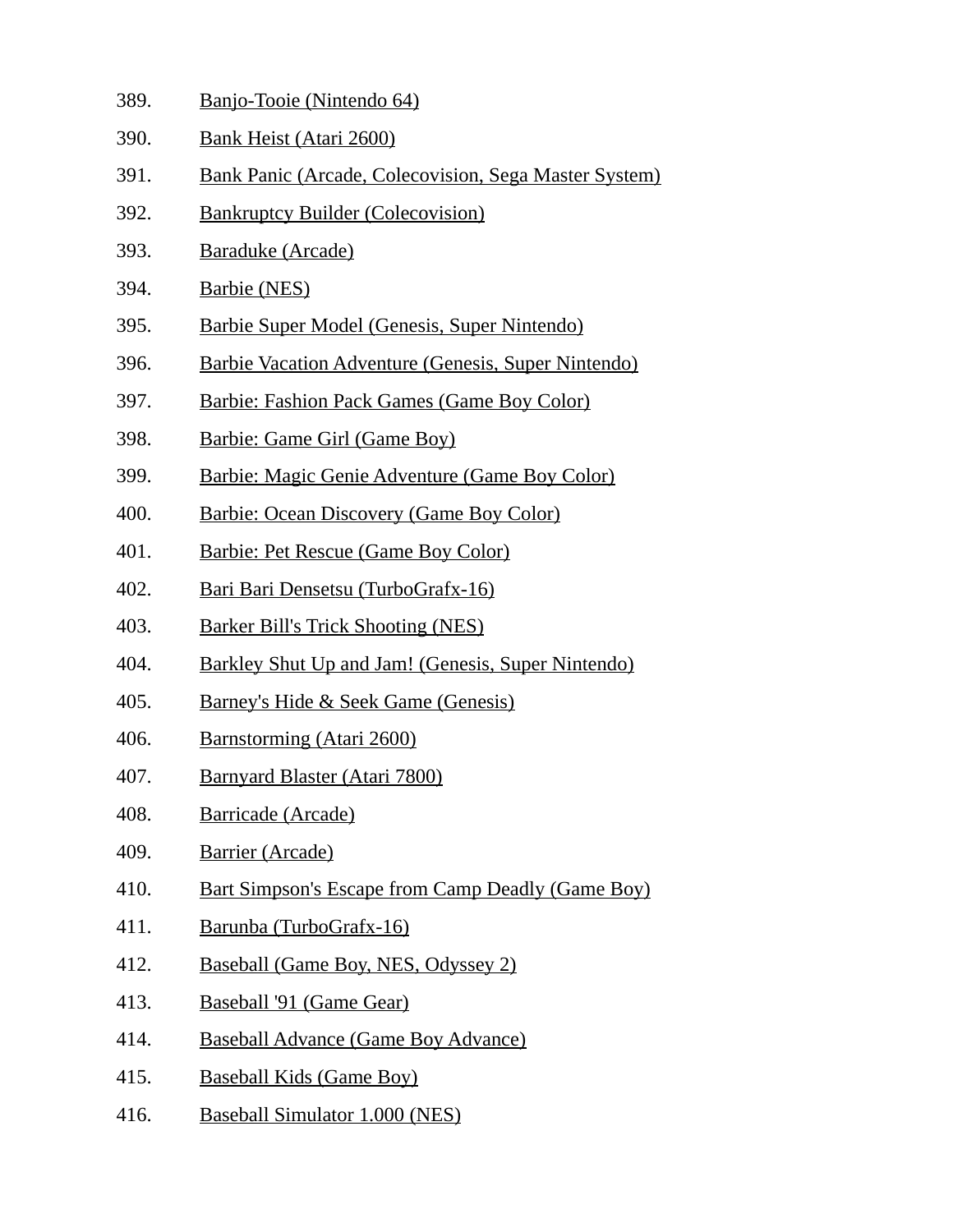- 417. Baseball Stars (NES)
- 418. Baseball Stars 2 (Arcade)
- 419. Baseball Stars II (NES)
- 420. Baseball Stars Professional (Arcade)
- 421. Baseball The Season II (Arcade)
- 422. Bases Loaded (Game Boy, NES)
- 423. Bases Loaded 3 (NES)
- 424. Bases Loaded 4 (NES)
- 425. Bases Loaded II: Second Season (NES)
- 426. Basic Math (Atari 2600)
- 427. Basketball (Arcade, Atari 2600)
- 428. Basketball Nightmare (Sega Master System)
- 429. Basketbrawl (Atari 7800)
- 430. Bass Hunter 64 (Nintendo 64)
- 431. Bass Masters Classic (Game Boy Color, Genesis, Super Nintendo)
- 432. Bass Masters Classic: Pro Edition (Genesis, Super Nintendo)
- 433. Bassin's Black Bass (Super Nintendo)
- 434. Bassmasters 2000 (Nintendo 64)
- 435. Batman (Arcade, TurboGrafx-16)
- 436. Batman Begins (Game Boy Advance)
- 437. Batman Beyond: Return of the Joker (Game Boy Color, Nintendo 64)
- 438. Batman Forever (Game Boy, Game Gear, Genesis, Super Nintendo)
- 439. Batman Returns (Genesis, NES, Sega CD, Sega Master System, Super Nintendo)
- 440. Batman3 (NES)
- 441. Batman: Return of the Joker (Game Boy, NES)
- 442. Batman: Revenge of the Joker (Genesis, Super Nintendo)
- 443. Batman: Rise of Sin Tzu (Game Boy Advance)
- 444. Batman: The Animated Series (Game Boy)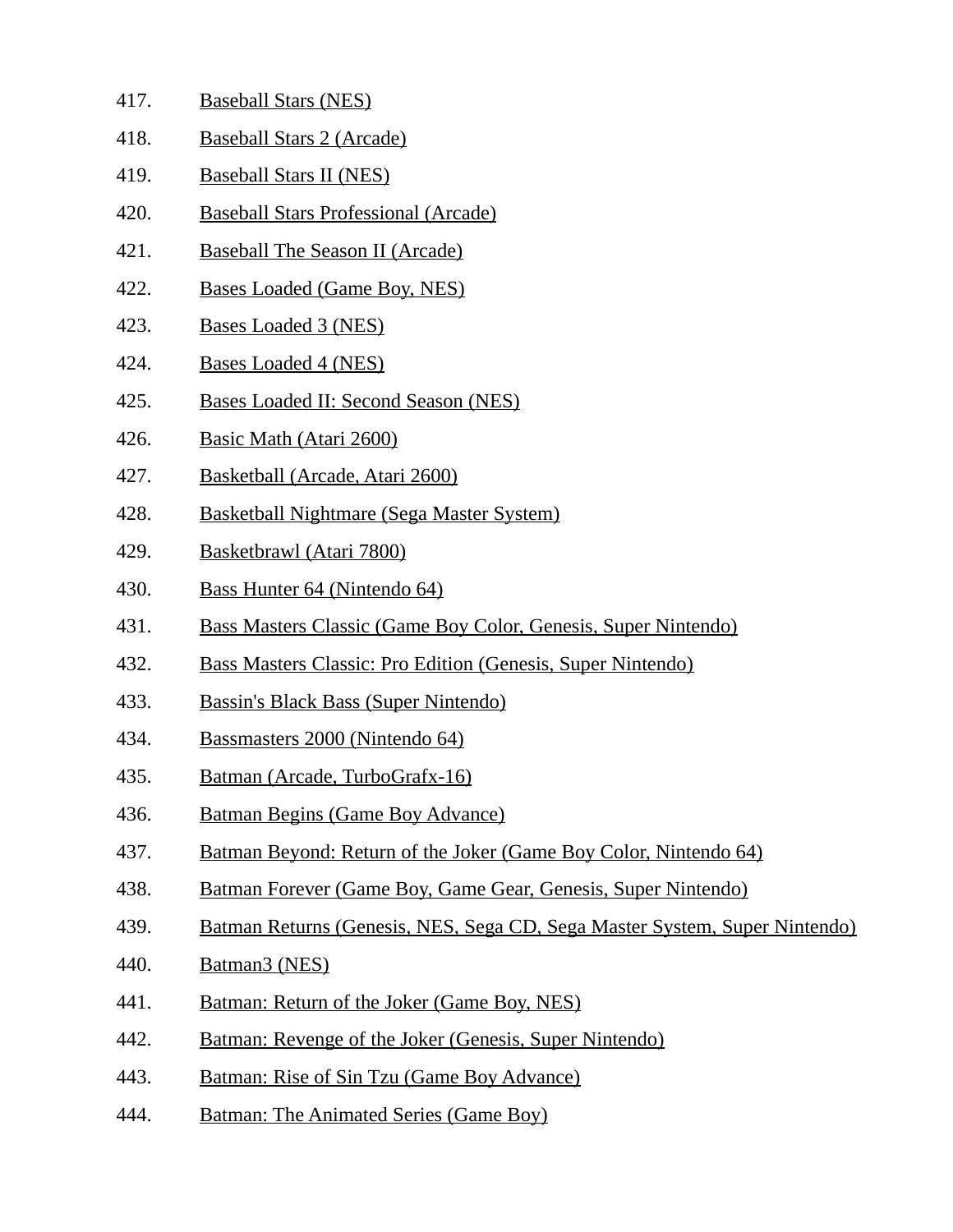- 445. Batman: The Video Game (Game Boy, Genesis, NES)
- 446. Batman: Vengeance (Game Boy Advance)
- 447. Batsugun (Arcade)
- 448. Batter Up (Game Gear)
- 449. Battlantis (Arcade)
- 450. Battle Ace (TurboGrafx-16)
- 451. Battle Arena Toshinden (Game Boy)
- 452. Battle B-Daman (Game Boy Advance)
- 453. Battle B-Daman: Fire Spirits! (Game Boy Advance)
- 454. Battle Bakraid (Arcade)
- 455. Battle Balls (Arcade)
- 456. Battle Blaze (Super Nintendo)
- 457. Battle Bull (Game Boy)
- 458. Battle Cars (Super Nintendo)
- 459. Battle Chess (NES)
- 460. Battle Chess II: Chinese Chess (Odyssey 2)
- 461. Battle Chopper (Arcade)
- 462. Battle Circuit (Arcade)
- 463. Battle City (Arcade)
- 464. Battle Clash (Super Nintendo)
- 465. Battle Cross (Arcade)
- 466. Battle Flip Shot (Arcade)
- 467. Battle Frenzy (Sega CD)
- 468. Battle Garegga (Arcade)
- 469. Battle Grand Prix (Super Nintendo)
- 470. Battle K-Road (Arcade)
- 471. Battle Lane Vol. 5 (Arcade)
- 472. Battle Lode Runner (TurboGrafx-16)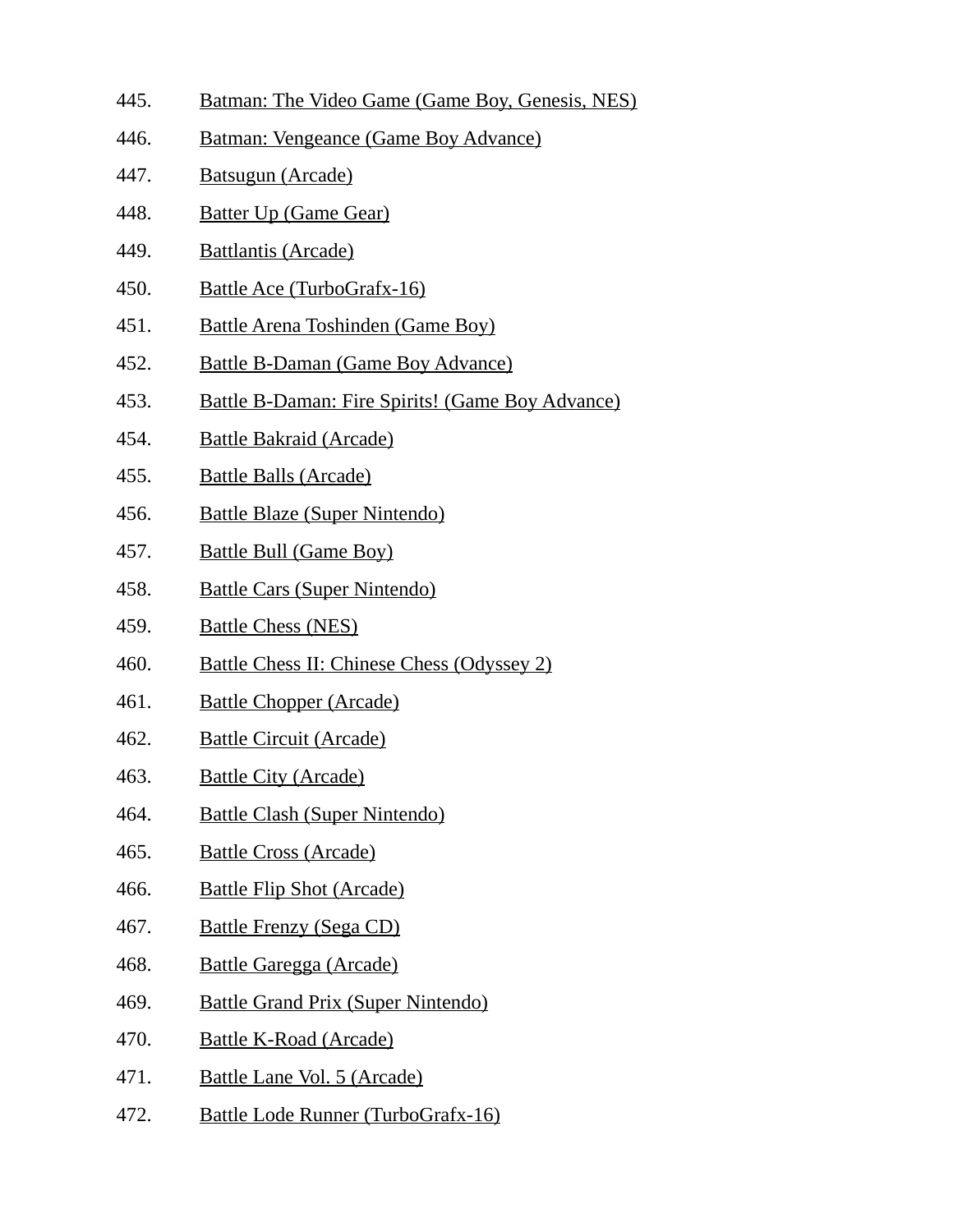| 473. | <b>Battle Mania (Genesis)</b> |  |
|------|-------------------------------|--|
|      |                               |  |

- 474. Battle OutRun (Sega Master System)
- 475. Battle Pingpong (Game Boy)
- 476. Battle Rangers (Arcade)
- 477. Battle Royale (TurboGrafx-16)
- 478. Battle Shark (Arcade)
- 479. Battle Squadron (Genesis)
- 480. Battle Tank (NES)
- 481. Battle Unit Zeoth (Game Boy)
- 482. Battle of Atlantis (Arcade)
- 483. Battle of Kingdom (Game Boy)
- 484. BattleCity (Game Boy, NES)
- 485. BattleCorps (Sega CD)
- 486. BattleCry (Arcade)
- 487. BattleShip (Game Boy Color)
- 488. BattleTanx (Game Boy Color, Nintendo 64)
- 489. BattleTanx: Global Assault (Nintendo 64)
- 490. BattleTech: A Game of Armored Combat (Genesis)
- 491. Battlemaniacs (Sega Master System)
- 492. Battlemaster (Genesis)
- 493. Battleship (Game Boy, Game Gear, NES)
- 494. Battletoads (Arcade, Game Boy, Game Gear, Genesis, NES)
- 495. Battletoads & Double Dragon (Game Boy)
- 496. Battletoads in Battlemaniacs (Super Nintendo)
- 497. Battletoads in Ragnarok's World (Game Boy)
- 498. Battletoads-Double Dragon (Genesis, NES, Super Nintendo)
- 499. Battlezone (Arcade, Atari 2600)
- 500. Battlezone & Super Breakout (Game Boy)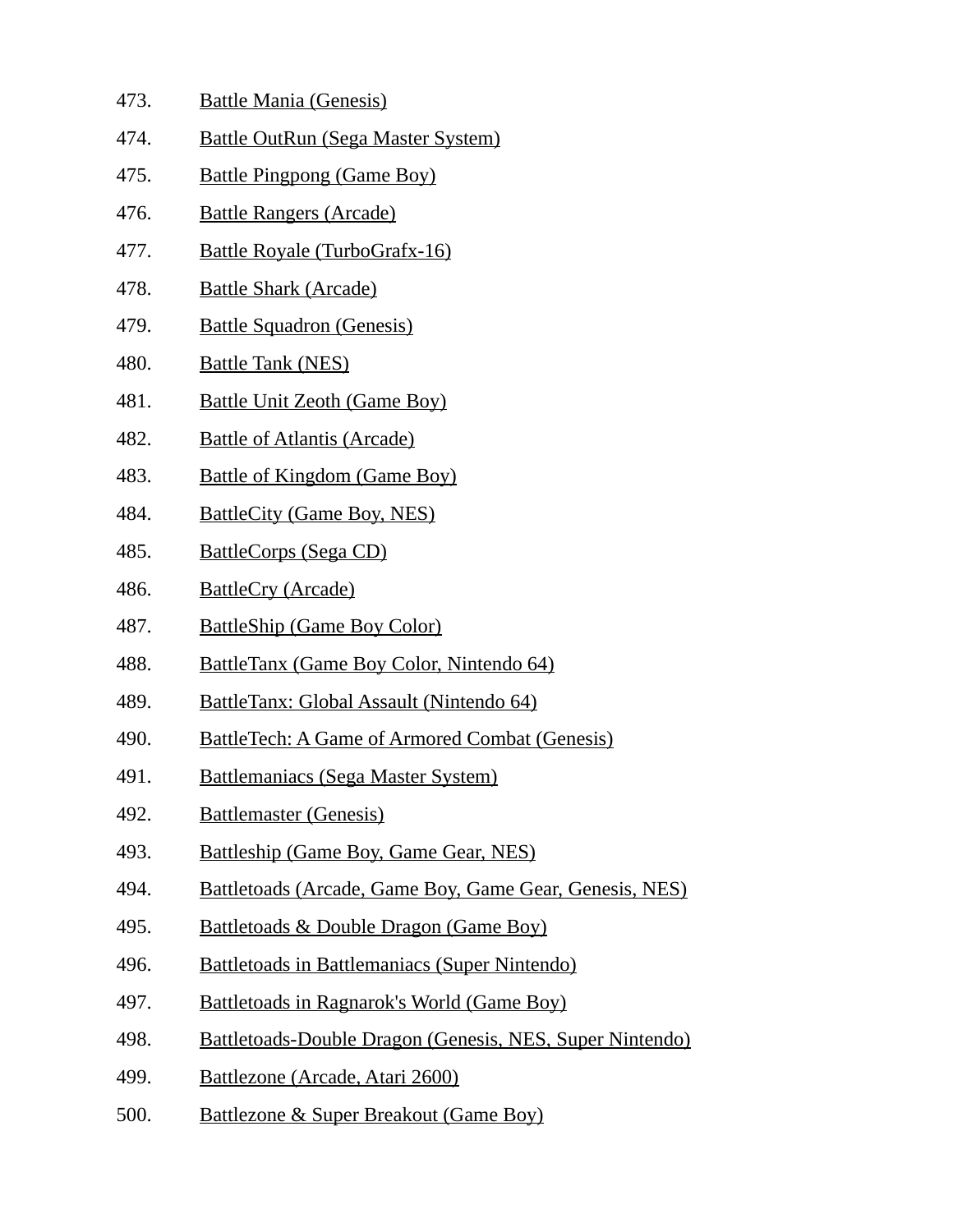- 501. Bay Route (Arcade)
- 502. Bazooka Blitzkrieg (Super Nintendo)
- 503. Beamrider (Atari 2600, Colecovision, Intellivision)
- 504. Beany Bopper (Atari 2600)
- 505. Beast Busters (Arcade)
- 506. Beast Wrestler (Genesis)
- 507. Beastie Feastie (Arcade)
- 508. BeatMania GB Gotcha Mix 2 (Game Boy Color)
- 509. Beatmania GB (Game Boy Color)
- 510. Beauty & the Beast (Intellivision)
- 511. Beauty and the Beast (Super Nintendo)
- 512. Beauty and the Beast: Belle's Quest (Genesis)
- 513. Beavis and Butt-Head (Game Boy, Genesis, Super Nintendo)
- 514. Beavis and Butt-head (Game Gear)
- 515. Bebe's Kids (Super Nintendo)
- 516. Bedlam (Vectrex)
- 517. Bee 52 (NES)
- 518. Beef Drop 7800 (Atari 7800)
- 519. Beethoven: The Ultimate Canine Caper! (Game Boy, Super Nintendo)
- 520. Beetle Adventure Racing! (Nintendo 64)
- 521. Beetlejuice (Game Boy, NES)
- 522. Bejeweled (Colecovision)
- 523. Bells & Whistles (Arcade)
- 524. Ben Bero Beh (Arcade)
- 525. Beraboh Man (Arcade)
- 526. Berenstain Bears (Atari 2600)
- 527. Berenstain Bears, The (Colecovision)
- 528. Berlitz French Translator (Game Boy)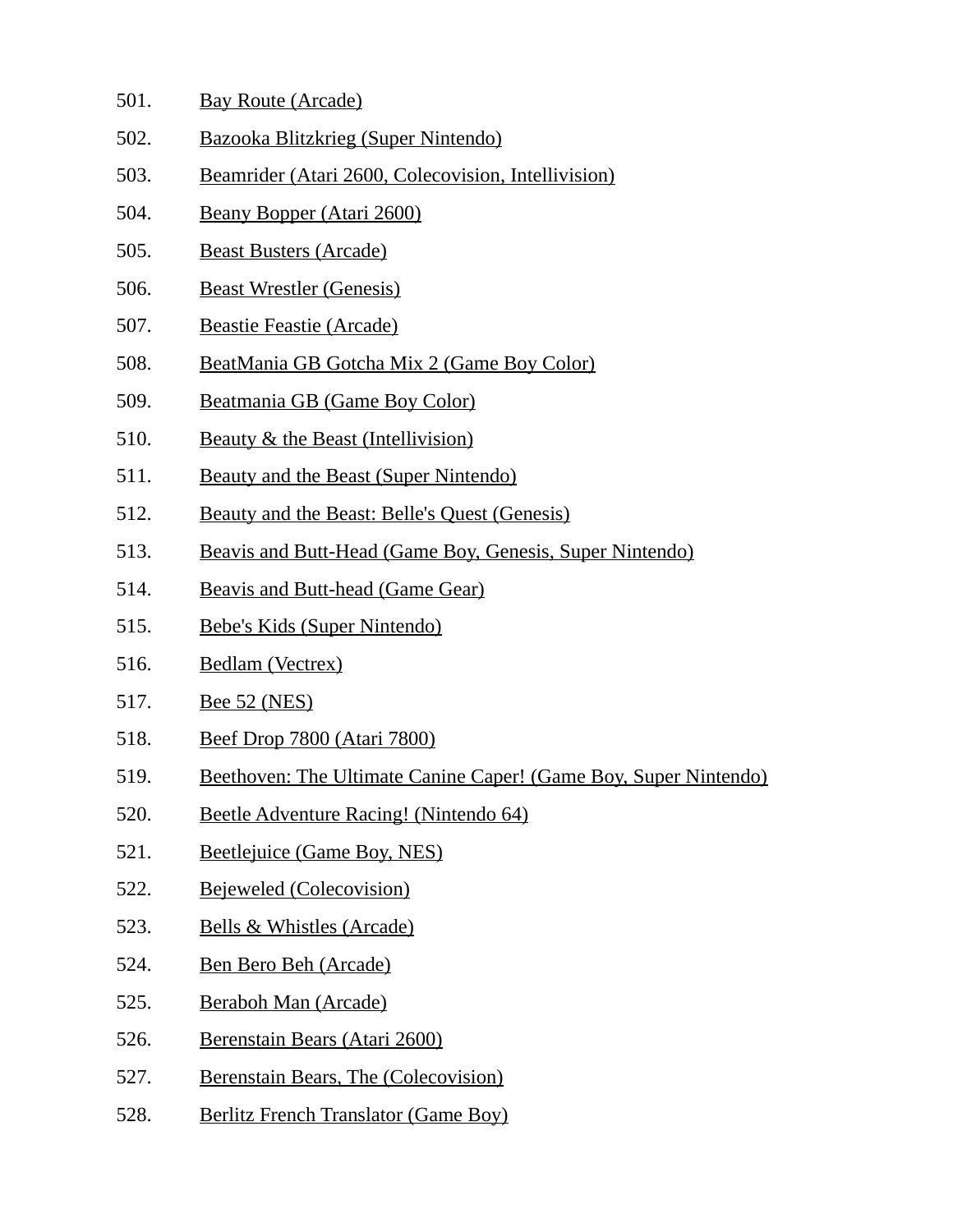- 529. Berlitz Spanish Translator (Game Boy)
- 530. Bermuda Triangle (Arcade, Atari 2600)
- 531. Berzerk (Arcade, Atari 2600, Vectrex)
- 532. Best Bout Boxing (Arcade)
- 533. Best of the Best: Championship Karate (Game Boy, Genesis, NES, Super Nintendo)
- 534. Beyblade: G-Revolution (Game Boy Advance)
- 535. Beyond Oasis (Genesis)
- 536. Big Bird's Egg Catch (Atari 2600)
- 537. Big Event Golf (Arcade)
- 538. Big Karnak (Arcade)
- 539. Big Mountain 2000 (Nintendo 64)
- 540. Big Nose Freaks Out (NES)
- 541. Big Nose the Caveman (NES)
- 542. Big Run (Arcade)
- 543. Big Sky Trooper (Super Nintendo)
- 544. Big Striker (Arcade)
- 545. Bigfoot (NES)
- 546. Bigfoot Bonkers (Arcade)
- 547. Biker Mice from Mars (Super Nintendo)
- 548. Bikkuri Man World (TurboGrafx-16)
- 549. Bill & Ted's Excellent Game Boy Adventure (Game Boy)
- 550. Bill & Ted's Excellent Video Game Adventure (NES)
- 551. Bill Elliott's NASCAR Challenge (NES)
- 552. Bill Elliott's NASCAR Fast Tracks (Game Boy)
- 553. Bill Laimbeer's Combat Basketball (Super Nintendo)
- 554. Bill Walsh College Football (Sega CD, Super Nintendo)
- 555. Bill Walsh College Football '95 (Genesis)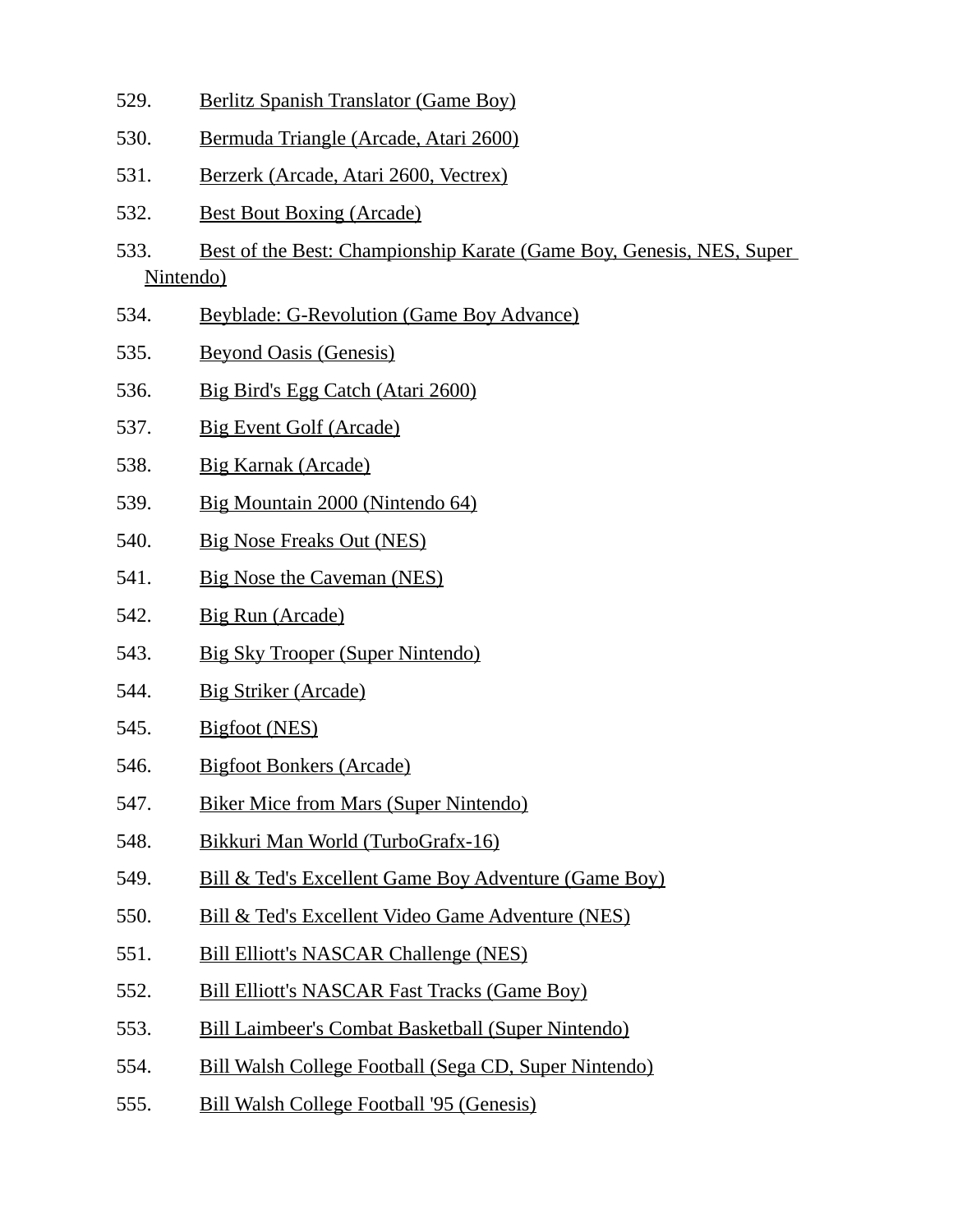- 556. Billard (Odyssey 2)
- 557. Billiard Americain (Odyssey 2)
- 558. Billy Bob's Huntin'-n-Fishin' (Game Boy Color)
- 559. Bimini Run (Genesis)
- 560. Binary Land (NES)
- 561. Bio Attack (Arcade)
- 562. Bio FREAKS (Nintendo 64)
- 563. Bio Hazard Battle (Genesis)
- 564. Bio-Ship Paladin (Arcade, Genesis)
- 565. BioMetal (Super Nintendo)
- 566. Biomechanical Toy (Arcade)
- 567. Bionic Battler (Game Boy)
- 568. Bionic Commando (Arcade, Game Boy, NES)
- 569. Bionic Commando: Elite Forces (Game Boy Color)
- 570. Bird Week (NES)
- 571. Birdie Try (Arcade)
- 572. BlaZeon (Arcade)
- 573. BlaZeon: The Bio-Cyborg Challenge (Super Nintendo)
- 574. Black Bass: Lure Fishing (Game Boy, Game Boy Color)
- 575. Black Belt (Sega Master System)
- 576. Black Heart (Arcade)
- 577. Black Hole (Arcade)
- 578. Black Onyx, The (Colecovision)
- 579. Black Panther (Arcade)
- 580. Black Tiger (Arcade)
- 581. Black Widow (Arcade)
- 582. BlackHole Assault (Sega CD)
- 583. Blackjack (Atari 2600, NES, Odyssey 2)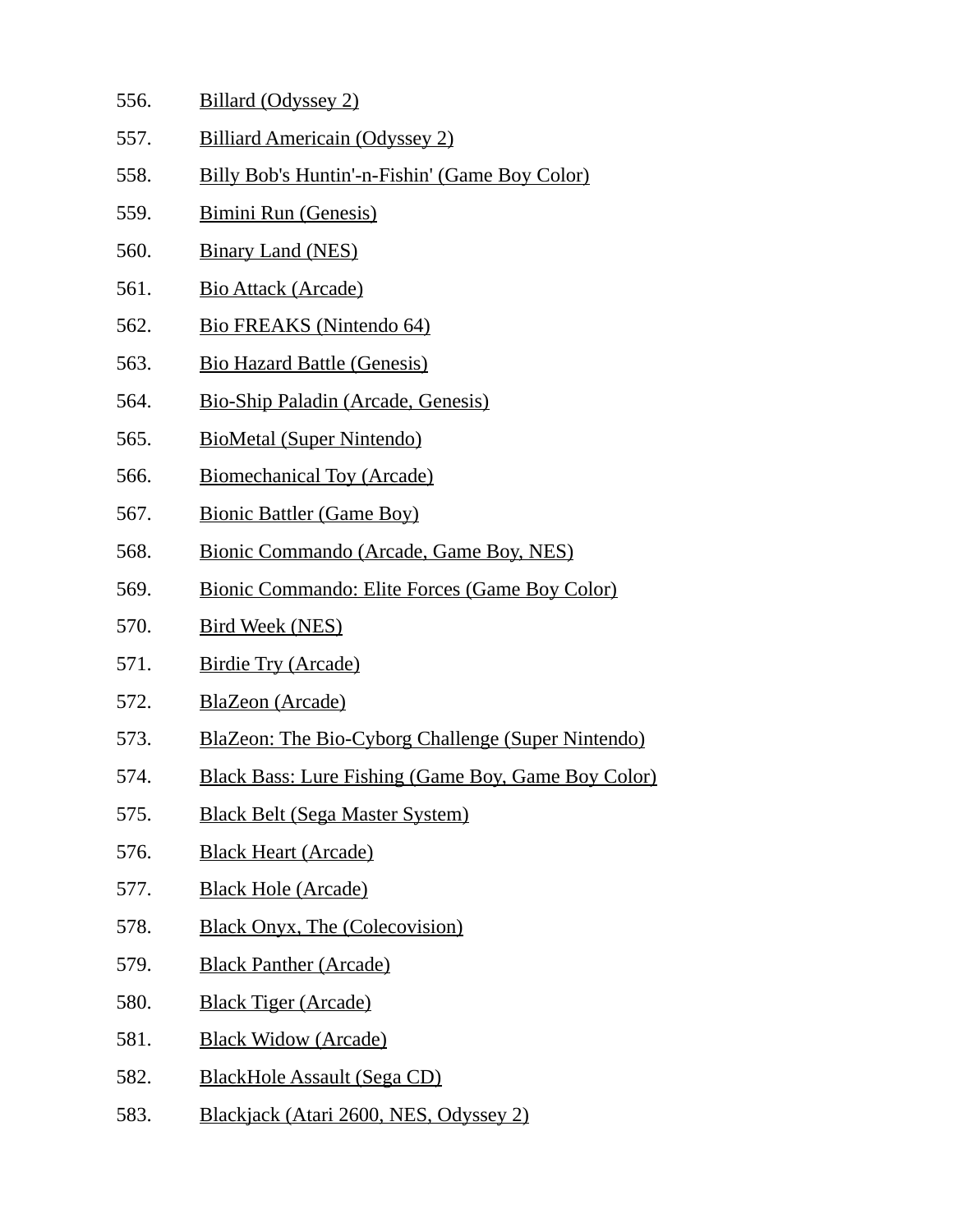- 584. Blackthorne (Game Boy Advance, Sega 32X, Super Nintendo)
- 585. Blade (Game Boy Color)
- 586. Blade Eagle 3-D (Sega Master System)
- 587. Blade Master (Arcade)
- 588. Blades of Steel (Arcade, Game Boy, NES)
- 589. Blades of Thunder (Game Boy Advance)
- 590. Blades of Vengeance (Genesis)
- 591. Blandia (Arcade)
- 592. Blast Corps (Nintendo 64)
- 593. Blast Off (Arcade)
- 594. Blasted (Arcade)
- 595. Blaster (Arcade)
- 596. Blaster Master (NES)
- 597. Blaster Master 2 (Genesis)
- 598. Blaster Master Boy (Game Boy)
- 599. Blaster Master Jr. (Game Boy)
- 600. Blaster Master: Enemy Below (Game Boy Color)
- 601. Blasteroids (Arcade)
- 602. Blasto (Arcade)
- 603. Blazer (Arcade)
- 604. Blazing Lazers (TurboGrafx-16)
- 605. Blazing Star (Arcade)
- 606. Blazing Tornado (Arcade)
- 607. Blitz! Action Football (Vectrex)
- 608. Blobbers (Odyssey 2)
- 609. Block Block (Arcade)
- 610. Block Carnival Thunder & Lightning 2 (Arcade)
- 611. Block Hole (Arcade)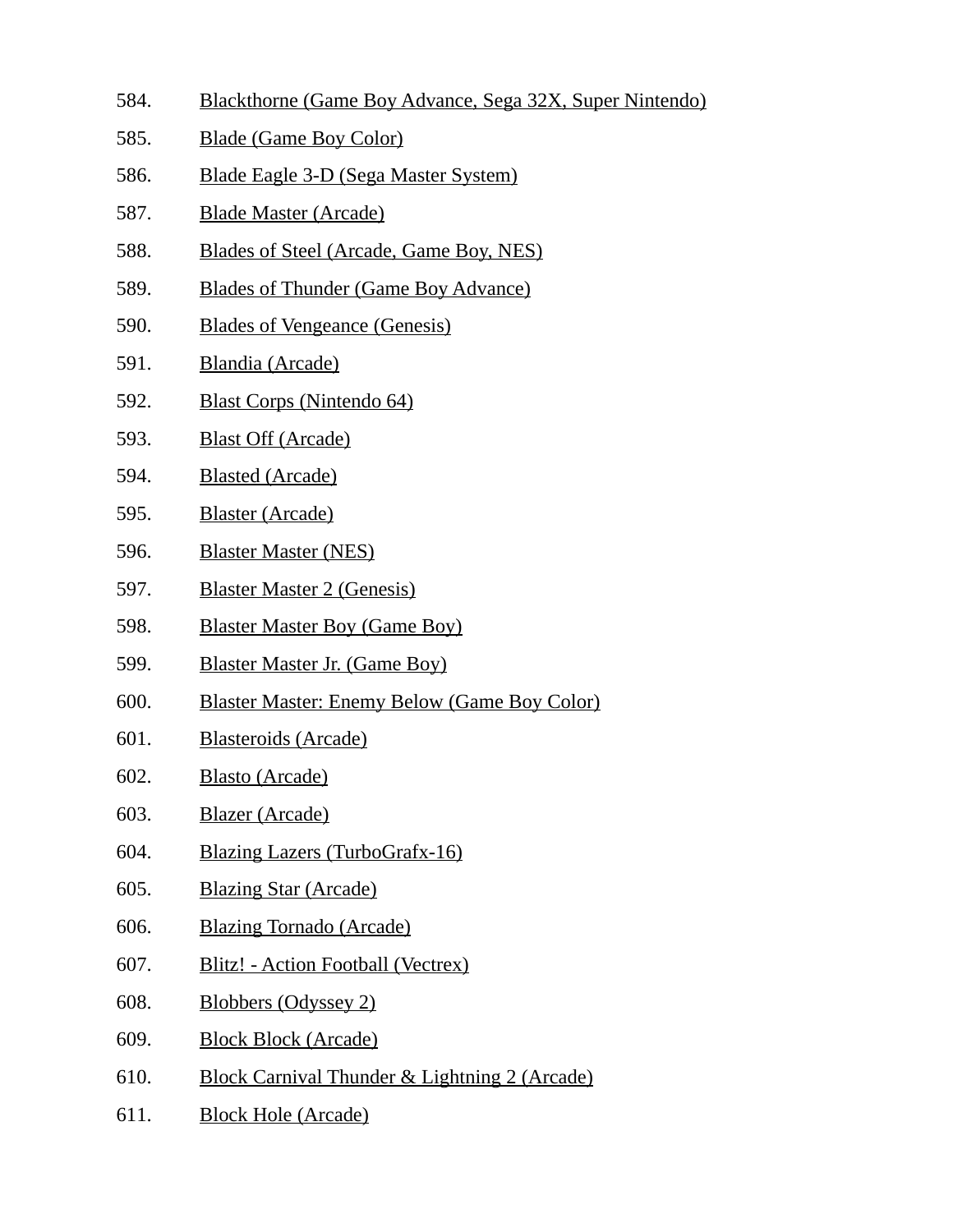| 612. | <b>Block Out (Arcade)</b>                                  |
|------|------------------------------------------------------------|
| 613. | <b>Blockade</b> (Arcade)                                   |
| 614. | <b>Blockade Runner (Colecovision, Intellivision)</b>       |
| 615. | <b>Blocken (Arcade)</b>                                    |
| 616. | <b>Blockout (Genesis)</b>                                  |
| 617. | Blockout / Breakdown (Odyssey 2)                           |
| 618. | Blodia (Game Boy)                                          |
| 619. | <b>Blomby Car (Arcade)</b>                                 |
| 620. | <b>Blood Bros. (Arcade)</b>                                |
| 621. | <b>Blood Storm (Arcade)</b>                                |
| 622. | <b>Blood Warrior (Arcade)</b>                              |
| 623. | <b>Bloodshot (Genesis)</b>                                 |
| 624. | <b>Bloody Wolf (Arcade, TurboGrafx-16)</b>                 |
| 625. | <b>Blue Hawk (Arcade)</b>                                  |
| 626. | <b>Blue Print (Arcade)</b>                                 |
| 627. | <b>Blue's Clues: Blue's Alphabet Book (Game Boy Color)</b> |
| 628. | <b>Blue's Journey (Arcade)</b>                             |
| 629. | <b>Blueprint (Atari 2600)</b>                              |
| 630. | Blues Brothers 2000 (Nintendo 64)                          |
| 631. | <b>Bo Jackson Baseball (NES)</b>                           |
| 632. | Bo Jackson: Two Games in One (Game Boy)                    |
| 633. | Bob the Builder: Fix it Fun! (Game Boy, Game Boy Color)    |
| 634. | <b>Bobby's World (Super Nintendo)</b>                      |
| 635. | <b>Body Count (Genesis)</b>                                |
| 636. | <b>Body Harvest (Nintendo 64)</b>                          |
| 637. | <b>Body Slam (Arcade)</b>                                  |
| 638. | <b>Body Slam! Super Pro Wrestling (Intellivision)</b>      |
| 639. | <b>Bogey Manor (Arcade)</b>                                |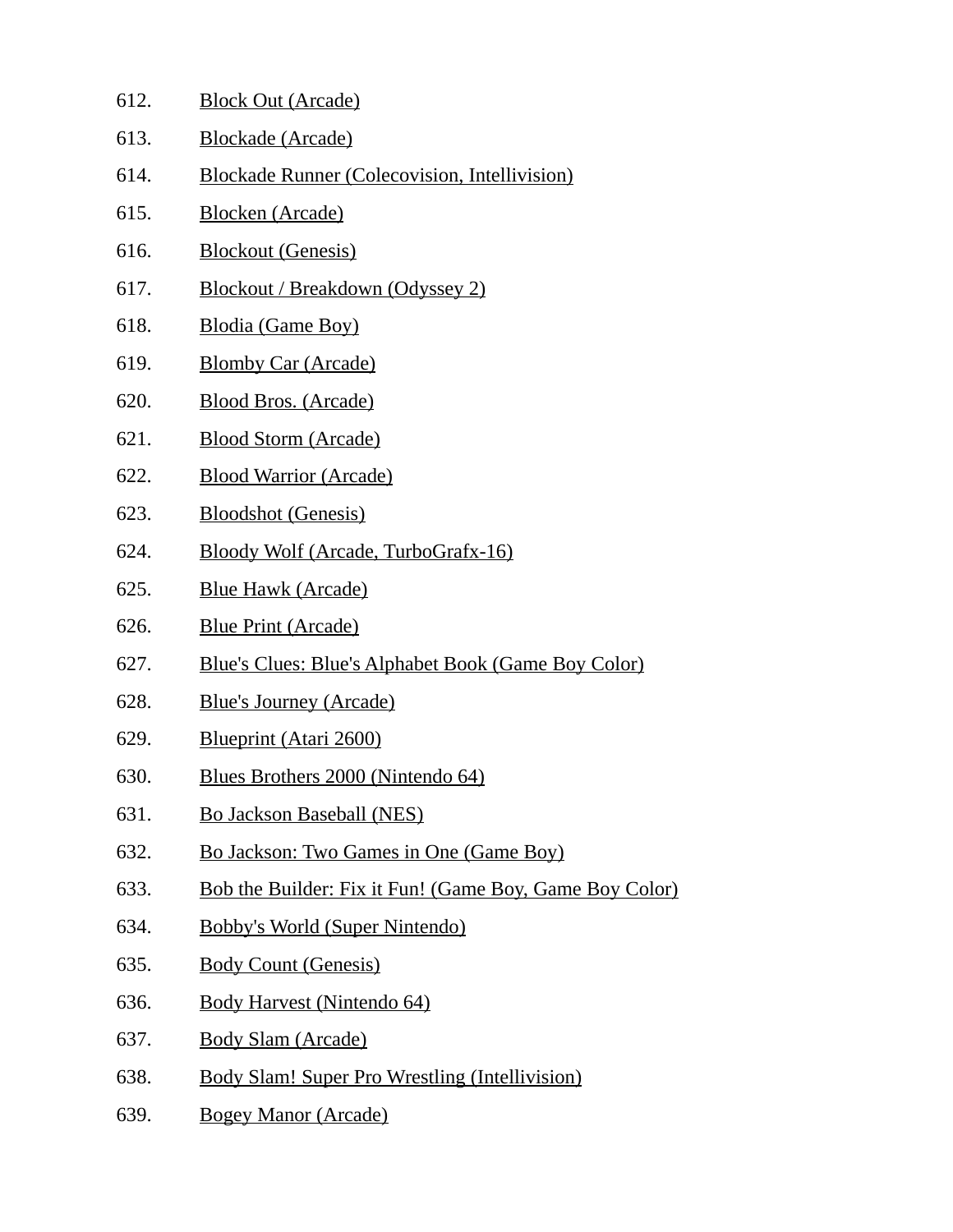| 640. | <b>Boggle Plus (Game Boy)</b>                             |
|------|-----------------------------------------------------------|
| 641. | Boggy '84 (Arcade)                                        |
| 642. | Boktai 2: Solar Boy Django (Game Boy Advance)             |
| 643. | <b>Boktai: The Sun Is in Your Hand (Game Boy Advance)</b> |
| 644. | <b>Bomb Bee (Arcade)</b>                                  |
| 645. | <b>Bomb Jack (Arcade, Game Boy)</b>                       |
| 646. | <b>Bomb Squad (Intellivision)</b>                         |
| 647. | Bombardeio Submarino / Tiro ao Alvo (Odyssey 2)           |
| 648. | <b>Bomber Boy (Game Boy)</b>                              |
| 649. | <b>Bomber King (NES)</b>                                  |
| 650. | <b>Bomber Man (Arcade)</b>                                |
| 651. | <b>Bomber Man Collection (Game Boy)</b>                   |
| 652. | <b>Bomber Man World (Arcade)</b>                          |
| 653. | <u>Bomber Raid (Sega Master System)</u>                   |
| 654. | Bomberman (NES, TurboGrafx-16)                            |
| 655. | <u>Bomberman '93 (TurboGrafx-16)</u>                      |
| 656. | Bomberman '93 Special (TurboGrafx-16)                     |
| 657. | Bomberman '94 (TurboGrafx-16)                             |
| 658. | <u>Bomberman 64 (Nintendo 64)</u>                         |
| 659. | Bomberman 64: The Second Attack! (Nintendo 64)            |
| 660. | <b>Bomberman GB (Game Boy)</b>                            |
| 661. | Bomberman Hero (Nintendo 64)                              |

- 662. Bomberman II (NES)
- 663. Bomberman Max 2 Red Advance (Game Boy Advance)
- 664. Bomberman Max 2: Blue Advance (Game Boy Advance)
- 665. Bomberman Max: Blue Champion (Game Boy Color)
- 666. Bomberman Quest (Game Boy Color)
- 667. Bomberman Tournament (Game Boy Advance)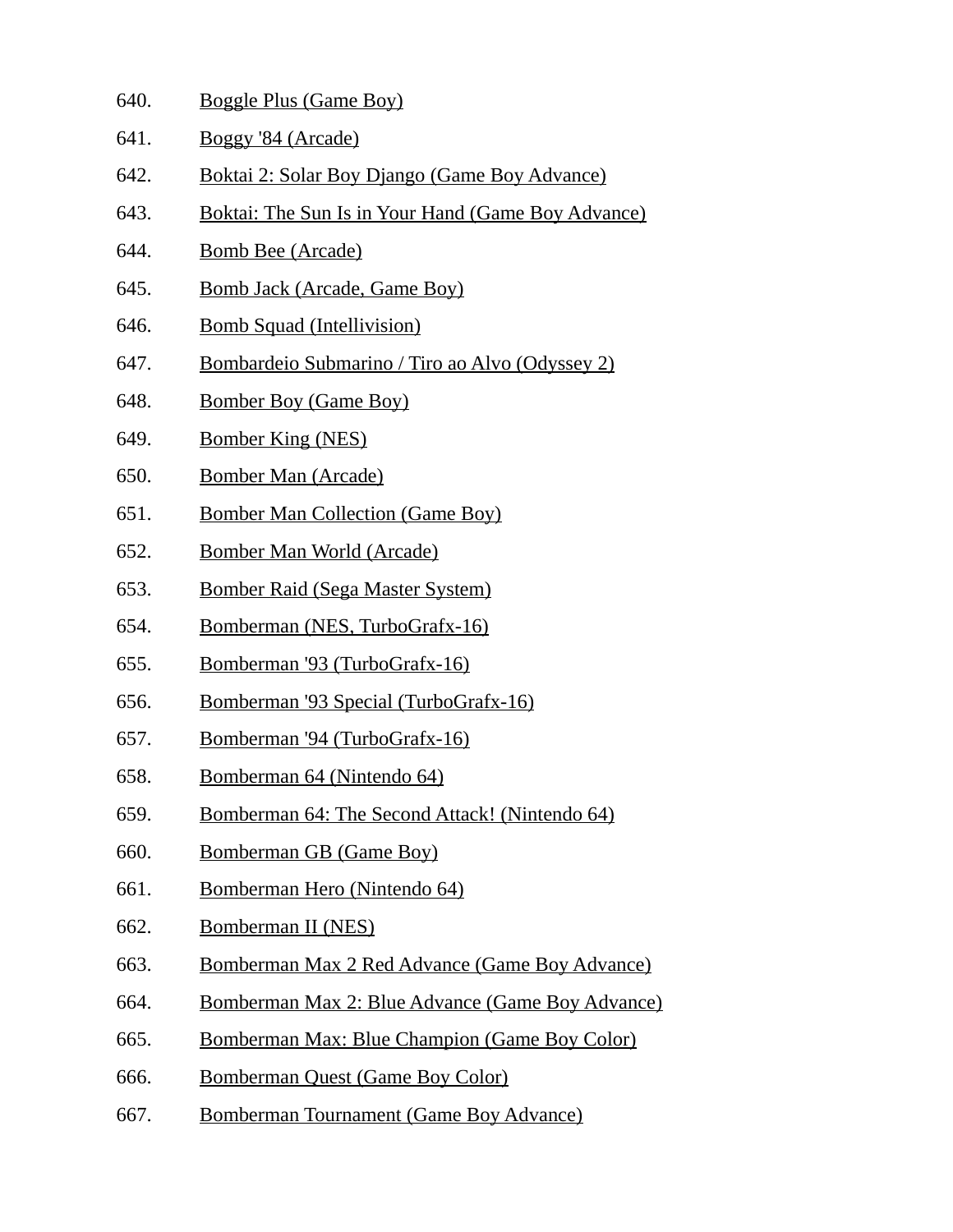- 668. Bomberman: Panic Bomber (Arcade)
- 669. Bomberman: Users Battle (TurboGrafx-16)
- 670. Bombjack Twin (Arcade)
- 671. Bonanza Bros (Sega Master System)
- 672. Bonanza Bros. (Arcade)
- 673. Bonanza Brothers (Genesis)
- 674. Bonk 3: Bonk's Big Adventure (TurboGrafx-16)
- 675. Bonk's Adventure (Game Boy, NES, TurboGrafx-16)
- 676. Bonk's Revenge (Game Boy, TurboGrafx-16)
- 677. Bonk's adventure (Arcade)
- 678. Bonkers (Genesis, Super Nintendo)
- 679. Bonkers Wax Up (Sega Master System)
- 680. Bonze Adventure (Arcade)
- 681. Booby Boys (Game Boy)
- 682. Boogerman: A Pick and Flick Adventure (Genesis, Super Nintendo)
- 683. Boomer Rang'r (Arcade)
- 684. Boomer's Adventure in ASMIK World (Game Boy)
- 685. Boot Camp (Arcade)
- 686. Boot Hill (Arcade)
- 687. Borench (Arcade)
- 688. Bosconian (Arcade)
- 689. Bottom of the 9th (Nintendo 64)
- 690. Bottom of the Ninth (Arcade)
- 691. Bouken Danshaku Don: The Lost Sunheart (TurboGrafx-16)
- 692. Boulder Dash (Arcade, Colecovision, Game Boy, NES)
- 693. Boulder Dash Part 2 (Arcade)
- 694. Bouncers (Sega CD)
- 695. Bowl-O-Rama (Arcade)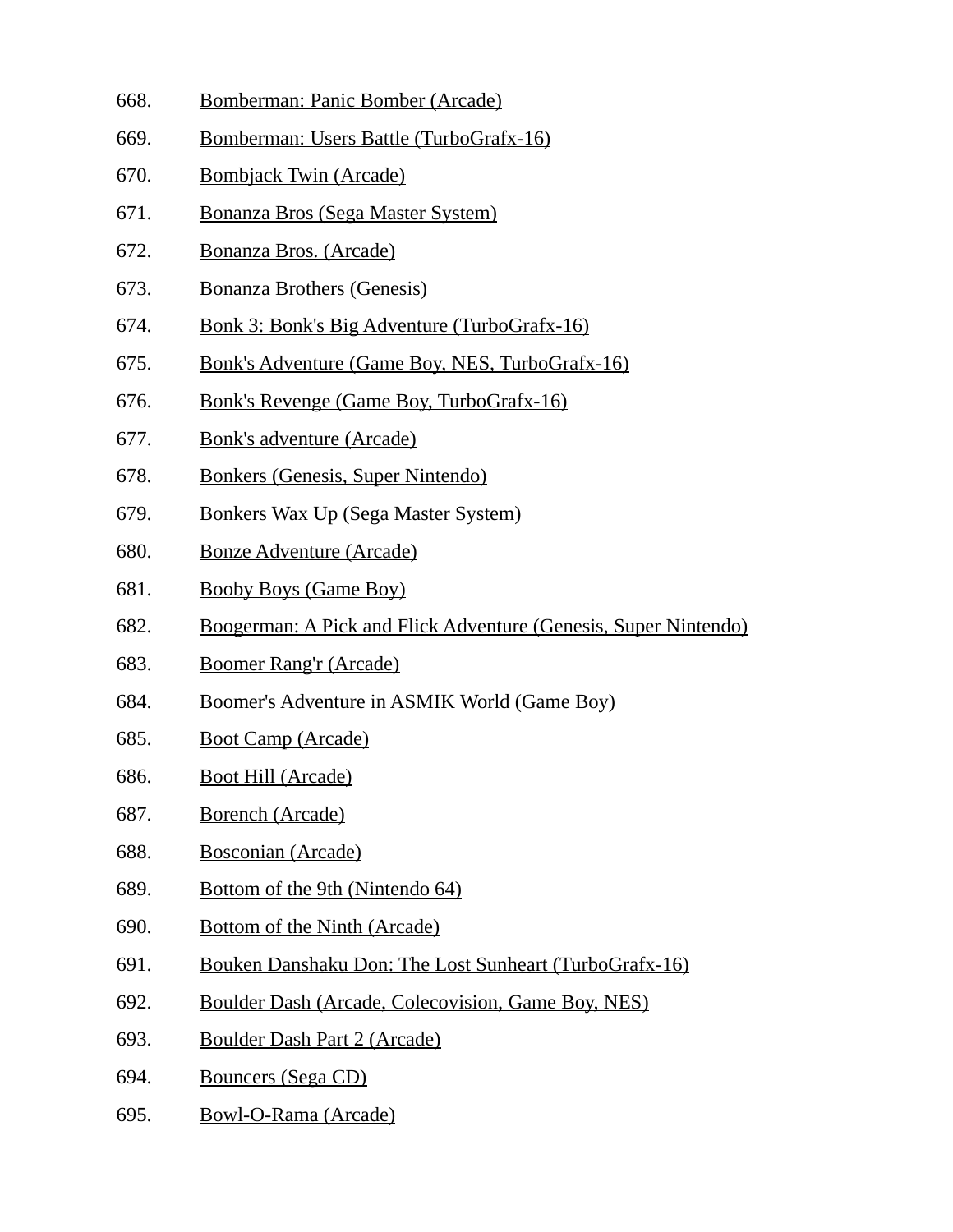- 696. Bowling (Atari 2600)
- 697. Bowling / Basketball (Odyssey 2)
- 698. Boxing (Atari 2600, Game Boy, Intellivision)
- 699. Boxing Legends of the Ring (Genesis, Super Nintendo)
- 700. Boxxle (Colecovision)
- 701. Boxxle II (Game Boy)
- 702. Boxy Boy (Arcade)
- 703. Boxyboy (TurboGrafx-16)
- 704. Brain (Arcade)
- 705. Brain Bender (Game Boy)
- 706. Brain Drain (Game Boy)
- 707. Brain Games (Atari 2600)
- 708. Brain Lord (Super Nintendo)
- 709. Brain Strainers (Colecovision)
- 710. Bram Stoker's Dracula (Game Boy, Game Gear, Genesis, NES, Sega CD, Sega Master System, Super Nintendo)
- 711. Brandish (Super Nintendo)
- 712. Brave Blade (Arcade)
- 713. Bravoman (TurboGrafx-16)
- 714. Brawl Brothers (Super Nintendo)
- 715. Break In (TurboGrafx-16)
- 716. Break Thru (Arcade)
- 717. Break Time: The National Pool Tour (NES)
- 718. BreakThru (NES)
- 719. BreakThru! (Game Boy, Super Nintendo)
- 720. Breakers (Arcade)
- 721. Breakers Revenge (Arcade)
- 722. Breakout (Atari 2600)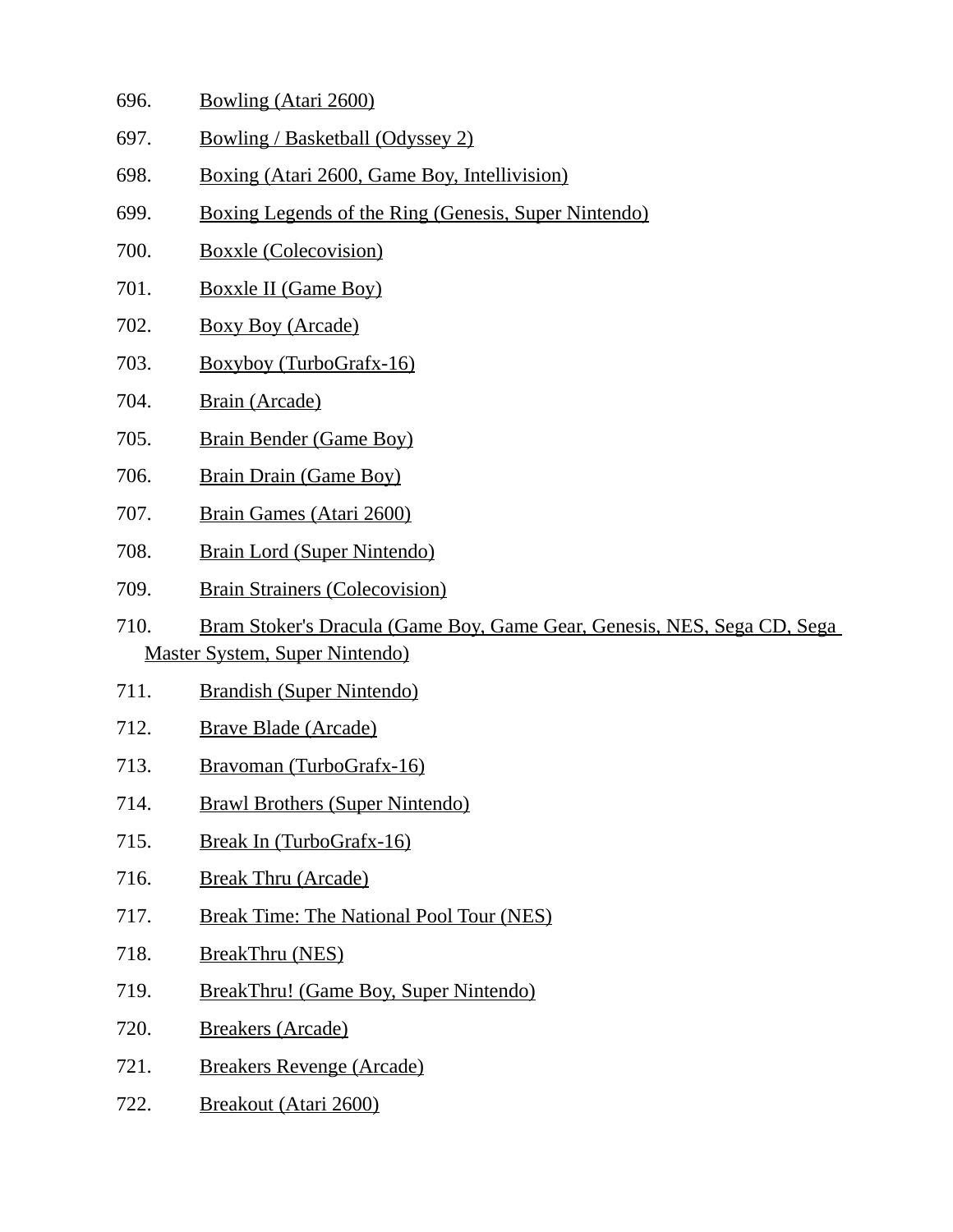- 723. Breath of Fire (Game Boy Advance, Super Nintendo) 724. Breath of Fire II (Game Boy Advance, Super Nintendo) 725. Brett Hull Hockey (Super Nintendo) 726. Brett Hull Hockey 95 (Genesis, Super Nintendo) 727. Breywood (Arcade) 728. Brian Lara Cricket (Genesis) 729. Brian Lara Cricket 96 (Genesis) 730. Brickout! (Intellivision) 731. Bridge (Atari 2600) 732. Brix (Arcade) 733. Broken Circle (Game Boy Advance) 734. Broken Sword: The Shadow of the Templars (Game Boy Advance) 735. Bronkie the Bronchiasaurus (Super Nintendo) 736. Bruce Lee: Return of the Legend (Game Boy Advance) 737. Brunswick Circuit Pro Bowling (Nintendo 64) 738. Brunswick World Tournament of Champions (Super Nintendo) 739. Brush Roller (NES) 740. Brutal: Above the Claw (Sega 32X) 741. Brutal: Paws of Fury (Genesis, Sega CD, Super Nintendo) 742. Brute Force (Arcade) 743. Bubba'n'Stix: A Strategy Adventure (Genesis) 744. Bubble Bobble (Arcade, Game Boy, Game Gear, NES, Sega Master System) 745. Bubble Bobble 2 (Arcade) 746. Bubble Bobble Jr. (J) (Game Boy) 747. Bubble Bobble Part 2 (Game Boy, NES) 748. Bubble Bobble: Old & New (Game Boy Advance) 749. Bubble Ghost (Game Boy)
	- 750. Bubble Memories (Arcade)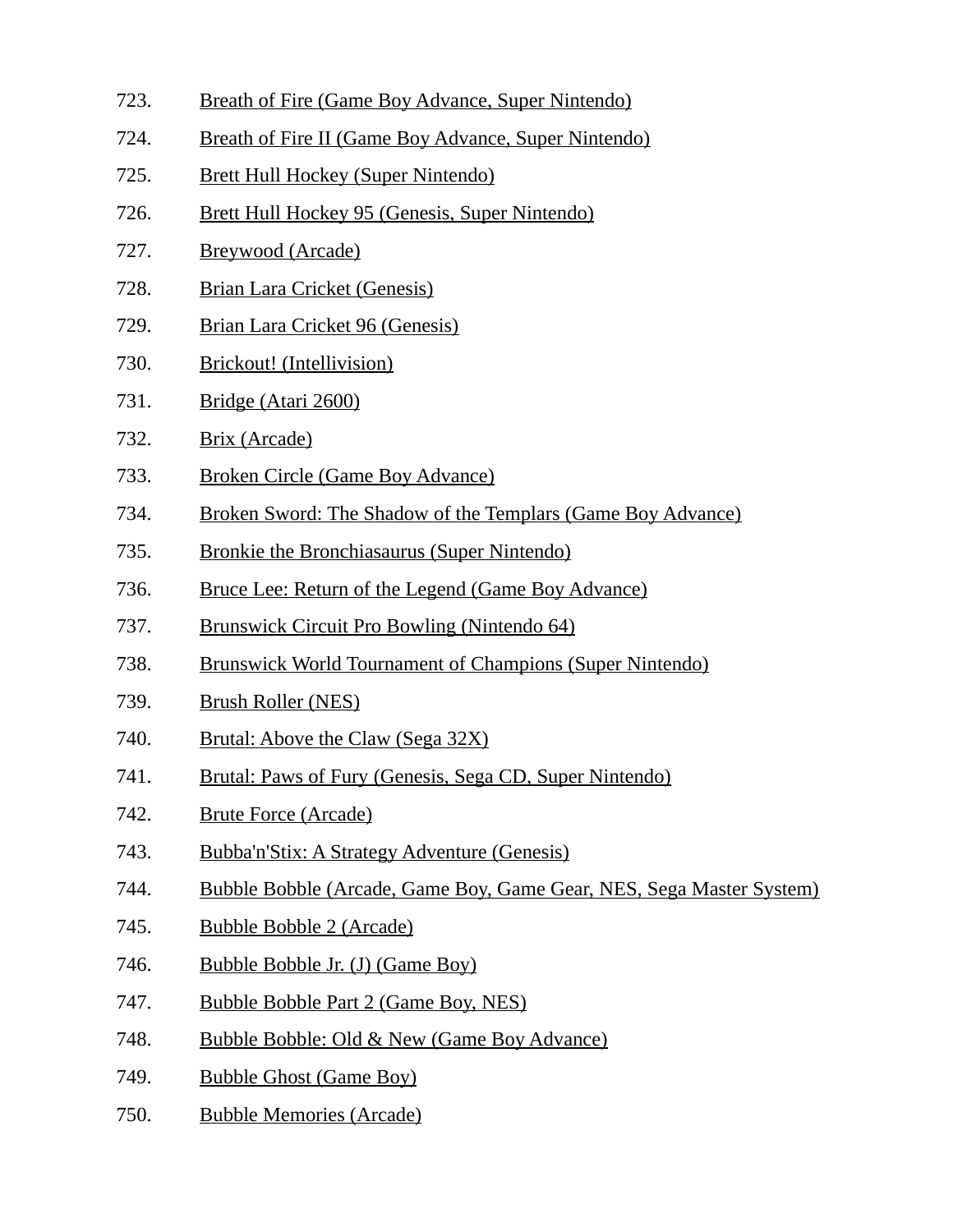- 751. Bubble and Squeak (Genesis)
- 752. Bubbles (Arcade)
- 753. Bubsy II (Game Boy, Genesis, Super Nintendo)
- 754. Bubsy in: Claws Encounters of the Furred Kind (Genesis, Super Nintendo)
- 755. Buck Bumble (Nintendo 64)
- 756. Buck Rogers: Countdown to Doomsday (Genesis)
- 757. Buck Rogers: Planet of Zoom (Arcade, Atari 2600, Colecovision)
- 758. Bucky O'Hare (Arcade, NES)
- 759. Buffy the Vampire Slayer (Game Boy Color)
- 760. Buffy the Vampire Slayer: Wrath of the Darkhul King (Game Boy Advance)
- 761. Buggy Challenge (Arcade)
- 762. Buggy Run (Sega Master System)
- 763. Bugs (Atari 2600)
- 764. Bugs Bunny Collection (Game Boy)
- 765. Bugs Bunny In Crazy Castle 4 (Game Boy Color)
- 766. Bugs Bunny in Double Trouble (Game Gear, Genesis)
- 767. Bugs Bunny: Crazy Castle 3 (Game Boy Color)
- 768. Bugs Bunny: Rabbit Rampage (Super Nintendo)
- 769. Bull Fight (Arcade)
- 770. Bull Fight: Ring no Haja (TurboGrafx-16)
- 771. Bullfight (Arcade)
- 772. Bulls versus Blazers and the NBA Playoffs (Genesis)
- 773. Bulls vs Blazers and the NBA Playoffs (Super Nintendo)
- 774. Bulls vs Lakers and the NBA Playoffs (Genesis)
- 775. Bump 'n' Jump (Arcade, Atari 2600, Intellivision)
- 776. Bump'n Jump (Colecovision)
- 777. Bump'n'Jump (NES)
- 778. Bumper Bash (Atari 2600)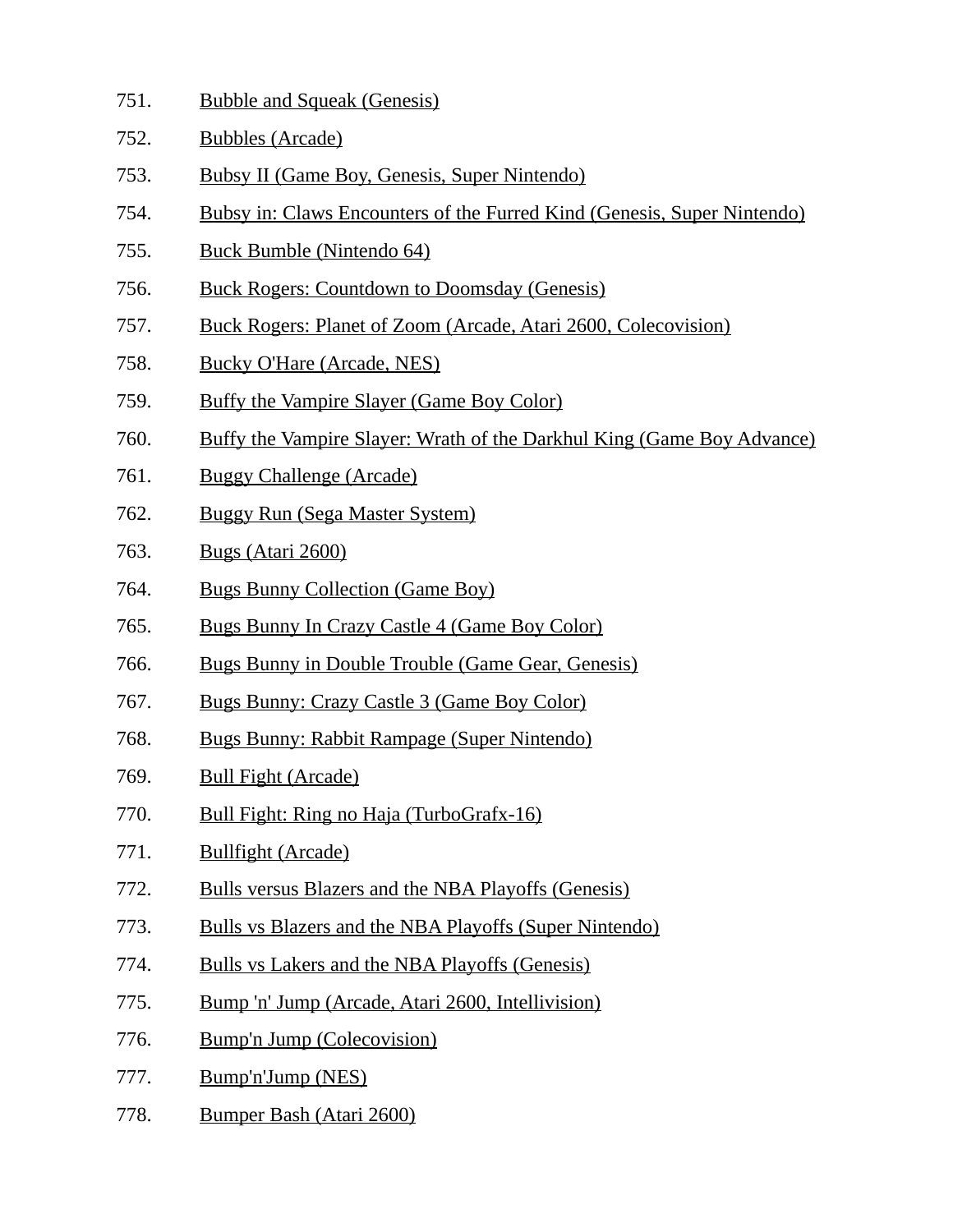- 779. Buraco Negro! (Odyssey 2)
- 780. Burai Fighter (NES)
- 781. Burai Fighter Color (Game Boy Color)
- 782. Burai Fighter Deluxe (Game Boy)
- 783. Burger Time (Arcade)
- 784. BurgerTime (Atari 2600, Colecovision, Intellivision, NES)
- 785. BurgerTime Deluxe (Game Boy)
- 786. Burglar x (Arcade)
- 787. Burn Rubber (Colecovision)
- 788. Burning Angels (TurboGrafx-16)
- 789. Burning Fight (Arcade)
- 790. Burning Force (Arcade, Genesis)
- 791. Burning Paper (Game Boy)
- 792. Burning Rival (Arcade)
- 793. Bust-A-Move (Game Gear, Super Nintendo)
- 794. Bust-A-Move '99 (Nintendo 64)
- 795. Bust-A-Move 2: Arcade Edition (Nintendo 64)
- 796. Bust-A-Move 3 DX (Game Boy, Nintendo 64)
- 797. Bust-A-Move 4 (Game Boy Color)
- 798. Bust-A-Move Millennium (Game Boy Color)
- 799. Bust-a-Move 2: Arcade Edition (Game Boy)
- 800. Buster Bros (Arcade)
- 801. Buster Bros. (Game Boy)
- 802. Butasan (Arcade)
- 803. Buzz Bombers (Intellivision)
- 804. CIMA: The Enemy (Game Boy Advance)
- 805. CT Special Forces (Game Boy Advance)
- 806. CT Special Forces 2: Back in the Trenches (Game Boy Advance)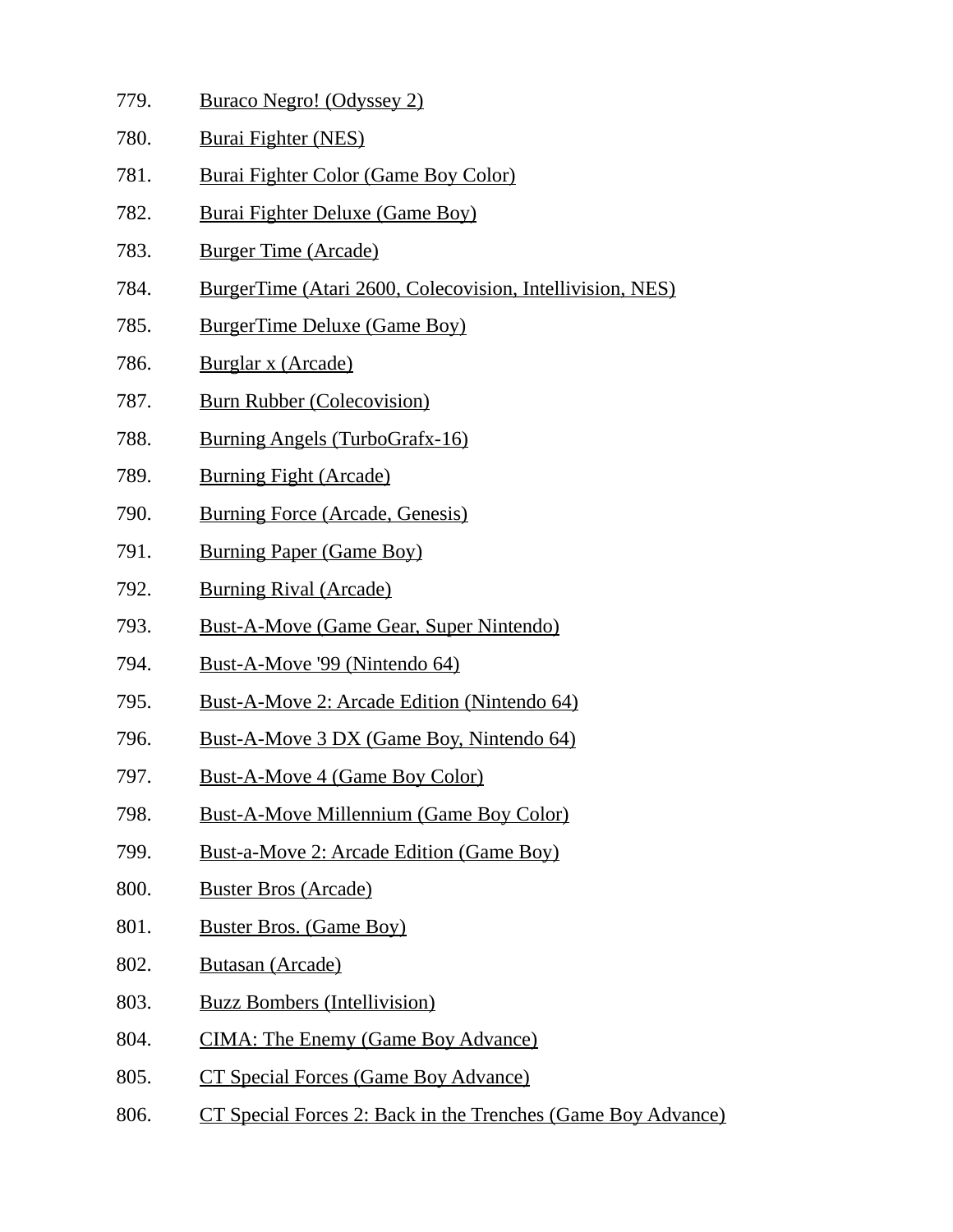- 807. CT Special Forces 3: Navy Ops (Game Boy Advance)
- 808. Cabal (Arcade, NES)
- 809. Cabbage Patch Kids Picture Show (Colecovision)
- 810. Cabbage Patch Kids: Adventures in the Park (Colecovision)
- 811. Cacoma Knight in Bizyland (Super Nintendo)
- 812. Cadash (Arcade, Genesis)
- 813. Cadillacs and Dinosaurs (Arcade)
- 814. Cadillacs and Dinosaurs: The Second Cataclysm (Sega CD)
- 815. Caesars Palace (Game Boy, Game Gear, Genesis, NES)
- 816. Caesars Palace II (Game Boy Color)
- 817. Cal Ripken Jr. Baseball (Super Nintendo)
- 818. Caliber .50 (Arcade)
- 819. Caliber.50 (Genesis)
- 820. California Games (Atari 2600, Genesis, NES, Sega Master System)
- 821. California Games II (Sega Master System, Super Nintendo)
- 822. California Speed (Nintendo 64)
- 823. Calipso (Arcade)
- 824. Caltron 6 in 1 (NES)
- 825. Cameltry (Arcade)
- 826. Campaign '84 (Colecovision)
- 827. Cannon Ball (Arcade)
- 828. Cannon Fodder (Game Boy Color, Genesis)
- 829. Cannondale Cup (Super Nintendo)
- 830. Canyon Bomber (Arcade, Atari 2600)
- 831. Capcom Bowling (Arcade)
- 832. Capcom Sports Club (Arcade)
- 833. Capcom baseball (Arcade)
- 834. Capcom's Gold Medal Challenge '92 (NES)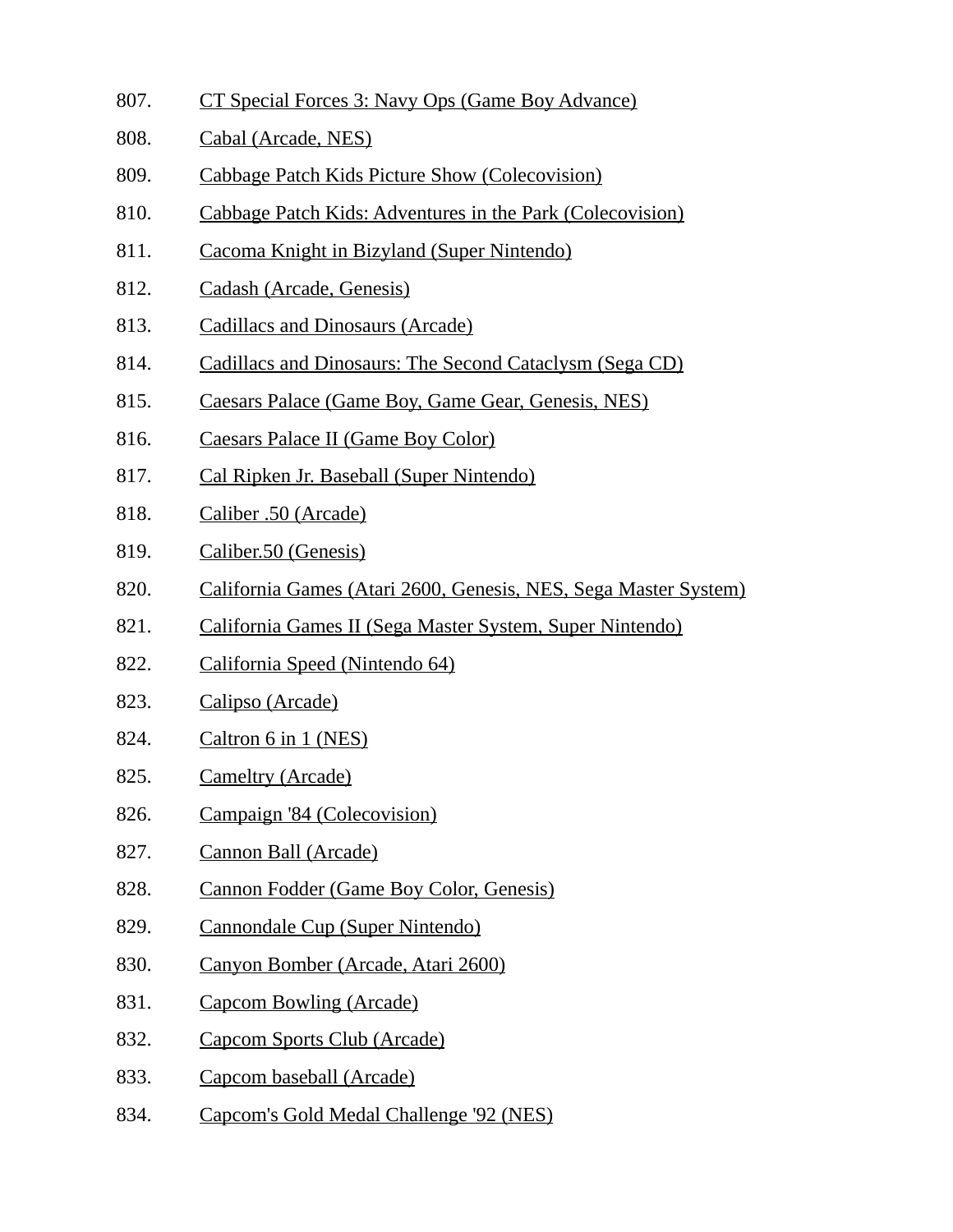- 835. Capcom's MVP Football (Super Nintendo)
- 836. Capcom's Soccer Shootout (Super Nintendo)
- 837. Captain America and the Avengers (Arcade, Game Boy, Game Gear, Genesis, NES, Super Nintendo)
- 838. Captain Comic: The Adventure (NES)
- 839. Captain Commando (Arcade, Super Nintendo)
- 840. Captain Novolin (Super Nintendo)
- 841. Captain Planet and the Planeteers (Genesis, NES)
- 842. Captain Silver (Arcade, Sega Master System)
- 843. Captain Skyhawk (NES)
- 844. Captain Tomaday (Arcade)
- 845. Captain tomaday (Arcade)
- 846. Car Battler Joe (Game Boy Advance)
- 847. Car Jamboree (Arcade)
- 848. Car Polo (Arcade)
- 849. Card Game (Game Boy)
- 850. Carmageddon (Game Boy Color)
- 851. Carmageddon 64 (Nintendo 64)
- 852. Carnival (Arcade, Atari 2600, Colecovision, Intellivision)
- 853. Carrier Aces (Super Nintendo)
- 854. Carrier Air Wing (Arcade)
- 855. Casino (Atari 2600)
- 856. Casino FunPak (Game Boy)
- 857. Casino Games (Sega Master System)
- 858. Casino Kid (NES)
- 859. Casino Kid II (NES)
- 860. Casino Slot Machine (Odyssey 2)
- 861. Casper (Game Boy, Game Boy Color, Super Nintendo)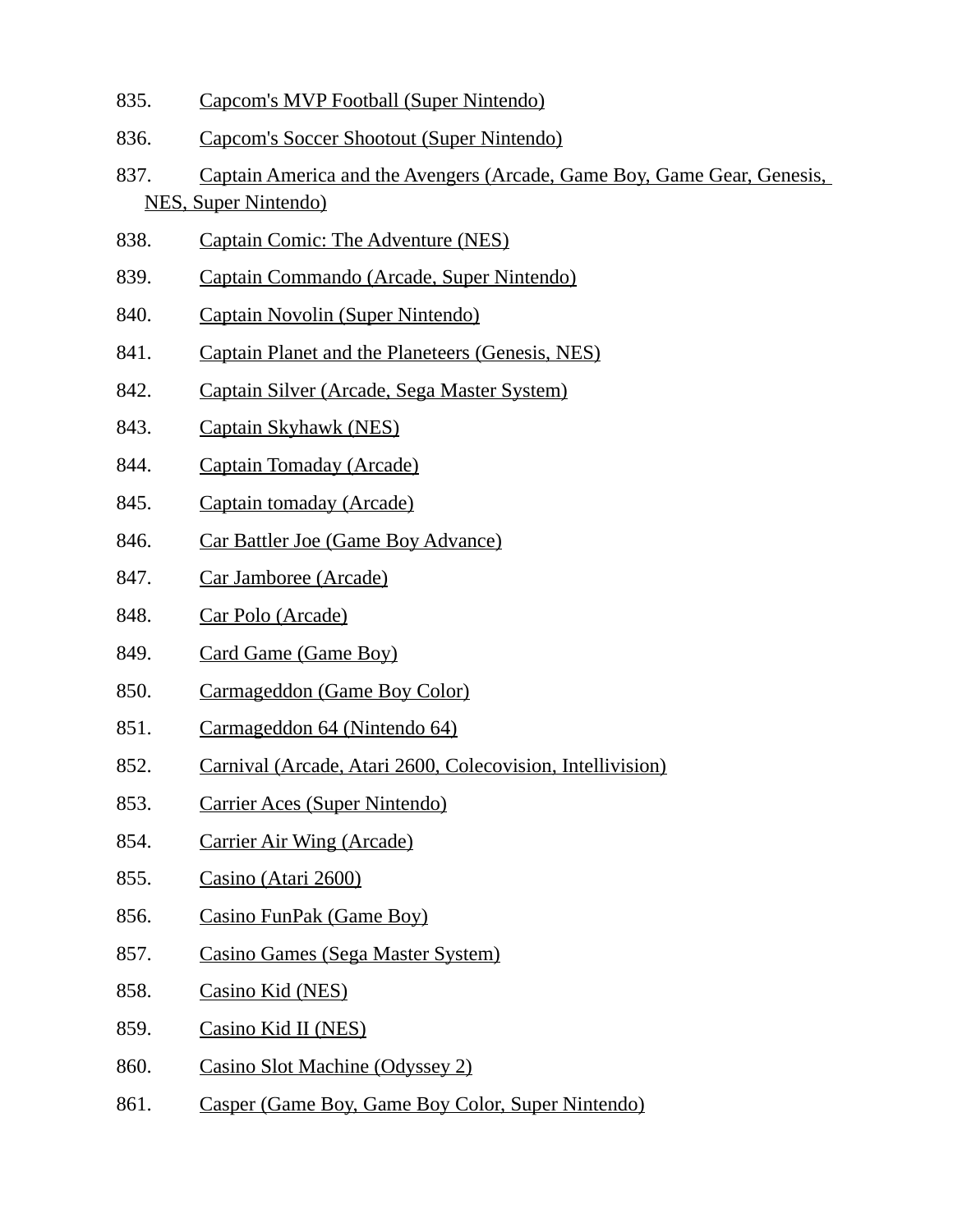- 862. Castelian (Game Boy, NES)
- 863. Castle Quest (Game Boy)
- 864. Castle of Deceit (NES)
- 865. Castle of Dragon (NES)
- 866. Castle of Illusion Starring Mickey Mouse (Game Gear, Genesis, Sega Master System)
- 867. Castlequest (NES)
- 868. Castlevania (NES, Nintendo 64)
- 869. Castlevania II: Belmont's Revenge (Game Boy)
- 870. Castlevania II: Simon's Quest (NES)
- 871. Castlevania III: Dracula's Curse (NES)
- 872. Castlevania Legends (Game Boy)
- 873. Castlevania: Aria of Sorrow (Game Boy Advance)
- 874. Castlevania: Bloodlines (Genesis)
- 875. Castlevania: Circle of the Moon (Game Boy Advance)
- 876. Castlevania: Dracula X (Super Nintendo)
- 877. Castlevania: Harmony of Dissonance (Game Boy Advance)
- 878. Castlevania: Legacy of Darkness (Nintendo 64)
- 879. Castlevania: The Adventure (Game Boy)
- 880. Castlevania: The New Generation (Genesis)
- 881. Cat Trax (Atari 2600)
- 882. Catch the Ball / Noughts and Crosses (Odyssey 2)
- 883. Caterpillar S.O.S. (Colecovision)
- 884. Catrap (Game Boy)
- 885. Catwoman (Game Boy Color)
- 886. Catz (Game Boy Color)
- 887. Cavelon (Arcade)
- 888. Caveman Games (NES)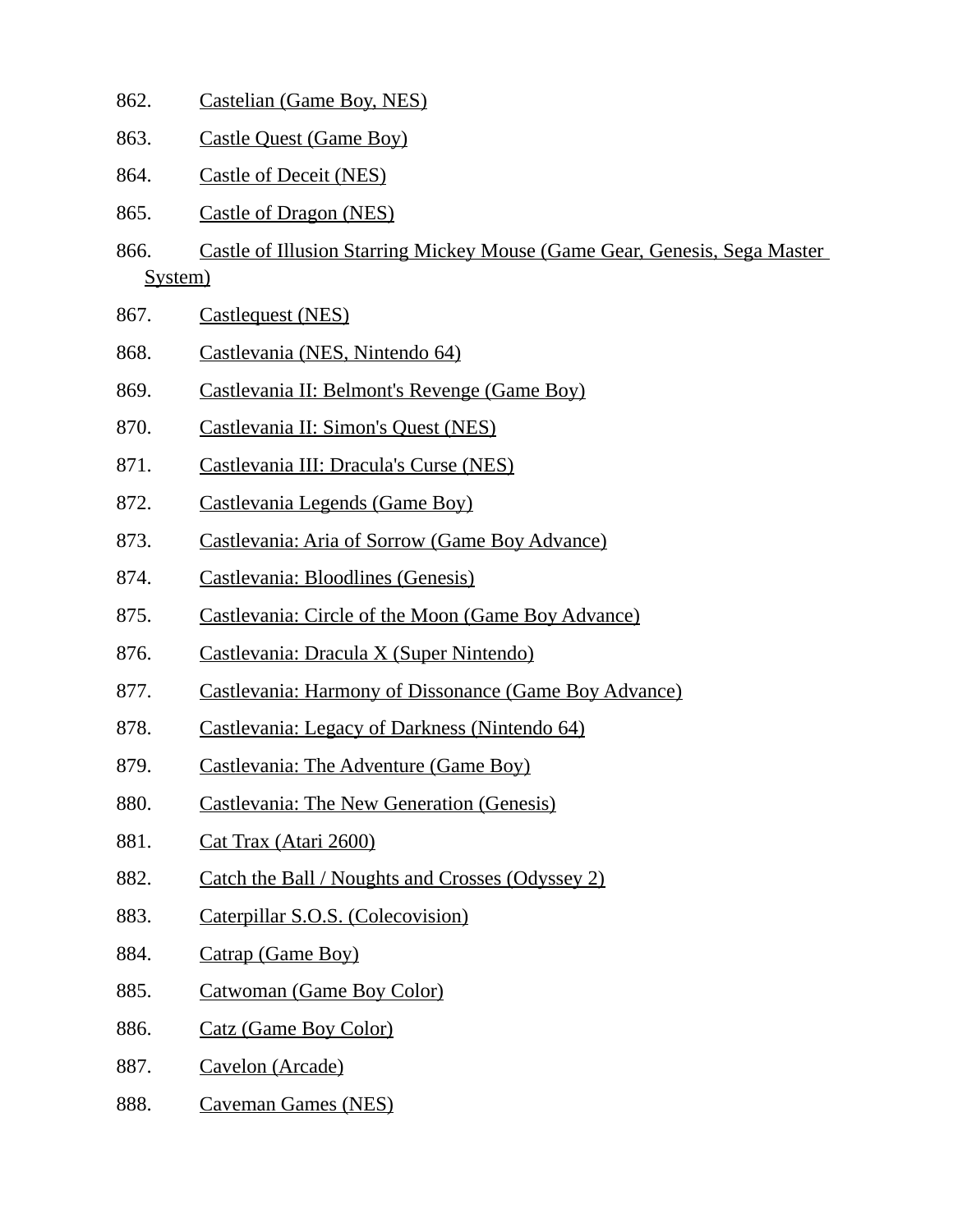- 889. Centipede (Arcade, Atari 2600, Atari 7800, Colecovision, Game Boy, Game Boy Color, Intellivision)
- 890. Centurion: Defender of Rome (Genesis)
- 891. Cerberus (Arcade)
- 892. Chachamaru Panic (Game Boy)
- 893. Chack 'N Pop (Arcade)
- 894. Chakan (Game Gear, Genesis)
- 895. Challenge (Atari 2600)
- 896. Challenge of the Dragon (NES)
- 897. Challenger (Arcade, NES)
- 898. Chameleon (Arcade)
- 899. Chameleon Twist (Nintendo 64)
- 900. Chameleon Twist 2 (Nintendo 64)
- 901. Champion Baseball (Arcade)
- 902. Champion Boxing (Arcade)
- 903. Champion Pro Wrestling (Arcade)
- 904. Champion Wrestler (Arcade, TurboGrafx-16)
- 905. Champions Forever Boxing (TurboGrafx-16)
- 906. Champions World Class Soccer (Genesis)
- 907. Champions of Europe (Sega Master System)
- 908. Champions: World Class Soccer (Super Nintendo)
- 909. Championship Bowling (Genesis, NES)
- 910. Championship Hockey (Sega Master System)
- 911. Championship Lode Runner (NES)
- 912. Championship Motocross 2001 Featuring Ricky Carmichael (Game Boy Color)
- 913. Championship Pool (Game Boy, Genesis, NES, Super Nintendo)
- 914. Championship Soccer '94 (Sega CD, Super Nintendo)
- 915. Championship Sprint (Arcade)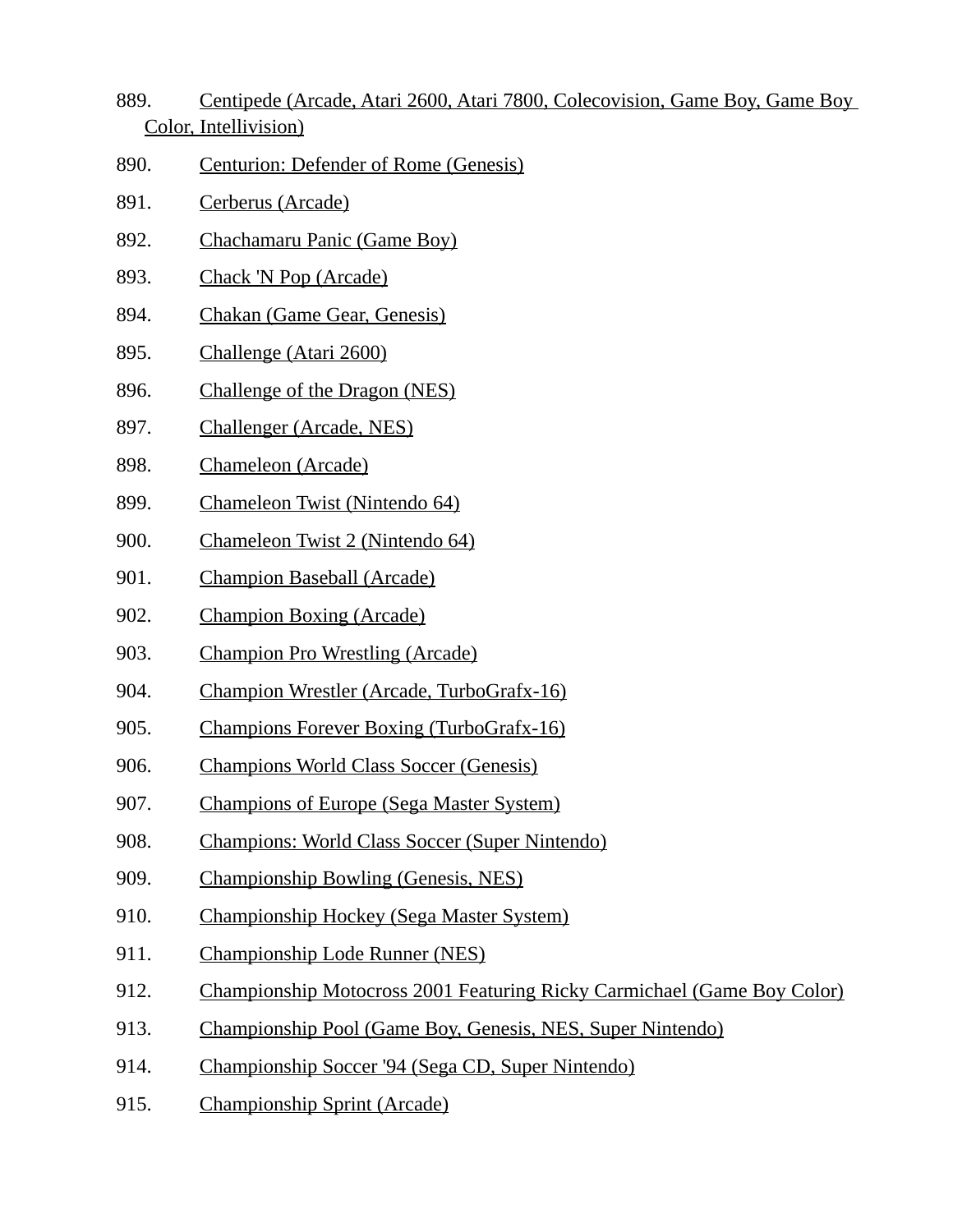- 916. Championship Tennis (Intellivision)
- 917. Change Air Blade (Arcade)
- 918. Changes (Arcade)
- 919. Charlie Blast's Territory (Nintendo 64)
- 920. Chase H.Q. (Arcade, Game Boy, TurboGrafx-16)
- 921. Chase H.Q. II (Genesis)
- 922. Chase H.Q.: Secret Police (Game Boy Color)
- 923. Chase the Chuckwagon (Atari 2600)
- 924. Chat et Souris (Odyssey 2)
- 925. Chavez (Super Nintendo)
- 926. Chavez II (Genesis, Super Nintendo)
- 927. Check Man (Arcade)
- 928. Checkers (Atari 2600, Intellivision)
- 929. Checkmate (Arcade, Game Boy Color)
- 930. Cheeky Mouse (Arcade)
- 931. Cheese Cat-Astrophe Starring Speedy Gonzales (Genesis, Sega Master System)
- 932. Cheese Chase (Arcade)
- 933. Cheetahmen II (NES)
- 934. Chelnov (Arcade)
- 935. Chequered Flag (Arcade)
- 936. Chessmaster (Game Boy Color)
- 937. Chester Cheetah: Too Cool to Fool (Genesis, Super Nintendo)
- 938. Chester Cheetah: Wild Wild Quest (Genesis, Super Nintendo)
- 939. Chew Man Fu (TurboGrafx-16)
- 940. Cheyenne (Arcade)
- 941. Chi Chi's Pro Challenge Golf (Genesis)
- 942. Chicago Syndicate (Game Gear)
- 943. Chicken Run (Game Boy Color)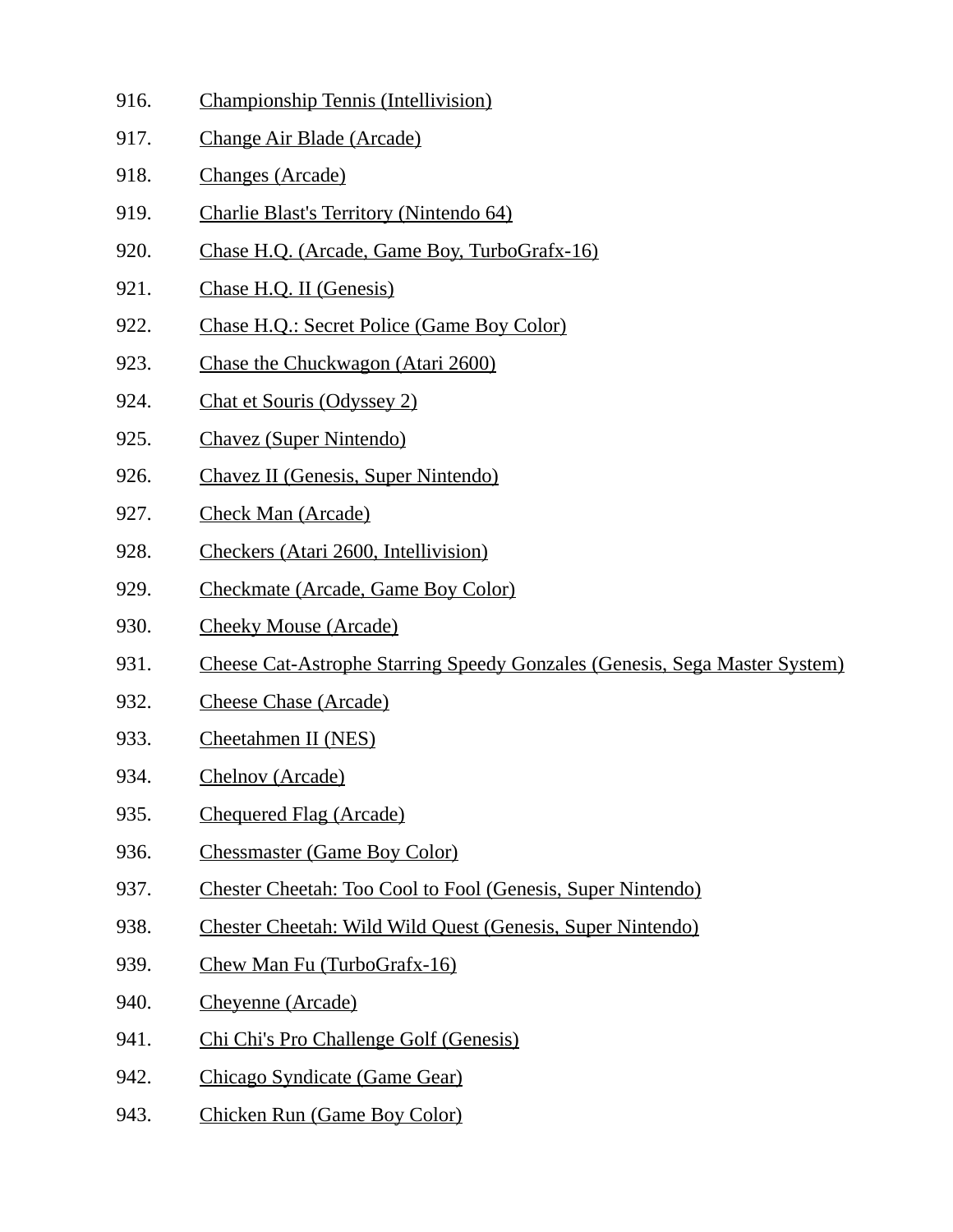- 944. Chicken Shift (Arcade)
- 945. Chiki Chiki Boys (Genesis)
- 946. Chiller (Arcade, NES)
- 947. Chimera Beast (Arcade)
- 948. China Gate (Arcade)
- 949. China Syndrome (Atari 2600)
- 950. China Warrior (TurboGrafx-16)
- 951. Chinese Hero (Arcade)
- 952. Chinese Logic (Odyssey 2)
- 953. Chip 'n Dale: Rescue Rangers (NES)
- 954. Chip 'n Dale: Rescue Rangers 2 (NES)
- 955. Chip Shot: Super Pro Golf (Intellivision)
- 956. Choplifter (Atari 7800, Sega Master System)
- 957. Choplifter II (Game Boy)
- 958. Choplifter III (Game Boy, Game Gear, Super Nintendo)
- 959. Choplifter! (Colecovision)
- 960. Chopper Attack (Nintendo 64)
- 961. Chopper Command (Atari 2600)
- 962. Chopper I (Arcade)
- 963. Chozetsu Rinjin Berabo Man (TurboGrafx-16)
- 964. Chris Evert & Ivan Lendl in Top Players' Tennis (NES)
- 965. Chrono Soldier (Arcade)
- 966. Chrono Trigger (Super Nintendo)
- 967. ChuChu Rocket! (Game Boy Advance)
- 968. Chubby Cherub (NES)
- 969. Chuck Norris Superkicks (Colecovision)
- 970. Chuck Rock (Game Boy, Game Gear, Genesis, Sega CD, Sega Master System, Super Nintendo)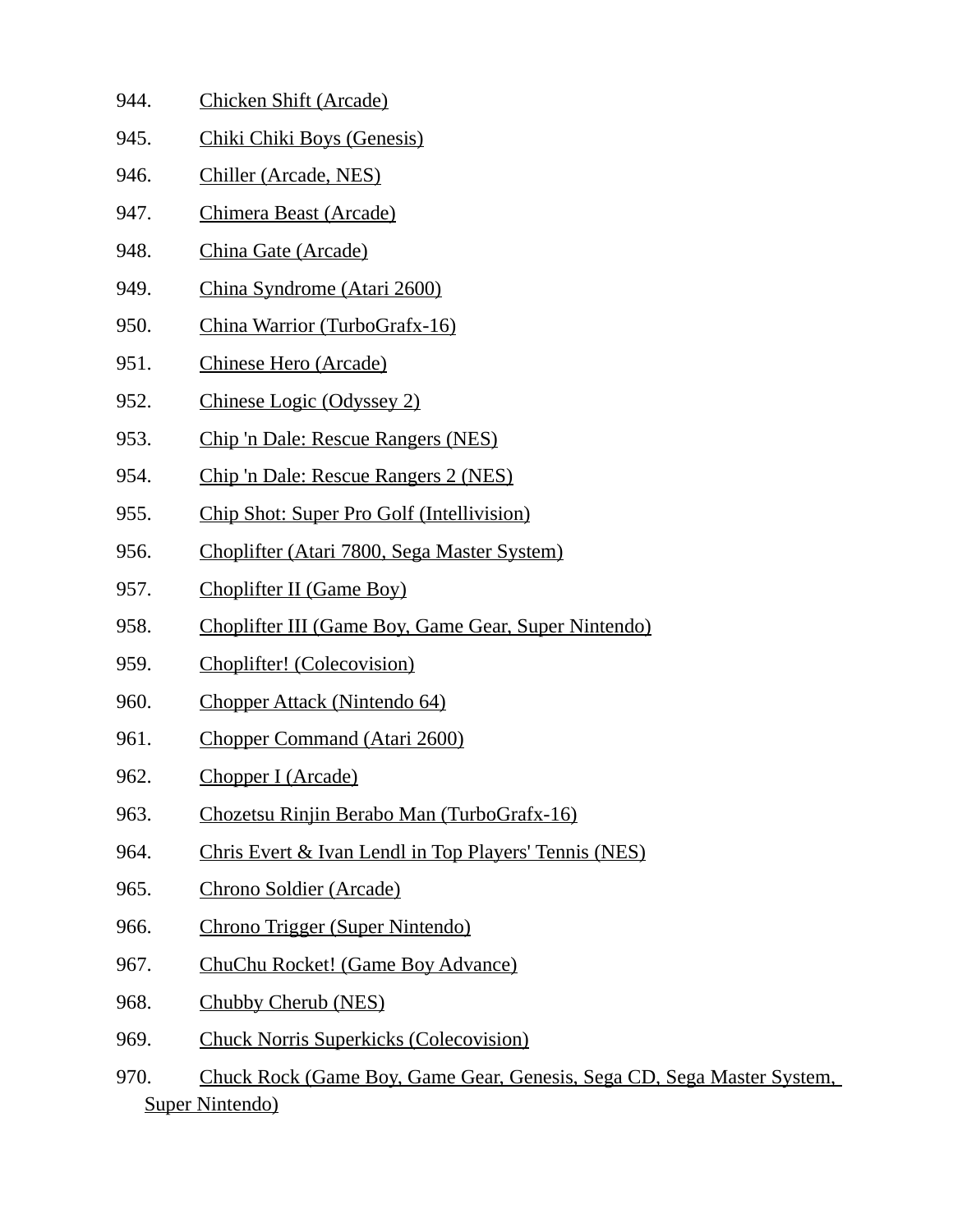- 971. Chuck Rock II: Son of Chuck (Game Gear, Genesis, Sega CD, Sega Master System)
- 972. Chuka Taisen (Cloud Master) (Arcade)
- 973. Circus (Arcade)
- 974. Circus Atari (Atari 2600)
- 975. Circus Caper (NES)
- 976. Circus Charlie (Arcade, Colecovision, NES)
- 977. Circus Lido (TurboGrafx-16)
- 978. Cisco Heat (Arcade)
- 979. City Bomber (Arcade)
- 980. City Connection (Arcade, NES)
- 981. City Hunter (TurboGrafx-16)
- 982. Clash at Demonhead (NES)
- 983. Clash-Road (Arcade)
- 984. Classic Bubble Bobble (Game Boy Color)
- 985. Classic Concentration (NES)
- 986. Clay Fighter (Super Nintendo)
- 987. Clay Fighter 2: Judgment Clay (Super Nintendo)
- 988. Clay Fighter: Tournament Edition (Super Nintendo)
- 989. Clay Pigeon (Arcade)
- 990. Clay Pigeon! (Odyssey 2)
- 991. ClayFighter (Genesis)
- 992. ClayFighter 63 1/3 (Nintendo 64)
- 993. ClayFighter: Sculptor's Cut (Nintendo 64)
- 994. Claymates (Super Nintendo)
- 995. Clean Sweep (Vectrex)
- 996. Cleopatra's Fortune (Arcade)
- 997. Cliff Hanger (Daphne)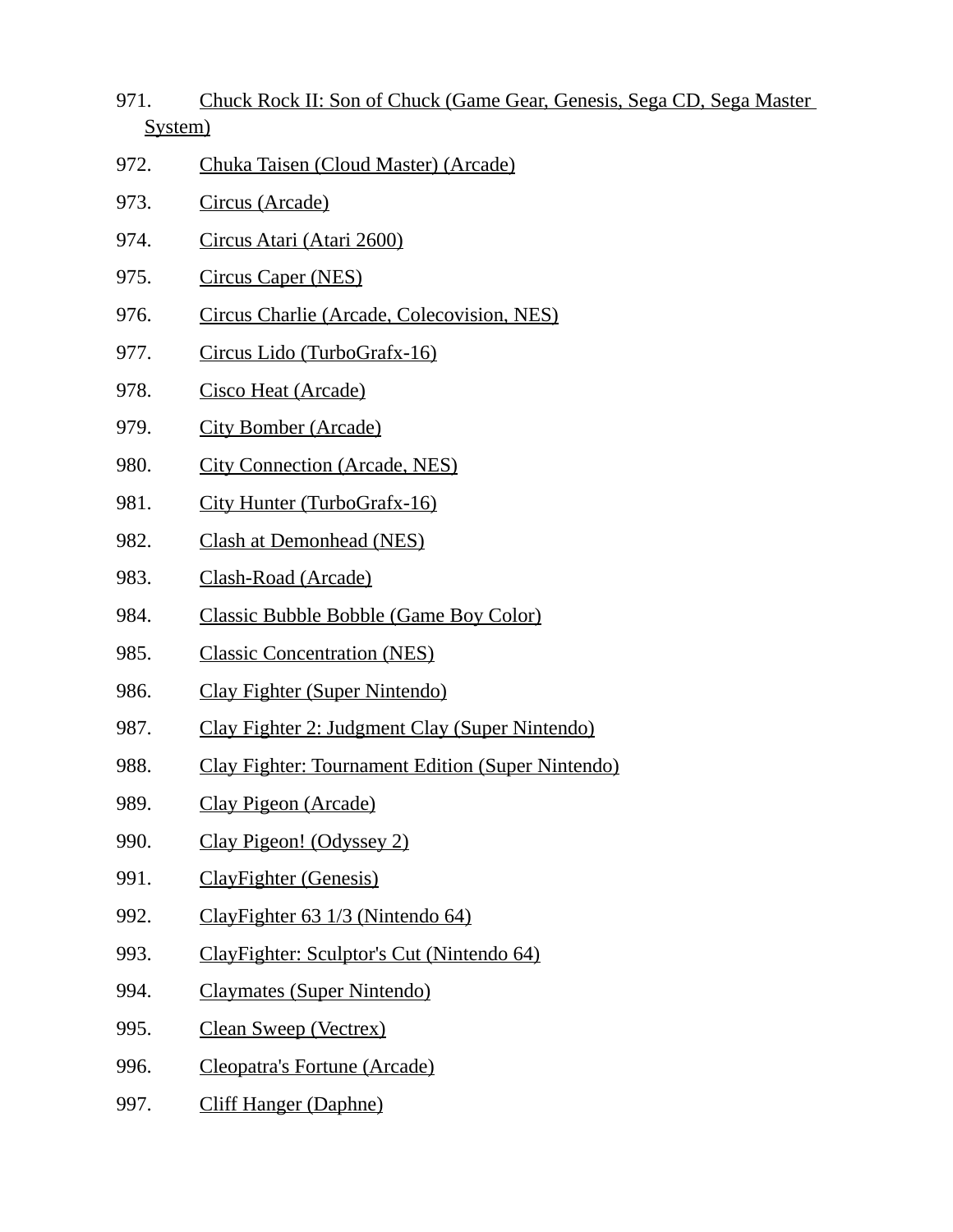- 998. Cliffhanger (Game Boy, Game Gear, Genesis, NES, Sega CD, Super Nintendo)
- 999. Cloak & Dagger (Arcade)
- 1000. Cloud 9 (Arcade)
- 1001. Cloud Master (Sega Master System)
- 1002. Clu Clu Land (NES)
- 1003. Clue (Genesis, Super Nintendo)
- 1004. Clutch Hitter (Game Gear)
- 1005. Coach K College Basketball (Genesis)
- 1006. Cobra Command (Arcade, Daphne, NES, Sega CD)
- 1007. Cobra Triangle (NES)
- 1008. Coco Nuts (Atari 2600)
- 1009. Code Name: Viper (NES)
- 1010. Colin McRae Rally (Game Boy Color)
- 1011. College Football USA 96 (Genesis)
- 1012. College Football USA 97 (Genesis, Super Nintendo)
- 1013. College Football's National Championship (Genesis)
- 1014. College Slam (Game Boy, Genesis, Super Nintendo)
- 1015. Colony 7 (Arcade)
- 1016. Color a Dinosaur (NES)
- 1017. Columns (Arcade, Game Gear, Genesis, Sega Master System, TurboGrafx-16)
- 1018. Columns Crown (Game Boy Advance)
- 1019. Columns II: The Voyage Through Time (Arcade)
- 1020. Columns III (Genesis)
- 1021. Comando Noturno (Odyssey 2)
- 1022. Combat (Arcade, Atari 2600)
- 1023. Combat Cars (Genesis)
- 1024. Combat School (Arcade)
- 1025. Comix Zone (Game Boy Advance, Genesis)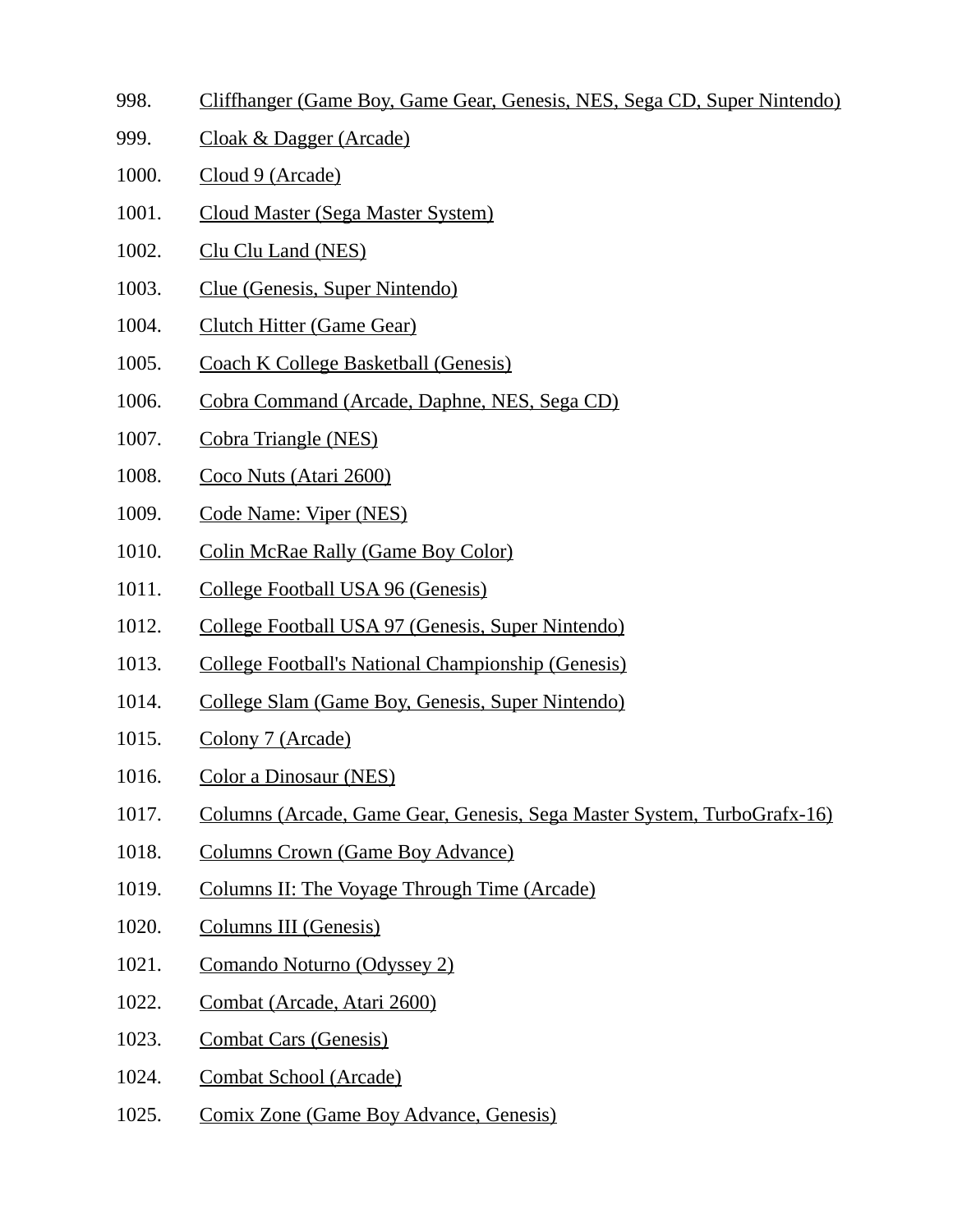- 1026. Command & Conquer (Nintendo 64)
- 1027. Commander Keen (Game Boy Color)
- 1028. Commando (Arcade, Atari 2600, Atari 7800, Intellivision, NES)
- 1029. Commando (Sega) (Arcade)
- 1030. Commando Raid (Atari 2600)
- 1031. Complex X (Arcade)
- 1032. Computer Golf (Odyssey 2)
- 1033. Computer Intro (Odyssey 2)
- 1034. Conan (NES)
- 1035. Conflict (NES)
- 1036. Congo Bongo (Arcade, Atari 2600, Colecovision, Intellivision)
- 1037. Congo's Caper (Super Nintendo)
- 1038. Conker's Bad Fur Day (Nintendo 64)
- 1039. Conker's Pocket Tales (Game Boy Color)
- 1040. Conquest of the Crystal Palace (NES)
- 1041. Conquest of the World (Odyssey 2)
- 1042. Continental Circus (Arcade)
- 1043. Contra (Arcade, NES)
- 1044. Contra Advance: The Alien Wars EX (Game Boy Advance)
- 1045. Contra Force (NES)
- 1046. Contra III: The Alien Wars (Super Nintendo)
- 1047. Contra: Hard Corps (Genesis)
- 1048. Contra: The Alien Wars (Game Boy)
- 1049. Cookie & Bibi 2 (Arcade)
- 1050. Cool Ball (Game Boy)
- 1051. Cool Bricks (Game Boy Color)
- 1052. Cool Spot (Game Boy, Game Gear, Genesis, Sega Master System, Super Nintendo)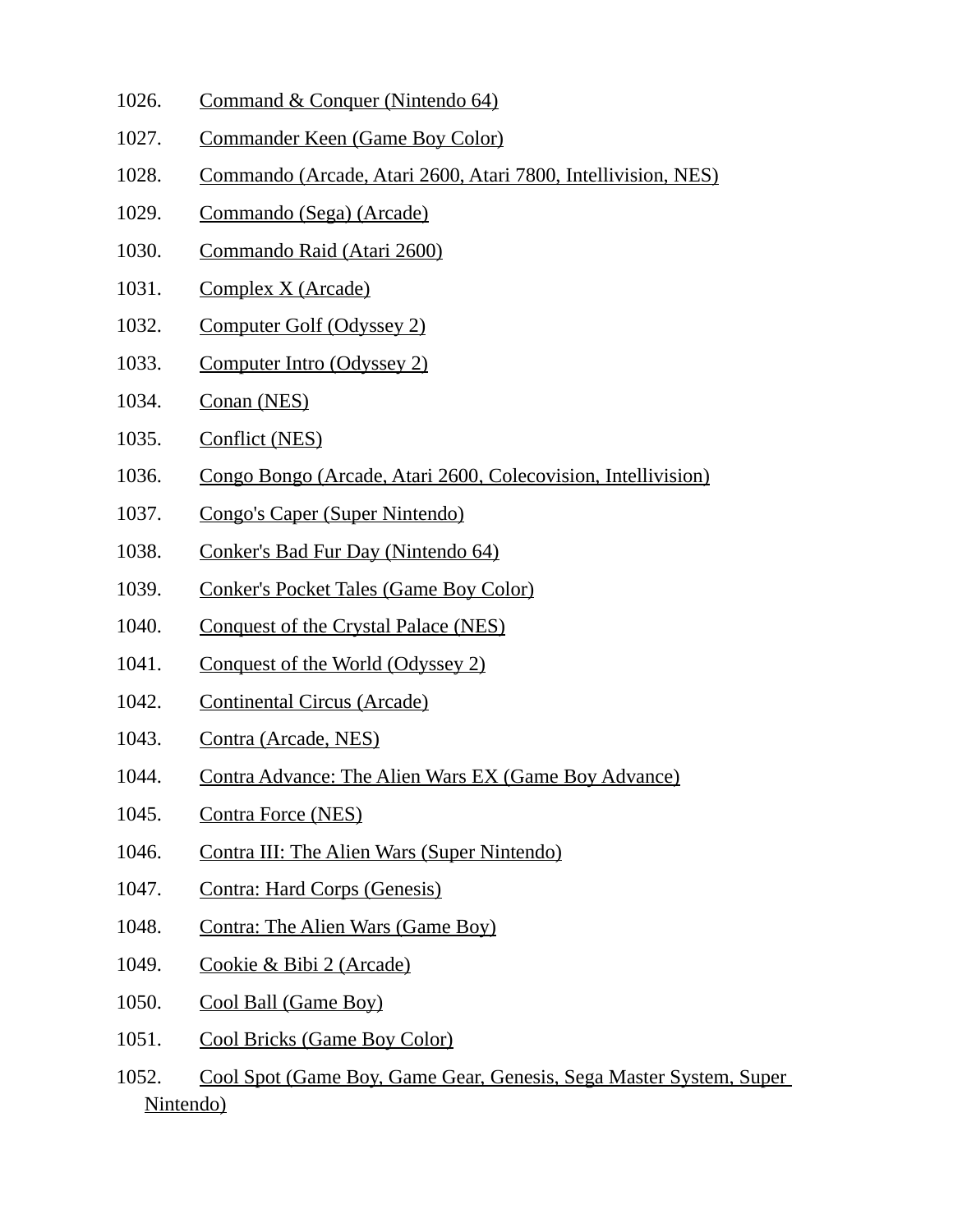- 1053. Cool World (Game Boy, NES, Super Nintendo)
- 1054. Coors Light Bowling (Arcade)
- 1055. Cop 01 (Arcade)
- 1056. Corporation (Genesis)
- 1057. Corpse Killer (Sega CD)
- 1058. Coryoon (TurboGrafx-16)
- 1059. Cosmic Alien (Arcade)
- 1060. Cosmic Avenger (Colecovision)
- 1061. Cosmic Carnage (Sega 32X)
- 1062. Cosmic Chasm (Arcade, Vectrex)
- 1063. Cosmic Commuter (Atari 2600)
- 1064. Cosmic Conflict (Odyssey 2)
- 1065. Cosmic Cop (Arcade)
- 1066. Cosmic Corridor (Atari 2600)
- 1067. Cosmic Creeps (Atari 2600)
- 1068. Cosmic Crisis (Colecovision)
- 1069. Cosmic Guerrilla (Arcade)
- 1070. Cosmic Monsters (Arcade)
- 1071. Cosmic Spacehead (Genesis, Sega Master System)
- 1072. Cosmic Swarm (Atari 2600)
- 1073. Cosmo Gang The Puzzle (Arcade)
- 1074. Cosmo Gang The Video (Arcade)
- 1075. Cosmo Tank (Game Boy)
- 1076. Cosmos (Arcade)
- 1077. Country Club (Arcade)
- 1078. Cowboy Kid (NES)
- 1079. Crack Down (Genesis)
- 1080. Crack'ed (Atari 2600, Atari 7800)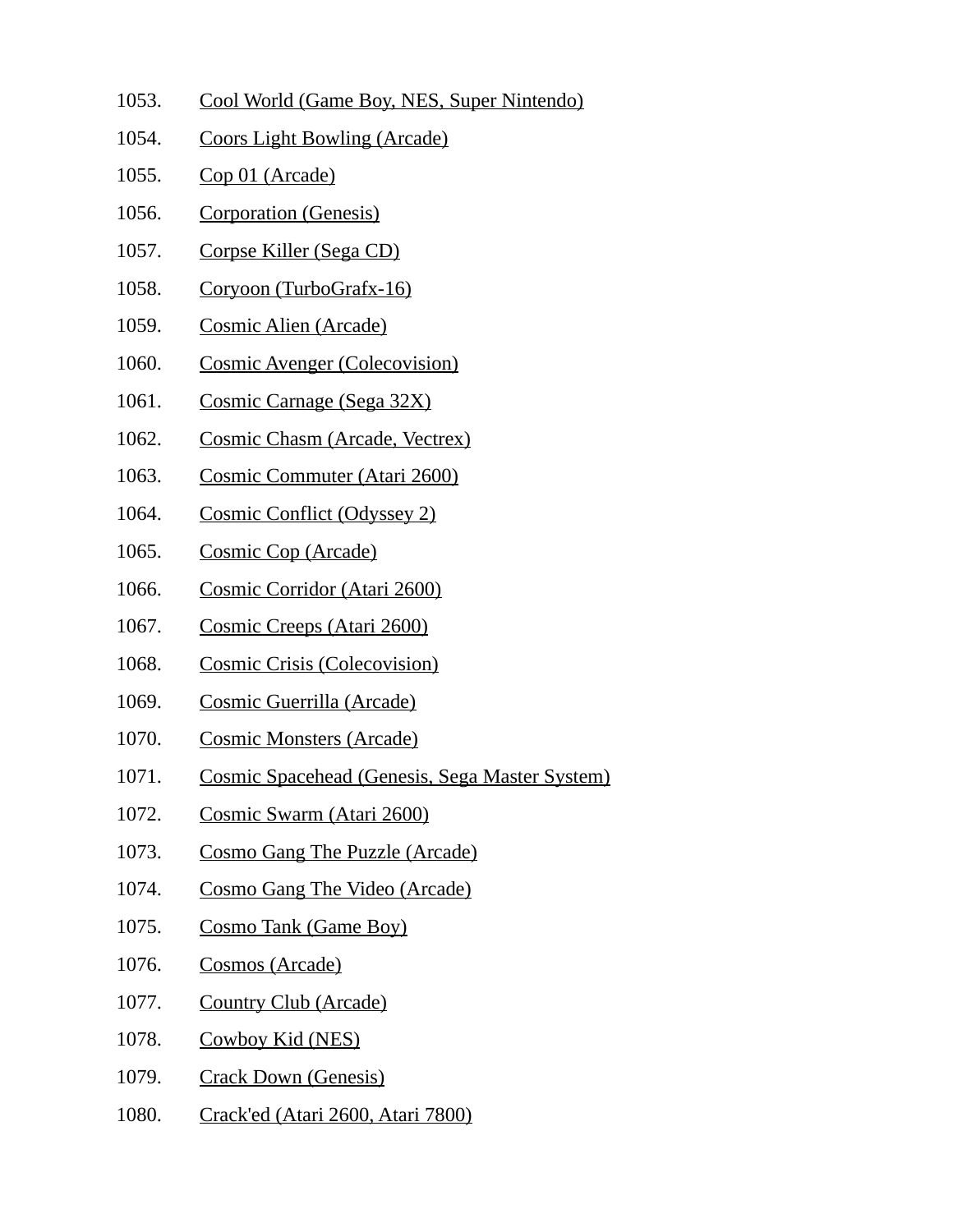- 1081. Crackpots (Atari 2600)
- 1082. Crackshot (Arcade)
- 1083. Crash (Arcade)
- 1084. Crash & Spyro Superpack Crash Bandicoot: The Huge Adventure/Spyro: Season of Ice (Game Boy Advance)
- 1085. Crash 'n' the Boys: Street Challenge (NES)
- 1086. Crash Bandicoot 2: N-Tranced (Game Boy Advance)
- 1087. Crash Bandicoot Purple: Ripto's Rampage (Game Boy Advance)
- 1088. Crash Bandicoot: The Huge Adventure (Game Boy Advance)
- 1089. Crash Dive (Atari 2600)
- 1090. Crash Nitro Kart (Game Boy Advance)
- 1091. Crater Raider (Arcade)
- 1092. Cratermaze (TurboGrafx-16)
- 1093. Crazy Balloon (Arcade)
- 1094. Crazy Bikers (Game Boy Color)
- 1095. Crazy Climber (Arcade, Atari 2600)
- 1096. Crazy Climber 2 (Arcade)
- 1097. Crazy Clones (Intellivision)
- 1098. Crazy Kong (Arcade)
- 1099. Crazy Rally (Arcade)
- 1100. Crazy Valet (Atari 2600)
- 1101. Crime City (Arcade)
- 1102. Crime Fighters (Arcade)
- 1103. Crime Patrol (Sega CD)
- 1104. Croc (Game Boy Color)
- 1105. Croc 2 (Game Boy Color)
- 1106. Cross Force (Atari 2600)
- 1107. Cross Pang (Arcade)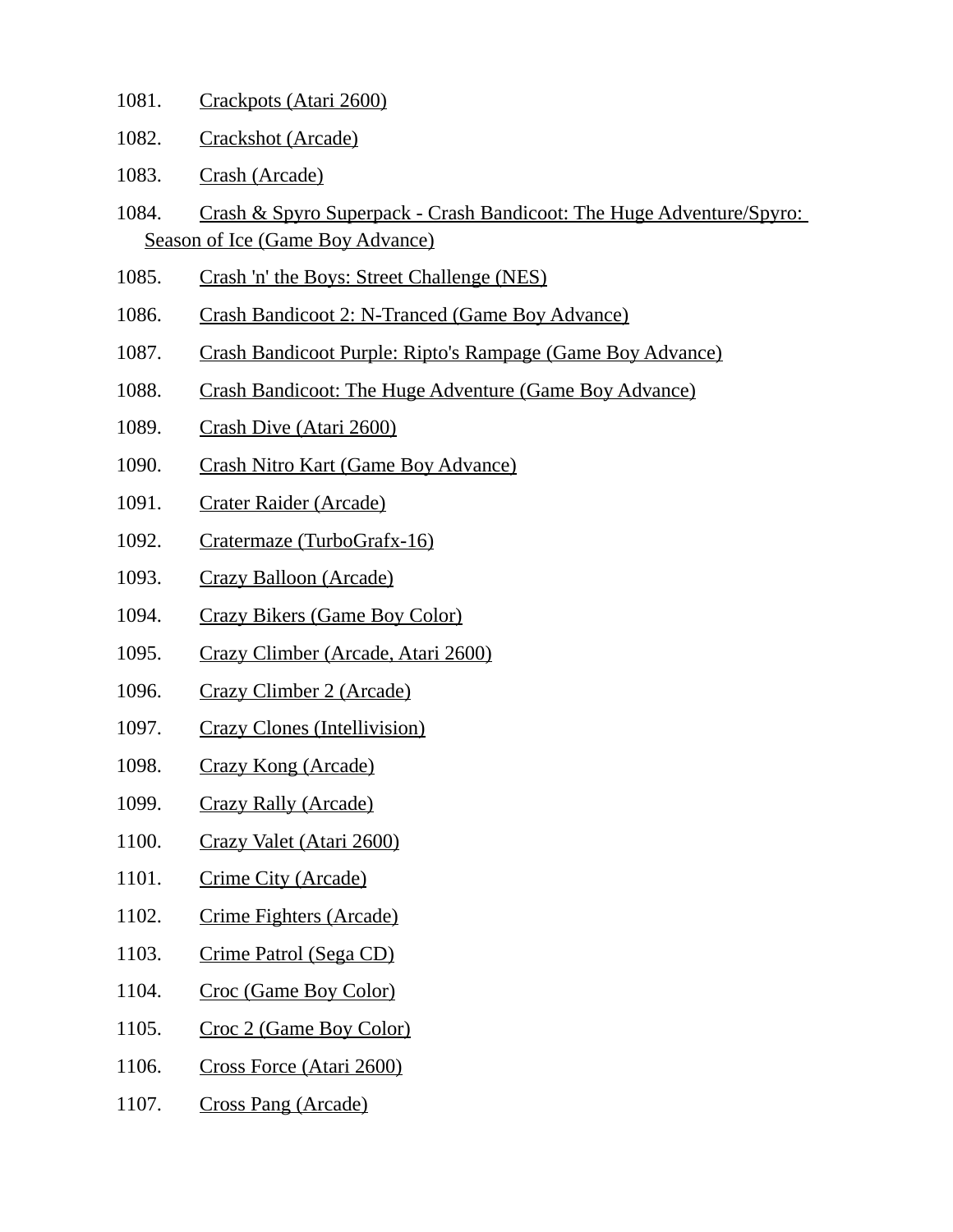- 1108. Cross Wiber: Cyber-Combat-Police (TurboGrafx-16)
- 1109. Crossbow (Arcade, Atari 2600, Atari 7800)
- 1110. Crossed Swords (Arcade)
- 1111. Crowns Golf (Arcade)
- 1112. Crude Buster (Arcade)
- 1113. Crue Ball (Genesis)
- 1114. Cruis'n Exotica (Game Boy Color, Nintendo 64)
- 1115. Cruis'n USA (Nintendo 64)
- 1116. Cruis'n World (Nintendo 64)
- 1117. Cruise Missile (Atari 2600)
- 1118. Crusader of Centy (Genesis)
- 1119. Crush Roller (Arcade)
- 1120. Crypts of Chaos (Atari 2600)
- 1121. Crystal Castles (Arcade, Atari 2600)
- 1122. Crystal Mines (NES)
- 1123. Crystal Quest (Game Boy)
- 1124. Crystal Warriors (Game Gear)
- 1125. Crystal's Pony Tale (Genesis)
- 1126. Crystalis (Game Boy Color, NES)
- 1127. Cube Quest (Arcade)
- 1128. Cubix: Robots For Everyone Race 'N Robots (Game Boy Color)
- 1129. Cuby Bop (Arcade)
- 1130. Cue Brick (Arcade)
- 1131. Curse (Genesis)
- 1132. Curve Ball (Arcade)
- 1133. Cutthroat Island (Game Boy, Super Nintendo)
- 1134. Cybattler (Arcade)
- 1135. Cyber Cross (TurboGrafx-16)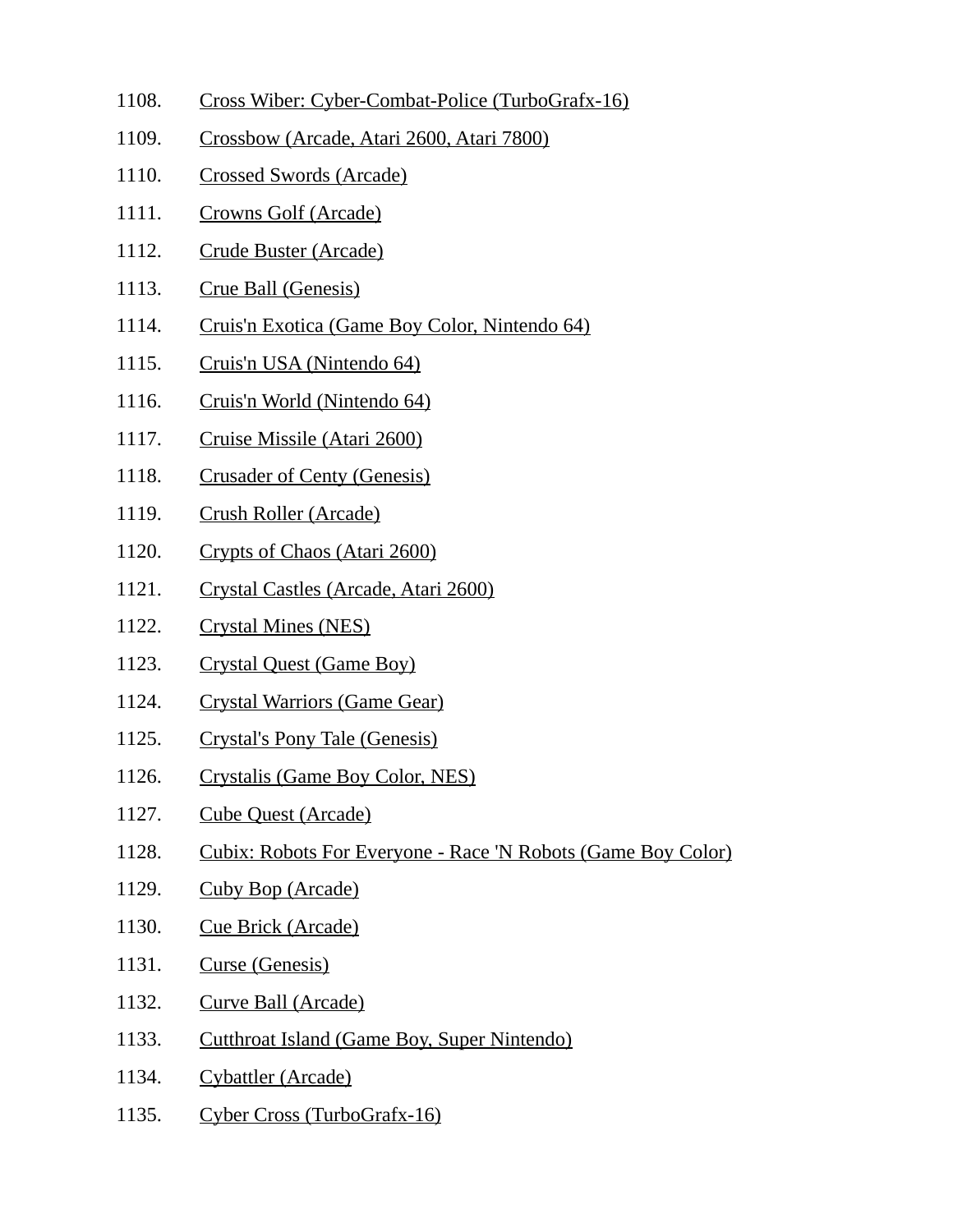- 1136. Cyber Dodge (TurboGrafx-16)
- 1137. Cyber Spin (Super Nintendo)
- 1138. Cyber Stadium Series: Base Wars (NES)
- 1139. Cyber-Cop (Genesis)
- 1140. Cyber-Core (TurboGrafx-16)
- 1141. Cyber-Lip (Arcade)
- 1142. CyberTiger (Game Boy Color, Nintendo 64)
- 1143. Cyberball (Arcade, Genesis, NES)
- 1144. Cyberbots: Full Metal Madness (Arcade)
- 1145. Cybernator (Super Nintendo)
- 1146. Cybernoid: The Fighting Machine (NES)
- 1147. Cyborg Hunter (Sega Master System)
- 1148. Cyborg Justice (Genesis)
- 1149. Cyraid (Game Boy)
- 1150. Cyvern (Arcade)
- 1151. D-Day (Centuri) (Arcade)
- 1152. D-Force (Super Nintendo)
- 1153. DEcapAttack (Genesis)
- 1154. DJ Boy (Arcade, Genesis)
- 1155. DK: King of Swing (Game Boy Advance)
- 1156. DOWNLOAD (TurboGrafx-16)
- 1157. Daedalian Opus (Game Boy)
- 1158. Daffy Duck (Game Boy)
- 1159. Daffy Duck in Hollywood (Game Gear, Genesis, Sega Master System)
- 1160. Daffy Duck: Fowl Play (Game Boy Color)
- 1161. Daffy Duck: The Marvin Missions (Super Nintendo)
- 1162. Dai Ressya Goutou (Arcade)
- 1163. Daioh (Arcade)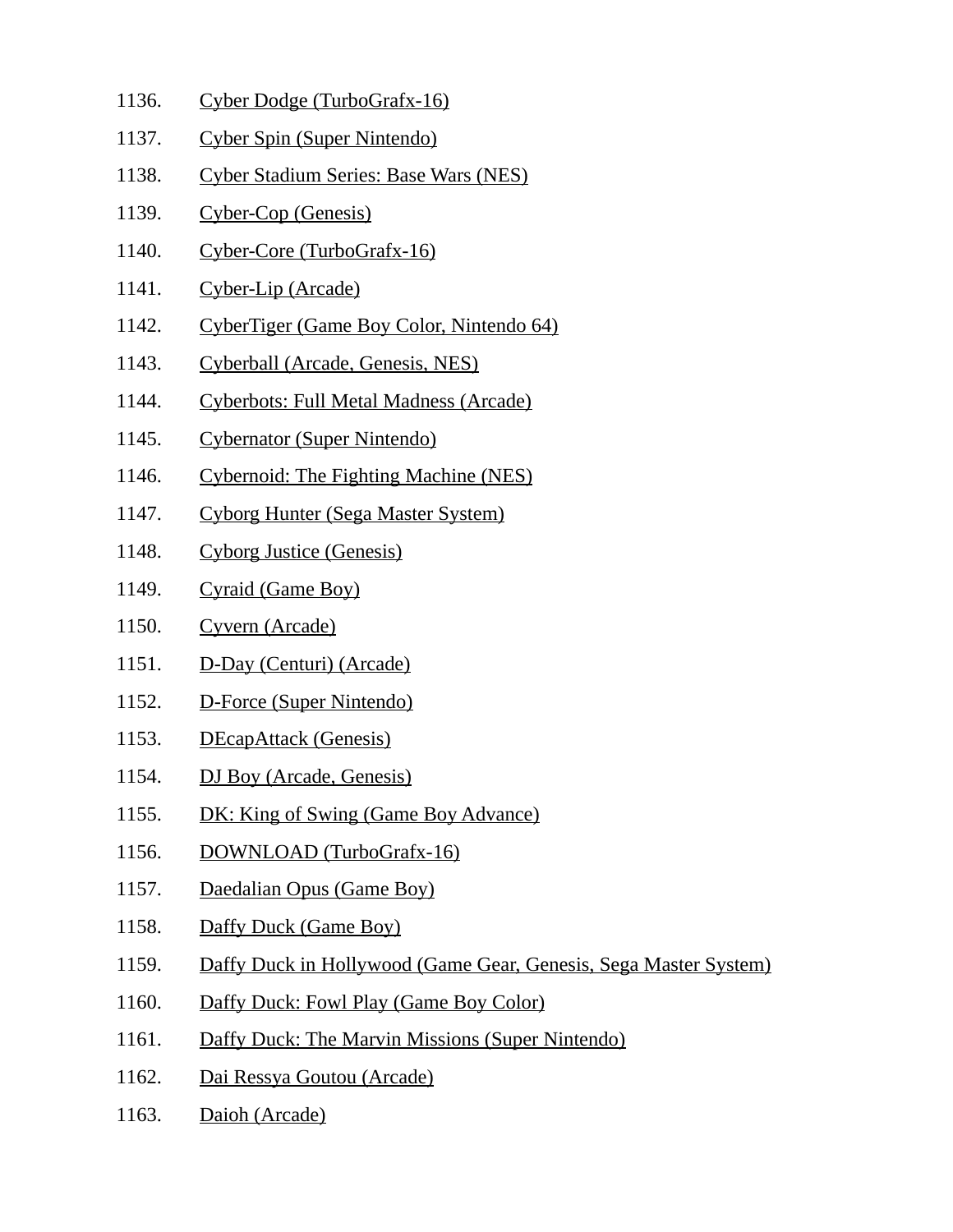- 1164. Daisenpuu (TurboGrafx-16)
- 1165. Dam Busters, The (Colecovision)
- 1166. Dan Laser (Odyssey 2)
- 1167. Dan-ku-ga (Arcade)
- 1168. Danan: The Jungle Fighter (Sega Master System)
- 1169. Dance Aerobics (NES)
- 1170. Dance Dance Revolution GB Disney Mix (Game Boy Color)
- 1171. Dance Fantasy (Colecovision)
- 1172. Dancing Sword: Senkou (Game Boy Advance)
- 1173. Danger Zone (Arcade)
- 1174. Dangerous Dungeons (Arcade)
- 1175. Dangerous Seed (Arcade)
- 1176. Dangun Feveron (Arcade)
- 1177. Danny Sullivan's Indy Heat (Arcade, NES)
- 1178. DarXide (Sega 32X)
- 1179. Darius (Arcade)
- 1180. Darius Alpha (TurboGrafx-16)
- 1181. Darius Gaiden (Arcade)
- 1182. Darius II (Arcade)
- 1183. Darius Plus (TurboGrafx-16)
- 1184. Darius R (Game Boy Advance)
- 1185. Darius Twin (Super Nintendo)
- 1186. Dark Adventure (Arcade)
- 1187. Dark Castle (Genesis)
- 1188. Dark Cavern (Atari 2600)
- 1189. Dark Chambers (Atari 2600, Atari 7800)
- 1190. Dark Rift (Nintendo 64)
- 1191. Dark Seal (Arcade)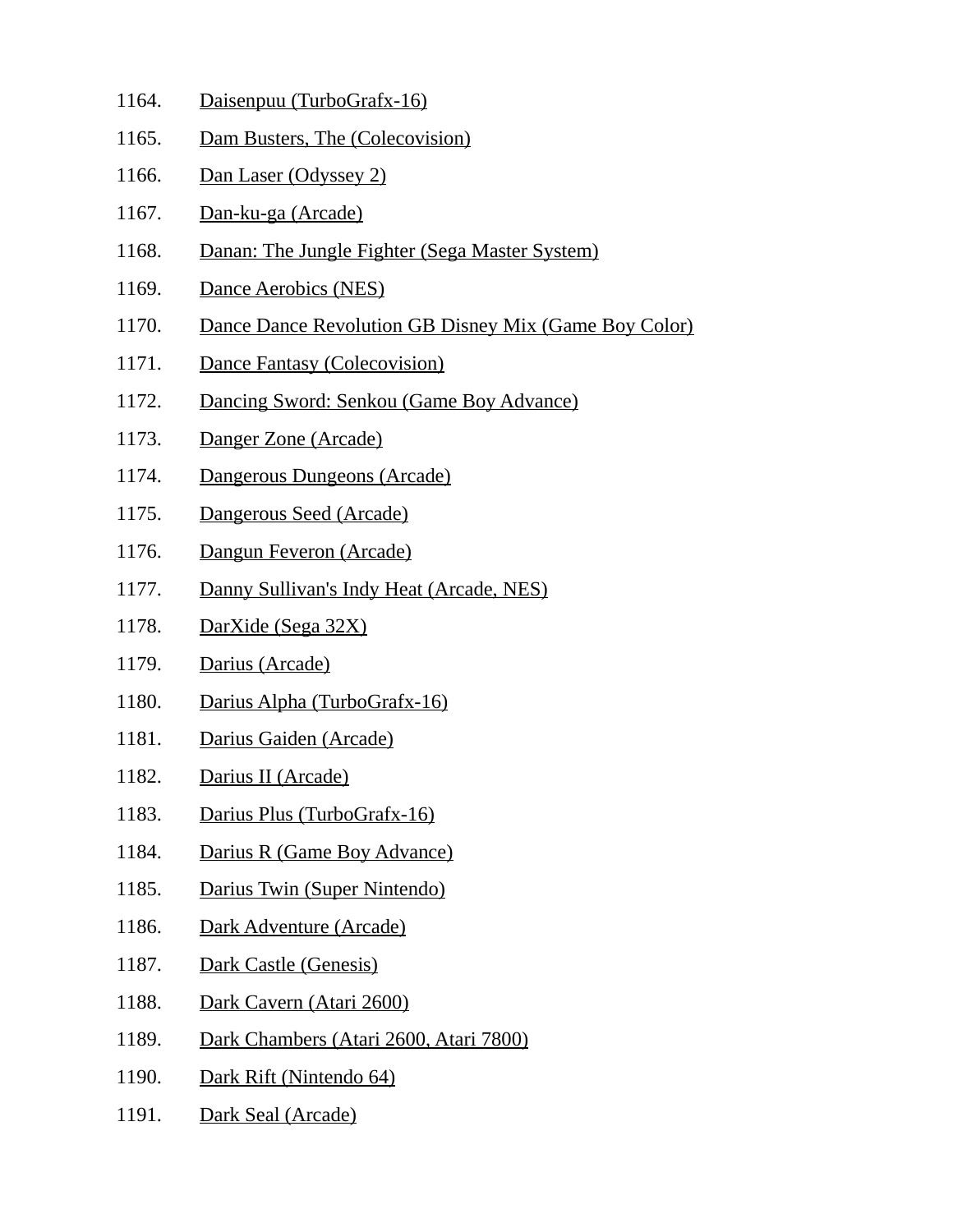- 1192. Dark Tower (Arcade, Vectrex)
- 1193. Dark Wizard (Sega CD)
- 1194. Darkman (Game Boy, NES)
- 1195. Darkstalkers (Arcade)
- 1196. Darkwing Duck (Game Boy, NES, TurboGrafx-16)
- 1197. Darwin 4078 (Arcade)
- 1198. Dash Galaxy in the Alien Asylum (NES)
- 1199. Dashin' Desperadoes (Genesis)
- 1200. David Crane's A Boy and His Blob: Trouble on Blobolonia (NES)
- 1201. David Crane's Amazing Tennis (Genesis, Super Nintendo)
- 1202. David Crane's The Rescue of Princess Blobette (Game Boy)
- 1203. David O'Leary's Total Soccer 2000 (Game Boy Color)
- 1204. David Robinson's Supreme Court (Genesis)
- 1205. Davis Cup Tennis (Genesis, TurboGrafx-16)
- 1206. Day Dreamin' Davey (NES)
- 1207. Days of Thunder (Game Boy, NES)
- 1208. Daze Before Christmas (Genesis)
- 1209. Dazzler (Arcade)
- 1210. Dcon (Arcade)
- 1211. Dead Angle (Arcade, Sega Master System)
- 1212. Dead Connection (Arcade)
- 1213. Dead Eye (Arcade)
- 1214. Dead Heat Scramble (Game Boy)
- 1215. Dead Moon (TurboGrafx-16)
- 1216. Deadly Arts (Nintendo 64)
- 1217. Deadly Duck (Atari 2600)
- 1218. Deadly Moves (Genesis)
- 1219. Deadly Towers (NES)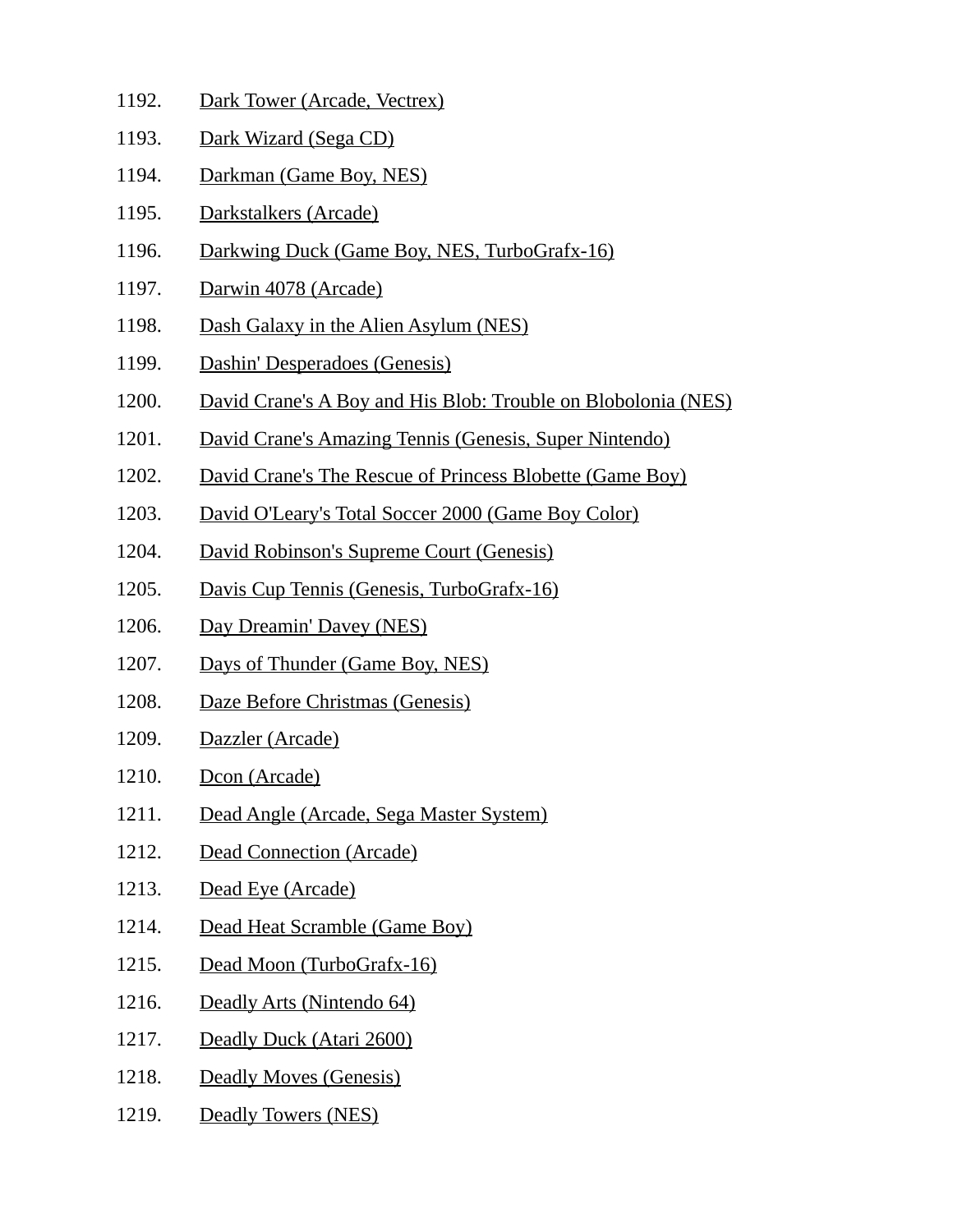| 1220. | Death Duel (Genesis)                                                     |
|-------|--------------------------------------------------------------------------|
| 1221. | Death Race (NES)                                                         |
| 1222. | Death Trap (Atari 2600)                                                  |
| 1223. | Deathbots (NES)                                                          |
| 1224. | Decathlon, The Activision (Colecovision)                                 |
| 1225. | Deep Blue (TurboGrafx-16)                                                |
| 1226. | Deep Duck Trouble Starring Donald Duck (Sega Master System)              |
| 1227. | Deep Pockets: Super Pro Pool and Billiards (Intellivision)               |
| 1228. | Deer Hunter (Game Boy Color)                                             |
| 1229. | Defend The Terra Attack On The Red UFO (Arcade)                          |
| 1230. | Defender (Arcade, Atari 2600, Colecovision, Intellivision)               |
| 1231. | Defender II (Atari 2600, NES)                                            |
| 1232. | Defender of the Crown (NES)                                              |
| 1233. | Defenders of Dynatron City (NES)                                         |
| 1234. | Defenders of Oasis (Game Gear)                                           |
| 1235. | Deflektor Kollection (Colecovision)                                      |
| 1236. | Deja Vu (NES)                                                            |
| 1237. | <u>Deja Vu I &amp; II: The Casebooks of Ace Harding (Game Boy Color)</u> |
| 1238. | <b>DemiKids: Dark Version (Game Boy Advance)</b>                         |
| 1239. | DemiKids: Light Version (Game Boy Advance)                               |
| 1240. | Demolition Derby (Arcade)                                                |
| 1241. | Demolition Herby (Atari 2600)                                            |
| 1242. | Demolition Man (Genesis, Sega CD, Super Nintendo)                        |
| 1243. | Demon (Arcade)                                                           |
| 1244. | Demon Attack (Atari 2600, Intellivision, Odyssey 2)                      |
| 1245. | Demon Sword (NES)                                                        |
| 1246. | Demon's Crest (Super Nintendo)                                           |
| 1247. | Demon's World (Arcade)                                                   |
|       |                                                                          |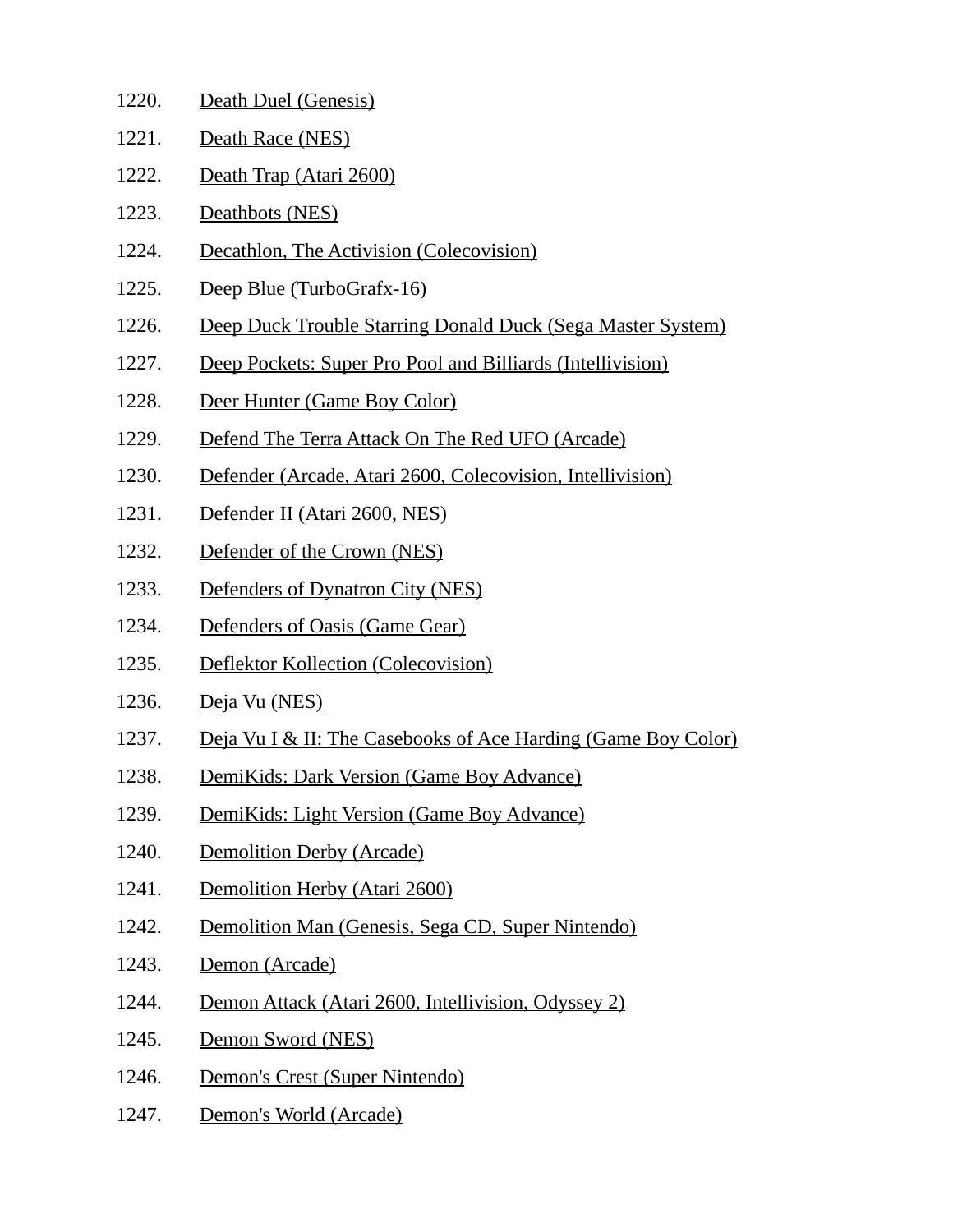- 1248. Demoneye-X (Arcade)
- 1249. Demons to Diamonds (Atari 2600)
- 1250. Dennis the Menace (Game Boy, Super Nintendo)
- 1251. Depth Charge / Marksman (Odyssey 2)
- 1252. Depthcharge (Arcade)
- 1253. Desert Commander (NES)
- 1254. Desert Demolition Starring Road Runner and Wile E. Coyote (Genesis)
- 1255. Desert Falcon (Atari 2600, Atari 7800)
- 1256. Desert Speedtrap (Game Gear)
- 1257. Desert Speedtrap starring Road Runner and Wile E. Coyote (Sega Master System)
- 1258. Desert Strike (Sega Master System)
- 1259. Desert Strike Advance (Game Boy Advance)
- 1260. Desert Strike: Return to the Gulf (Game Boy, Game Gear, Genesis, Super Nintendo)
- 1261. Desert War (Arcade)
- 1262. Destination Earthstar (NES)
- 1263. Destiny of an Emperor (NES)
- 1264. Destruction Derby 64 (Nintendo 64)
- 1265. Destructor (Colecovision)
- 1266. Destructor SCE (Standard Controller Edition) (Colecovision)
- 1267. Detana!! TwinBee (TurboGrafx-16)
- 1268. Devastators (Arcade)
- 1269. Devil Crash MD (Genesis)
- 1270. Devil Fish (Arcade)
- 1271. Devil World (Arcade)
- 1272. Devil's Crush (TurboGrafx-16)
- 1273. Devilish (Game Gear)
- 1274. Devilish: The Next Possession (Genesis)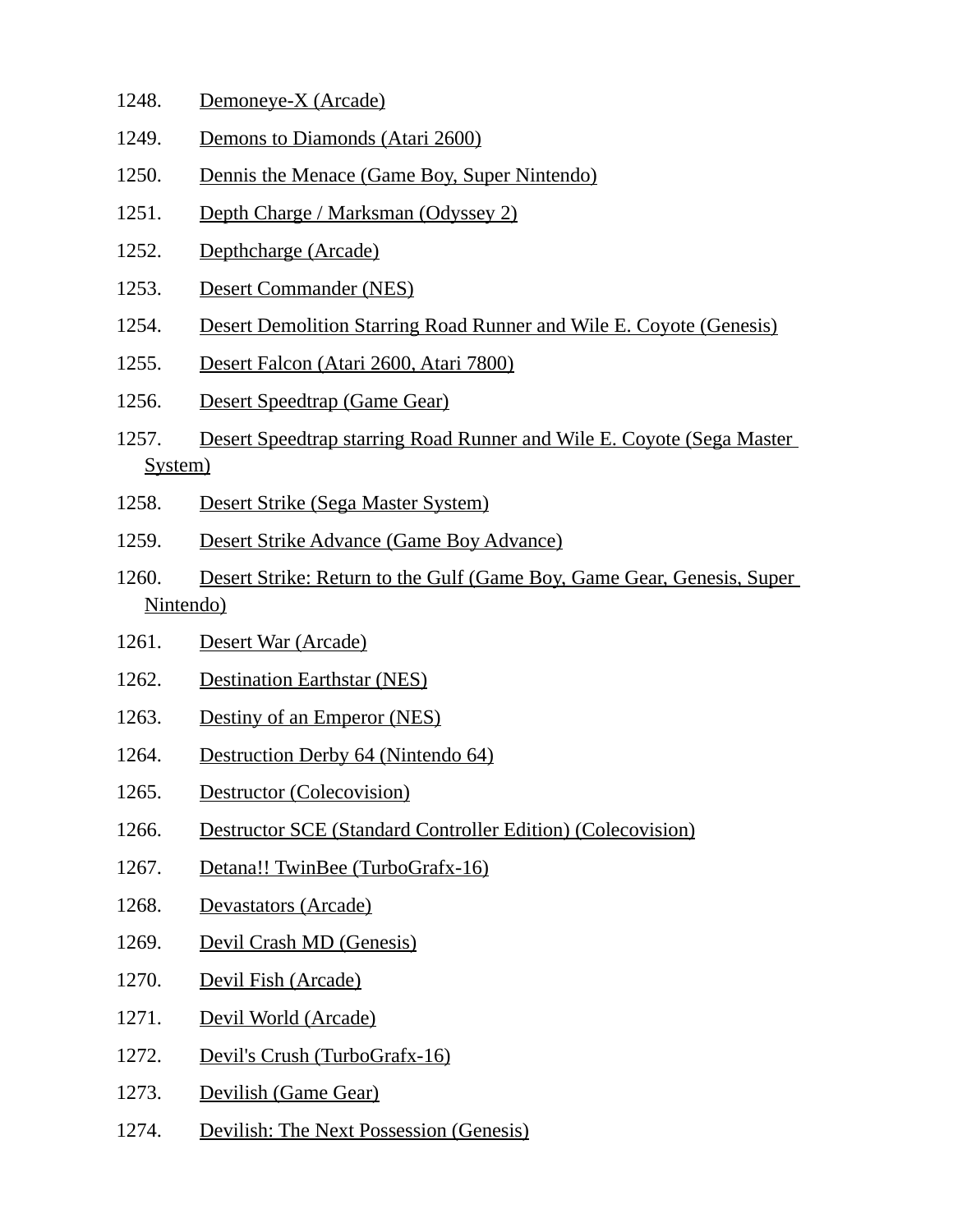- 1275. Dexter's Laboratory: Robot Rampage (Game Boy Color)
- 1276. Dexterity (Game Boy)
- 1277. Dharma Doujou (Arcade)
- 1278. Diamond Run (Arcade)
- 1279. Dick Tracy (Game Boy, Genesis, NES, Sega Master System)
- 1280. Dick Vitale's 'Awesome, Baby!' College Hoops (Genesis)
- 1281. Diddy Kong Racing (Nintendo 64)
- 1282. Die Hard (NES, TurboGrafx-16)
- 1283. Die Maus (Game Boy, Game Boy Color)
- 1284. Dig & Spike Volleyball (Super Nintendo)
- 1285. Dig Dug (Atari 2600, Atari 7800, Colecovision, Game Boy, Intellivision)
- 1286. Dig Dug II: Trouble in Paradise (NES)
- 1287. DigDug (Arcade, NES)
- 1288. DigDug II (Arcade)
- 1289. Digger T. Rock: The Legend of the Lost City (NES)
- 1290. Digimon Battle Spirit (Game Boy Advance)
- 1291. Digimon Battle Spirit 2 (Game Boy Advance)
- 1292. Digimon Racing (Game Boy Advance)
- 1293. Digital Champ (TurboGrafx-16)
- 1294. Dimahoo (Arcade)
- 1295. Diner (Intellivision)
- 1296. Dingo (Arcade)
- 1297. Dino City (Super Nintendo)
- 1298. Dino Dini's Soccer (Genesis)
- 1299. Dino Land (Genesis)
- 1300. Dino Rex (Arcade)
- 1301. Dinosaur'us (Game Boy Color)
- 1302. Dinosaurs for Hire (Genesis)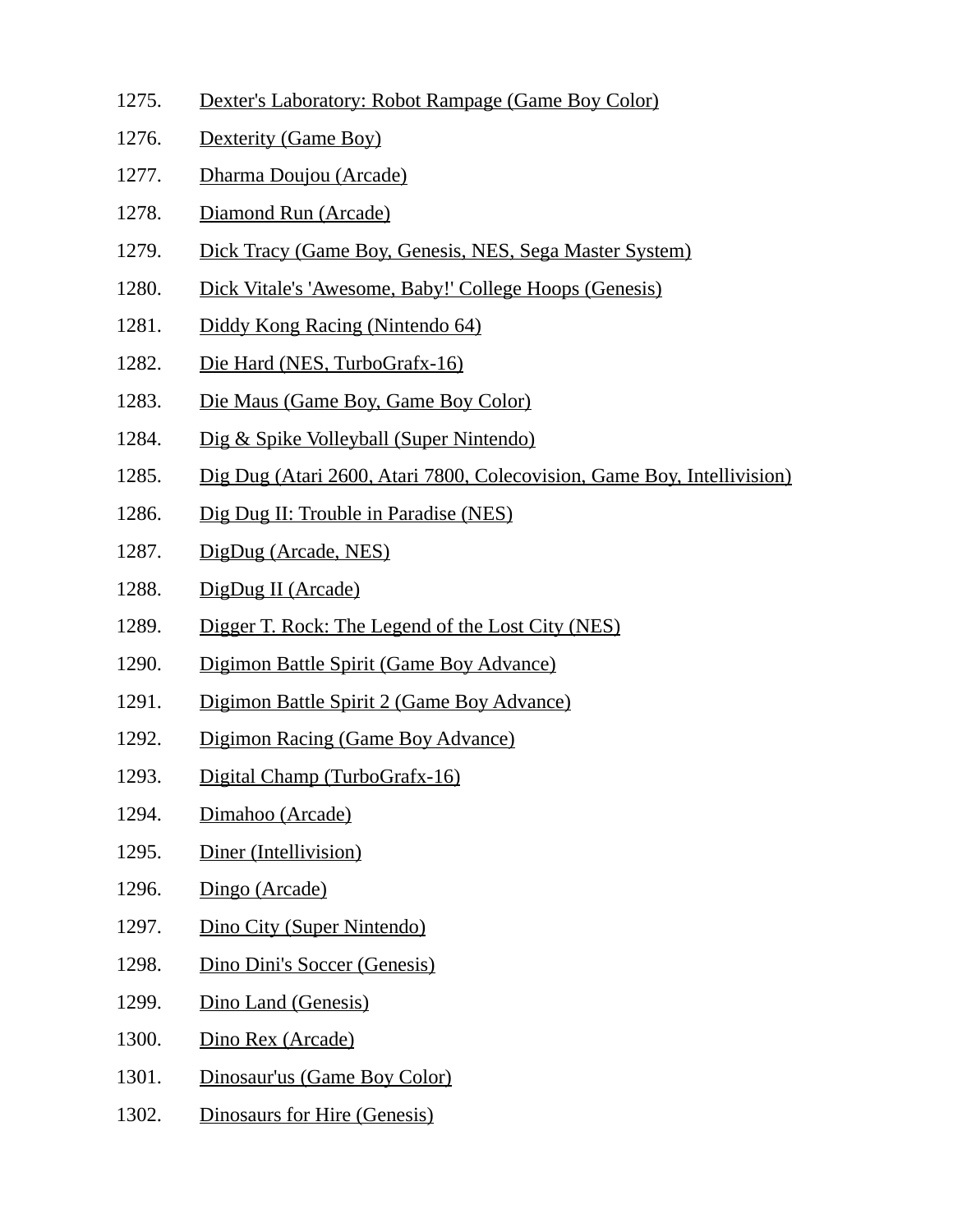- 1303. Dirt Trax FX (Super Nintendo)
- 1304. Dirty Harry (NES)
- 1305. Dirty Racing (Game Boy)
- 1306. Disco No.1 (Arcade)
- 1307. Discs of Tron (Arcade)
- 1308. Disney Collection Castle of Illusion & Quackshot (Genesis)
- 1309. Disney's Aladdin (Game Boy Advance, Game Boy Color, Game Gear, Genesis, Sega Master System)
- 1310. Disney's Ariel: The Little Mermaid (Game Gear)
- 1311. Disney's Atlantis: The Lost Empire (Game Boy Color)
- 1312. Disney's Beauty and the Beast: A Board Game Adventure (Game Boy Color)
- 1313. Disney's Beauty and the Beast: Roar of the Beast (Genesis)
- 1314. Disney's Bonkers: Wax Up! (Game Gear)
- 1315. Disney's Donald Duck: Goin' Quackers (Game Boy Color)
- 1316. Disney's Doug: Doug's Big Game (Game Boy Color)
- 1317. Disney's Kim Possible 2: Drakken's Demise (Game Boy Advance)
- 1318. Disney's Kim Possible 3: Team Possible (Game Boy Advance)
- 1319. Disney's Kim Possible: Revenge of Monkey Fist (Game Boy Advance)
- 1320. Disney's Lilo & Stitch (Game Boy Advance)
- 1321. Disney's Lilo & Stitch 2: Hamsterviel Havoc (Game Boy Advance)
- 1322. Disney's Magical Quest 2 Starring Mickey & Minnie (Game Boy Advance)
- 1323. Disney's Magical Quest 3 Starring Mickey & Donald (Game Boy Advance)
- 1324. Disney's Magical Quest Starring Mickey & Minnie (Game Boy Advance)
- 1325. Disney's Pinocchio (Game Boy)
- 1326. Disney's Pooh and Tigger's Hunny Safari (Game Boy Color)
- 1327. Disney's TaleSpin (Game Gear, Genesis)
- 1328. Disney's Tarzan (Game Boy Color, Nintendo 64)
- 1329. Disney's The Emperor's New Groove (Game Boy Color)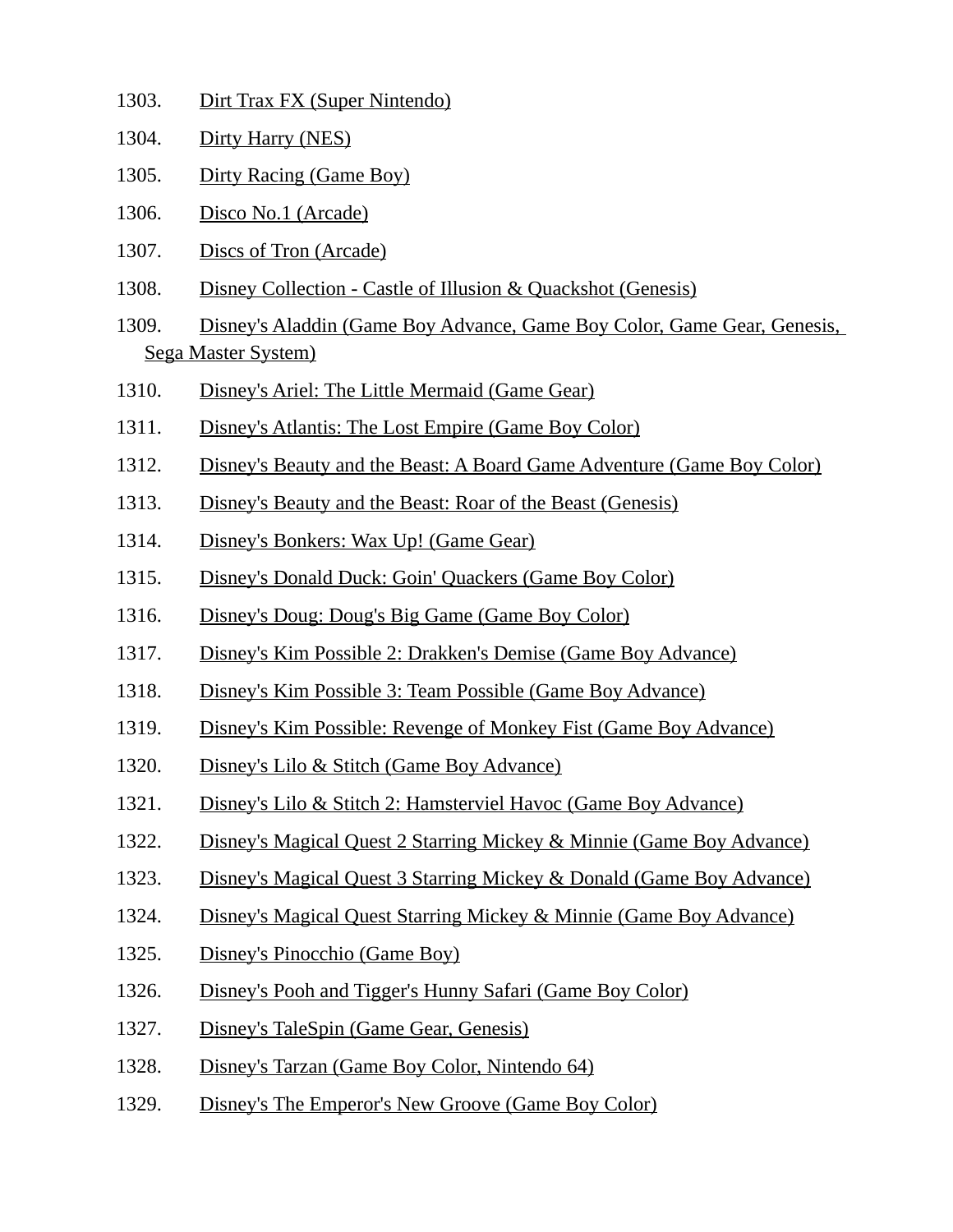- 1330. Disney's The Hunchback of Notre Dame (Game Boy)
- 1331. Disney's The Jungle Book (Game Gear, Sega Master System)
- 1332. Disney's The Jungle Book 2 (Game Boy Advance)
- 1333. Disney's The Lion King: Simba's Mighty Adventure (Game Boy Color)
- 1334. Disney's The Little Mermaid II: Pinball Frenzy (Game Boy Color)
- 1335. Disney/Pixar A Bug's Life (Game Boy Color)
- 1336. Disney/Pixar Buzz Lightyear of Star Command (Game Boy Color)
- 1337. Disney/Pixar Toy Story (Genesis)
- 1338. Disney/Pixar Toy Story Racer (Game Boy Color)
- 1339. Diva Starz: Mall Mania (Game Boy Color)
- 1340. Diver Boy (Arcade)
- 1341. Do! Run Run (Arcade)
- 1342. DoDonPachi (Arcade)
- 1343. Dock Man (Arcade)
- 1344. Dodge 'Em (Atari 2600)
- 1345. Dodge Boy (Game Boy)
- 1346. Dodgem (Arcade)
- 1347. Dog Fight (Arcade)
- 1348. Dogou Souken (Arcade)
- 1349. Dogz (Game Boy Color)
- 1350. Dolphin (Atari 2600)
- 1351. Domino Man (Arcade)
- 1352. Dominos (Arcade)
- 1353. Dominus (Genesis)
- 1354. Dommy (Arcade)
- 1355. Don Doko Don (Arcade, TurboGrafx-16)
- 1356. DonPachi (Arcade)
- 1357. Donald Duck: Goin' Quackers (Nintendo 64)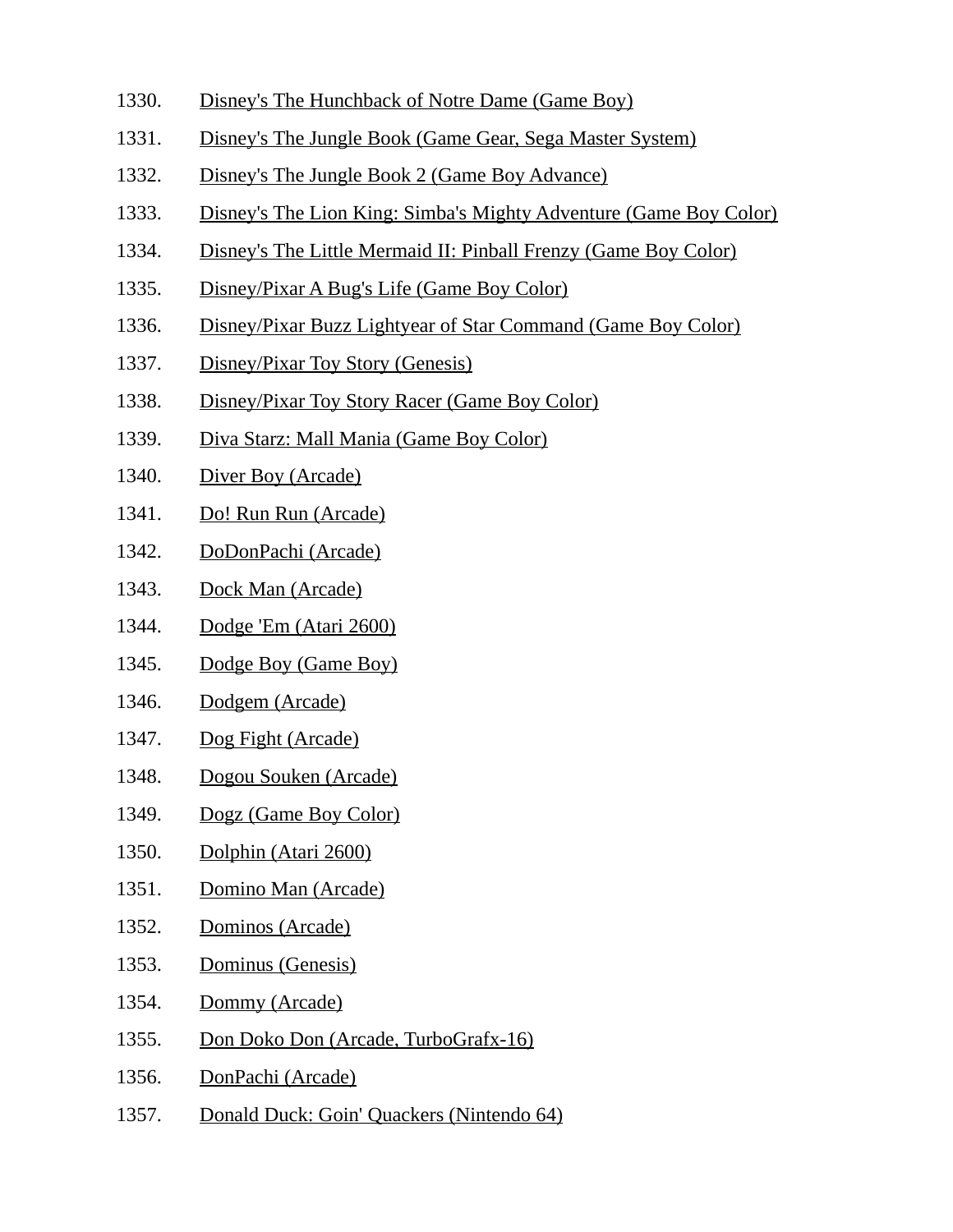- 1358. Donald in Maui Mallard (Genesis)
- 1359. Donkey Kong (Arcade, Atari 2600, Atari 7800, Colecovision, Game Boy, Intellivision, NES)
- 1360. Donkey Kong 3 (Arcade, NES)
- 1361. Donkey Kong 64 (Nintendo 64)
- 1362. Donkey Kong Classics (NES)
- 1363. Donkey Kong Country (Game Boy Advance, Game Boy Color, Super Nintendo)
- 1364. Donkey Kong Country 2 (Game Boy Advance)
- 1365. Donkey Kong Country 2: Diddy's Kong Quest (Super Nintendo)
- 1366. Donkey Kong Country 3: Dixie Kong's Double Trouble! (Game Boy Advance, Super Nintendo)
- 1367. Donkey Kong GB: Dinky Kong & Dixie Kong (Game Boy Color)
- 1368. Donkey Kong Jr. (NES)
- 1369. Donkey Kong Jr. Math (NES)
- 1370. Donkey Kong Junior (Arcade, Atari 7800, Intellivision)
- 1371. Donkey Kong Land (Game Boy)
- 1372. Donkey Kong Land 2 (Game Boy)
- 1373. Donkey Kong Land III (Game Boy)
- 1374. Donkey Kong, Jr. (Colecovision)
- 1375. Doom (Game Boy Advance, Sega 32X, Super Nintendo)
- 1376. Doom 64 (Nintendo 64)
- 1377. Doom II: Hell on Earth (Game Boy Advance)
- 1378. Doom Troopers: Mutant Chronicles (Genesis, Super Nintendo)
- 1379. Doomsday Warrior (Super Nintendo)
- 1380. Doraemon: Nobita no Dorabian Night (TurboGrafx-16)
- 1381. Dorodon (Arcade)
- 1382. Double AXLE (Arcade)
- 1383. Double Clutch (Genesis)
- 1384. Double Dare (NES)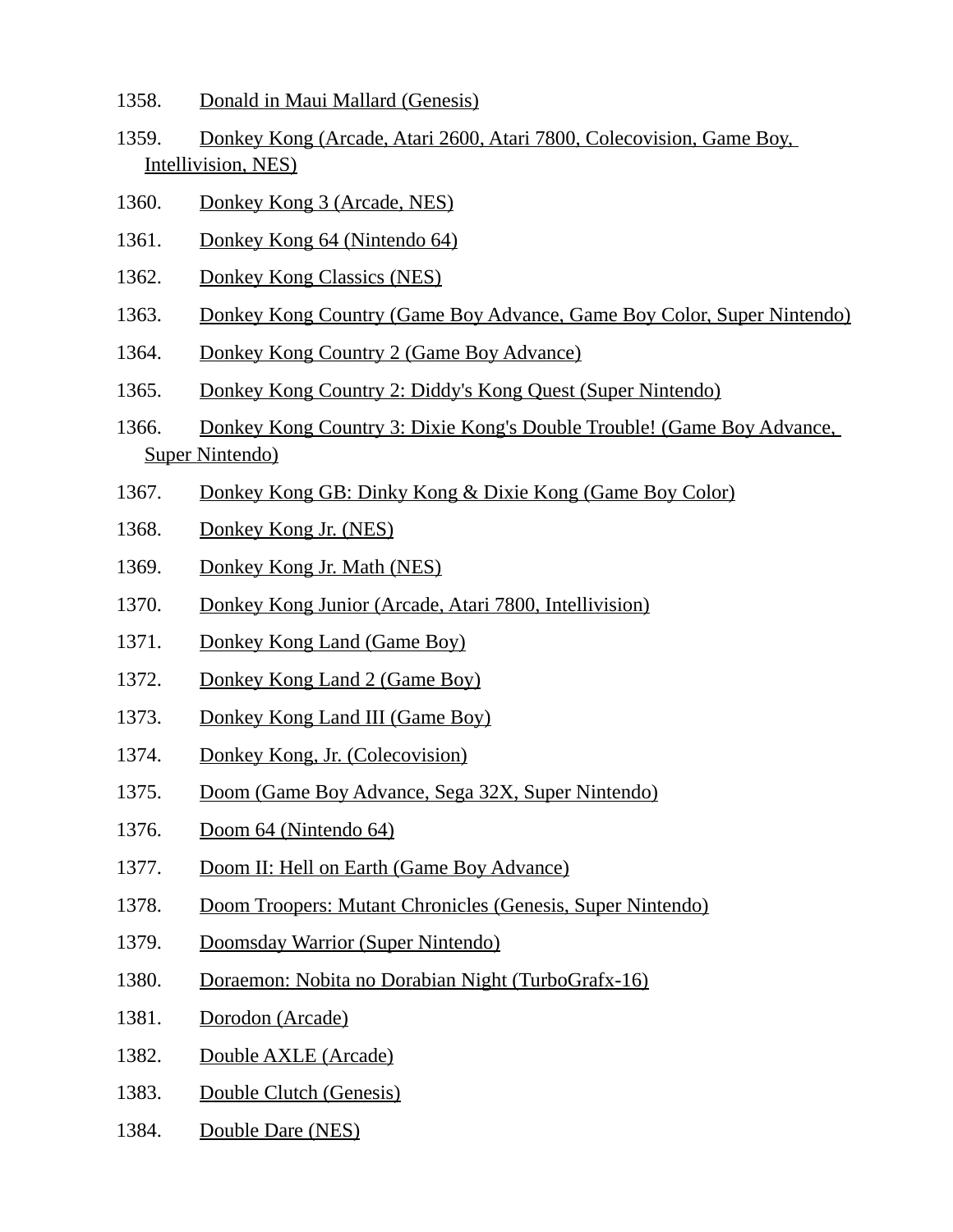- 1385. Double Dragon (Arcade, Atari 2600, Atari 7800, Game Boy, Game Gear, Genesis, NES, Sega Master System)
- 1386. Double Dragon 3: The Arcade Game (Game Boy, Genesis)
- 1387. Double Dragon 3: The Rosetta Stone (Arcade)
- 1388. Double Dragon Advance (Game Boy Advance)
- 1389. Double Dragon II (Game Boy)
- 1390. Double Dragon II: The Revenge (Arcade, Genesis, NES)
- 1391. Double Dragon III: The Sacred Stones (NES)
- 1392. Double Dragon V: The Shadow Falls (Genesis, Super Nintendo)
- 1393. Double Dribble (Arcade, NES)
- 1394. Double Dribble: The Playoff Edition (Genesis)
- 1395. Double Dungeons (TurboGrafx-16)
- 1396. Double Dunk (Atari 2600)
- 1397. Double Hawk (Sega Master System)
- 1398. Double Strike (NES)
- 1399. Double Switch (Sega CD)
- 1400. Dr Sparkz Lab (Arcade)
- 1401. Dr. Chaos (NES)
- 1402. Dr. Franken (Game Boy)
- 1403. Dr. Franken II (Game Boy)
- 1404. Dr. Jekyll and Mr. Hyde (NES)
- 1405. Dr. Mario (Arcade, Game Boy, NES)
- 1406. Dr. Mario & Puzzle League (Game Boy Advance)
- 1407. Dr. Mario 64 (Nintendo 64)
- 1408. Dr. Micro (Arcade)
- 1409. Dr. Robotnik's Mean Bean Machine (Game Gear, Genesis, Sega Master System)
- 1410. Dr. Seuss' Fix-Up the Mix-Up Puzzler (Colecovision)
- 1411. Dr. Toppel's Tankentai (Arcade)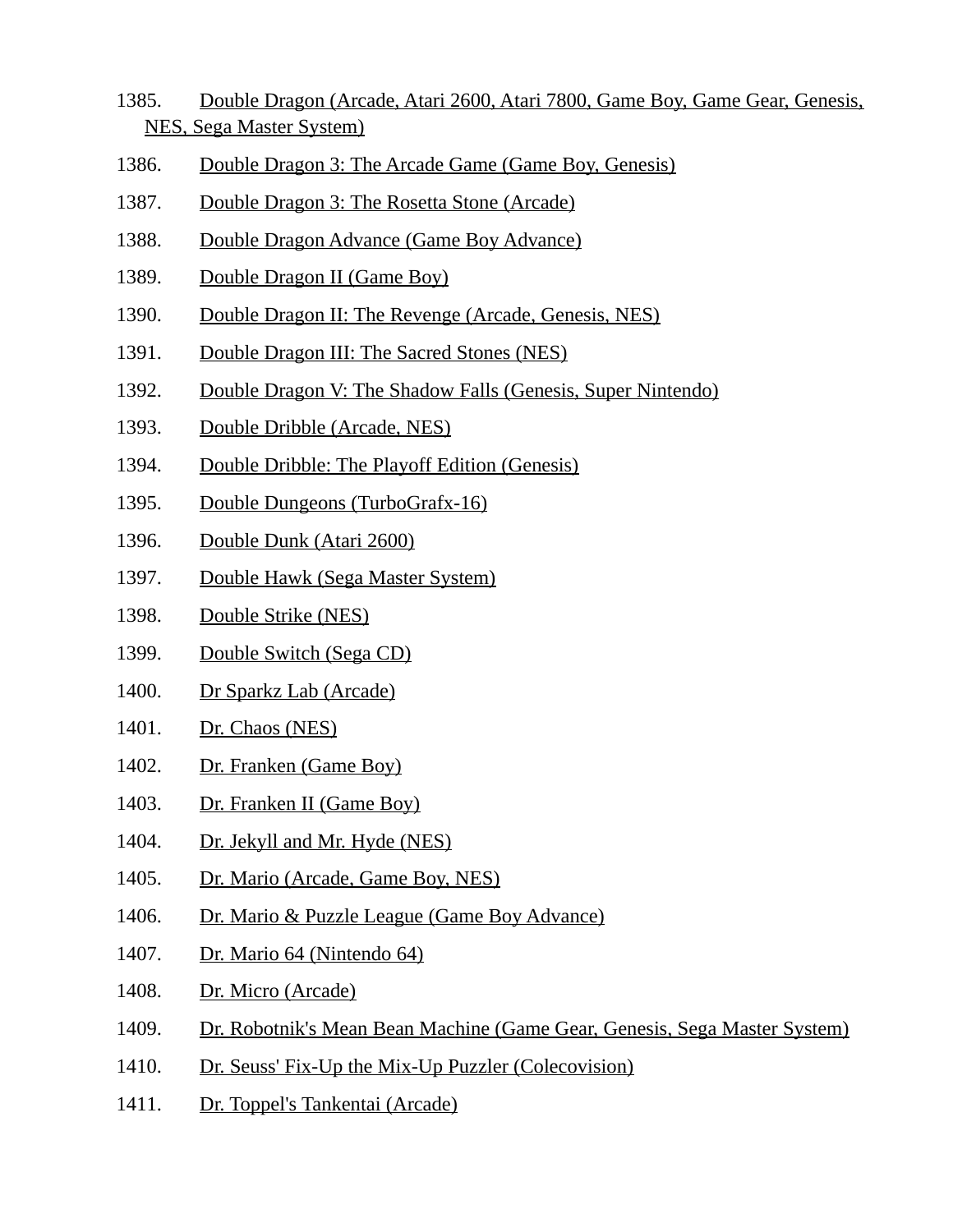| 1412. | Dracula (Intellivision) |
|-------|-------------------------|
|       |                         |

- 1413. Dracula Unleashed (Sega CD)
- 1414. Dracula: Crazy Vampire (Game Boy Color)
- 1415. Drag Race (Arcade)
- 1416. Dragon Ball 3: Goku Den (NES)
- 1417. Dragon Ball GT: Transformation (Game Boy Advance)
- 1418. Dragon Ball Z (Arcade)
- 1419. Dragon Ball Z 2 Super Battle (Arcade)
- 1420. Dragon Ball Z Gaiden: Saiyajin Zetsumetsu Keikaku (NES)
- 1421. Dragon Ball Z II: Gekishin Frieza!! (NES)
- 1422. Dragon Ball Z III: Ressen Jinzou Ningen (NES)
- 1423. Dragon Ball Z: Buu's Fury (Game Boy Advance)
- 1424. Dragon Ball Z: Goku Gekitouden (Game Boy)
- 1425. Dragon Ball Z: Goku Hishouden (Game Boy)
- 1426. Dragon Ball Z: Kyoushuu! Saiya Jin (NES)
- 1427. Dragon Ball Z: L'Appel du Destin (Genesis)
- 1428. Dragon Ball Z: Legendary Super Warriors (Game Boy Color)
- 1429. Dragon Ball Z: Supersonic Warriors (Game Boy Advance)
- 1430. Dragon Ball Z: The Legacy of Goku (Game Boy Advance)
- 1431. Dragon Ball Z: The Legacy of Goku II (Game Boy Advance)
- 1432. Dragon Ball: Advanced Adventure (Game Boy Advance)
- 1433. Dragon Ball: Shenlong no Nazo (NES)
- 1434. Dragon Blaze (Arcade)
- 1435. Dragon Breed (Arcade)
- 1436. Dragon Buster (Arcade)
- 1437. Dragon Buster II: Yami no Fuuin (NES)
- 1438. Dragon Crystal (Game Gear, Sega Master System)
- 1439. Dragon Dance (Game Boy Color)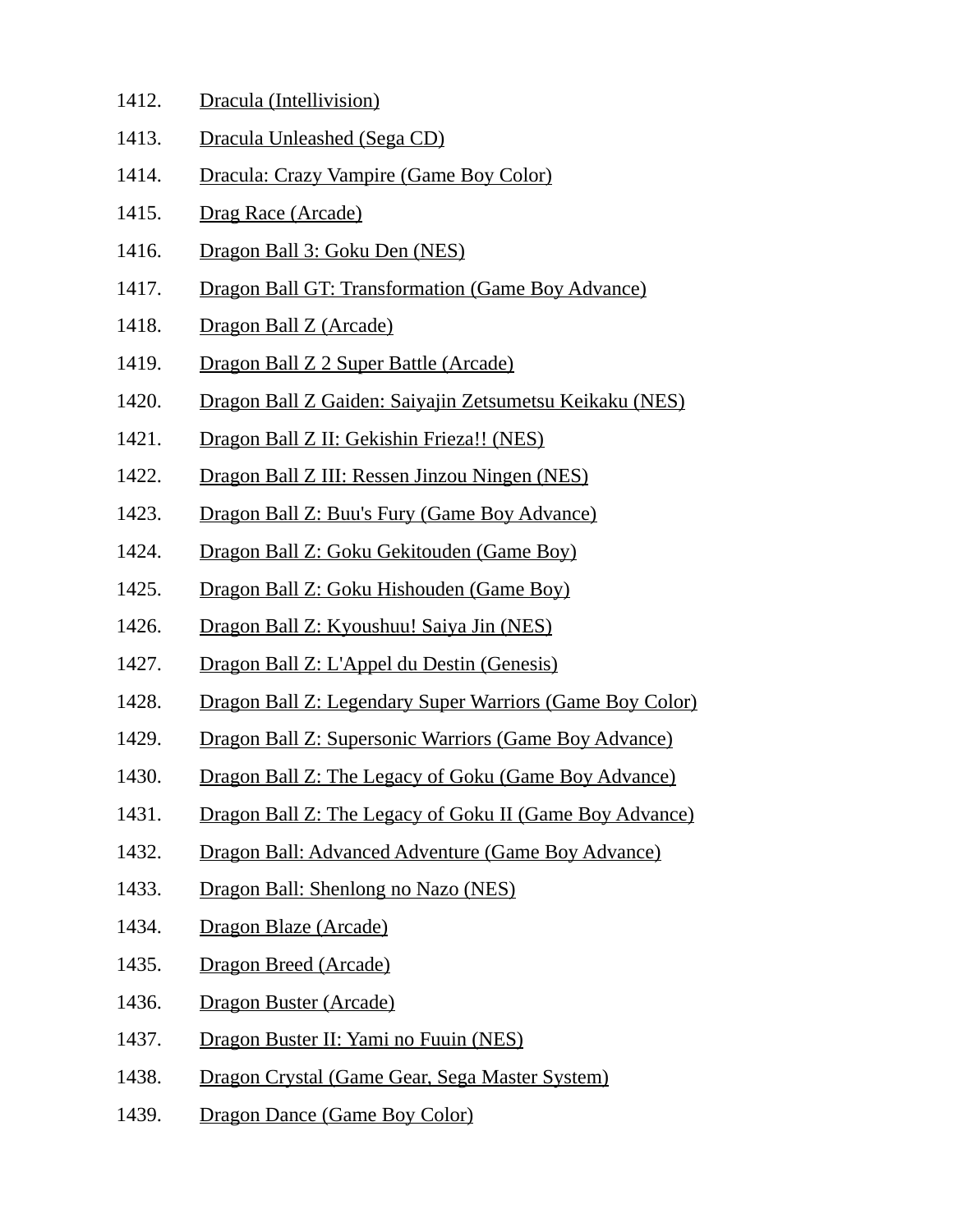- 1440. Dragon Egg! (TurboGrafx-16)
- 1441. Dragon Fighter (NES)
- 1442. Dragon Gun (Arcade)
- 1443. Dragon Master (Arcade)
- 1444. Dragon Power (NES)
- 1445. Dragon Quest Monsters: Caravan Heart (Game Boy Advance)
- 1446. Dragon Saber (Arcade, TurboGrafx-16)
- 1447. Dragon Spirit (Arcade, TurboGrafx-16)
- 1448. Dragon Spirit: The New Legend (NES)
- 1449. Dragon Tales: Dragon Adventures (Game Boy Color)
- 1450. Dragon Tales: Dragon Wings (Game Boy Color)
- 1451. Dragon Unit (Arcade)
- 1452. Dragon View (Super Nintendo)
- 1453. Dragon Warrior (NES)
- 1454. Dragon Warrior I & II (Game Boy Color)
- 1455. Dragon Warrior II (NES)
- 1456. Dragon Warrior III (Game Boy Color, NES)
- 1457. Dragon Warrior IV (NES)
- 1458. Dragon Warrior Monsters (Game Boy Color)
- 1459. Dragon Warrior Monsters 2: Cobi's Journey (Game Boy Color)
- 1460. Dragon Warrior Monsters 2: Tara's Adventure (Game Boy Color)
- 1461. Dragon's Curse (TurboGrafx-16)
- 1462. Dragon's Fury (Genesis)
- 1463. Dragon's Lair (Daphne, Game Boy Color, NES, Sega CD, Super Nintendo)
- 1464. Dragon's Lair II (Daphne)
- 1465. Dragon's Lair: The Legend (Game Boy)
- 1466. Dragon's Revenge (Genesis)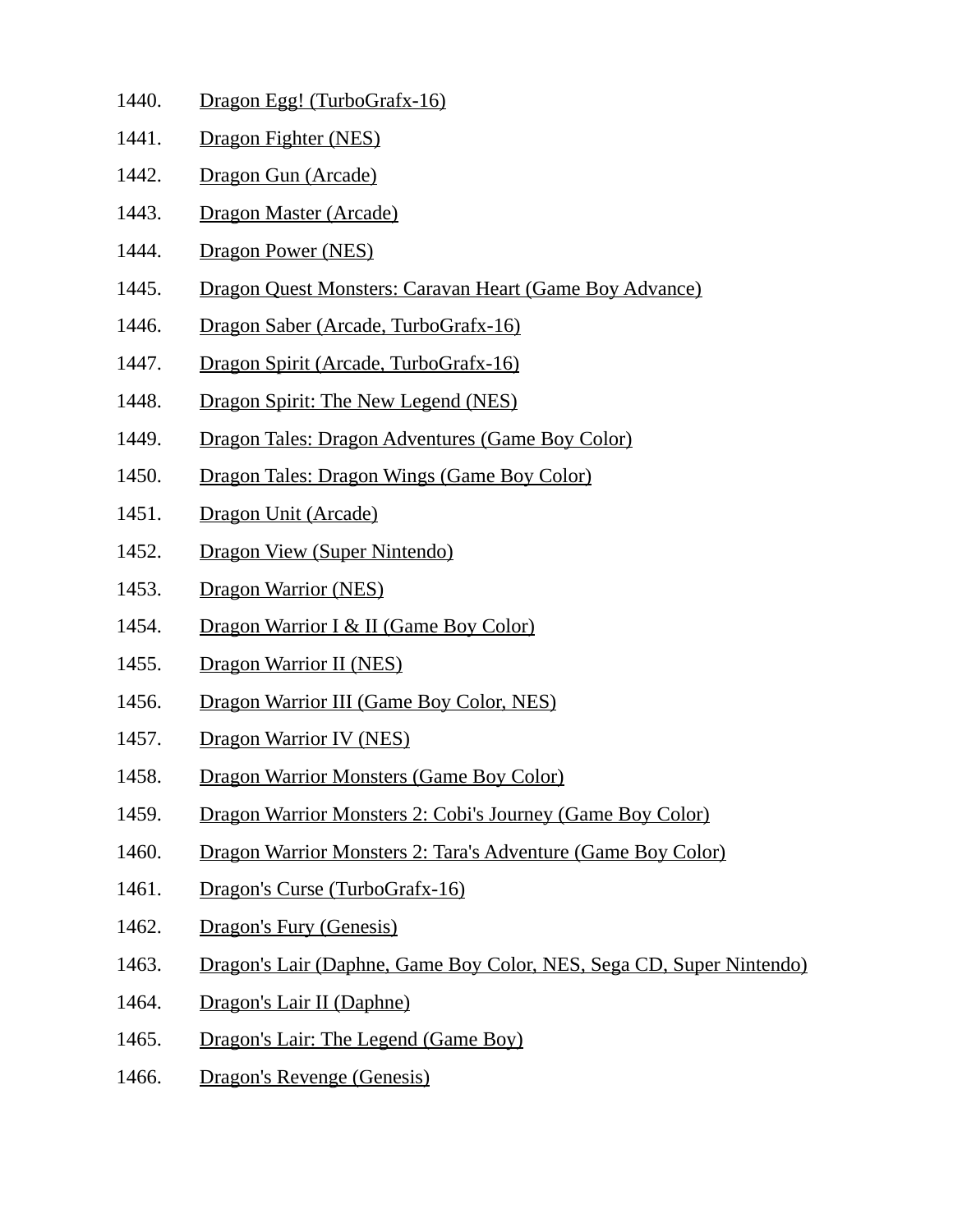- 1467. Dragon: The Bruce Lee Story (Game Gear, Genesis, Sega Master System, Super Nintendo)
- 1468. Dragonfire (Colecovision, Intellivision)
- 1469. Dragonheart (Game Boy)
- 1470. Dragoon Might (Arcade)
- 1471. Dragster (Atari 2600)
- 1472. Drakkhen (Super Nintendo)
- 1473. Dream Soccer '94 (Arcade)
- 1474. Dream T.V. (Super Nintendo)
- 1475. Drift Out (Arcade)
- 1476. Drift Out '94 The Hard Order (Arcade)
- 1477. Drill Dozer (Game Boy Advance)
- 1478. Driver You Are The Wheelman (Game Boy Color)
- 1479. Driver 2 Advance (Game Boy Advance)
- 1480. Drome Racers (Game Boy Advance)
- 1481. Drop Off (TurboGrafx-16)
- 1482. Drop Rock Hora Hora (TurboGrafx-16)
- 1483. Drop Zone (Game Gear)
- 1484. Dropzone (Game Boy, Game Boy Color)
- 1485. Dual Heroes (Nintendo 64)
- 1486. Duck Dodgers Starring Daffy Duck (Nintendo 64)
- 1487. Duck Hunt (Arcade, NES)
- 1488. DuckTales (Game Boy, NES)
- 1489. DuckTales 2 (Game Boy, NES)
- 1490. Dudes with Attitude (NES)
- 1491. Duel Masters: Kaijudo Showdown (Game Boy Advance)
- 1492. Duel Masters: Sempai Legends (Game Boy Advance)
- 1493. Duel Masters: Shadow of the Code (Game Boy Advance)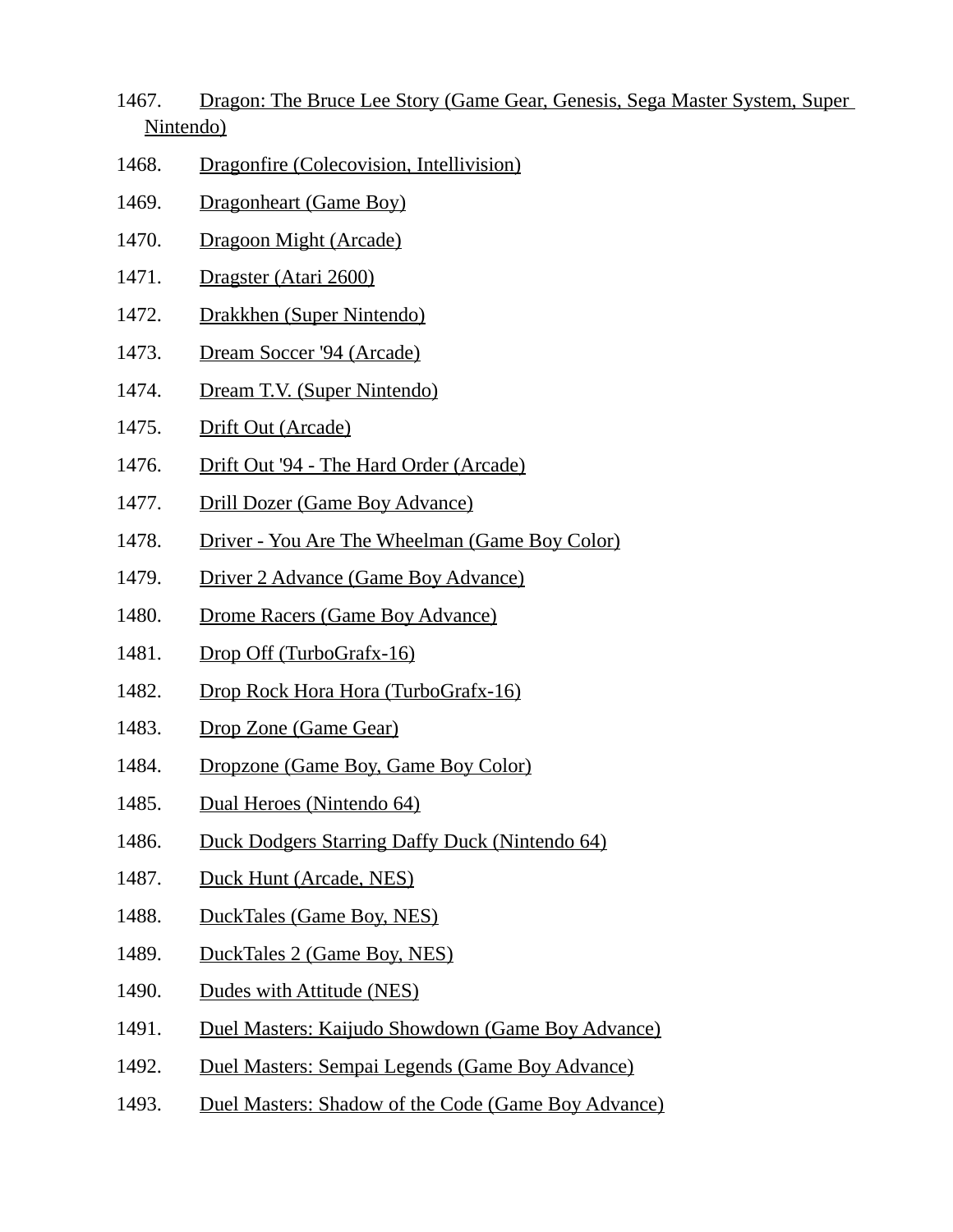- 1494. Duke Nukem (Game Boy Color)
- 1495. Duke Nukem 3D (Genesis)
- 1496. Duke Nukem 64 (Nintendo 64)
- 1497. Duke Nukem Advance (Game Boy Advance)
- 1498. Dukes of Hazzard, The (Colecovision)
- 1499. Dune (Sega CD)
- 1500. Dune: The Battle for Arrakis (Genesis)
- 1501. Dungeon Explorer (Sega CD, TurboGrafx-16)
- 1502. Dungeon Magic: Sword of the Elements (NES)
- 1503. Dungeon Master (Super Nintendo)
- 1504. Dungeon Master II: Skullkeep (Sega CD)
- 1505. Dungeons & Dragons: Order of the Griffon (TurboGrafx-16)
- 1506. Dungeons & Dragons: Shadow Over Mystara (Arcade)
- 1507. Dungeons & Dragons: Tower of Doom (Arcade)
- 1508. Dungeons & Dragons: Warriors of the Eternal Sun (Genesis)
- 1509. Dusty Diamond's All-Star Softball (NES)
- 1510. Dyger (Arcade)
- 1511. Dynablaster (Game Boy)
- 1512. Dynamic Ski (Arcade)
- 1513. Dynamite Duke (Arcade, Genesis, Sega Master System)
- 1514. Dynamite Dux (Arcade, Sega Master System)
- 1515. Dynamite Headdy (Game Gear, Genesis)
- 1516. Dynasty (Odyssey 2)
- 1517. Dynasty Warriors Advance (Game Boy Advance)
- 1518. Dynasty Wars (Arcade)
- 1519. Dynowarz: Destruction of Spondylus (NES)
- 1520. E-SWAT (Sega Master System)
- 1521. E-SWAT: Cyber Police (Arcade)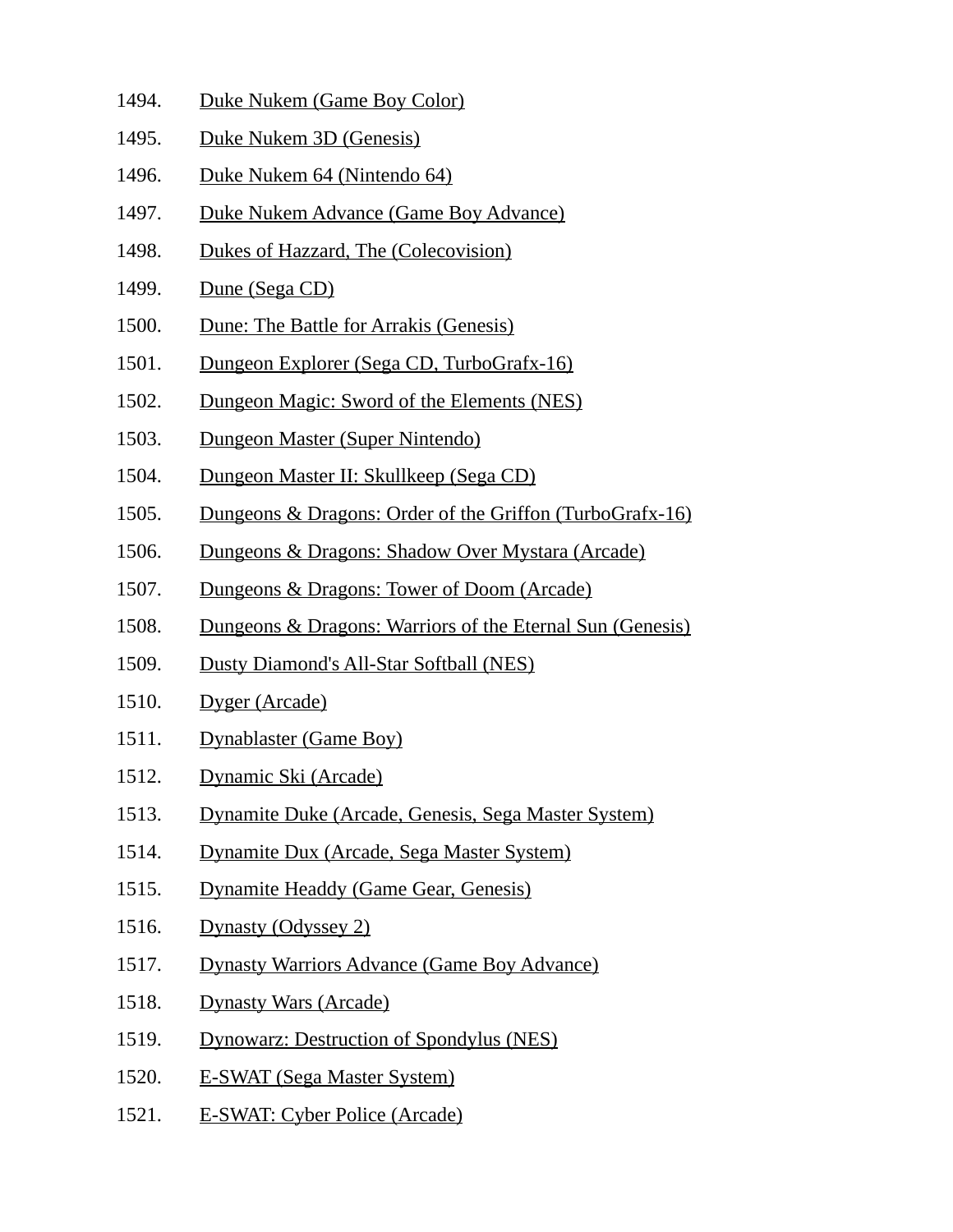- 1522. E.D.F. Earth Defense Force (Arcade)
- 1523. E.T. The Extra-Terrestrial and the Cosmic Garden (Game Boy Color)
- 1524. E.T. The Extra-Terrestrial: Digital Companion (Game Boy Color)
- 1525. E.T. The Extra-Terrestrial: Escape from Planet Earth (Game Boy Color)
- 1526. E.T.: The Extra-Terrestrial (Atari 2600)
- 1527. E.V.O.: Search for Eden (Super Nintendo)
- 1528. EA Hockey (Genesis)
- 1529. EA Sports Double Header (Genesis)
- 1530. ECW Hardcore Revolution (Game Boy Color)
- 1531. ESP Ra.De. (Arcade)
- 1532. ESPN Baseball Tonight (Genesis, Sega CD, Super Nintendo)
- 1533. ESPN International Track & Field (Game Boy Color)
- 1534. ESPN NBA HangTime '95 (Sega CD)
- 1535. ESPN National Hockey Night (Game Boy Color, Sega CD, Super Nintendo)
- 1536. ESPN Speed World (Genesis, Super Nintendo)
- 1537. ESPN Sunday Night NFL (Genesis, Sega CD, Super Nintendo)
- 1538. ESWAT: City under Siege (Genesis)
- 1539. EX Monopoly (Game Boy Advance)
- 1540. Eagle (Arcade)
- 1541. Eagle Shot Golf (Arcade)
- 1542. Earnest Evans (Genesis)
- 1543. Earth Attack (Atari 2600)
- 1544. Earth Defense Force (Super Nintendo)
- 1545. Earth Dies Screaming (Atari 2600)
- 1546. EarthBound (Super Nintendo)
- 1547. Earthworm Jim (Game Boy, Game Boy Advance, Game Gear, Genesis, Super Nintendo)
- 1548. Earthworm Jim 2 (Game Boy Advance, Genesis, Super Nintendo)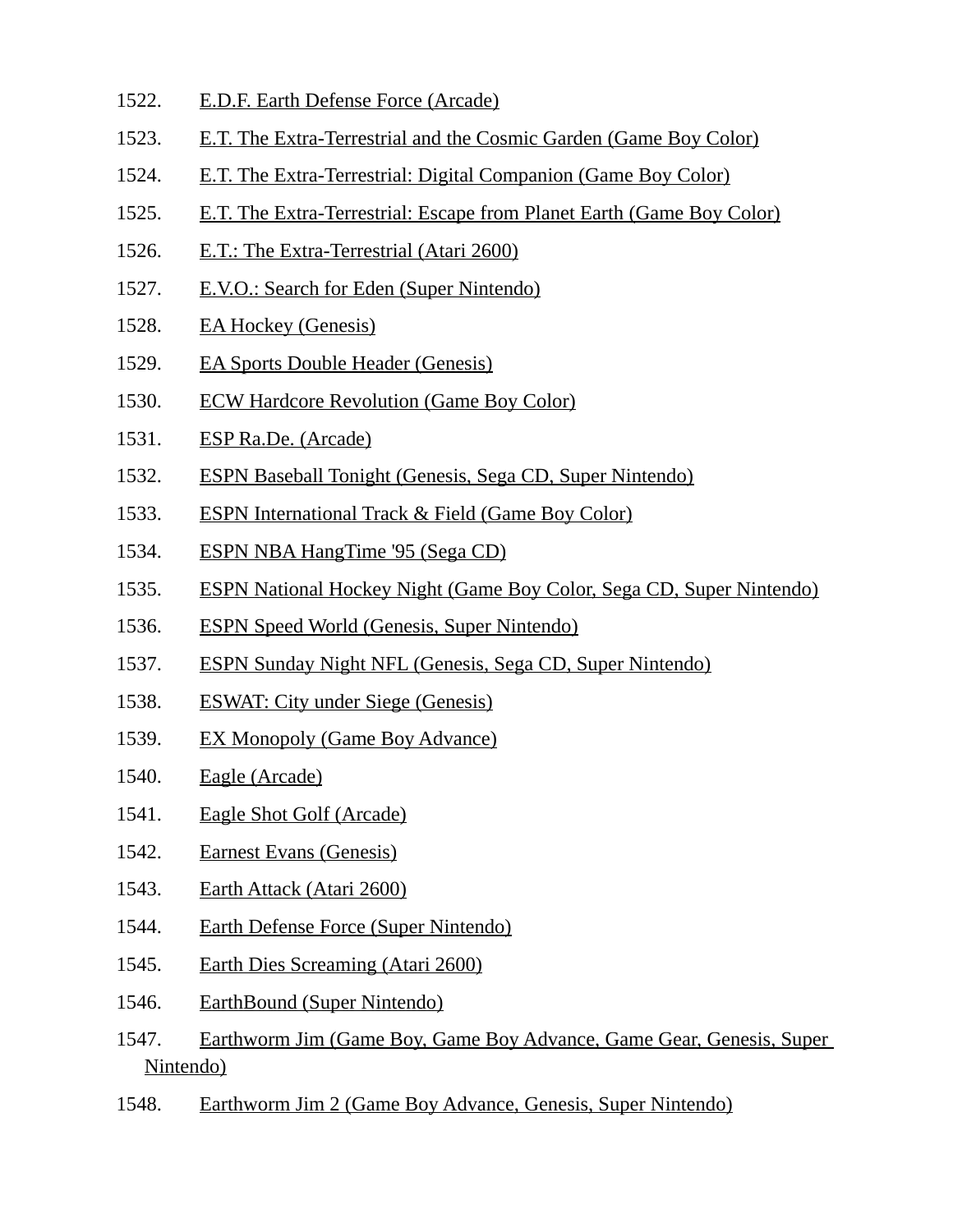- 1549. Earthworm Jim 3D (Nintendo 64)
- 1550. Earthworm Jim Special Edition (Sega CD)
- 1551. Earthworm Jim: Menace 2 the Galaxy (Game Boy Color)
- 1552. Ecco Jr. (Genesis)
- 1553. Ecco the Dolphin (Game Gear, Genesis, Sega CD, Sega Master System)
- 1554. Ecco: The Tides of Time (Game Gear, Genesis, Sega CD, Sega Master System)
- 1555. Eco Fighters (Arcade)
- 1556. Eek! The Cat (Super Nintendo)
- 1557. Egg Mania (Game Boy Advance)
- 1558. Egg Venture (Arcade)
- 1559. Eggomania (Atari 2600)
- 1560. Eggor (Arcade)
- 1561. Eggs (Arcade)
- 1562. Eight Forces (Arcade)
- 1563. EightMan (Arcade)
- 1564. El. Viento (Genesis)
- 1565. Electronic Table Soccer (Odyssey 2)
- 1566. Elemental Master (Genesis)
- 1567. Elevator Action (Arcade, Game Boy, NES)
- 1568. Elevator Action EX (Game Boy Color)
- 1569. Elevator Action Returns (Arcade)
- 1570. Eliminate Down (Genesis)
- 1571. Eliminator (Arcade)
- 1572. Eliminator Boat Duel (NES)
- 1573. Elite Soccer (Game Boy, Super Nintendo)
- 1574. Emeraldia (Arcade)
- 1575. Emmitt Smith Football (Super Nintendo)
- 1576. Empire City: 1931 (Arcade)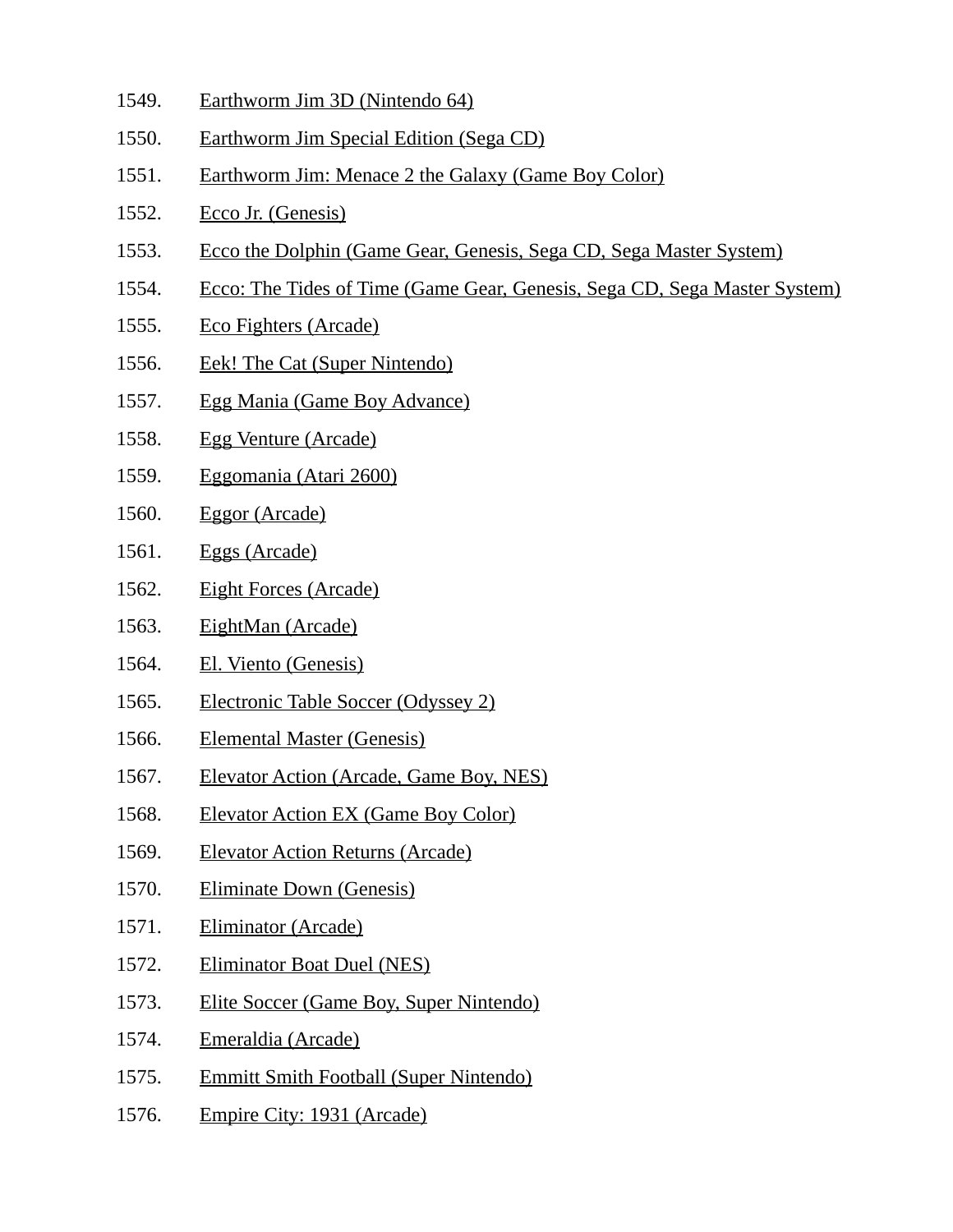- 1577. Empire of Steel (Genesis) 1578. Encounter at L-5 (Atari 2600) 1579. Enduro (Atari 2600) 1580. Enduro Racer (Sega Master System) 1581. Enforce (Arcade) 1582. Engine Analyzer (Vectrex) 1583. Entombed (Atari 2600)
- 1584. Equinox (Super Nintendo)
- 1585. Equites (Arcade)
- 1586. Ernie Els Golf (Game Gear)
- 1587. Escape From The Mind Master (Colecovision)
- 1588. Escape from the Planet of the Robot Monsters (Arcade)
- 1589. Esh's Aurunmilla (Daphne)
- 1590. Espial (Arcade, Atari 2600)
- 1591. Eternal Champions (Genesis)
- 1592. Eternal Champions: Challenge from the Dark Side (Sega CD)
- 1593. Euchre (Atari 2600)
- 1594. Euro Champ '92 (Arcade)
- 1595. European Club Soccer (Genesis)
- 1596. Evander Holyfield's Boxing (Game Gear)
- 1597. Evander Holyfield's Real Deal Boxing (Genesis)
- 1598. Evel Knievel (Game Boy Color)
- 1599. Evil Stone (Arcade)
- 1600. Evolution (Colecovision)
- 1601. Ex-Mutants (Genesis)
- 1602. Excite League (Arcade)
- 1603. Excitebike (Arcade, NES)
- 1604. Excitebike 64 (Nintendo 64)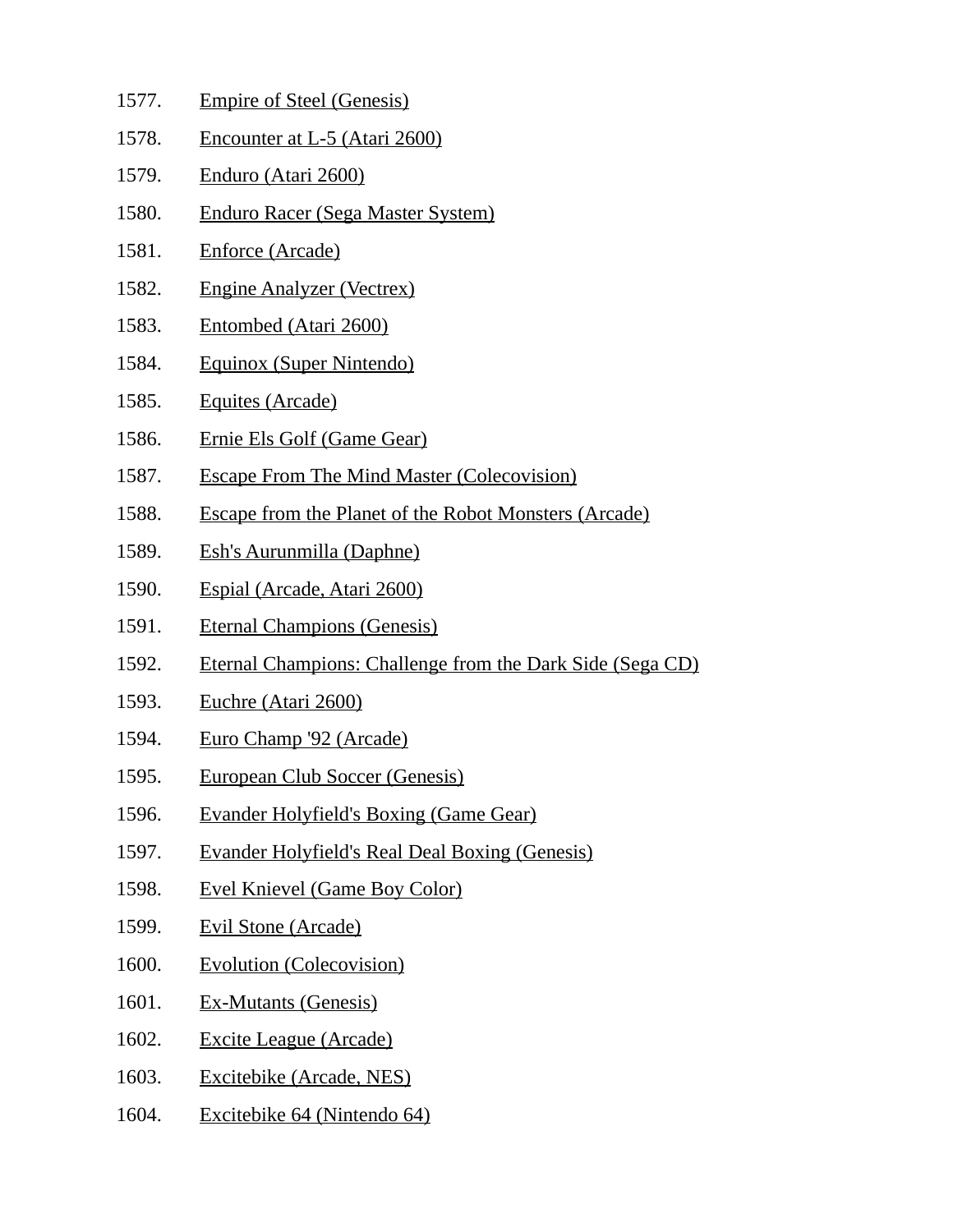| 1605. | <b>Exciting Soccer II (Arcade)</b>                       |
|-------|----------------------------------------------------------|
| 1606. | <b>Exed Exes (Arcade)</b>                                |
| 1607. | <b>Exerion (Arcade, NES)</b>                             |
| 1608. | <b>Exerizer (Arcade)</b>                                 |
| 1609. | <b>Exertainment Mountain Bike Rally (Super Nintendo)</b> |
| 1610. | <b>Exile (Genesis)</b>                                   |
| 1611. | <b>Exo Squad (Genesis)</b>                               |
| 1612. | <b>Exodus: Journey to the Promised Land (Game Boy)</b>   |
| 1613. | <b>Express Raider (Arcade)</b>                           |
| 1614. | <b>Extermination (Arcade)</b>                            |
| 1615. | <b>Exterminator (Arcade)</b>                             |
| 1616. | <b>Extra Bases (Arcade)</b>                              |
| 1617. | Extra Bases! (Game Boy)                                  |
| 1618. | <b>Extra Innings (Super Nintendo)</b>                    |
| 1619. | <b>Extreme Downhill (Arcade)</b>                         |
| 1620. | Extreme Ghostbusters (Game Boy Advance, Game Boy Color)  |
| 1621. | Extreme-G (Nintendo 64)                                  |
| 1622. | Extreme-G: XG2 (Nintendo 64)                             |
| 1623. | <u> Exvania (Arcade)</u>                                 |
| 1624. | <b>Exzisus (Arcade)</b>                                  |
| 1625. | Eye of the Beholder (Sega CD)                            |
| 1626. | Eyes (Arcade)                                            |
| 1627. | F-1 Dream (Arcade)                                       |
| 1628. | F-1 Grand Prix (Arcade)                                  |
| 1629. | F-1 Grand Prix Part II (Arcade)                          |
| 1630. | F-1 Race (Game Boy)                                      |
| 1631. | F-1 Spirit (Game Boy)                                    |
| 1632. | F-1 World Grand Prix (Game Boy Color, Nintendo 64)       |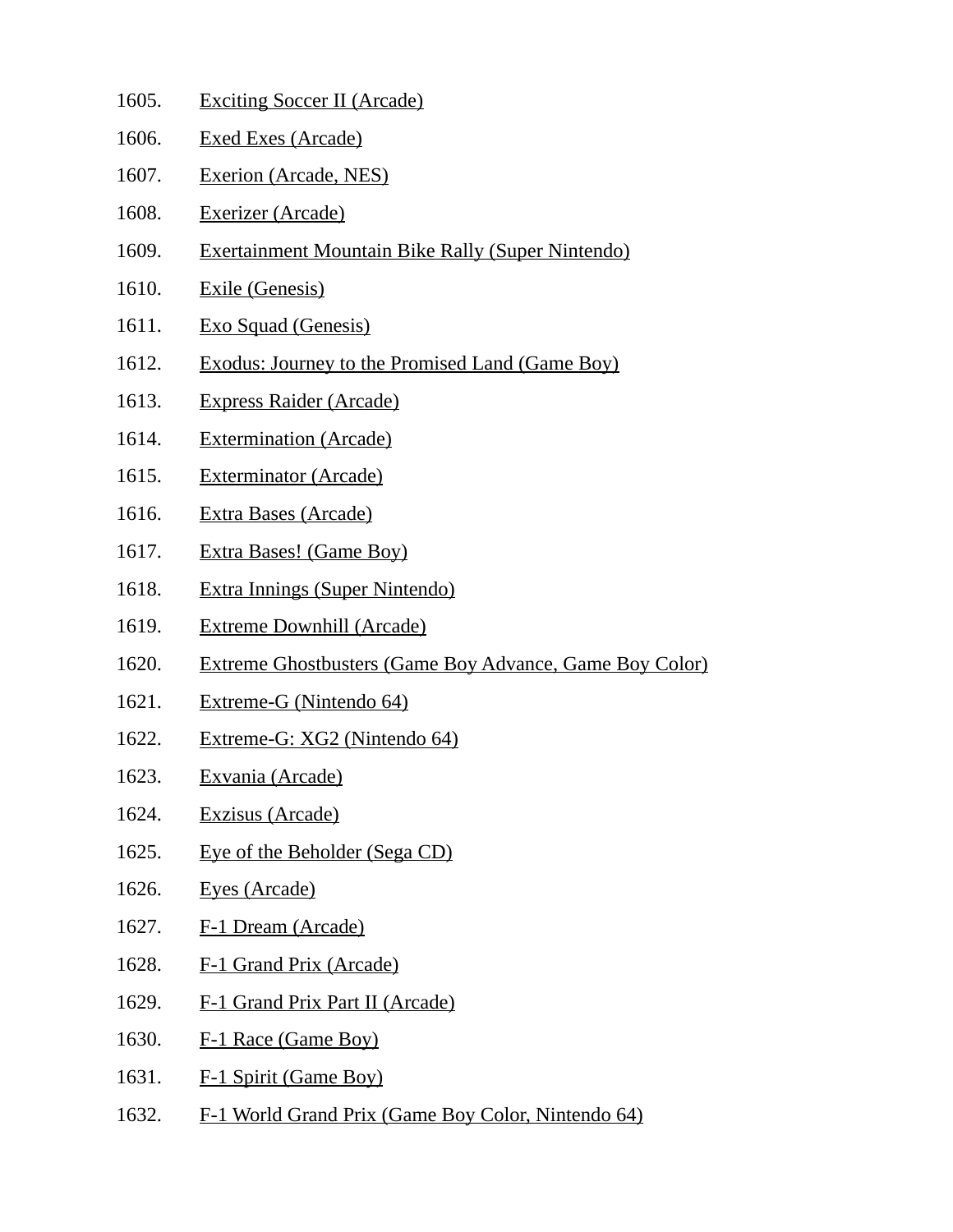- 1633. F-1 World Grand Prix II (Nintendo 64)
- 1634. F-117 Night Storm (Genesis)
- 1635. F-117 Stealth: Operation Night Storm (Genesis)
- 1636. F-117A: Stealth Fighter (NES)
- 1637. F-15 City War (NES)
- 1638. F-15 Strike Eagle (Game Boy, Game Gear, NES)
- 1639. F-15 Strike Eagle II (Genesis)
- 1640. F-16 Fighter (Sega Master System)
- 1641. F-16 Fighting Falcon (Sega Master System)
- 1642. F-18 Hornet (Atari 7800)
- 1643. F-18 Thunder Strike (Game Boy Color)
- 1644. F-22 Interceptor (Genesis)
- 1645. F-Zero (Super Nintendo)
- 1646. F-Zero X (Nintendo 64)
- 1647. F-Zero: Climax (Game Boy Advance)
- 1648. F-Zero: GP Legend (Game Boy Advance)
- 1649. F-Zero: Maximum Velocity (Game Boy Advance)
- 1650. F1 (Game Gear, Genesis, Sega Master System)
- 1651. F1 Championship Season 2000 (Game Boy Color)
- 1652. F1 Circus (TurboGrafx-16)
- 1653. F1 Circus '91 (TurboGrafx-16)
- 1654. F1 Circus '92 (TurboGrafx-16)
- 1655. F1 Circus MD (Genesis)
- 1656. F1 Exhaust Note (Arcade)
- 1657. F1 Pilot (TurboGrafx-16)
- 1658. F1 Pole Position (Game Boy, Super Nintendo)
- 1659. F1 Pole Position 64 (Nintendo 64)
- 1660. F1 ROC: Race of Champions (Super Nintendo)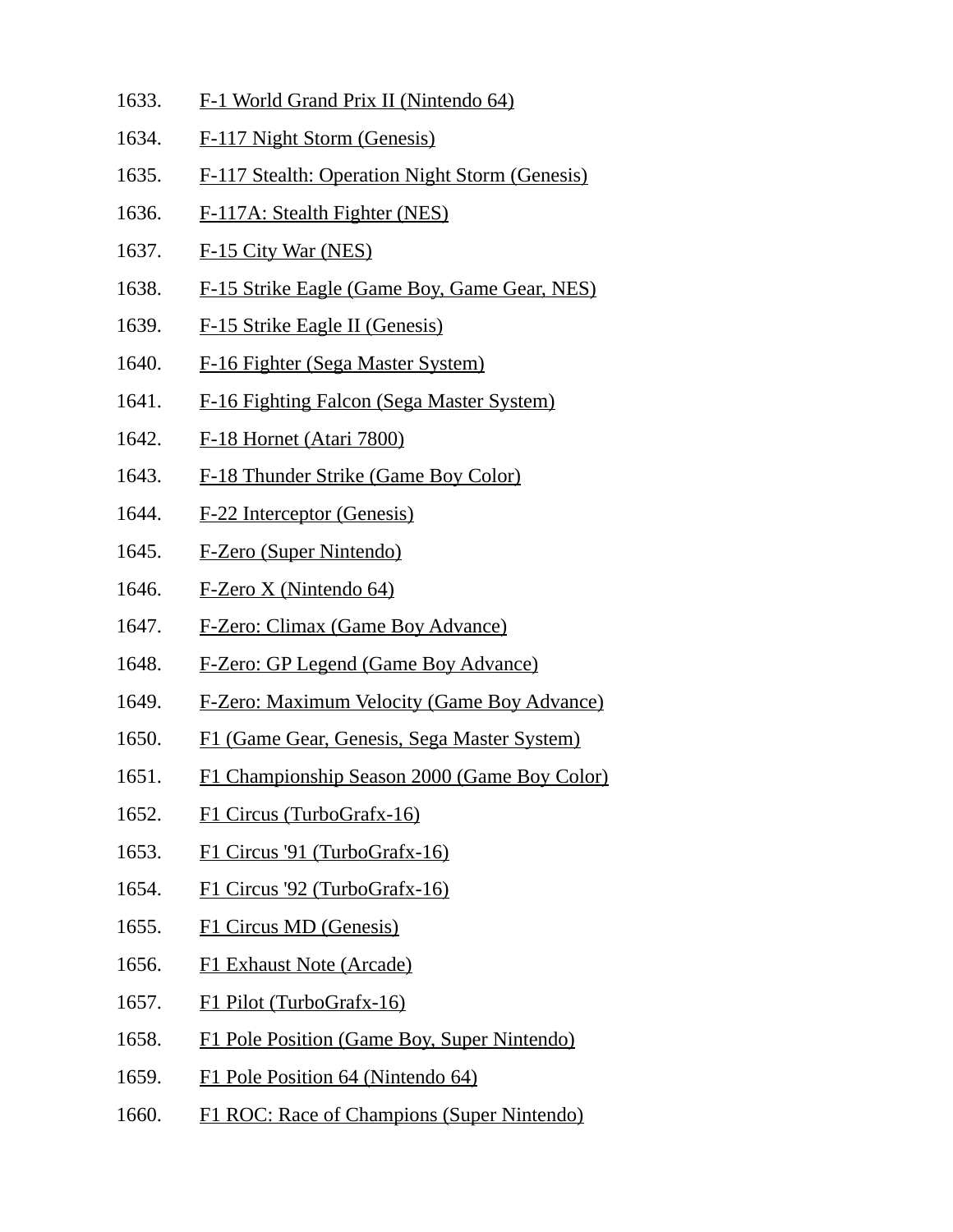- 1661. F1 Race (NES)
- 1662. F1 Racing Championship (Game Boy Color)
- 1663. F1 Triple Battle (TurboGrafx-16)
- 1664. F1-ROC II: Race of Champions (Super Nintendo)
- 1665. FIFA 2000 (Game Boy Color)
- 1666. FIFA 99 (Nintendo 64)
- 1667. FIFA International Soccer (Game Boy, Game Gear, Genesis, Sega CD, Super Nintendo)
- 1668. FIFA Road to World Cup '98 (Game Boy)
- 1669. FIFA Soccer '96 (Game Boy)
- 1670. FIFA Soccer '97 (Game Boy)
- 1671. FIFA Soccer 07 (Game Boy Advance)
- 1672. FIFA Soccer 64 (Nintendo 64)
- 1673. FIFA Soccer 95 (Genesis)
- 1674. FIFA Soccer 96 (Game Gear, Genesis, Sega 32X, Super Nintendo)
- 1675. FIFA Soccer 97 (Genesis, Super Nintendo)
- 1676. FIFA: Road to World Cup 98 (Genesis)
- 1677. FINAL SOLDIER (TurboGrafx-16)
- 1678. Face Off (Arcade)
- 1679. Faceball 2000 (Game Boy, Game Gear, Super Nintendo)
- 1680. Facemaker (Colecovision)
- 1681. Factory Panic (Game Gear)
- 1682. Falcon (TurboGrafx-16)
- 1683. Fall Guy, The (Colecovision)
- 1684. Fallout: New Vegas (Odyssey 2)
- 1685. Family Dog (Super Nintendo)
- 1686. Family Feud (Game Boy Advance, Genesis, NES, Super Nintendo)
- 1687. Fancy World Earth of Crisis (Arcade)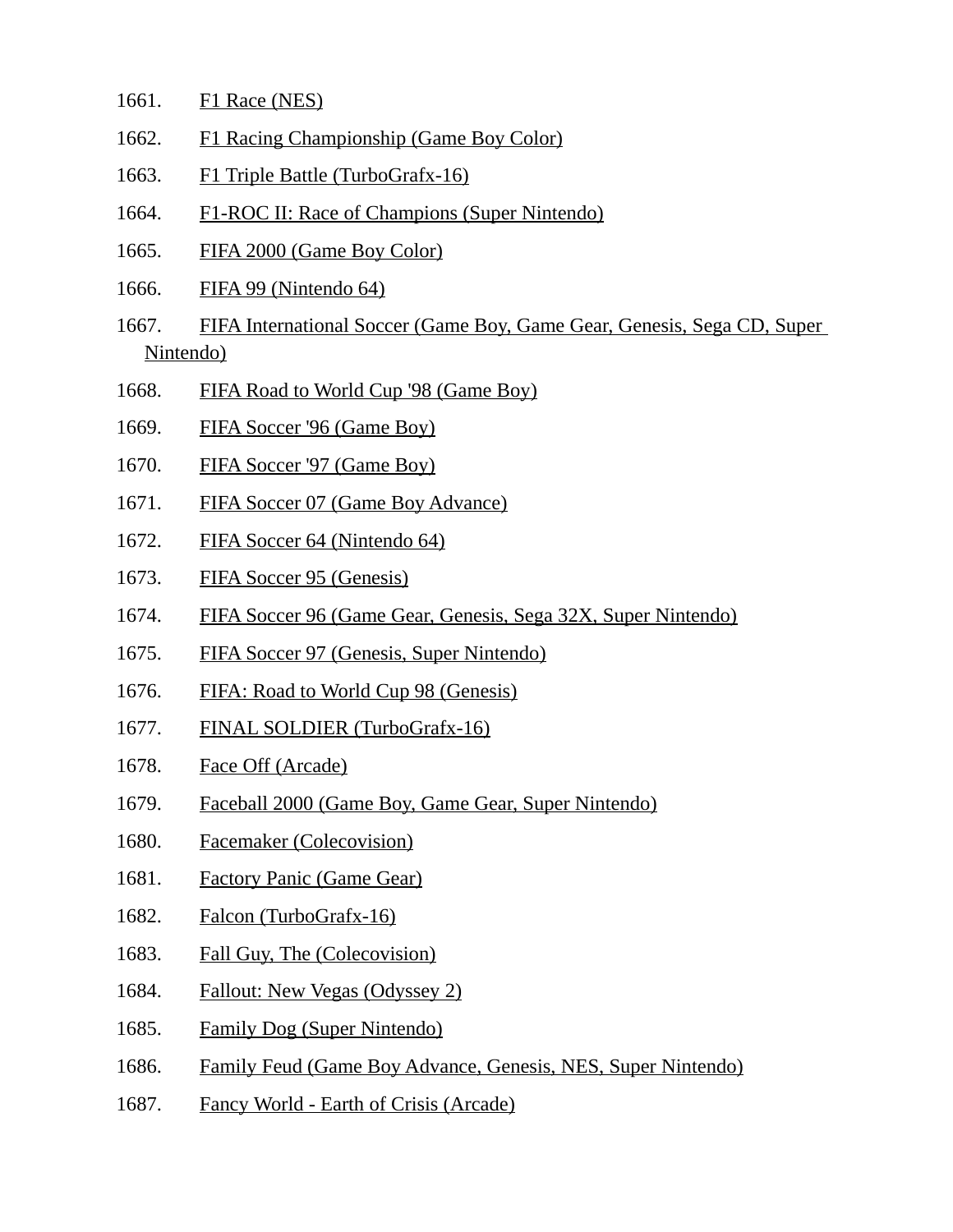- 1688. Fantasia (Genesis)
- 1689. Fantastic Dizzy (Game Gear, Genesis)
- 1690. Fantastic Voyage (Atari 2600)
- 1691. Fantasy Land (Arcade)
- 1692. Fantasy Zone (Arcade, Game Gear, NES, Sega Master System, TurboGrafx-16)
- 1693. Fantasy Zone II: The Tears of Opa-Opa (Sega Master System)
- 1694. Fantasy Zone: The Maze (Sega Master System)
- 1695. Far East of Eden: Kabuki Klash (Arcade)
- 1696. Faria: A World of Mystery & Danger! (NES)
- 1697. Fast Eddie (Atari 2600)
- 1698. Fast Food (Atari 2600)
- 1699. Fast Freddie (Arcade)
- 1700. Fast Lane (Arcade)
- 1701. Fastest Lap (Game Boy)
- 1702. Fatal Fury (Arcade, Genesis, Super Nintendo)
- 1703. Fatal Fury 2 (Arcade, Genesis, Super Nintendo)
- 1704. Fatal Fury 3: Road to the Final Victory (Arcade)
- 1705. Fatal Fury Special (Arcade, Game Gear, Sega CD, Super Nintendo)
- 1706. Fatal Labyrinth (Genesis)
- 1707. Fatal Rewind (Genesis)
- 1708. Fatal Run (Atari 7800)
- 1709. Fathom (Colecovision, Intellivision)
- 1710. Faxanadu (NES)
- 1711. Felix the Cat (Game Boy, NES)
- 1712. Ferrari Grand Prix Challenge (Game Boy, Genesis, NES)
- 1713. Fester's Quest (NES)
- 1714. Fever S.O.S. (Arcade)
- 1715. Fido Dido (Genesis)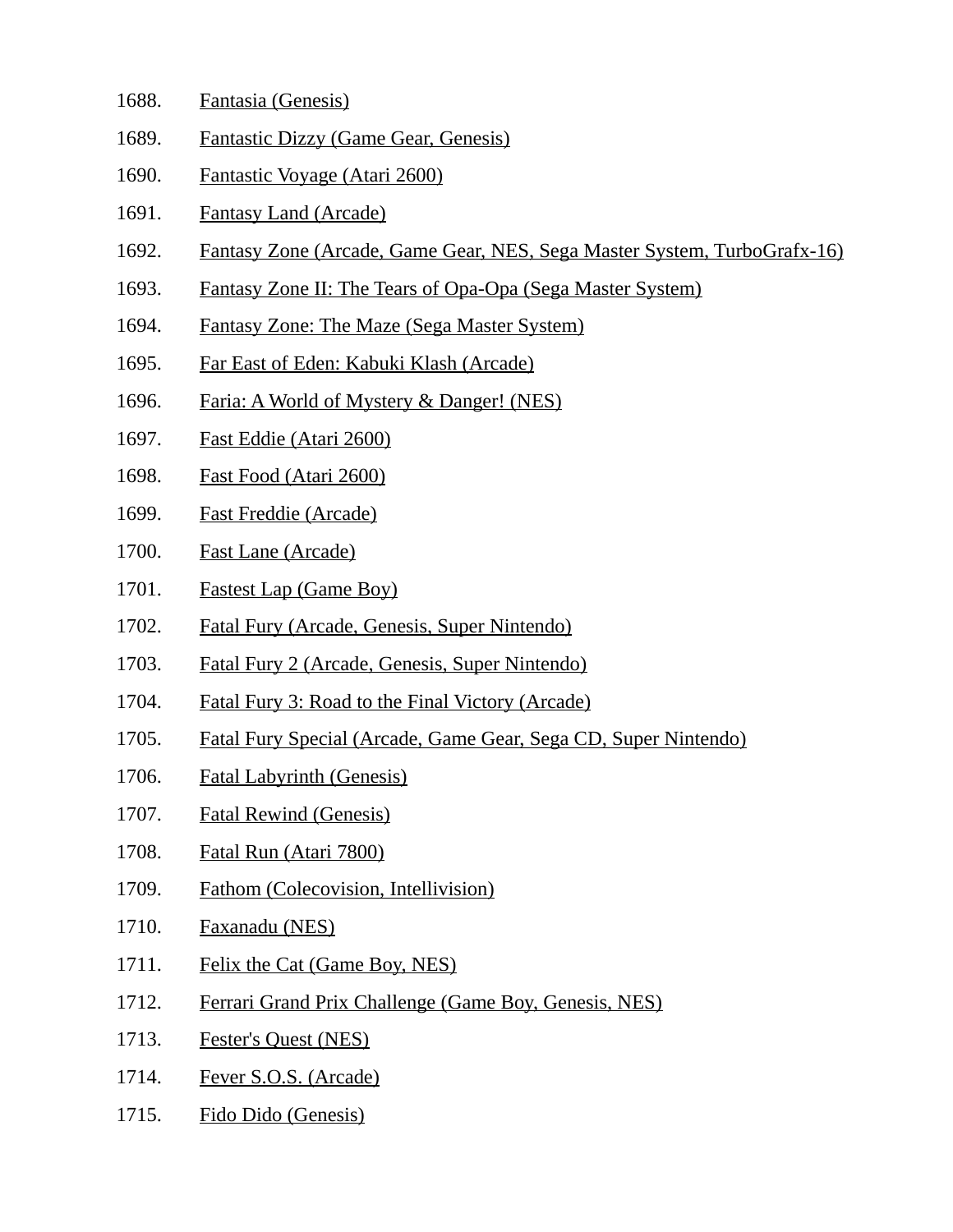- 1716. Field Combat (Arcade, NES)
- 1717. Fight Fever (Arcade)
- 1718. Fight Night (Atari 7800)
- 1719. Fighter & Attacker (Arcade)
- 1720. Fighter Destiny 2 (Nintendo 64)
- 1721. Fighter's History (Arcade, Super Nintendo)
- 1722. Fighters Destiny (Nintendo 64)
- 1723. Fighting Fantasy (Arcade)
- 1724. Fighting Force 64 (Nintendo 64)
- 1725. Fighting Golf (Arcade)
- 1726. Fighting Hawk (Arcade)
- 1727. Fighting Masters (Genesis)
- 1728. Fighting Roller (Arcade)
- 1729. Fighting Run (TurboGrafx-16)
- 1730. Fighting Simulator: 2-in-1 Flying Warriors (Game Boy)
- 1731. Fighting Soccer (Arcade)
- 1732. Final Approach (Atari 2600)
- 1733. Final Blaster (TurboGrafx-16)
- 1734. Final Blow (Arcade, Genesis)
- 1735. Final Combat (NES)
- 1736. Final Fantasy (NES)
- 1737. Final Fantasy Adventure (Game Boy)
- 1738. Final Fantasy I & II: Dawn of Souls (Game Boy Advance)
- 1739. Final Fantasy II (NES, Super Nintendo)
- 1740. Final Fantasy III (Super Nintendo)
- 1741. Final Fantasy IV Advance (Game Boy Advance)
- 1742. Final Fantasy Legend II (Game Boy)
- 1743. Final Fantasy Legend III (Game Boy)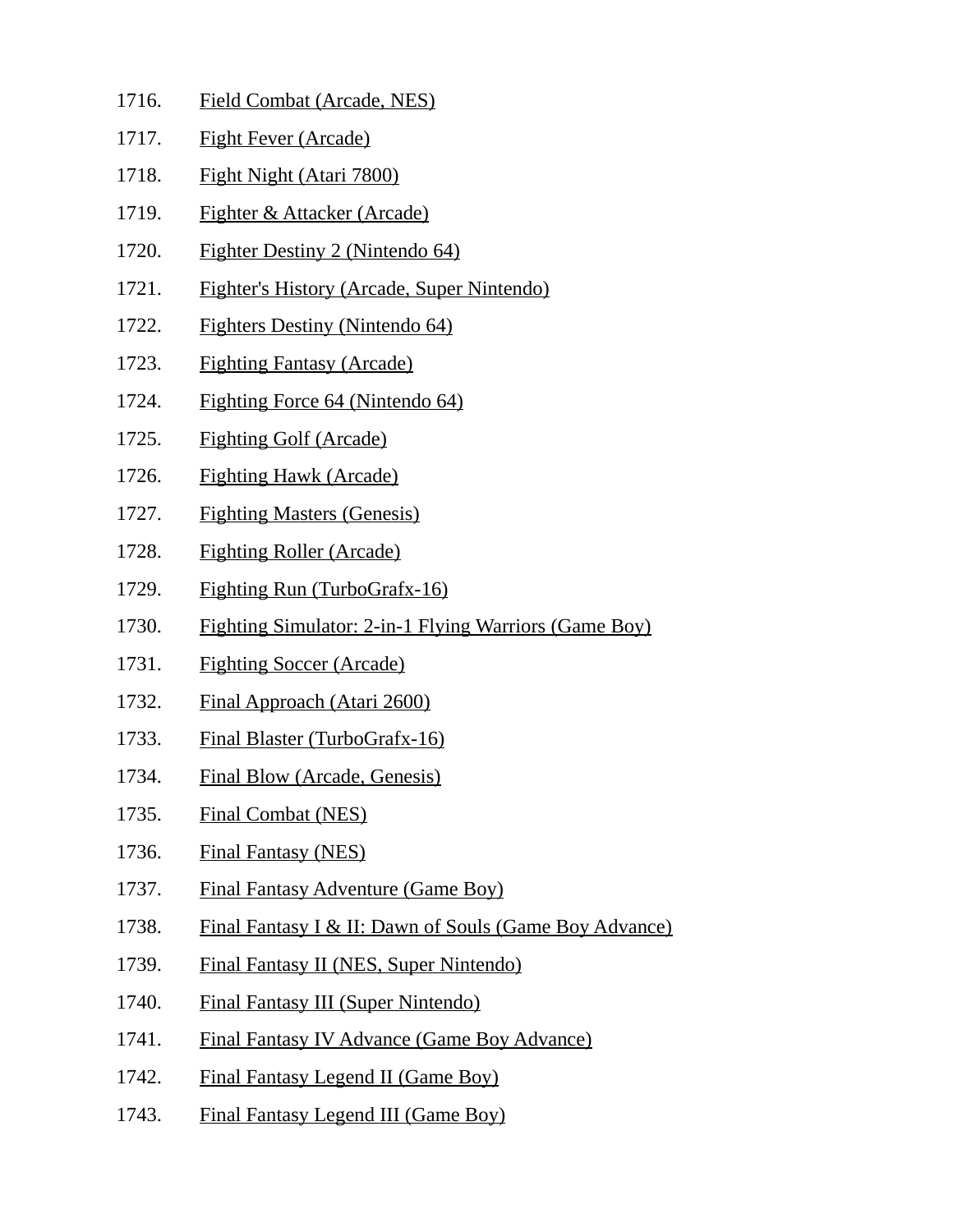- 1744. Final Fantasy Tactics Advance (Game Boy Advance)
- 1745. Final Fantasy V Advance (Game Boy Advance)
- 1746. Final Fantasy VI Advance (Game Boy Advance)
- 1747. Final Fantasy: Mystic Quest (Super Nintendo)
- 1748. Final Fight (Arcade, Super Nintendo)
- 1749. Final Fight 2 (Super Nintendo)
- 1750. Final Fight 3 (Super Nintendo)
- 1751. Final Fight CD (Sega CD)
- 1752. Final Fight Guy (Super Nintendo)
- 1753. Final Fight One (Game Boy Advance)
- 1754. Final Lap (Arcade)
- 1755. Final Match Tennis (TurboGrafx-16)
- 1756. Final Soldier: Special Version (TurboGrafx-16)
- 1757. Final Star Force (Arcade)
- 1758. Final Zone (Genesis)
- 1759. Finalizer Super Transformation (Arcade)
- 1760. Finest Hour (Arcade)
- 1761. Fire & Forget II (Sega Master System)
- 1762. Fire 'n Ice (NES)
- 1763. Fire Barrel (Arcade)
- 1764. Fire Battle (Arcade)
- 1765. Fire Emblem (Game Boy Advance)
- 1766. Fire Emblem: The Sacred Stones (Game Boy Advance)
- 1767. Fire Fighter (Game Boy)
- 1768. Fire Fly (Atari 2600)
- 1769. Fire Hawk (NES)
- 1770. Fire Mustang (Genesis)
- 1771. Fire One (Arcade)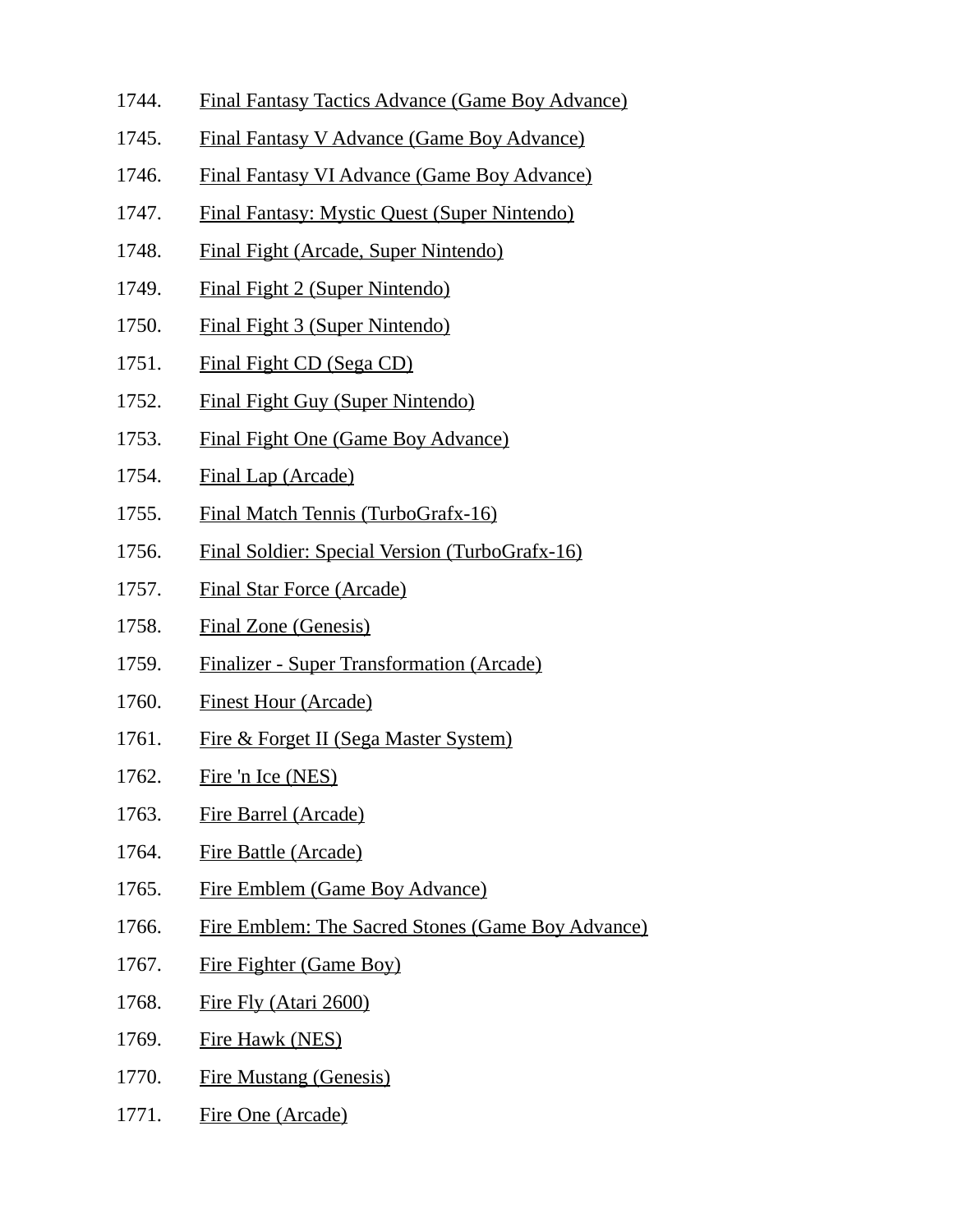- 1772. Fire Pro Wrestling (Game Boy Advance)
- 1773. Fire Pro Wrestling 2 (Game Boy Advance)
- 1774. Fire Pro Wrestling 2: 2nd Bout (TurboGrafx-16)
- 1775. Fire Pro Wrestling 3: Legend Bout (TurboGrafx-16)
- 1776. Fire Pro Wrestling: Combination Tag (TurboGrafx-16)
- 1777. Fire Shark (Genesis)
- 1778. Fire Trap (Arcade)
- 1779. Fire Truck (Arcade)
- 1780. FireStriker (Super Nintendo)
- 1781. Fireman (Colecovision)
- 1782. Firepower 2000 (Super Nintendo)
- 1783. First Samurai (Super Nintendo)
- 1784. Fish Dude (Game Boy)
- 1785. Fisher-Price: Firehouse Rescue (NES)
- 1786. Fisher-Price: I Can Remember (NES)
- 1787. Fisher-Price: Perfect Fit (NES)
- 1788. Fishing Derby (Atari 2600)
- 1789. Fist of the North Star (Game Boy, NES)
- 1790. Fitter (Arcade)
- 1791. Flag Capture (Atari 2600)
- 1792. Flappy Special (Game Boy)
- 1793. Flash Gordon (Atari 2600)
- 1794. FlashGal (Arcade)
- 1795. Flashback: The Quest for Identity (Genesis, Sega CD, Super Nintendo)
- 1796. Flicky (Arcade, Genesis)
- 1797. Flight of the Intruder (NES)
- 1798. Flink (Genesis, Sega CD)
- 1799. Flipper & Lopaka (Game Boy Color)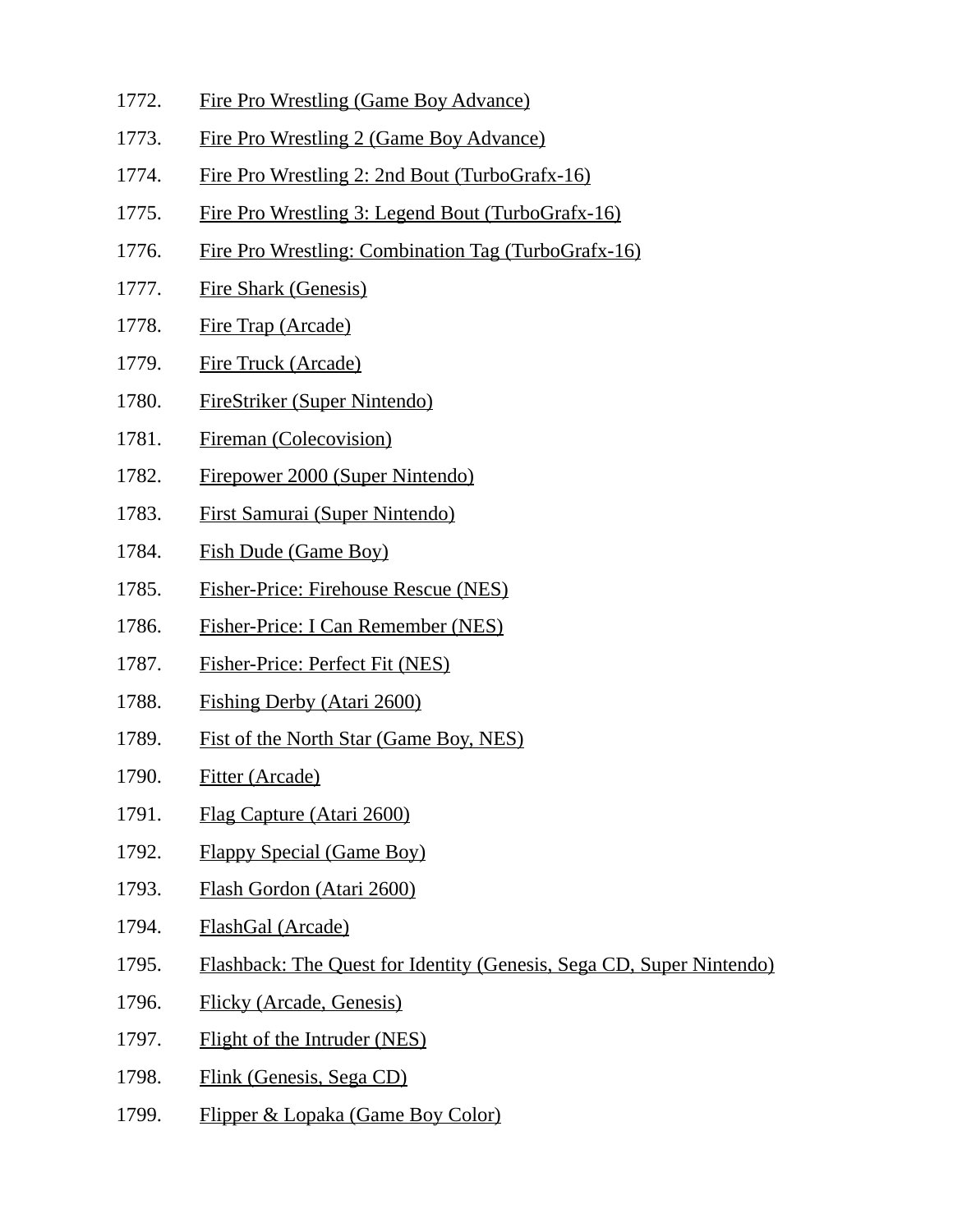| 1800. | <b>Flipper Slipper (Colecovision)</b>                      |
|-------|------------------------------------------------------------|
| 1801. | <b>Flipull (Game Boy)</b>                                  |
| 1802. | Flower (Arcade)                                            |
| 1803. | <b>Flying Dragon (Nintendo 64)</b>                         |
| 1804. | <b>Flying Dragon: The Secret Scroll (NES)</b>              |
| 1805. | <b>Flying Shark (Arcade)</b>                               |
| 1806. | <b>Flying Warriors (NES)</b>                               |
| 1807. | Food Fight (Arcade, Atari 7800)                            |
| 1808. | Football (Atari 2600)                                      |
| 1809. | <b>Football Champ (Arcade)</b>                             |
| 1810. | <b>Football Frenzy (Arcade)</b>                            |
| 1811. | <b>Football Fury (Super Nintendo)</b>                      |
| 1812. | <b>Football International (Game Boy)</b>                   |
| 1813. | Foreman for Real (Game Boy, Game Gear, Super Nintendo)     |
| 1814. | Forgotten Worlds (Arcade, Genesis, Sega Master System)     |
| 1815. | Formation Armed F (TurboGrafx-16)                          |
| 1816. | Formation Soccer On J. League (TurboGrafx-16)              |
| 1817. | Formation Soccer: Human Cup '90 (TurboGrafx-16)            |
| 1818. | Formation Z (Arcade)                                       |
| 1819. | Formula One 2000 (Game Boy Color)                          |
| 1820. | Formula One World Championship: Beyond the Limit (Sega CD) |
| 1821. | Formula One: Built to Win (NES)                            |
| 1822. | Forsaken 64 (Nintendo 64)                                  |
| 1823. | <b>Fortified Zone (Game Boy)</b>                           |
| 1824. | <b>Fortress of Narzod (Vectrex)</b>                        |

- 1825. Fortune Builder (Colecovision)
- 1826. Forty-Love (Arcade)
- 1827. Fox Sports College Hoops '99 (Nintendo 64)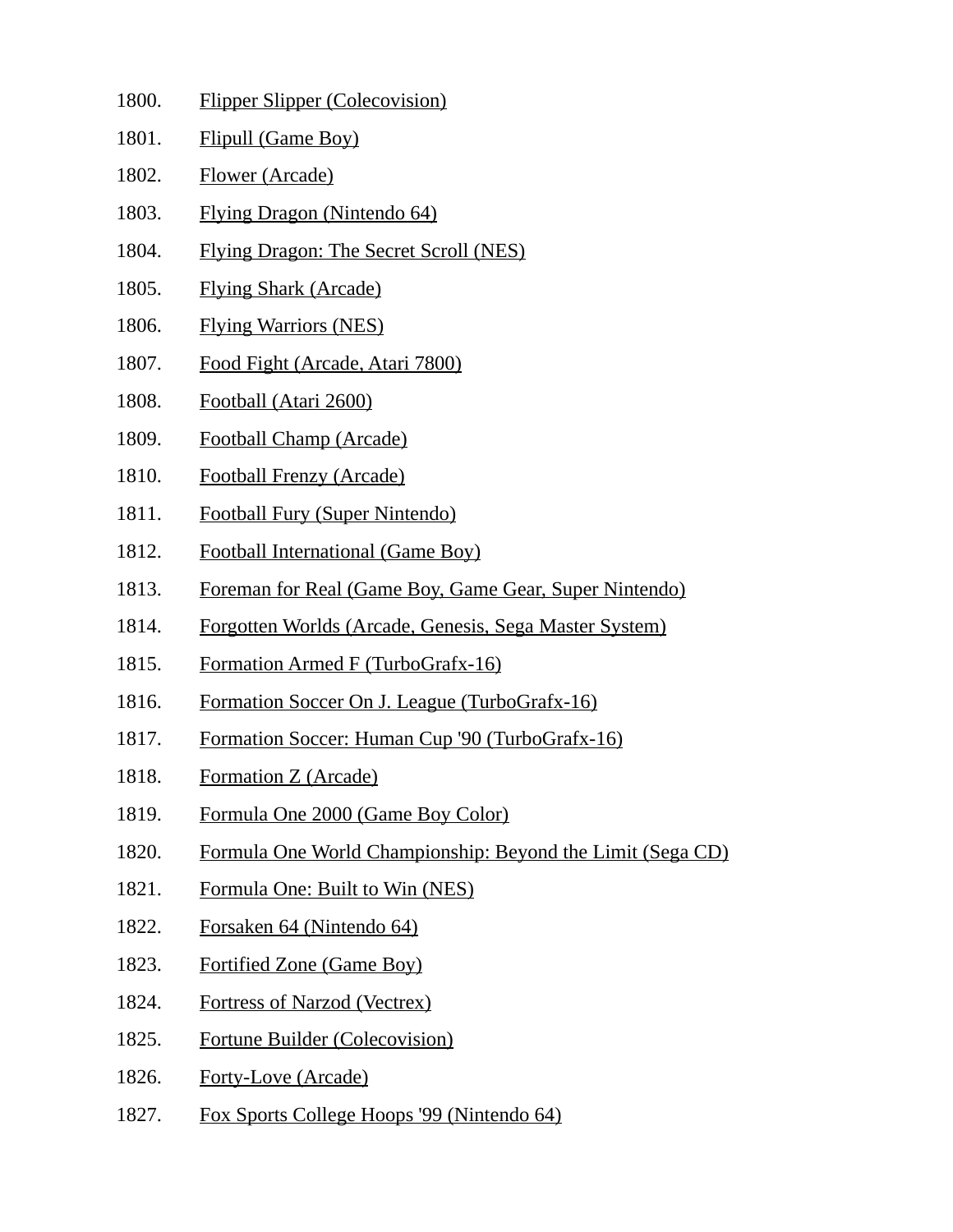- 1828. Fox's Peter Pan & the Pirates: The Revenge of Captain Hook (NES)
- 1829. Fraction Fever (Colecovision)
- 1830. Frank Thomas Big Hurt Baseball (Game Boy, Game Gear, Genesis, Super Nintendo)
- 1831. Frankenstein's Monster (Atari 2600)
- 1832. Frankenstein: The Monster Returns (NES)
- 1833. Franky, Joe & Dirk: On the Tiles (Game Boy)
- 1834. Frantic Flea (Super Nintendo)
- 1835. Frantic Freddy (Colecovision)
- 1836. Fred Couples Golf (Game Gear)
- 1837. Freedom Fighters (Odyssey 2)
- 1838. Freedom Force (NES)
- 1839. Freeway (Atari 2600)
- 1840. Freeze (Arcade)
- 1841. Frenzy (Arcade, Colecovision)
- 1842. Friday the 13th (NES)
- 1843. Frisky Tom (Arcade, Game Boy)
- 1844. Frog Bog (Intellivision)
- 1845. Frog Feast (Colecovision)
- 1846. Frogger (Arcade, Atari 2600, Colecovision, Game Boy Color, Game Gear, Genesis, Intellivision, Odyssey 2, Super Nintendo)
- 1847. Frogger 2: Swampy's Revenge (Game Boy Color)
- 1848. Frogger Advance: The Great Quest (Game Boy Advance)
- 1849. Frogger II: Threeedeep! (Atari 2600, Colecovision)
- 1850. Frogger's Adventures 2: The Lost Wand (Game Boy Advance)
- 1851. Frogger's Adventures: Temple of the Frog (Game Boy Advance)
- 1852. Frogger's Journey: The Forgotten Relic (Game Boy Advance)
- 1853. Frogs and Flies (Atari 2600)
- 1854. Front Line (Arcade, Atari 2600, Colecovision)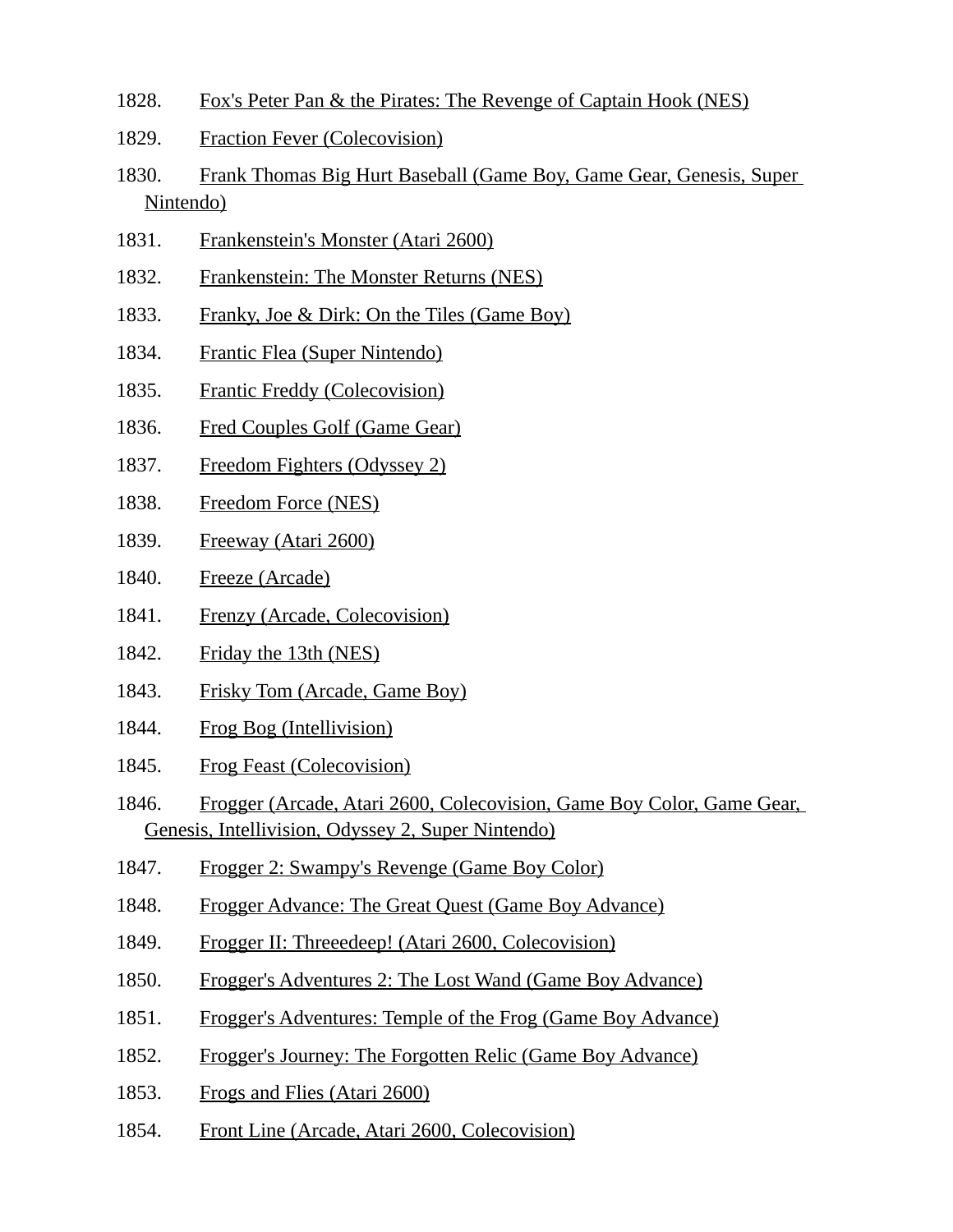- 1855. Front Line S.C.E (Colecovision)
- 1856. Front Row (Game Boy Color)
- 1857. Frostbite (Atari 2600)
- 1858. Full Throttle Racing (Super Nintendo)
- 1859. Fun 'N' Games (Genesis)
- 1860. Fun 'n Games (Super Nintendo)
- 1861. Fun Car Rally (Genesis)
- 1862. Fun House (NES)
- 1863. Funky Bee (Arcade)
- 1864. Funky Fish (Arcade)
- 1865. Funky Jet (Arcade)
- 1866. Funny Field (Game Boy)
- 1867. Future Spy (Arcade)
- 1868. Férias Frustradas do Pica Pau (Sega Master System)
- 1869. G-LOC Air Battle (Game Gear, Sega Master System)
- 1870. G-LOC: Air Battle (Genesis)
- 1871. G.I. JOE: A Real American Hero (Arcade)
- 1872. G.I. Joe: A Real American Hero (NES)
- 1873. G.I. Joe: Cobra Strike (Atari 2600)
- 1874. G.I. Joe: The Atlantis Factor (NES)
- 1875. GG Aleste (Game Gear)
- 1876. GLIB (Atari 2600)
- 1877. GP Rider (Game Gear, Sega Master System)
- 1878. GP World (Arcade, Daphne)
- 1879. GP-1 (Super Nintendo)
- 1880. GP-1: Part II (Super Nintendo)
- 1881. GRAND CROSS (Arcade)
- 1882. GT 64: Championship Edition (Nintendo 64)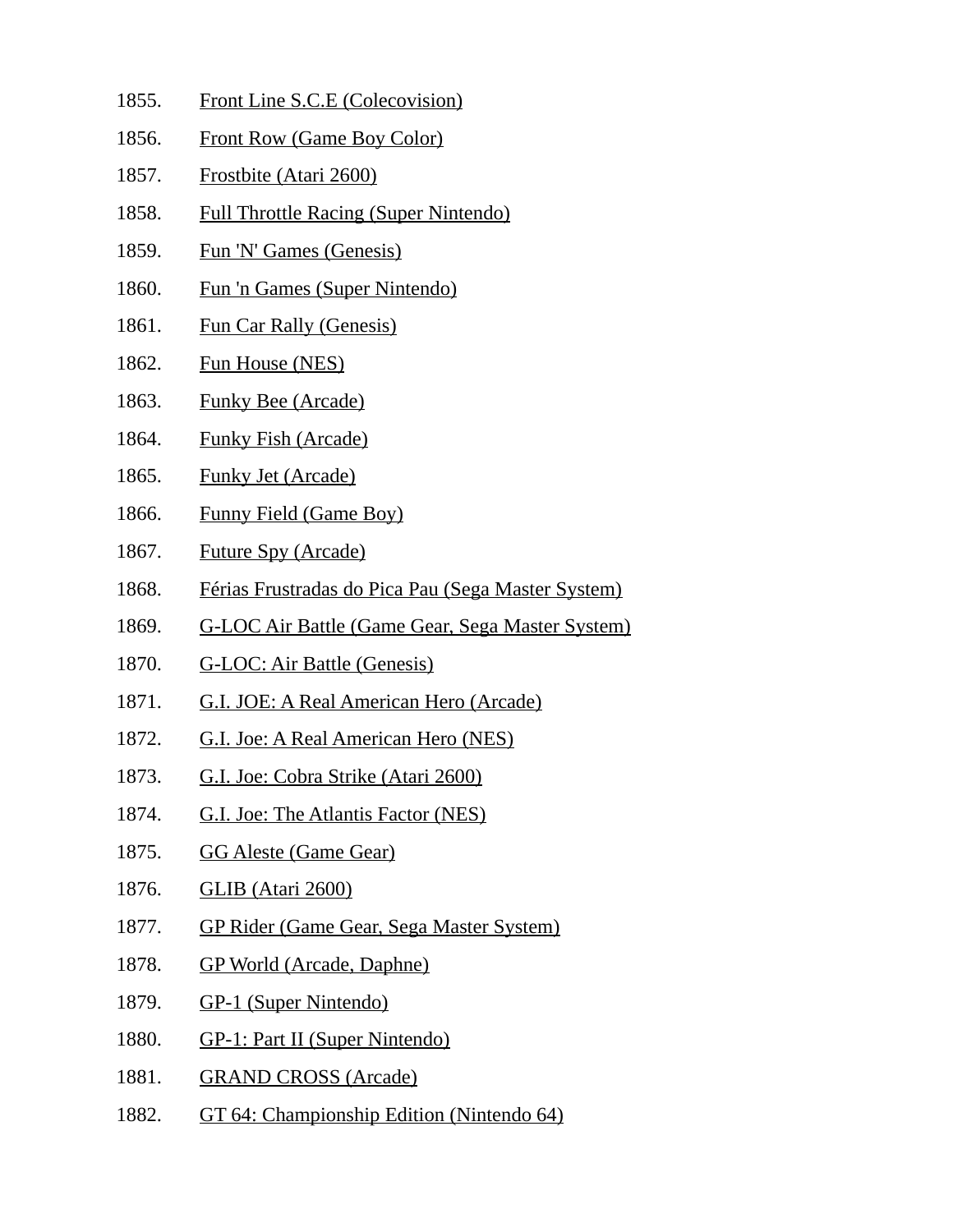- 1883. GT Advance 3: Pro Concept Racing (Game Boy Advance)
- 1884. GT Advance Championship Racing (Game Boy Advance)
- 1885. GT Advance Rally Racing 2 (Game Boy Advance)
- 1886. GT Racing (Super Nintendo)
- 1887. Gadget Racers (Game Boy Advance)
- 1888. Gadget Twins (Genesis)
- 1889. Gaia Crusaders (Arcade)
- 1890. Gaiapolis (Arcade)
- 1891. Gaiares (Genesis)
- 1892. Gain Ground (Arcade, Genesis, Sega Master System)
- 1893. Galactic Protector (Sega Master System)
- 1894. Galactic Warriors (Arcade)
- 1895. Galaga (Arcade, Atari 7800)
- 1896. Galaga '84 (Arcade)
- 1897. Galaga '88 (Arcade)
- 1898. Galaga '90 (TurboGrafx-16)
- 1899. Galaga 3 (GP3 rev. D) (Arcade)
- 1900. Galaga: Demons of Death (NES)
- 1901. Galaga: Destination Earth (Game Boy Color)
- 1902. Galahad (Genesis)
- 1903. Galaxian (Arcade, Atari 2600, Colecovision)
- 1904. Galaxian (Namco set 1) (NES)
- 1905. Galaxy 5000 (NES)
- 1906. Galaxy Fight: Universal Warriors (Arcade)
- 1907. Galaxy Force (Sega Master System)
- 1908. Galaxy Force II (Genesis)
- 1909. Galaxy Ranger (Arcade, Daphne)
- 1910. Galaxy Wars (Arcade)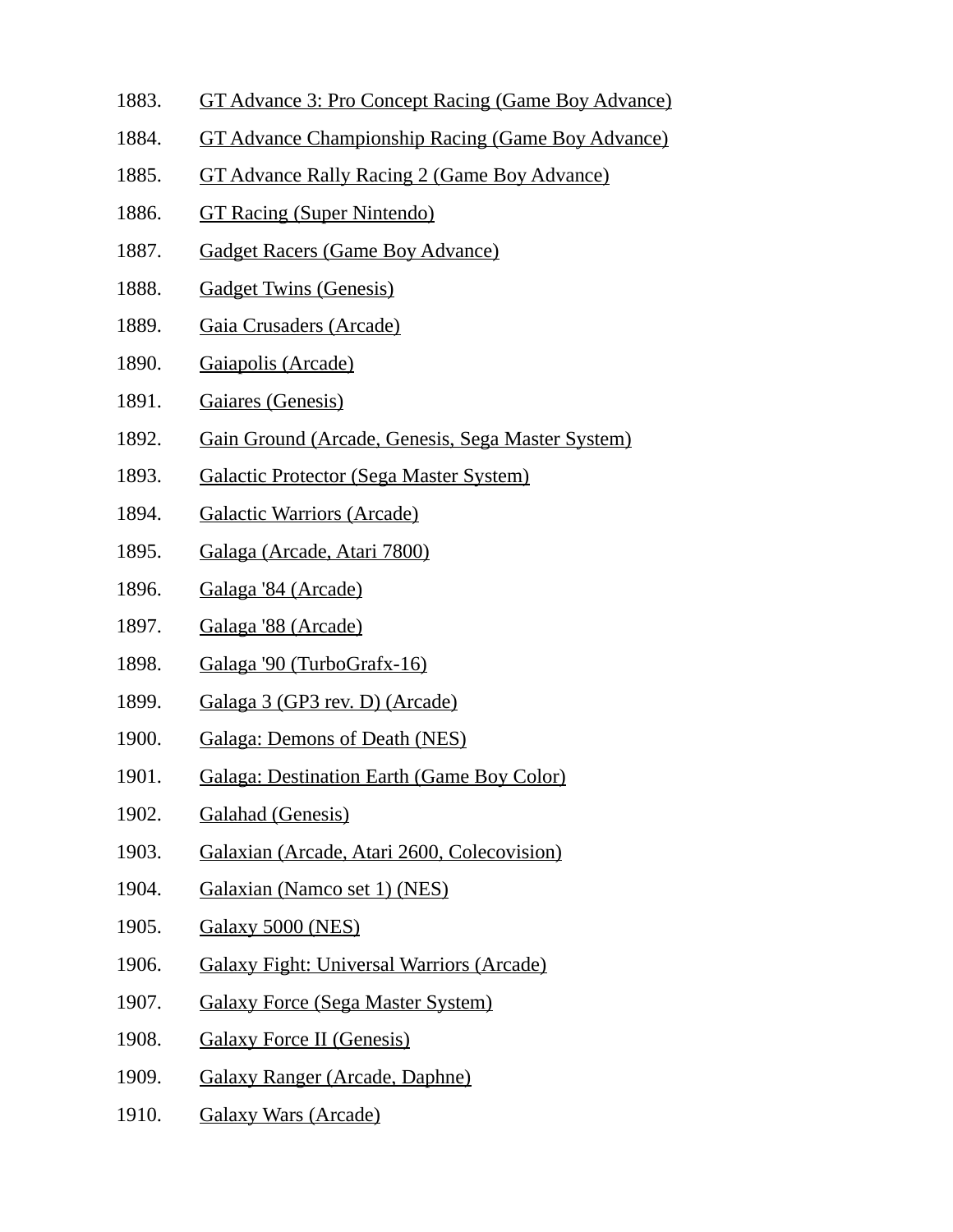- 1911. Galivan Cosmo Police (Arcade)
- 1912. Gallop Armed Police Unit (Arcade)
- 1913. Galmedes (Arcade)
- 1914. Game & Watch Gallery (Game Boy)
- 1915. Game & Watch Gallery 4 (Game Boy Advance)
- 1916. Game Factory (Intellivision)
- 1917. Gang Busters (Arcade)
- 1918. Gang Wars (Arcade)
- 1919. Gangster Alley (Atari 2600)
- 1920. Gangster Town (Sega Master System)
- 1921. Ganryu (Arcade)
- 1922. Ganso!! Yancha Maru (Game Boy)
- 1923. Gaplus (Arcade)
- 1924. Gardia (Arcade)
- 1925. Garfield Labyrinth (Game Boy)
- 1926. Garfield no Isshukan: A Week of Garfield (NES)
- 1927. Garfield: Caught in the Act (Genesis)
- 1928. Gargoyle's Quest (Game Boy)
- 1929. Gargoyle's Quest II (NES)
- 1930. Gargoyles (Genesis)
- 1931. Garou: Mark of the Wolves (Arcade)
- 1932. Garry Kitchen's Super Battletank: War in the Gulf (Genesis, Super Nintendo)
- 1933. Garyo Retsuden (Arcade)
- 1934. Gate of Doom (Arcade)
- 1935. Gateway to Apshai (Colecovision)
- 1936. Gauntlet (Arcade, Atari 2600, NES, Sega Master System)
- 1937. Gauntlet II (Arcade, Game Boy, NES)
- 1938. Gauntlet IV (Genesis)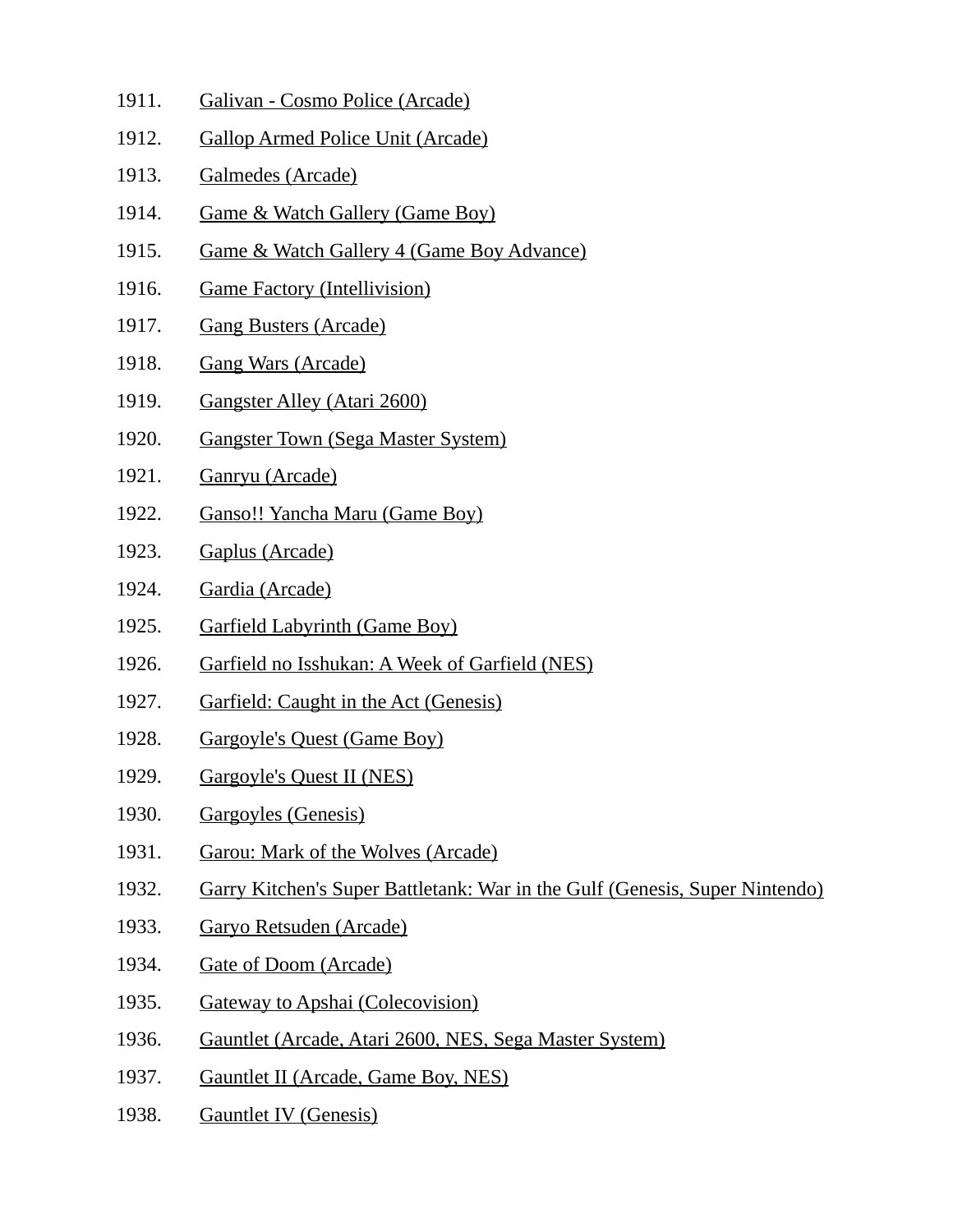- 1939. Gauntlet Legends (Nintendo 64)
- 1940. Gauntlet: Dark Legacy (Game Boy Advance)
- 1941. Gear Works (Game Boy, Game Gear)
- 1942. Gee Bee (Arcade)
- 1943. Gekibo: Gekisha Boy (TurboGrafx-16)
- 1944. Gekirido (Arcade)
- 1945. Gekitotsu Yonku Battle (NES)
- 1946. Gemfire (Genesis, NES, Super Nintendo)
- 1947. Gemini Wing (Arcade)
- 1948. General Chaos (Genesis)
- 1949. Generations Lost (Genesis)
- 1950. Genghis Khan (NES)
- 1951. Genghis Khan II: Clan of the Gray Wolf (Genesis, Super Nintendo)
- 1952. Genix Family (Arcade)
- 1953. Genji Tsuushin Agedama (TurboGrafx-16)
- 1954. Genpei Touma Den Kannoni (TurboGrafx-16)
- 1955. Genpei ToumaDen (Arcade)
- 1956. GenpeiI Toumaden (TurboGrafx-16)
- 1957. Gensō Suikoden Card Stories (Game Boy Advance)
- 1958. George Foreman's KO Boxing (Game Boy, Game Gear, Genesis, NES, Sega Master System, Super Nintendo)
- 1959. Geraldinho (Sega Master System)
- 1960. Get Star (Arcade)
- 1961. Gex 3: Deep Cover Gecko (Nintendo 64)
- 1962. Gex 3: Deep Pocket Gecko (Game Boy Color)
- 1963. Gex 64: Enter the Gecko (Nintendo 64)
- 1964. Gex: Enter the Gecko (Game Boy Color)
- 1965. Ghost House (Sega Master System)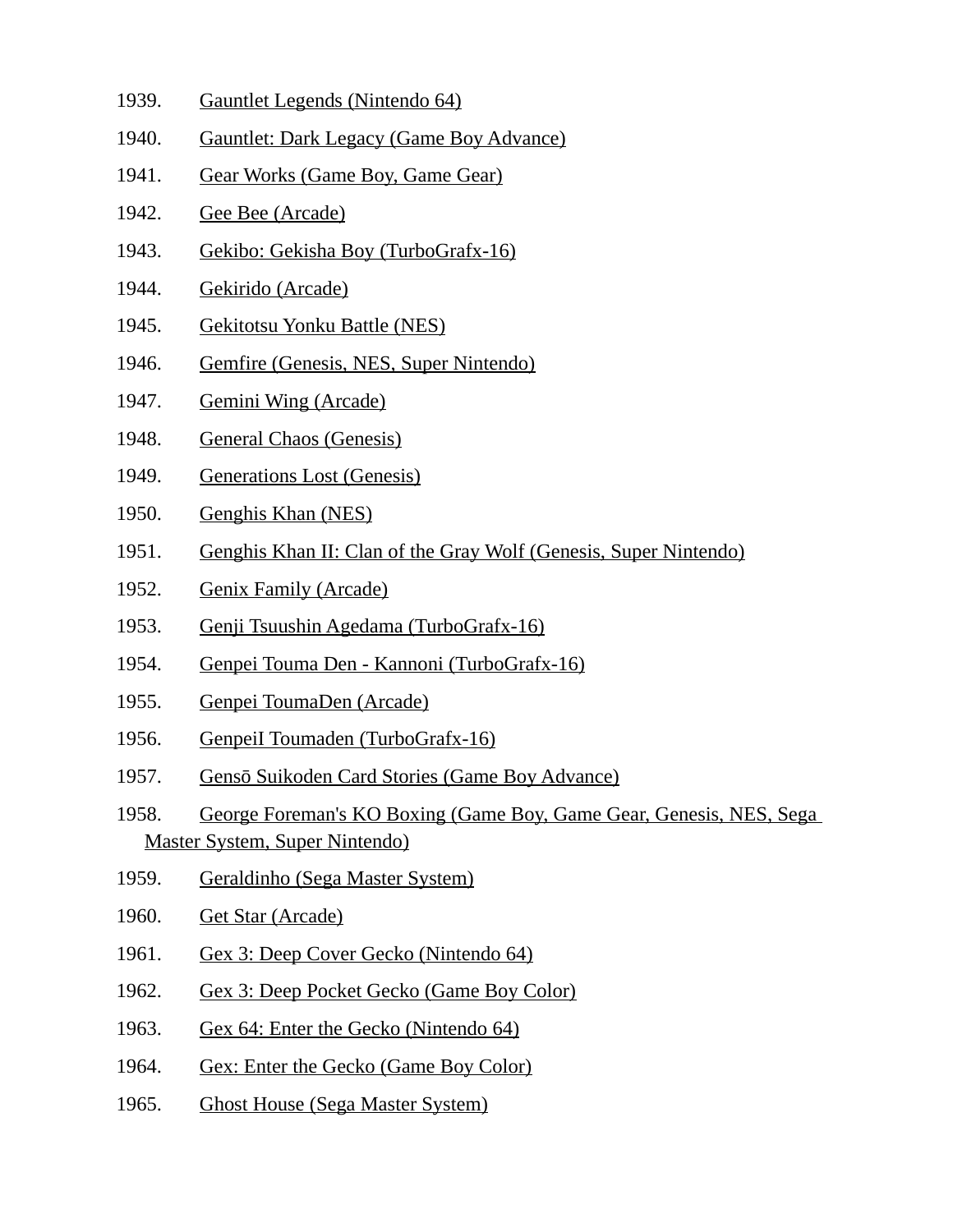- 1966. Ghost Lion (NES)
- 1967. Ghost Manor (Atari 2600, TurboGrafx-16)
- 1968. Ghost Pilots (Arcade)
- 1969. Ghost Rider (Game Boy Advance)
- 1970. Ghostblaster (Colecovision)
- 1971. Ghostbusters (Atari 2600, Genesis, NES, Sega Master System)
- 1972. Ghostbusters II (Atari 2600, Game Boy, NES)
- 1973. Ghosts 'n Goblins (Game Boy Color)
- 1974. Ghosts'n Goblins (Arcade, NES)
- 1975. Ghoul Patrol (Super Nintendo)
- 1976. Ghoul School (NES)
- 1977. Ghouls 'N Ghosts (Arcade)
- 1978. Ghouls'n Ghosts (Genesis, Sega Master System)
- 1979. Ghox (Arcade)
- 1980. Gift (Game Boy Color)
- 1981. Giga Wing (Arcade)
- 1982. Gigandes (Arcade)
- 1983. Gigas (Arcade)
- 1984. Gimme a Break (Arcade)
- 1985. Ginga (Game Boy)
- 1986. Ginga Ninkyouden (Arcade)
- 1987. Gingateikoku No Gyakushu (Arcade)
- 1988. Girl's Garden (Colecovision)
- 1989. Glacier Patrol (Atari 2600)
- 1990. Gladiator (Arcade)
- 1991. Gladiator 1984 (Arcade)
- 1992. Global Defense (Sega Master System)
- 1993. Glover (Nintendo 64)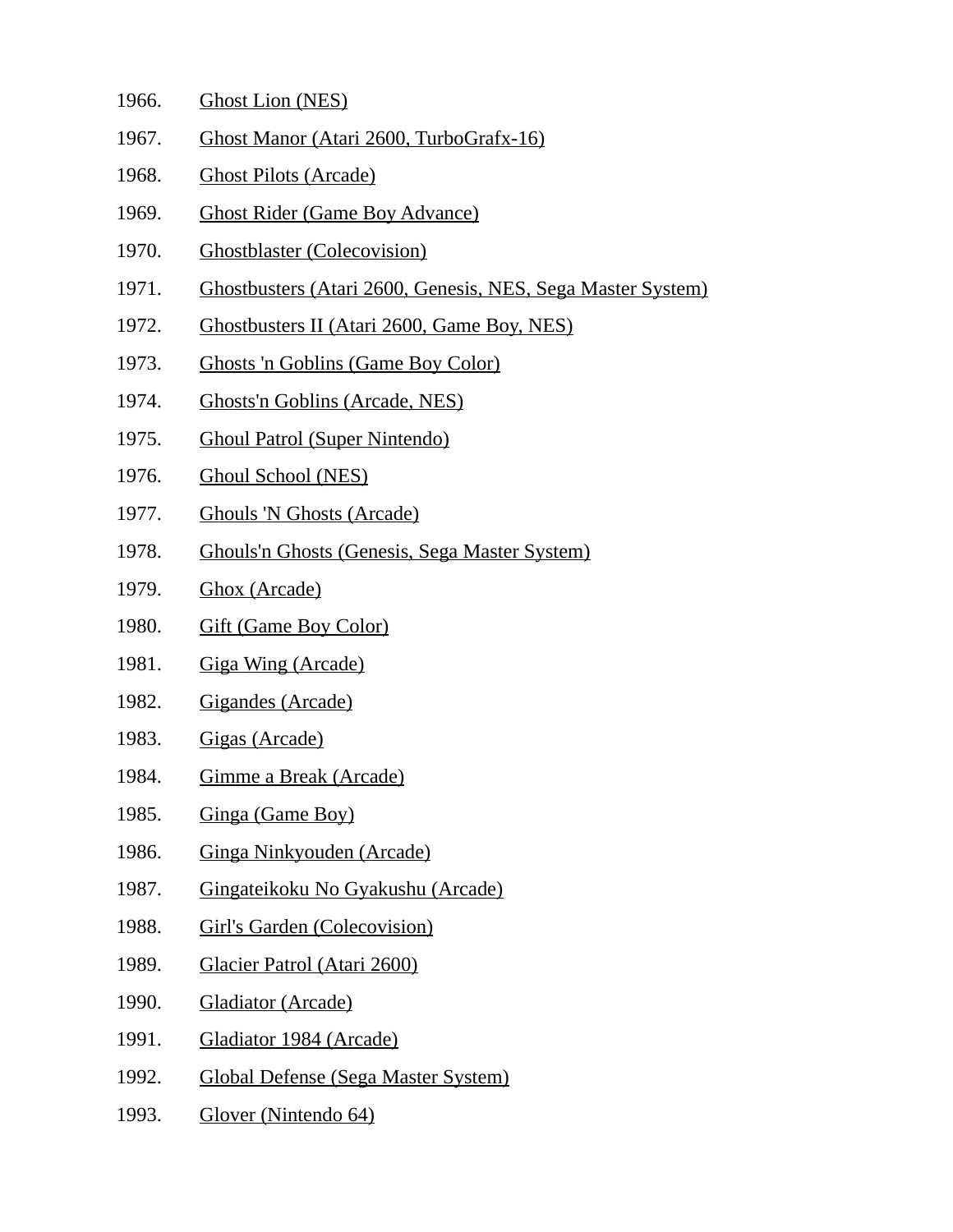- 1994. Go Go Ackman (Game Boy)
- 1995. Go for the Gold (Intellivision)
- 1996. Go go mr yamaguchi (Arcade)
- 1997. Go! Go! Mile Smile (Arcade)
- 1998. Goal! (Game Boy, NES, Super Nintendo)
- 1999. Goal! Goal! Goal! (Arcade)
- 2000. Goal! Two (NES)
- 2001. Goalie Ghost (Arcade)
- 2002. Gods (Genesis, Super Nintendo)
- 2003. Godzilla (Game Boy)
- 2004. Godzilla 2: War of the Monsters (NES)
- 2005. Godzilla the Series: Monster Wars (Game Boy Color)
- 2006. Godzilla: Domination! (Game Boy Advance)
- 2007. Godzilla: Monster of Monsters! (NES)
- 2008. Goemon's Great Adventure (Nintendo 64)
- 2009. Goindol (Arcade)
- 2010. Gokuraku! Chuka Taisen (TurboGrafx-16)
- 2011. Gold Bug (Arcade)
- 2012. Gold Medalist (Arcade)
- 2013. Gold and Glory: The Road to El Dorado (Game Boy Color)
- 2014. Golden Axe (Arcade, Genesis, Sega Master System)
- 2015. Golden Axe II (Genesis)
- 2016. Golden Axe III (Genesis)
- 2017. Golden Axe Warrior (Sega Master System)
- 2018. Golden Axe: The Revenge Of Death Adder (Arcade)
- 2019. Golden Fire II (Arcade)
- 2020. Golden Nugget 64 (Nintendo 64)
- 2021. Golden Sun (Game Boy Advance)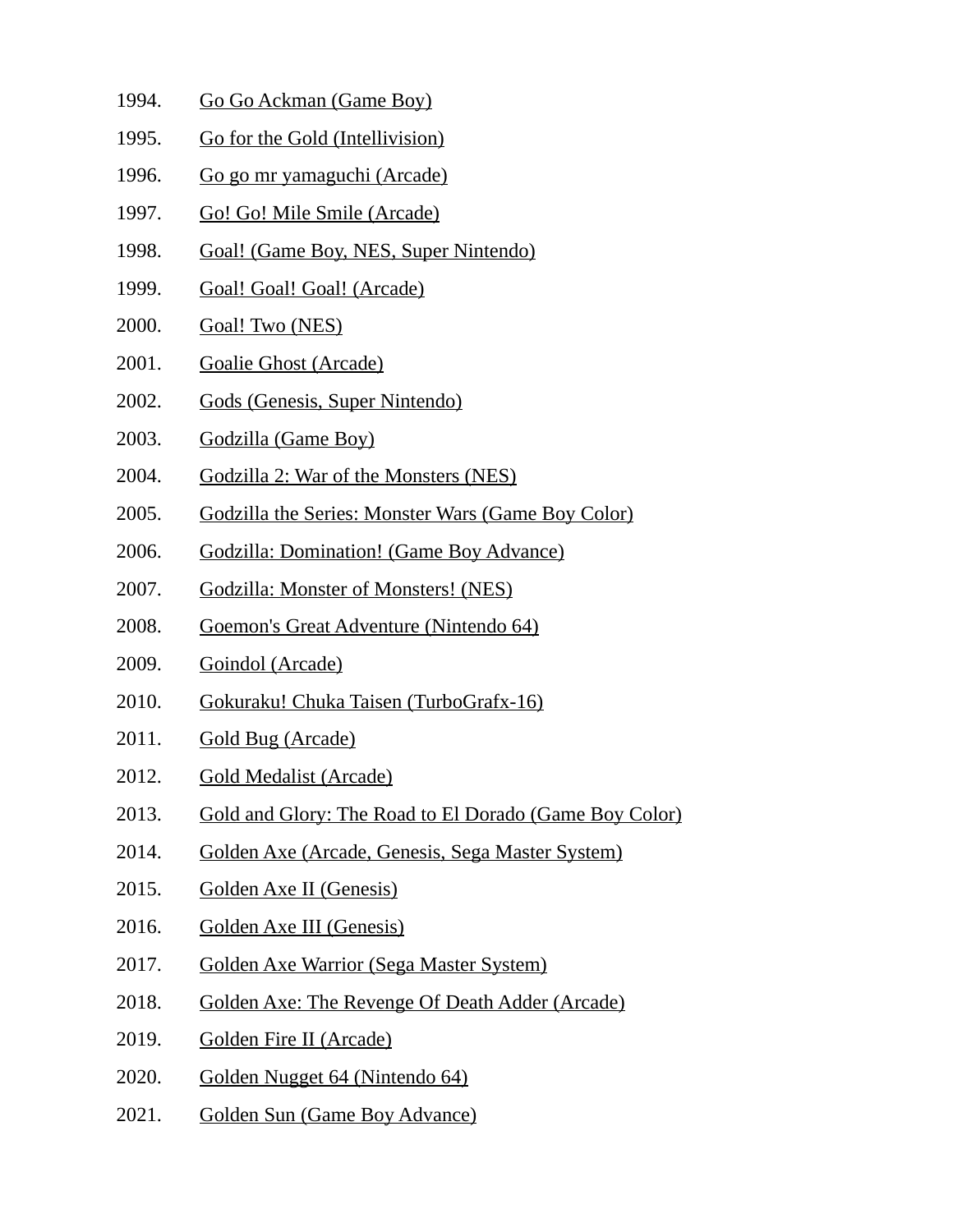- 2022. Golden Sun: The Lost Age (Game Boy Advance)
- 2023. Golden Tee Golf (Arcade)
- 2024. GoldenEye 007 (Nintendo 64)
- 2025. Golf (Atari 2600, Game Boy, NES)
- 2026. Golf Classic (Game Boy)
- 2027. Golf Grand Slam (NES)
- 2028. Golf Magazine: 36 Great Holes Starring Fred Couples (Sega 32X)
- 2029. Golfing Greats (Arcade)
- 2030. Golgo 13 (Colecovision)
- 2031. Golgo 13: Top Secret Episode (NES)
- 2032. Gomoku Narabe Renju (Arcade)
- 2033. Gomola Speed (TurboGrafx-16)
- 2034. Gondomania (Arcade)
- 2035. Goof Troop (Super Nintendo)
- 2036. Goofy's Hysterical History Tour (Genesis)
- 2037. Gopher (Atari 2600)
- 2038. Gorf (Arcade, Atari 2600, Colecovision)
- 2039. Gorkans (Arcade)
- 2040. Gotcha!: The Sport! (NES)
- 2041. Gradius (Arcade, NES, TurboGrafx-16)
- 2042. Gradius Galaxies (Game Boy Advance)
- 2043. Gradius II (NES)
- 2044. Gradius II: Gofer no Yabou (Arcade)
- 2045. Gradius III (Arcade, Super Nintendo)
- 2046. Gradius: The Interstellar Assault (Game Boy)
- 2047. Granada (Genesis)
- 2048. Grand Champion (Arcade)
- 2049. Grand Prix (Atari 2600)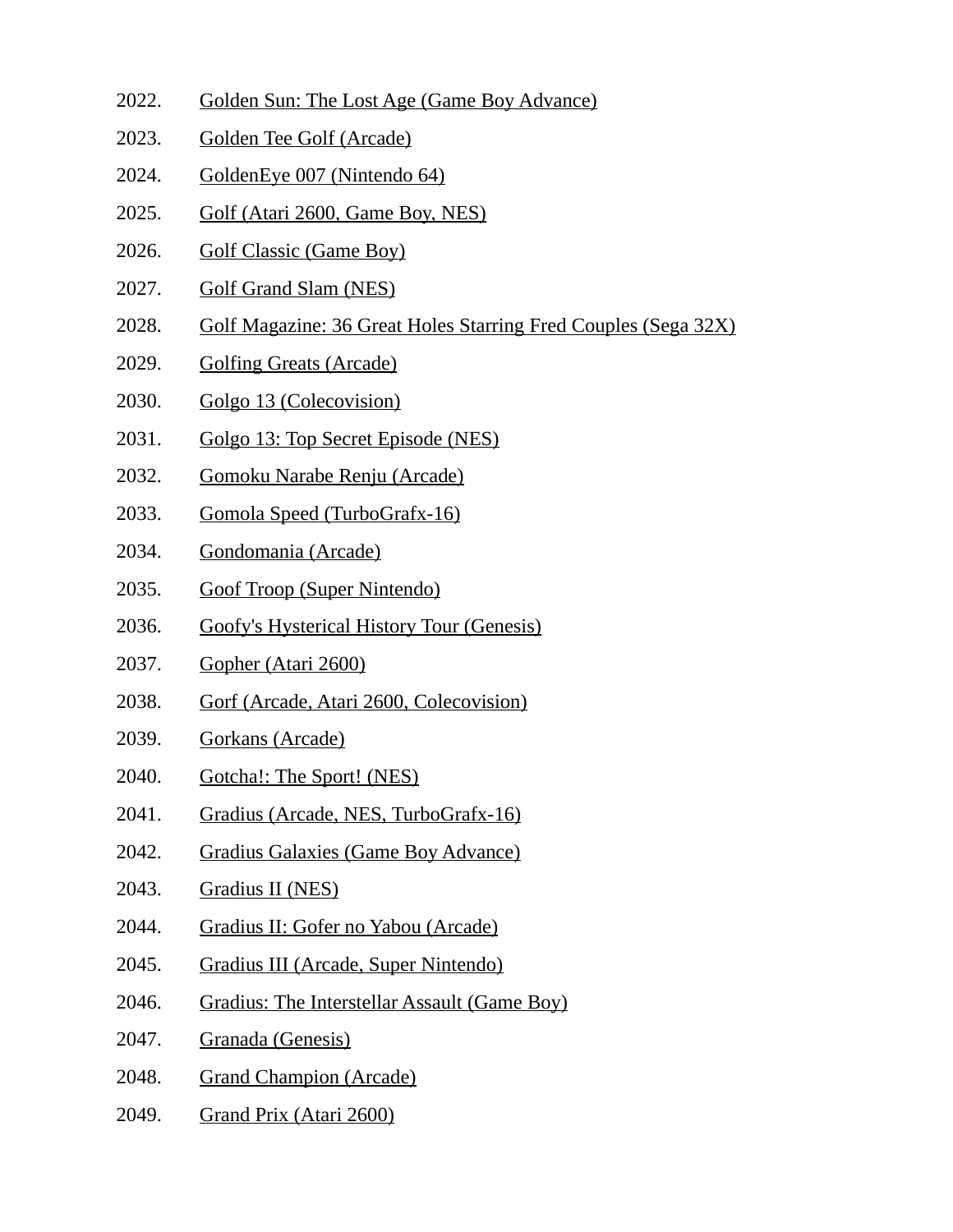- 2050. Grand Prix Star (Arcade)
- 2051. Grand Striker Human Cup (Arcade)
- 2052. Grand Striker 2 (Arcade)
- 2053. Grand Theft Auto (Game Boy Color)
- 2054. Grand Theft Auto 2 (Game Boy Color)
- 2055. Grand Theft Auto Advance (Game Boy Advance)
- 2056. Grand Tour (Arcade)
- 2057. GrandSlam: The Tennis Tournament (Genesis)
- 2058. Grandia: Parallel Trippers (Game Boy Color)
- 2059. Gratia Second Earth (Arcade)
- 2060. Gravitar (Arcade, Atari 2600)
- 2061. Great 1000 Mile Rally (Arcade)
- 2062. Great Baseball (Sega Master System)
- 2063. Great Basketball (Sega Master System)
- 2064. Great Football (Sega Master System)
- 2065. Great Golf (Sega Master System)
- 2066. Great Greed (Game Boy)
- 2067. Great Guns (Arcade)
- 2068. Great Ice Hockey (Sega Master System)
- 2069. Great Sluggers '94 (Arcade)
- 2070. Great Swordsman (Arcade)
- 2071. Great Volleyball (Sega Master System)
- 2072. Great Wall Street Fortune Hunt (Odyssey 2)
- 2073. Greatest Heavyweights (Genesis)
- 2074. Greendog: The Beached Surfer Dude! (Game Gear, Genesis)
- 2075. Greg Norman's Golf Power (NES)
- 2076. Gremlins (Atari 2600)
- 2077. Gremlins 2: The New Batch (Game Boy, NES)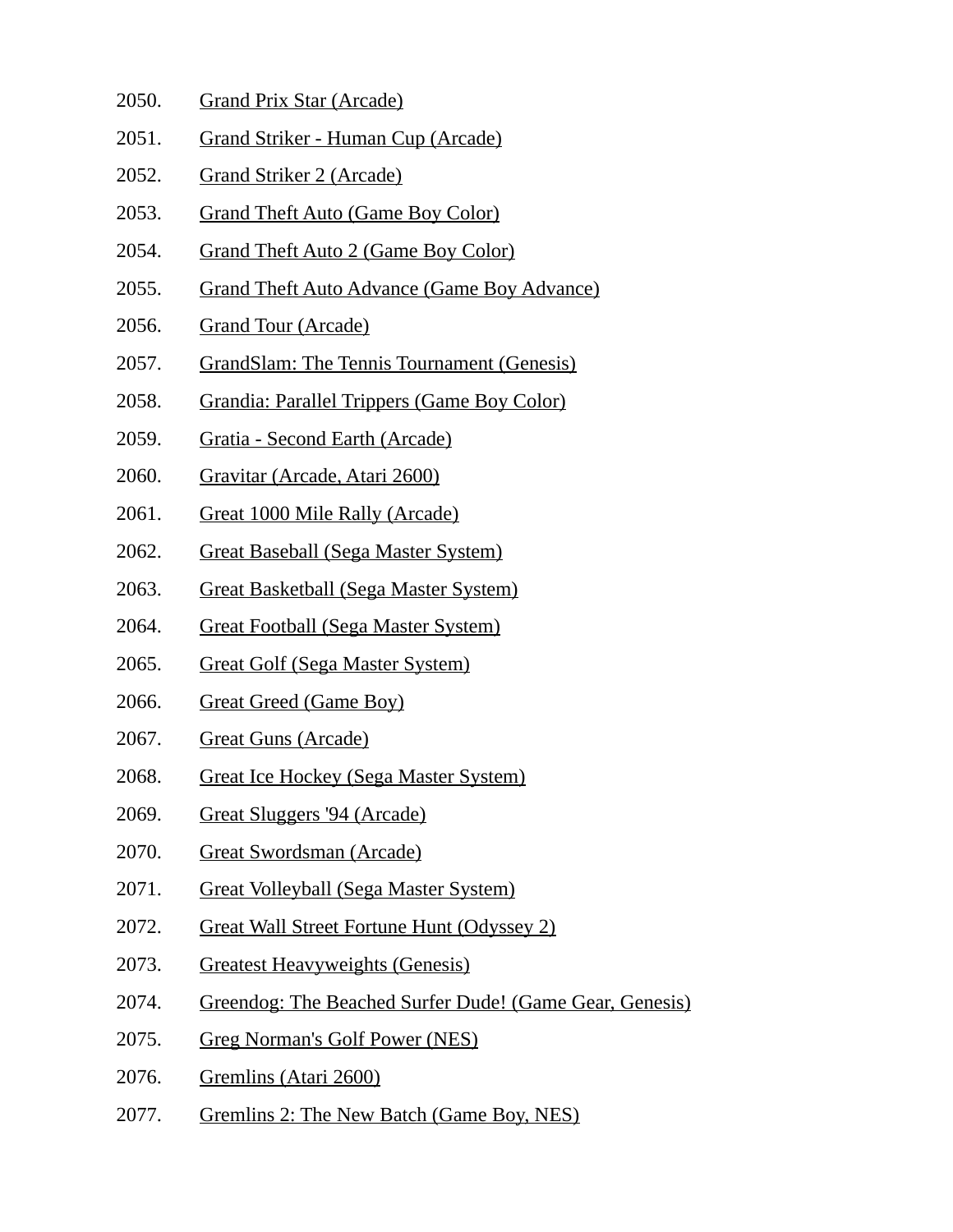- 2078. Gremlins Unleashed (Game Boy Color)
- 2079. Grid Seeker: Project Storm Hammer (Arcade)
- 2080. Grid Shock (Intellivision)
- 2081. Gridiron Fight (Arcade)
- 2082. Grind Stormer (Genesis)
- 2083. Grobda (Arcade)
- 2084. Ground Effects (Arcade)
- 2085. Ground Zero: Texas (Sega CD)
- 2086. Growl (Arcade, Genesis)
- 2087. Guardian (Atari 2600)
- 2088. Guardian Storm (Arcade)
- 2089. Guardians of the 'Hood (Arcade)
- 2090. Guardians: Denjin Makai II (Arcade)
- 2091. Guerrilla War (Arcade, NES)
- 2092. Guilty Gear X: Advance Edition (Game Boy Advance)
- 2093. Gulf Storm (Arcade)
- 2094. Gulf War II (Arcade)
- 2095. Gulkave (Colecovision)
- 2096. Gumshoe (NES)
- 2097. Gun & Frontier (Arcade)
- 2098. Gun Dealer (Arcade)
- 2099. Gun Dealer '94 (Arcade)
- 2100. Gun Force II (Arcade)
- 2101. Gun Lock (Arcade)
- 2102. Gun Nac (NES)
- 2103. Gun.Smoke (Arcade, NES)
- 2104. GunForce (Super Nintendo)
- 2105. GunNail (Arcade)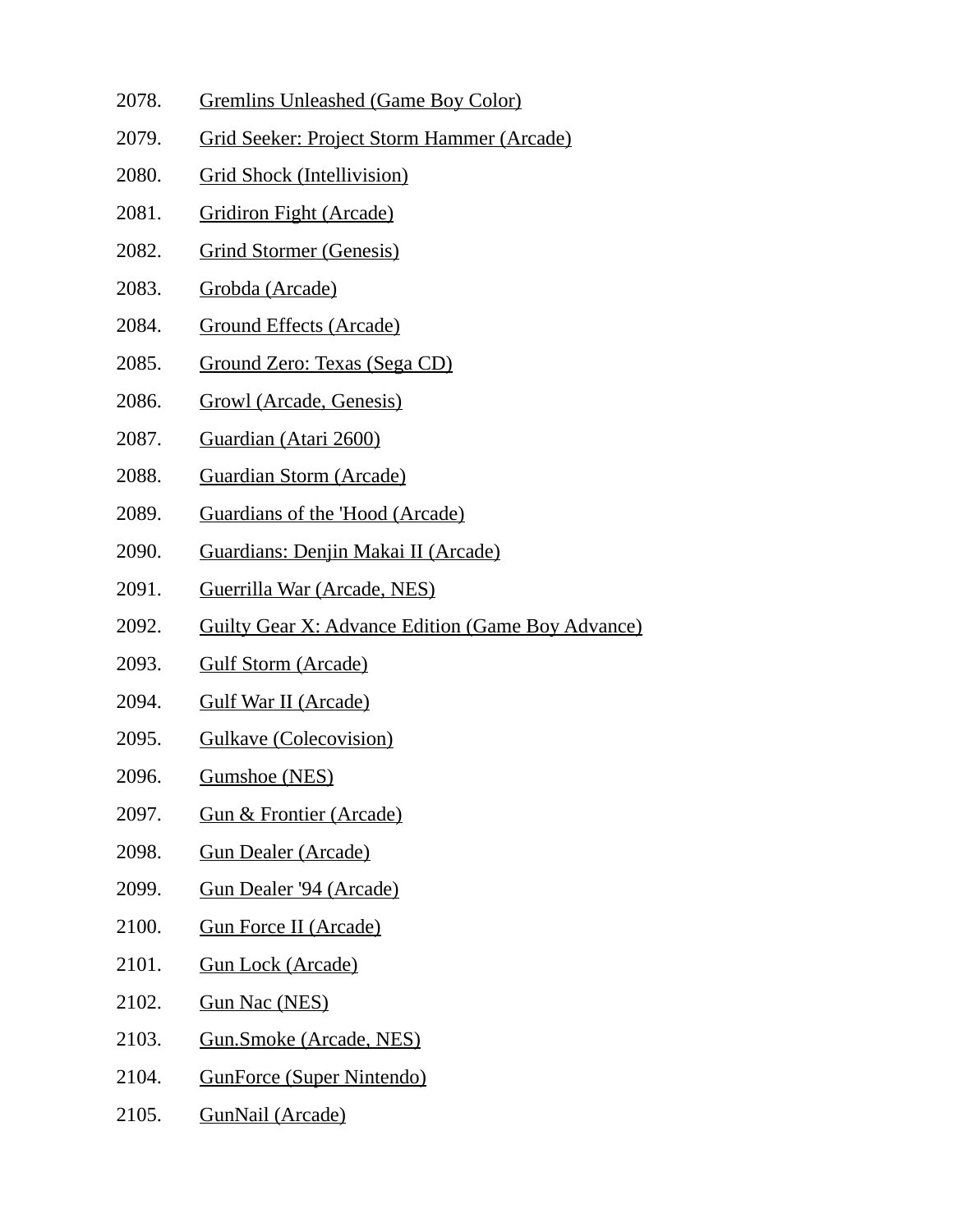| 2106. | <b>Gunbird (Arcade)</b>                         |
|-------|-------------------------------------------------|
| 2107. | <b>Gunbird 2 (Arcade)</b>                       |
| 2108. | Gunboat (TurboGrafx-16)                         |
| 2109. | <u> Gundhara - Juudan Arashi (Arcade)</u>       |
| 2110. | <b>Gunfighter (Odyssey 2)</b>                   |
| 2111. | <b>Gunforce (Arcade)</b>                        |
| 2112. | Gunhed: Taikai (TurboGrafx-16)                  |
| 2113. | <b>Gunship (Genesis)</b>                        |
| 2114. | <b>Gunstar Heroes (Genesis)</b>                 |
| 2115. | <b>Gunstar Super Heroes (Game Boy Advance)</b>  |
| 2116. | Gururin (Arcade)                                |
| 2117. | <b>Gust Buster (Colecovision)</b>               |
| 2118. | Guwange (Arcade)                                |
| 2119. | Guzzler (Arcade)                                |
| 2120. | Gyakuten!! Puzzle Bancho (Arcade)               |
| 2121. | <b>Gynoug (Genesis)</b>                         |
| 2122. | <b>Gypsy Juggler (Arcade)</b>                   |
| 2123. | Gyrodine (Arcade)                               |
| 2124. | <b>Gyromite (NES)</b>                           |
| 2125. | Gyruss (Arcade, Atari 2600, Colecovision, NES)  |
| 2126. | H.E.R.O. (Atari 2600, Colecovision)             |
| 2127. | <b>HAL Wrestling (Game Boy)</b>                 |
| 2128. | <b>HAL's Hole in One Golf (Super Nintendo)</b>  |
| 2129. | Hachoo! (Arcade)                                |
| 2130. | Hagane: The Final Conflict (Super Nintendo)     |
| 2131. | Hajime no Ippo: The Fighting (Game Boy Advance) |
| 2132. | Hal 21 (Arcade)                                 |
| 2133. | <b>Halley's Comet (Arcade)</b>                  |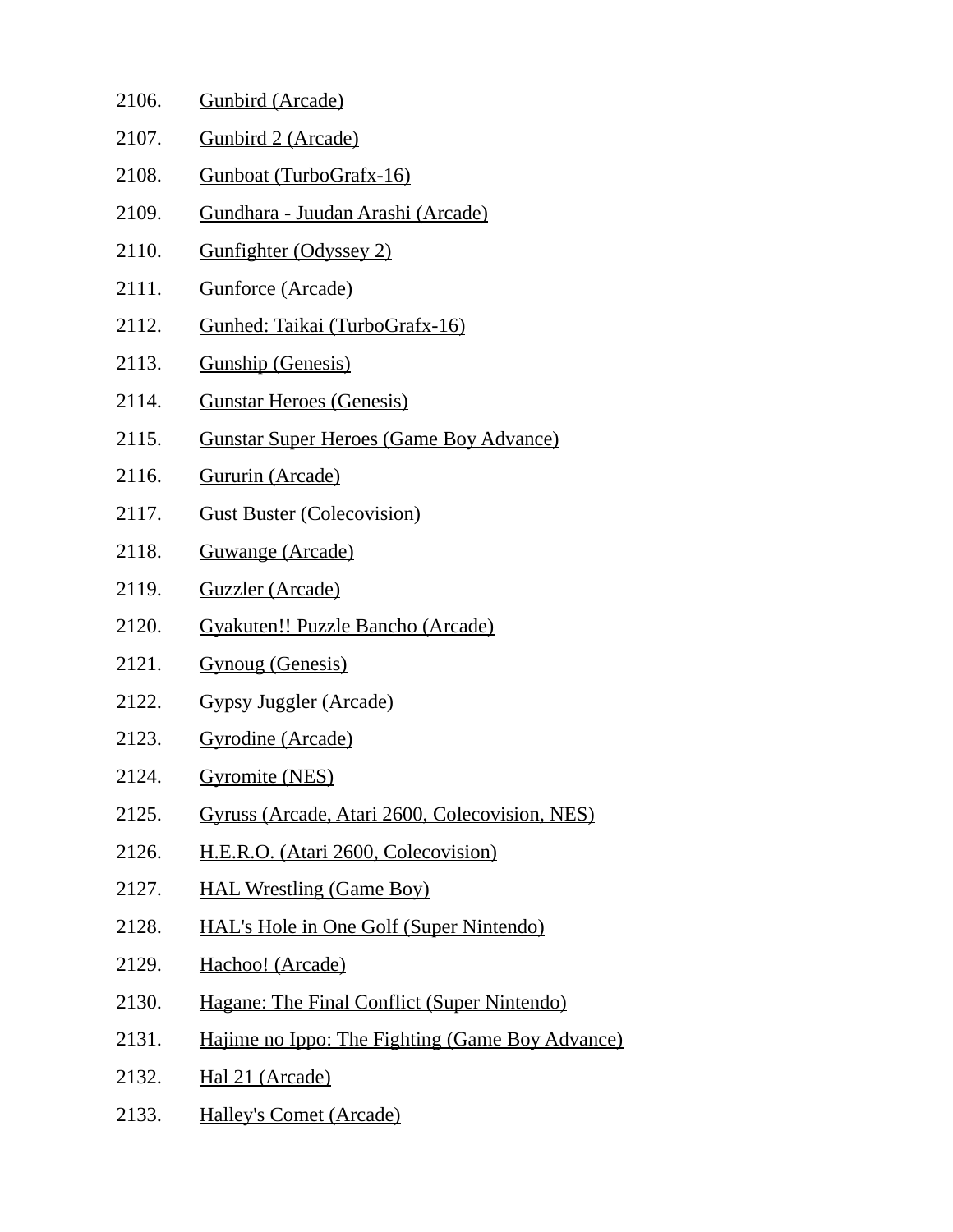- 2134. Halloween Racer (Game Boy Color)
- 2135. Hammer Lock Wrestling (Super Nintendo)
- 2136. Hammerin' Harry (Arcade)
- 2137. Hammerin' Harry: Ghost Building Company (Game Boy)
- 2138. Hamtaro: Ham-Ham Games (Game Boy Advance)
- 2139. Hamtaro: Ham-Ham Heartbreak (Game Boy Advance)
- 2140. Hamtaro: Rainbow Rescue (Game Boy Advance)
- 2141. Hana Taaka Daka! (TurboGrafx-16)
- 2142. Hands of Time (Game Boy Color)
- 2143. Hang-On (Arcade, Sega Master System)
- 2144. Hang-On & Safari Hunt (Sega Master System)
- 2145. Hang-On Jr. (Arcade)
- 2146. Hangman (Atari 2600)
- 2147. Hanii on the Road (TurboGrafx-16)
- 2148. Happy Trails (Intellivision)
- 2149. Hard Drivin' (Genesis)
- 2150. Hard Dunk (Arcade)
- 2151. Hard Hat (Arcade, Intellivision)
- 2152. Hard Head (Arcade)
- 2153. Hard Puncher (Arcade)
- 2154. Hard Yardage (Arcade)
- 2155. HardBall '94 (Genesis)
- 2156. HardBall '95 (Genesis)
- 2157. HardBall III (Genesis, Super Nintendo)
- 2158. HardBall! (Genesis)
- 2159. Harlem Globetrotters (NES)
- 2160. Harley Davidson: Race Across America (Game Boy Color)
- 2161. Harley's Humongous Adventure (Super Nintendo)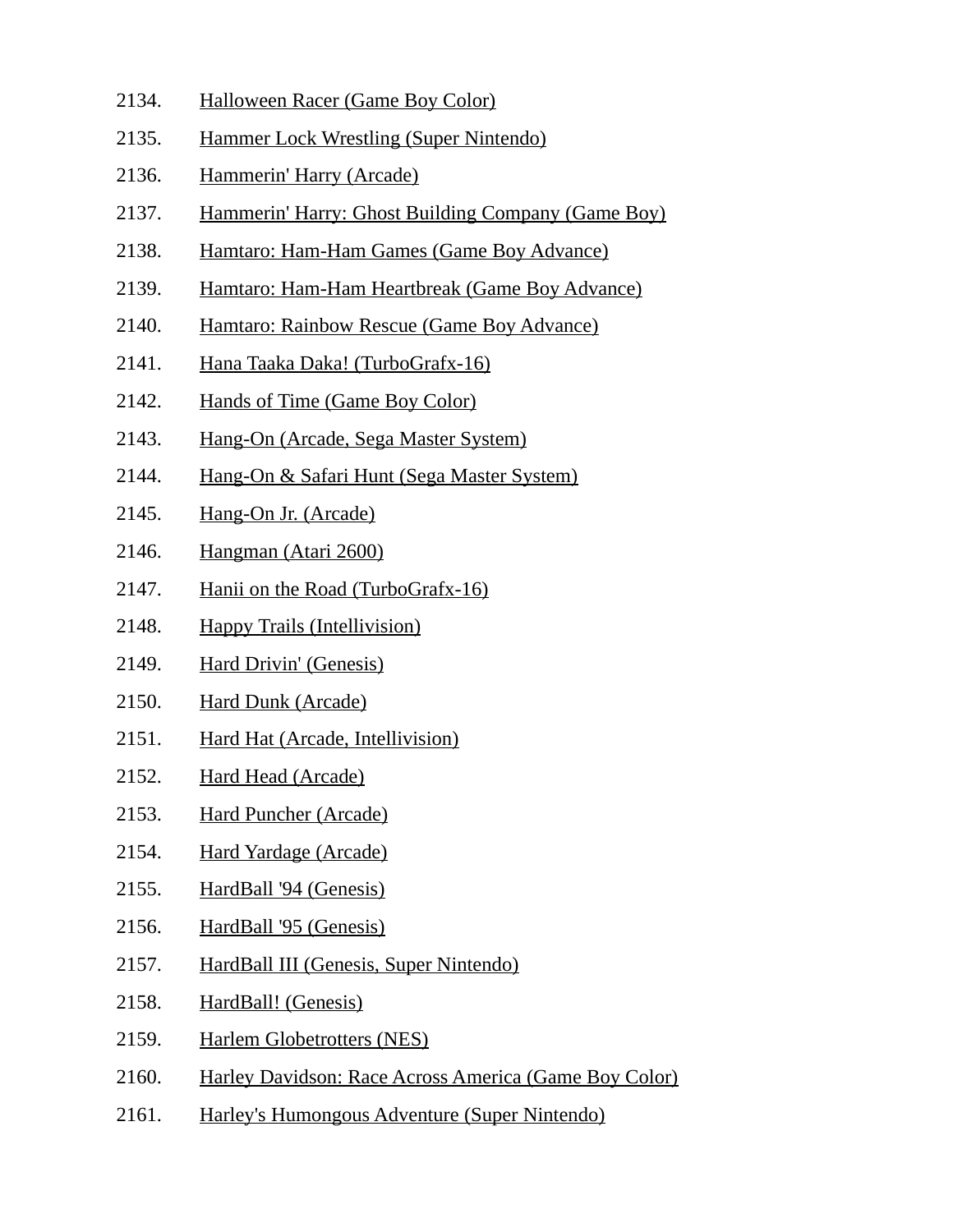- 2162. Harry Potter and the Chamber of Secrets (Game Boy Advance, Game Boy Color)
- 2163. Harry Potter and the Goblet of Fire (Game Boy Advance)
- 2164. Harry Potter and the Order of the Phoenix (Game Boy Advance)
- 2165. Harry Potter and the Prisoner of Azkaban (Game Boy Advance)
- 2166. Harry Potter and the Sorcerer's Stone (Game Boy Advance, Game Boy Color)
- 2167. Harry Potter: Quidditch World Cup (Game Boy Advance)
- 2168. Harvest Moon (Game Boy Color, Super Nintendo)
- 2169. Harvest Moon 2 (Game Boy Color)
- 2170. Harvest Moon 3 (Game Boy Color)
- 2171. Harvest Moon 64 (Nintendo 64)
- 2172. Harvest Moon GB (Game Boy)
- 2173. Harvest Moon: Friends of Mineral Town (Game Boy Advance)
- 2174. Harvest Moon: More Friends of Mineral Town (Game Boy Advance)
- 2175. Hat Trick (Arcade, Atari 7800)
- 2176. Hat Trick Hero '93 (Arcade)
- 2177. Hat Trick Hero '95 (Arcade)
- 2178. Hatch Catch (Arcade)
- 2179. Hatris (Arcade, Game Boy, NES, TurboGrafx-16)
- 2180. Haunted Castle (Arcade)
- 2181. Haunted House (Atari 2600)
- 2182. Haunting Starring Polterguy (Genesis)
- 2183. Havoc (Genesis)
- 2184. Head On (Game Boy)
- 2185. Head Panic (Arcade)
- 2186. Head-On Soccer (Genesis, Super Nintendo)
- 2187. Heart of the Alien:Out of this World Parts I And II (Sega CD)
- 2188. Heavy Barrel (Arcade, NES)
- 2189. Heavy Metal (Arcade)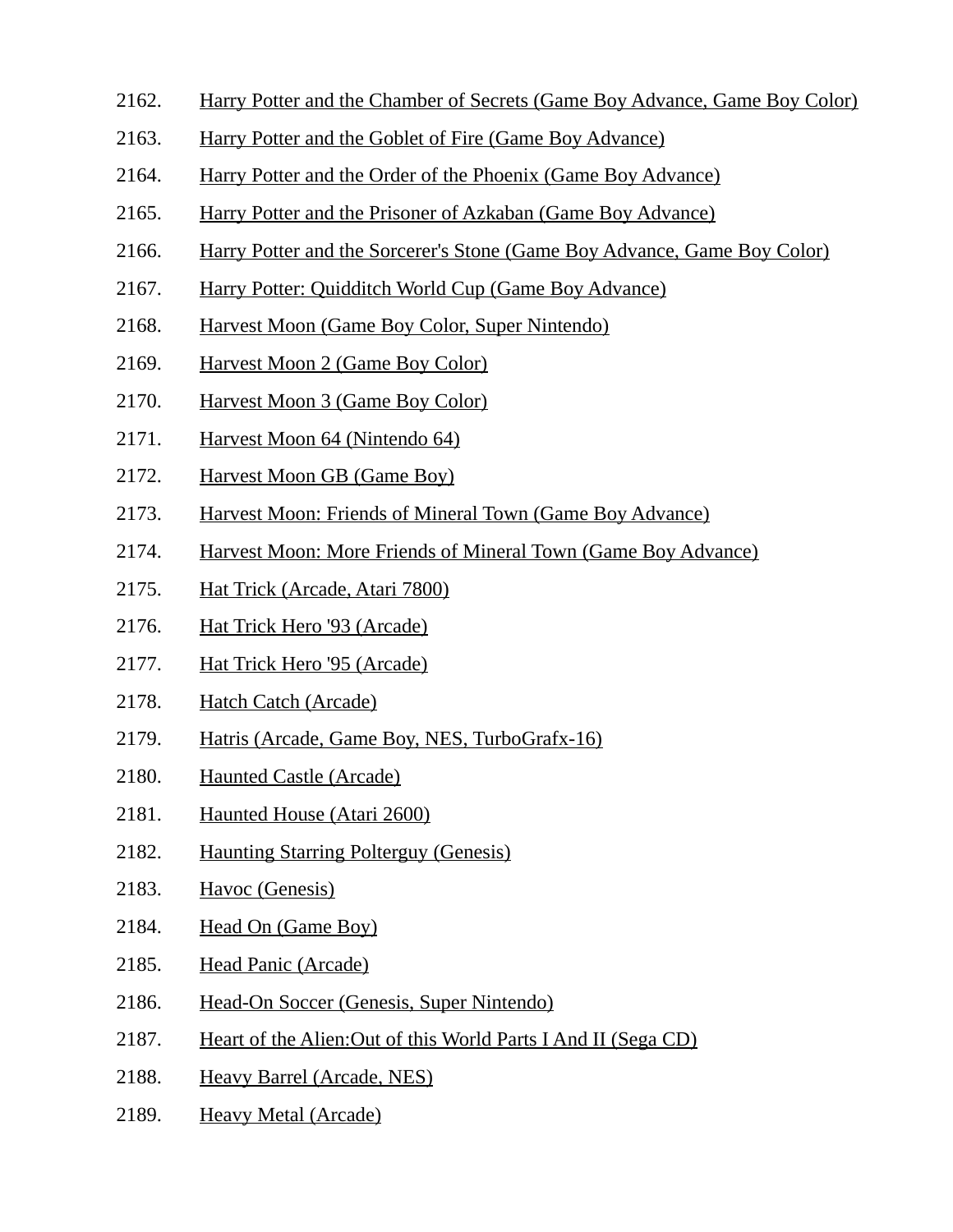| 2190. | <b>Heavy Nova (Genesis)</b>                                    |
|-------|----------------------------------------------------------------|
| 2191. | <b>Heavy Shreddin' (NES)</b>                                   |
| 2192. | Heavy Unit (TurboGrafx-16)                                     |
| 2193. | Heavy Unit: Mega Drive Special (Genesis)                       |
| 2194. | Heavyweight Champ (Sega Master System)                         |
| 2195. | Heavyweight Championship Boxing (Game Boy)                     |
| 2196. | Hebereke No Popoon (Arcade)                                    |
| 2197. | Heimdall (Sega CD)                                             |
| 2198. | Heist, The (Colecovision)                                      |
| 2199. | Heli Fire (Arcade)                                             |
| 2200. | Hellfire (Arcade, Genesis)                                     |
| 2201. | <b>Hello Kitty no Magical Museum (Game Boy Color)</b>          |
| 2202. | <b>Hello Kitty's Cube Frenzy (Game Boy Color)</b>              |
| 2203. | <b>Herbie At The Olympics (Arcade)</b>                         |
| 2204. | Hercules (Game Boy, Genesis)                                   |
| 2205. | Hercules: The Legendary Journeys (Game Boy Color, Nintendo 64) |
| 2206. | Hero In The Castle Of Doom (Arcade)                            |
| 2207. | <b>Heroes of Might and Magic (Game Boy Color)</b>              |
| 2208. | <b>Heroes of Might and Magic II (Game Boy Color)</b>           |
| 2209. | <b>Heroes of the Lance (Sega Master System)</b>                |
| 2210. | Herzog Zwei (Genesis)                                          |

- 2211. Hex Pool (Arcade)
- 2212. Hexcite: The Shapes of Victory (Game Boy Color)
- 2213. Hexen (Nintendo 64)
- 2214. Hexion (Arcade)
- 2215. Hey You, Pikachu! (Nintendo 64)
- 2216. High Impact Football (Arcade)
- 2217. High Seas Havoc (Genesis)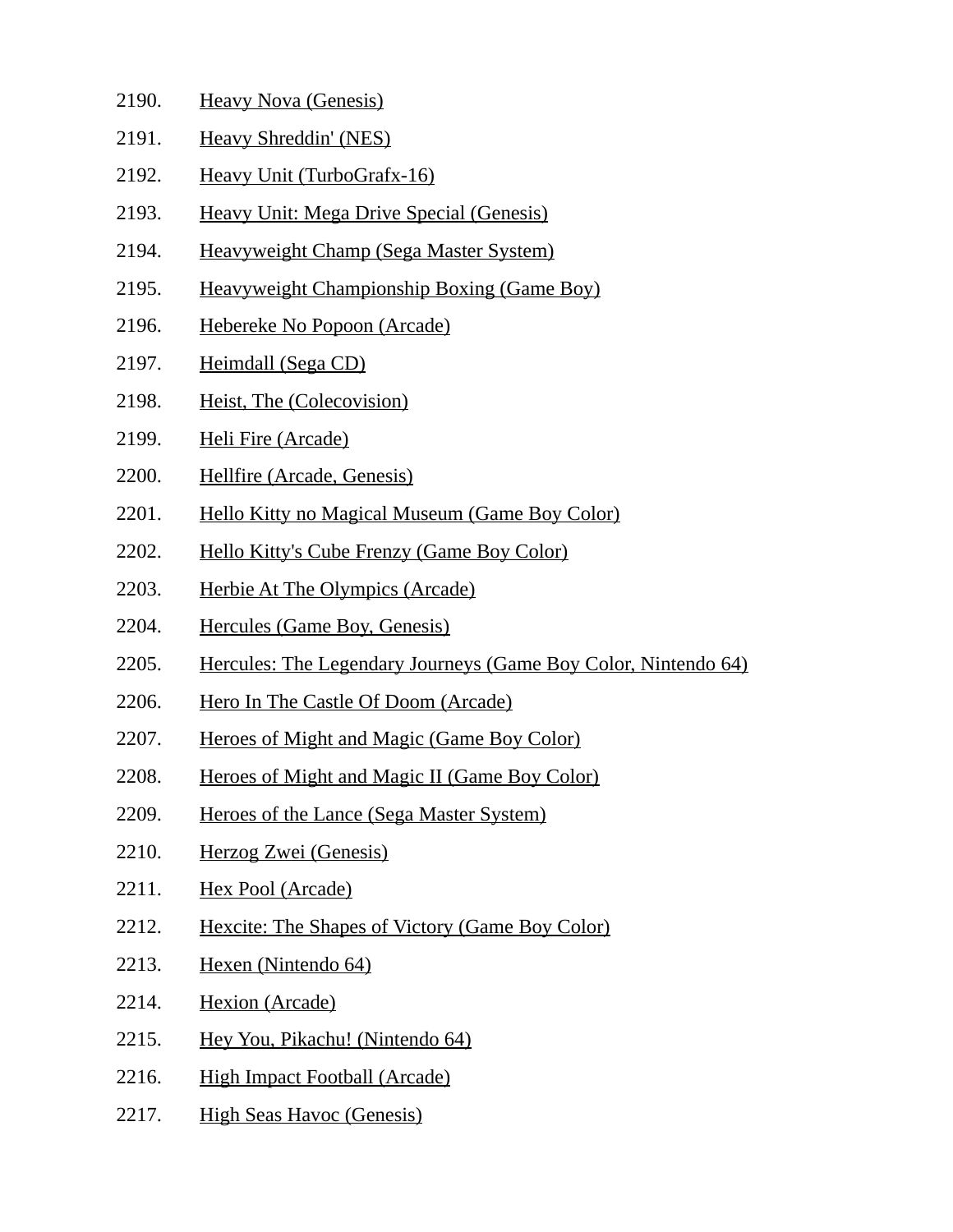- 2218. High Speed (NES)
- 2219. High Stakes Gambling (Game Boy)
- 2220. High Voltage (Arcade)
- 2221. High Way Race (Arcade)
- 2222. Hippodrome (Arcade)
- 2223. Hissatsu Buraiken (Arcade)
- 2224. Hit 'N Miss (Arcade)
- 2225. Hit the Ice (Williams) (Arcade)
- 2226. Hit the Ice: The Official Video Hockey League (TurboGrafx-16)
- 2227. Hit the Ice: The Video Hockey League (Genesis)
- 2228. Hit the Ice: VHL: The Official Video Hockey League (Game Boy, Super Nintendo)
- 2229. Hitchiker's Guide to the Galaxy, The (PD) [M] (Game Boy)
- 2230. Hoccer (Arcade)
- 2231. Hockey / Soccer (Odyssey 2)
- 2232. Hogan's Alley (NES)
- 2233. Hole Land (Arcade)
- 2234. Hole in One Golf (Game Boy Color)
- 2235. Hollywood Pinball (Game Boy Color)
- 2236. Hollywood Squares (NES)
- 2237. Home Alone (Game Boy, Game Gear, Genesis, NES, Sega Master System, Super Nintendo)
- 2238. Home Alone 2: Lost in New York (Genesis, NES, Super Nintendo)
- 2239. Home Improvement (Super Nintendo)
- 2240. Home Run (Atari 2600)
- 2241. Hook (Arcade, Game Boy, Game Gear, Genesis, NES, Sega CD, Sega Master System, Super Nintendo)
- 2242. Hoops (NES)
- 2243. Hopper Robo (Arcade)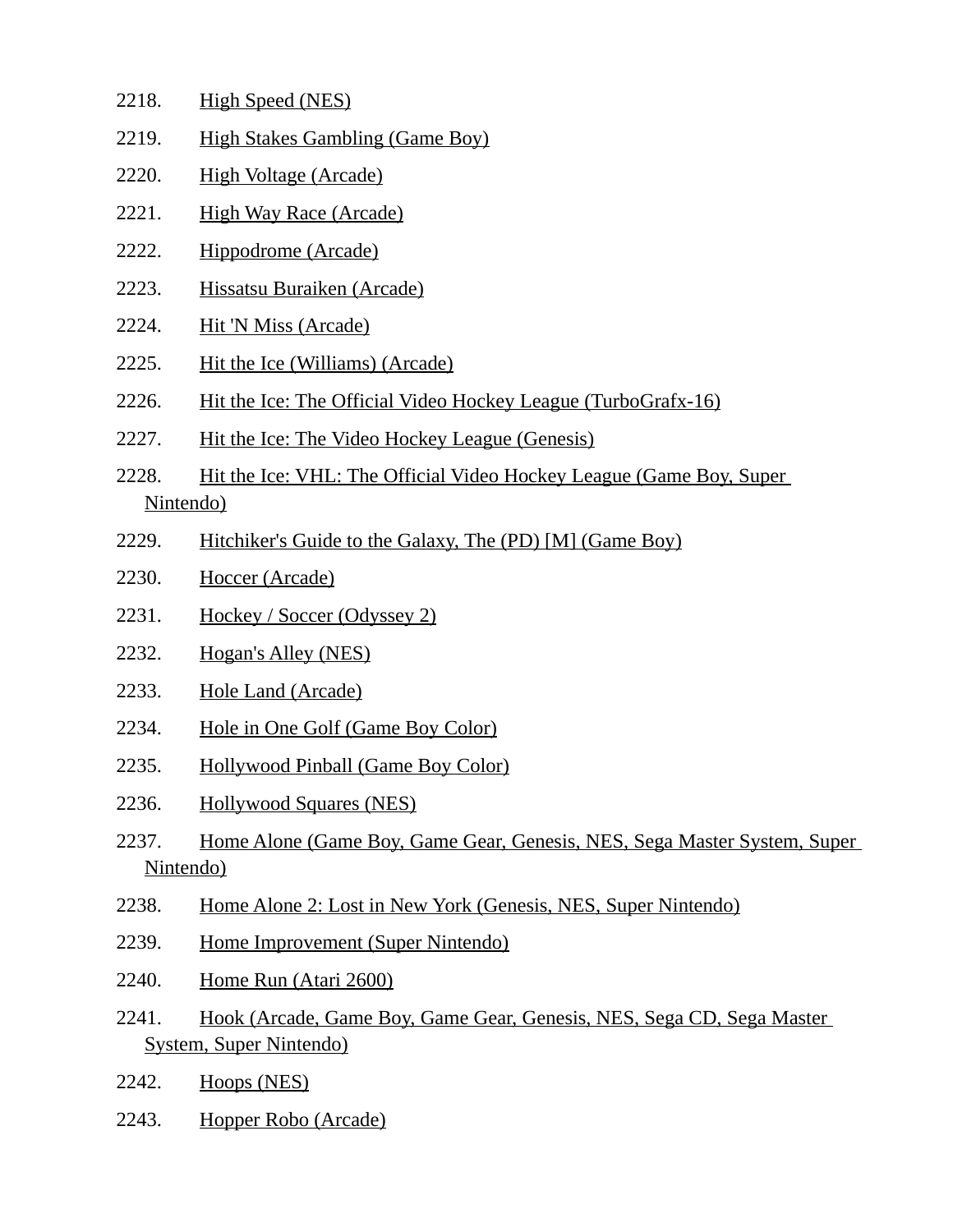| 2244. | <b>Hopping Mappy (Arcade)</b>                   |
|-------|-------------------------------------------------|
| 2245. | Horizon (Arcade)                                |
| 2246. | <b>Horse Racing (Intellivision)</b>             |
| 2247. | Hoshi no Kirby 2 (Game Boy)                     |
| 2248. | <u>Hot Bubble (Arcade)</u>                      |
| 2249. | <u>Hot Chase (Arcade)</u>                       |
| 2250. | <u>Hot Rod (Arcade)</u>                         |
| 2251. | <b>Hot Shocker (Arcade)</b>                     |
| 2252. | <b>Hot Shots Tennis (Arcade)</b>                |
| 2253. | Hot Wheels Turbo Racing (Nintendo 64)           |
| 2254. | Hot Wheels: Stunt Track Driver (Game Boy Color) |
| 2255. | <u>Hotdog Storm (Arcade)</u>                    |
| 2256. | <b>Hover Force (Intellivision)</b>              |
| 2257. | <b>Hoyle Card Games (Game Boy Color)</b>        |
| 2258. | <b>Hoyle Casino (Game Boy Color)</b>            |
| 2259. | Hudson Hawk (NES)                               |
| 2260. | Hugo (Game Boy)                                 |
| 2261. | Hugo - The Evil Mirror (Game Boy Color)         |
| 2262. | Hugo 2 1/2 (Game Boy Color)                     |
| 2263. | Hugo Black Diamond Fever (Game Boy Color)       |
| 2264. | Human Cannonball (Atari 2600)                   |
| 2265. | Hunchback (Arcade)                              |
| 2266. | Hurricanes (Game Gear, Genesis, Super Nintendo) |
| 2267. | Hustle (Arcade)                                 |
| 2268. | Hybrid Heaven (Nintendo 64)                     |
| 2269. | <b>Hydlide (NES)</b>                            |
| 2270. | Hydra (Arcade)                                  |
| 2271. | Hydro Thunder (Nintendo 64)                     |
|       |                                                 |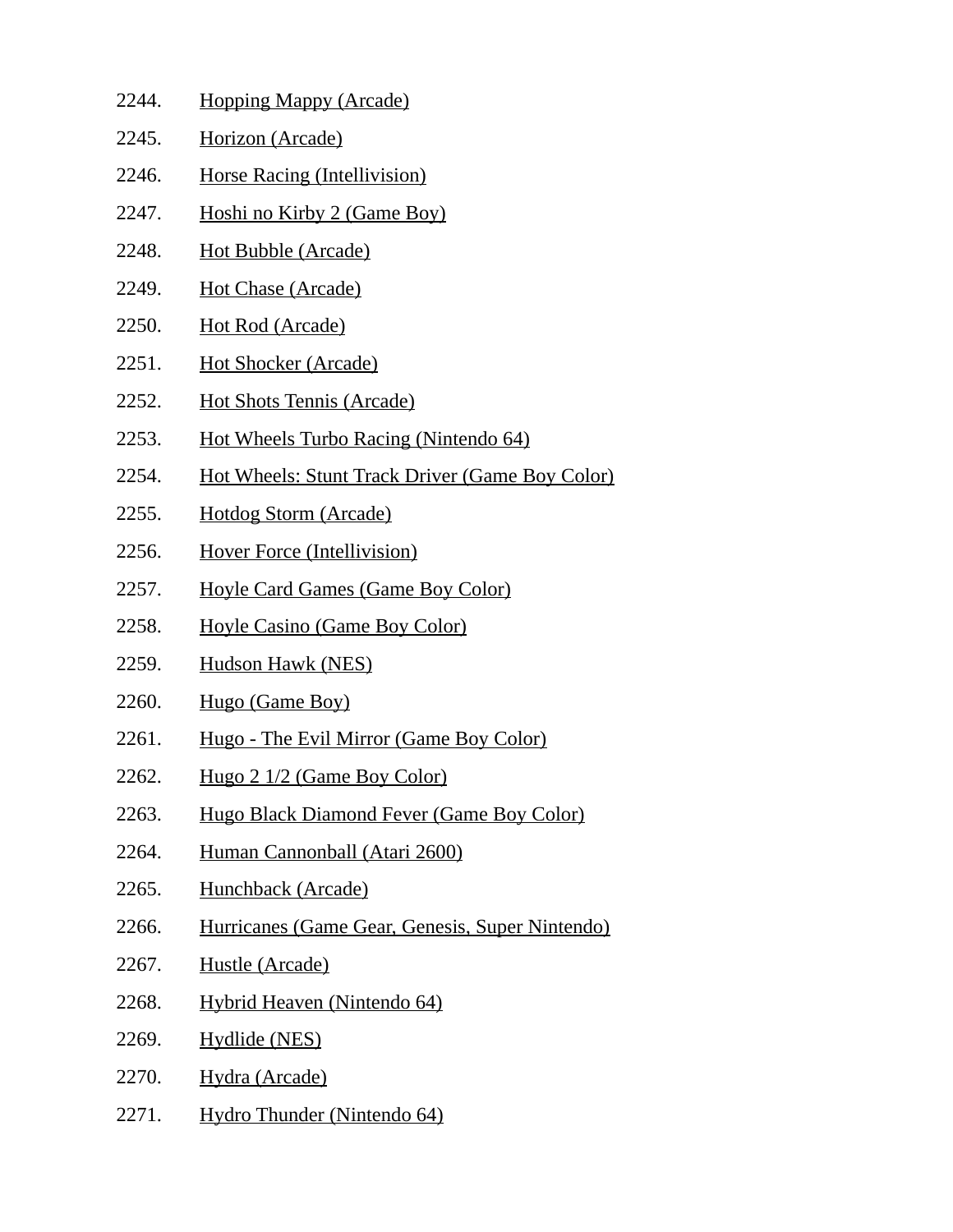- 2272. Hyper Black Bass (Game Boy)
- 2273. Hyper Black Bass '95 (Game Boy)
- 2274. Hyper Dunk (Game Boy)
- 2275. Hyper Dyne Side Arms (Arcade)
- 2276. Hyper Lode Runner (Game Boy)
- 2277. Hyper Pac-Man (Arcade)
- 2278. Hyper Sports (Arcade)
- 2279. Hyper V-Ball (Super Nintendo)
- 2280. HyperZone (Super Nintendo)
- 2281. Hyperchase Auto Race (Vectrex)
- 2282. Hypnotic Lights (Intellivision)
- 2283. I Spy Challenger! (Game Boy Advance)
- 2284. I Want My Mommy (Atari 2600)
- 2285. I'm Sorry (Arcade)
- 2286. I've Got Your Number (Odyssey 2)
- 2287. I, Robot (Arcade)
- 2288. IGMO (Arcade)
- 2289. IMG International Tour Tennis (Genesis)
- 2290. Ice Climber (NES)
- 2291. Ice Hockey (Atari 2600, NES)
- 2292. Ice Trek (Intellivision)
- 2293. Iga Ninjyutsuden (Arcade)
- 2294. Iggy's Reckin' Balls (Nintendo 64)
- 2295. Ikari III (Arcade)
- 2296. Ikari III: The Rescue (NES)
- 2297. Ikari Warriors (Arcade, Atari 2600, Atari 7800, NES)
- 2298. **Ikari Warriors II: Victory Road (NES)**
- 2299. Illusion of Gaia (Super Nintendo)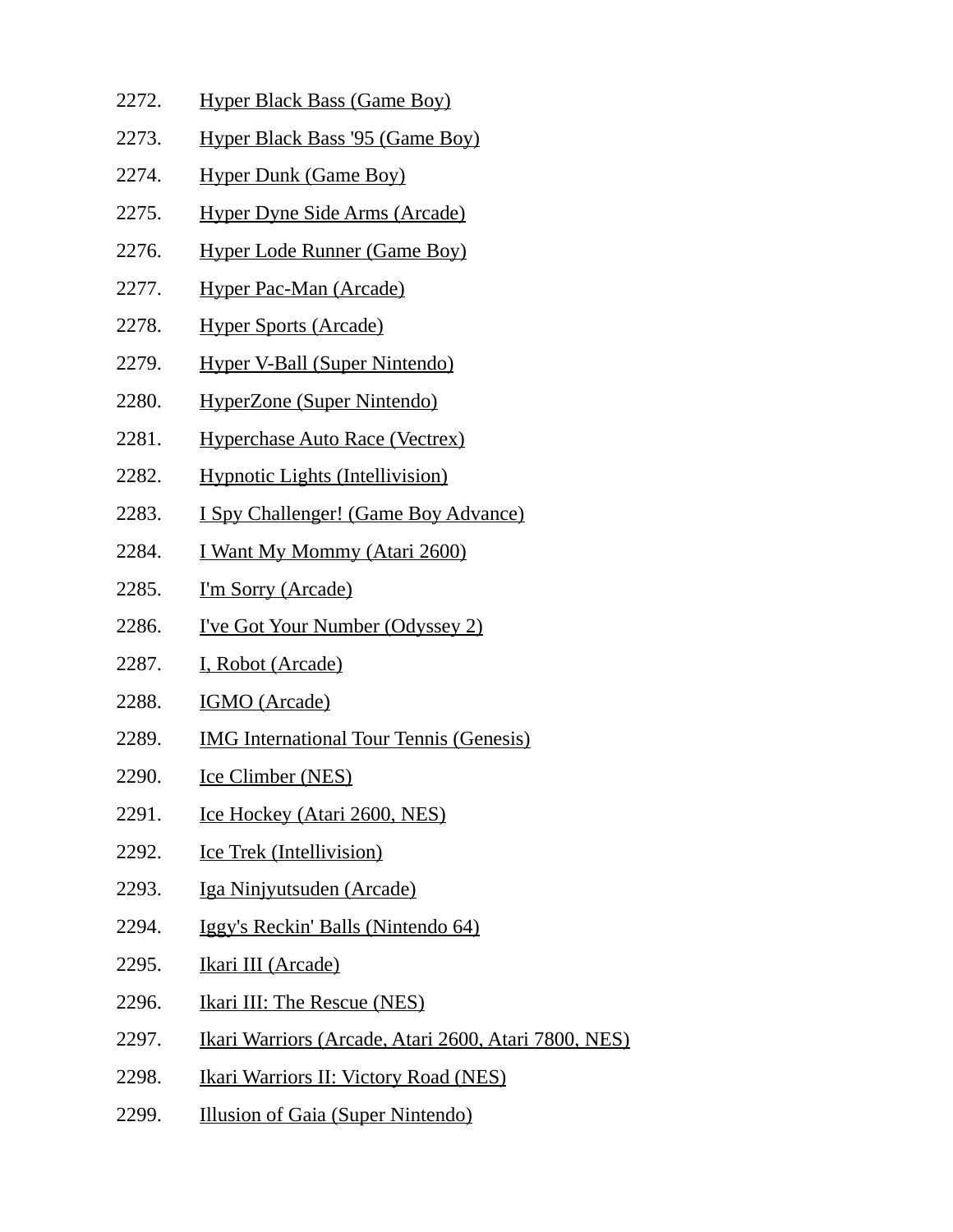- 2300. Illusions (Colecovision)
- 2301. Image Fight (Arcade, NES, TurboGrafx-16)
- 2302. Imago (Arcade)
- 2303. Imperium (Super Nintendo)
- 2304. Impossamole (TurboGrafx-16)
- 2305. Impossible Mission (Atari 7800, Sega Master System)
- 2306. Impossible Mission II (NES)
- 2307. In Your Face (Game Boy)
- 2308. In the Hunt (Arcade)
- 2309. Incantation (Super Nintendo)
- 2310. Indiana Jones and the Infernal Machine (Game Boy Color, Nintendo 64)
- 2311. Indiana Jones and the Last Crusade (Game Boy, Game Gear, Genesis, NES, Sega Master System)
- 2312. Indiana Jones and the Temple of Doom (Arcade, NES)
- 2313. Indiana Jones' Greatest Adventures (Super Nintendo)
- 2314. Indoor Soccer (Arcade)
- 2315. Indy 500 (Atari 2600)
- 2316. Indy Racing 2000 (Nintendo 64)
- 2317. Infiltrate (Atari 2600)
- 2318. Infiltrator (NES)
- 2319. Inindo: Way of the Ninja (Super Nintendo)
- 2320. Insane Pickin' Sticks VIII (Colecovision)
- 2321. Insector (Arcade)
- 2322. **Insector X (Arcade, Genesis)**
- 2323. Inspector Gadget (Super Nintendo)
- 2324. Inspector Gadget: Operation Madkactus (Game Boy Color)
- 2325. Instruments of Chaos Starring Young Indiana Jones (Genesis)
- 2326. **International Rally (Game Boy Color)**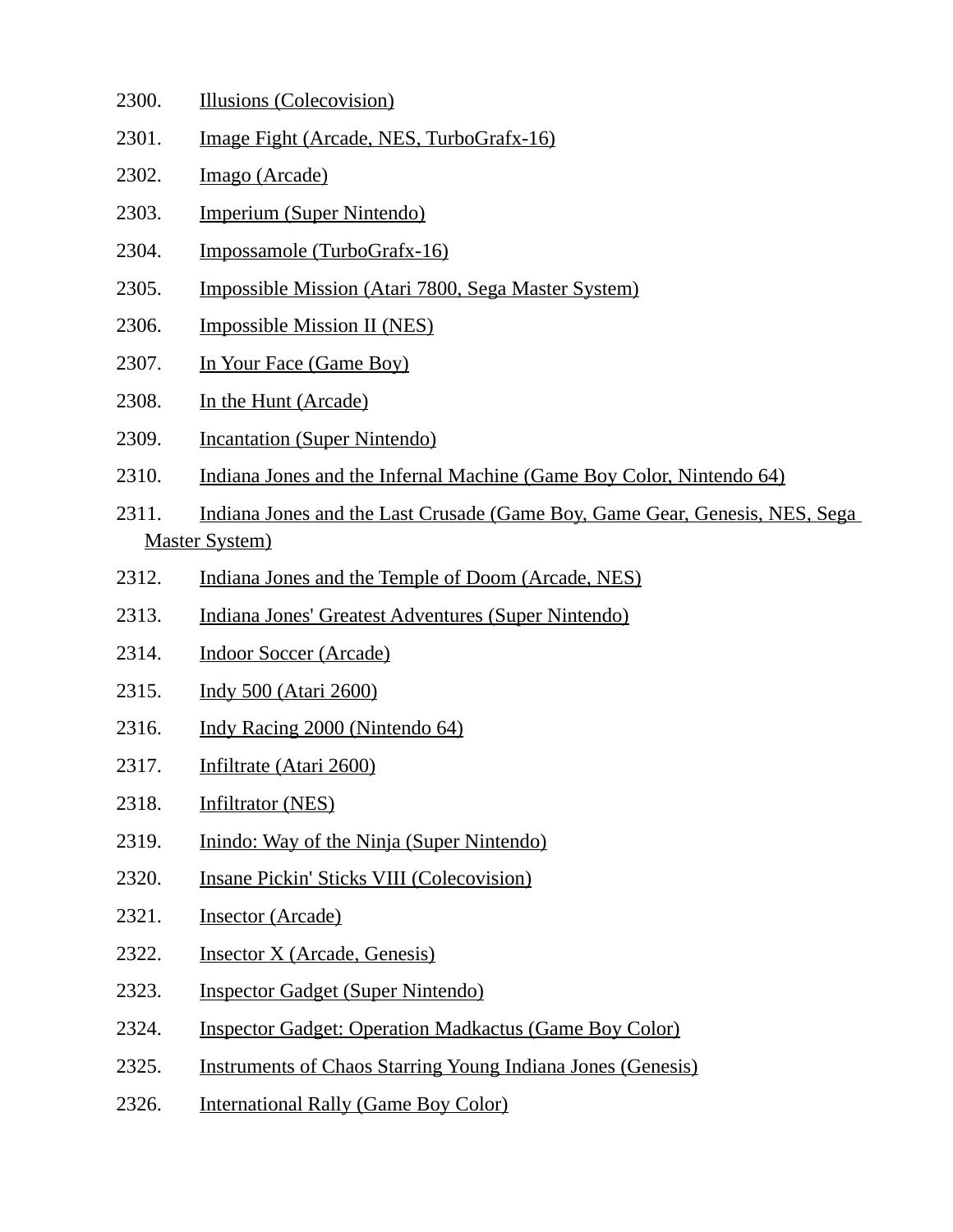- 2327. International Rugby (Genesis)
- 2328. International Superstar Soccer (Game Boy, Game Boy Advance, Super Nintendo)
- 2329. International Superstar Soccer '98 (Nintendo 64)
- 2330. International Superstar Soccer 2000 (Game Boy Color, Nintendo 64)
- 2331. International Superstar Soccer 64 (Nintendo 64)
- 2332. International Superstar Soccer 99 (Game Boy Color)
- 2333. International Superstar Soccer Advance (Game Boy Advance)
- 2334. International Superstar Soccer Deluxe (Genesis, Super Nintendo)
- 2335. International Tennis Tour (Super Nintendo)
- 2336. International Track & Field (Game Boy Color)
- 2337. International Track & Field 2000 (Nintendo 64)
- 2338. Interpol (Odyssey 2)
- 2339. Interstellar (Daphne)
- 2340. Intrepid (Arcade)
- 2341. Invader (Game Boy Advance)
- 2342. Invader's Revenge (Arcade)
- 2343. Invaders from Hyperspace (Odyssey 2)
- 2344. Invinco (Arcade)
- 2345. Iridion 3D (Game Boy Advance)
- 2346. Iridion II (Game Boy Advance)
- 2347. Iron Helix (Sega CD)
- 2348. Iron Horse (Arcade)
- 2349. Iron Man X-O Manowar in Heavy Metal (Game Boy)
- 2350. Iron Tank: The Invasion of Normandy (NES)
- 2351. IronSword: Wizards & Warriors II (NES)
- 2352. Ironman Ivan Stewart's Super Off-road Track-pak (Arcade)
- 2353. Ishido: The Way Of Stones (Genesis)
- 2354. Ishido: The Way of Stones (Game Boy)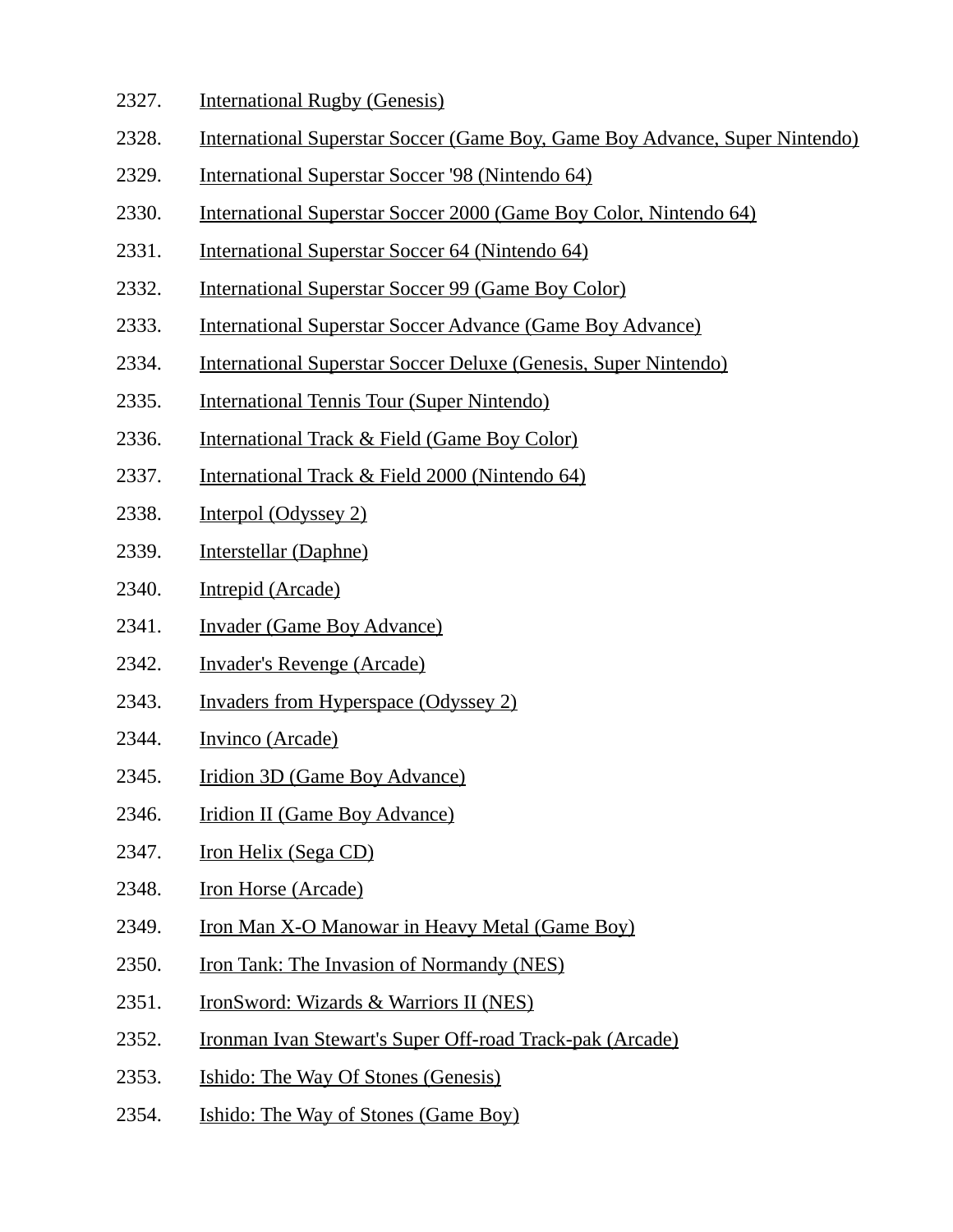- 2355. Isolated Warrior (NES) 2356. It Came From The Desert (Genesis) 2357. It's Mr. Pants (Game Boy Advance) 2358. It's Only Rock'n Roll (Colecovision) 2359. Ivan 'Ironman' Stewart's Super Off Road (NES) 2360. Ixion (Arcade) 2361. Izzy's Quest for the Olympic Rings (Genesis, Super Nintendo) 2362. J. J. Squawkers (Arcade) 2363. J. League Greatest Eleven Soccer (TurboGrafx-16) 2364. J.J. & Jeff (TurboGrafx-16) 2365. J.League Fighting Soccer: The King of Ace Strikers (Game Boy) 2366. J.League Winning Goal (Game Boy) 2367. J.R.R. Tolkien's The Lord of the Rings: Volume 1 (Super Nintendo) 2368. Jack Nicklaus Golf (Game Boy, Super Nintendo) 2369. Jack Nicklaus Greatest 18 Holes of Major Championship Golf (TurboGrafx-16) 2370. Jack Nicklaus Turbo Golf (TurboGrafx-16) 2371. Jack Nicklaus' Greatest 18 Holes of Major Championship Golf (NES) 2372. Jack Nicklaus' Power Challenge Golf (Genesis) 2373. Jack Rabbit (Arcade) 2374. Jack The Giantkiller (Arcade) 2375. Jackal (Arcade, NES)
- 2376. Jackie Chan Adventures: Legend of The Dark Hand (Game Boy Advance)
- 2377. Jackie Chan's Action Kung Fu (NES, TurboGrafx-16)
- 2378. Jaguar XJ220 (Sega CD)
- 2379. Jail Break (Arcade)
- 2380. James 'Buster' Douglas Knockout Boxing (Genesis)
- 2381. James Bond 007 (Atari 2600, Colecovision, Game Boy)
- 2382. James Bond 007: The Duel (Game Gear, Genesis)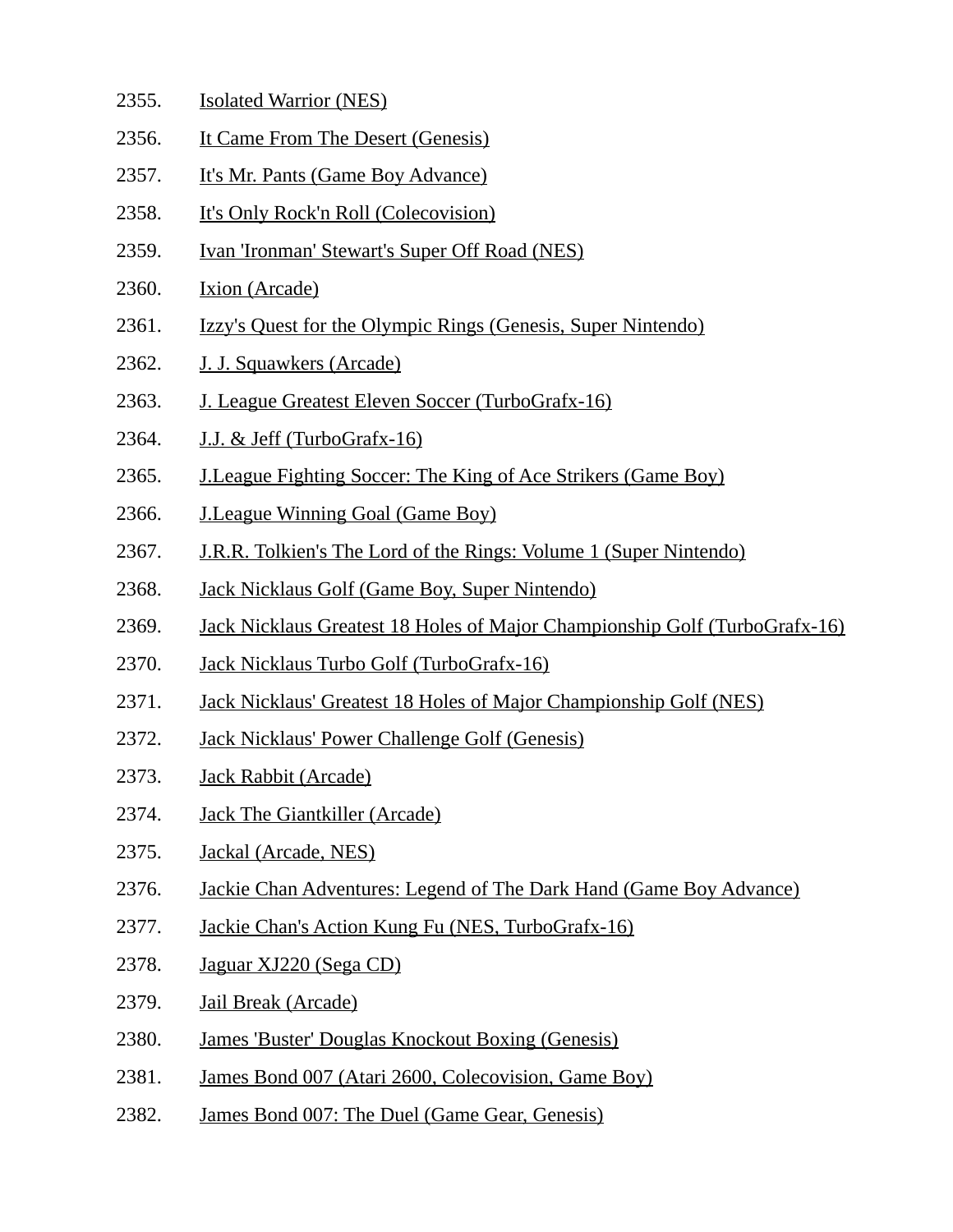- 2383. James Bond Jr (NES, Super Nintendo)
- 2384. James Pond 3: Operation Starfish (Genesis)
- 2385. James Pond II: Codename Robocod (Genesis)
- 2386. James Pond: Underwater Agent (Genesis)
- 2387. Jammit (Genesis, Super Nintendo)
- 2388. Jankenman (Game Boy)
- 2389. Jaws (NES)
- 2390. Jazz Jackrabbit (Game Boy Advance)
- 2391. Jeep Jamboree: Off Road Adventure (Game Boy)
- 2392. Jeepers Creepers (Colecovision)
- 2393. Jeff Gordon XS Racing (Game Boy Color)
- 2394. Jelly Boy (Game Boy, Genesis)
- 2395. Jeopardy! (Game Gear, Genesis, NES, Nintendo 64, Sega CD, Super Nintendo)
- 2396. Jeopardy! 25th Anniversary Edition (NES)
- 2397. Jeopardy! Junior Edition (NES)
- 2398. Jeopardy! Sports Edition (Game Gear)
- 2399. Jeopardy!: Deluxe Edition (Genesis, Super Nintendo)
- 2400. Jeopardy!: Sports Edition (Genesis, Super Nintendo)
- 2401. Jeremy McGrath Supercross 2000 (Nintendo 64)
- 2402. Jerry Glanville's Pigskin Footbrawl (Genesis)
- 2403. Jet Force Gemini (Nintendo 64)
- 2404. Jet Grind Radio (Game Boy Advance)
- 2405. Jet Pack! (Colecovision)
- 2406. Jewel Master (Genesis)
- 2407. Jigoku Meguri (TurboGrafx-16)
- 2408. Jim Henson's Bear in the Big Blue House (Game Boy Color)
- 2409. Jim Lee's WildC.A.T.S: Covert-Action-Teams (Super Nintendo)
- 2410. Jim Power: The Arcade Game (Genesis)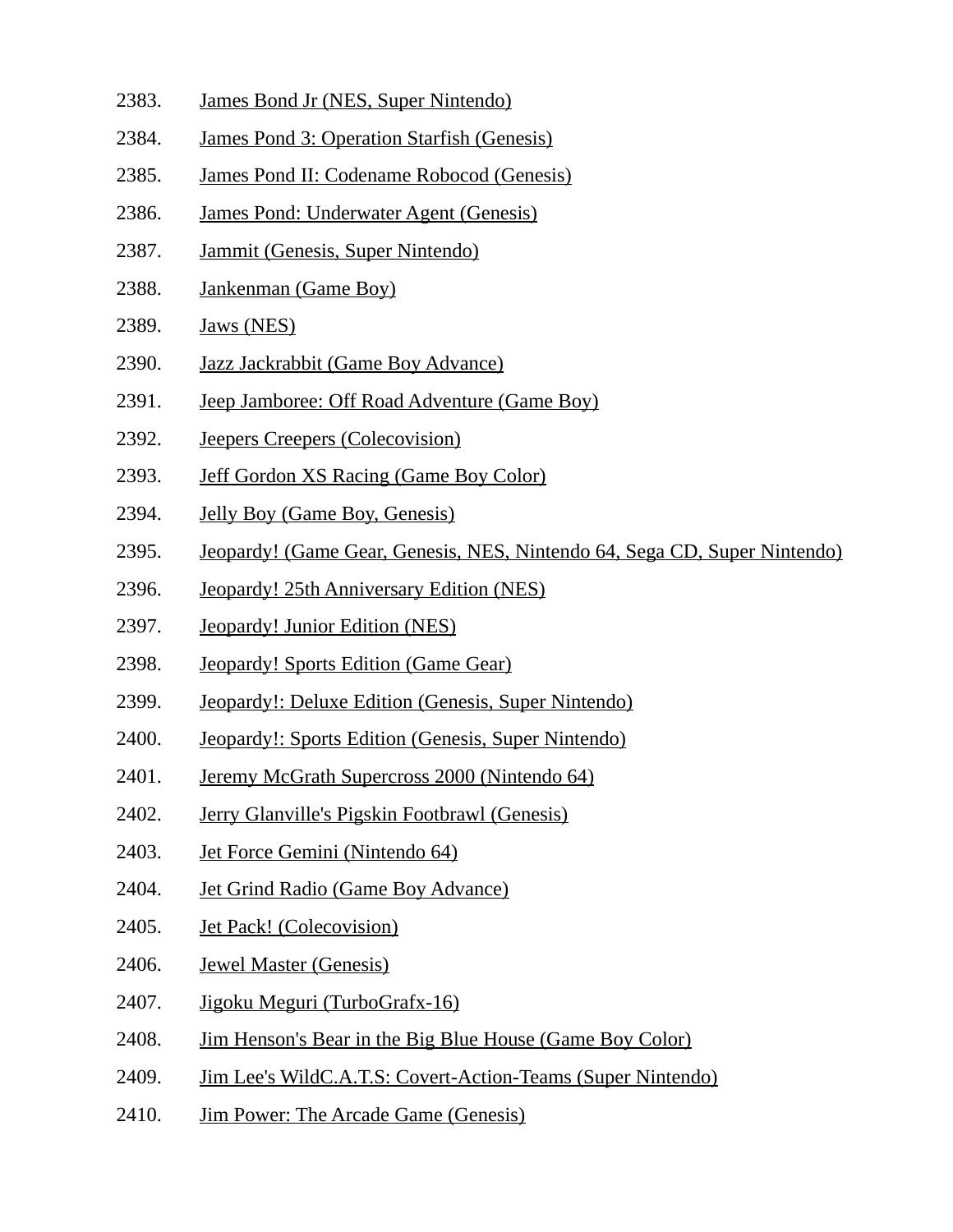- 2411. Jim Power: The Lost Dimension in 3D (Super Nintendo)
- 2412. Jimmy Connors Pro Tennis Tour (Super Nintendo)
- 2413. Jimmy Connors Tennis (Game Boy, NES)
- 2414. Jimmy Houston's Bass Tournament U.S.A. (Super Nintendo)
- 2415. Jimmy White's Cue Ball (Game Boy Color)
- 2416. Jimmy White's Whirlwind Snooker (Genesis)
- 2417. Jinks (Atari 7800)
- 2418. Jinmu Denshou Yaksa (TurboGrafx-16)
- 2419. Joe & Mac (Game Boy, Genesis, NES, Super Nintendo)
- 2420. Joe & Mac 2: Lost in the Tropics (Super Nintendo)
- 2421. Joe & Mac: Caveman Ninja (Arcade)
- 2422. Joe Montana Football (Game Gear, Genesis, Sega Master System)
- 2423. Joe Montana II Sports Talk Football (Genesis)
- 2424. Joe Montana's NFL Football (Sega CD)
- 2425. John Elway's Quarterback (NES)
- 2426. John Elway's Team Quarterback (Arcade)
- 2427. John Madden Football (Genesis, Super Nintendo)
- 2428. John Madden Football '92 (Genesis)
- 2429. John Madden Football '93 (Super Nintendo)
- 2430. John Madden Football: Championship Edition (Genesis)
- 2431. Jordan vs Bird (Genesis)
- 2432. Jordan vs Bird: One On One (NES)
- 2433. Jordan vs Bird: One on One (Game Boy)
- 2434. Journey (Arcade)
- 2435. Journey Escape (Atari 2600)
- 2436. Journey to Silius (NES)
- 2437. Joust (Arcade, Atari 2600, Atari 7800, Colecovision, NES)
- 2438. Joust 2: Survival Of The Fittest (Arcade)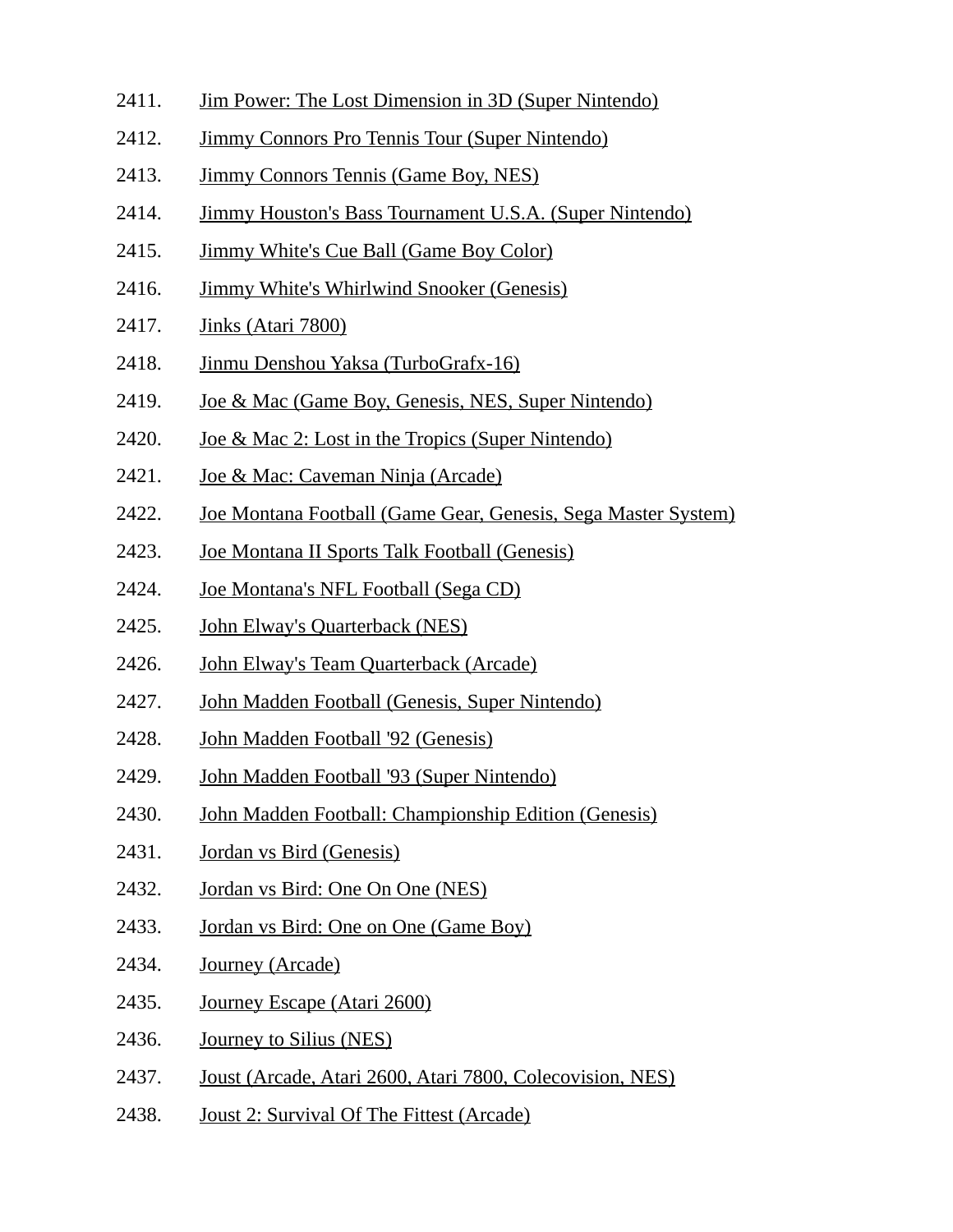| 2439. | Joyman (Arcade)                                                         |
|-------|-------------------------------------------------------------------------|
| 2440. | Jr. Pac-Man (Atari 2600)                                                |
| 2441. | Jr. PacMan (Arcade)                                                     |
| 2442. | Judge Dredd (Game Boy, Game Gear, Genesis, Super Nintendo)              |
| 2443. | Jukebox (Colecovision)                                                  |
| 2444. | Jump Bug (Arcade)                                                       |
| 2445. | <b>Jump Coaster (Arcade)</b>                                            |
| 2446. | Jump Shot (Arcade)                                                      |
| 2447. | <b>JumpStart: Dino Adventure Field Trip (Game Boy Color)</b>            |
| 2448. | <b>Jumping Acrobats (Odyssey 2)</b>                                     |
| 2449. | <b>Jumping Cross (Arcade)</b>                                           |
| 2450. | <b>Jumping Jack (Arcade)</b>                                            |
| 2451. | <b>Jumpman Junior (Colecovision)</b>                                    |
| 2452. | <b>Junction (Game Gear, Genesis)</b>                                    |
| 2453. | Jungle Hunt (Arcade, Atari 2600, Colecovision)                          |
| 2454. | <b>Jungle King (Arcade)</b>                                             |
| 2455. | <b>Jungle Strike (Game Boy, Genesis, Super Nintendo)</b>                |
| 2456. | Jungler (Arcade)                                                        |
| 2457. | Juno First (Arcade)                                                     |
| 2458. | Jurassic Boy 2 (NES)                                                    |
| 2459. | Jurassic Boy 2 (E) [C][!] (Game Boy Color)                              |
| 2460. | Jurassic Park (Arcade, Game Boy, Game Gear, Genesis, NES, Sega CD, Sega |
|       | <b>Master System, Super Nintendo)</b>                                   |
| 2461. | <b>Jurassic Park III: Island Attack (Game Boy Advance)</b>              |
| 2462. | <b>Jurassic Park III: Park Builder (Game Boy Advance)</b>               |
| 2463. | <b>Jurassic Park III: The DNA Factor (Game Boy Advance)</b>             |
| 2464. | Jurassic Park Part 2: The Chaos Continues (Game Boy, Super Nintendo)    |

2465. Jurassic Park: Rampage Edition (Genesis)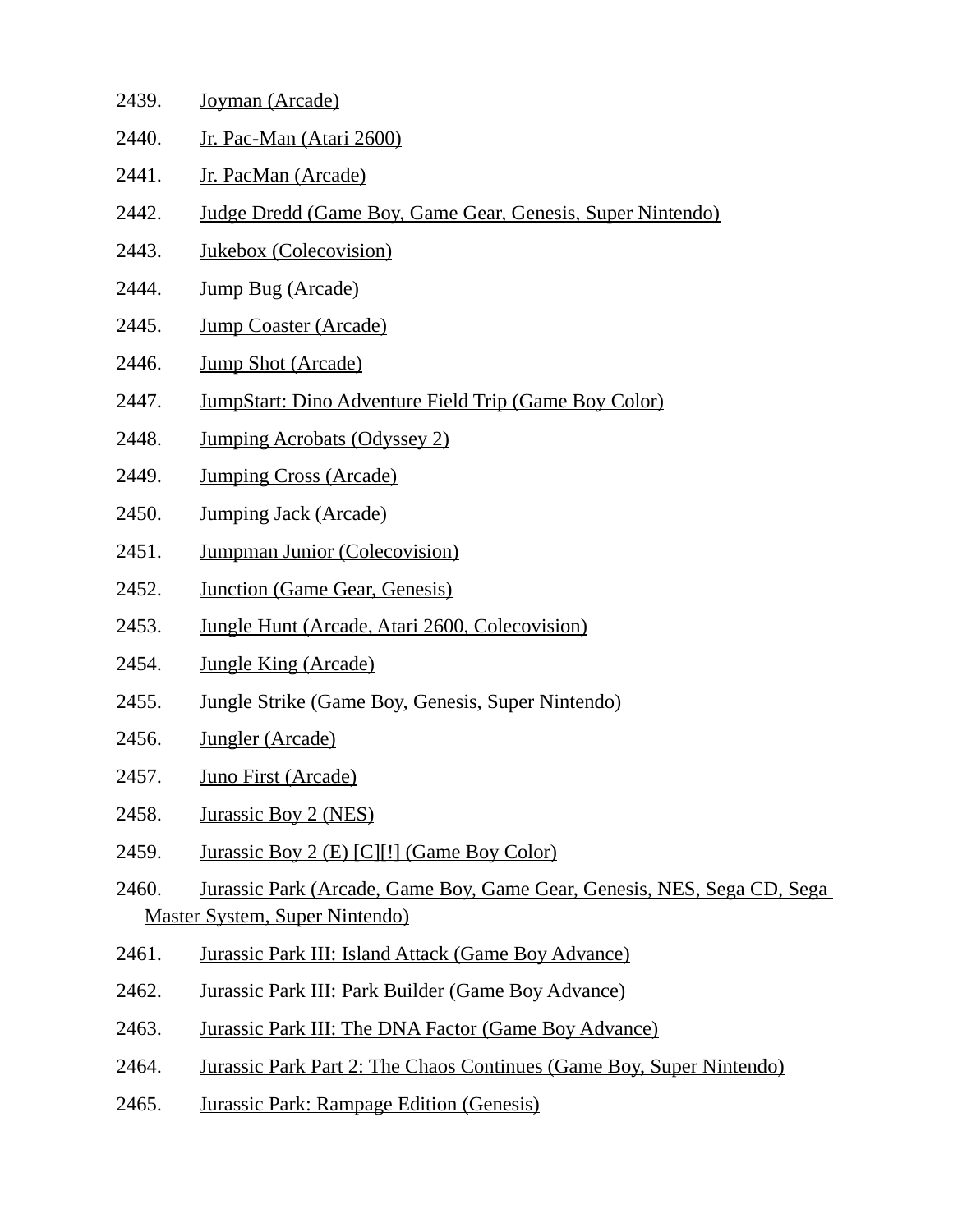- 2466. Justice League Heroes: The Flash (Game Boy Advance)
- 2467. Justice League Task Force (Genesis, Super Nintendo)
- 2468. Juuouki (TurboGrafx-16)
- 2469. K.C. Munchkin (Odyssey 2)
- 2470. K.C.'s Krazy Chase (Odyssey 2)
- 2471. Ka-Ge-Ki: Fists of Steel (Genesis)
- 2472. Ka-blooey (Super Nintendo)
- 2473. Kaboom! (Atari 2600)
- 2474. Kabuki: Quantum Fighter (NES)
- 2475. Kageki (Arcade)
- 2476. Kaiser Knuckle (Arcade)
- 2477. Kaitei Takara Sagashi (Arcade)
- 2478. Kamikaze (Arcade)
- 2479. Kamikaze Cabbie (Arcade)
- 2480. Kamikaze Saucers (Atari 2600)
- 2481. Kangaroo (Arcade, Atari 2600)
- 2482. Kaos (Arcade)
- 2483. Karate (Atari 2600)
- 2484. Karate Blazers (Arcade)
- 2485. Karate Champ (Arcade, NES)
- 2486. Karateka (Atari 7800)
- 2487. Karian Cross (Arcade)
- 2488. Karnaaj Rally (Game Boy Advance)
- 2489. Karnov (Arcade, NES)
- 2490. Karnov's Revenge (Arcade)
- 2491. Kato Chan & Ken Chan (TurboGrafx-16)
- 2492. Kawasaki Caribbean Challenge (Super Nintendo)
- 2493. Kawasaki Superbike Challenge (Game Gear, Genesis, Super Nintendo)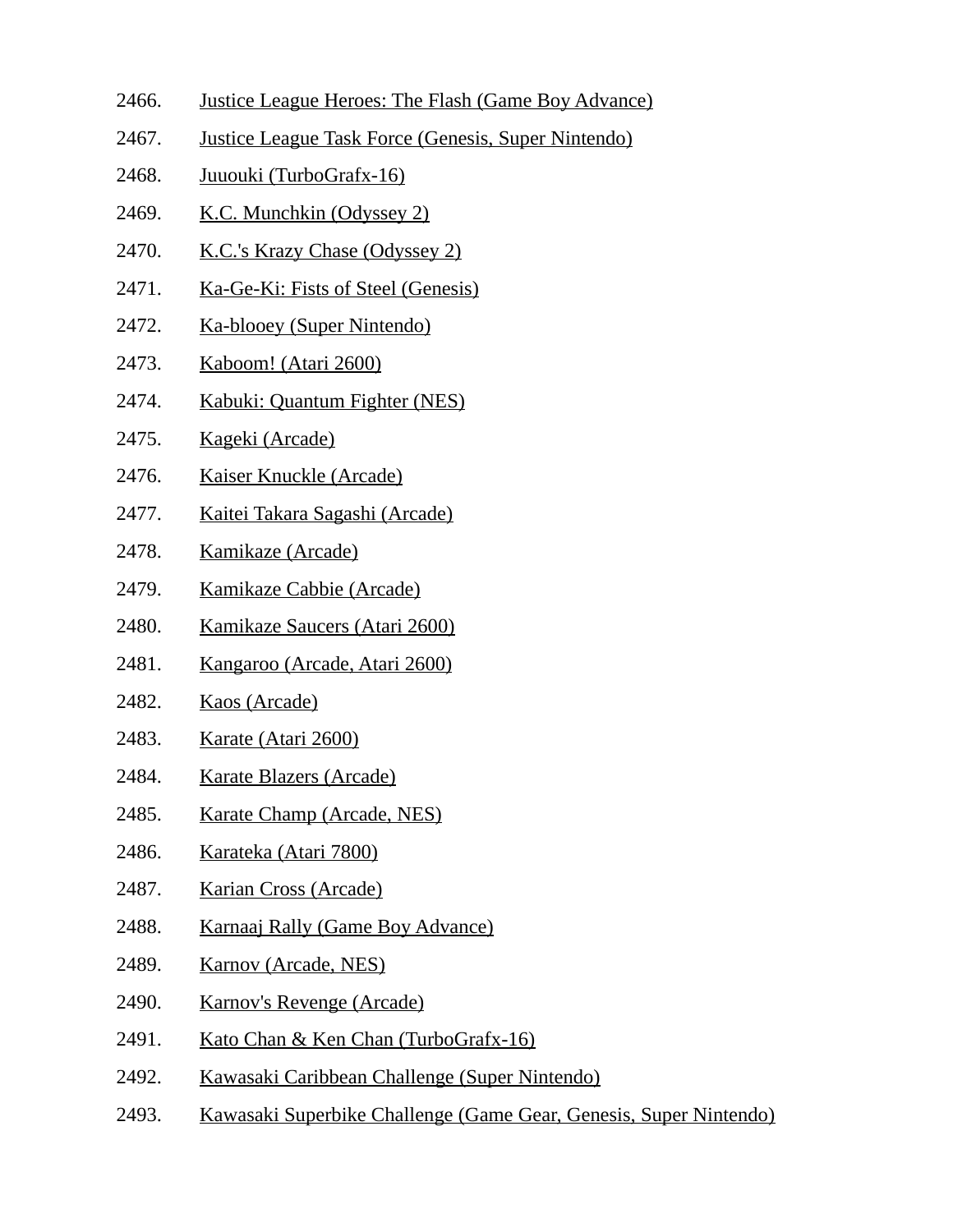- 2494. Keio Flying Squadron (Sega CD)
- 2495. Keith Courage in Alpha Zones (TurboGrafx-16)
- 2496. Kelly Club: Clubhouse Fun (Game Boy Color)
- 2497. Ken Go (Arcade)
- 2498. Ken Griffey Jr. Presents Major League Baseball (Game Boy, Super Nintendo)
- 2499. Ken Griffey Jr.'s Slugfest (Game Boy Color, Nintendo 64)
- 2500. Ken Griffey Jr.'s Winning Run (Super Nintendo)
- 2501. Ken Uston Blackjack-Poker (Colecovision)
- 2502. Kendo Rage (Super Nintendo)
- 2503. Kenseiden (Sega Master System)
- 2504. Kevtris (Colecovision)
- 2505. Keyboard Creations (Odyssey 2)
- 2506. Keystone Kapers (Atari 2600, Colecovision)
- 2507. KiKi KaiKai (Arcade)
- 2508. Kick (Arcade)
- 2509. Kick And Run (Arcade)
- 2510. Kick Ball (TurboGrafx-16)
- 2511. Kick Master (NES)
- 2512. Kick Off (Arcade)
- 2513. Kick Off 3: European Challenge (Genesis)
- 2514. Kick Rider (Arcade)
- 2515. Kick Start (Arcade)
- 2516. Kicker (Arcade)
- 2517. Kickle Cubicle (NES)
- 2518. Kid Chameleon (Genesis)
- 2519. Kid Dracula (Game Boy)
- 2520. Kid Icarus (NES)
- 2521. Kid Icarus: Of Myths and Monsters (Game Boy)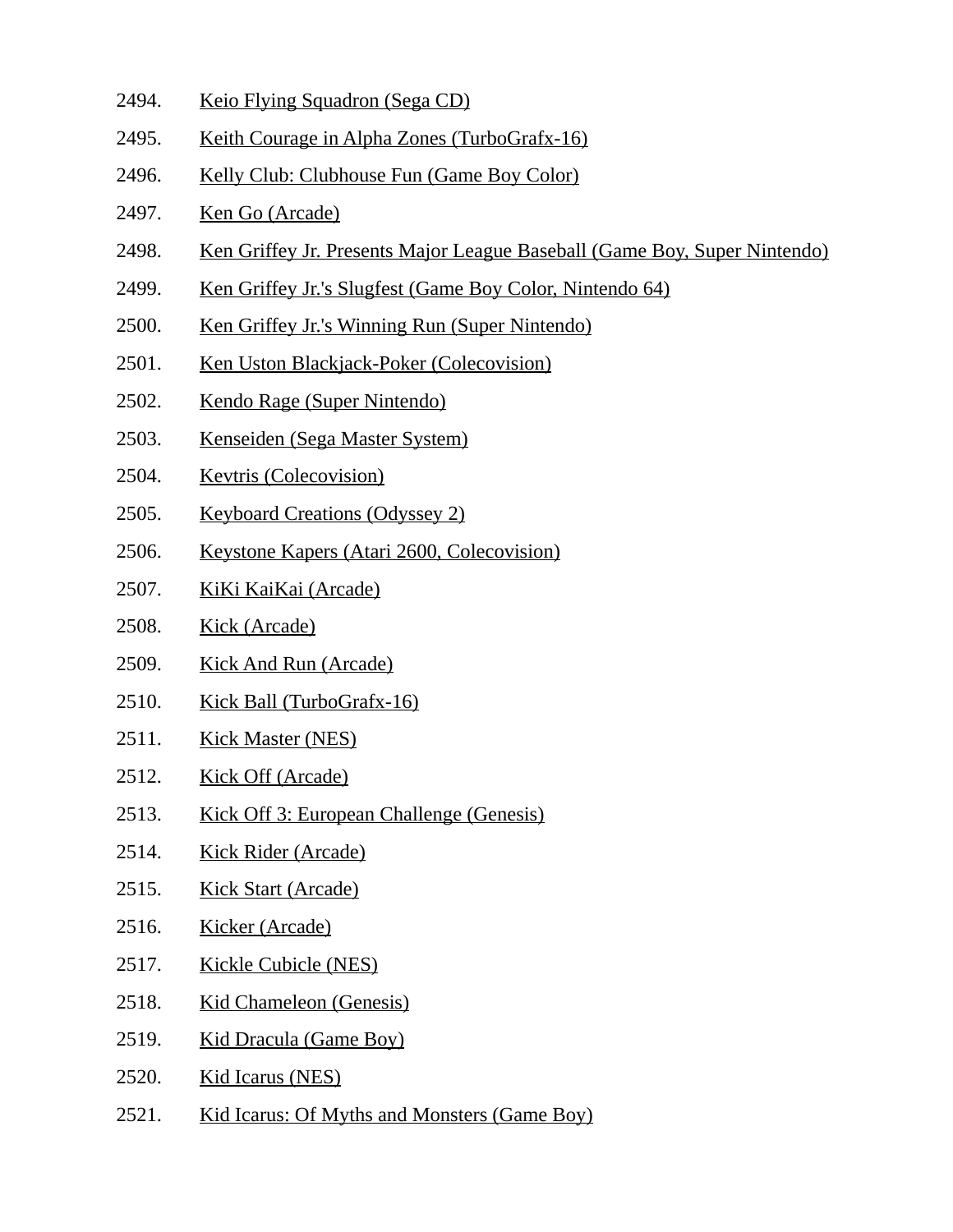- 2522. Kid Klown in Crazy Chase (Super Nintendo)
- 2523. Kid Klown in Night Mayor World (NES)
- 2524. Kid Kool and the Quest for the Seven Wonder Herbs (NES)
- 2525. Kid Niki: Radical Ninja (Arcade, NES)
- 2526. Kid No Hore Hore Daisakusen (Arcade)
- 2527. Kids on Site (Sega CD)
- 2528. Kiki Kaikai (TurboGrafx-16)
- 2529. Killer Bees (Odyssey 2)
- 2530. Killer Comet (Arcade)
- 2531. Killer Instinct (Game Boy, Super Nintendo)
- 2532. Killer Instinct Gold (Nintendo 64)
- 2533. Kinder im Verkehr 1 (Odyssey 2)
- 2534. King & Balloon (Arcade)
- 2535. King Arthur & The Knights of Justice (Super Nintendo)
- 2536. King Arthur's World (Super Nintendo)
- 2537. King Hill 64: Extreme Snowboarding (Nintendo 64)
- 2538. King Kong (Atari 2600)
- 2539. King Neptune's Adventure (NES)
- 2540. King Of Casino (TurboGrafx-16)
- 2541. King of Dragons (Super Nintendo)
- 2542. King of Fighters EX 2: Howling Blood (Game Boy Advance)
- 2543. King of Fighters EX: Neo Blood (Game Boy Advance)
- 2544. King of the Monsters (Arcade, Genesis, Super Nintendo)
- 2545. King of the Monsters 2 (Arcade, Genesis, Super Nintendo)
- 2546. King of the Mountain (Intellivision)
- 2547. King of the Zoo (Game Boy)
- 2548. King's Bounty: The Conqueror's Quest (Genesis)
- 2549. King's Knight (NES)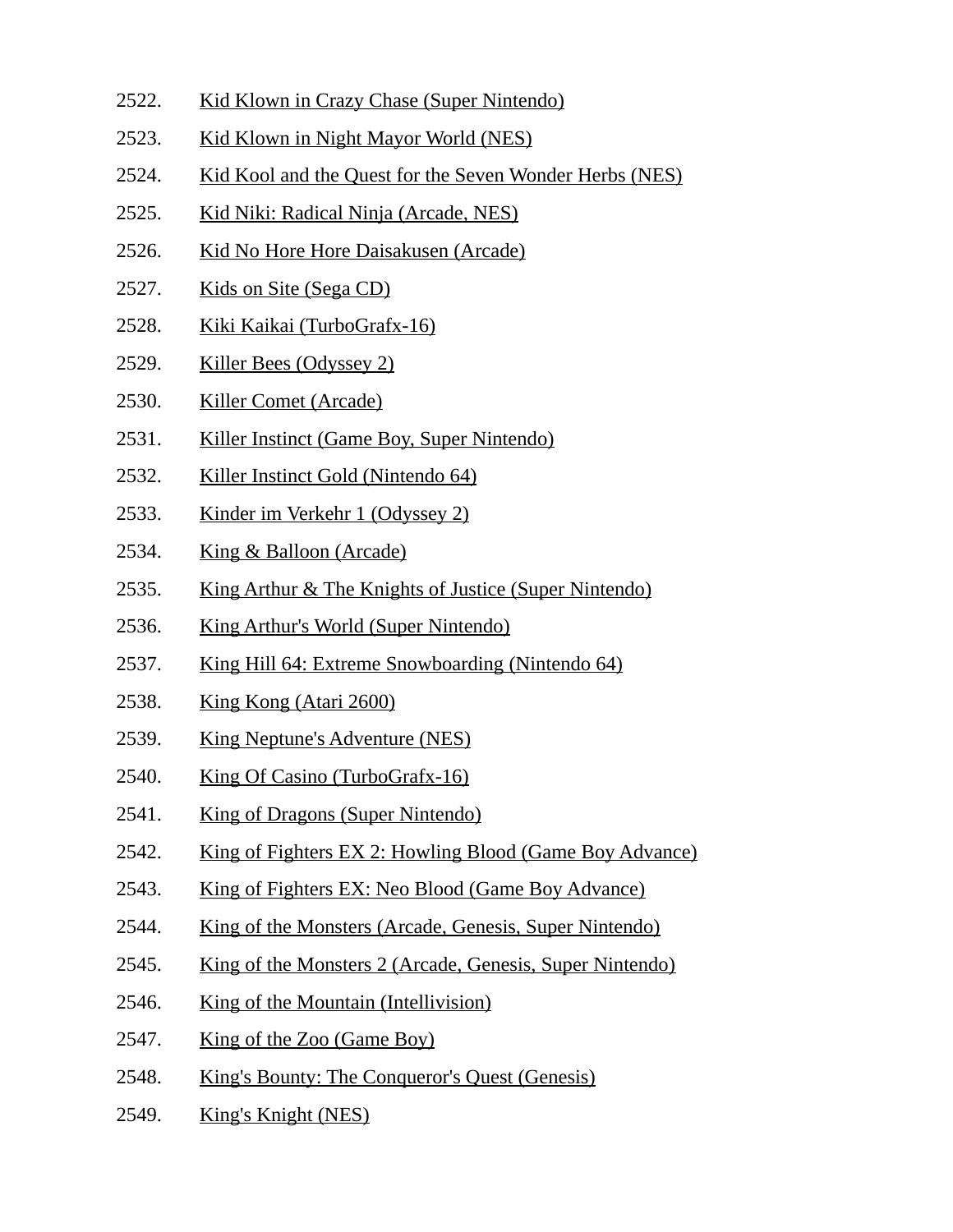- 2550. King's Quest V (NES)
- 2551. King's Quest: Quest for the Crown (Sega Master System)
- 2552. Kingdom Crusade (Game Boy)
- 2553. Kingdom Grand Prix (Arcade)
- 2554. Kingdom Hearts: Chain of Memories (Game Boy Advance)
- 2555. Kings of the Beach (NES)
- 2556. Kinnikuman Muscle Tag Match (NES)
- 2557. Kirby & the Amazing Mirror (Game Boy Advance)
- 2558. Kirby 64: The Crystal Shards (Nintendo 64)
- 2559. Kirby Super Star (Super Nintendo)
- 2560. Kirby Tilt 'n' Tumble (Game Boy Color)
- 2561. Kirby no Pinball (Game Boy)
- 2562. Kirby's Adventure (NES)
- 2563. Kirby's Avalanche (Super Nintendo)
- 2564. Kirby's Block Ball (Game Boy)
- 2565. Kirby's Dream Course (Super Nintendo)
- 2566. Kirby's Dream Land (Game Boy)
- 2567. Kirby's Dream Land 2 (Game Boy)
- 2568. Kirby's Dream Land 3 (Super Nintendo)
- 2569. Kirby's Pinball Land (Game Boy)
- 2570. Kirby's Star Stacker (Game Boy)
- 2571. Kirby: Nightmare in Dreamland (Game Boy Advance)
- 2572. Kirikou (Game Boy Color)
- 2573. Kitten Kaboodle (Arcade)
- 2574. Kiwi Kraze: A Bird-Brained Adventure! (NES)
- 2575. Kizuna Encounter (Arcade)
- 2576. KlashBall (NES)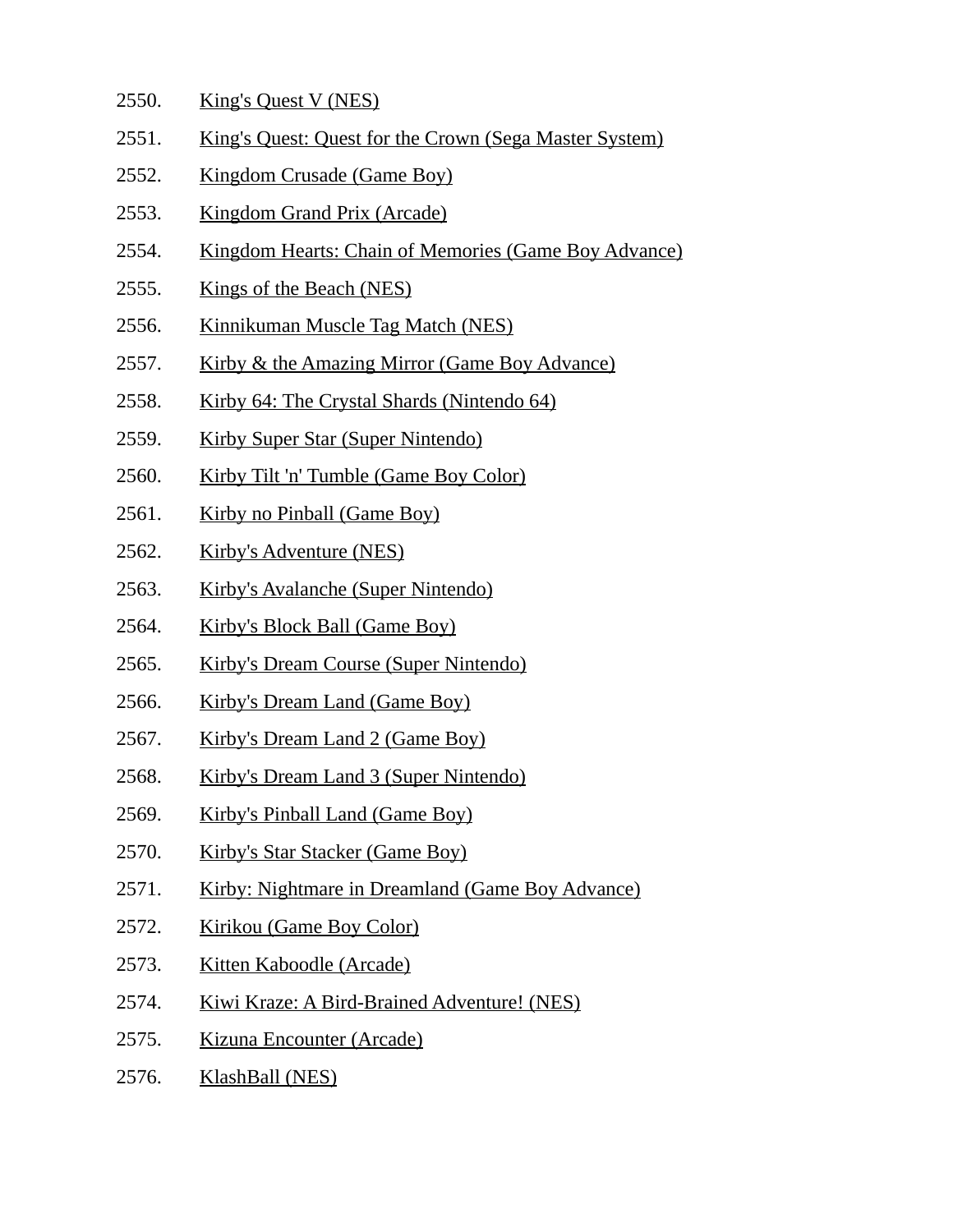- 2577. Klax (Arcade, Atari 2600, Atari 7800, Game Boy, Game Gear, Genesis, NES, Sega Master System, TurboGrafx-16)
- 2578. Klonoa 2: Dream Champ Tournament (Game Boy Advance)
- 2579. Klonoa: Empire of Dreams (Game Boy Advance)
- 2580. Klustar (Game Boy Color)
- 2581. Knife Edge: Nose Gunner (Nintendo 64)
- 2582. Knight Quest (Game Boy)
- 2583. Knight Rider (NES)
- 2584. Knight Rider Special (TurboGrafx-16)
- 2585. Knights of Valour (Arcade)
- 2586. Knights of the Round (Arcade, Super Nintendo)
- 2587. Knockout Kings (Game Boy Color)
- 2588. Knockout Kings 2000 (Nintendo 64)
- 2589. Knuckle Heads (Arcade)
- 2590. Knuckle Joe (Arcade)
- 2591. Knuckles' Chaotix (Sega 32X)
- 2592. Kobashi (Colecovision)
- 2593. Kobe Bryant in NBA Courtside (Nintendo 64)
- 2594. Kolibri (Sega 32X)
- 2595. Konami GB Collection: Vol.1 (Game Boy Color)
- 2596. Konami GB Collection: Vol.2 (Game Boy Color)
- 2597. Konami GB Collection: Vol.3 (Game Boy Color)
- 2598. Konami GB Collection: Vol.4 (Game Boy Color)
- 2599. Konami GT (Arcade)
- 2600. Konami Golf (Game Boy)
- 2601. Konami Krazy Racers (Game Boy Advance)
- 2602. Konami Winter Games (Game Boy Color)
- 2603. Konami's Ping Pong (Arcade)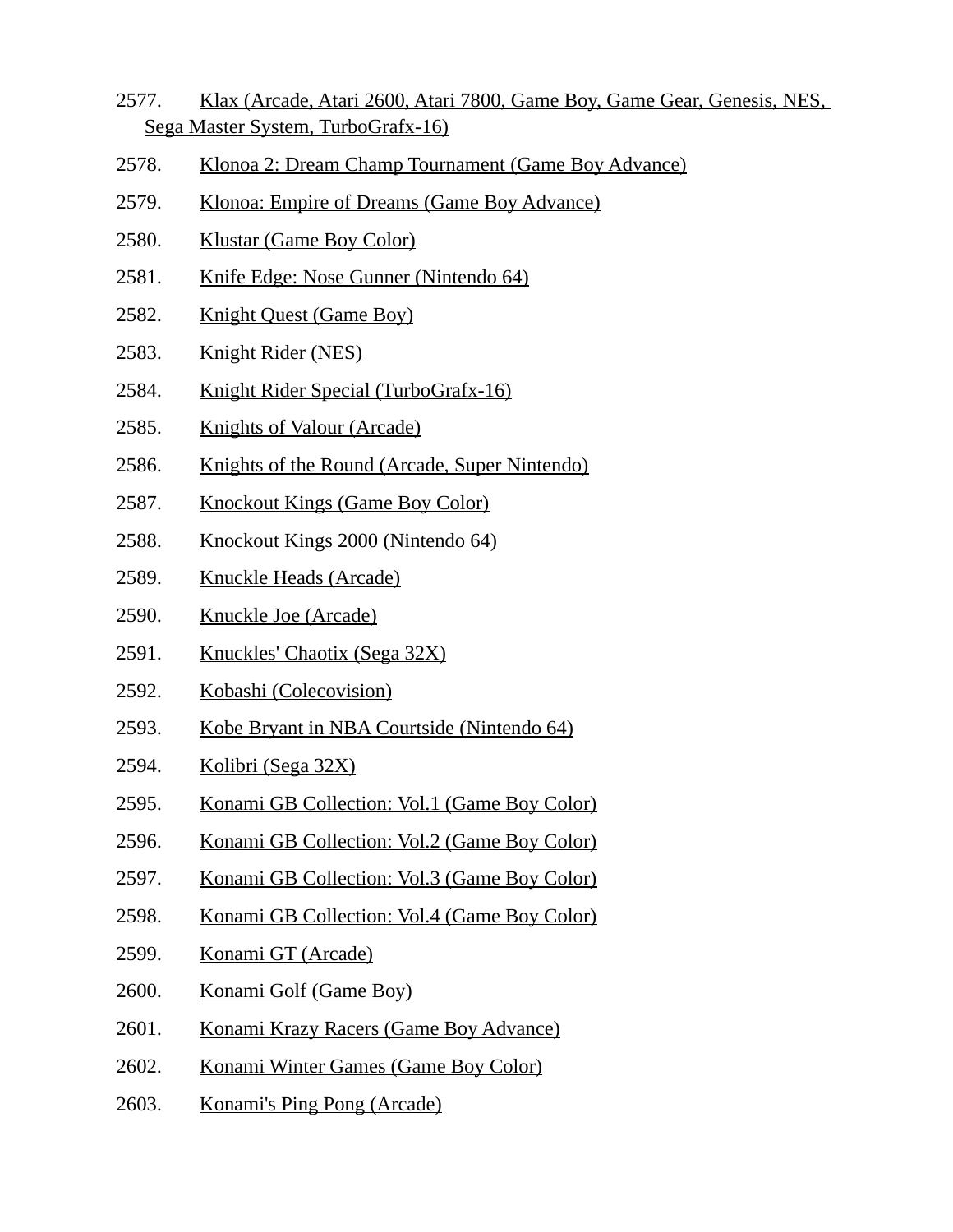- 2604. Konami's Ping-Pong (Colecovision)
- 2605. Konamic Ice Hockey (Game Boy)
- 2606. Konamic Sports in Barcelona (Game Boy)
- 2607. Kool-Aid Man (Atari 2600, Intellivision)
- 2608. Kore ga Pro Yakyuu '89 (TurboGrafx-16)
- 2609. Kore ga Pro Yakyuu '90 (TurboGrafx-16)
- 2610. Korosuke Roller (Arcade)
- 2611. Koutetsu Yousai Strahl (Arcade)
- 2612. Kozmik Krooz'r (Arcade)
- 2613. Kram (Arcade)
- 2614. Krazy Bowl (Arcade)
- 2615. Krazy Kreatures (NES)
- 2616. Krull (Arcade, Atari 2600)
- 2617. Krusty's Fun House (Game Boy, Game Gear, NES, Sega Master System)
- 2618. Krusty's Super Fun House (Genesis, Super Nintendo)
- 2619. Kung Fu (NES)
- 2620. Kung Fu Kid (Sega Master System)
- 2621. Kung Fu Master (Atari 7800)
- 2622. Kung-Fu Heroes (NES)
- 2623. Kung-Fu Master (Arcade, Atari 2600, Game Boy)
- 2624. Kuri Kinton (Arcade)
- 2625. Kuru Kuru Kururin (Game Boy Advance)
- 2626. Kwibble (Atari 2600)
- 2627. Kwirk (Game Boy)
- 2628. Kyle Petty's No Fear Racing (Super Nintendo)
- 2629. Kyros (Arcade)
- 2630. Kyukyoku Sentai Dadandarn (Arcade)
- 2631. Kyuukyoku Tiger (TurboGrafx-16)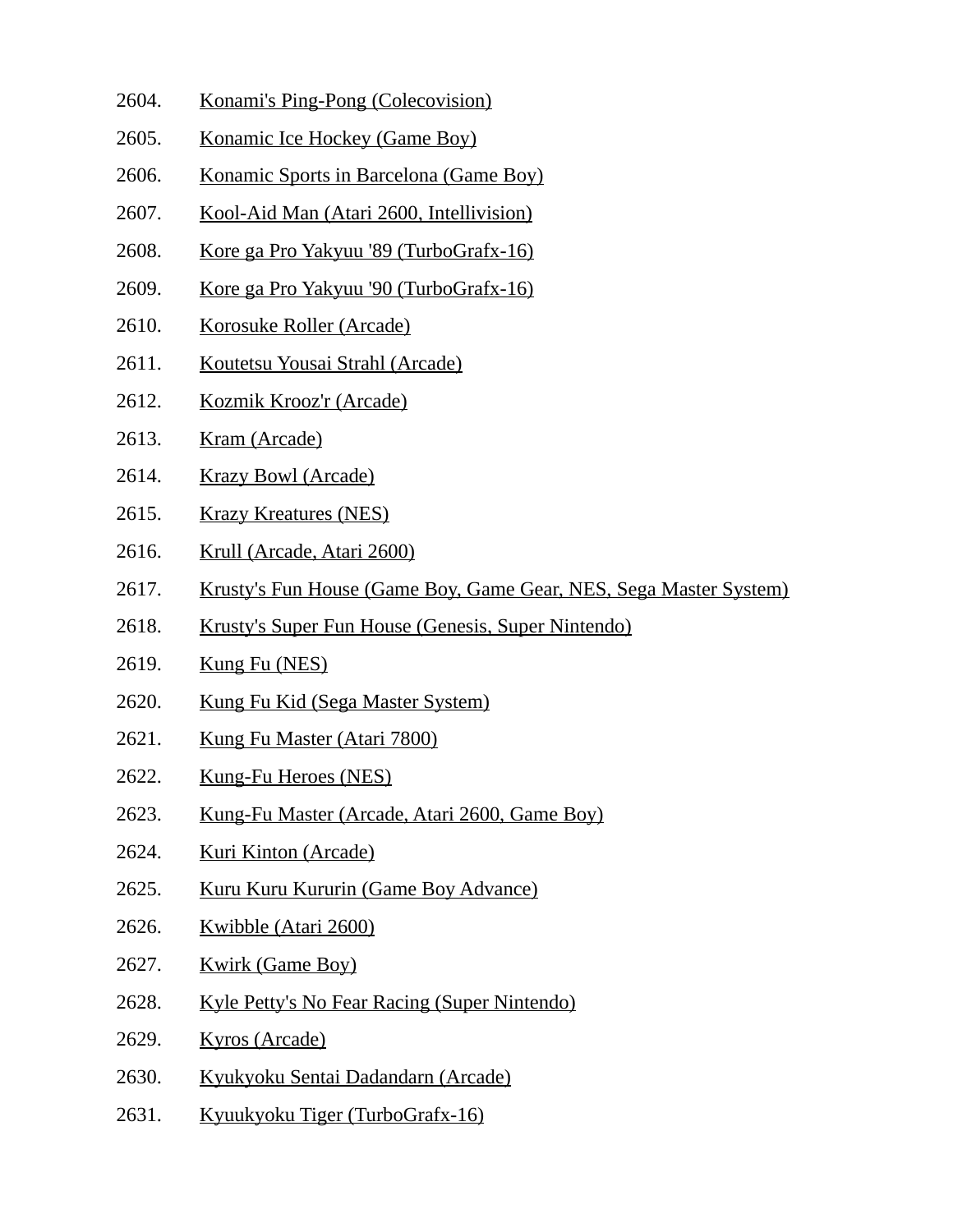- 2632. L'Empereur (NES)
- 2633. LED Storm (Arcade)
- 2634. LEGO Alpha Team (Game Boy Color)
- 2635. LEGO Island 2: The Brickster's Revenge (Game Boy Color)
- 2636. LEGO Racers (Game Boy Color)
- 2637. LEGO Star Wars: The Video Game (Game Boy Advance)
- 2638. LEGO Stunt Rally (Game Boy Color)
- 2639. LHX Attack Chopper (Genesis)
- 2640. La Quete des Anneaux (France) (Odyssey 2)
- 2641. La Russa Baseball 95 (Genesis)
- 2642. Labyrinth (NES)
- 2643. Labyrinth Game / Supermind (Odyssey 2)
- 2644. Labyrinth Runner (Arcade)
- 2645. Lady Bug (Arcade, Colecovision, Intellivision)
- 2646. Lady Frog (Arcade)
- 2647. Lady Sia (Game Boy Advance)
- 2648. Lagoon (Super Nintendo)
- 2649. Lakers versus Celtics and the NBA Playoffs (Genesis)
- 2650. Lamborghini American Challenge (Game Boy, Super Nintendo)
- 2651. Land Battle (Intellivision)
- 2652. Land Maker (Arcade)
- 2653. Land Sea Air Squad (Arcade)
- 2654. Land Stalker (Genesis)
- 2655. Land of Illusion Starring Mickey Mouse (Game Gear, Sega Master System)
- 2656. Landstalker (Genesis)
- 2657. Las Vegas Blackjack (Odyssey 2)
- 2658. Las Vegas Cool Hand (Game Boy Color)
- 2659. Las Vegas Poker & Blackjack (Intellivision)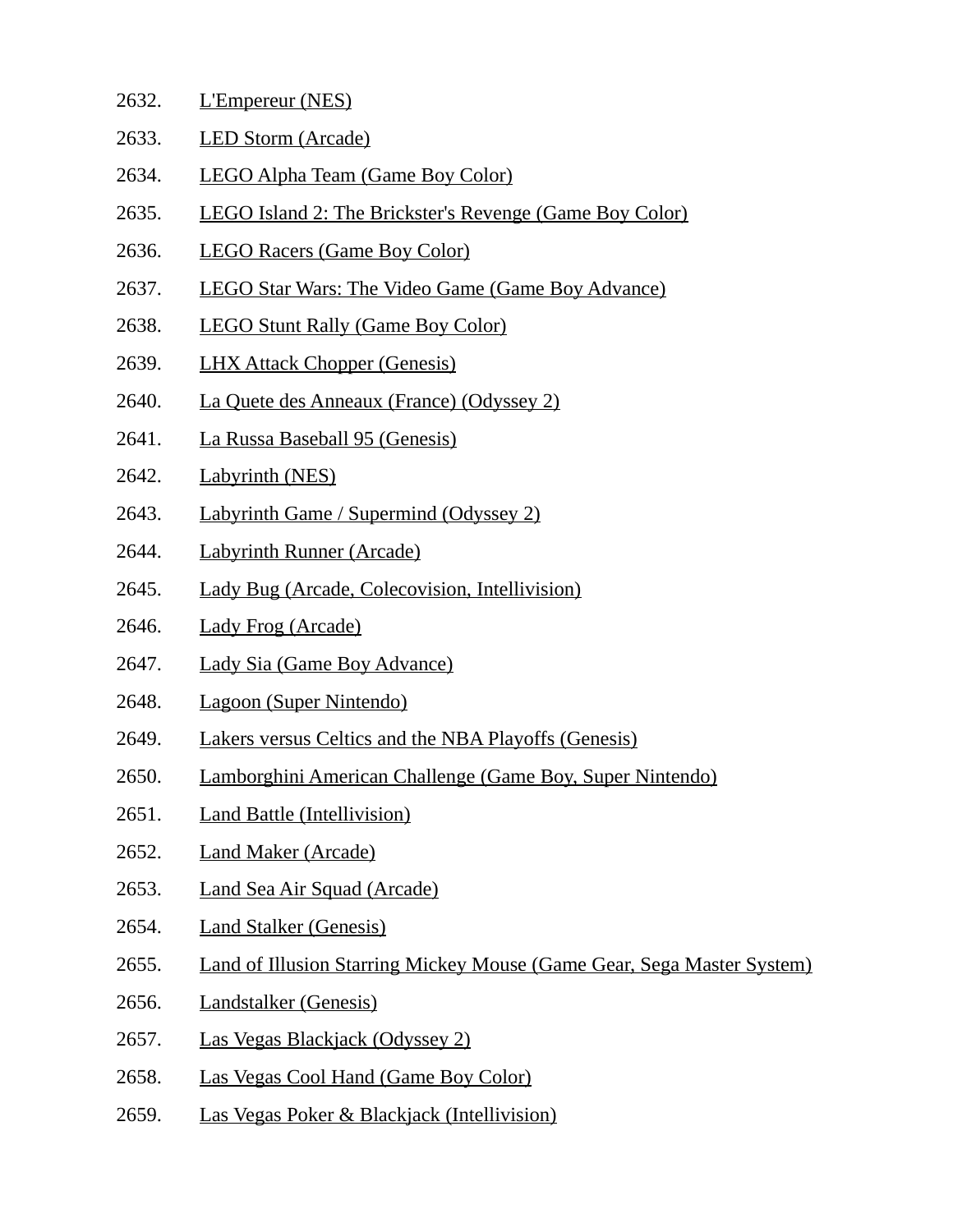- 2660. Las Vegas Roulette (Intellivision)
- 2661. Laser Blast (Atari 2600)
- 2662. Laser Ghost (Sega Master System)
- 2663. Laser Invasion (NES)
- 2664. Laser Volley (Atari 2600)
- 2665. Lasso (Arcade)
- 2666. Last Action Hero (Game Boy, Game Gear, Genesis, NES, Super Nintendo)
- 2667. Last Battle (Genesis)
- 2668. Last Duel (Arcade)
- 2669. Last Mission (Arcade)
- 2670. Last Resort (Arcade)
- 2671. Last Striker (Arcade)
- 2672. Lazer Command (Arcade)
- 2673. Lazlos' Leap (Game Boy)
- 2674. League Bowling (Arcade)
- 2675. League of Light (Intellivision)
- 2676. Learning Fun I (Intellivision)
- 2677. Learning Fun II (Intellivision)
- 2678. Learning with Leeper (Colecovision)
- 2679. Lee Trevino's Fighting Golf (NES)
- 2680. Legacy of the Wizard (NES)
- 2681. Legend (Arcade, Super Nintendo)
- 2682. Legend Of Hero Tonma (Arcade)
- 2683. Legend Of Makai (Arcade)
- 2684. Legend Of Valkyrie (Arcade)
- 2685. Legend of Illusion Starring Mickey Mouse (Game Gear, Sega Master System)
- 2686. Legend of Success Joe (Arcade)
- 2687. Legend of the River King 2 (Game Boy Color)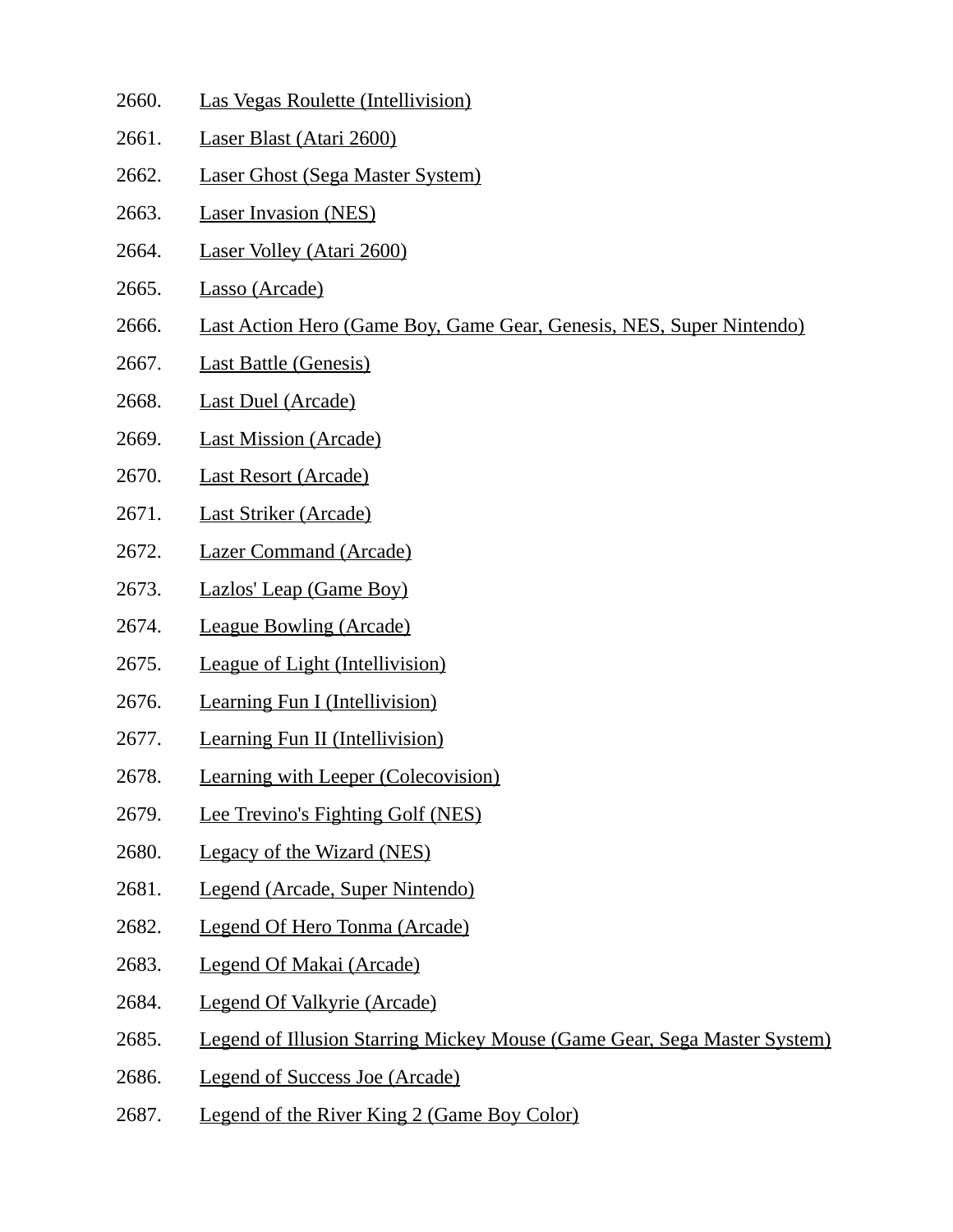- 2688. Legend of the River King GB (Game Boy)
- 2689. Legendary Axe II (TurboGrafx-16)
- 2690. Legendary Wings (Arcade, NES)
- 2691. Legends of the Diamond: The Baseball Championship Game (NES)
- 2692. Legion (Arcade)
- 2693. Lego Racers (Nintendo 64)
- 2694. Lego Star Wars II: The Original Trilogy (Game Boy Advance)
- 2695. Lemmings (Game Boy, Game Gear, Genesis, NES, Super Nintendo)
- 2696. Lemmings & Oh No! More Lemmings (Game Boy Color)
- 2697. Lemmings 2 (Sega Master System)
- 2698. Lemmings 2: The Tribes (Game Boy, Genesis, Super Nintendo)
- 2699. Leprechaun (Arcade)
- 2700. Lester the Unlikely (Super Nintendo)
- 2701. Lethal Crash Race (Arcade)
- 2702. Lethal Enforcers (Genesis, Sega CD, Super Nintendo)
- 2703. Lethal Enforcers II Gun Fighters (Arcade)
- 2704. Lethal Enforcers II: Gunfighters (Genesis, Sega CD)
- 2705. Lethal Justice (Arcade)
- 2706. Lethal Thunder (Arcade)
- 2707. Lethal Weapon (NES, Super Nintendo)
- 2708. Levers (Arcade)
- 2709. Libble Rabble (Arcade)
- 2710. Liberation (Arcade)
- 2711. Liberator (Arcade)
- 2712. Liberty or Death (Genesis, Super Nintendo)
- 2713. Life Force (NES)
- 2714. Lifeforce (Arcade)
- 2715. Light Bringer (Arcade)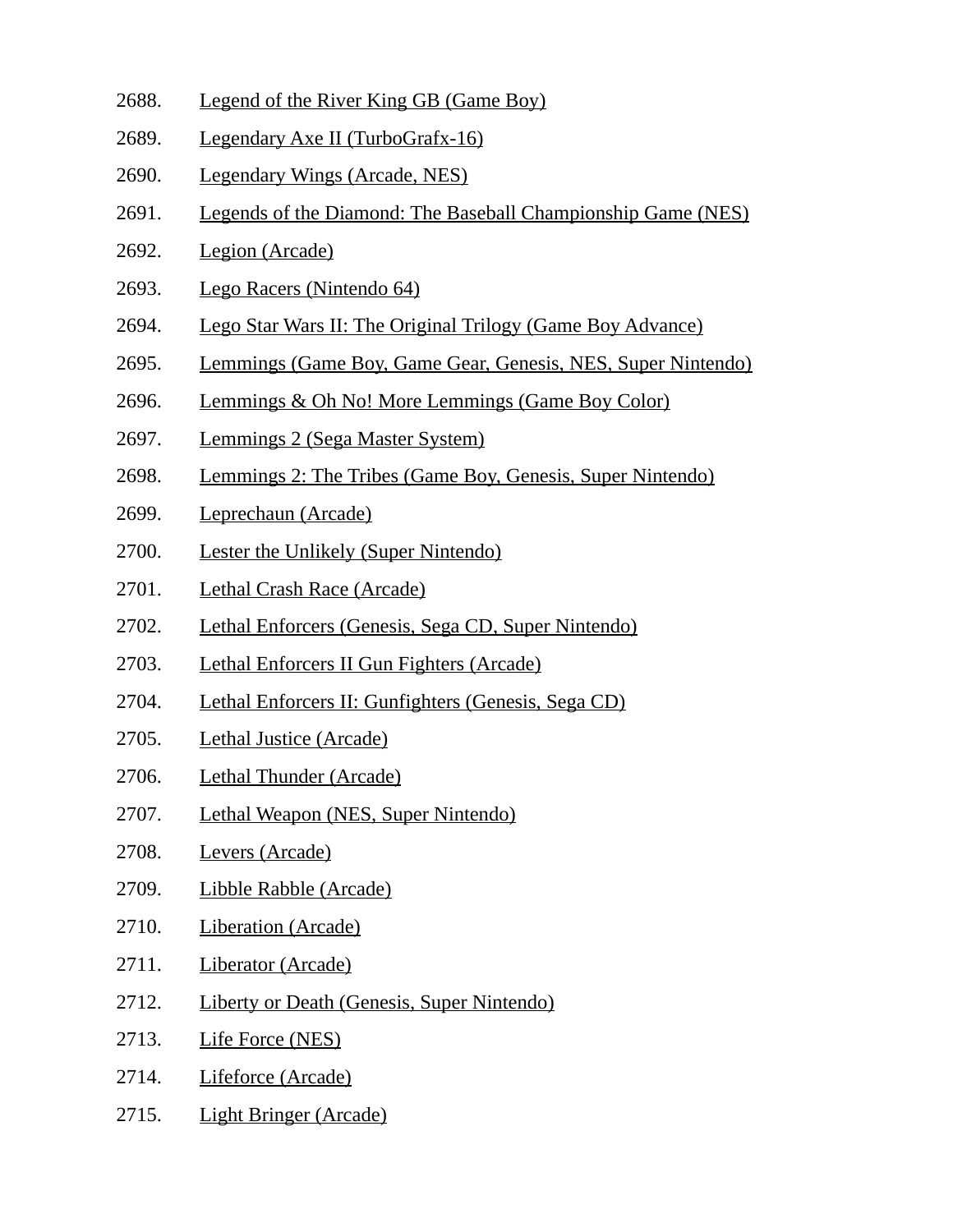- 2716. Light Crusader (Genesis)
- 2717. Lightning Fighters (Arcade)
- 2718. Lil' Monster (Game Boy Color)
- 2719. Line of Fire (Sega Master System)
- 2720. Linking Logic (Colecovision)
- 2721. Links: The Challenge of Golf (Sega CD)
- 2722. Liquid Kids (Arcade)
- 2723. Little League Baseball: Championship Series (NES)
- 2724. Little Nemo: The Dream Master (NES)
- 2725. Little Nicky (Game Boy Color)
- 2726. Little Ninja Brothers (NES)
- 2727. Little Samson (NES)
- 2728. Lizard Wizard (Arcade)
- 2729. Lizzie McGuire 3: Homecoming Havoc (Game Boy Advance)
- 2730. Loadstar: The Legend of Tully Bodine (Sega CD)
- 2731. Lochjaw (Atari 2600)
- 2732. Lock 'N' Chase (Arcade, Intellivision)
- 2733. Lock 'n' Chase (Atari 2600)
- 2734. Lock On (Super Nintendo)
- 2735. Lock'n Chase (Game Boy)
- 2736. Loco-Motion (Arcade, Intellivision)
- 2737. Lode Runner (Arcade, NES, TurboGrafx-16)
- 2738. Lode Runner Teikoku Karano Dasshutsu (Arcade)
- 2739. Lode Runner 3-D (Nintendo 64)
- 2740. Lode Runner II (Arcade)
- 2741. Lode Runner III The Golden Labyrinth (Arcade)
- 2742. Lode Runner: The Dig Fight (Arcade)
- 2743. Logger (Arcade)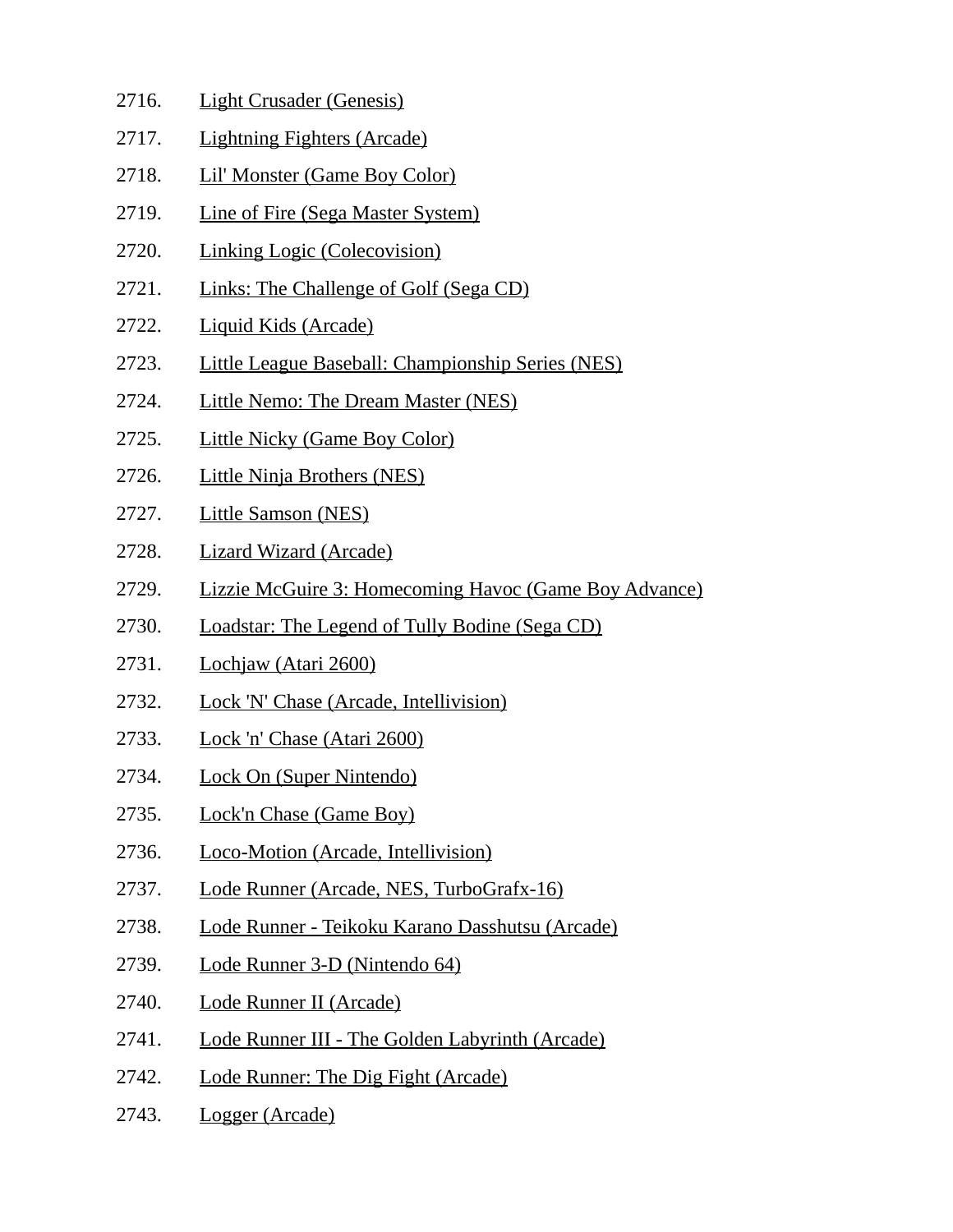- 2744. Logic Levels (Colecovision)
- 2745. Logical (Game Boy Color)
- 2746. London Blitz (Atari 2600)
- 2747. Looney Tunes (Game Boy, Game Boy Color)
- 2748. Looney Tunes B-Ball (Super Nintendo)
- 2749. Looney Tunes Collector: Alert! (Game Boy Color)
- 2750. Looney Tunes Racing (Game Boy Color)
- 2751. Loony Balloon (Odyssey 2)
- 2752. Looper (Arcade)
- 2753. Looping (Arcade, Colecovision)
- 2754. Loopz (Game Boy, NES)
- 2755. Lord of Darkness (Super Nintendo)
- 2756. Lord of the Sword (Sega Master System)
- 2757. Lords of Thunder (Sega CD)
- 2758. Lost Luggage (Atari 2600)
- 2759. Lost Tomb (Arcade)
- 2760. Lost Vikings 2 (Super Nintendo)
- 2761. Lot Lot (Arcade)
- 2762. Low G Man: The Low Gravity Man (NES)
- 2763. Lucky & Wild (Arcade)
- 2764. Lucky Luke (Game Boy, Game Boy Color)
- 2765. Lucky Luke: Desperado Train (Game Boy Color)
- 2766. Lucle (Game Boy)
- 2767. Lufia & The Fortress of Doom (Super Nintendo)
- 2768. Lufia II: Rise of the Sinistrals (Super Nintendo)
- 2769. Lufia: The Legend Returns (Game Boy Color)
- 2770. Lufia: The Ruins of Lore (Game Boy Advance)
- 2771. Lunar Lander (Arcade, Game Boy)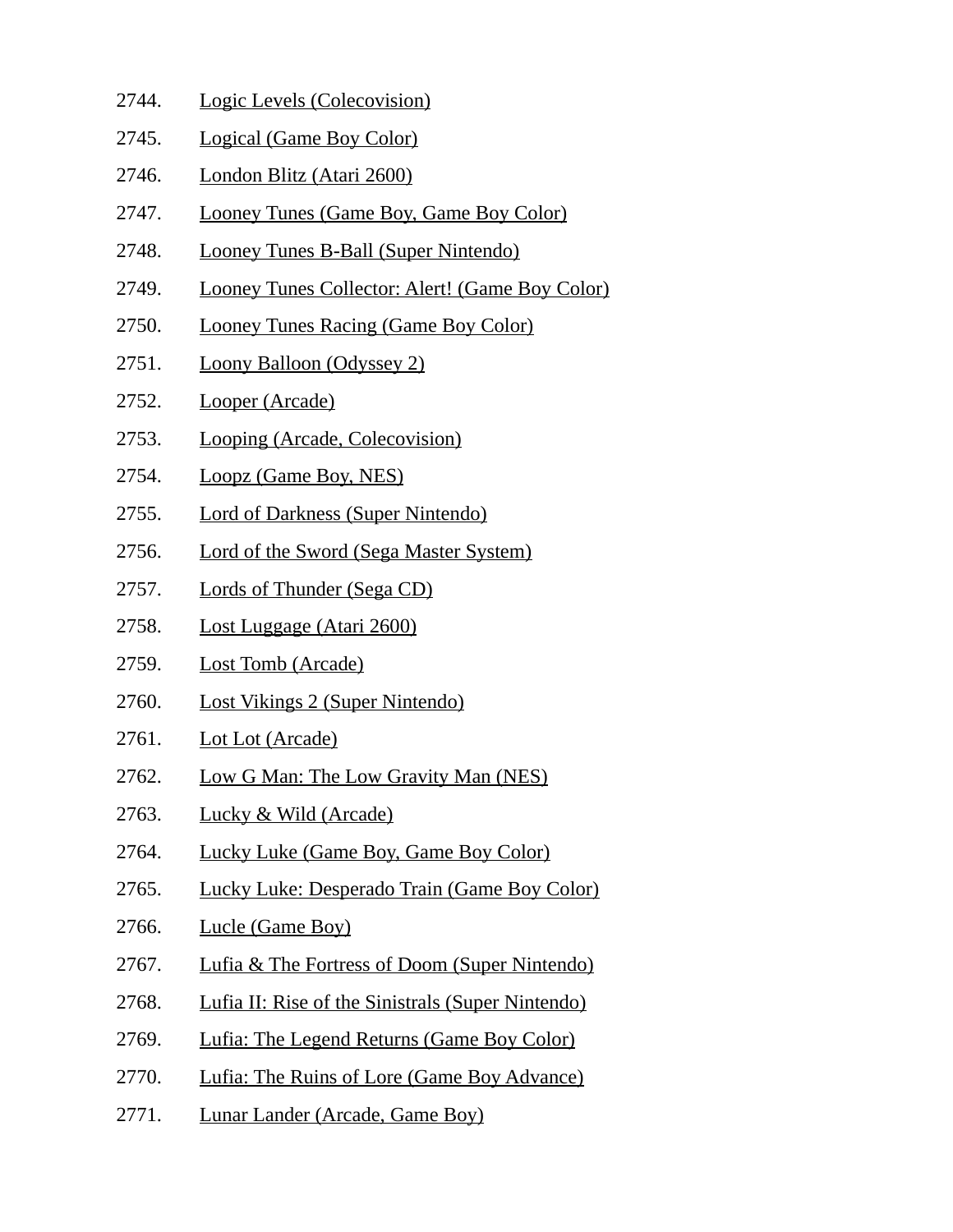- 2772. Lunar Legend (Game Boy Advance)
- 2773. Lunar Pool (NES)
- 2774. Lunar Rescue (Arcade)
- 2775. Lunar: Eternal Blue (Sega CD)
- 2776. Lunar: Sanposuru Gakuen (Game Gear)
- 2777. Lunar: The Silver Star (Sega CD)
- 2778. Lupin The 3rd The Shooting (Arcade)
- 2779. M&M's Blast! (Game Boy Advance)
- 2780. M&M's Minis Madness (Game Boy Color)
- 2781. M\*A\*S\*H (Colecovision)
- 2782. M-1 Abrams Battle Tank (Genesis)
- 2783. M-79 Ambush (Arcade)
- 2784. M.A.D. (Atari 2600)
- 2785. M.A.S.H (Atari 2600)
- 2786. M.C. Kids (NES)
- 2787. M.I.A. Missing in Action (Arcade)
- 2788. M.U.L.E. (NES)
- 2789. MASHIN EIYUDEN WATARU (TurboGrafx-16)
- 2790. MLBPA Baseball (Game Gear, Genesis, Super Nintendo)
- 2791. MOTO ROADER II (TurboGrafx-16)
- 2792. MTV Sports: Skateboarding Featuring Andy Macdonald (Game Boy Color)
- 2793. MTV Sports: T.J. Lavin's Ultimate BMX (Game Boy Color)
- 2794. MUSHA: Metallic Uniframe Super Hybrid Armor (Genesis)
- 2795. MX5000 (Arcade)
- 2796. Mace: The Dark Age (Nintendo 64)
- 2797. Mach 3 (Daphne)
- 2798. Mach Rider (NES)
- 2799. Macho Mouse (Arcade)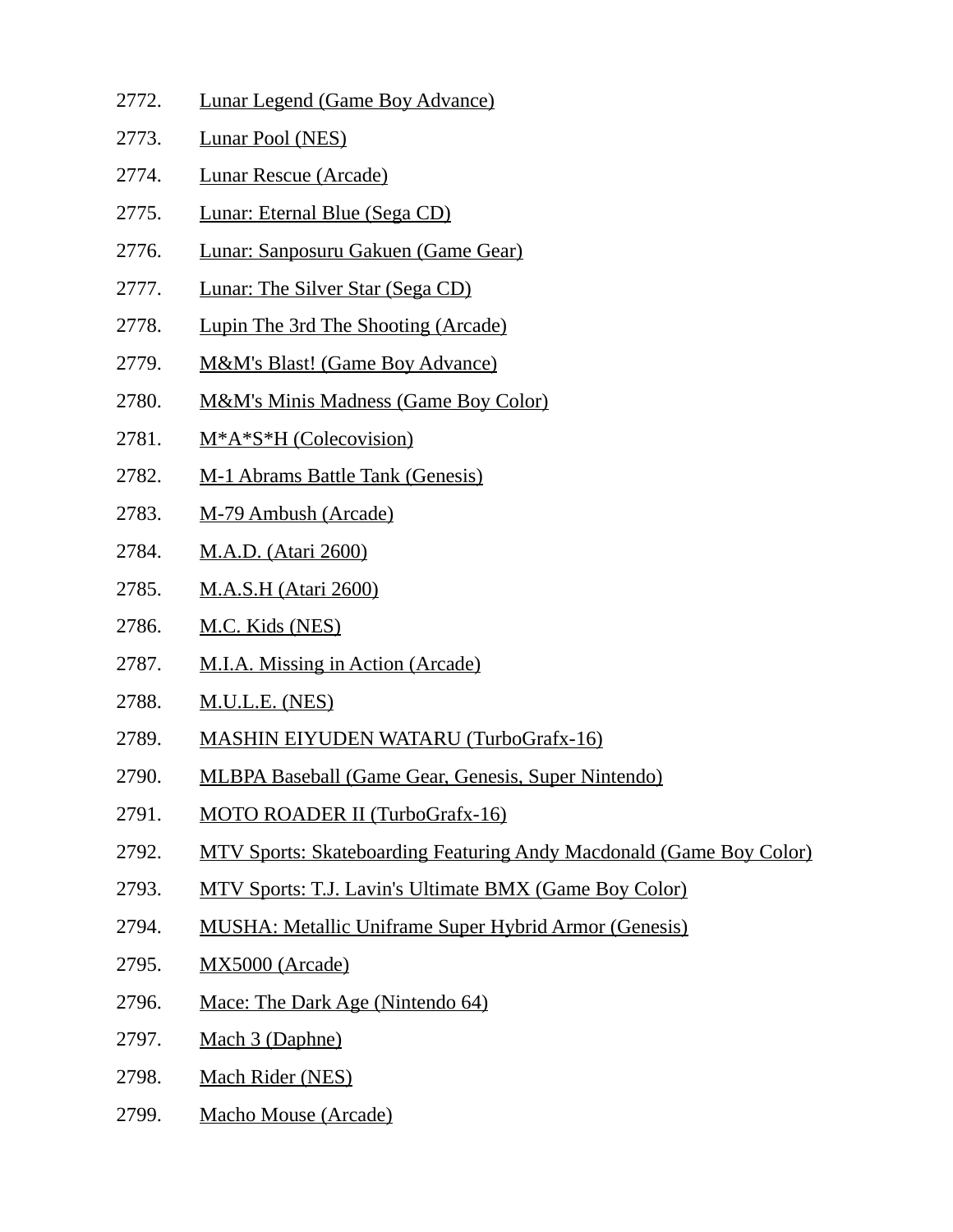| 2800. | <b>Macross (Arcade)</b>                       |
|-------|-----------------------------------------------|
| 2801. | Macross II (Arcade)                           |
| 2802. | <b>Macross Plus (Arcade)</b>                  |
| 2803. | <b>Mad Crasher (Arcade)</b>                   |
| 2804. | <u>Mad Dog II: The Lost Gold (Sega CD)</u>    |
| 2805. | Mad Dog McCree (Sega CD)                      |
| 2806. | <b>Mad Gear (Arcade)</b>                      |
| 2807. | Mad Max (NES)                                 |
| 2808. | <b>Mad Motor (Arcade)</b>                     |
| 2809. | <b>Mad Planets (Arcade)</b>                   |
| 2810. | <b>Mad Shark (Arcade)</b>                     |
| 2811. | Madden '95 (Game Boy)                         |
| 2812. | Madden '96 (Game Boy)                         |
| 2813. | Madden '97 (Game Boy)                         |
| 2814. | Madden Football 64 (Nintendo 64)              |
| 2815. | Madden NFL '94 (Genesis, Super Nintendo)      |
| 2816. | Madden NFL '95 (Game Gear)                    |
| 2817. | Madden NFL '96 (Game Gear)                    |
| 2818. | Madden NFL 2000 (Game Boy Color, Nintendo 64) |
| 2819. | Madden NFL 2001 (Game Boy Color)              |
| 2820. | Madden NFL 2002 (Game Boy Color)              |
| 2821. | Madden NFL 95 (Genesis, Super Nintendo)       |
| 2822. | Madden NFL 96 (Genesis, Super Nintendo)       |
| 2823. | Madden NFL 97 (Genesis, Super Nintendo)       |
| 2824. | Madden NFL 98 (Genesis, Super Nintendo)       |
| 2825. | MagMax (Arcade, NES)                          |
| 2826. | <b>Magi Nation (Game Boy Color)</b>           |

2827. Magic Block (NES)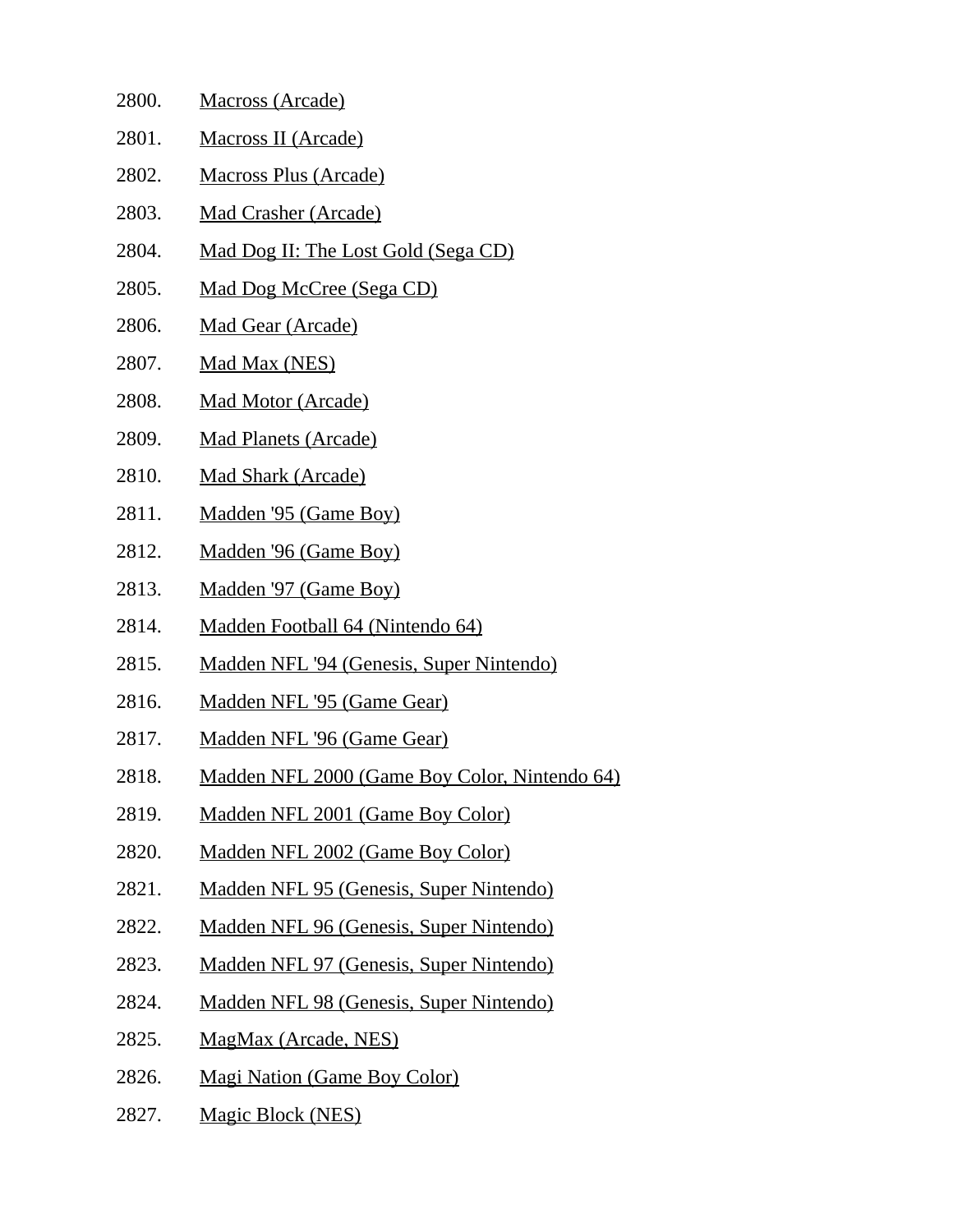- 2828. Magic Boy (Super Nintendo)
- 2829. Magic Carousel (Intellivision)
- 2830. Magic Darts (NES)
- 2831. Magic Johnson's Fast Break (NES)
- 2832. Magic Sword (Super Nintendo)
- 2833. Magic Sword: Heroic Fantasy (Arcade)
- 2834. Magical Cat Adventure (Arcade)
- 2835. Magical Chase (TurboGrafx-16)
- 2836. Magical Chase GB (Game Boy Color)
- 2837. Magical Crystals (Arcade)
- 2838. Magical Drop (Game Boy Color)
- 2839. Magical Drop II (Arcade)
- 2840. Magical Drop III (Arcade)
- 2841. Magical Tetris Challenge (Game Boy Color)
- 2842. Magical Tree (Colecovision)
- 2843. Magician (NES)
- 2844. Magician Lord (Arcade)
- 2845. Magnetic Soccer (Game Boy)
- 2846. Mahou Daisakusen (Arcade)
- 2847. Mail Plane (Vectrex)
- 2848. Main Event (Arcade)
- 2849. Major Havoc (Arcade)
- 2850. Major League Baseball (Intellivision, NES)
- 2851. Major League Baseball Featuring Ken Griffey, Jr. (Nintendo 64)
- 2852. Major Title (Arcade)
- 2853. Major Title 2: Tournament Leader (Arcade)
- 2854. Makai Prince Dorabochan (TurboGrafx-16)
- 2855. Make Trax (Arcade)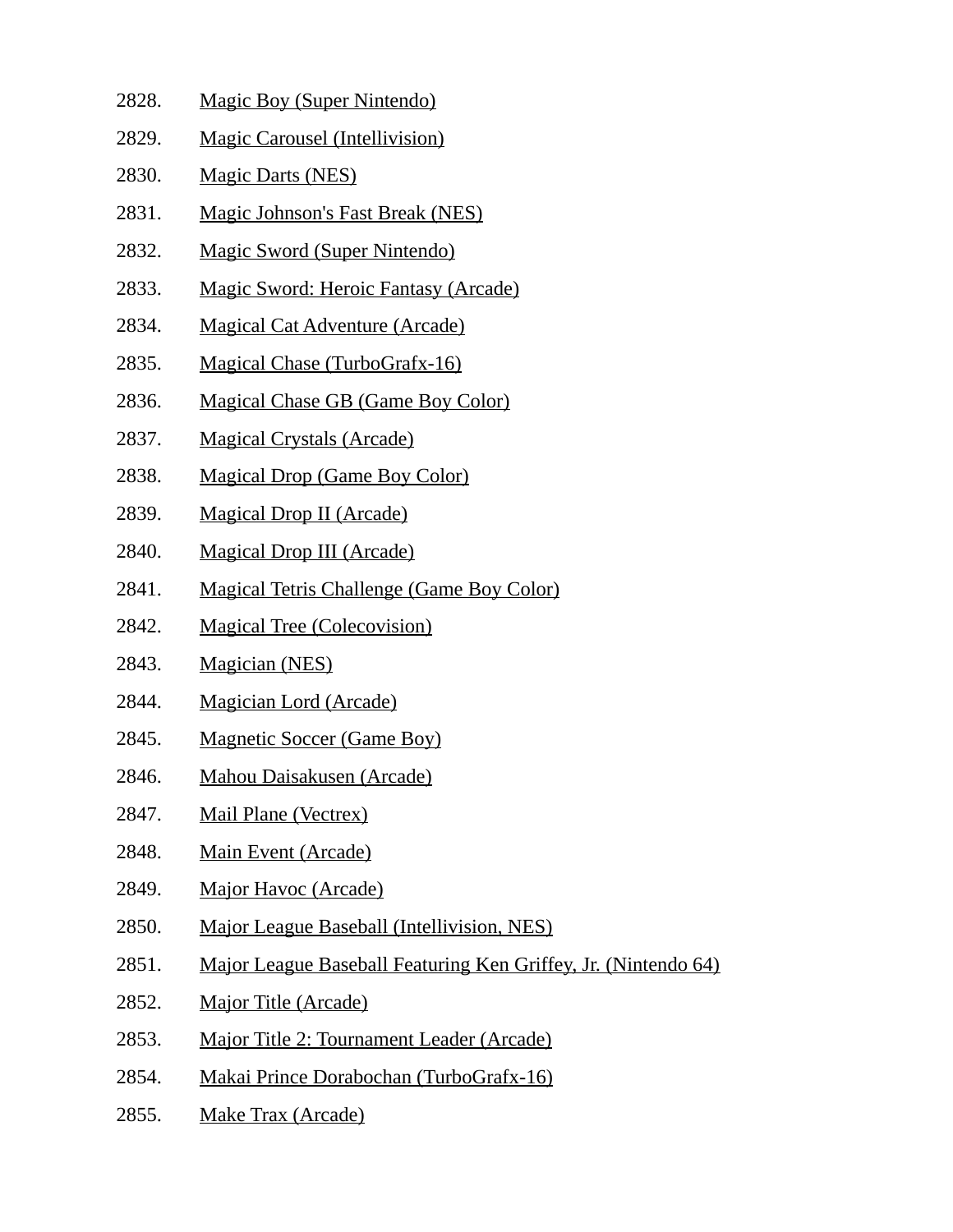- 2856. Malagai (Atari 2600)
- 2857. Malibu Beach Volleyball (Game Boy)
- 2858. Man Overboard! S.S. Lucifer (Game Gear)
- 2859. Mangia' (Atari 2600)
- 2860. Mania Challenge (Arcade)
- 2861. Maniac Mansion (NES)
- 2862. Maniac Square (Arcade)
- 2863. Mansion of Hidden Souls (Sega CD)
- 2864. Manx TT Superbike (Arcade)
- 2865. Many Block (Arcade)
- 2866. Mappy (Arcade, Game Gear, NES)
- 2867. Mappy-Land (NES)
- 2868. Marauder (Atari 2600)
- 2869. Marble Madness (Arcade, Game Boy, Game Boy Color, Game Gear, Genesis, NES, Sega Master System)
- 2870. Marchen Maze (Arcade, TurboGrafx-16)
- 2871. Marine Boy (Arcade)
- 2872. Marine Wars (Atari 2600)
- 2873. Mario & Luigi: Superstar Saga (Game Boy Advance)
- 2874. Mario & Yoshi (Game Boy)
- 2875. Mario Andretti Racing (Genesis)
- 2876. Mario Bros. (Arcade, Atari 2600, Atari 7800, NES)
- 2877. Mario Brothers (Colecovision)
- 2878. Mario Golf (Game Boy Color, Nintendo 64)
- 2879. Mario Golf: Advance Tour (Game Boy Advance)
- 2880. Mario Is Missing! (NES, Super Nintendo)
- 2881. Mario Kart 64 (Nintendo 64)
- 2882. Mario Kart: Super Circuit (Game Boy Advance)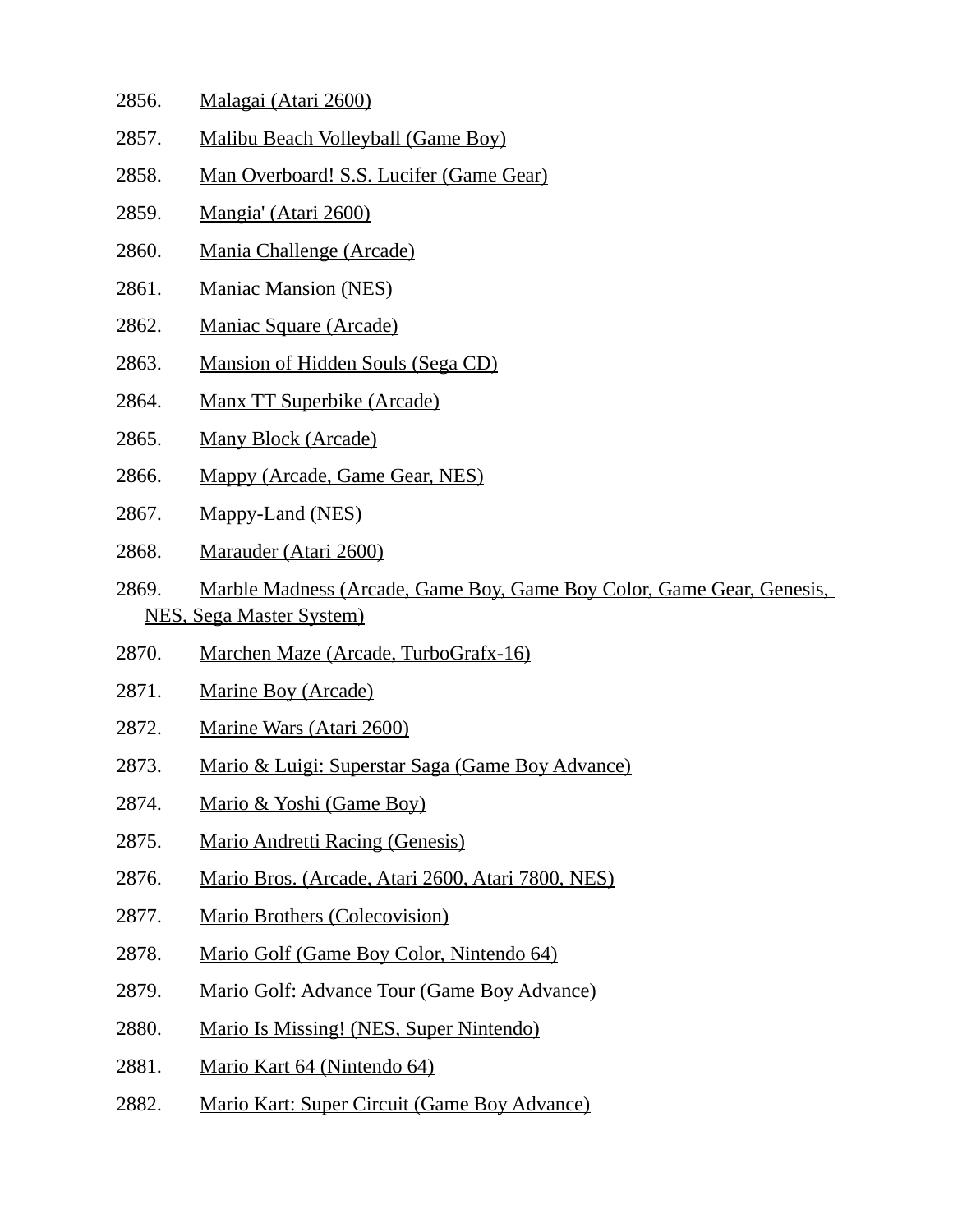- 2883. Mario Lemieux Hockey (Genesis)
- 2884. Mario Party (Nintendo 64)
- 2885. Mario Party 2 (Nintendo 64)
- 2886. Mario Party 3 (Nintendo 64)
- 2887. Mario Party Advance (Game Boy Advance)
- 2888. Mario Pinball Land (Game Boy Advance)
- 2889. Mario Tennis (Game Boy Color, Nintendo 64)
- 2890. Mario Tennis: Power Tour (Game Boy Advance)
- 2891. Mario vs. Donkey Kong (Game Boy Advance)
- 2892. Mario's Early Years: Fun with Letters (Super Nintendo)
- 2893. Mario's Early Years: Fun with Numbers (Super Nintendo)
- 2894. Mario's Early Years: Preschool Fun (Super Nintendo)
- 2895. Mario's Picross (Game Boy)
- 2896. Mario's Time Machine (NES, Super Nintendo)
- 2897. Mark Davis' The Fishing Master (Super Nintendo)
- 2898. Marko (Game Gear, Genesis)
- 2899. Marko's Magic Football (Sega CD)
- 2900. Marksman Shooting / Trap Shooting / Safari Hunt (Sega Master System)
- 2901. Mars (Arcade)
- 2902. Mars Matrix (Arcade)
- 2903. Marsupilami (Genesis)
- 2904. Martial Champion (Arcade)
- 2905. Martian Threat (Odyssey 2)
- 2906. Maru's Mission (Game Boy)
- 2907. Marvel Land (Arcade, Genesis)
- 2908. Marvel Super Heroes (Arcade)
- 2909. Marvel Super Heroes in War of the Gems (Super Nintendo)
- 2910. Marvel Super Heroes vs. Street Fighter (Arcade)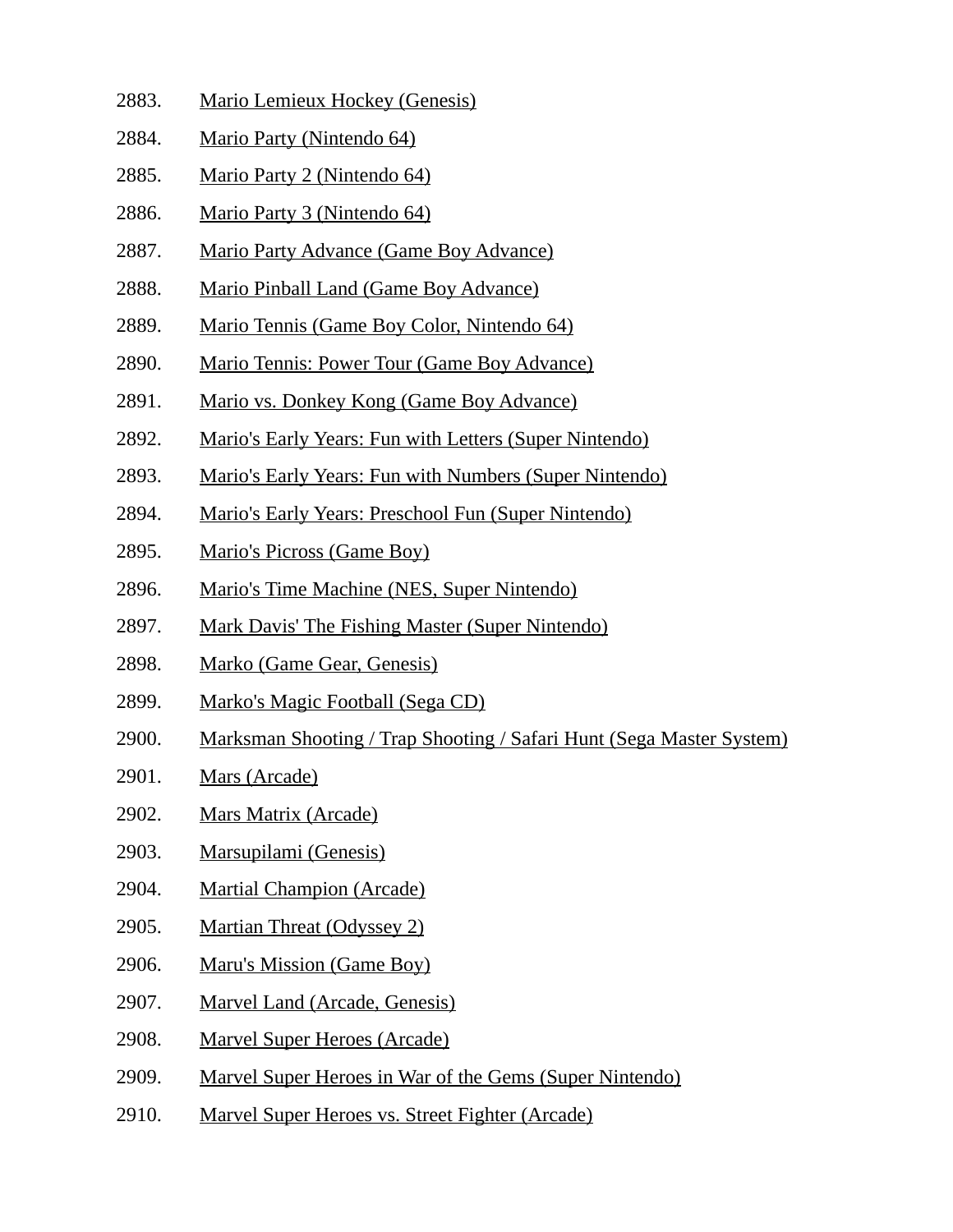- 2911. Marvel vs. Capcom: Clash of Super Heroes (Arcade)
- 2912. Marvin Strikes Back! (Game Boy Color)
- 2913. Marvin's Maze (Arcade)
- 2914. Mary Shelley's Frankenstein (Genesis, Sega CD, Super Nintendo)
- 2915. Mary-Kate & Ashley: Get a Clue! (Game Boy Color)
- 2916. Mary-Kate and Ashley: Crush Course (Game Boy Color)
- 2917. Mary-Kate and Ashley: Pocket Planner (Game Boy Color)
- 2918. Mary-Kate and Ashley: Winners Circle (Game Boy Color)
- 2919. Masked Riders Club: Battle Race (Arcade)
- 2920. Master Builder (Atari 2600)
- 2921. Master Chu and the Drunkard Hu (NES)
- 2922. Master of Darkness (Sega Master System)
- 2923. Master of Weapon (Arcade, Genesis)
- 2924. Masters of Combat (Sega Master System)
- 2925. Masters of the Universe: The Power of He-Man (Atari 2600, Intellivision)
- 2926. Mat Hoffman's Pro BMX (Game Boy Color)
- 2927. Mat Mania (Arcade)
- 2928. Mat Mania Challenge (Atari 7800)
- 2929. Matchbox Caterpillar Construction Zone (Game Boy Color)
- 2930. Matchbox Emergency Patrol (Game Boy Color)
- 2931. Matchmaker / Buzzword / Logix (Odyssey 2)
- 2932. Math Blaster: Episode 1 (Genesis, Super Nintendo)
- 2933. Math-A-Magic / Echo (Odyssey 2)
- 2934. Maui Mallard in Cold Shadow (Game Boy, Super Nintendo)
- 2935. Mausuke no Ojama the World (Arcade)
- 2936. Max (Game Boy)
- 2937. Max Payne (Game Boy Advance)
- 2938. Max RPM (Arcade)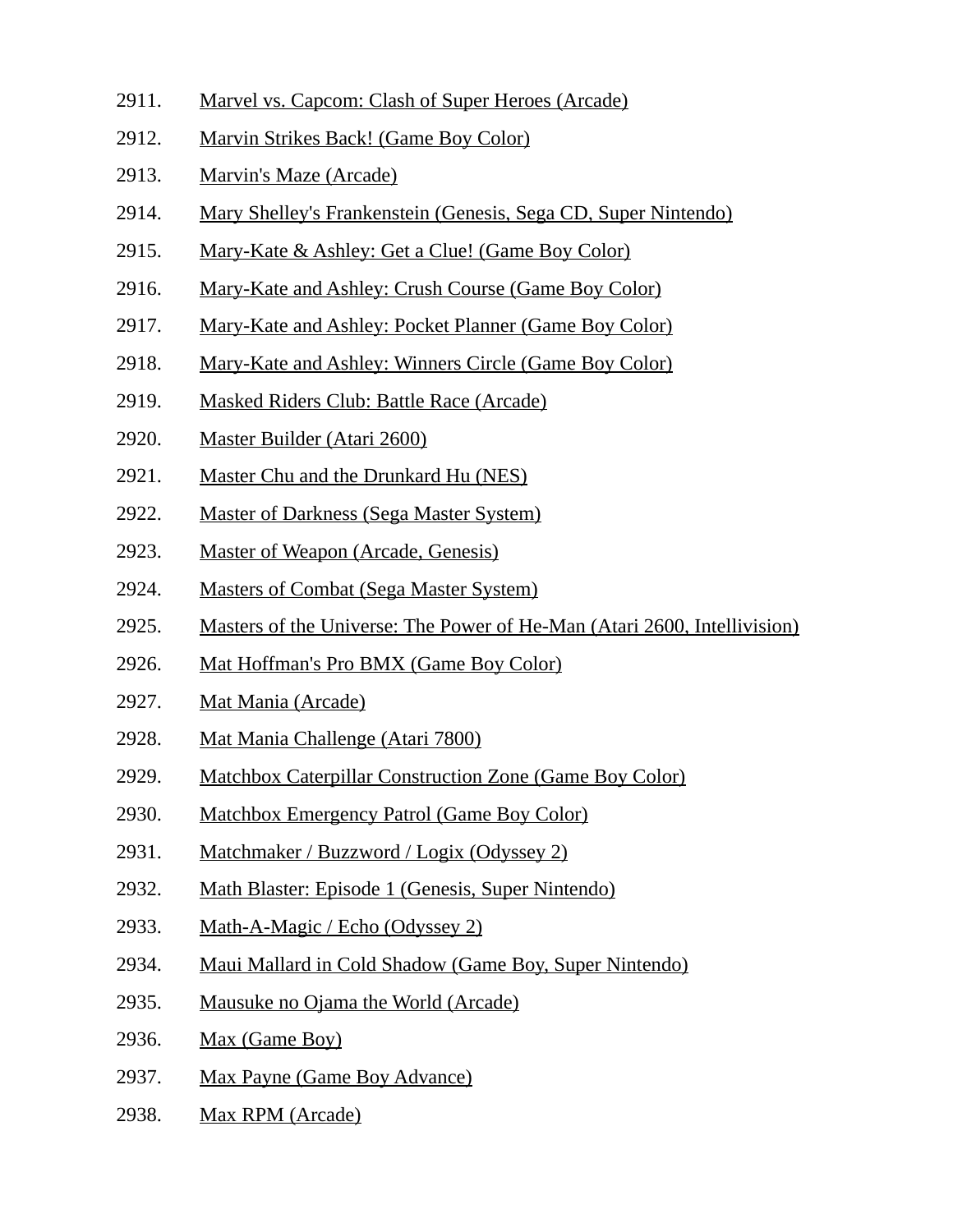| 2939. | <u> Maxi 15 (NES)</u>                                      |
|-------|------------------------------------------------------------|
| 2940. | <b>Mayday (Arcade)</b>                                     |
| 2941. | Mayhem 2002 (Arcade)                                       |
| 2942. | <u> Maze Craze: A Game of Cops 'n Robbers (Atari 2600)</u> |
| 2943. | <b>Maze Hunter 3-D (Sega Master System)</b>                |
| 2944. | <b>Maze Maniac (Colecovision)</b>                          |
| 2945. | <b>Maze Of Flott (Arcade)</b>                              |
| 2946. | <b>Mazes of Fate (Game Boy Advance)</b>                    |
| 2947. | <b>Mazin Saga: Mutant Fighter (Genesis)</b>                |
| 2948. | <b>Mazin Wars (Genesis)</b>                                |
| 2949. | Mazinger Z (Arcade)                                        |
| 2950. | <b>McDonald's Treasure Land Adventure (Genesis)</b>        |
| 2951. | <b>McDonaldland (Game Boy, NES)</b>                        |
| 2952. | <u>Mean 18 Ultimate Golf (Atari 7800)</u>                  |
| 2953. | <b>Mecarobot Golf (Super Nintendo)</b>                     |
| 2954. | <b>Mech Platoon (Game Boy Advance)</b>                     |
| 2955. | <b>MechWarrior (Super Nintendo)</b>                        |
| 2956. | <b>MechWarrior 3050 (Super Nintendo)</b>                   |
| 2957. | <b>Mechanized Attack (Arcade, NES)</b>                     |
| 2958. | <b>Medal of Honor: Infiltrator (Game Boy Advance)</b>      |
| 2959. | <b>Mega Blast (Arcade)</b>                                 |
| 2960. | <b>Mega Bomberman (Genesis)</b>                            |
| 2961. | Mega Force (Atari 2600)                                    |
| 2962. | <b>Mega Man (Game Gear, NES)</b>                           |
| 2963. | <u> Mega Man &amp; Bass (Game Boy Advance)</u>             |
| 2964. | Mega Man 2 (NES)                                           |
| 2965. | Mega Man 2: The Power Fighters (Arcade)                    |

- 
- 2966. Mega Man 3 (NES)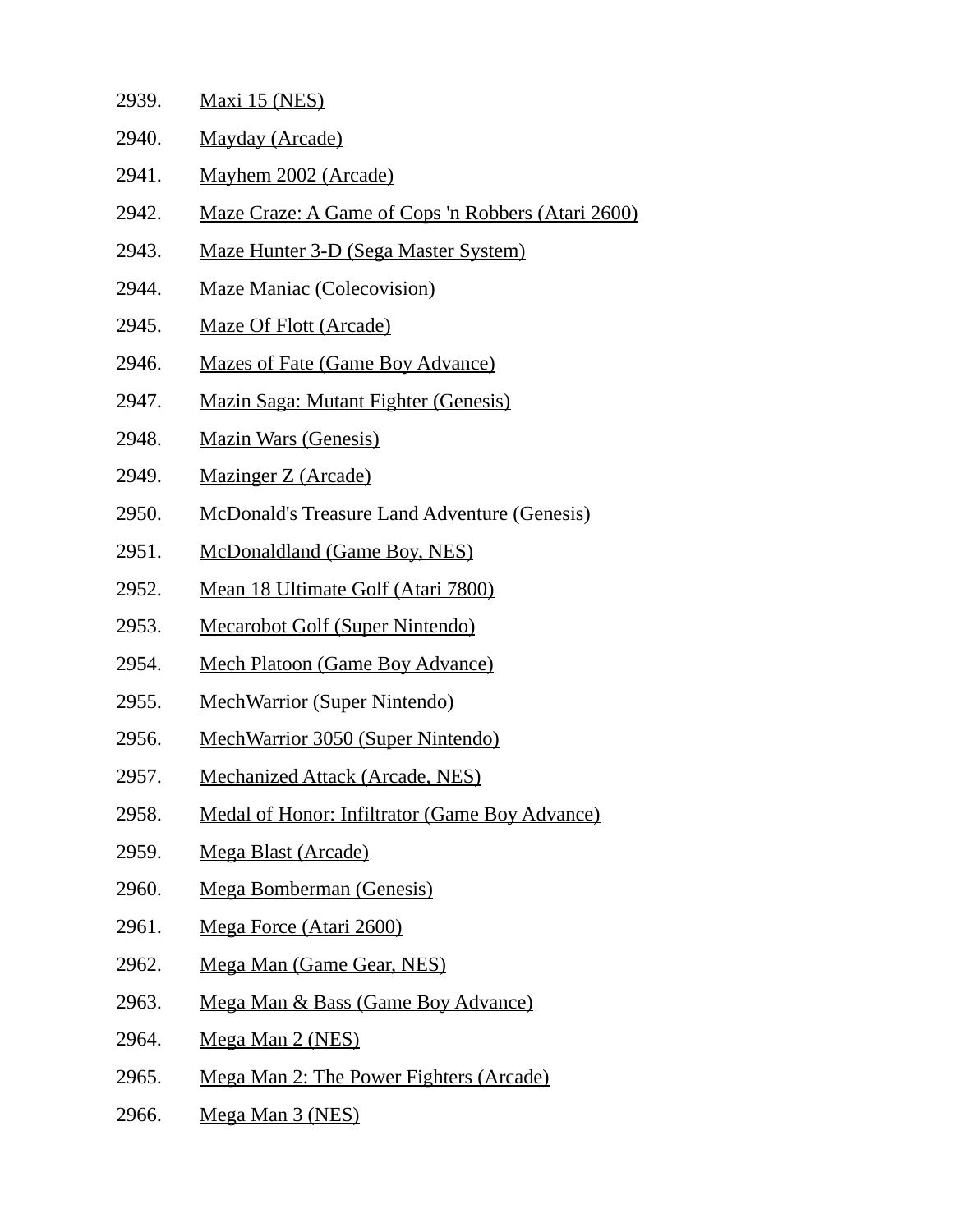| <u>_</u> __. | $\frac{1}{11}$              |
|--------------|-----------------------------|
| 2968.        | <u>Mega Man 5 (NES)</u>     |
| 2969.        | <u>Mega Man 6 (NES)</u>     |
| 2970.        | Mega Man 64 (Nintendo 64)   |
| 2971.        | Mega Man 7 (Super Nintendo) |

2967. Mega Man 4 (NES)

- 2972. Mega Man Battle Network (Game Boy Advance)
- 2973. Mega Man Battle Network 2 (Game Boy Advance)
- 2974. Mega Man Battle Network 3: Blue Version (Game Boy Advance)
- 2975. Mega Man Battle Network 3: White Version (Game Boy Advance)
- 2976. Mega Man Battle Network 4: Blue Moon (Game Boy Advance)
- 2977. Mega Man Battle Network 4: Red Sun (Game Boy Advance)
- 2978. Mega Man Battle Network 5: Team Colonel (Game Boy Advance)
- 2979. Mega Man Battle Network 5: Team Protoman (Game Boy Advance)
- 2980. Mega Man Battle Network 6: Cybeast Falzar (Game Boy Advance)
- 2981. Mega Man Battle Network 6: Cybeast Gregar (Game Boy Advance)
- 2982. Mega Man II (Game Boy)
- 2983. Mega Man III (Game Boy)
- 2984. Mega Man IV (Game Boy)
- 2985. Mega Man Soccer (Super Nintendo)
- 2986. Mega Man V (Game Boy)
- 2987. Mega Man X (Super Nintendo)
- 2988. Mega Man X2 (Super Nintendo)
- 2989. Mega Man X3 (Super Nintendo)
- 2990. Mega Man Xtreme (Game Boy Color)
- 2991. Mega Man Xtreme 2 (Game Boy Color)
- 2992. Mega Man Zero (Game Boy Advance)
- 2993. Mega Man Zero 2 (Game Boy Advance)
- 2994. Mega Man Zero 3 (Game Boy Advance)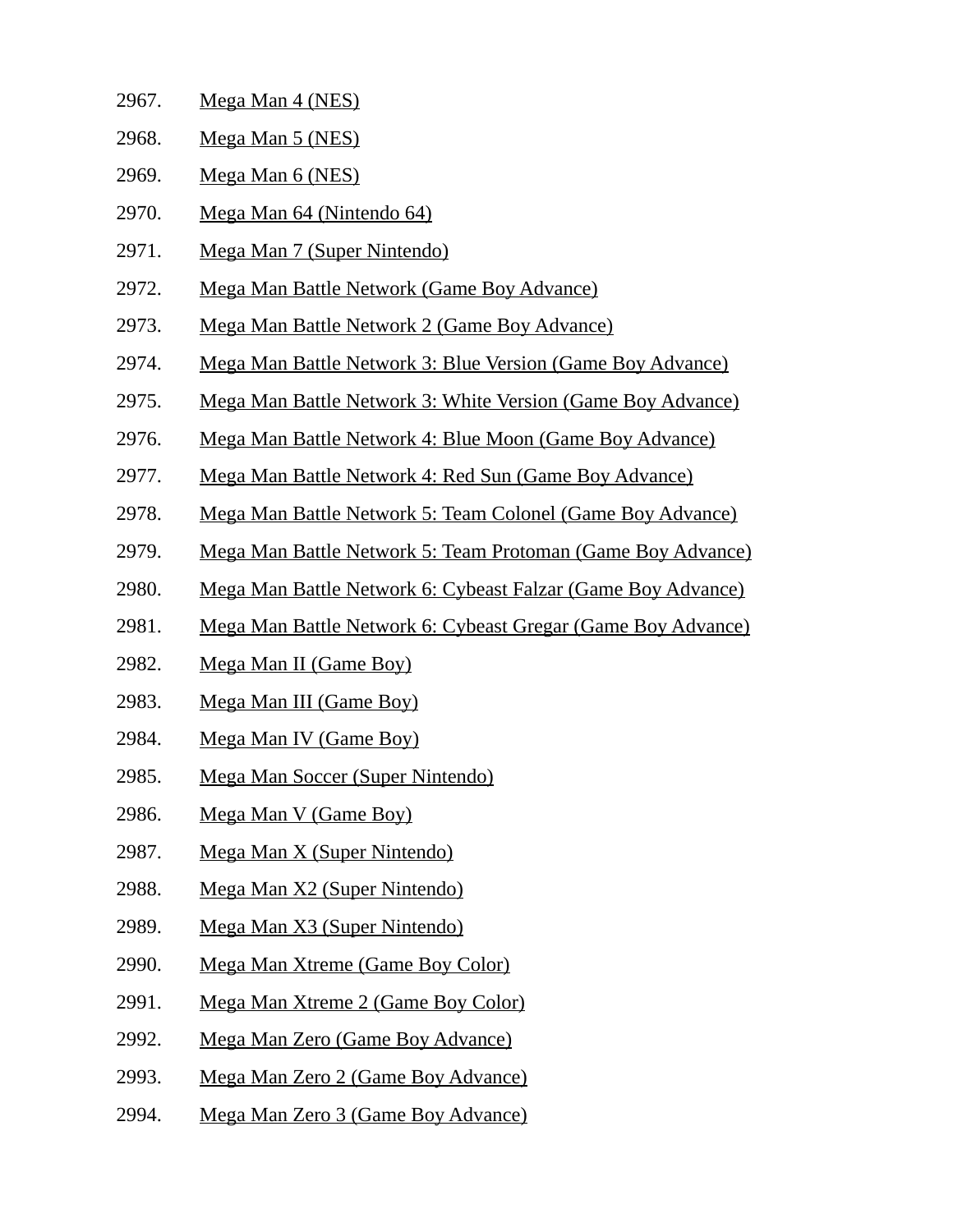- 2995. Mega Man Zero 4 (Game Boy Advance)
- 2996. Mega Man: Battle Chip Challenge (Game Boy Advance)
- 2997. Mega Man: Dr. Wily's Revenge (Game Boy)
- 2998. Mega Man: The Power Battle (Arcade)
- 2999. Mega Man: The Wily Wars (Genesis)
- 3000. Mega SWIV (Genesis)
- 3001. Mega Turrican (Genesis)
- 3002. Mega Twins (Arcade)
- 3003. Mega Zone (Arcade)
- 3004. MegaRace (Sega CD)
- 3005. MegaTrax (Genesis)
- 3006. Megadon (Arcade)
- 3007. Megalit (Game Boy)
- 3008. Megamania (Atari 2600)
- 3009. Megatack (Arcade)
- 3010. Melody Blaster (Intellivision)
- 3011. Melody Master (Vectrex)
- 3012. Meltdown (Atari 7800)
- 3013. Memory Manor (Colecovision)
- 3014. Men in Black 2: The Series (Game Boy Color)
- 3015. Men in Black: The Series (Game Boy Color)
- 3016. Menace Beach (NES)
- 3017. Mendel Palace (NES)
- 3018. Mercenary Force (Game Boy)
- 3019. Mercs (Arcade, Genesis, Sega Master System)
- 3020. Merlin (Game Boy Color)
- 3021. Merlin's Walls (Atari 2600)
- 3022. Mermaid (Arcade)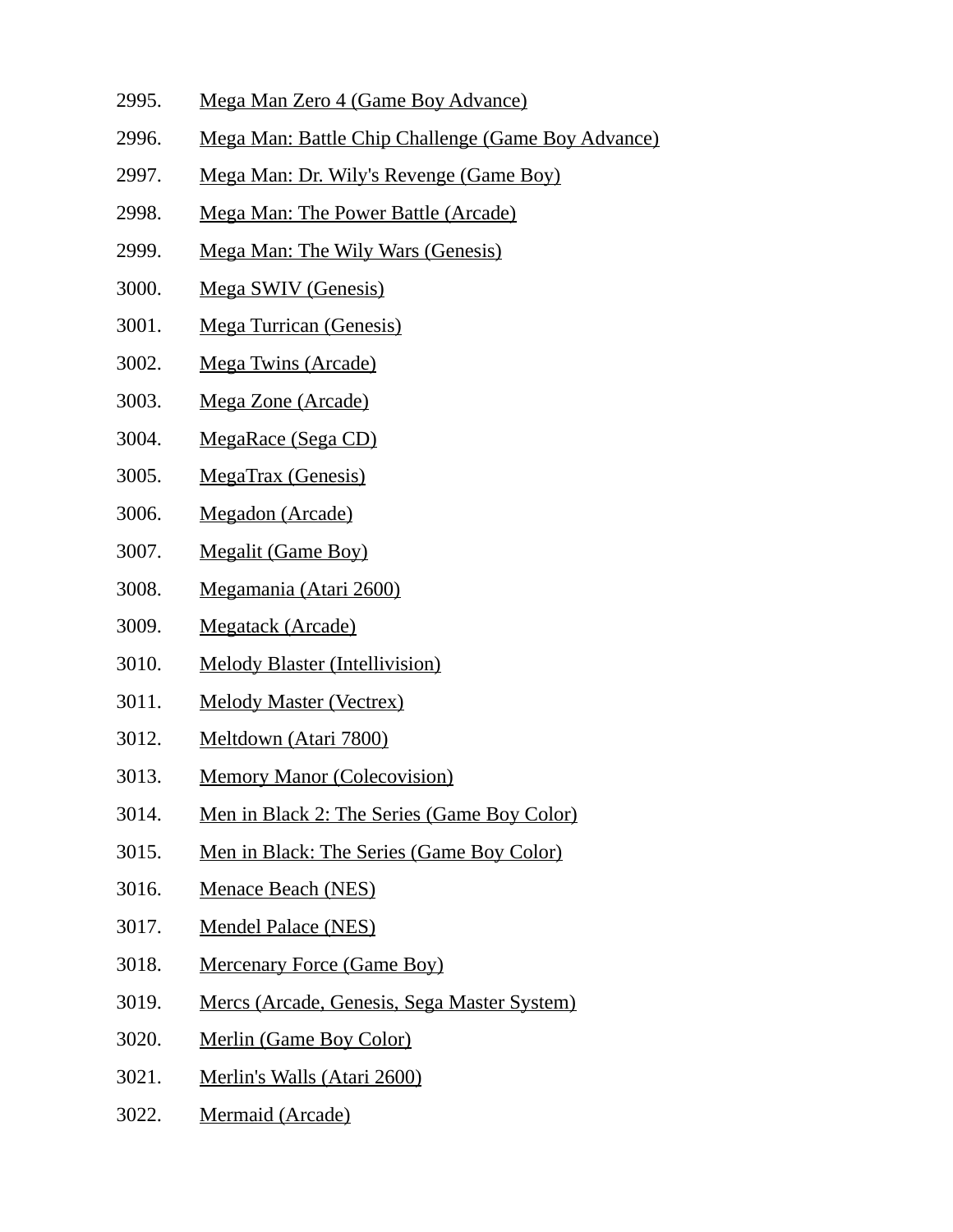- 3023. Mermaids of Atlantis: The Riddle of the Magic Bubble (NES)
- 3024. Mesopotamia (TurboGrafx-16)
- 3025. Meta Fox (Arcade)
- 3026. Metal Black (Arcade)
- 3027. Metal Clash (Arcade)
- 3028. Metal Combat: Falcon's Revenge (Super Nintendo)
- 3029. Metal Fighter (NES)
- 3030. Metal Gear (NES)
- 3031. Metal Gear Solid (Game Boy Color)
- 3032. Metal Head (Sega 32X)
- 3033. Metal Marines (Super Nintendo)
- 3034. Metal Mech: Man & Machine (NES)
- 3035. Metal Morph (Super Nintendo)
- 3036. Metal Slug (Arcade)
- 3037. Metal Slug 2 (Arcade)
- 3038. Metal Slug 3 (Arcade)
- 3039. Metal Slug 4 (Arcade)
- 3040. Metal Slug 5 (Arcade)
- 3041. Metal Slug Advance (Game Boy Advance)
- 3042. Metal Slug X (Arcade)
- 3043. Metal Soldier Isaac II (Arcade)
- 3044. Metal Stoker (TurboGrafx-16)
- 3045. Metal Storm (NES)
- 3046. Metal Walker (Game Boy Color)
- 3047. Metal Warriors (Super Nintendo)
- 3048. Metamoqester (Arcade)
- 3049. Metamorphic Force (Arcade)
- 3050. Meteoric Shower (Colecovision)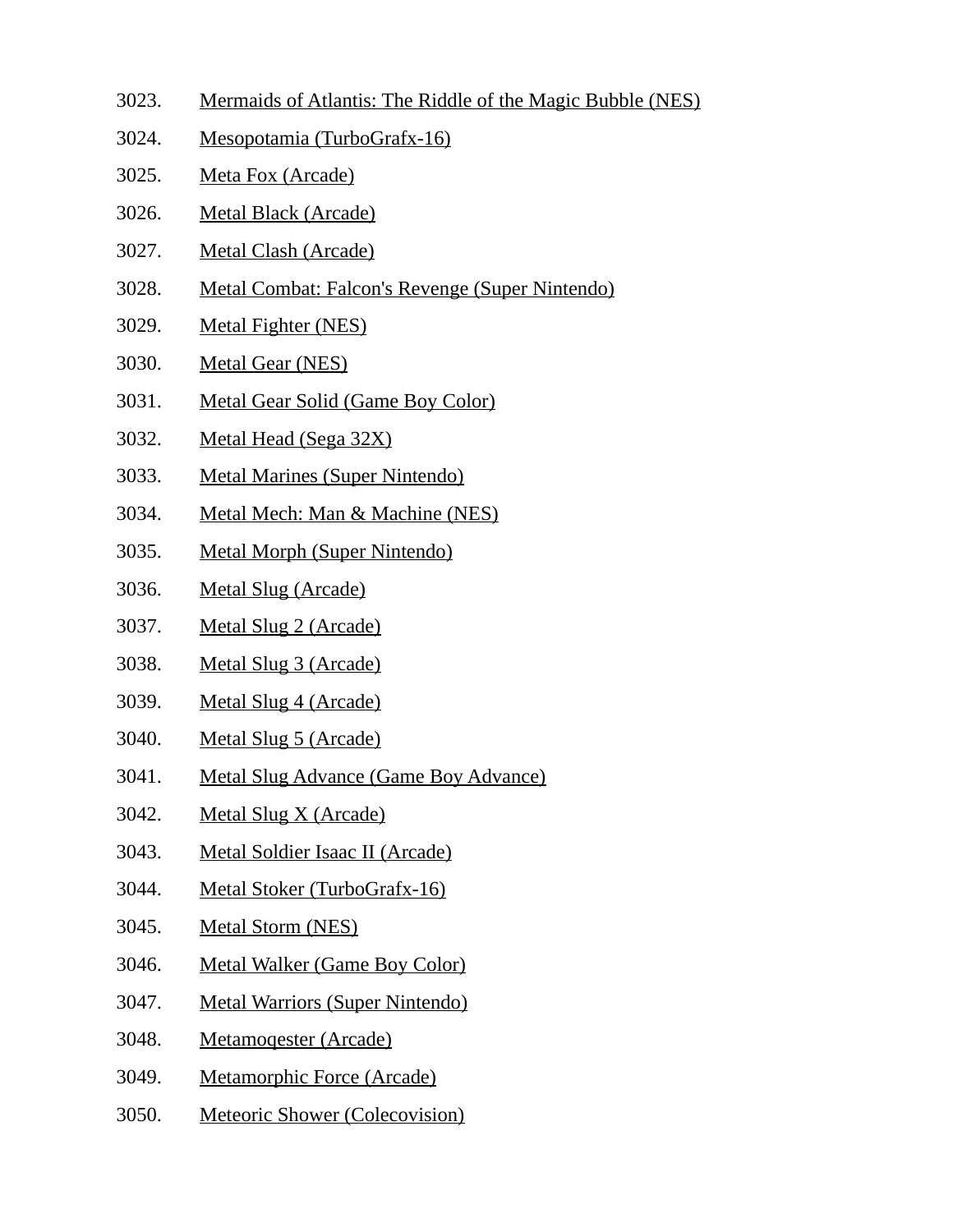| 3051. | Metro-Cross (Arcade) |  |
|-------|----------------------|--|
|       |                      |  |

- 3052. Metroid (NES)
- 3053. Metroid Fusion (Game Boy Advance)
- 3054. Metroid II: Return of Samus (Game Boy)
- 3055. Metroid: Zero Mission (Game Boy Advance)
- 3056. MiG 29: Soviet Fighter (NES)
- 3057. Mia Hamm Soccer Shootout (Game Boy Color)
- 3058. Michael Andretti's IndyCar Challenge (Super Nintendo)
- 3059. Michael Andretti's World GP (NES)
- 3060. Michael Jackson's Moonwalker (Arcade, Genesis, Sega Master System)
- 3061. Michael Jordan: Chaos in the Windy City (Super Nintendo)
- 3062. Mick & Mack as the Global Gladiators (Genesis)
- 3063. Mick & Mack: Global Gladiators (Game Gear, Sega Master System)
- 3064. Mickey Mania (Genesis)
- 3065. Mickey Mania: The Timeless Adventures of Mickey Mouse (Sega CD, Super Nintendo)
- 3066. Mickey Mouse (Game Boy)
- 3067. Mickey Mouse II (Game Boy)
- 3068. Mickey Mouse IV: The Magical Labyrinth (Game Boy)
- 3069. Mickey Mouse: Magic Wands (Game Boy)
- 3070. Mickey Mousecapade (NES)
- 3071. Mickey's Adventure in Numberland (NES)
- 3072. Mickey's Dangerous Chase (Game Boy)
- 3073. Mickey's Playtown Adventure: A Day of Discovery! (Super Nintendo)
- 3074. Mickey's Racing Adventure (Game Boy Color)
- 3075. Mickey's Safari in Letterland (NES)
- 3076. Mickey's Speedway USA (Game Boy Color, Nintendo 64)
- 3077. Mickey's Ultimate Challenge (Game Gear, Genesis, Sega Master System, Super Nintendo)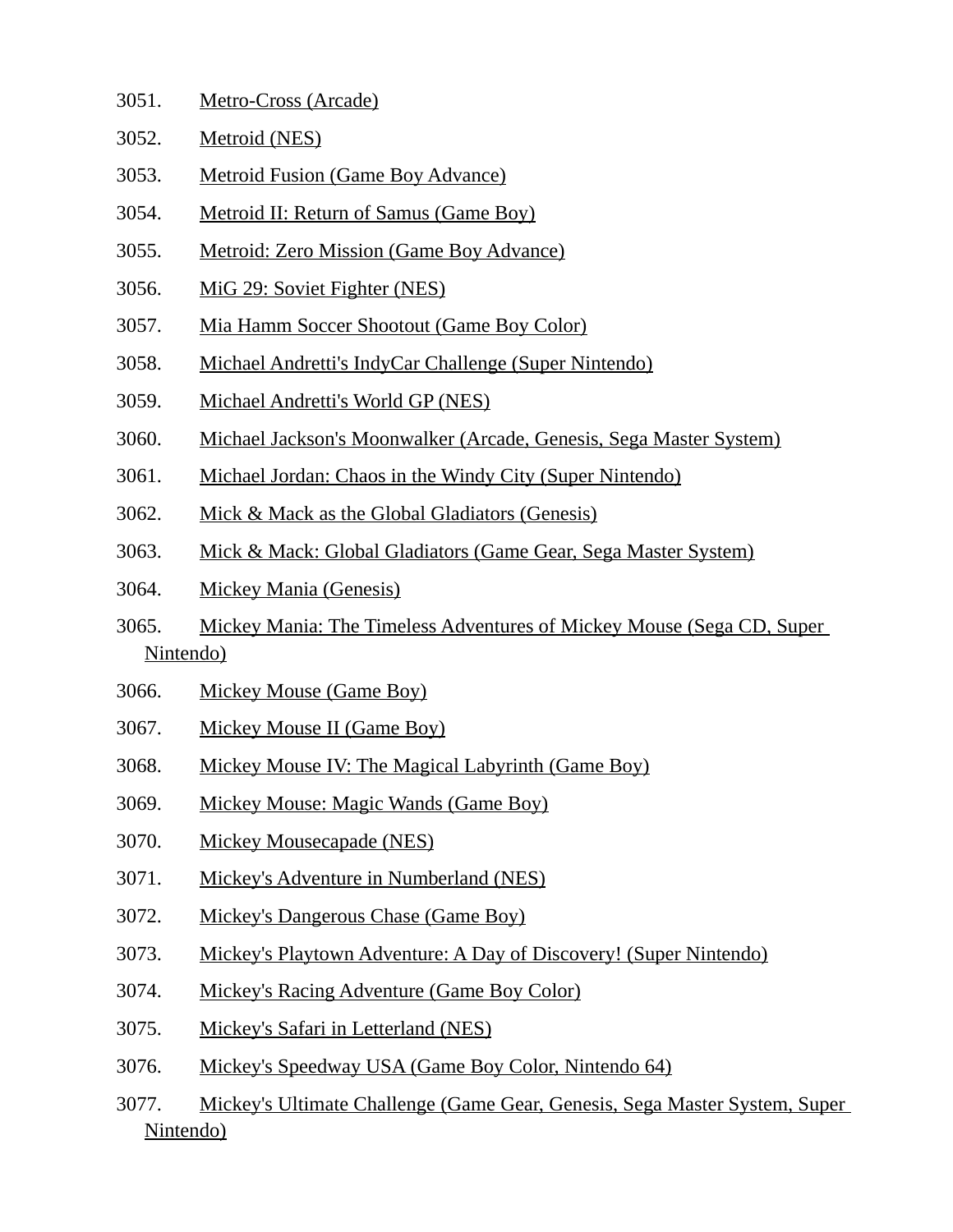- 3078. Micro Machines (Game Boy, Game Gear, Genesis, NES, Sega Master System, Super Nintendo)
- 3079. Micro Machines 1 and 2: Twin Turbo (Game Boy Color)
- 3080. Micro Machines 2: Turbo Tournament (Game Boy, Game Gear)
- 3081. Micro Machines 64 Turbo (Nintendo 64)
- 3082. Micro Machines Military It's A Blast! (Genesis)
- 3083. Micro Machines Turbo Tournament 96 (Genesis)
- 3084. Micro Machines V3 (Game Boy Color)
- 3085. Microcosm (Sega CD)
- 3086. Microsoft Pinball Arcade (Game Boy Color)
- 3087. Microsoft: The 6in1 Puzzle Collection Entertainment Pack (Game Boy Color)
- 3088. Microsoft: The Best of Entertainment Pack (Game Boy Color)
- 3089. Microsurgeon (Intellivision)
- 3090. Midnight Magic (Atari 2600)
- 3091. Midnight Mutants (Atari 7800)
- 3092. Midnight Raiders (Sega CD)
- 3093. Midnight Resistance (Arcade, Genesis)
- 3094. Midway Presents Arcade Hits: Joust / Defender (Game Boy Color)
- 3095. Midway Presents Arcade Hits: Klax (Game Boy Color)
- 3096. Midway Presents Arcade Hits: Moon Patrol / Spy Hunter (Game Boy Color)
- 3097. Mig-29 Fighter Pilot (Genesis)
- 3098. Might & Magic: Secret of the Inner Sanctum (NES)
- 3099. Might and Magic III: Isles of Terra (Genesis)
- 3100. Might and Magic III: Isles of Terra (Super Nintendo)
- 3101. Might and Magic: Gates to Another World (Genesis)
- 3102. Mighty Bomb Jack (NES)
- 3103. Mighty Final Fight (NES)
- 3104. Mighty Guy (Arcade)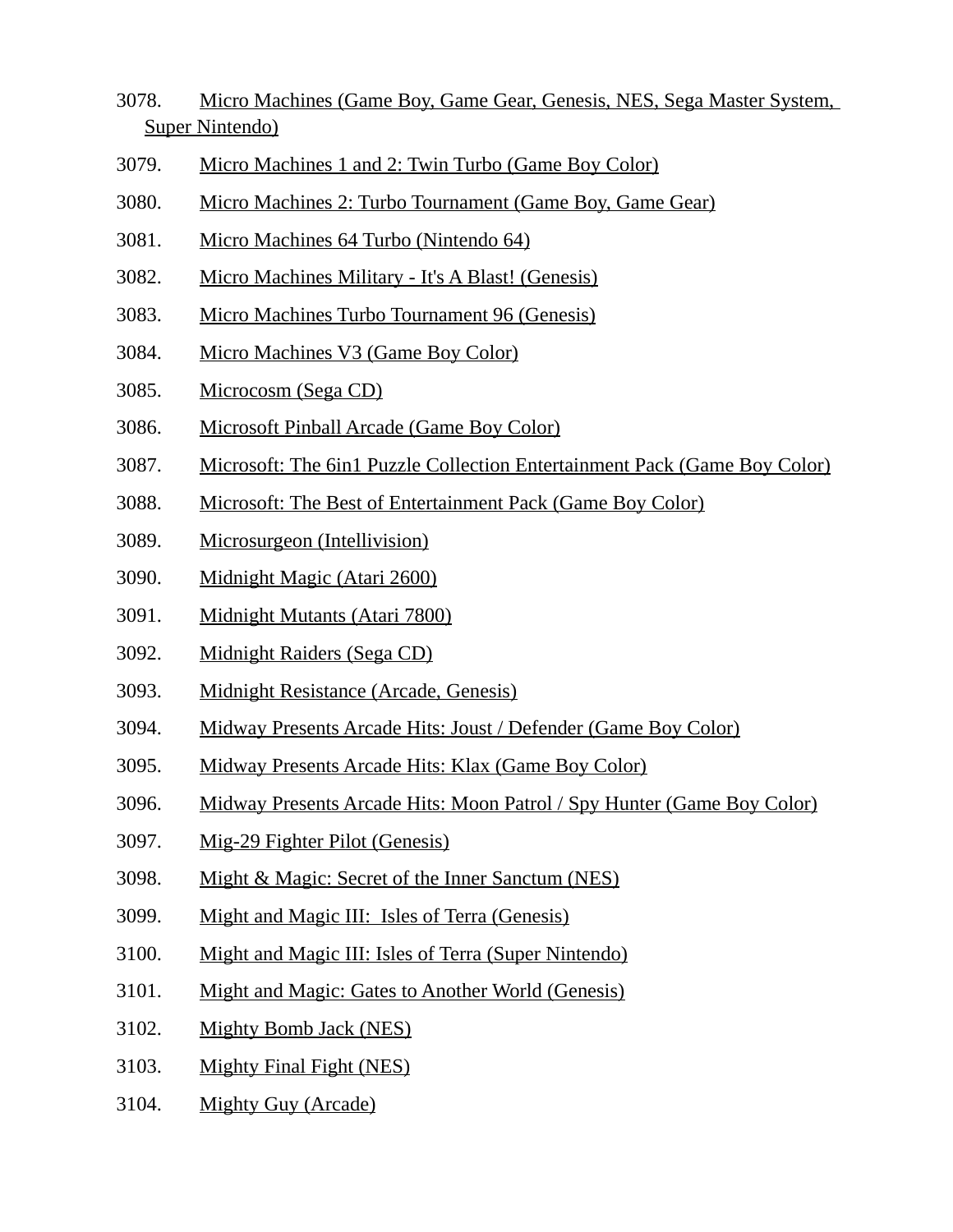- 3105. Mighty Max (Super Nintendo)
- 3106. Mighty Monkey (Arcade)
- 3107. Mighty Morphin Power Rangers (Game Boy, Game Gear, Genesis, Sega CD, Super Nintendo)
- 3108. Mighty Morphin Power Rangers: The Fighting Edition (Super Nintendo)
- 3109. Mighty Morphin Power Rangers: The Movie (Game Boy, Game Gear, Genesis, Super Nintendo)
- 3110. Mighty! Pang (Arcade)
- 3111. Mike Ditka Power Football (Genesis)
- 3112. Mike Tyson's Punch-Out!! (NES)
- 3113. Mikie: High School Graffiti (Arcade)
- 3114. Military Madness (TurboGrafx-16)
- 3115. Mille Miglia 2: Great 1000 Miles Rally (Arcade)
- 3116. Millennium Winter Sports (Game Boy Color)
- 3117. Millipede (Arcade, Atari 2600, NES)
- 3118. Milon's Secret Castle (Game Boy, NES)
- 3119. Mind Strike (Intellivision)
- 3120. Mine Storm (Vectrex)
- 3121. Mine Storm 2 (Vectrex)
- 3122. Minefield (Arcade)
- 3123. Minehunter (Intellivision)
- 3124. Miner 2049er (Colecovision, Game Boy)
- 3125. Miner 2049er Volume II (Atari 2600)
- 3126. Miner 2049er: Starring Bounty Bob (Atari 2600)
- 3127. Mines of Minos (Atari 2600)
- 3128. Minesweeper (Game Boy)
- 3129. Mini Golf (Arcade)
- 3130. Mini Putt (Game Boy)
- 3131. Miniature Golf (Atari 2600)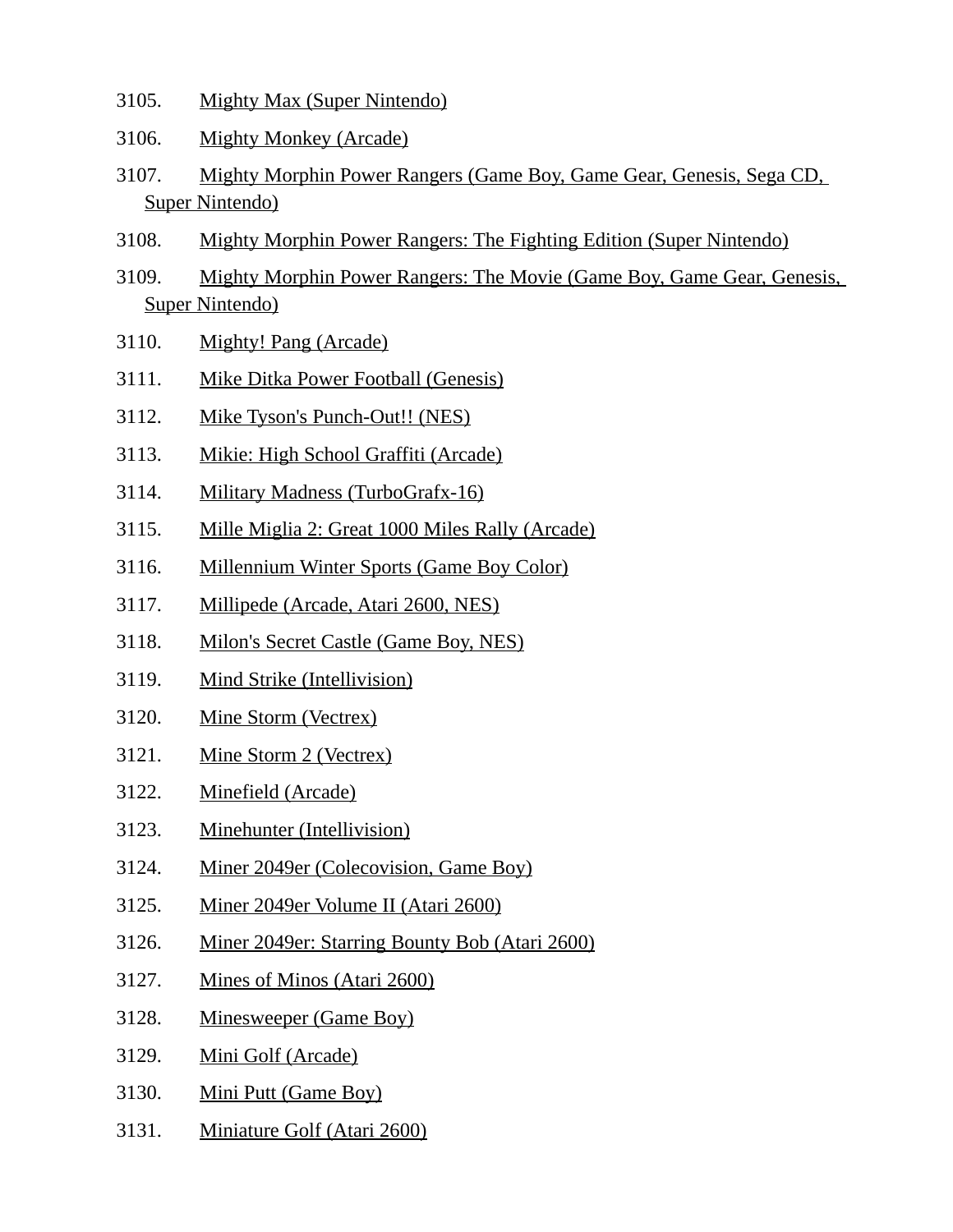- 3132. Minky Monkey (Arcade)
- 3133. Minnesota Fats: Pool Legend (Genesis)
- 3134. Miracle Warriors: Seal of the Dark Lord (Sega Master System)
- 3135. Mirai Ninja (Arcade)
- 3136. Mischief Makers (Nintendo 64)
- 3137. Miss Space Fury (Colecovision)
- 3138. Missile Command (Arcade, Atari 2600, Game Boy, Game Boy Color)
- 3139. Missile Defense 3-D (Sega Master System)
- 3140. Mission 660 (Arcade)
- 3141. Mission Cobra (NES)
- 3142. Mission Impossible (NES)
- 3143. Mission-X (Intellivision)
- 3144. Mission: Impossible (Game Boy Color, Nintendo 64, Odyssey 2)
- 3145. Mister Viking (Arcade)
- 3146. Mizubaku Daibouken (TurboGrafx-16)
- 3147. Mobile Suit Gundam (Arcade)
- 3148. Mobile Suit Gundam SEED: Battle Assault (Game Boy Advance)
- 3149. Mobile Suit Gundam: EX Revue (Arcade)
- 3150. Module Man (Colecovision)
- 3151. Mogul Maniac (Atari 2600)
- 3152. Mohawk & Headphone Jack (Super Nintendo)
- 3153. Mole Mania (Game Boy)
- 3154. Momoko 120% (Arcade)
- 3155. Momotarou Katsugeki (TurboGrafx-16)
- 3156. Money Idol Exchanger (Arcade)
- 3157. Money Money (Arcade)
- 3158. Money Puzzle Exchanger (Arcade)
- 3159. Monkey Academy (Colecovision)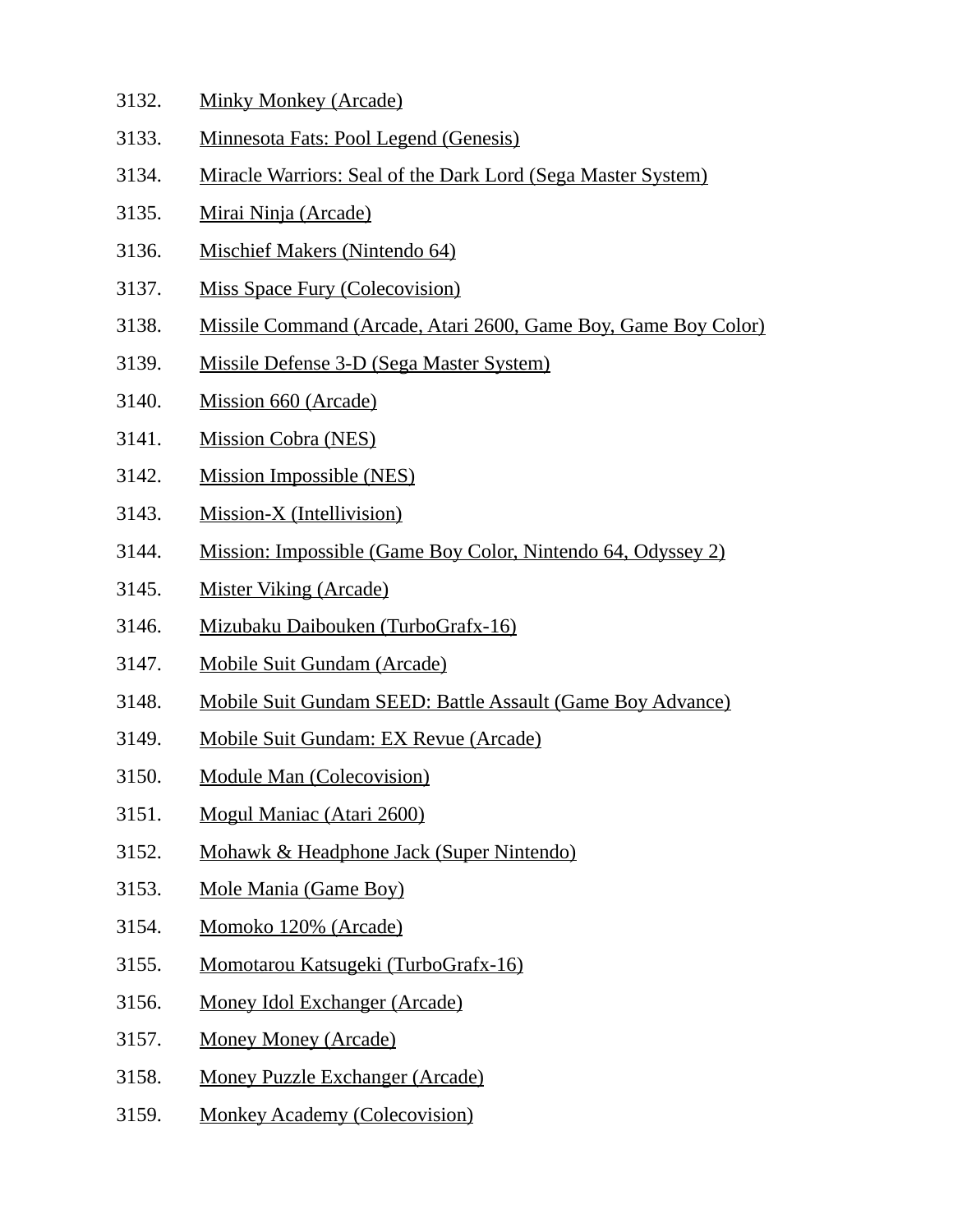- 3160. Monkeyshines (Odyssey 2)
- 3161. Monopoly (Game Boy, Game Boy Color, Genesis, NES, Nintendo 64, Sega Master System, Super Nintendo)
- 3162. Monster Bash (Arcade)
- 3163. Monster Max (Game Boy)
- 3164. Monster Party (NES)
- 3165. Monster Rancher Advance (Game Boy Advance)
- 3166. Monster Rancher Advance 2 (Game Boy Advance)
- 3167. Monster Slider (Arcade)
- 3168. Monster Truck (Game Boy)
- 3169. Monster Truck Madness 64 (Nintendo 64)
- 3170. Monster Truck Rally (NES)
- 3171. Monster Truck Wars (Game Boy, Game Gear)
- 3172. Monster in My Pocket (NES)
- 3173. Monte Carlo (Arcade)
- 3174. Montezuma's Return (Game Boy Color)
- 3175. Montezuma's Revenge (Colecovision)
- 3176. Montezuma's Revenge Featuring Panama Joe (Sega Master System)
- 3177. Montezuma's Revenge: Featuring Panama Joe (Atari 2600)
- 3178. Moon Alien Part II (Arcade)
- 3179. Moon Cresta (Arcade)
- 3180. Moon Patrol (Arcade, Atari 2600)
- 3181. Moon Quasar (Arcade)
- 3182. Moon Ranger (NES)
- 3183. Moon Shuttle (Arcade)
- 3184. Moon War (Arcade)
- 3185. Moonsweeper (Atari 2600, Colecovision)
- 3186. Mopiranger (Colecovision)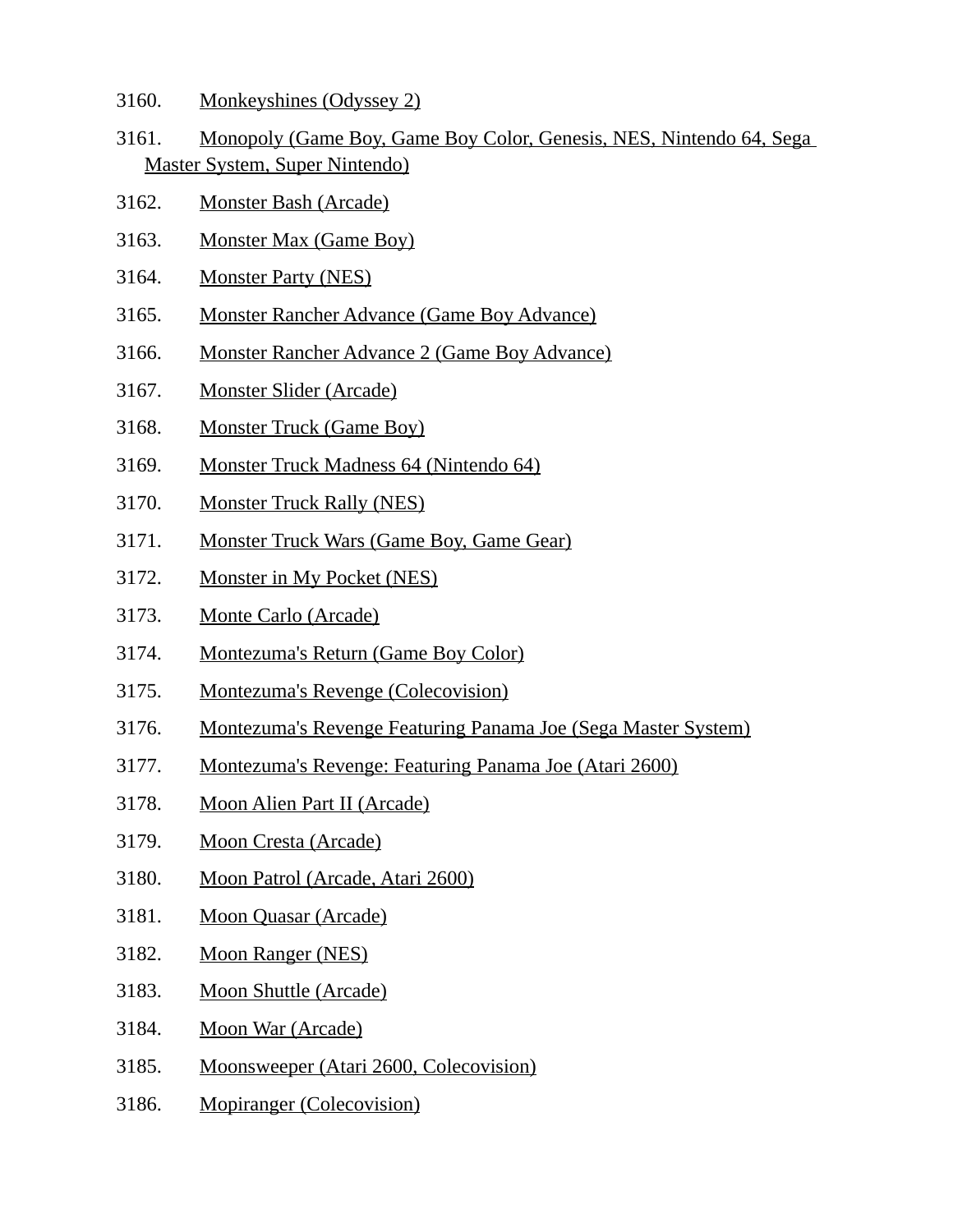- 3187. Morse (Odyssey 2)
- 3188. Mortal Kombat (Arcade, Game Boy, Game Gear, Genesis, Sega CD, Sega Master System, Super Nintendo)
- 3189. Mortal Kombat & Mortal Kombat II (Game Boy)
- 3190. Mortal Kombat 3 (Arcade, Game Boy, Game Gear, Genesis, Sega Master System, Super Nintendo)
- 3191. Mortal Kombat 4 (Game Boy Color, Nintendo 64)
- 3192. Mortal Kombat II (Arcade, Game Gear, Genesis, Sega 32X, Sega Master System, Super Nintendo)
- 3193. Mortal Kombat II: Kyuukyoku Shinken (Game Boy)
- 3194. Mortal Kombat Mythologies: Sub-Zero (Nintendo 64)
- 3195. Mortal Kombat Trilogy (Nintendo 64)
- 3196. Mortal Kombat: Deadly Alliance (Game Boy Advance)
- 3197. Mortal Kombat: Tournament Edition (Game Boy Advance)
- 3198. Mosaic (Arcade)
- 3199. Mother  $1 + 2$  (Game Boy Advance)
- 3200. Mother 3 (Game Boy Advance)
- 3201. Moto Roader (TurboGrafx-16)
- 3202. MotoRace USA (Arcade)
- 3203. MotoRodeo (Atari 2600)
- 3204. Motocross (Intellivision)
- 3205. Motocross Championship (Sega 32X)
- 3206. Motocross Maniacs (Game Boy)
- 3207. Motocross Racer (Atari 2600, Colecovision)
- 3208. Motor Psycho (Atari 7800)
- 3209. MotorCity Patrol (NES)
- 3210. Motos (Namco) (Arcade)
- 3211. Mouja (Arcade)
- 3212. Mountain King (Atari 2600, Colecovision)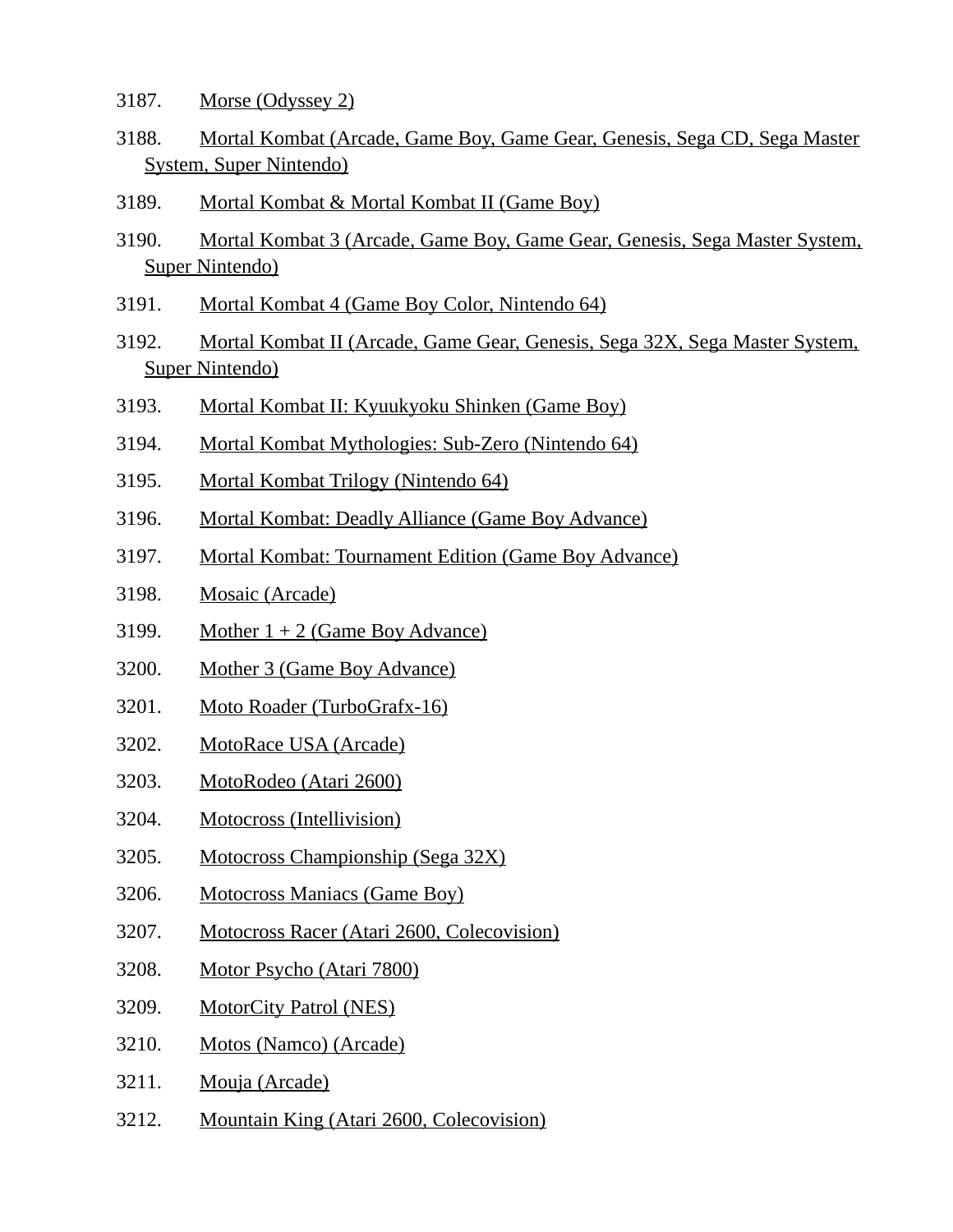- 3213. Mountain Madness: Super Pro Skiing (Intellivision) 3214. Mouse Trap (Arcade, Atari 2600, Colecovision, Intellivision) 3215. Mouse Trap Hotel (Game Boy) 3216. Mouser (Arcade)
- 3217. Mr. Basic Meets Bits 'N Bytes (Intellivision)
- 3218. Mr. Chin (Colecovision)
- 3219. Mr. Do! (Atari 2600, Colecovision, Game Boy, Super Nintendo)
- 3220. Mr. Do!'s Castle (Atari 2600, Colecovision)
- 3221. Mr. Do's Castle (Arcade)
- 3222. Mr. Do's Wild Ride (Arcade)
- 3223. Mr. Driller (Game Boy Color)
- 3224. Mr. Driller 2 (Game Boy Advance)
- 3225. Mr. Goemon (Arcade)
- 3226. Mr. Heli (TurboGrafx-16)
- 3227. Mr. Kougar (Arcade)
- 3228. Mr. Nutz (Game Boy, Game Boy Advance, Game Boy Color, Genesis, Super Nintendo)
- 3229. Mr.Do! (Arcade)
- 3230. Ms. Pac-Man (Atari 2600, Atari 7800, Game Gear, Genesis, NES, Super Nintendo)
- 3231. Ms. Pac-Man Maze Madness (Game Boy Advance, Nintendo 64)
- 3232. Ms. Pac-Man Plus (Arcade)
- 3233. Ms. Pac-Man: Special Color Edition (Game Boy Color)
- 3234. Ms. Pac-man (Sega Master System)
- 3235. Ms. PacMan (Arcade, Game Boy)
- 3236. Mug Smashers (Arcade)
- 3237. Muhammad Ali Heavyweight Boxing (Game Boy, Genesis)
- 3238. Mulan (Game Boy)
- 3239. Munch Mobile (Arcade)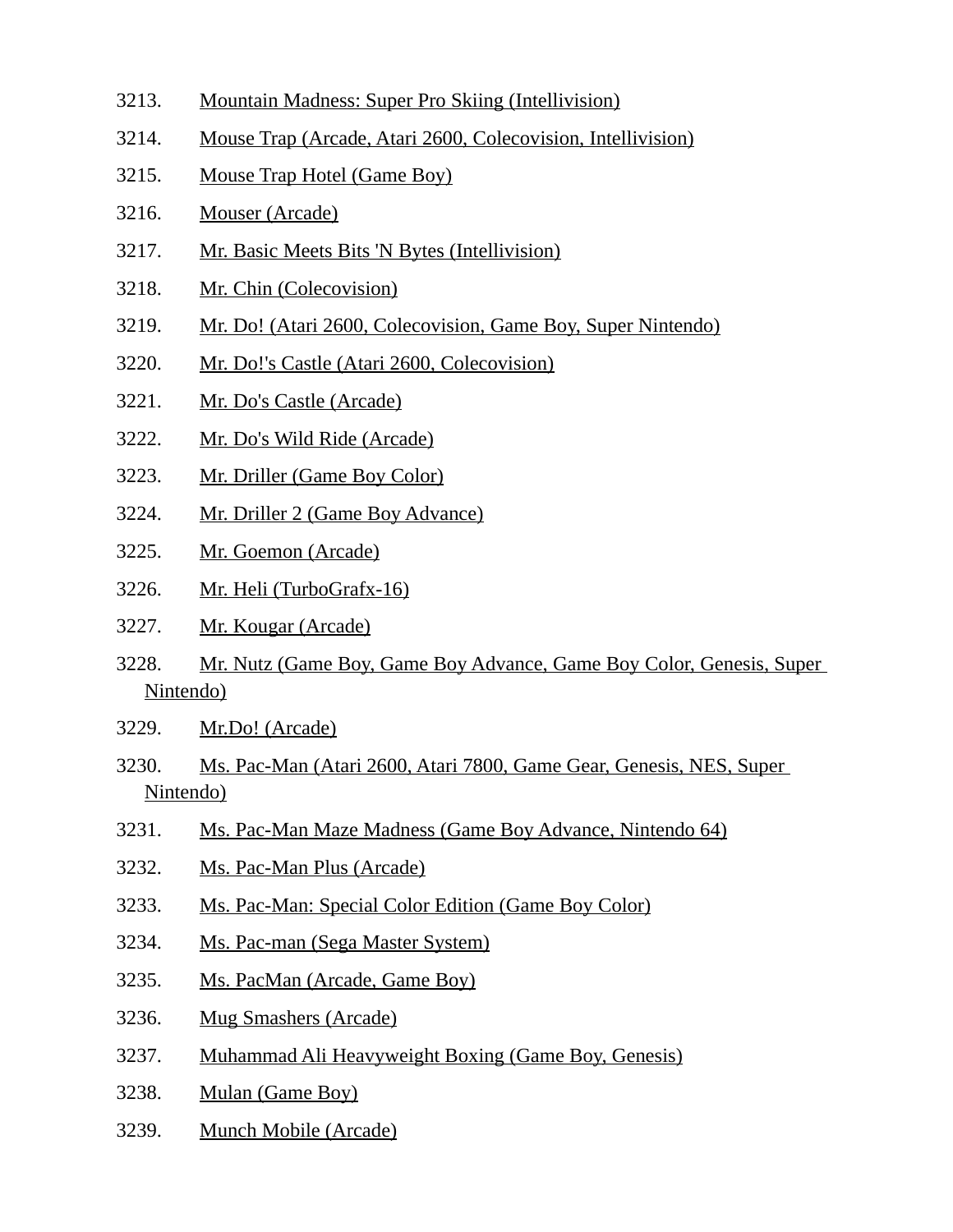- 3240. Muppet Adventure: "Chaos at the Carnival" (NES)
- 3241. Muscle Bomber Duo: Ultimate Team Battle (Arcade)
- 3242. Musician (Odyssey 2)
- 3243. Musya: The Classic Japanese Tale of Horror (Super Nintendo)
- 3244. Mutant Fighter (Arcade)
- 3245. Mutant League Football (Genesis)
- 3246. Mutant League Hockey (Genesis)
- 3247. Mutant Night (Arcade)
- 3248. Mutation Nation (Arcade)
- 3249. My Golf (Atari 2600)
- 3250. My Hero (Arcade, Sega Master System)
- 3251. Mysterious Stones (Arcade)
- 3252. Mysterium (Game Boy)
- 3253. Mystery Quest (NES)
- 3254. Mystic Defender (Genesis)
- 3255. Mystic Marathon (Arcade)
- 3256. Mystic Quest (Game Boy)
- 3257. Mystic Riders (Arcade)
- 3258. Mystic Warriors: Wrath of the Ninjas (Arcade)
- 3259. Mystical Ninja 2 Starring Goemon (Nintendo 64)
- 3260. Mystical Ninja Starring Goemon (Game Boy, Nintendo 64)
- 3261. Mônica no Castelo do Dragão (Sega Master System)
- 3262. N.Y. Captor (Arcade)
- 3263. NAM-1975 (Arcade)
- 3264. NARC (Arcade, NES)
- 3265. NASCAR 2000 (Game Boy Color)
- 3266. NASCAR Challenge (Game Boy Color)
- 3267. NASCAR Heat (Game Boy Color)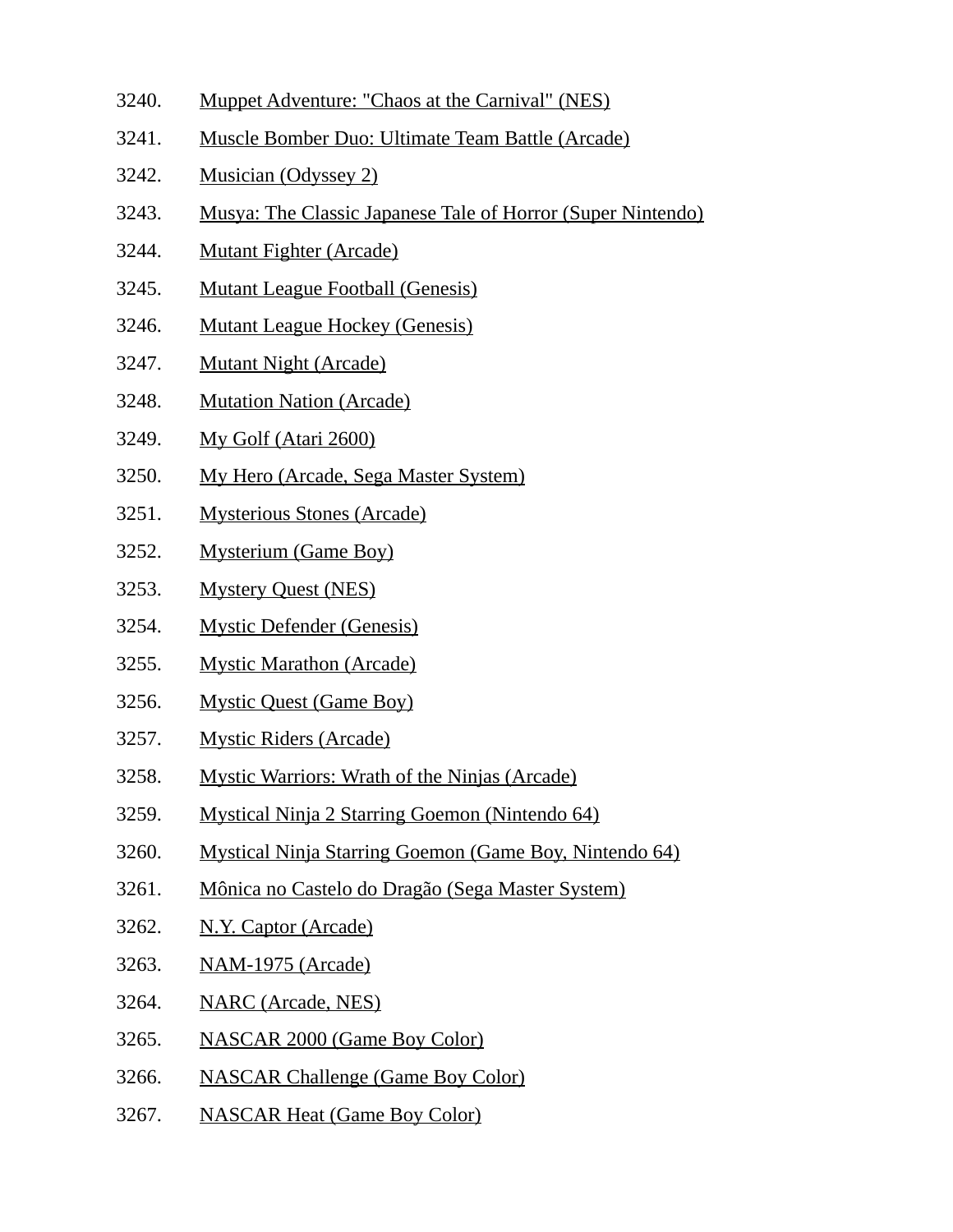- 3268. NASCAR Racers (Game Boy Color)
- 3269. NASL Soccer (Intellivision)
- 3270. NAXAT OPEN (TurboGrafx-16)
- 3271. NBA 3 on 3 Featuring Kobe Bryant (Game Boy Color)
- 3272. NBA Action '94 (Genesis)
- 3273. NBA Action '95 (Genesis)
- 3274. NBA Action '95 Starring David Robinson (Genesis)
- 3275. NBA Action starring David Robinson (Game Gear)
- 3276. NBA All Star Challenge (Game Boy)
- 3277. NBA All Star Challenge 2 (Game Boy)
- 3278. NBA All-Star Challenge (Genesis, Super Nintendo)
- 3279. NBA Basketball (Intellivision)
- 3280. NBA Give 'n Go (Super Nintendo)
- 3281. NBA Hang Time (Genesis, Super Nintendo)
- 3282. NBA Hangtime (Arcade)
- 3283. NBA Hoopz (Game Boy Color)
- 3284. NBA In The Zone (Game Boy Color)
- 3285. NBA In the Zone 2000 (Game Boy Color)
- 3286. NBA JAM (Arcade)
- 3287. NBA Jam (Game Boy, Genesis, Sega CD, Super Nintendo)
- 3288. NBA Jam '99 (Game Boy Color)
- 3289. NBA Jam 2001 (Game Boy Color)
- 3290. NBA Jam Tournament Edition (Arcade, Game Gear, Sega 32X)
- 3291. NBA Jam: Tournament Edition (Game Boy, Genesis, Super Nintendo)
- 3292. NBA Live 95 (Genesis, Super Nintendo)
- 3293. NBA Live 96 (Genesis, Super Nintendo)
- 3294. NBA Live 97 (Genesis, Super Nintendo)
- 3295. NBA Live 98 (Genesis, Super Nintendo)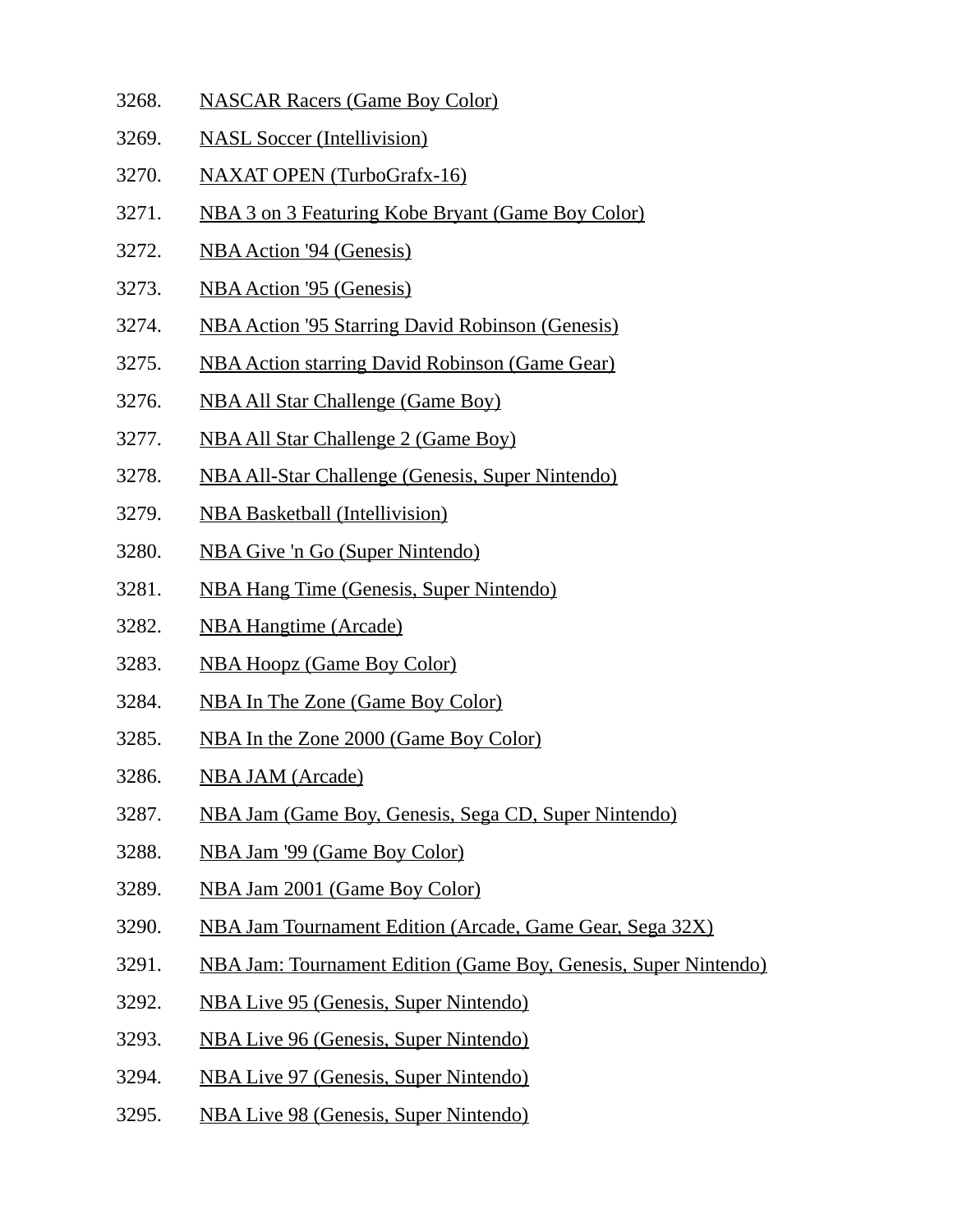- 3296. NBA Maximum Hangtime (Arcade)
- 3297. NBA Pro '99 (E) [C][!] (Game Boy Color)
- 3298. NBA Show Time: NBA on NBC (Game Boy Color)
- 3299. NBA Showdown (Super Nintendo)
- 3300. NBA Showdown '94 (Genesis)
- 3301. NCAA Basketball (Super Nintendo)
- 3302. NCAA Final Four Basketball (Genesis, Super Nintendo)
- 3303. NCAA Football (Genesis, Super Nintendo)
- 3304. NES Open Tournament Golf (NES)
- 3305. NES Play Action Football (NES)
- 3306. NFL '95 (Game Gear, Genesis)
- 3307. NFL 98 (Genesis)
- 3308. NFL Blitz (Game Boy Color, Nintendo 64)
- 3309. NFL Blitz 2001 (Nintendo 64)
- 3310. NFL Football (Game Boy, Intellivision, Odyssey 2, Super Nintendo)
- 3311. NFL Football '94 Starring Joe Montana (Genesis)
- 3312. NFL Football Trivia Challenge (Sega CD)
- 3313. NFL Quarterback Club (Game Boy, Game Gear, Genesis, Sega 32X, Super Nintendo)
- 3314. NFL Quarterback Club '96 (Game Boy, Game Gear)
- 3315. NFL Quarterback Club 96 (Genesis, Super Nintendo)
- 3316. NFL Quarterback Club II (Game Boy)
- 3317. NFL Sports Talk Football '93 Starring Joe Montana (Genesis)
- 3318. NFL's Greatest: San Francisco vs. Dallas 1978-1993 (Sega CD)
- 3319. NHL '94 (Genesis, Super Nintendo)
- 3320. NHL '96 (Game Boy)
- 3321. NHL 2000 (Game Boy Color)
- 3322. NHL 95 (Genesis, Super Nintendo)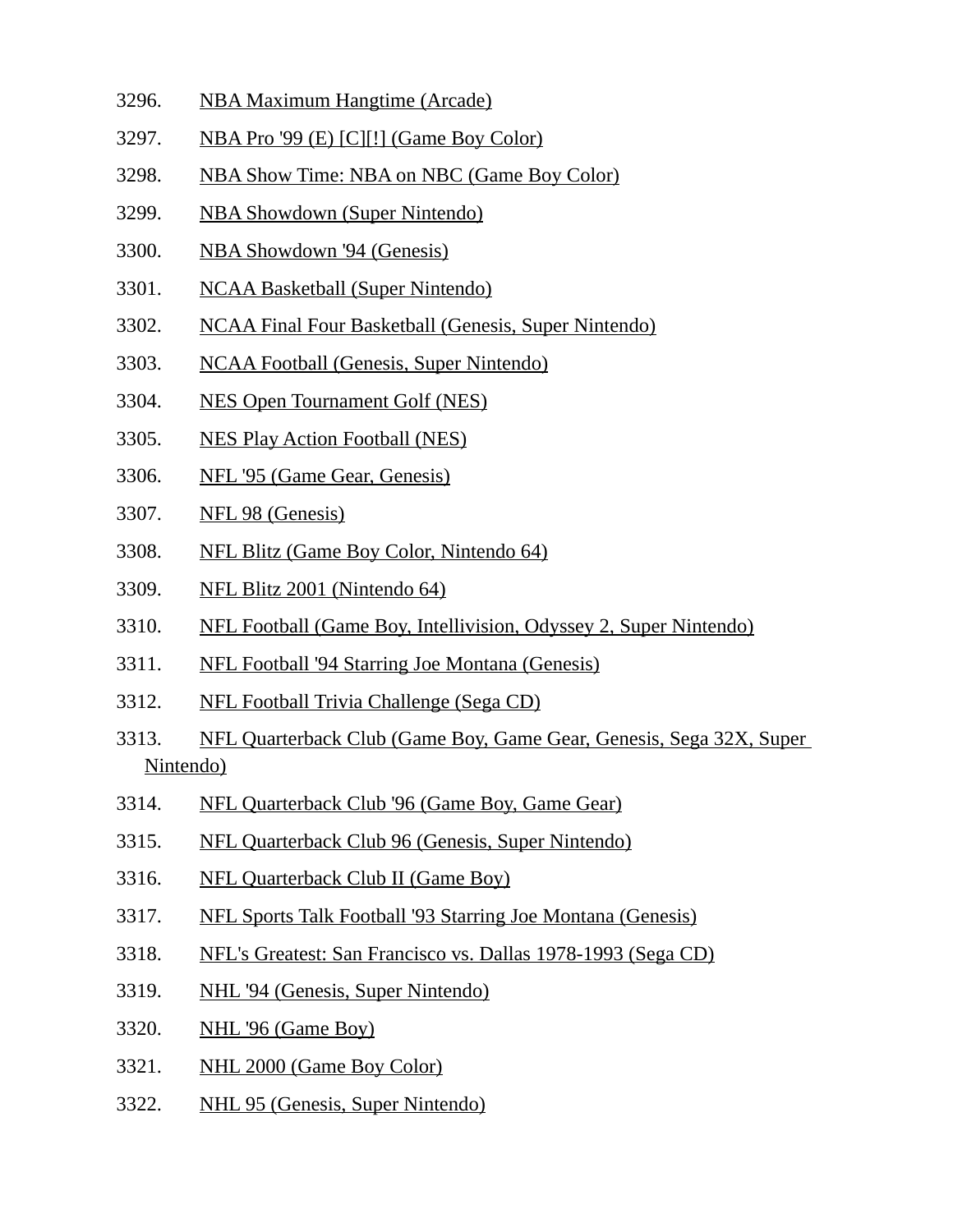- 3323. NHL 96 (Genesis, Super Nintendo)
- 3324. NHL 97 (Genesis, Super Nintendo)
- 3325. NHL 98 (Genesis, Super Nintendo)
- 3326. NHL 99 (Nintendo 64)
- 3327. NHL All-Star Hockey (Game Gear)
- 3328. NHL All-Star Hockey '95 (Genesis)
- 3329. NHL Blades of Steel (Game Boy Color)
- 3330. NHL Blades of Steel 2000 (Game Boy Color)
- 3331. NHL Hockey (Game Gear, Genesis, Intellivision)
- 3332. NHL Hockey '95 (Game Boy)
- 3333. NHL Hockey 98 (Odyssey 2)
- 3334. NHL Stanley Cup (Super Nintendo)
- 3335. NHLPA Hockey '93 (Genesis)
- 3336. NHLPA Hockey 93 (Super Nintendo)
- 3337. NSYNC: Get to the Show (Game Boy Color)
- 3338. Nail'n Scale (Game Boy)
- 3339. Name This Game (Atari 2600)
- 3340. Name that tune (Arcade)
- 3341. Naname de Magic! (Arcade)
- 3342. Nastar (Arcade)
- 3343. Nato defense (Arcade)
- 3344. Natsume Championship Wrestling (Super Nintendo)
- 3345. Naughty boy (Arcade)
- 3346. Naughty mouse (Arcade)
- 3347. Navy Seals (Game Boy)
- 3348. Naxat Stadium (TurboGrafx-16)
- 3349. Neck-N-Neck (Arcade)
- 3350. Need For Speed: Most Wanted (Game Boy Advance)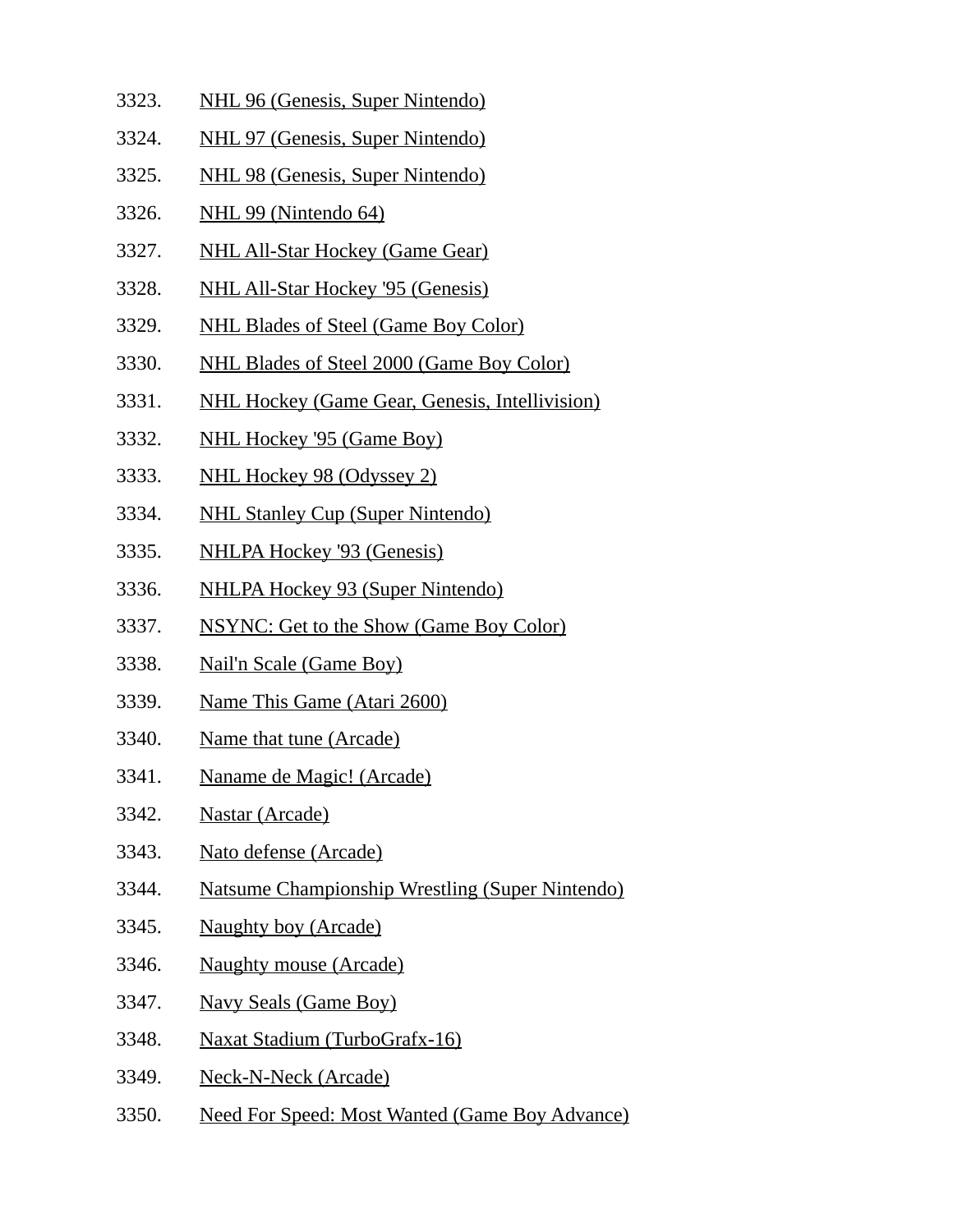- 3351. Need for Speed Carbon: Own the City (Game Boy Advance)
- 3352. Need for Speed Underground (Game Boy Advance)
- 3353. Need for Speed Underground 2 (Game Boy Advance)
- 3354. Nekketsu Koukou Dodgeball Bu: PC Bangai hen (TurboGrafx-16)
- 3355. Nekketsu Koukou Dodgeball Bu: PC Soccer Hen (TurboGrafx-16)
- 3356. Nemesis (Arcade, Game Boy)
- 3357. Nemesis II (Game Boy)
- 3358. Nemo (Arcade)
- 3359. Neo Bomberman (Arcade)
- 3360. Neo Drift Out (Arcade)
- 3361. Neo Geo Cup '98: The Road to the Victory (Arcade)
- 3362. Neo Mr. Do! (Arcade)
- 3363. Neo Turf Masters (Arcade)
- 3364. Neo-Geo (Arcade)
- 3365. Net wars (Arcade)
- 3366. Nettou The King of Fighters '95 (Game Boy)
- 3367. Nettou The King of Fighters '96 (Game Boy)
- 3368. Neutopia (TurboGrafx-16)
- 3369. Neutopia II (TurboGrafx-16)
- 3370. Neutron Star (Odyssey 2)
- 3371. New Horizons (Genesis, Super Nintendo)
- 3372. New Rally-X (Arcade)
- 3373. New Sinbad 7 (Arcade)
- 3374. New York! New York! (Arcade)
- 3375. Newman Haas Indy Car Featuring Nigel Mansell (Genesis)
- 3376. Newman-Haas IndyCar featuring Nigel Mansell (Super Nintendo)
- 3377. Newscaster (Odyssey 2)
- 3378. Nibbler (Arcade)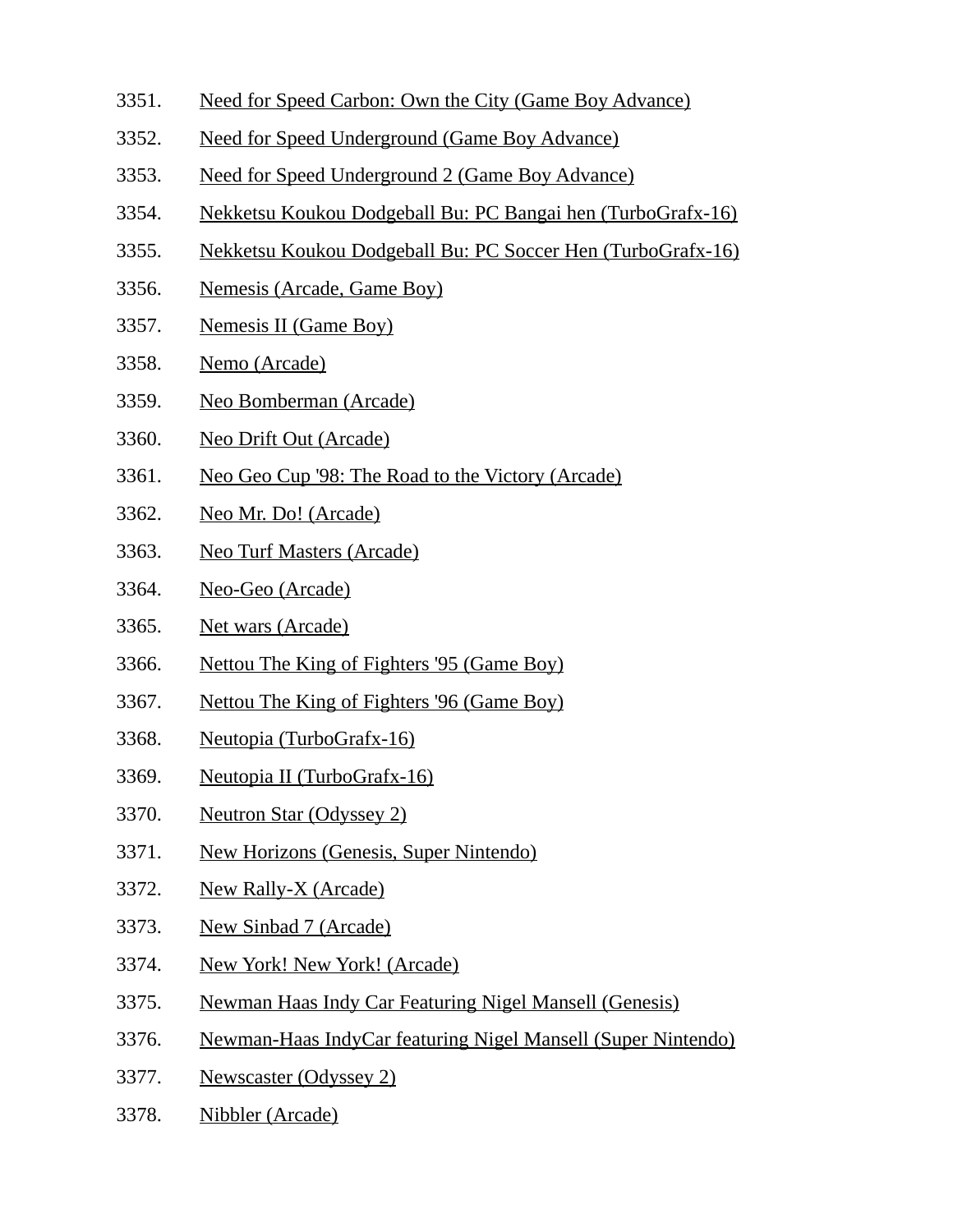- 3379. NickToons Racing (Game Boy Color)
- 3380. Nickelodeon GUTS (Super Nintendo)
- 3381. Nigel Mansell's World Championship Challenge (NES)
- 3382. Nigel Mansell's World Championship Racing (Game Boy, Genesis, Super Nintendo)
- 3383. Night Creatures (TurboGrafx-16)
- 3384. Night Driver (Arcade, Atari 2600)
- 3385. Night Slashers (Arcade)
- 3386. Night Stalker (Intellivision)
- 3387. Night Trap (Sega CD)
- 3388. Night Warriors: Darkstalkers' Revenge (Arcade)
- 3389. Night stocker (Arcade)
- 3390. Night striker (Arcade)
- 3391. Nightfighter (Europe) (Proto) (Odyssey 2)
- 3392. Nightmare Ned (Odyssey 2)
- 3393. Nightmare in the Dark (Arcade)
- 3394. Nightshade (NES)
- 3395. Nimble Numbers Ned (Odyssey 2)
- 3396. Ninja Baseball Bat Man (Arcade)
- 3397. Ninja Boy (Game Boy)
- 3398. Ninja Combat (Arcade)
- 3399. Ninja Commando (Arcade)
- 3400. Ninja Crusaders (NES)
- 3401. Ninja Five-O (Game Boy Advance)
- 3402. Ninja Gaiden (Game Gear, NES, Sega Master System)
- 3403. Ninja Gaiden II: The Dark Sword of Chaos (NES)
- 3404. Ninja Gaiden III: The Ancient Ship of Doom (NES)
- 3405. Ninja Gaiden Shadow (Game Boy)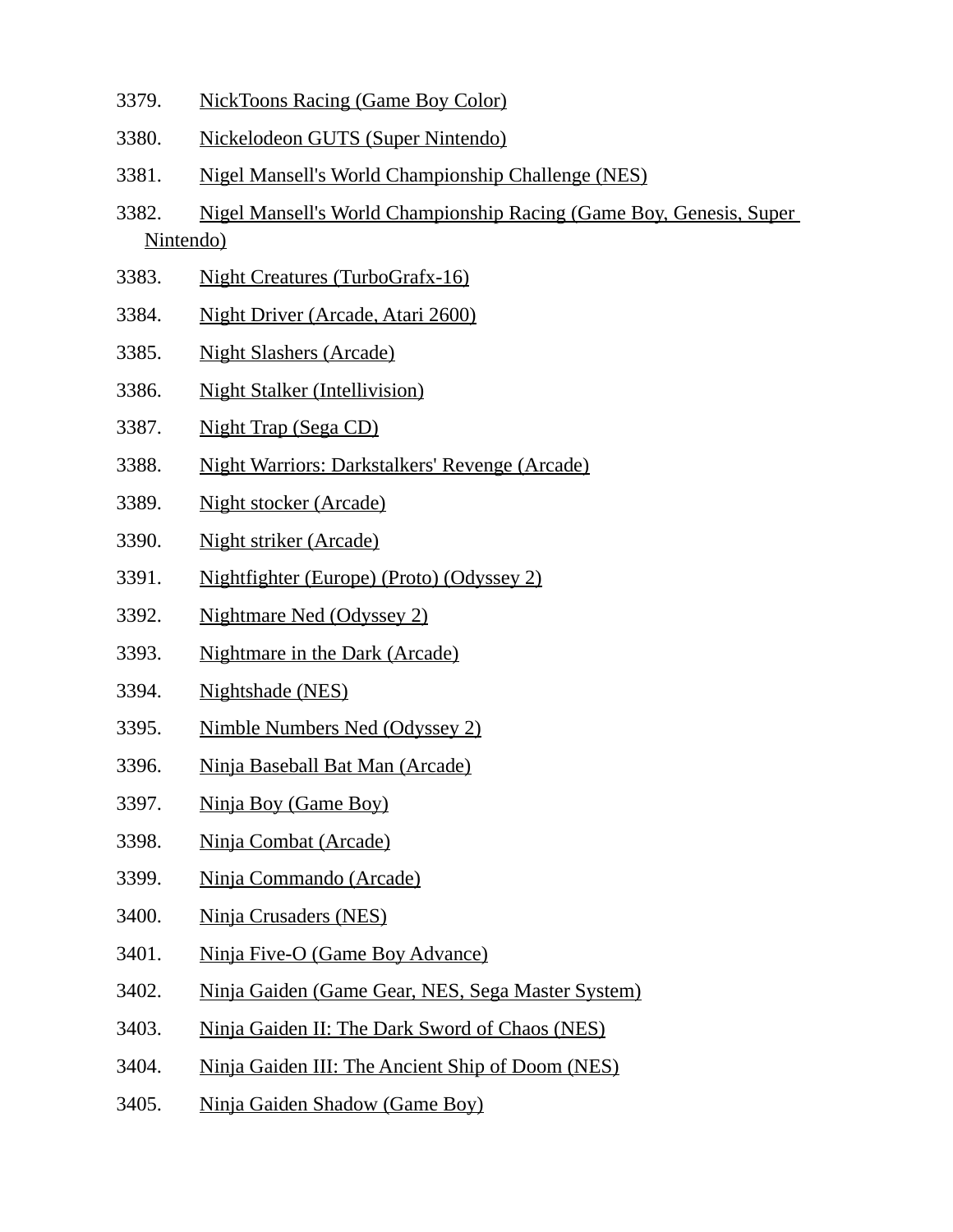- 3406. Ninja Gaiden Trilogy (Super Nintendo)
- 3407. Ninja Golf (Atari 7800)
- 3408. Ninja Kid (NES)
- 3409. Ninja Master's (Arcade)
- 3410. Ninja Princess (Colecovision)
- 3411. Ninja Ryuukenden (TurboGrafx-16)
- 3412. Ninja Spirit (Arcade, TurboGrafx-16)
- 3413. Ninja Taro (Game Boy)
- 3414. Ninja Warriors (TurboGrafx-16)
- 3415. Ninja clowns (Arcade)
- 3416. Ninja emaki (Arcade)
- 3417. Ninja kid 2 (Arcade)
- 3418. Ninja-Kun: Majou no Bouken (Arcade)
- 3419. Ninjawarriors (Super Nintendo)
- 3420. Ninku (Game Gear)
- 3421. Nintendo World Cup (Game Boy, NES)
- 3422. Nitro Ball (Arcade)
- 3423. No Escape (Genesis, Super Nintendo)
- 3424. No Fear: Downhill Mountain Biking (Game Boy Color)
- 3425. Nobunaga's Ambition (Game Boy, Genesis, NES, Super Nintendo)
- 3426. Nobunaga's Ambition II (NES)
- 3427. Nolan Ryan's Baseball (Super Nintendo)
- 3428. Normy's Beach Babe-O-Rama (Genesis)
- 3429. North and South (NES)
- 3430. Nosferatu (Super Nintendo)
- 3431. Nostradamus (Arcade)
- 3432. Nova 2001 (Arcade)
- 3433. Nova Blast (Colecovision, Intellivision)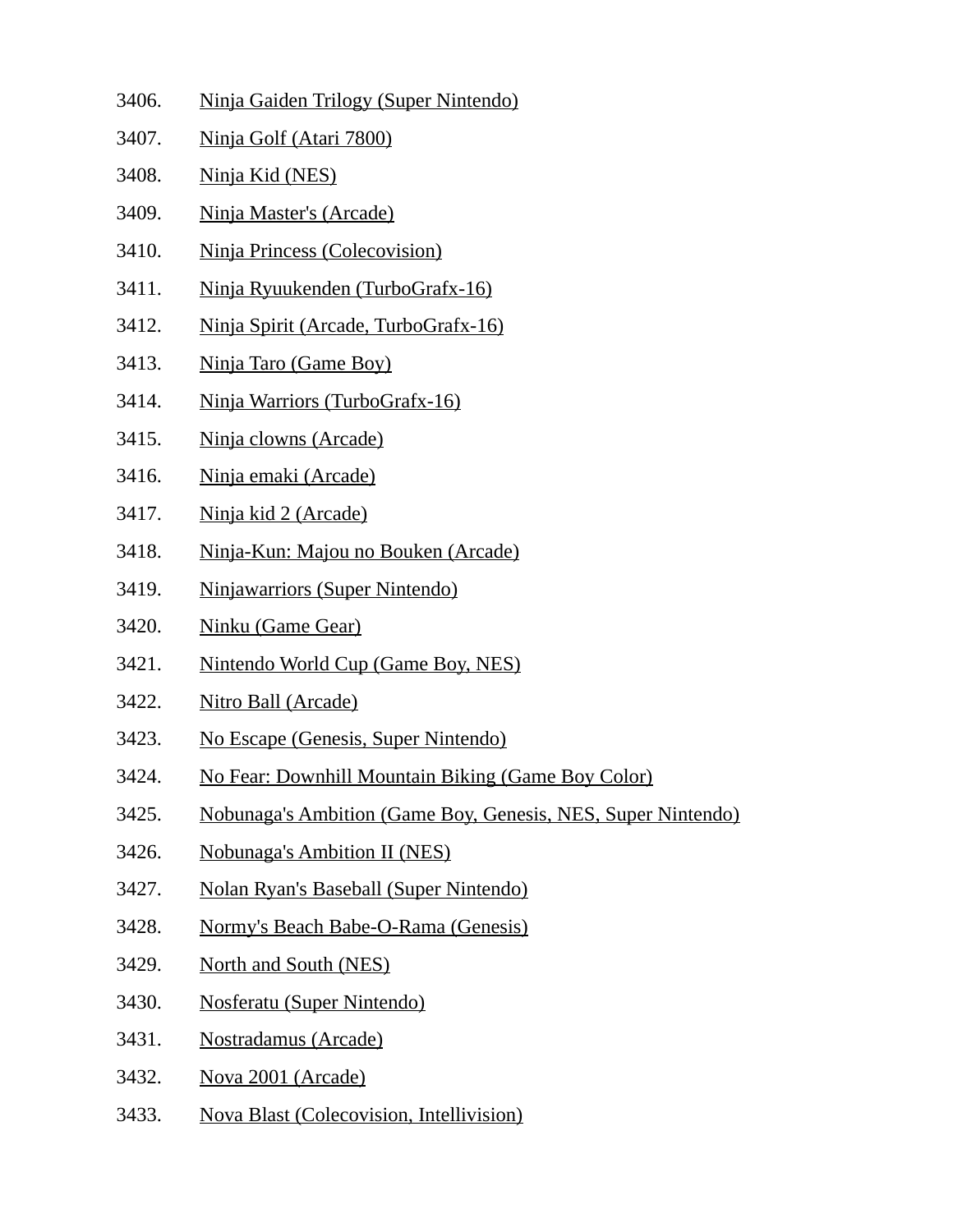- 3434. Novastorm (Sega CD) 3435. Nuclear Strike 64 (Nintendo 64) 3436. Numan Athletics (Arcade) 3437. Number Jumble (Intellivision) 3438. Nunchackun (Arcade) 3439. OVERRIDE (TurboGrafx-16) 3440. Obelix (Atari 2600) 3441. Obitus (Super Nintendo) 3442. Oddworld Adventures (Game Boy) 3443. Oddworld Adventures 2 (Game Boy Color) 3444. Oddworld: Munch's Oddysee (Game Boy Advance) 3445. Off Road Challenge (Arcade, Nintendo 64) 3446. Off The Wall (Arcade) 3447. Off The Wall (Bally) (Arcade)
- 3448. Off Your Rocker (Atari 2600)
- 3449. Off the Wall (Atari 2600)
- 3450. Ogre Battle 64: Person of Lordly Caliber (Nintendo 64)
- 3451. Ogre Battle: The March of the Black Queen (Super Nintendo)
- 3452. Oh My God! (Arcade)
- 3453. Oil's Well (Colecovision)
- 3454. Oink! (Atari 2600)
- 3455. Oli Boo Chu (Arcade)
- 3456. Olympic Gold (Game Gear)
- 3457. Olympic Gold: Barcelona '92 (Genesis)
- 3458. Olympic Summer Games (Game Boy, Genesis, Super Nintendo)
- 3459. Omega Fighter (Arcade)
- 3460. Omega Race (Arcade, Atari 2600, Colecovision)
- 3461. On the Ball (Super Nintendo)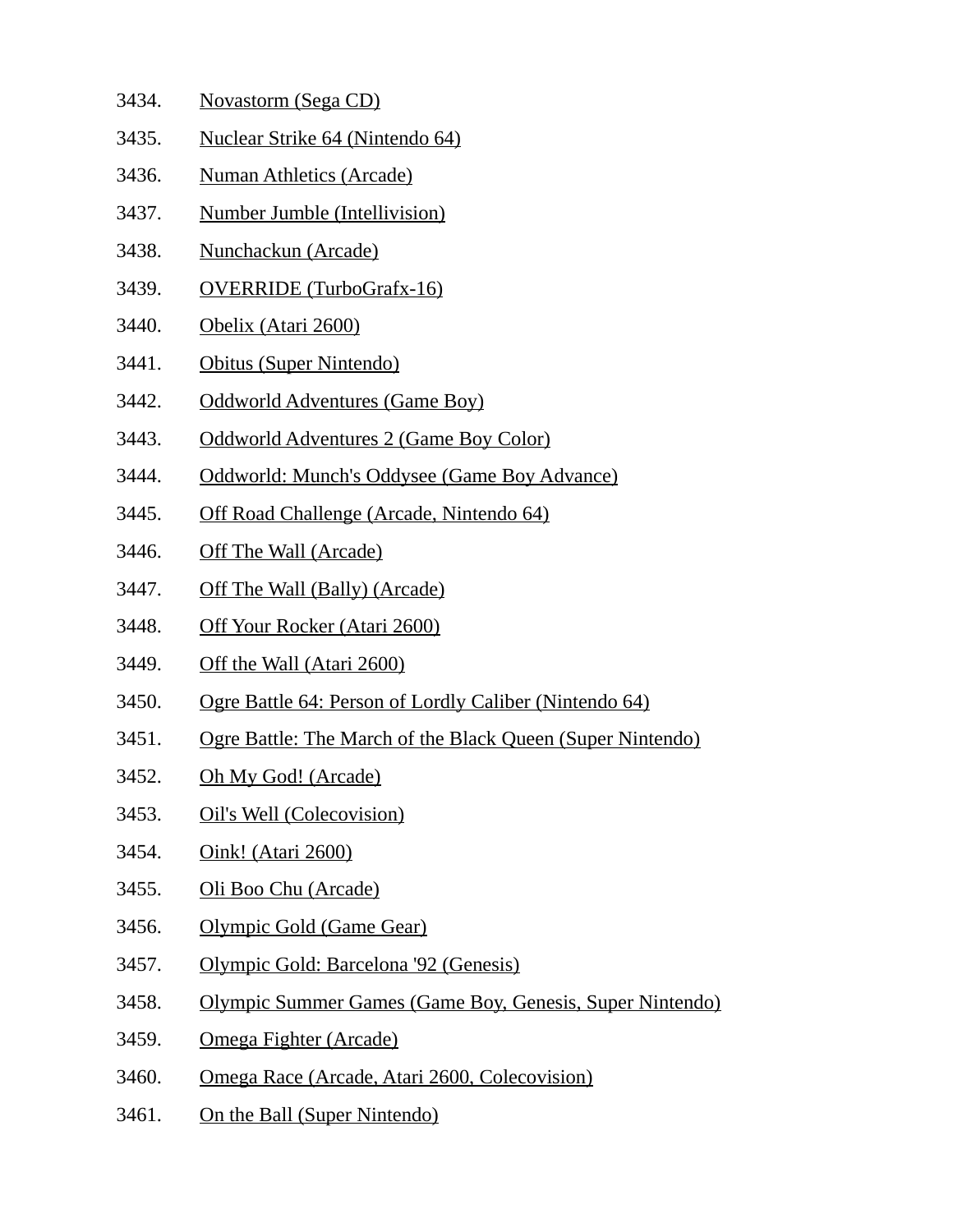- 3462. One Piece: Dragon Dream! (Game Boy Advance)
- 3463. One on One Basketball (Colecovision)
- 3464. One-on-One Basketball (Atari 7800)
- 3465. Oni The Ninja Master (Arcade)
- 3466. Onimusha Tactics (Game Boy Advance)
- 3467. Onna Sansirou: Typhoon Gal (Arcade)
- 3468. Operation C (Game Boy)
- 3469. Operation Europe: Path to Victory 1939-45 (Genesis, Super Nintendo)
- 3470. Operation Logic Bomb: The Ultimate Search & Destroy (Super Nintendo)
- 3471. Operation Secret Storm (NES)
- 3472. Operation Thunderbolt (Arcade, Super Nintendo)
- 3473. Operation Wolf (Arcade, NES, Sega Master System, TurboGrafx-16)
- 3474. Orb 3D (NES)
- 3475. Orbitron (Arcade)
- 3476. Ordyne (Arcade, TurboGrafx-16)
- 3477. Oriental Blue (Game Boy Advance)
- 3478. Oriental Legend (Arcade)
- 3479. Oscar (Arcade, Super Nintendo)
- 3480. Othello (Atari 2600, Game Boy, NES)
- 3481. Out Zone (Arcade)
- 3482. Out of Control (Atari 2600)
- 3483. Out of Gas (Game Boy)
- 3484. Out of this World (Genesis, Super Nintendo)
- 3485. Out of this World / Helicopter Rescue (Odyssey 2)
- 3486. Out to Lunch (Super Nintendo)
- 3487. OutRun (Arcade, Game Gear, Genesis)
- 3488. OutRun 2019 (Genesis)
- 3489. OutRun 3-D (Sega Master System)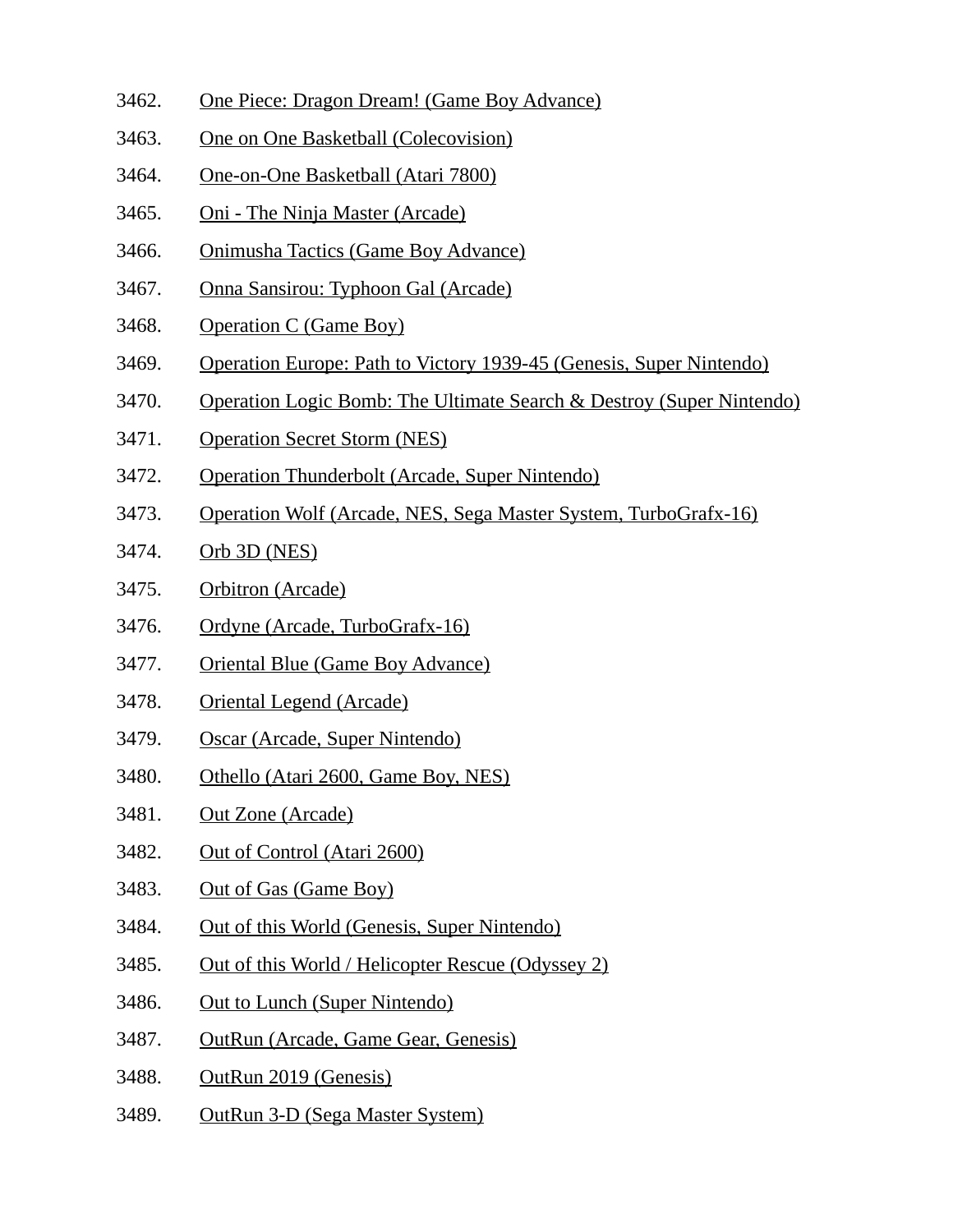- 3490. OutRun Europa (Game Gear)
- 3491. OutRunners (Arcade, Genesis)
- 3492. Outlander (Genesis, Super Nintendo)
- 3493. Outlaw (Atari 2600)
- 3494. Outrun (Sega Master System, TurboGrafx-16)
- 3495. Over Drive (Arcade)
- 3496. OverTop (Arcade)
- 3497. Overlord (NES)
- 3498. Ozma Wars (Arcade)
- 3499. Ozon I (Arcade)
- 3500. P'Radikus Conflict (NES)
- 3501. P-47 Aces (Arcade)
- 3502. P-47: The Phantom Fighter (Arcade)
- 3503. P.O.W.: Prisoners of War (Arcade, NES)
- 3504. P.T. Barnum's Acrobats (Odyssey 2)
- 3505. P.T.O. II: Pacific Theater of Operations (Super Nintendo)
- 3506. P.T.O.: Pacific Theater of Operations (Genesis, Super Nintendo)
- 3507. P47 The Freedom Fighter (TurboGrafx-16)
- 3508. PBA Bowling (Intellivision)
- 3509. PGA European Tour (Game Boy, Genesis, Nintendo 64, Super Nintendo)
- 3510. PGA Golf (Intellivision)
- 3511. PGA Tour 96 (Game Boy, Game Gear, Genesis, Super Nintendo)
- 3512. PGA Tour Golf (Game Gear, Genesis, Sega Master System, Super Nintendo)
- 3513. PGA Tour Golf II (Game Gear, Genesis)
- 3514. PGA Tour Golf III (Genesis)
- 3515. Pac-Attack (Game Boy, Game Gear, Genesis, Super Nintendo)
- 3516. Pac-In-Time (Super Nintendo)
- 3517. Pac-Land (Arcade, TurboGrafx-16)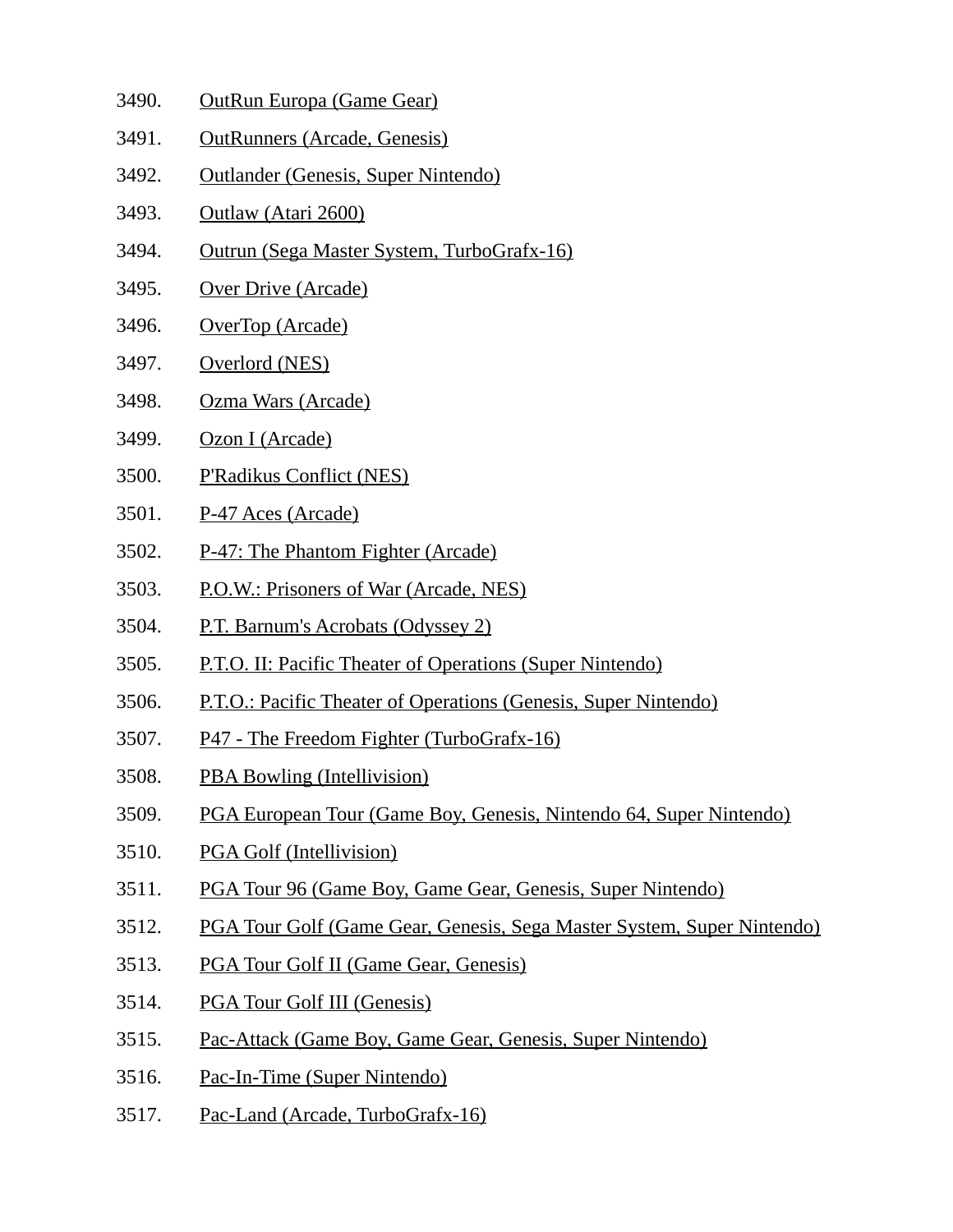- 3518. Pac-Man (Atari 2600, Colecovision, Game Gear, NES)
- 3519. Pac-Man 2: The New Adventures (Genesis, Super Nintendo)
- 3520. Pac-Man Collection (Colecovision, Game Boy Advance)
- 3521. Pac-Man Plus (Arcade)
- 3522. Pac-Man World 2 (Game Boy Advance)
- 3523. Pac-Man: Special Color Edition (Game Boy Color)
- 3524. Pac-Mania (Arcade, Genesis, NES, Sega Master System)
- 3525. Pac-in-Time (Game Boy)
- 3526. PacMan (Arcade)
- 3527. PacNPal (Arcade)
- 3528. Pachinko GP (Odyssey 2)
- 3529. Packy & Marlon (Super Nintendo)
- 3530. Pacman (Game Boy)
- 3531. Paddle Mania (Arcade)
- 3532. Pairs / Space Rendezvous / Logic (Odyssey 2)
- 3533. Paladin's Quest (Super Nintendo)
- 3534. Palamedes (Arcade, Game Boy, NES)
- 3535. Pandora's Palace (Arcade)
- 3536. Pang Pom's (Arcade)
- 3537. Pang! 3 (Arcade)
- 3538. Panic Restaurant (NES)
- 3539. Panic! (Sega CD)
- 3540. Paper Mario (Nintendo 64)
- 3541. Paperboy (Arcade, Game Boy, Game Boy Color, Game Gear, Genesis, NES, Nintendo 64, Sega Master System)
- 3542. Paperboy 2 (Game Boy, Game Gear, Genesis, NES, Super Nintendo)
- 3543. Papyrus (Game Boy Color)
- 3544. Paranoia (TurboGrafx-16)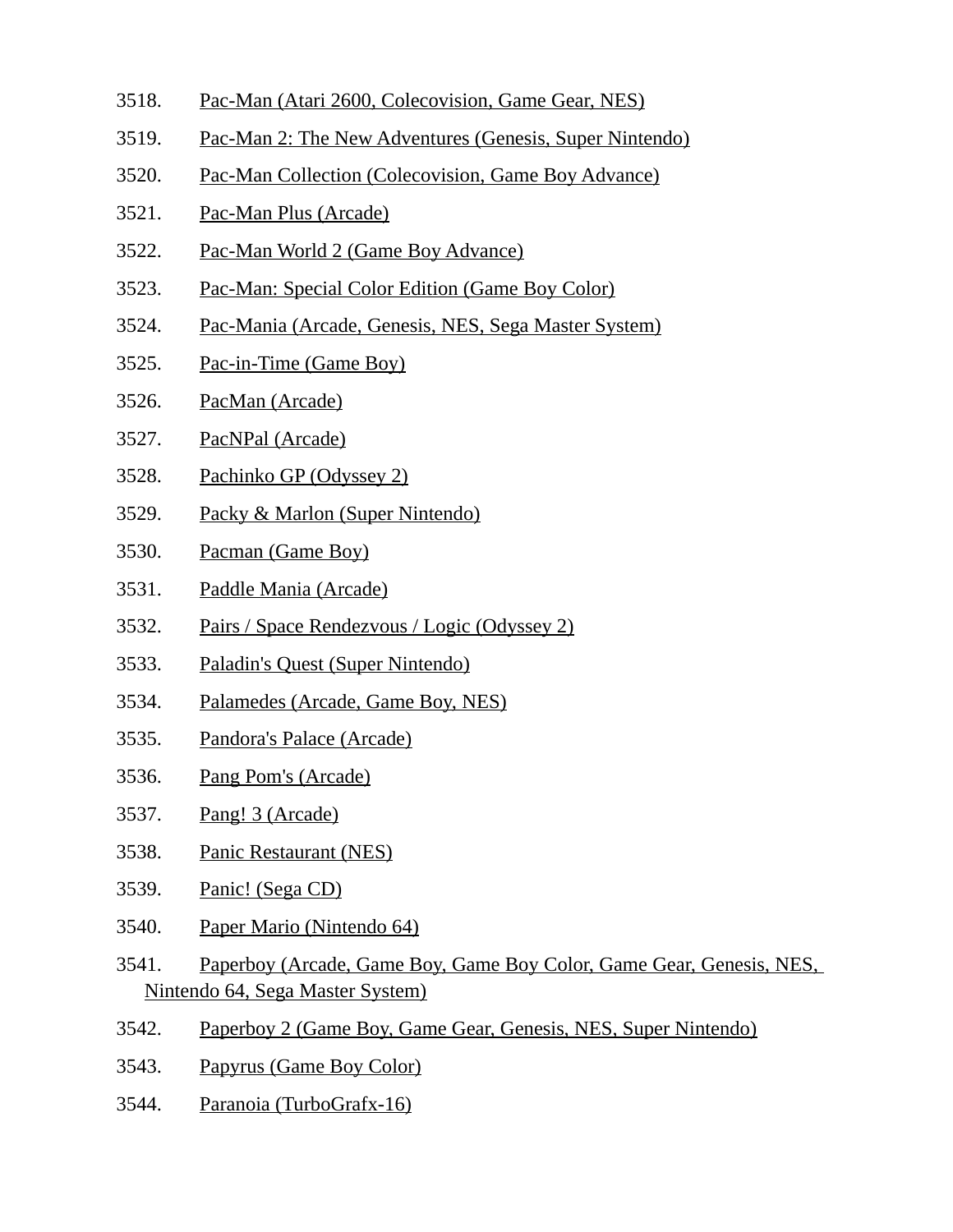- 3545. Parasol Stars: The Story of Bubble Bobble III (TurboGrafx-16)
- 3546. Parlour Games (Sega Master System)
- 3547. Parodius (Game Boy)
- 3548. Parodius Da! Shinwa Kara Owarai He (TurboGrafx-16)
- 3549. Parodius Da! Shinwa kara Owarai e (Arcade)
- 3550. Pass (Arcade)
- 3551. Pat Riley Basketball (Genesis, Sega Master System)
- 3552. Pebble Beach Golf Links (Genesis)
- 3553. Peek-a-boo (Colecovision)
- 3554. Peetan (Game Boy)
- 3555. Peggle (Arcade)
- 3556. Peke to Poko no Daruman Busters (Game Boy)
- 3557. Pele II: World Tournament Soccer (Genesis)
- 3558. Pele! (Genesis)
- 3559. Pengo (Arcade, Atari 2600, Game Gear)
- 3560. Penguin Brothers (Arcade)
- 3561. Penguin Land (Sega Master System)
- 3562. Penguin Wars (Game Boy)
- 3563. Penguin-Kun Wars (Arcade)
- 3564. Penta Dragon (Game Boy)
- 3565. Pepenga Pengo (Genesis)
- 3566. Pepper II (Arcade, Colecovision)
- 3567. Perfect Dark (Game Boy Color, Nintendo 64)
- 3568. Performan (Arcade)
- 3569. Pesterminator: The Western Exterminator (NES)
- 3570. Pete Rose Baseball (Atari 2600, Atari 7800)
- 3571. Pete Sampras Tennis (Game Gear)
- 3572. Peter Pack Rat (Arcade)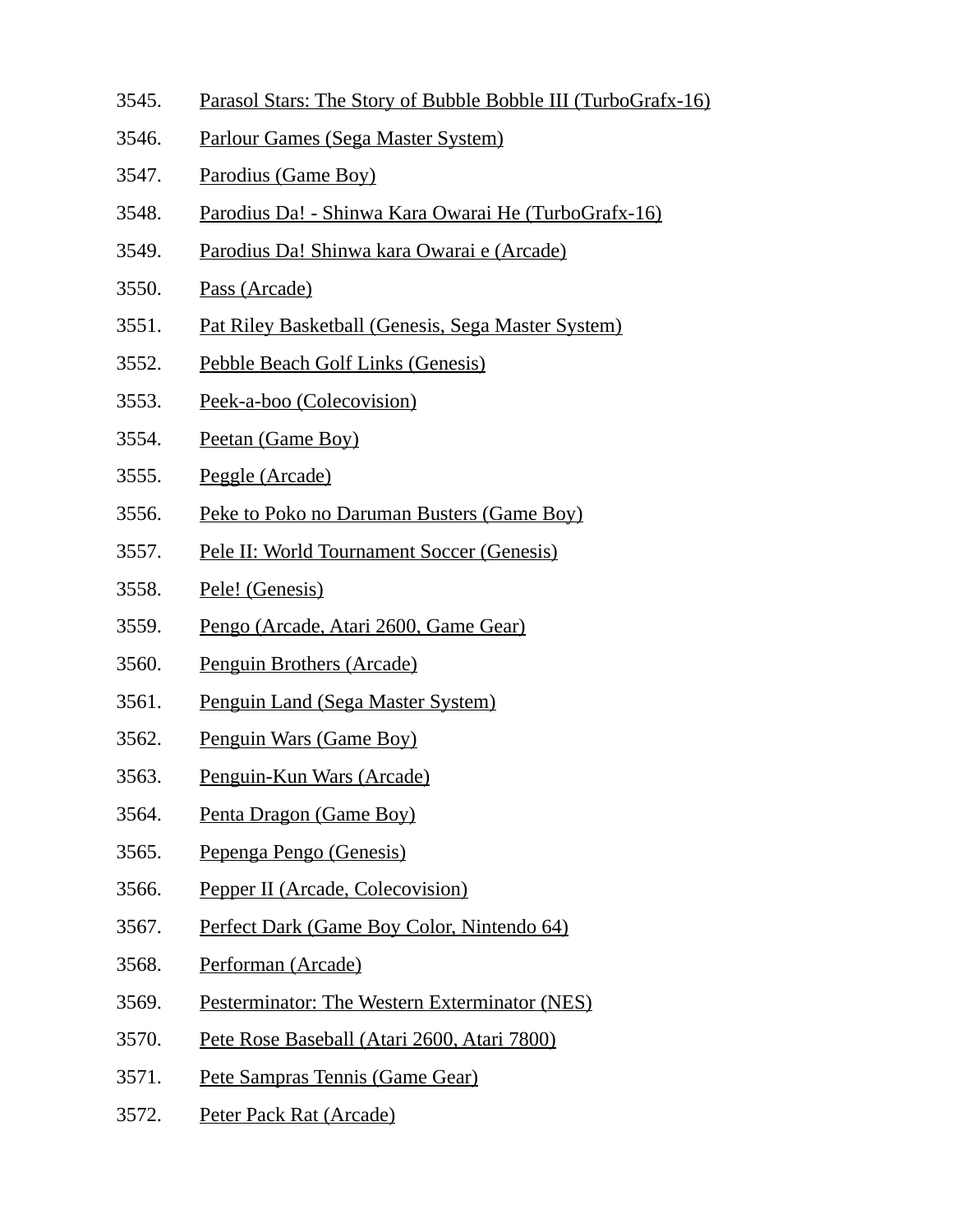- 3573. Phalanx (Game Boy Advance, Super Nintendo)
- 3574. Phantasy Star (Sega Master System)
- 3575. Phantasy Star Adventure (Game Gear)
- 3576. Phantasy Star Collection (Game Boy Advance)
- 3577. Phantasy Star Gaiden (Game Gear)
- 3578. Phantasy Star II (Genesis)
- 3579. Phantasy Star III: Generations of Doom (Genesis)
- 3580. Phantasy Star IV (Genesis)
- 3581. Phantom 2040 (Game Gear, Super Nintendo)
- 3582. Phantom Air Mission (Game Boy)
- 3583. Phantom Fighter (NES)
- 3584. Phelios (Arcade, Genesis)
- 3585. Phoenix (Arcade, Atari 2600)
- 3586. Phozon (Arcade)
- 3587. Pick Axe Pete (Odyssey 2)
- 3588. Pickin' (Arcade)
- 3589. Picnic (Atari 2600)
- 3590. Pictionary: The Game of Video Quick Draw (NES)
- 3591. Piece o' Cake (Atari 2600)
- 3592. Pieces (Super Nintendo)
- 3593. Pierre le Chef Is... Out to Lunch (Game Boy)
- 3594. Pig Out (Arcade)
- 3595. Pigs in Space (Atari 2600)
- 3596. Pigskin 621AD (Arcade)
- 3597. Pilotwings (Super Nintendo)
- 3598. Pilotwings 64 (Nintendo 64)
- 3599. Pin Bot (NES)
- 3600. Pinball (Intellivision, NES)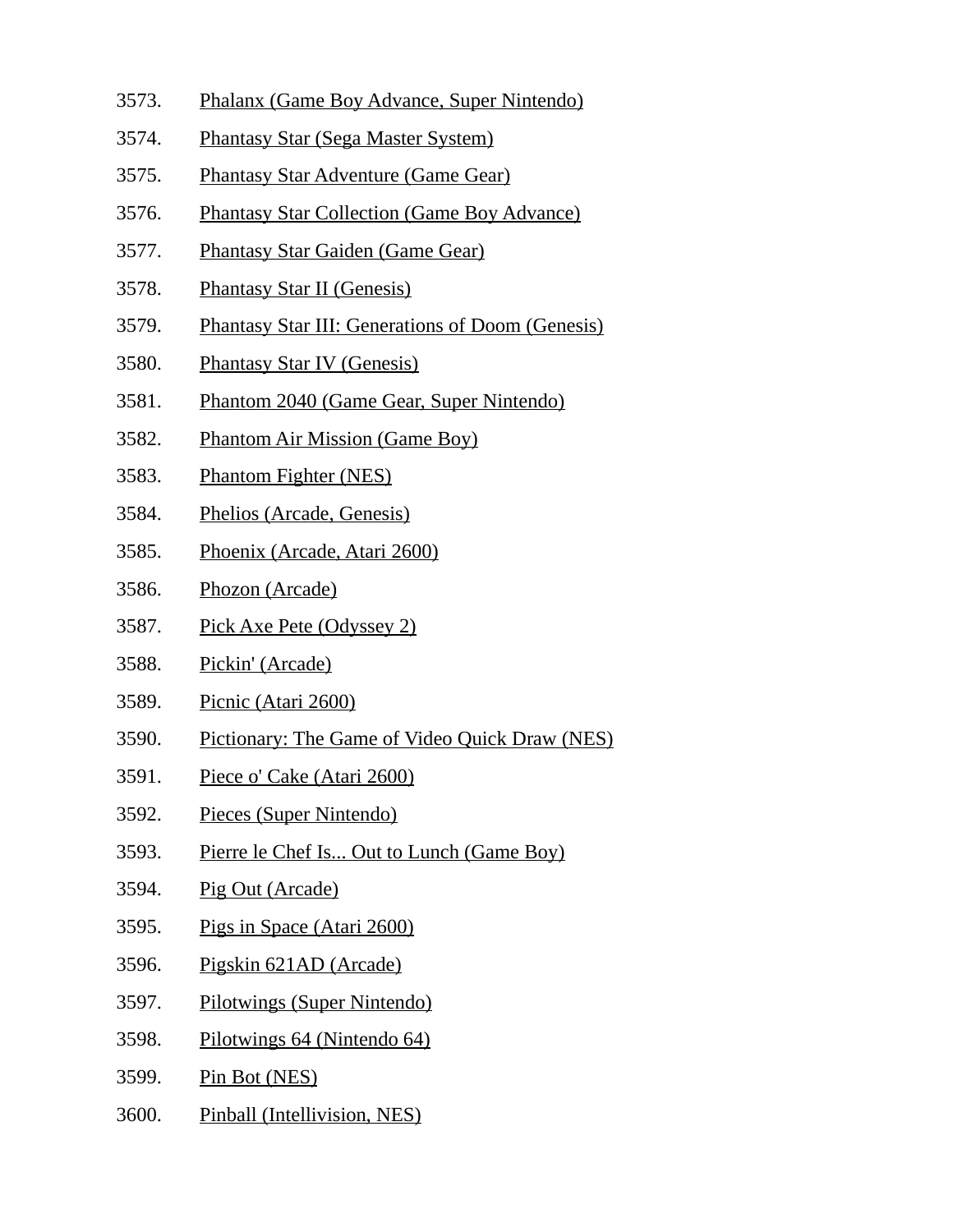- 3601. Pinball Action (Arcade)
- 3602. Pinball Deluxe (Game Boy)
- 3603. Pinball Dreams (Game Boy, Super Nintendo)
- 3604. Pinball Fantasies (Super Nintendo)
- 3605. Pinball Mania (Game Boy)
- 3606. Pinball Quest (NES)
- 3607. Pinball: Revenge of the 'Gator (Game Boy)
- 3608. Pinbo (Arcade)
- 3609. Pink Goes to Hollywood (Genesis, Super Nintendo)
- 3610. Pinocchio (Genesis, Super Nintendo)
- 3611. Pioneer Balloon (Arcade)
- 3612. Pipe Dream (Arcade, Game Boy, NES)
- 3613. Pirate Pete (Arcade)
- 3614. Pirate Ship Higemaru (Arcade)
- 3615. Pirates (Arcade)
- 3616. Pirates of the Caribbean: Dead Man's Chest (Game Boy Advance)
- 3617. Pirates of the Caribbean: The Curse of the Black Pearl (Game Boy Advance)
- 3618. Pirates! (NES)
- 3619. Pirates! Gold (Genesis)
- 3620. Pisces (Arcade)
- 3621. Pistol Daimyo no Bouken (Arcade)
- 3622. Pit & Run (Arcade)
- 3623. Pit Fighter (Arcade, Game Boy)
- 3624. Pit-Fighter (Genesis, Sega Master System, Super Nintendo)
- 3625. Pitcher's Duel (Vectrex)
- 3626. Pitfall II Arcade (Colecovision)
- 3627. Pitfall II: Lost Caverns (Arcade, Atari 2600, Colecovision)
- 3628. Pitfall! (Colecovision, Intellivision)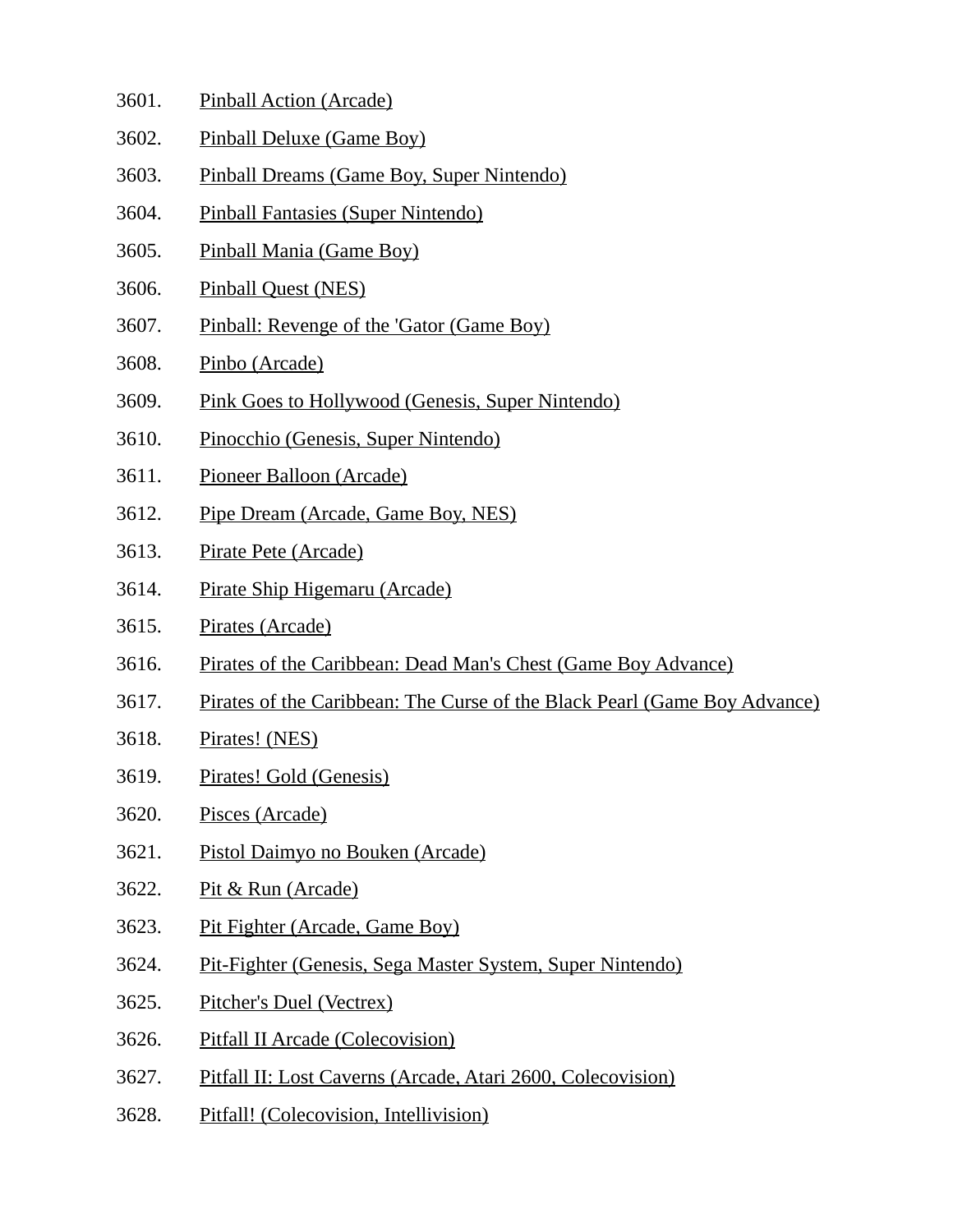- 3629. Pitfall!: Pitfall Harry's Jungle Adventure (Atari 2600)
- 3630. Pitfall: Beyond the Jungle (Game Boy Color)
- 3631. Pitfall: The Lost Expedition (Game Boy Advance)
- 3632. Pitfall: The Mayan Adventure (Genesis, Sega 32X, Sega CD, Super Nintendo)
- 3633. Pitman (Game Boy)
- 3634. Pitstop (Colecovision)
- 3635. Planet Patrol (Atari 2600)
- 3636. Planet Smashers (Atari 7800)
- 3637. Planet of the Apes (Game Boy Color)
- 3638. Plaque Attack (Atari 2600)
- 3639. Platoon (NES)
- 3640. Play Action Football (Game Boy)
- 3641. PlayBall! (Arcade)
- 3642. Player Manager 2001 (Game Boy Color)
- 3643. Playmobil Interactive: Laura (Game Boy Color)
- 3644. Playtag (Odyssey 2)
- 3645. Pleasure Goal: 5 on 5 Mini Soccer (Arcade)
- 3646. Pleiads (Arcade)
- 3647. Plok (Super Nintendo)
- 3648. Plotting (Arcade)
- 3649. Plump Pop (Arcade)
- 3650. Plus Alpha (Arcade)
- 3651. Pnickies (Arcade)
- 3652. Pocahontas (Game Boy, Genesis)
- 3653. Pocket Billiards (Odyssey 2)
- 3654. Pocket Bomberman (Game Boy Color)
- 3655. Pocket Bowling (Game Boy Color)
- 3656. Pocket Soccer (Game Boy Color)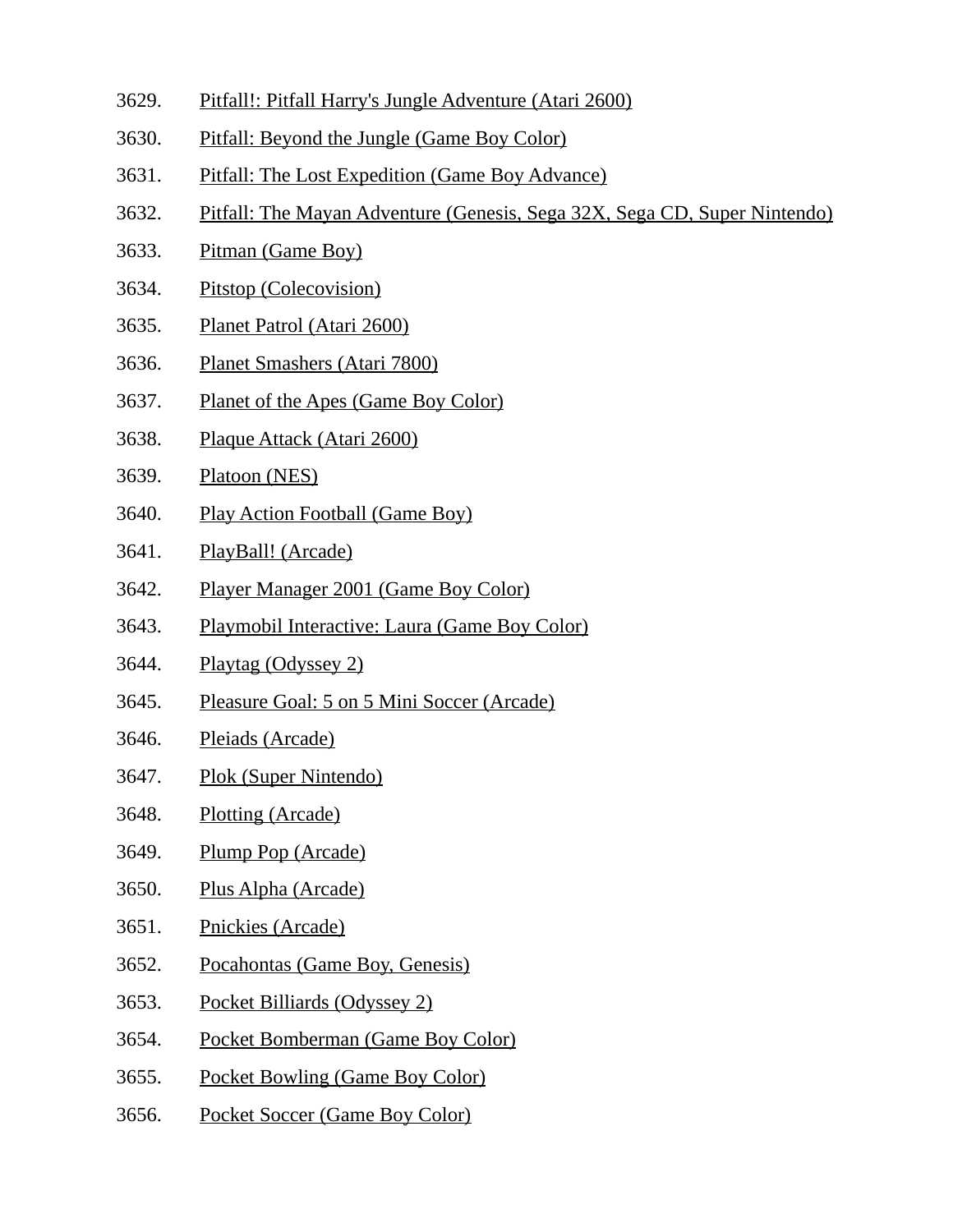- 3657. Pocky & Rocky (Super Nintendo)
- 3658. Pocky & Rocky 2 (Super Nintendo)
- 3659. Pocky & Rocky with Becky (Game Boy Advance)
- 3660. Poitto! (Arcade)
- 3661. Poker Face Paul's Blackjack (Game Gear)
- 3662. Poker Face Paul's Gin (Game Gear)
- 3663. Poker Face Paul's Poker (Game Gear)
- 3664. Poker Face Paul's Solitaire (Game Gear)
- 3665. Pokémon Crystal Version (Game Boy Color)
- 3666. Pokémon Emerald (Game Boy Advance)
- 3667. Pokémon Gold Version (Game Boy Color)
- 3668. Pokémon Green Version (Game Boy)
- 3669. Pokémon Mystery Dungeon: Red Rescue Team (Game Boy Advance)
- 3670. Pokémon Pinball (Game Boy Color)
- 3671. Pokémon Pinball Ruby & Sapphire (Game Boy Advance)
- 3672. Pokémon Puzzle Challenge (Game Boy Color)
- 3673. Pokémon Puzzle League (Nintendo 64)
- 3674. Pokémon Ruby (Game Boy Advance)
- 3675. Pokémon Sapphire (Game Boy Advance)
- 3676. Pokémon Silver Version (Game Boy Color)
- 3677. Pokémon Snap (Nintendo 64)
- 3678. Pokémon Stadium (Nintendo 64)
- 3679. Pokémon Stadium 2 (Nintendo 64)
- 3680. Pokémon Trading Card Game (Game Boy Color)
- 3681. Pokémon Yellow Version (Game Boy Color)
- 3682. Pokémon: Blue Version (Game Boy)
- 3683. Pokémon: Red Version (Game Boy)
- 3684. Polar Rescue (Vectrex)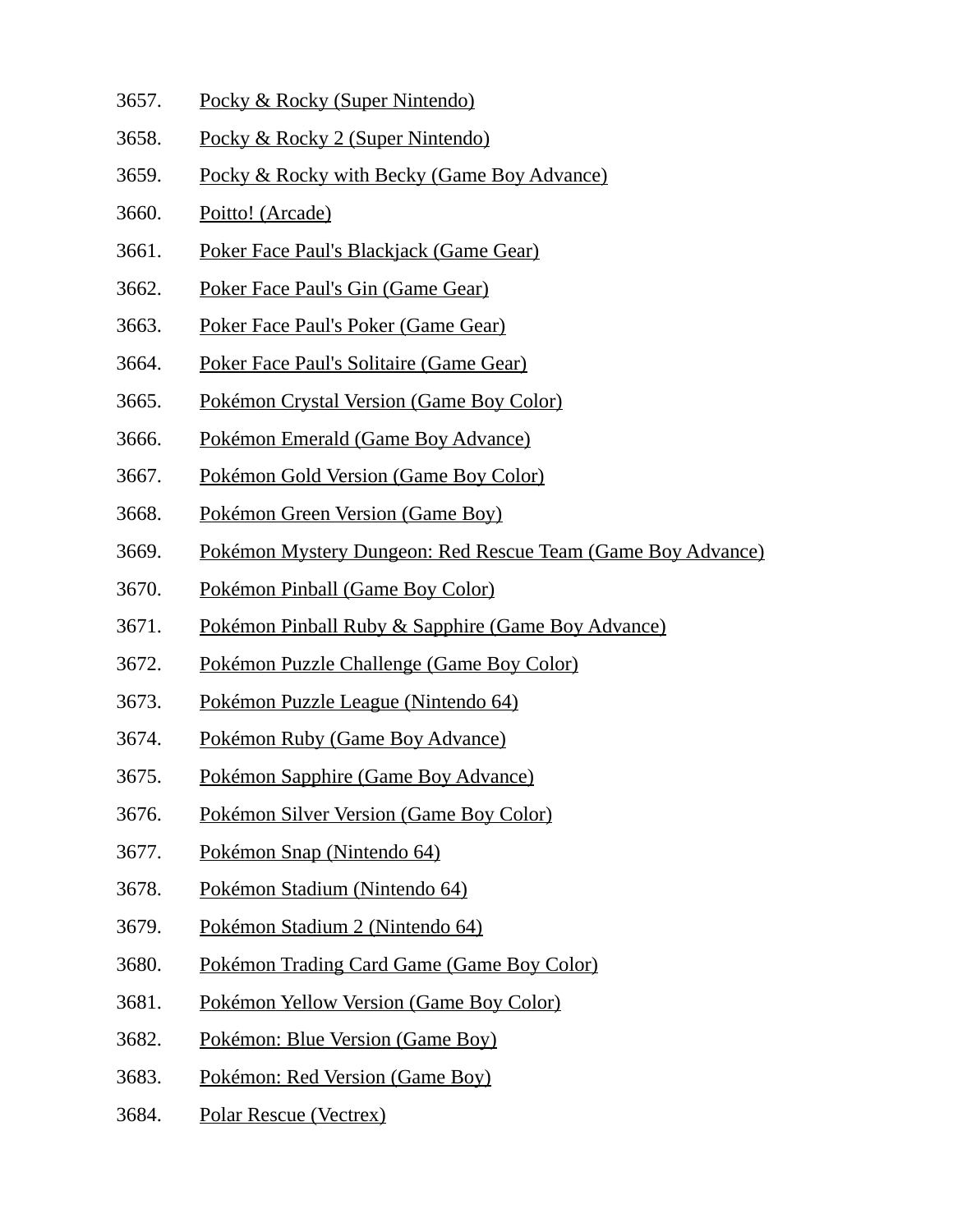- 3685. Polaris (Arcade, Atari 2600)
- 3686. Polaris SnoCross (Game Boy Color)
- 3687. Polarium Advance (Game Boy Advance)
- 3688. Pole Position (Arcade, Atari 2600, Intellivision, Vectrex)
- 3689. Pole Position II (Arcade, Atari 7800)
- 3690. Police Trainer (Arcade)
- 3691. Pollux (Arcade)
- 3692. Poly-Play (Arcade)
- 3693. Pong (Intellivision)
- 3694. Ponpoko (Arcade)
- 3695. Pool Shark (Arcade)
- 3696. Pooyan (Arcade, Atari 2600, Colecovision)
- 3697. Pop 'n Bounce (Arcade)
- 3698. Pop Flamer (Arcade)
- 3699. Pop'n Pop (Arcade)
- 3700. Pop'n pop (Game Boy Color)
- 3701. Popeye (Arcade, Atari 2600, Colecovision, Game Boy, Intellivision, NES, Odyssey 2)
- 3702. Popeye 2 (Game Boy)
- 3703. Popful Mail (Sega CD)
- 3704. Popper (Arcade)
- 3705. Populous (Game Boy, Genesis, Sega Master System, Super Nintendo, TurboGrafx-16)
- 3706. Porky (Arcade)
- 3707. Porky Pig's Haunted Holiday (Super Nintendo)
- 3708. Porky's (Atari 2600, Colecovision)
- 3709. Port Man (Arcade)
- 3710. Poseidon Wars 3-D (Sega Master System)
- 3711. Poto Poto (Arcade)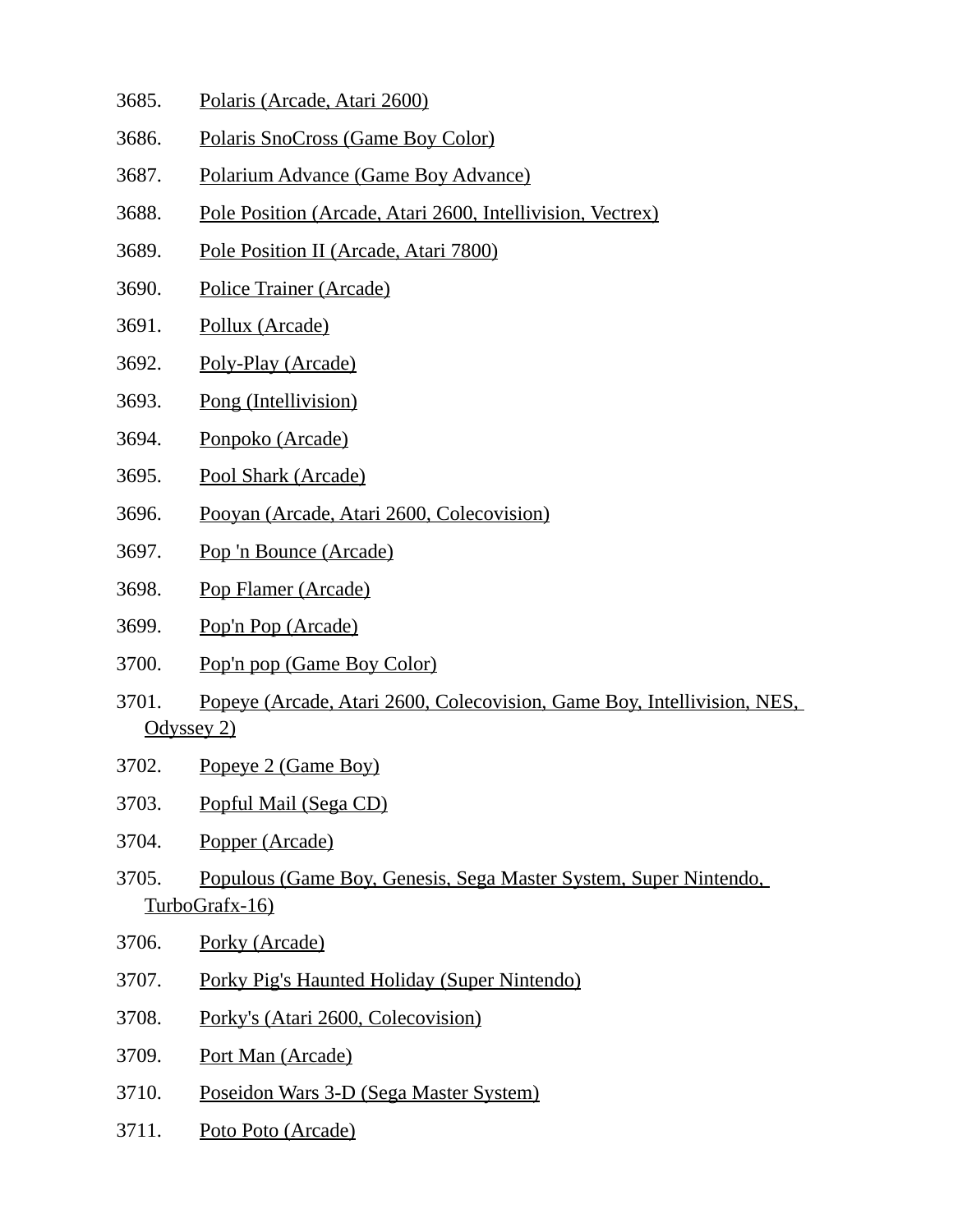| 3712. | Pound For Pound (Arcade)                             |
|-------|------------------------------------------------------|
| 3713. | Power Blade (NES)                                    |
| 3714. | Power Blade 2 (NES)                                  |
| 3715. | Power Drift (TurboGrafx-16)                          |
| 3716. | <b>Power Drive (Genesis)</b>                         |
| 3717. | Power Eleven (TurboGrafx-16)                         |
| 3718. | Power Gate (TurboGrafx-16)                           |
| 3719. | Power Golf (TurboGrafx-16)                           |
| 3720. | Power Instinct (Arcade, Super Nintendo)              |
| 3721. | Power Instinct 2 (Arcade)                            |
| 3722. | Power League (TurboGrafx-16)                         |
| 3723. | Power League '93 (TurboGrafx-16)                     |
| 3724. | Power League II (TurboGrafx-16)                      |
| 3725. | Power League III (TurboGrafx-16)                     |
| 3726. | Power League IV (TurboGrafx-16)                      |
| 3727. | Power League V (TurboGrafx-16)                       |
| 3728. | Power Lords (Odyssey 2)                              |
| 3729. | <b>Power Lords - Quest for Volcan (Colecovision)</b> |
| 3730. | <b>Power Mission (Game Boy)</b>                      |

- 3731. Power Monger (Sega CD)
- 3732. Power Moves (Super Nintendo)
- 3733. Power Piggs of the Dark Age (Super Nintendo)
- 3734. Power Play (Arcade)
- 3735. Power Punch II (NES)
- 3736. Power Quest (Game Boy Color)
- 3737. Power Racer (Game Boy)
- 3738. Power Rangers Zeo: Battle Racers (Super Nintendo)
- 3739. Power Rangers: Lightspeed Rescue (Game Boy Color, Nintendo 64)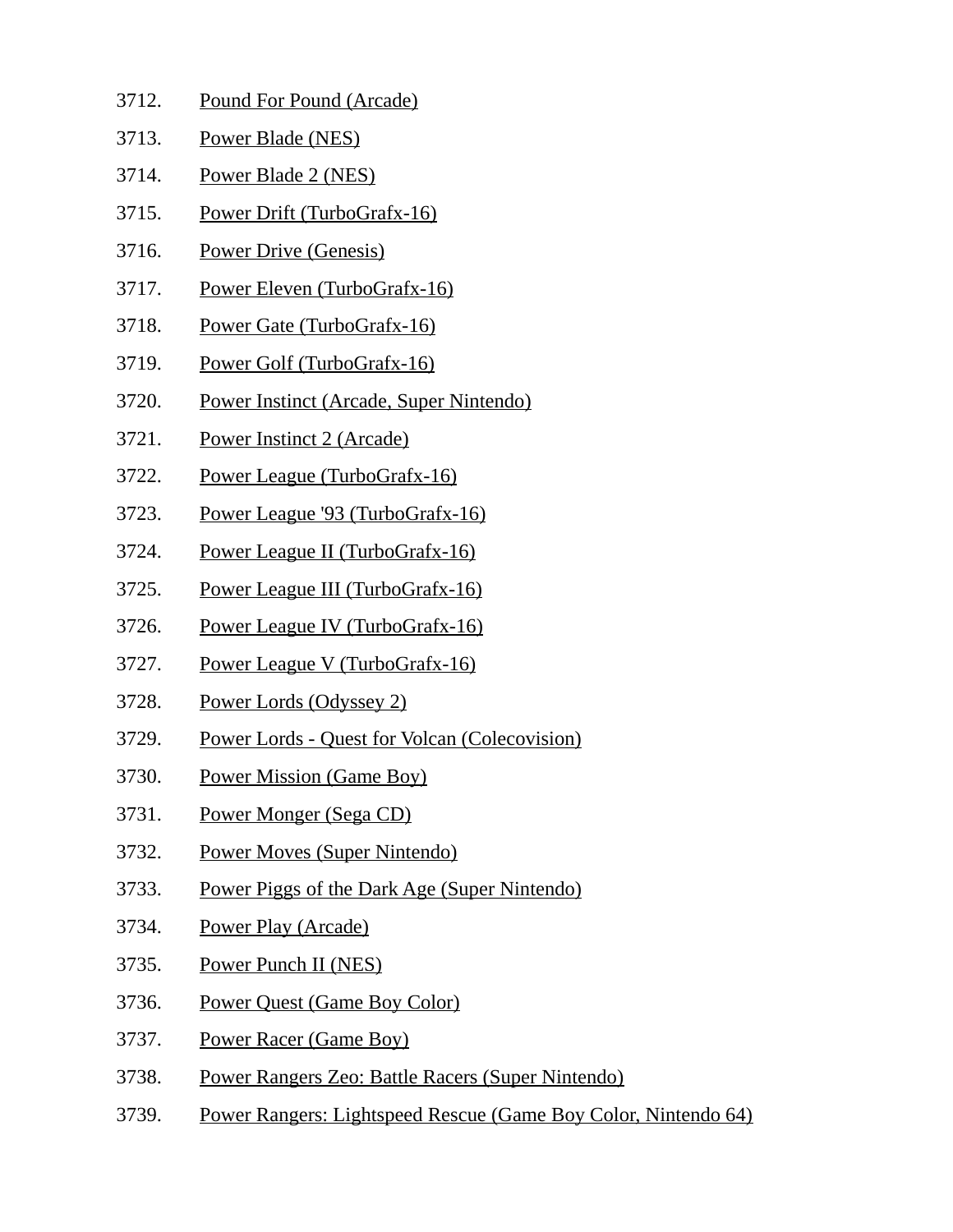- 3740. Power Rangers: Time Force (Game Boy Color)
- 3741. Power Spike Pro Beach Volleyball (Game Boy Color)
- 3742. Power Spikes (Arcade)
- 3743. Power Spikes II (Arcade)
- 3744. Power Sports (TurboGrafx-16)
- 3745. Power Strike (Sega Master System)
- 3746. Power Strike II (Game Gear, Sega Master System)
- 3747. Power Surge (Arcade)
- 3748. Power Tennis (TurboGrafx-16)
- 3749. Powerball (Genesis)
- 3750. Prebillian (Arcade)
- 3751. Predator (NES)
- 3752. Predator 2 (Game Gear, Genesis, Sega Master System)
- 3753. Prehistoric Isle (Arcade)
- 3754. Prehistoric Isle 2 (Arcade)
- 3755. Prehistorik Man (Game Boy, Super Nintendo)
- 3756. Premier Manager (Genesis)
- 3757. Premier Manager 97 (Genesis)
- 3758. Premier Soccer (Arcade)
- 3759. Prendre l'Argent et Fuir (Odyssey 2)
- 3760. Pressure Cooker (Atari 2600)
- 3761. Pretty Soldier Sailor Moon (Arcade)
- 3762. Primal Rage (Arcade, Game Boy, Game Gear, Sega 32X, Super Nintendo)
- 3763. Prime Time NFL Starring Deion Sanders (Genesis)
- 3764. Prince of Persia (Game Boy, Game Boy Color, Game Gear, Genesis, NES, Sega CD, Super Nintendo)
- 3765. Prince of Persia 2: The Shadow & The Flame (Super Nintendo)
- 3766. Prince of Persia: The Sands of Time (Game Boy Advance)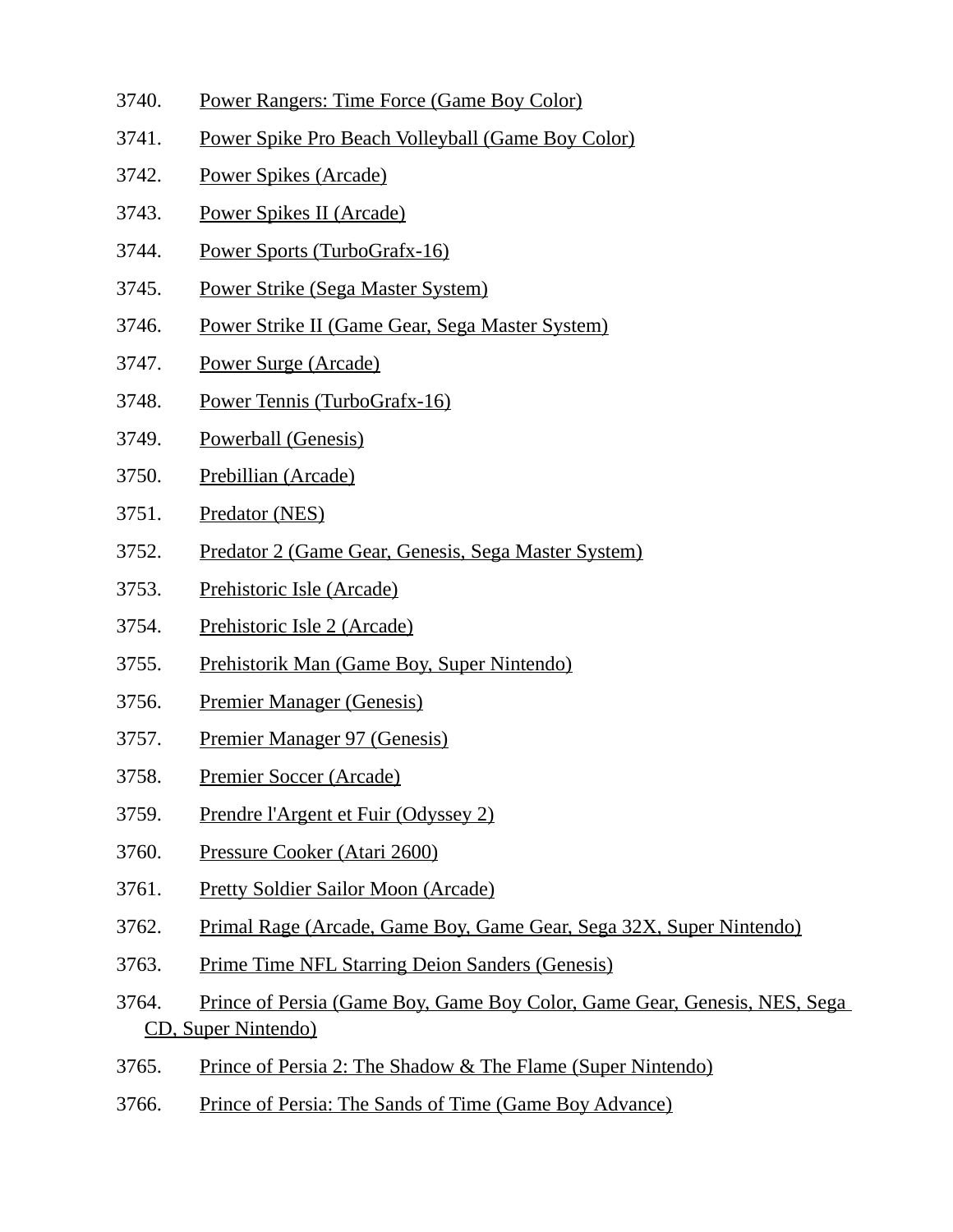- 3767. Princess Quest (Colecovision)
- 3768. Princess Tomato in the Salad Kingdom (NES)
- 3769. Private Eye (Atari 2600)
- 3770. Prize Fighter (Sega CD)
- 3771. Pro Baseball Skill Tryout (Arcade)
- 3772. Pro Darts (Game Boy Color)
- 3773. Pro Pool (Game Boy Color)
- 3774. Pro Quarterback (Genesis, Super Nintendo)
- 3775. Pro Soccer (Arcade)
- 3776. Pro Sport Hockey (NES, Super Nintendo)
- 3777. Pro Sports Bowling, Tennis, And Golf (Arcade)
- 3778. Pro Tennis: World Court (TurboGrafx-16)
- 3779. Pro Wrestling (Game Boy, NES, Sega Master System)
- 3780. Pro Yakyuu World Stadium '91 (TurboGrafx-16)
- 3781. Probotector (Game Boy, Genesis)
- 3782. Probotector 2 (Game Boy)
- 3783. Progress (Arcade)
- 3784. Project S-11 (Game Boy Color)
- 3785. Prophecy: The Viking Child (Game Boy)
- 3786. Psychic 5 (Arcade)
- 3787. Psychic World (Game Gear, Sega Master System)
- 3788. Psycho Chaser (TurboGrafx-16)
- 3789. Psycho Fox (Sega Master System)
- 3790. Psycho Pinball (Genesis)
- 3791. Psycho Soldier (Arcade)
- 3792. Psychosis (TurboGrafx-16)
- 3793. PuLiRuLa (Arcade)
- 3794. Puck-Man (Arcade)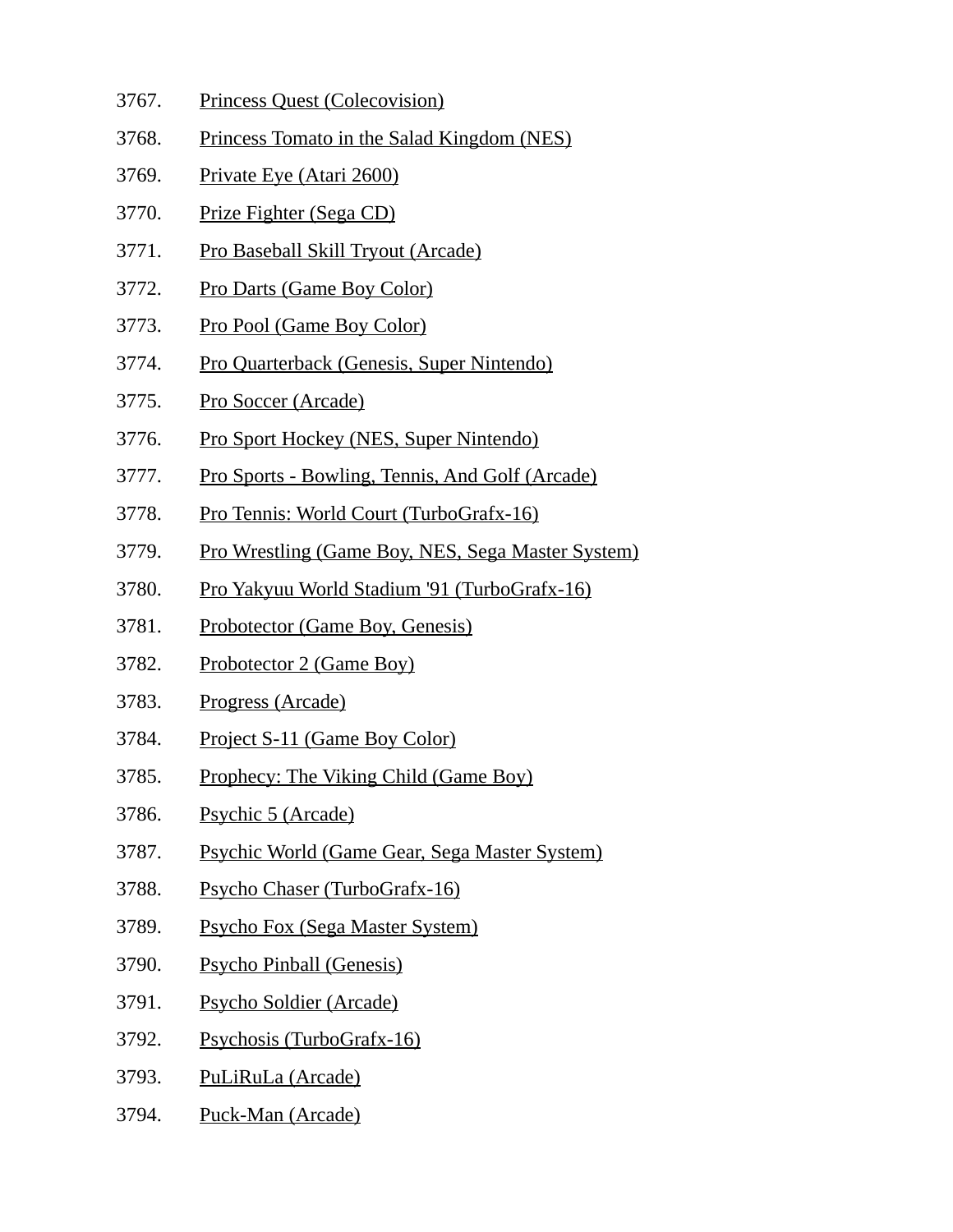- 3795. Puckman Pockimon (Arcade) 3796. Puggsy (Genesis, Sega CD) 3797. Pulsar (Arcade) 3798. Pulstar (Arcade) 3799. Punch-Out!! (Arcade, NES) 3800. Punk Shot (Arcade) 3801. Push-Over (Super Nintendo) 3802. PushMan (Arcade) 3803. Puss n Boots: Pero's Great Adventure (NES) 3804. Putt & Putter (Game Gear, Sega Master System) 3805. Putter Golf (Genesis) 3806. Puyo Pop (Game Boy Advance) 3807. Puyo Pop Fever (Game Boy Advance) 3808. Puyo Puyo (Arcade, NES) 3809. Puyo Puyo Sun (Arcade) 3810. Puyo Puyo Tsu (Arcade) 3811. Puzz Loop (Arcade) 3812. Puzzle (NES) 3813. Puzzle & Action: Treasure Hunt (Arcade) 3814. Puzzle Bobble (Arcade) 3815. Puzzle Bobble 2 (Arcade) 3816. Puzzle Bobble 3 (Arcade) 3817. Puzzle Bobble 4 (Arcade)
- 3818. Puzzle Bobble 4 (J) [C][!] (Game Boy Color)
- 3819. Puzzle Boy (TurboGrafx-16)
- 3820. Puzzle De Bowling (Arcade)
- 3821. Puzzle De Pon! (Arcade)
- 3822. Puzzle Master (Game Boy Color)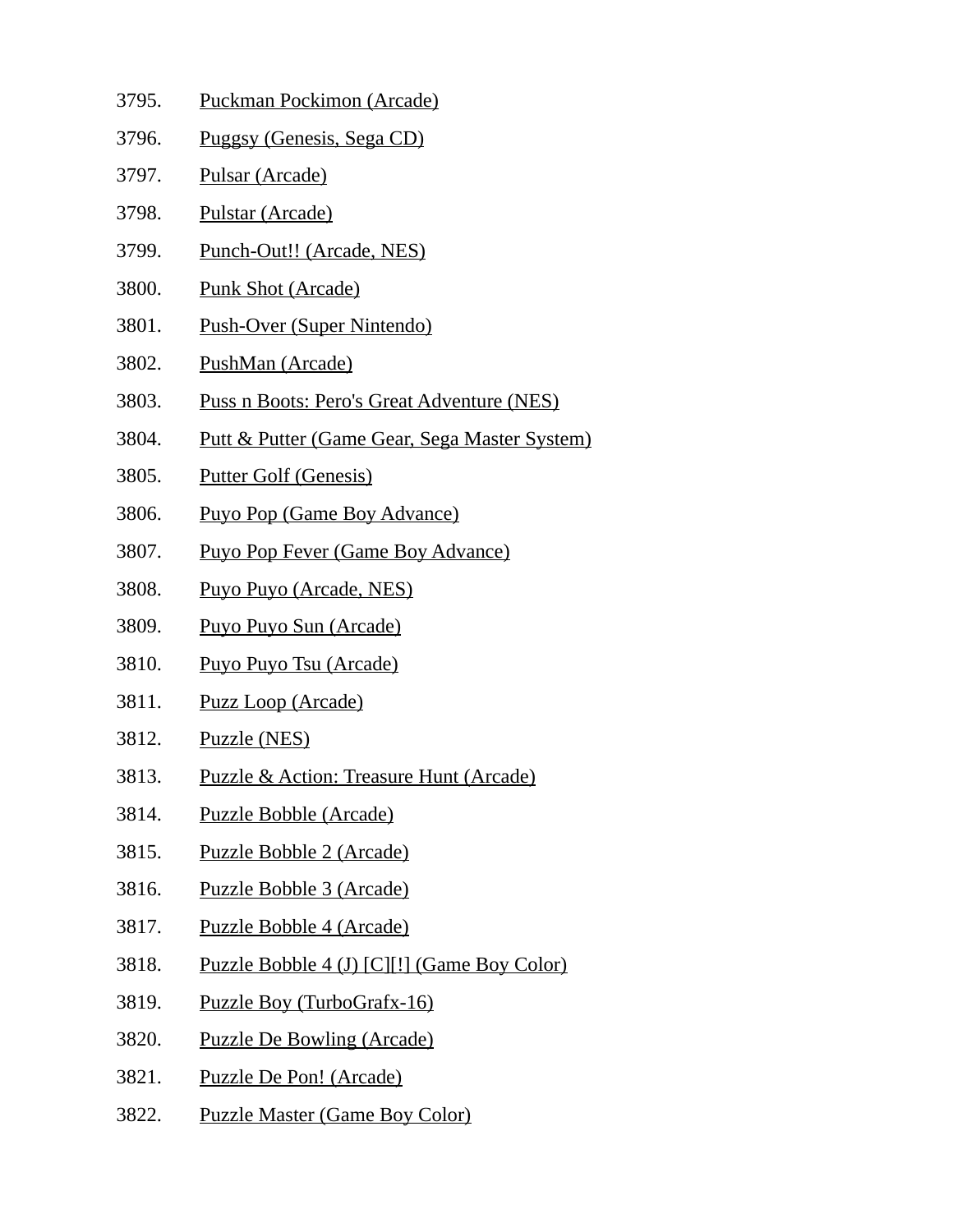- 3823. Puzzled (Arcade, Game Boy Color)
- 3824. Puzzli (Arcade)
- 3825. Puzznic (Arcade, NES, TurboGrafx-16)
- 3826. Pyramid (NES)
- 3827. Pyramid Warp & Battleship Clapton 2 (Colecovision)
- 3828. Pyramids of Ra (Game Boy)
- 3829. Pyros (US) (Arcade)
- 3830. Q Billion (Game Boy)
- 3831. Q\*bert (Arcade, Colecovision, Game Boy Color, Intellivision, NES, Odyssey 2)
- 3832. Q\*bert 3 (Super Nintendo)
- 3833. Q\*bert for Game Boy (Game Boy)
- 3834. Q\*bert's Qubes (Arcade, Atari 2600, Colecovision)
- 3835. Q-bert (Atari 2600)
- 3836. QIX (Game Boy, NES)
- 3837. Qix (Arcade)
- 3838. Qix Adventure (Game Boy Color)
- 3839. QuackShot Starring Donald Duck (Genesis)
- 3840. Quadrun (Atari 2600)
- 3841. Quake II (Nintendo 64)
- 3842. Quantum (Arcade)
- 3843. Quartet (Arcade, Sega Master System)
- 3844. Quarth (Game Boy)
- 3845. Quattro Adventure (NES)
- 3846. Quattro Arcade (NES)
- 3847. Quest 64 (Nintendo 64)
- 3848. Quest for Camelot (Game Boy Color)
- 3849. Quest for Quintana Roo (Colecovision)
- 3850. Quest for the Golden Chalice (Colecovision)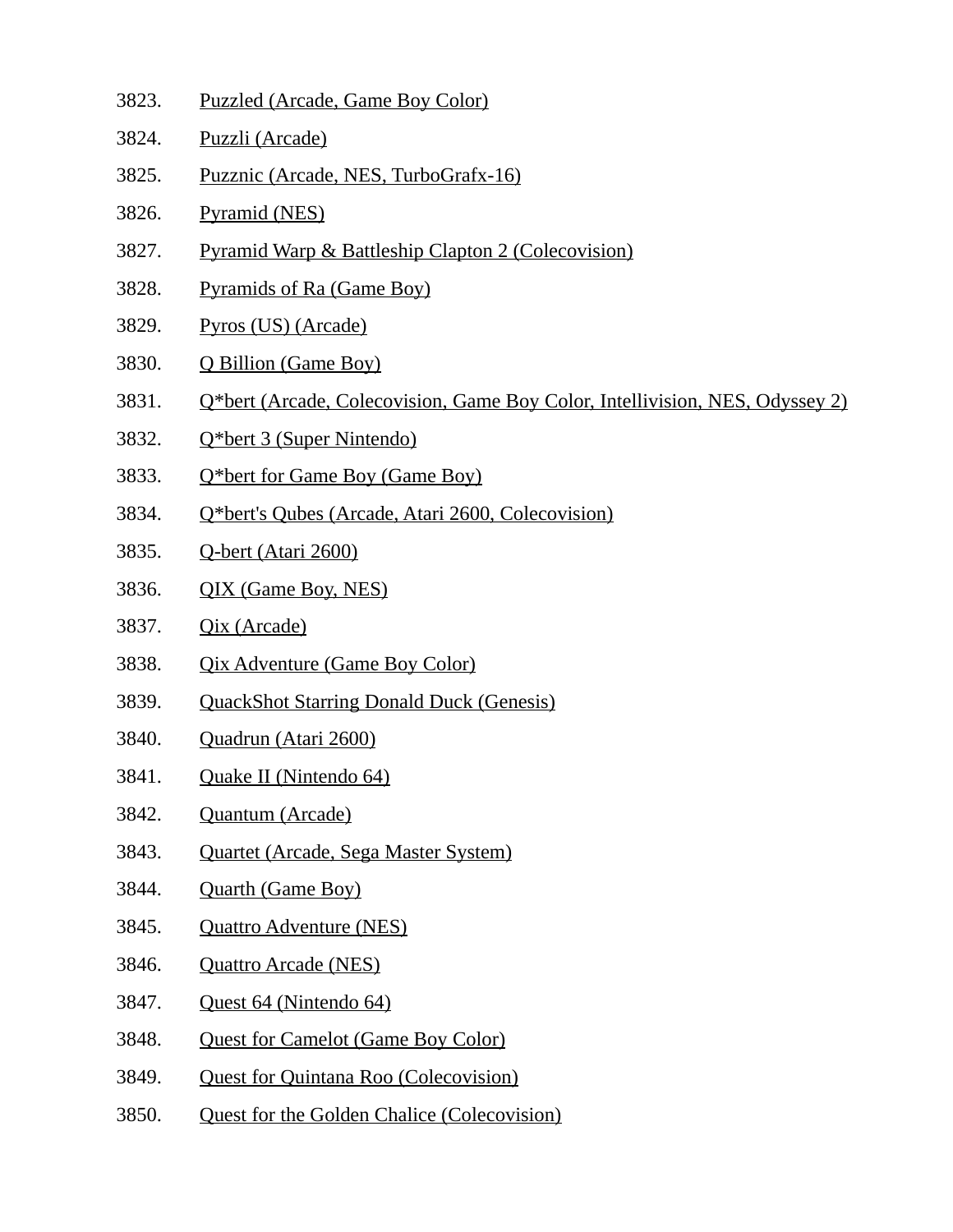- 3851. Quest for the Shaven Yak Starring Ren Hoek & Stimpy (Sega Master System)
- 3852. Quest for the Shaven Yak starring Ren Hoek & Stimpy (Game Gear)
- 3853. Quest: Fantasy Challenge (Game Boy Color)
- 3854. Quester (Arcade)
- 3855. R-Shark (Arcade)
- 3856. R-Type (Arcade, Sega Master System, TurboGrafx-16)
- 3857. R-Type DX (Game Boy Color)
- 3858. R-Type II (Arcade, Game Boy, TurboGrafx-16)
- 3859. R-Type III (Super Nintendo)
- 3860. R-Type III: The Third Lightning (Game Boy Advance)
- 3861. R-Type Leo (Arcade)
- 3862. R.B.I. Baseball (NES)
- 3863. R.B.I. Baseball '93 (Genesis)
- 3864. R.B.I. Baseball '94 (Game Gear, Genesis)
- 3865. R.B.I. Baseball 2 (NES)
- 3866. R.B.I. Baseball 3 (NES)
- 3867. R.C. Grand Prix (Game Gear, Sega Master System)
- 3868. R.C. Pro-Am (NES)
- 3869. R.C. Pro-Am II (NES)
- 3870. R2D Tank (Arcade)
- 3871. RA+A Spectrum I+ Stress Tester (Vectrex)
- 3872. RBI Baseball '95 (Sega 32X)
- 3873. RR64 Ridge Racer 64 (Nintendo 64)
- 3874. Rabio Lepus (Arcade)
- 3875. Rabio Lepus Special (TurboGrafx-16)
- 3876. Race America (NES)
- 3877. Race Days (Game Boy)
- 3878. Race Drivin' (Game Boy, Genesis, Super Nintendo)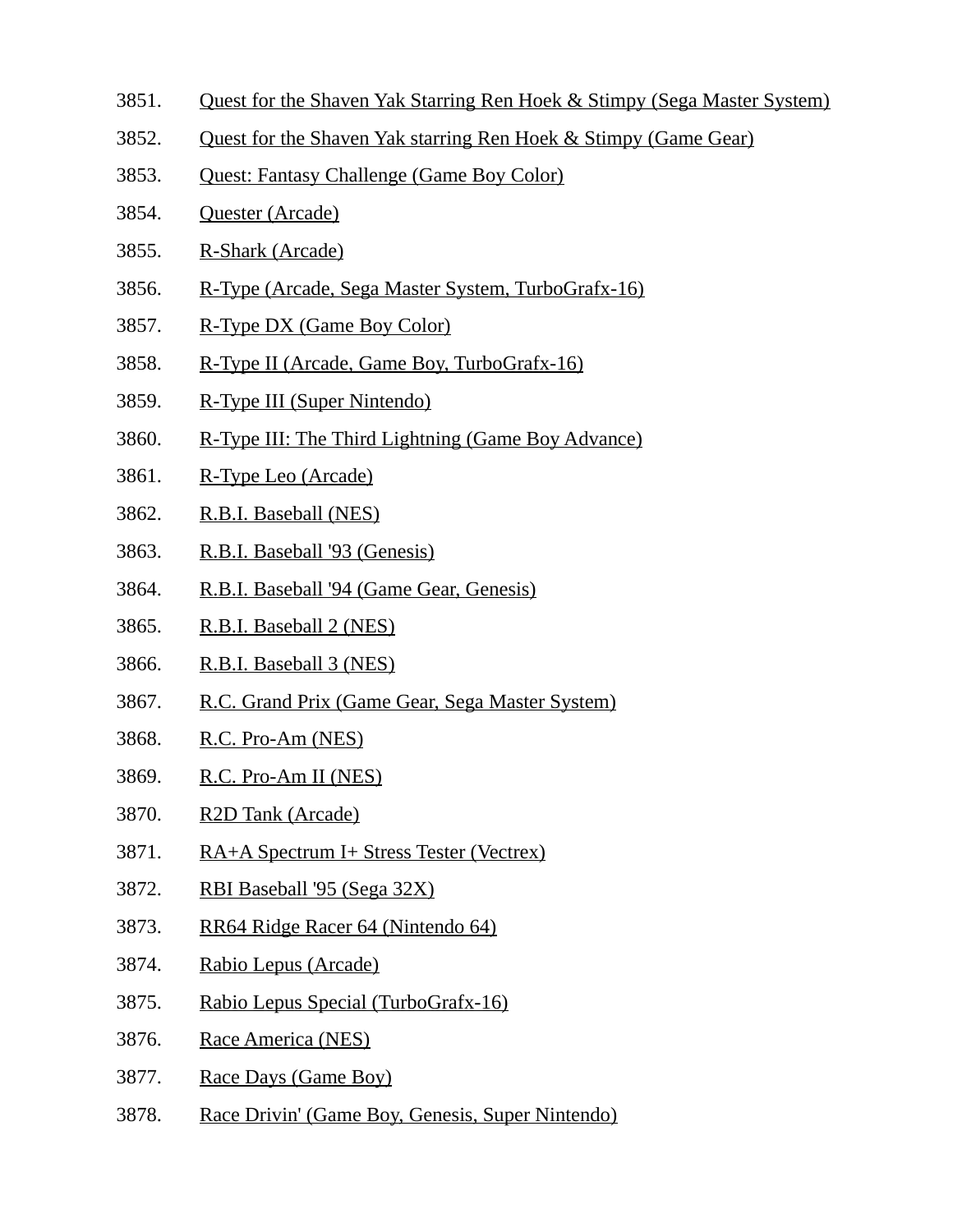- 3879. Racin' Ratz (Game Boy Color)
- 3880. Racing Aces (Sega CD)
- 3881. Racing Damashii (TurboGrafx-16)
- 3882. Racing Gears Advance (Game Boy Advance)
- 3883. Rack 'em Up (Arcade)
- 3884. Racket Attack (NES)
- 3885. Racquetball (Atari 2600)
- 3886. Rad Mobile (Arcade)
- 3887. Rad Racer (NES)
- 3888. Rad Racer II (NES)
- 3889. Rad Racket: Deluxe Tennis II (NES)
- 3890. Radar Lock (Atari 2600)
- 3891. Radar Mission (Game Boy)
- 3892. Radar Scope (Arcade)
- 3893. Radar Zone (Arcade)
- 3894. Radical Radial (Arcade)
- 3895. Radical Rex (Genesis, Sega CD, Super Nintendo)
- 3896. Rafflesia (Arcade)
- 3897. Raft Rider (Atari 2600)
- 3898. Raging Fighter (Game Boy)
- 3899. Ragnagard (Arcade)
- 3900. Raid 2020 (NES)
- 3901. Raid on Bungeling Bay (NES)
- 3902. Raiden (Arcade, TurboGrafx-16)
- 3903. Raiden Trad (Genesis, Super Nintendo)
- 3904. Raiders 5 (Arcade)
- 3905. Raiders of the Lost Ark (Atari 2600)
- 3906. Raimais (Arcade)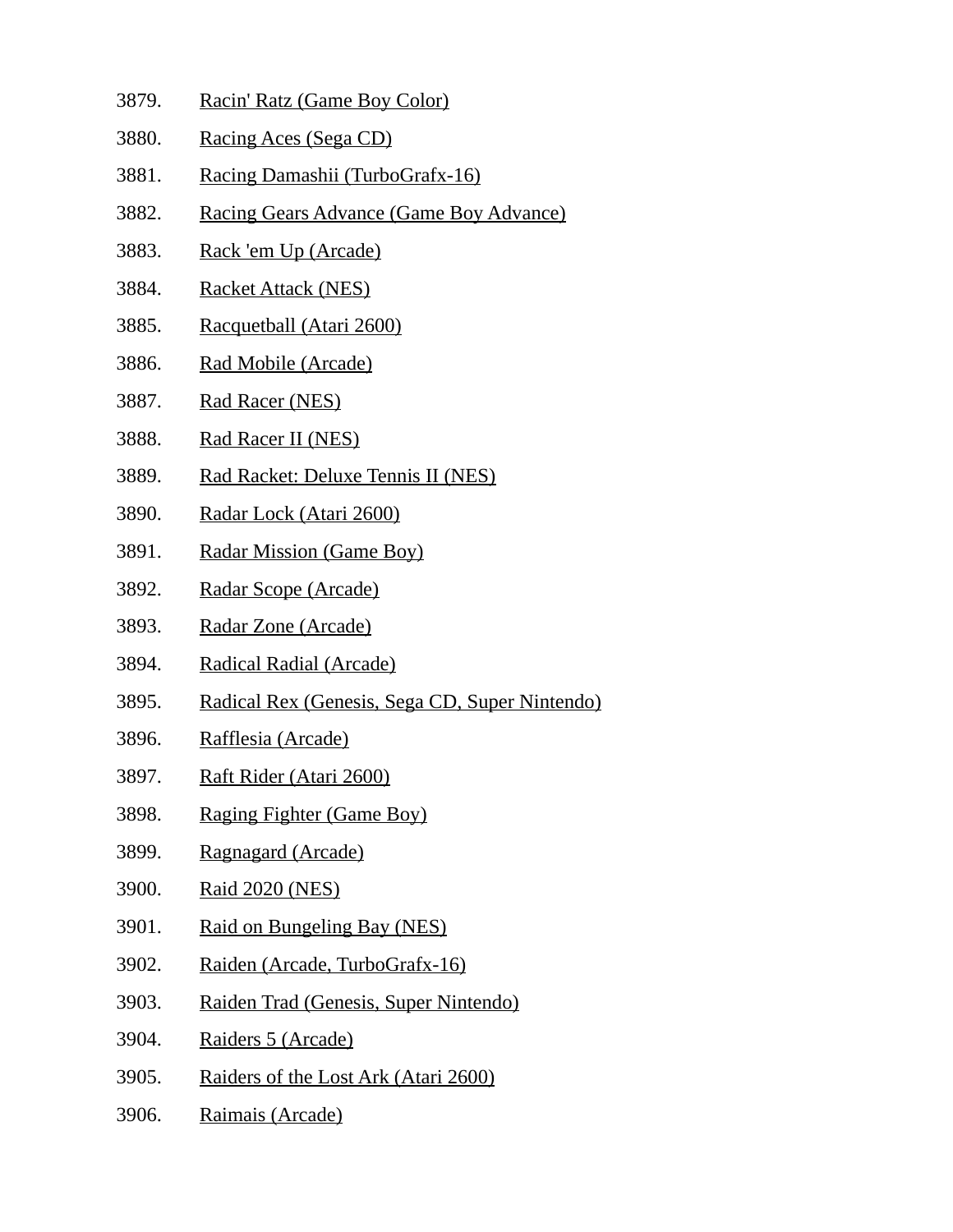- 3907. Rainbow Islands (Arcade, NES)
- 3908. Rainbow Islands: Story of the Bubble Bobble 2 (Sega Master System)
- 3909. Rally Bike (Arcade, NES)
- 3910. Rally-X (Arcade)
- 3911. Rambo (NES)
- 3912. Rambo III (Arcade, Genesis, Sega Master System)
- 3913. Rambo: First Blood Part II (Sega Master System)
- 3914. Rampage (Arcade, Atari 7800, NES, Sega Master System)
- 3915. Rampage 2: Universal Tour (Game Boy Color, Nintendo 64)
- 3916. Rampage World Tour (Arcade)
- 3917. Rampage! (Atari 2600)
- 3918. Rampage: World Tour (Game Boy Color, Nintendo 64)
- 3919. Rampart (Arcade, Game Boy, Game Boy Color, Genesis, NES, Sega Master System, Super Nintendo)
- 3920. Ranger X (Genesis)
- 3921. Ranma 1-2: Hard Battle (Super Nintendo)
- 3922. Rap Jam: Volume One (Super Nintendo)
- 3923. Rapid Hero (Arcade)
- 3924. Rastan (Arcade, Sega Master System)
- 3925. Rastan Saga II (Genesis, TurboGrafx-16)
- 3926. Rat Attack! (Nintendo 64)
- 3927. Rats! (Game Boy Color)
- 3928. Rave Master: Special Attack Force! (Game Boy Advance)
- 3929. RayForce (Arcade)
- 3930. Rayman (Game Boy Color)
- 3931. Rayman 10th Anniversary Collection (Game Boy Advance)
- 3932. Rayman 2 (Game Boy Color)
- 3933. Rayman 2: The Great Escape (Nintendo 64)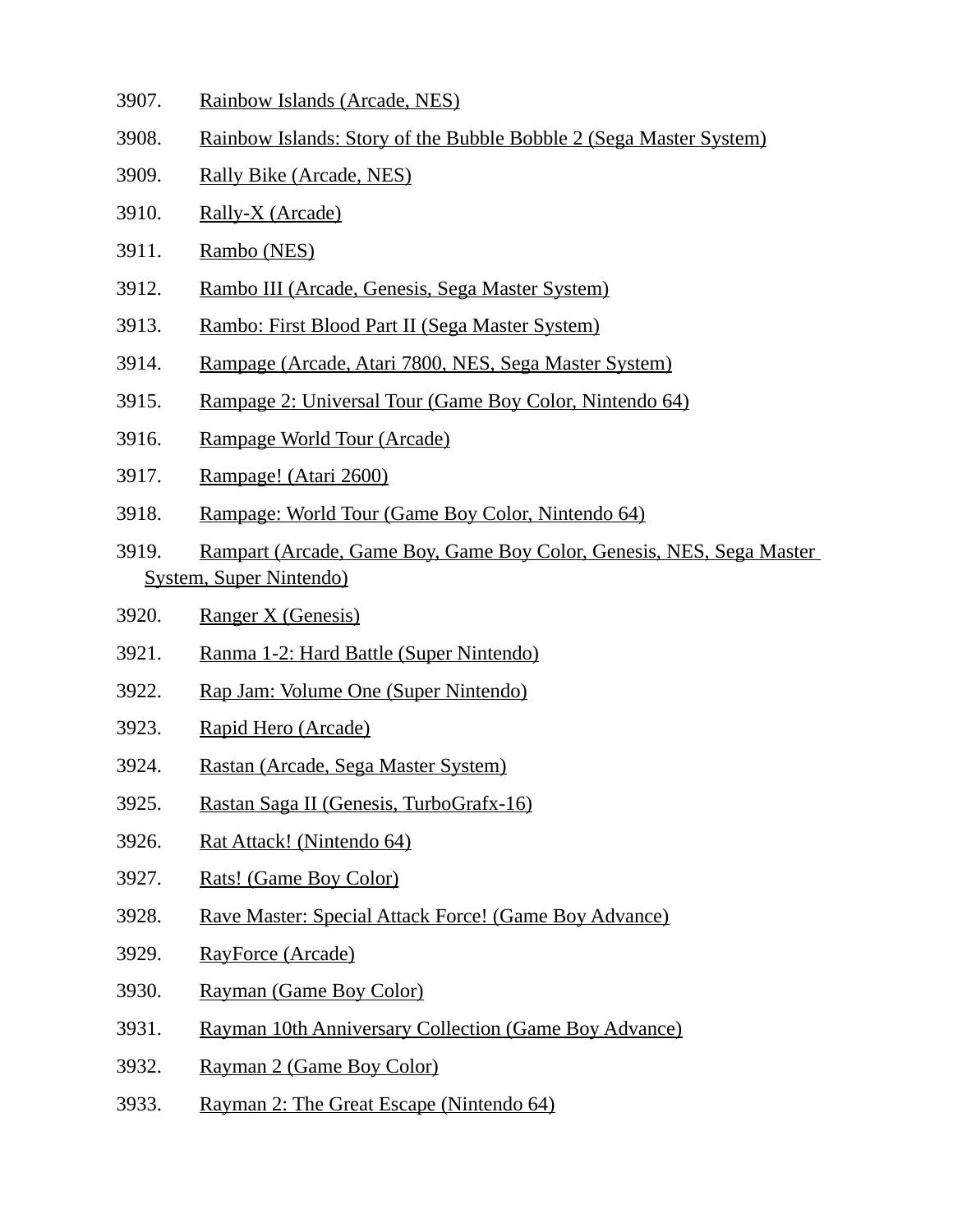- 3934. Rayman Advance (Game Boy Advance)
- 3935. Rayman Raving Rabbids (Game Boy Advance)
- 3936. Rayman: Hoodlum's Revenge (Game Boy Advance)
- 3937. Razor: Freestyle Scooter (Game Boy Color)
- 3938. Razzmatazz (Arcade)
- 3939. Reactor (Arcade, Atari 2600)
- 3940. Ready 2 Rumble Boxing (Game Boy Color, Nintendo 64)
- 3941. Ready 2 Rumble Boxing: Round 2 (Nintendo 64)
- 3942. Real Bout Fatal Fury (Arcade)
- 3943. Real Bout Fatal Fury 2: The Newcomers (Arcade)
- 3944. Real Bout Fatal Fury Special (Arcade)
- 3945. RealSports Baseball (Atari 2600, Atari 7800)
- 3946. RealSports Basketball (Atari 2600)
- 3947. RealSports Boxing (Atari 2600)
- 3948. RealSports Football (Atari 2600)
- 3949. RealSports Soccer (Atari 2600)
- 3950. RealSports Tennis (Atari 2600)
- 3951. RealSports Volleyball (Atari 2600)
- 3952. Realm (Super Nintendo)
- 3953. Rebelstar: Tactical Command (Game Boy Advance)
- 3954. Recordbreaker (Arcade)
- 3955. Red Baron (Odyssey 2)
- 3956. Red Baron (Atari) (Arcade)
- 3957. Red Robin (Arcade)
- 3958. Red Zone (Genesis)
- 3959. RedLine Racer (Arcade)
- 3960. Redline F-1 Racer (Super Nintendo)
- 3961. Reggie Jackson Baseball (Sega Master System)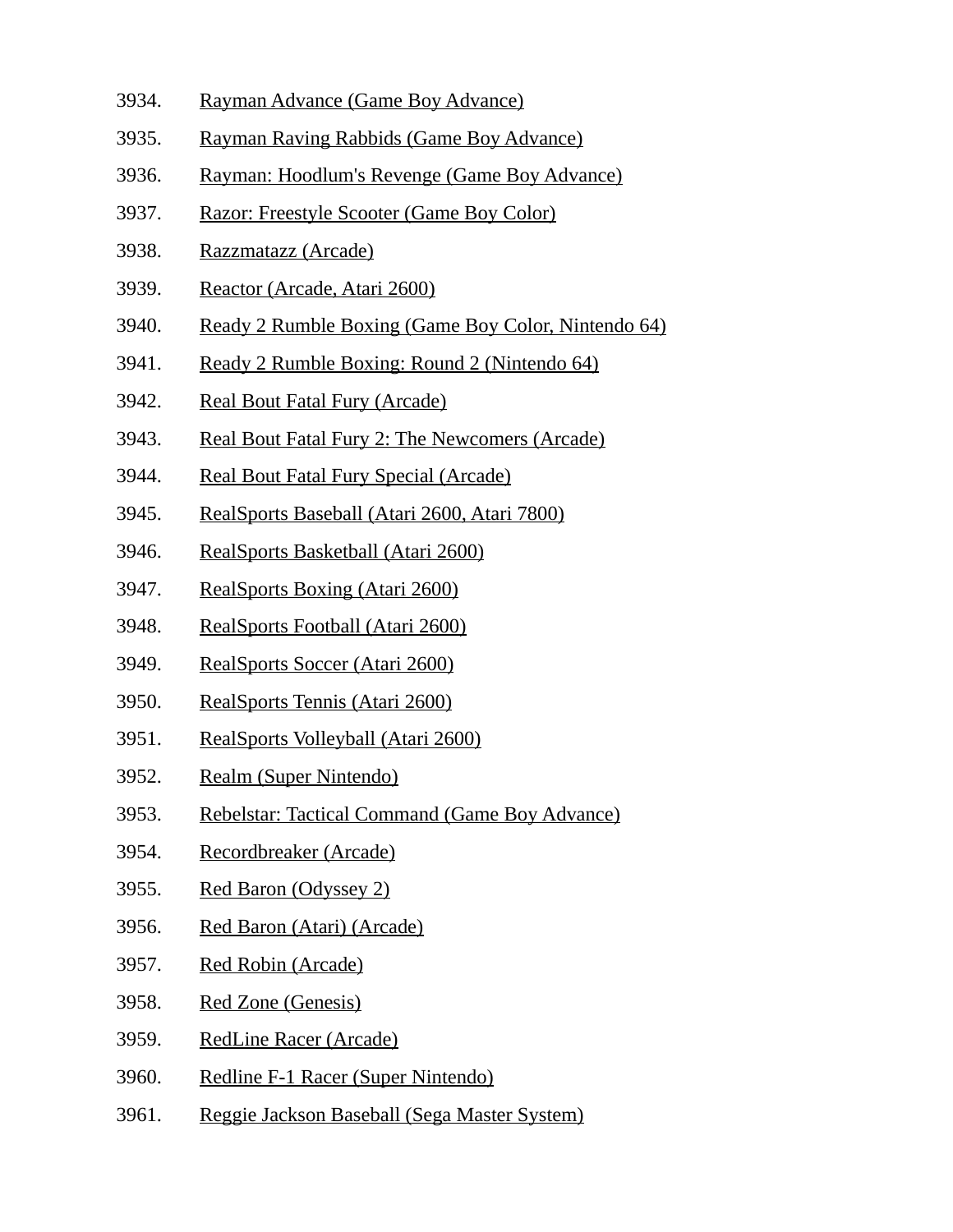- 3962. Regulus (Arcade)
- 3963. Relief Pitcher (Arcade, Super Nintendo)
- 3964. Remote Control (NES)
- 3965. Renegade (Arcade, NES, Sega Master System)
- 3966. Repulse (Arcade)
- 3967. Rescue (Arcade)
- 3968. Rescue Heroes: Fire Frenzy (Game Boy Color)
- 3969. Rescue Mission (Sega Master System)
- 3970. Rescue Raider (Arcade)
- 3971. Rescue Terra I (Atari 2600)
- 3972. Rescue: The Embassy Mission (NES)
- 3973. Reservoir Rat (PAL) (Game Boy Color)
- 3974. Resident Evil 2 (Nintendo 64)
- 3975. Resident Evil Gaiden (Game Boy Color)
- 3976. Return of the Invaders (Arcade)
- 3977. Revelations: The Demon Slayer (Game Boy Color)
- 3978. Revenge of Drancon (Game Gear)
- 3979. Revenge of the Beefsteak Tomatoes (Atari 2600)
- 3980. Revenge of the Ninja (Sega CD)
- 3981. Revengers of Vengeance (Sega CD)
- 3982. Reversi (Intellivision)
- 3983. Reversi and Diamond Dash (Colecovision)
- 3984. Revolution X (Genesis, Super Nintendo)
- 3985. Rex Ronan: Experimental Surgeon (Super Nintendo)
- 3986. Rezon (Arcade)
- 3987. Rhino Rumble (Game Boy Color)
- 3988. Ribbit (Arcade)
- 3989. Richard Scarry's Busytown (Genesis)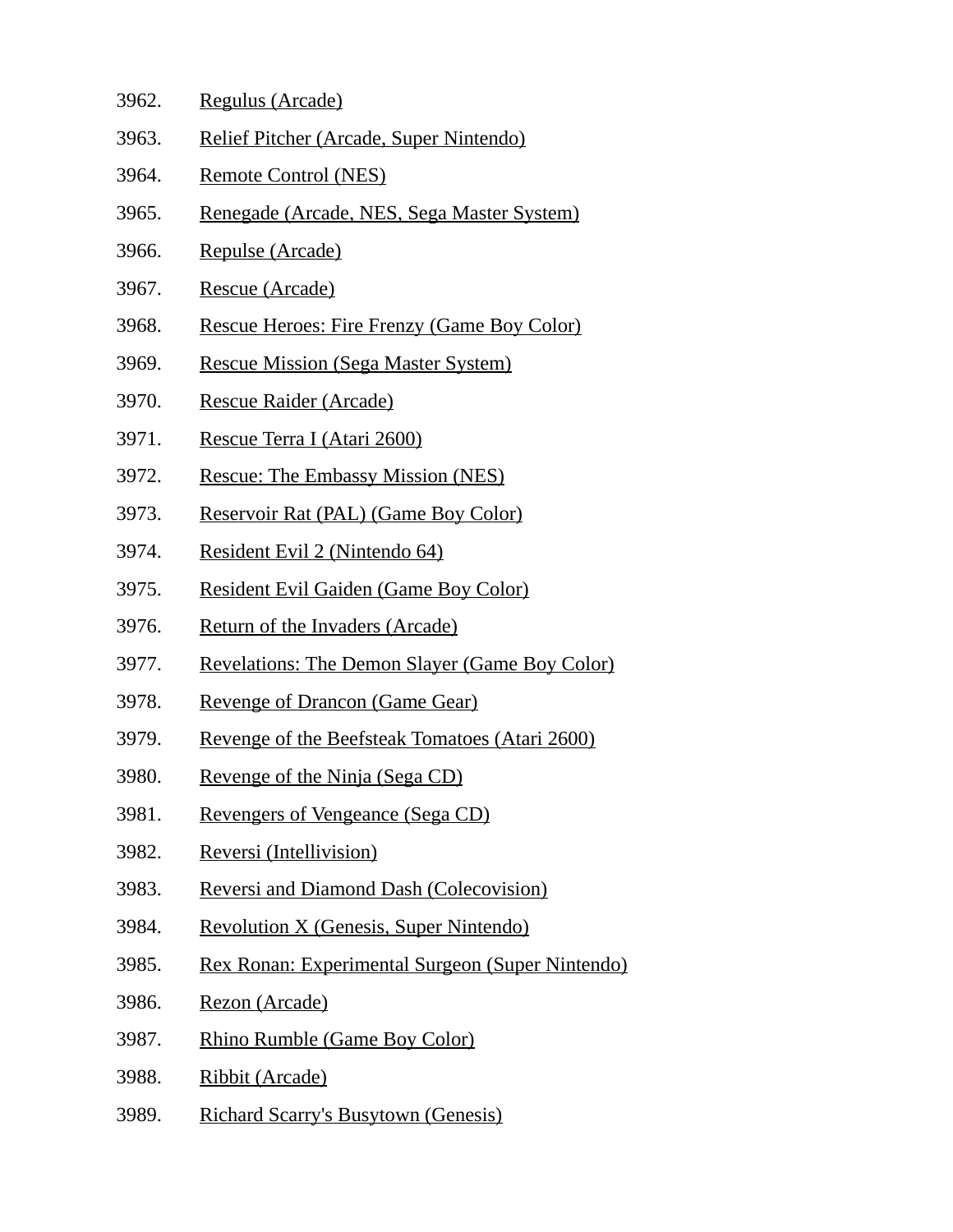- 3990. Riddick Bowe Boxing (Game Boy, Super Nintendo)
- 3991. Riddle Of Pythagoras (Arcade)
- 3992. Riding Fight (Arcade)
- 3993. Riding Hero (Arcade)
- 3994. Rim Rockin' Basketball (Arcade)
- 3995. Ring Fighter (set 1) (Arcade)
- 3996. Ring King (NES)
- 3997. Ring Rage (Arcade, Game Boy)
- 3998. Ring of Destruction: Slam Masters 2 (Arcade)
- 3999. Rings of Power (Genesis)
- 4000. Riot City (Arcade)
- 4001. Rip Off (Arcade, Vectrex)
- 4002. Rise of the Dragon (Sega CD)
- 4003. Rise of the Phoenix (Super Nintendo)
- 4004. Rise of the Robots (Game Gear, Genesis, Super Nintendo)
- 4005. Risk (Genesis)
- 4006. Risky Challenge (Arcade)
- 4007. Risky Woods (Genesis)
- 4008. Ristar (Game Gear, Genesis)
- 4009. Rival Turf! (Super Nintendo)
- 4010. River City Ransom (NES)
- 4011. River City Ransom EX (Game Boy Advance)
- 4012. River Patrol (Arcade, Atari 2600)
- 4013. River Raid (Atari 2600, Colecovision, Intellivision)
- 4014. River Raid II (Atari 2600)
- 4015. Riviera: The Promised Land (Game Boy Advance)
- 4016. Road Avenger (Sega CD)
- 4017. Road Blasters (Arcade)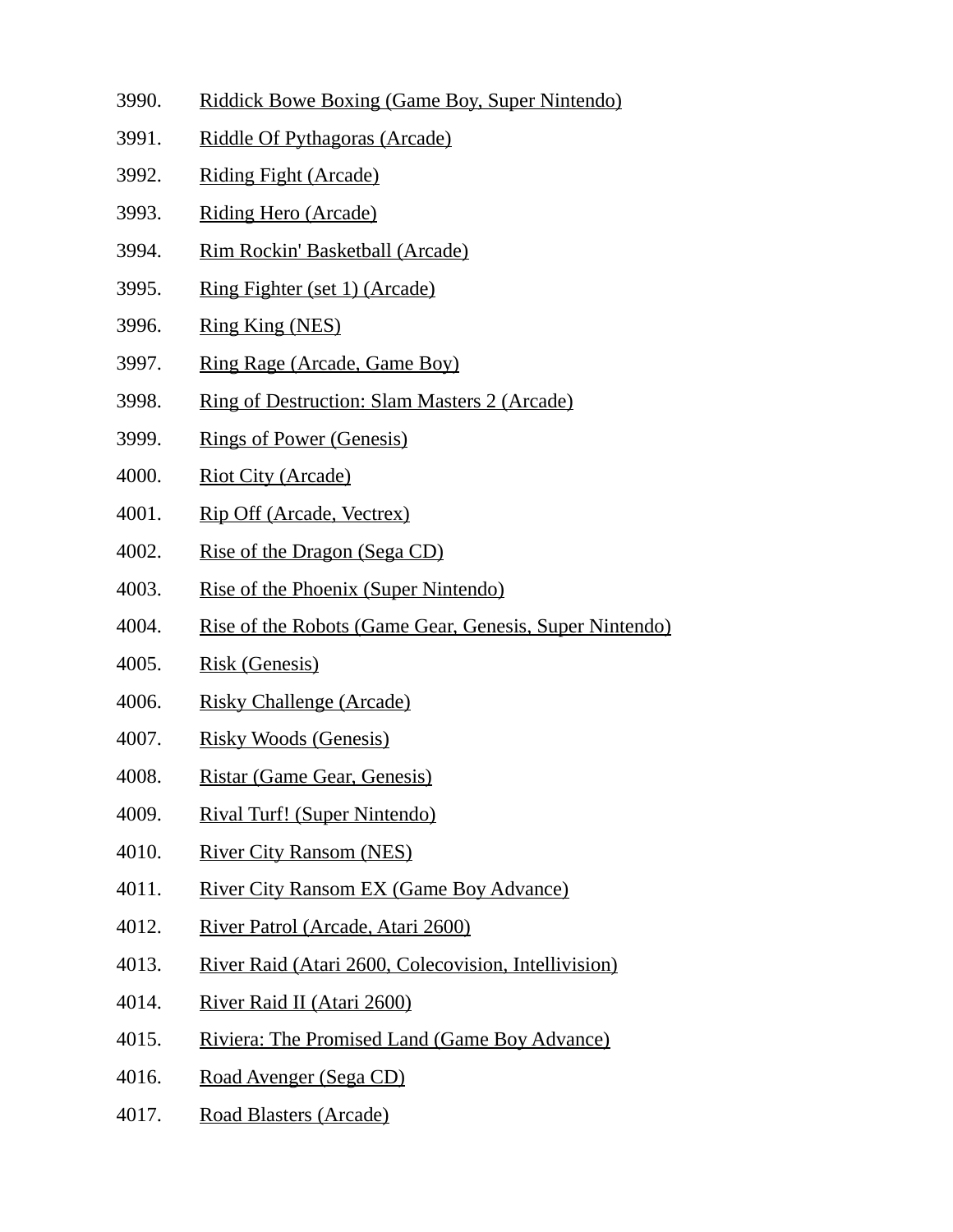- 4018. Road Champs: BXS Stunt Biking (Game Boy Color)
- 4019. Road Fighter (Arcade, Colecovision, NES)
- 4020. Road Rash (Game Boy Color, Game Gear, Genesis, Sega CD, Sega Master System)
- 4021. Road Rash 3 (Genesis)
- 4022. Road Rash 64 (Nintendo 64)
- 4023. Road Rash II (Genesis)
- 4024. Road Riot 4WD (Arcade, Super Nintendo)
- 4025. Road Runner (Arcade, NES)
- 4026. Road Runner's Death Valley Rally (Super Nintendo)
- 4027. RoadBlasters (Genesis, NES)
- 4028. Roadster (Game Boy)
- 4029. Roadsters (Game Boy Color, Nintendo 64)
- 4030. Robby Roto (Arcade)
- 4031. Robin Hood (Colecovision, Game Boy Color)
- 4032. Robin Hood: Prince of Thieves (Game Boy, NES)
- 4033. Robo Aleste (Sega CD)
- 4034. Robo Army (Arcade)
- 4035. Robo Warrior (NES)
- 4036. RoboCop (Arcade, Game Boy, Game Boy Color, NES)
- 4037. RoboCop 2 (Arcade, Game Boy, NES)
- 4038. RoboCop 3 (Genesis, NES, Sega Master System, Super Nintendo)
- 4039. RoboCop Versus The Terminator (Game Boy, Sega Master System)
- 4040. RoboCop versus The Terminator (Genesis, NES, Super Nintendo)
- 4041. Robocop 3 (Game Gear)
- 4042. Robocop versus The Terminator (Game Gear)
- 4043. Robodemons (NES)
- 4044. Robopon 2: Cross Version (Game Boy Advance)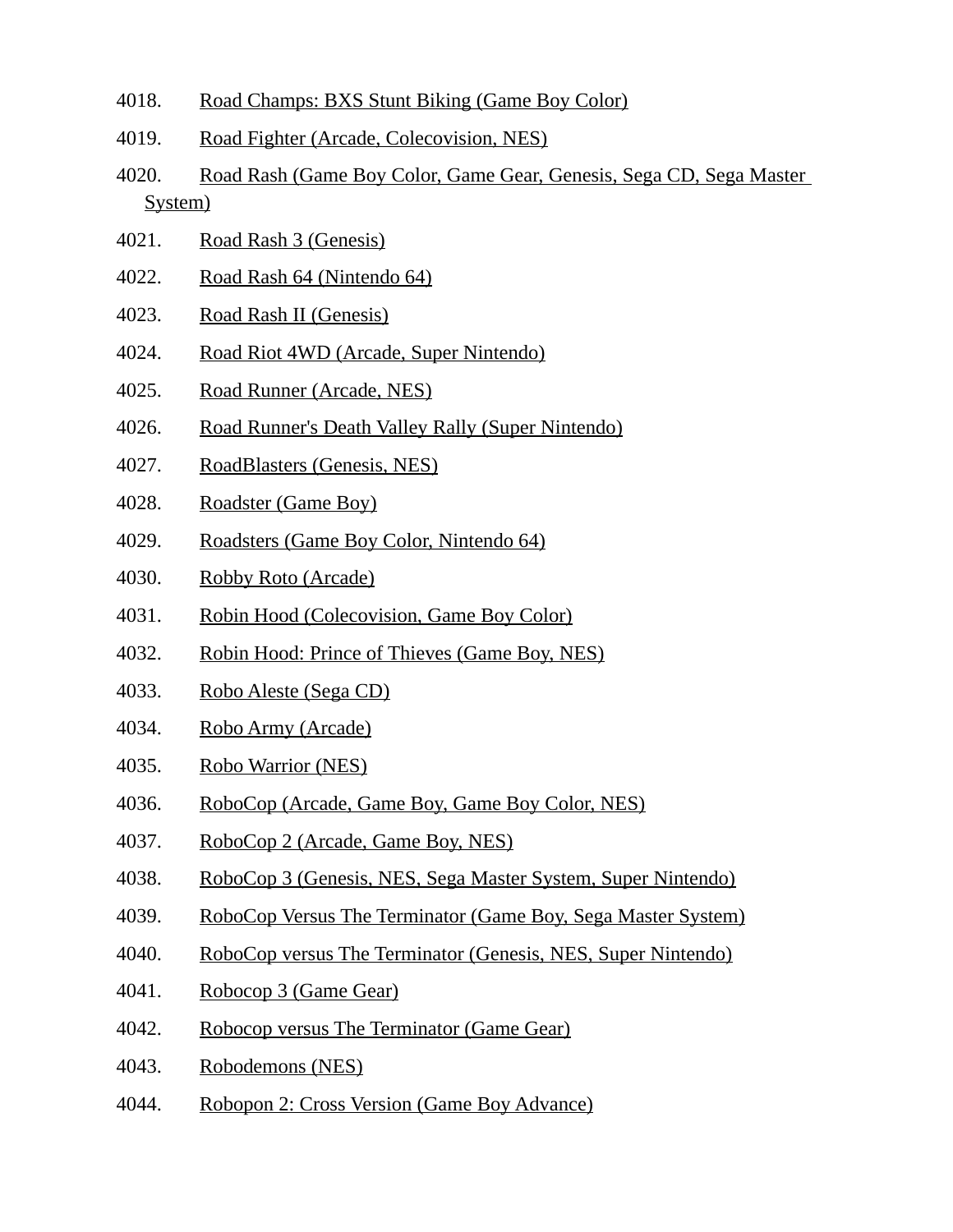- 4045. Robopon 2: Ring Version (Game Boy Advance)
- 4046. Robot City (Odyssey 2)
- 4047. Robot Tank (Atari 2600)
- 4048. Robot Wars: Extreme Destruction (Game Boy Advance)
- 4049. Robot Wars: Metal Mayhem (Game Boy Color)
- 4050. Robotech: The Macross Saga (Game Boy Advance)
- 4051. Robotrek (Super Nintendo)
- 4052. Robotron 64 (Nintendo 64)
- 4053. Robotron: 2084 (Arcade, Atari 7800)
- 4054. Roc 'n Rope (Atari 2600)
- 4055. Roc'n Rope (Arcade, Colecovision)
- 4056. Rock 'n' Ball (NES)
- 4057. Rock On (TurboGrafx-16)
- 4058. Rock n' Roll Racing (Game Boy Advance, Genesis, Super Nintendo)
- 4059. Rock'n Bolt (Colecovision)
- 4060. Rock'n Rage (Arcade)
- 4061. Rock'n! Monster!! (Game Boy)
- 4062. Rocket Knight Adventures (Genesis)
- 4063. Rocket Ranger (NES)
- 4064. Rocket: Robot on Wheels (Nintendo 64)
- 4065. Rockin' Kats (NES)
- 4066. Rockman: Mega World (Genesis)
- 4067. Rocko's Modern Life: Spunky's Dangerous Day (Super Nintendo)
- 4068. Rocky (Sega Master System)
- 4069. Rocky Rodent (Super Nintendo)
- 4070. Rocky: Super Action Boxing (Colecovision)
- 4071. Rod-Land (Arcade)
- 4072. Roger Clemens' MVP Baseball (Game Boy, Genesis, NES, Super Nintendo)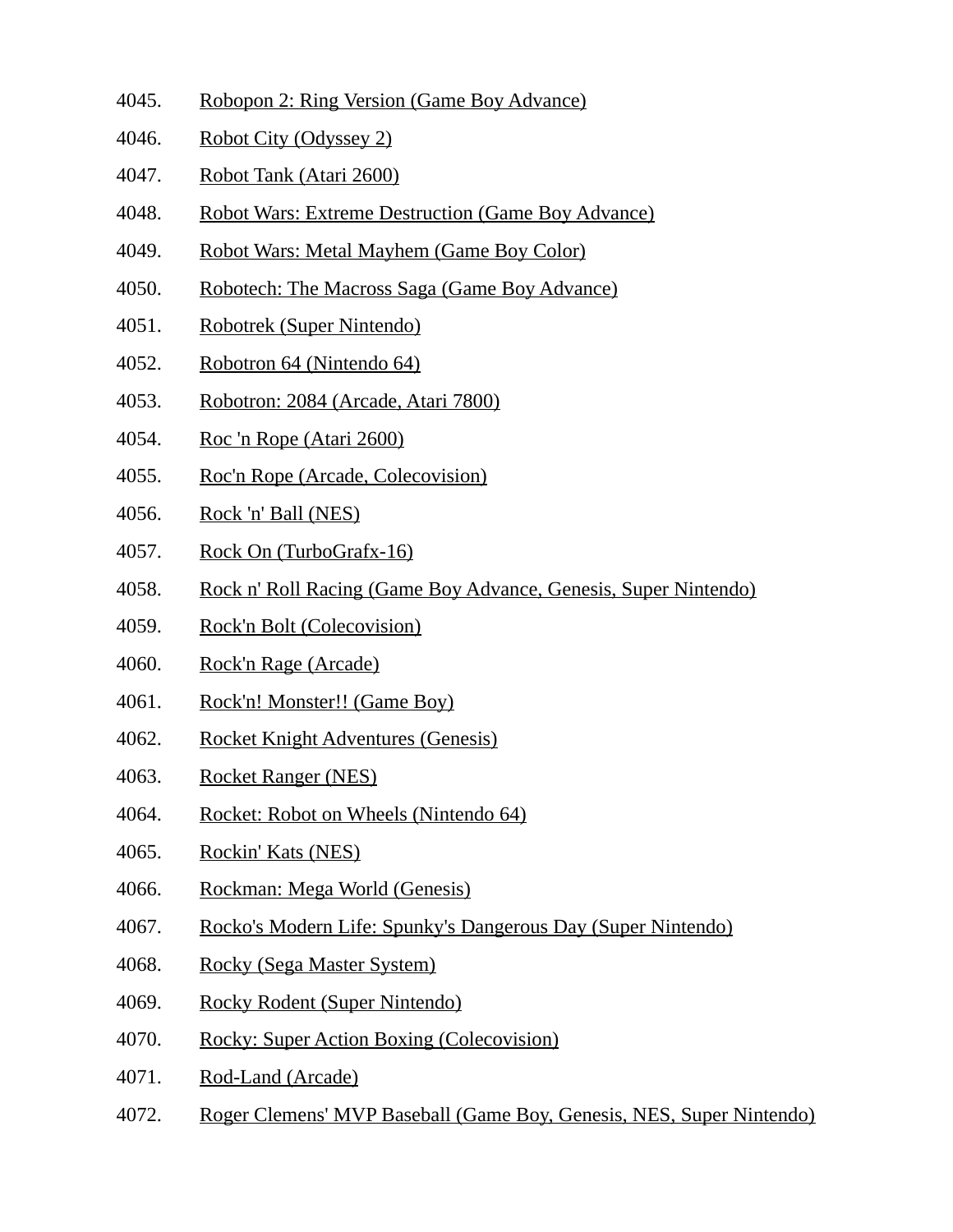- 4073. Rohga: Armor Force (Arcade)
- 4074. Rolan's Curse (Game Boy)
- 4075. Rolan's Curse 2 (Game Boy)
- 4076. Roller Aces (set 1) (Arcade)
- 4077. Roller Jammer (Arcade)
- 4078. RollerGames (Arcade, NES)
- 4079. Rollerball (NES)
- 4080. Rollerblade Racer (NES)
- 4081. Rolling Crash / Moon Base (Arcade)
- 4082. Rolling Thunder (Arcade, NES)
- 4083. Rolling Thunder 2 (Arcade, Genesis)
- 4084. Rolling Thunder 3 (Genesis)
- 4085. Rolloverture (Colecovision)
- 4086. Rolo to the Rescue (Genesis)
- 4087. Romance of the Three Kingdoms (NES)
- 4088. Romance of the Three Kingdoms II (Genesis, NES, Super Nintendo)
- 4089. Romance of the Three Kingdoms III: Dragon of Destiny (Genesis, Super Nintendo)
- 4090. Romance of the Three Kingdoms IV: Wall of Fire (Super Nintendo)
- 4091. Rompers (Arcade)
- 4092. Ronald McDonald in Magical World (Game Gear)
- 4093. Root Beer Tapper (Arcade, Colecovision)
- 4094. Rough Ranger (Arcade)
- 4095. Rougien (Arcade)
- 4096. Round-up (Arcade)
- 4097. Roundball: 2-on-2 Challenge (NES)
- 4098. Route 16 (Arcade)
- 4099. Royal Dealer (Intellivision)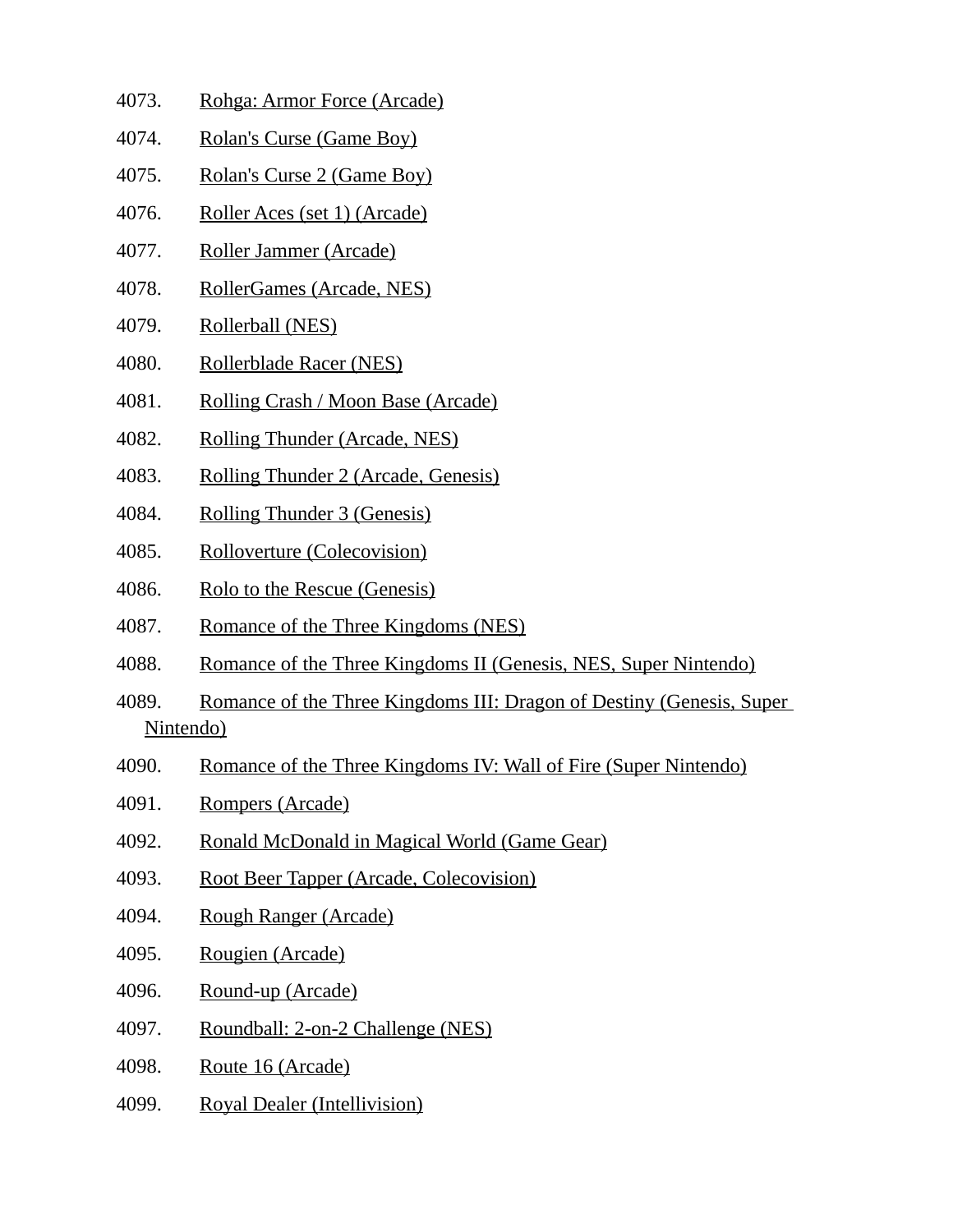- 4100. Rug Rats (Arcade)
- 4101. Rugby World Cup 95 (Genesis)
- 4102. Rugrats in Paris: The Movie (Game Boy Color, Nintendo 64)
- 4103. Rugrats: Scavenger Hunt (Nintendo 64)
- 4104. Rugrats: Time Travellers (Game Boy Color)
- 4105. Rugrats: Totally Angelica (Game Boy Color)
- 4106. Run Deep (Arcade)
- 4107. Run Saber (Super Nintendo)
- 4108. Running Battle (Sega Master System)
- 4109. Rush 2: Extreme Racing USA (Nintendo 64)
- 4110. Rush'n Attack (Arcade, NES)
- 4111. Rygar (Arcade, NES)
- 4112. Ryu Jin (Arcade)
- 4113. S.C.A.T.: Special Cybernetic Attack Team (NES)
- 4114. S.P.Y. Special Project Y (Arcade)
- 4115. S.R.D. Mission (Arcade)
- 4116. S.S. Lucifer: Man Overboard! (Genesis)
- 4117. S.S. Mission (Arcade)
- 4118. S.T.G Strike Gunner (Arcade)
- 4119. S.T.U.N. Runner (Arcade)
- 4120. SAINT DRAGON (TurboGrafx-16)
- 4121. SAR Search And Rescue (Arcade)
- 4122. SCARS (Nintendo 64)
- 4123. SD Gundam Neo Battling (Arcade)
- 4124. SD Gundam Winner's History (Game Gear)
- 4125. SD Gundam: Psycho Salamander no Kyoui (Arcade)
- 4126. SDI Strategic Defense Initiative (Arcade)
- 4127. SF-X (Arcade)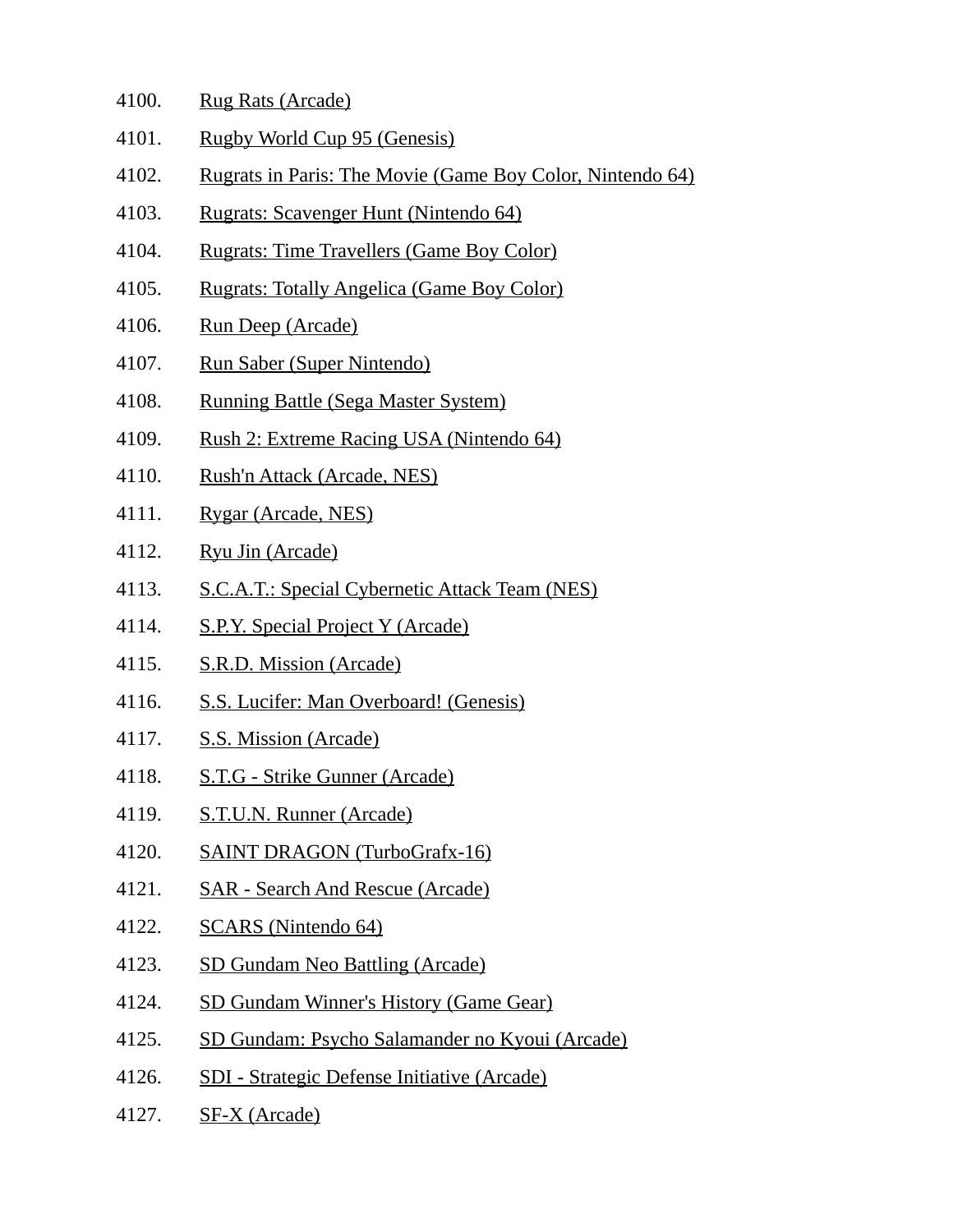- 4128. SID the Spellbinder (Odyssey 2) 4129. SOS (Super Nintendo) 4130. SPEED BALL (Arcade) 4131. SPY HUNTER 2 (Arcade) 4132. SRD Super Real Darwin (Arcade)
- 
- 4133. SWAT (Arcade)
- 4134. SWAT Kats: The Radical Squadron (Super Nintendo)
- 4135. Saboten Bombers (Arcade)
- 4136. Sabre Wulf (Game Boy Advance)
- 4137. Sabrina the Animated Series: Spooked! (Game Boy Color)
- 4138. Sabrina the Animated Series: Zapped! (Game Boy Color)
- 4139. Safecracker (Intellivision)
- 4140. Sagaia (Game Boy, Genesis, Sega Master System)
- 4141. Saint Dragon (Arcade)
- 4142. Saint Sword (Genesis)
- 4143. Salamander (Arcade, TurboGrafx-16)
- 4144. Salamander 2 (Arcade)
- 4145. Sammy Lightfoot (Colecovision)
- 4146. Sampras Tennis 96 (Genesis)
- 4147. Samurai Ghost (TurboGrafx-16)
- 4148. Samurai Nihon-Ichi (Arcade)
- 4149. Samurai Shodown (Arcade, Game Boy, Game Gear, Genesis, Sega CD, Super Nintendo)
- 4150. Samurai Shodown II (Arcade)
- 4151. Samurai Shodown III (Arcade)
- 4152. Samurai Shodown IV (Arcade)
- 4153. Samurai Spirits (Genesis)
- 4154. Samurai-Fighter Shingen (Arcade)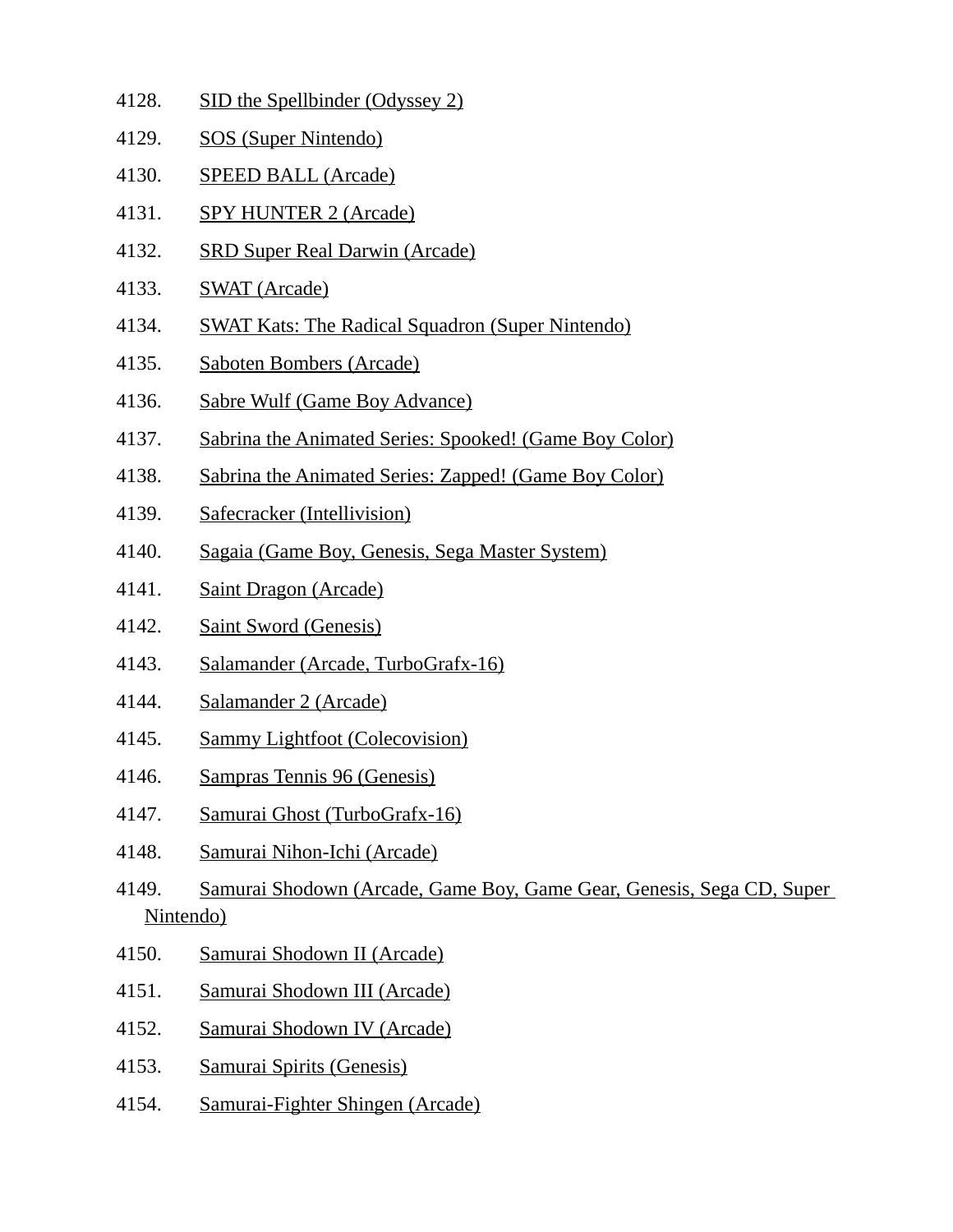- 4155. San Francisco Rush 2049 (Game Boy Color, Nintendo 64)
- 4156. San Francisco Rush: Extreme Racing (Nintendo 64)
- 4157. Sand Scorpion (Arcade)
- 4158. Santa's Helper (Intellivision)
- 4159. Sapo Xulé: SOS Lagoa Poluída (Sega Master System)
- 4160. Saru-Kani-Hamu-Zou (Japan) (Arcade)
- 4161. Sassou Shounen Eiyuuden: Coca Cola Kid (Game Gear)
- 4162. Sasuke vs. Commander (Arcade)
- 4163. Satan's Hollow (Arcade)
- 4164. Satellite Attack (Odyssey 2)
- 4165. Saturday Night Slam Masters (Arcade, Genesis, Super Nintendo)
- 4166. Saturn (Arcade)
- 4167. Sauro (Arcade)
- 4168. Savage Bees (Arcade)
- 4169. Savage Reign (Arcade)
- 4170. Save Our Ship (Atari 2600)
- 4171. Scion (Arcade)
- 4172. Scooby Doo's Maze Chase (Intellivision)
- 4173. Scooby-Doo Mystery (Genesis, Super Nintendo)
- 4174. Scooby-Doo! Classic Creep Capers (Game Boy Color)
- 4175. Scooby-Doo!: Mystery Mayhem (Game Boy Advance)
- 4176. Scrabble (Game Boy Color, Genesis)
- 4177. Scramble (Arcade, Vectrex)
- 4178. Scramble Spirits (Sega Master System)
- 4179. Scrambled Egg (Arcade)
- 4180. Scrapyard Dog (Atari 7800)
- 4181. Scratch Golf (Game Gear)
- 4182. Screw Loose (Arcade)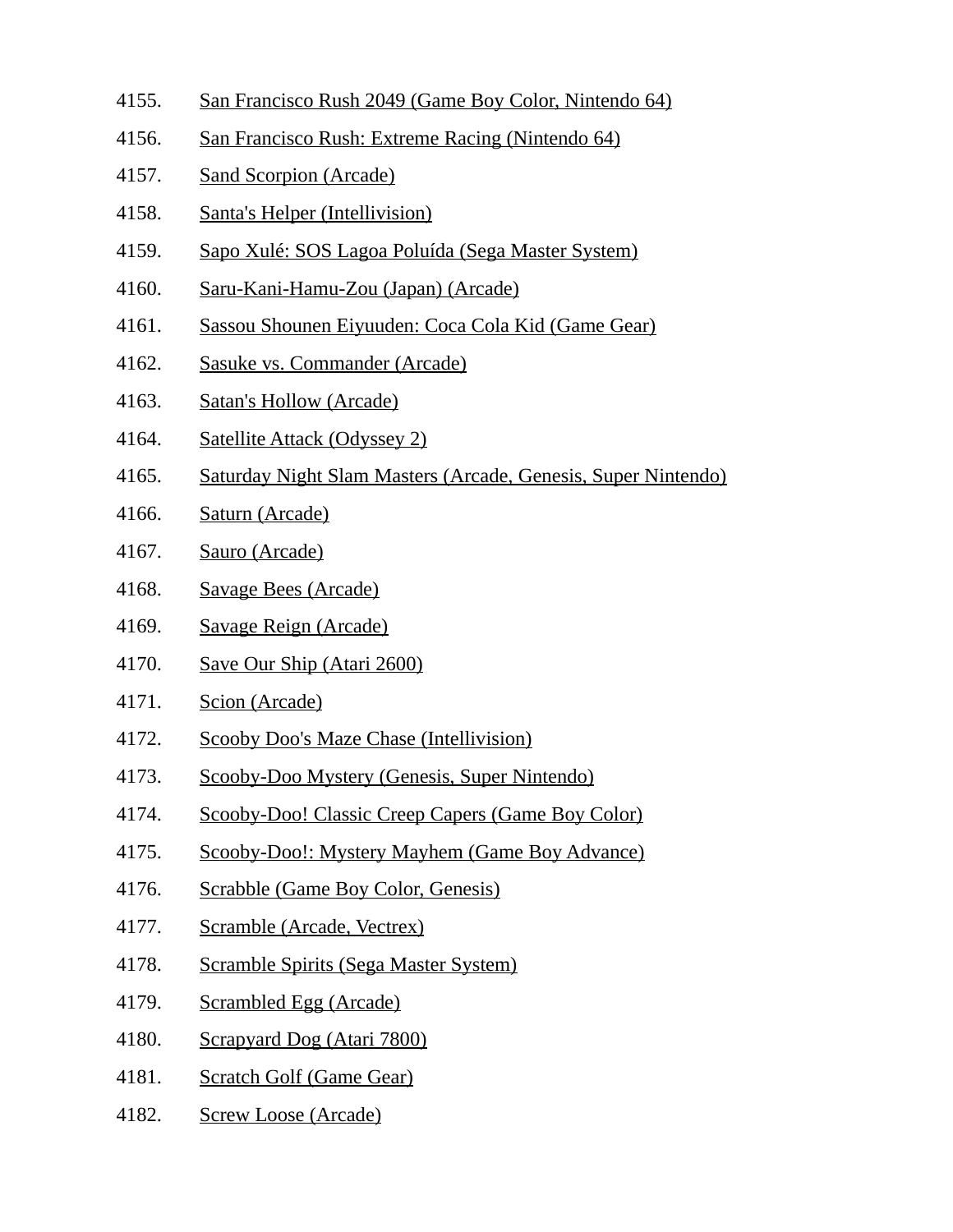- 4183. Scurge: Hive (Game Boy Advance)
- 4184. Sea Battle (Game Boy, Intellivision)
- 4185. Sea Fighter Poseidon (Arcade)
- 4186. Sea Hawk (Atari 2600)
- 4187. Sea Hunt (Atari 2600)
- 4188. SeaQuest DSV (Game Boy, Genesis, Super Nintendo)
- 4189. Seaquest (Atari 2600)
- 4190. Search For The Stolen Crown Jewels 3 (Colecovision)
- 4191. Second Samurai (Genesis)
- 4192. Secret Agent (Arcade)
- 4193. Secret Command (Sega Master System)
- 4194. Secret Quest (Atari 2600)
- 4195. Secret Scout in the Temple of Demise (NES)
- 4196. Secret of Evermore (Super Nintendo)
- 4197. Secret of Mana (Super Nintendo)
- 4198. Secret of the Pharaohs (Odyssey 2)
- 4199. Section-Z (Arcade, NES)
- 4200. Sector Alpha (Colecovision)
- 4201. Sega Chess (Sega Master System)
- 4202. Sega Classics Arcade Collection 5-in-1 (Sega CD)
- 4203. Sega Game Pack 4-in-1 (Game Gear)
- 4204. Sega Ninja (Arcade)
- 4205. Sega World Tournament Golf (Sega Master System)
- 4206. SegaSonic the Hedgehog (Arcade)
- 4207. Seicross (Arcade, NES)
- 4208. Sel Feena (Arcade)
- 4209. Sengeki Striker (Arcade)
- 4210. Sengoku (Arcade)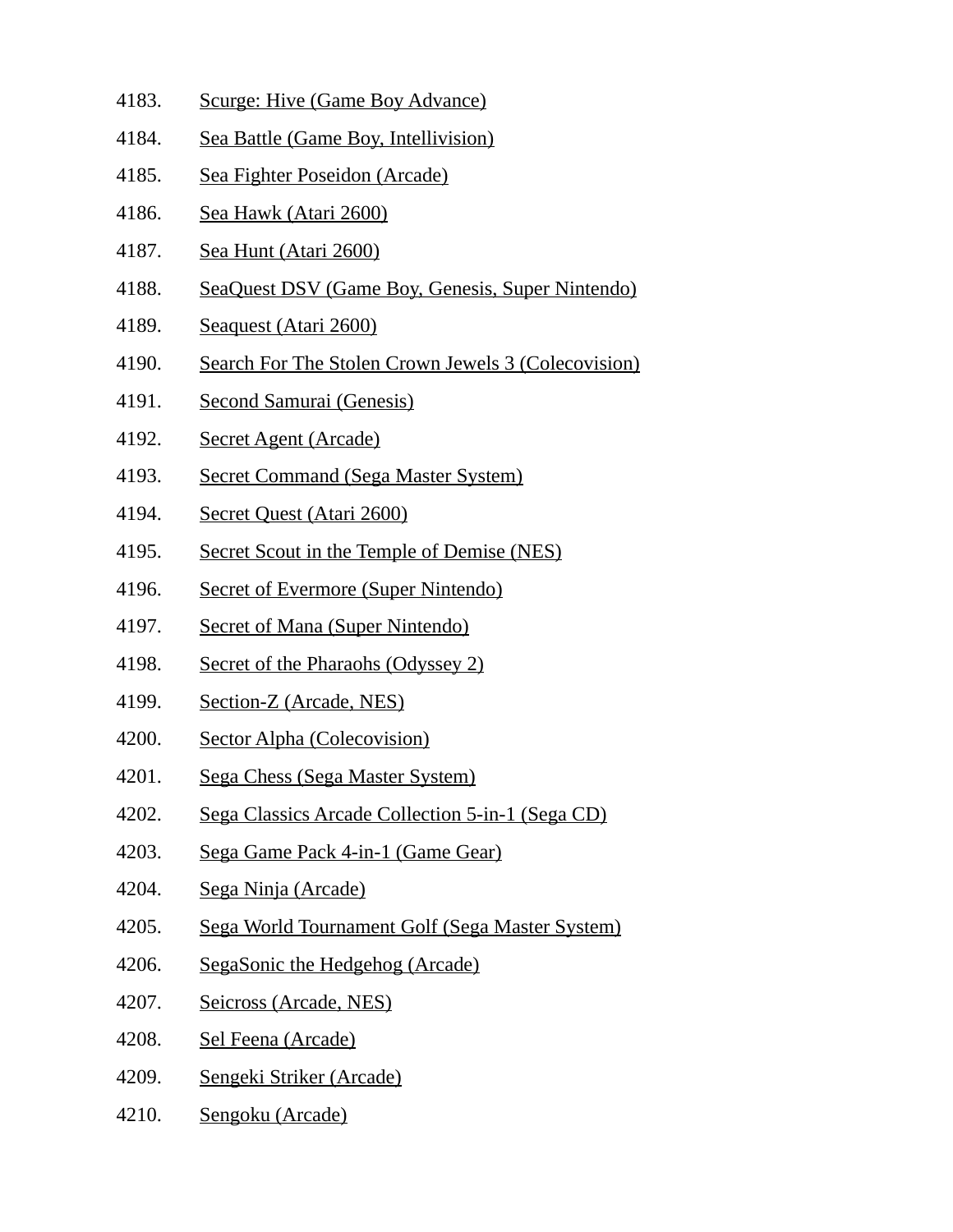- 4211. Senjyo (Arcade)
- 4212. Sensible Soccer (Genesis, Sega Master System)
- 4213. Sensible Soccer: International Edition (Genesis)
- 4214. Sentinel (Atari 2600, Atari 7800)
- 4215. Serpent (Game Boy)
- 4216. Sesame Street 123 (NES)
- 4217. Sesame Street ABC (NES)
- 4218. Sesame Street Countdown (NES)
- 4219. Sesame Street Sports (Game Boy Color)
- 4220. Sesame Street: Big Bird's Hide & Speak (NES)
- 4221. Sesame Street: Elmo's 123s (Game Boy Color)
- 4222. Sesame Street: Elmo's ABCs (Game Boy Color)
- 4223. Sewer Sam (Colecovision, Intellivision)
- 4224. Sewer Shark (Sega CD)
- 4225. Sexy Parodius (Arcade)
- 4226. Sgt. Rock: On the Frontline (Game Boy Color)
- 4227. Shackled (Arcade)
- 4228. Shadow Dancer (Arcade)
- 4229. Shadow Dancer: The Secret of Shinobi (Genesis, Sega Master System)
- 4230. Shadow Force (Arcade)
- 4231. Shadow Man (Nintendo 64)
- 4232. Shadow Squadron (Sega 32X)
- 4233. Shadow of the Beast (Genesis, Sega Master System)
- 4234. Shadow of the Beast II (Genesis, Sega CD)
- 4235. Shadow of the Ninja (NES)
- 4236. Shadowgate (NES)
- 4237. Shadowgate 64: Trials of the Four Towers (Nintendo 64)
- 4238. Shadowgate Classic (Game Boy Color)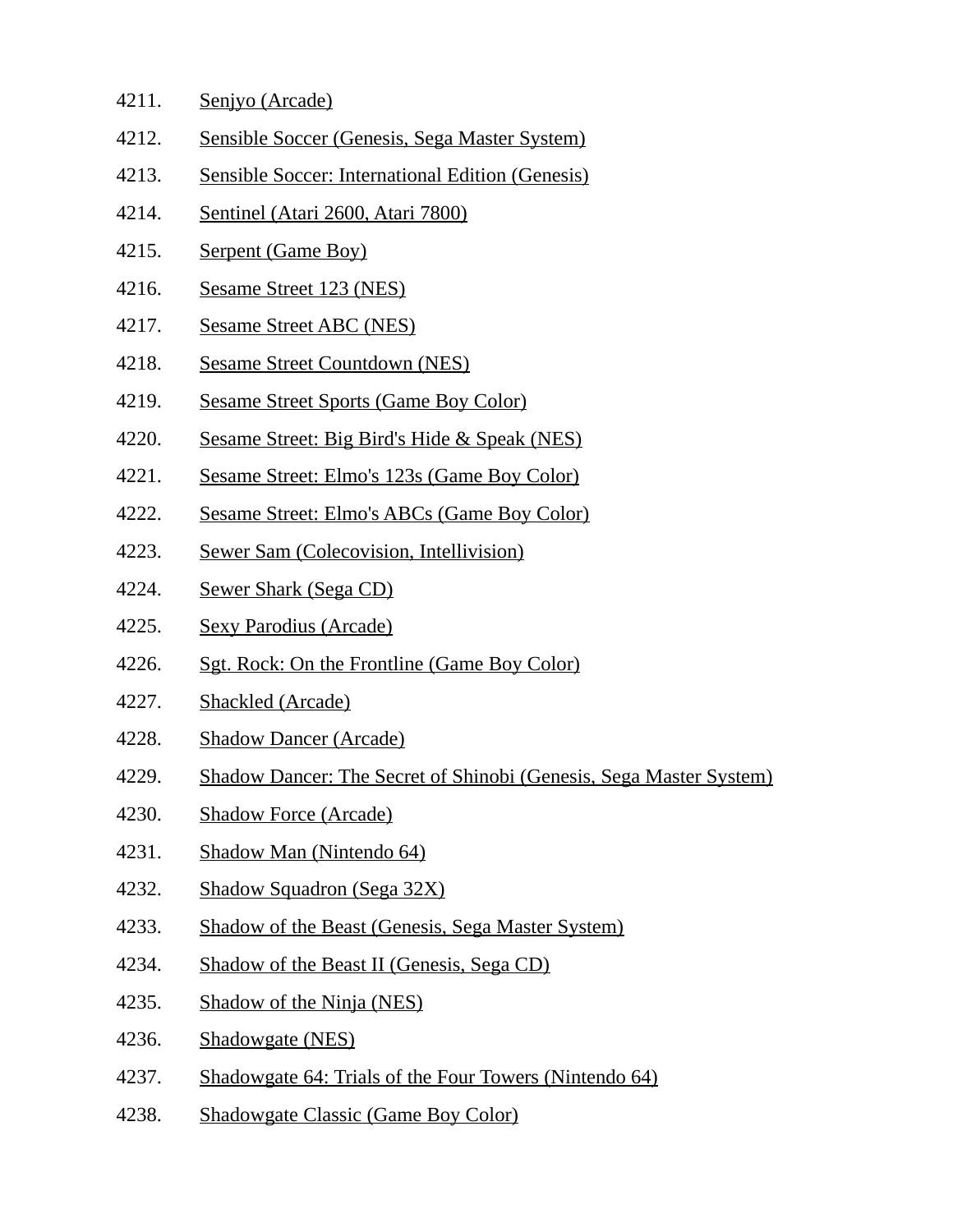- 4239. Shadowland (Arcade)
- 4240. Shadowrun (Genesis, Super Nintendo)
- 4241. Shaman King: Master of Spirits (Game Boy Advance)
- 4242. Shamus (Game Boy Color)
- 4243. Shane Warne Cricket (Genesis)
- 4244. Shanghai (Game Boy, Sega Master System)
- 4245. Shanghai II: Dragon's Eye (Genesis, Super Nintendo)
- 4246. Shanghai Kid (Arcade)
- 4247. Shanghai Pocket (Game Boy Color)
- 4248. Shantae (Game Boy Color)
- 4249. Shaq Fu (Game Boy, Game Gear)
- 4250. Shaq-Fu (Genesis, Super Nintendo)
- 4251. Shark Attack (Atari 2600)
- 4252. Shark Hunter (Odyssey 2)
- 4253. Shark! Shark! (Intellivision)
- 4254. Sharp Shot (Intellivision)
- 4255. Shatterhand (NES)
- 4256. Shaun Palmer's Pro Snowboarder (Game Boy Color)
- 4257. Sheriff (Arcade)
- 4258. Sherlock Holmes: Consulting Detective (Sega CD)
- 4259. Sherlock Holmes: Consulting Detective Vol. II (Sega CD)
- 4260. Shien's Revenge (Super Nintendo)
- 4261. Shienryu (Arcade)
- 4262. Shingen the Ruler (NES)
- 4263. Shining Force (Genesis)
- 4264. Shining Force CD (Sega CD)
- 4265. Shining Force II (Genesis)
- 4266. Shining Force II: The Sword of Hajya (Game Gear)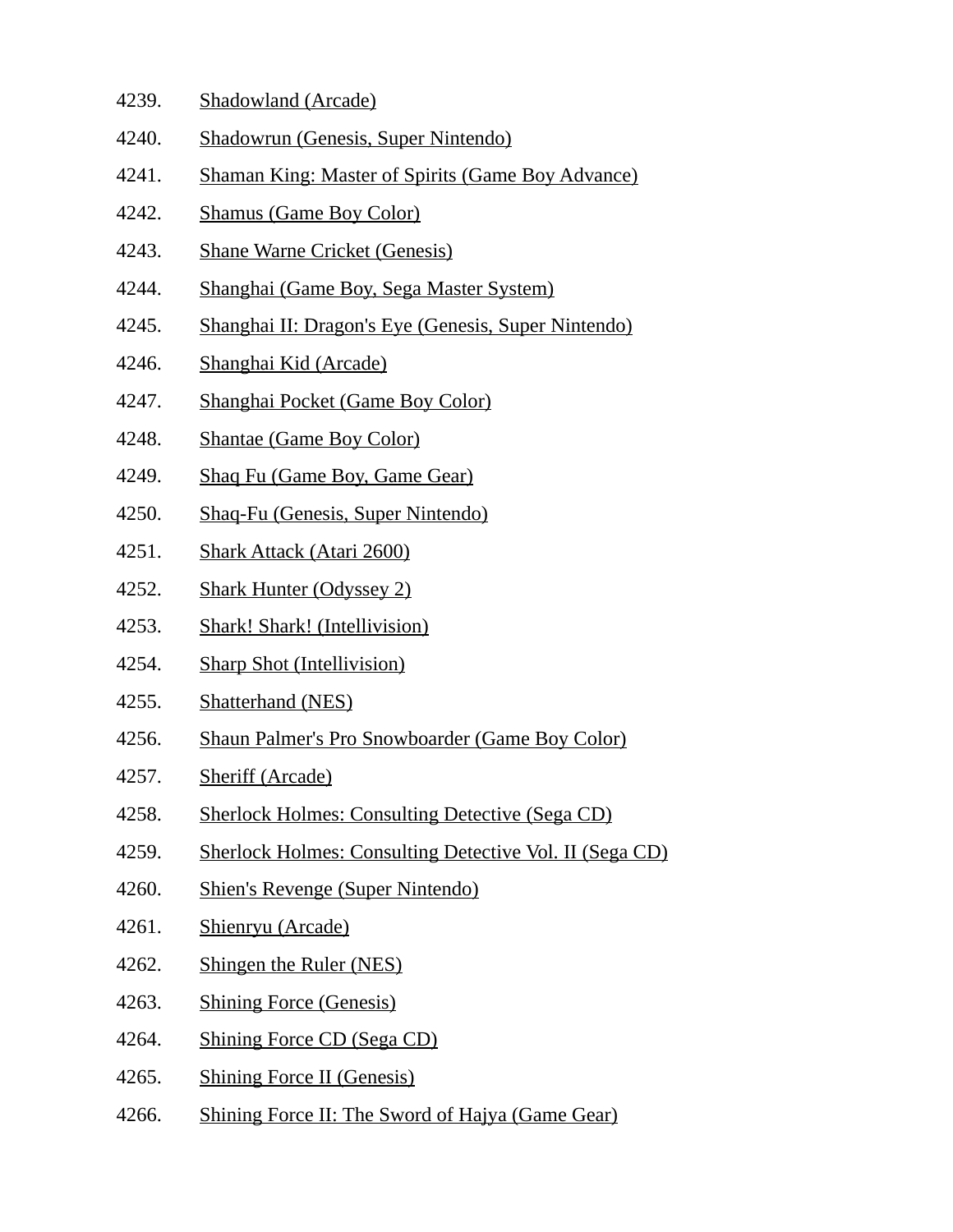- 4267. Shining Force III: Final Conflict (Game Gear)
- 4268. Shining Force: Resurrection of the Dark Dragon (Game Boy Advance)
- 4269. Shining Soul (Game Boy Advance)
- 4270. Shining Soul II (Game Boy Advance)
- 4271. Shining in the Darkness (Genesis)
- 4272. Shinobi (Arcade, Game Gear, NES, Sega Master System, TurboGrafx-16)
- 4273. Shinobi II The Silent Fury (Game Gear)
- 4274. Shinobi III: Return of the Ninja Master (Genesis)
- 4275. Shiryou Sensen (TurboGrafx-16)
- 4276. Shock Troopers: 1st Squad (Arcade)
- 4277. Shock Troopers: 2nd Squad (Arcade)
- 4278. Shocking (Arcade)
- 4279. Shockman (TurboGrafx-16)
- 4280. Shockwave (NES)
- 4281. Shonen Jump's Shaman King: Legacy of the Spirits, Soaring Hawk (Game Boy Advance)
- 4282. Shonen Jump's Shaman King: Legacy of the Spirits, Sprinting Wolf (Game Boy Advance)
- 4283. Shonen Jump's Shaman King: Master of Spirits 2 (Game Boy Advance)
- 4284. Shoot Out (Arcade)
- 4285. Shooting Gallery (Sega Master System)
- 4286. Shooting Range (NES)
- 4287. Short Order Egg-splode! (NES)
- 4288. Shot Rider (Arcade)
- 4289. Shove It! ...The Warehouse Game (Genesis)
- 4290. Show do Milhao (Genesis)
- 4291. Showdown in 2100 AD (Odyssey 2)
- 4292. Shrike Avenger (Arcade)
- 4293. Shuffleboard (Arcade)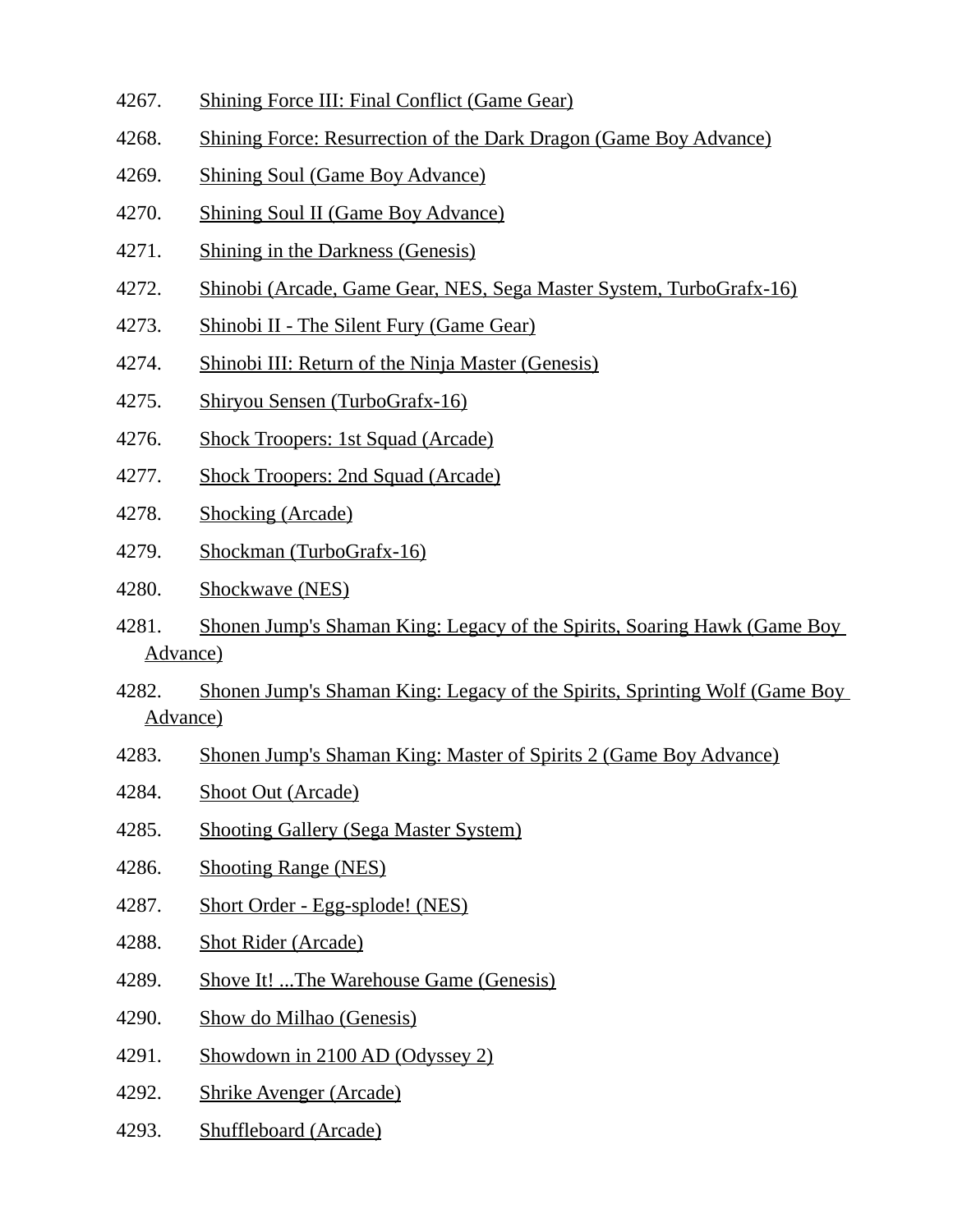- 4294. Shuttle Orbiter (Atari 2600)
- 4295. Shuuz (Arcade)
- 4296. Sid Meier's Civilization (Super Nintendo)
- 4297. Side Arms: Hyper Dyne (TurboGrafx-16)
- 4298. Side Pocket (Game Boy, Genesis, NES, Super Nintendo)
- 4299. Side pocket (Arcade)
- 4300. Sigma Star Saga (Game Boy Advance)
- 4301. Silent Assault (NES)
- 4302. Silent Debuggers (TurboGrafx-16)
- 4303. Silent Dragon (Arcade)
- 4304. Silent Service (NES)
- 4305. Silk Worm (Arcade, NES)
- 4306. Silpheed (Sega CD)
- 4307. Silver Surfer (NES)
- 4308. SimAnt (Super Nintendo)
- 4309. SimCity (Super Nintendo)
- 4310. SimCity 2000 (Super Nintendo)
- 4311. SimEarth: The Living Planet (Super Nintendo)
- 4312. Sin and Punishment (Nintendo 64)
- 4313. Sinbad Mystery (Arcade)
- 4314. Sinistar (Arcade, Atari 2600)
- 4315. Sinistron (TurboGrafx-16)
- 4316. Sink or Swim (Super Nintendo)
- 4317. Sir Lancelot (Colecovision)
- 4318. Skate Boardin' (Atari 2600)
- 4319. Skate Or Die: Tour de Thrash (Game Boy)
- 4320. Skate or Die (NES)
- 4321. Skate or Die 2: The Search for Double Trouble (NES)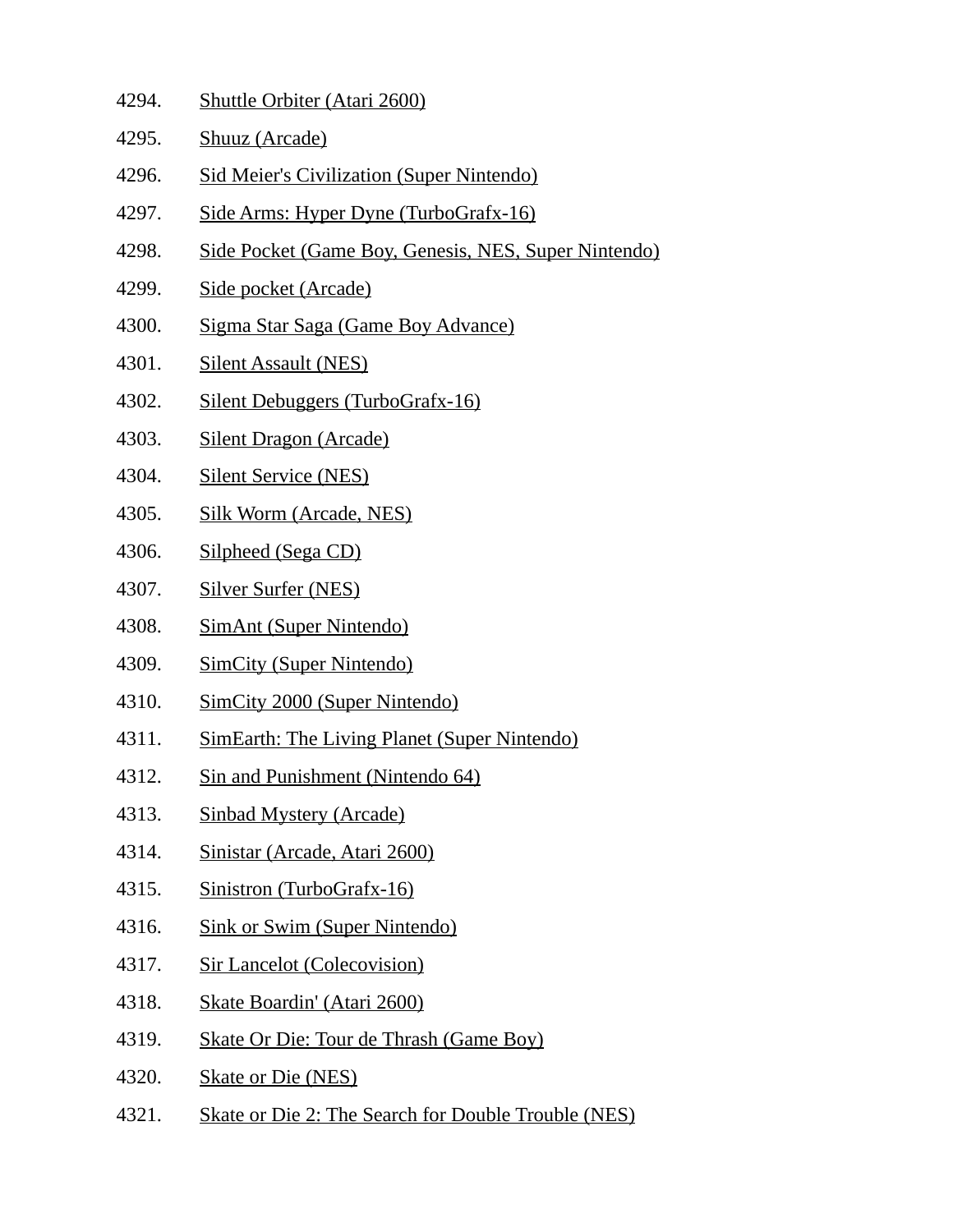| 4322. | <b>Skate or Die: Bad 'N Rad (Game Boy)</b>                  |
|-------|-------------------------------------------------------------|
| 4323. | <b>Skeet Shoot (Atari 2600)</b>                             |
| 4324. | <b>Skeleton Krew (Genesis)</b>                              |
| 4325. | <u>Ski or Die (NES)</u>                                     |
| 4326. | <b>Skiing (Atari 2600, Colecovision)</b>                    |
| 4327. | <b>Skitchin' (Genesis)</b>                                  |
| 4328. | <b>Skuljagger: Revolt of the Westicans (Super Nintendo)</b> |
| 4329. | <b>Skull &amp; Crossbones (Arcade, NES)</b>                 |
| 4330. | <b>Skweek (TurboGrafx-16)</b>                               |
| 4331. | <b>Sky Adventure (Arcade)</b>                               |
| 4332. | <b>Sky Alert (Arcade)</b>                                   |
| 4333. | <b>Sky Bumper (Arcade)</b>                                  |
| 4334. | <b>Sky Diver (Arcade, Atari 2600)</b>                       |
| 4335. | <b>Sky Fox (Arcade)</b>                                     |
| 4336. | <b>Sky Jaguar (Colecovision)</b>                            |
| 4337. | <b>Sky Jinks (Atari 2600)</b>                               |
| 4338. | <b>Sky Kid (Arcade, NES)</b>                                |
| 4339. | <b>Sky Kid Deluxe (Arcade)</b>                              |
| 4340. | <b>Sky Lancer (Arcade)</b>                                  |
| 4341. | <b>Sky Raider (Arcade)</b>                                  |
| 4342. | <b>Sky Shark (Arcade, NES)</b>                              |
| 4343. | <b>Sky Skipper (Arcade, Atari 2600)</b>                     |
| 4344. | <b>Sky Soldiers (Arcade)</b>                                |
| 4345. | <b>Sky Target (Arcade)</b>                                  |
| 4346. | <b>Sky smasher (Arcade)</b>                                 |
| 4347. | <b>Skyblazer (Super Nintendo)</b>                           |
| 4348. | Slalom (NES)                                                |
|       |                                                             |

4349. Slam City with Scottie Pippen (Sega CD)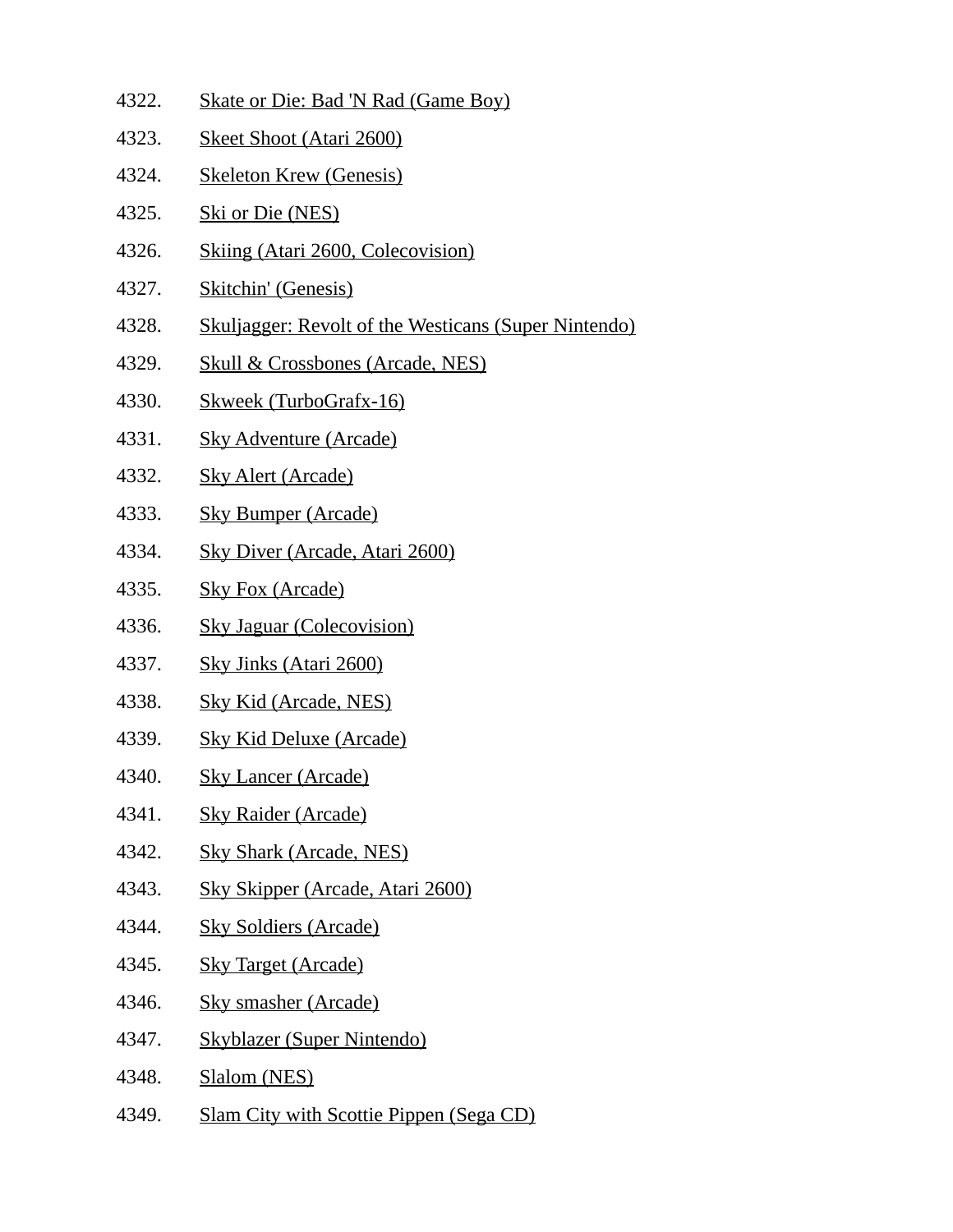- 4350. Slam Dunk: Super Pro Basketball (Intellivision)
- 4351. Slap Fight MD (Genesis)
- 4352. Slap Shot (Arcade, Sega Master System)
- 4353. Slap Shot: Super Pro Hockey (Intellivision)
- 4354. Slaughter Sport (Genesis)
- 4355. Slider (Game Gear)
- 4356. Slither (Colecovision)
- 4357. Slot Machine (Atari 2600)
- 4358. Slot Racers (Atari 2600)
- 4359. Slurpy (Colecovision)
- 4360. Sly Spy (Arcade)
- 4361. Small Soldiers (Game Boy)
- 4362. Smart Ball (Super Nintendo)
- 4363. Smash T.V. (NES)
- 4364. Smash TV (Arcade)
- 4365. Smithereens (Odyssey 2)
- 4366. Smurf Paint'n Play Workshop (Colecovision)
- 4367. Smurf Rescue in Gargamel's Castle (Colecovision)
- 4368. Smurf: Rescue in Gargamel's Castle (Atari 2600)
- 4369. Smurfs save the Day (Atari 2600)
- 4370. Snacks 'n Jaxson (Arcade)
- 4371. Snafu (Intellivision)
- 4372. Snake Pit (Arcade)
- 4373. Snake Rattle n Roll (Genesis, NES)
- 4374. Snake's Revenge (NES)
- 4375. Snap Jack (Arcade)
- 4376. Snatcher (Sega CD)
- 4377. Sneaky Snakes (Game Boy)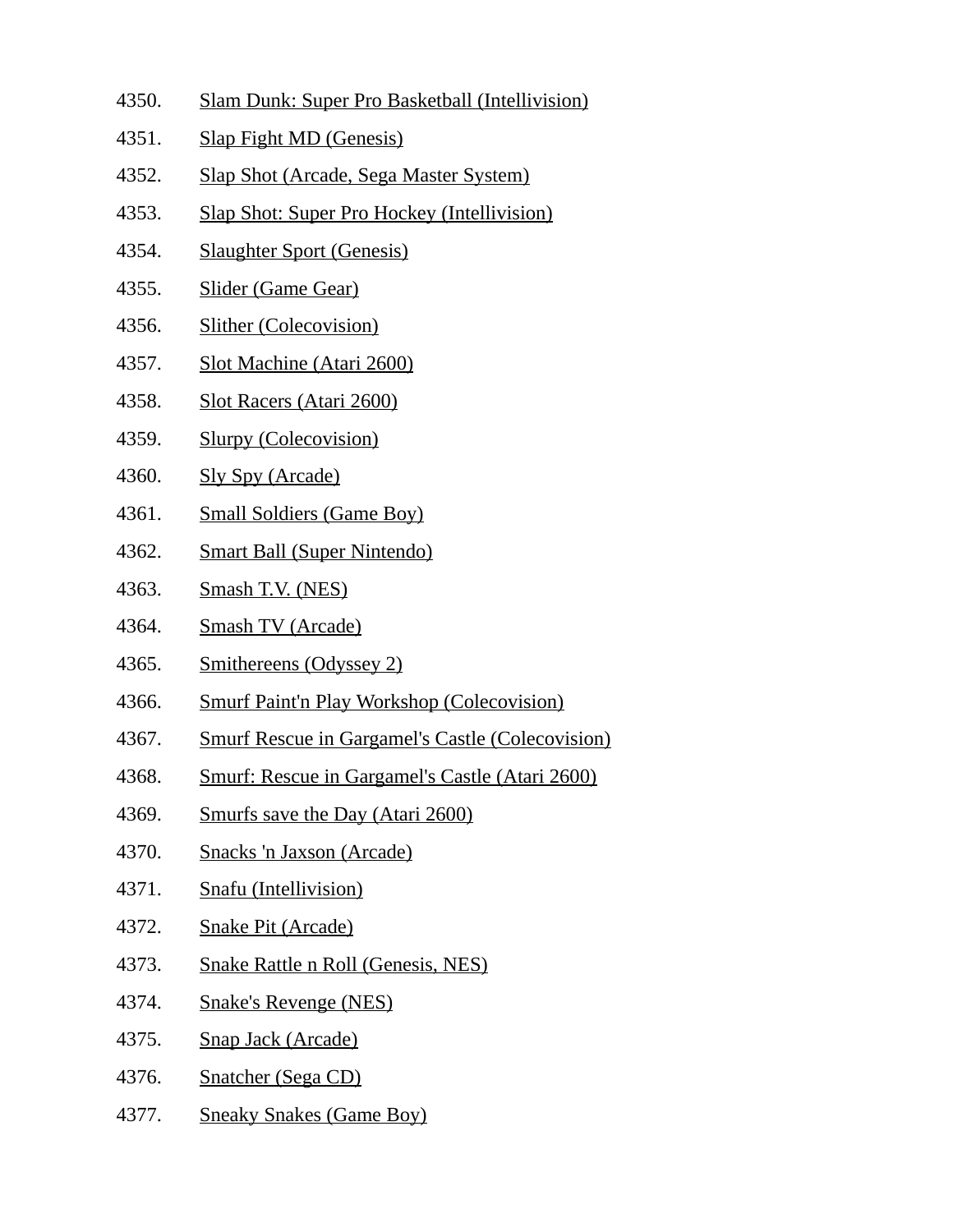- 4378. Snoopy Tennis (Game Boy Color)
- 4379. Snoopy and the Red Baron (Atari 2600)
- 4380. Snoopy's Magic Show (Game Boy)
- 4381. Snoopy's Silly Sports Spectacular! (NES)
- 4382. Snow Board Championship (Arcade)
- 4383. Snow Bros. (Arcade)
- 4384. Snow Bros. Nick & Tom (Genesis)
- 4385. Snow Bros. 2 (Arcade)
- 4386. Snow Brothers (Game Boy, NES)
- 4387. Snow White in Happily Ever After (Super Nintendo)
- 4388. SnowCross (Game Boy Color)
- 4389. Snowboard Kids (Nintendo 64)
- 4390. Snowboard Kids 2 (Nintendo 64)
- 4391. Soccer Brawl (Arcade)
- 4392. Soccer Mania (Game Boy)
- 4393. Socket (Genesis)
- 4394. Sokoban World (TurboGrafx-16)
- 4395. Sol Divide (Arcade)
- 4396. Sol-Deace (Genesis)
- 4397. Sol-Feace (Sega CD)
- 4398. Solar Fox (Arcade, Atari 2600)
- 4399. Solar Jetman: Hunt for the Golden Warpship (NES)
- 4400. Solar Quest (Arcade, Vectrex)
- 4401. SolarStriker (Game Boy)
- 4402. Solaris (Atari 2600)
- 4403. Soldam (Arcade)
- 4404. Soldier Blade (TurboGrafx-16)
- 4405. Soldier Blade Special: Caravan Stage (TurboGrafx-16)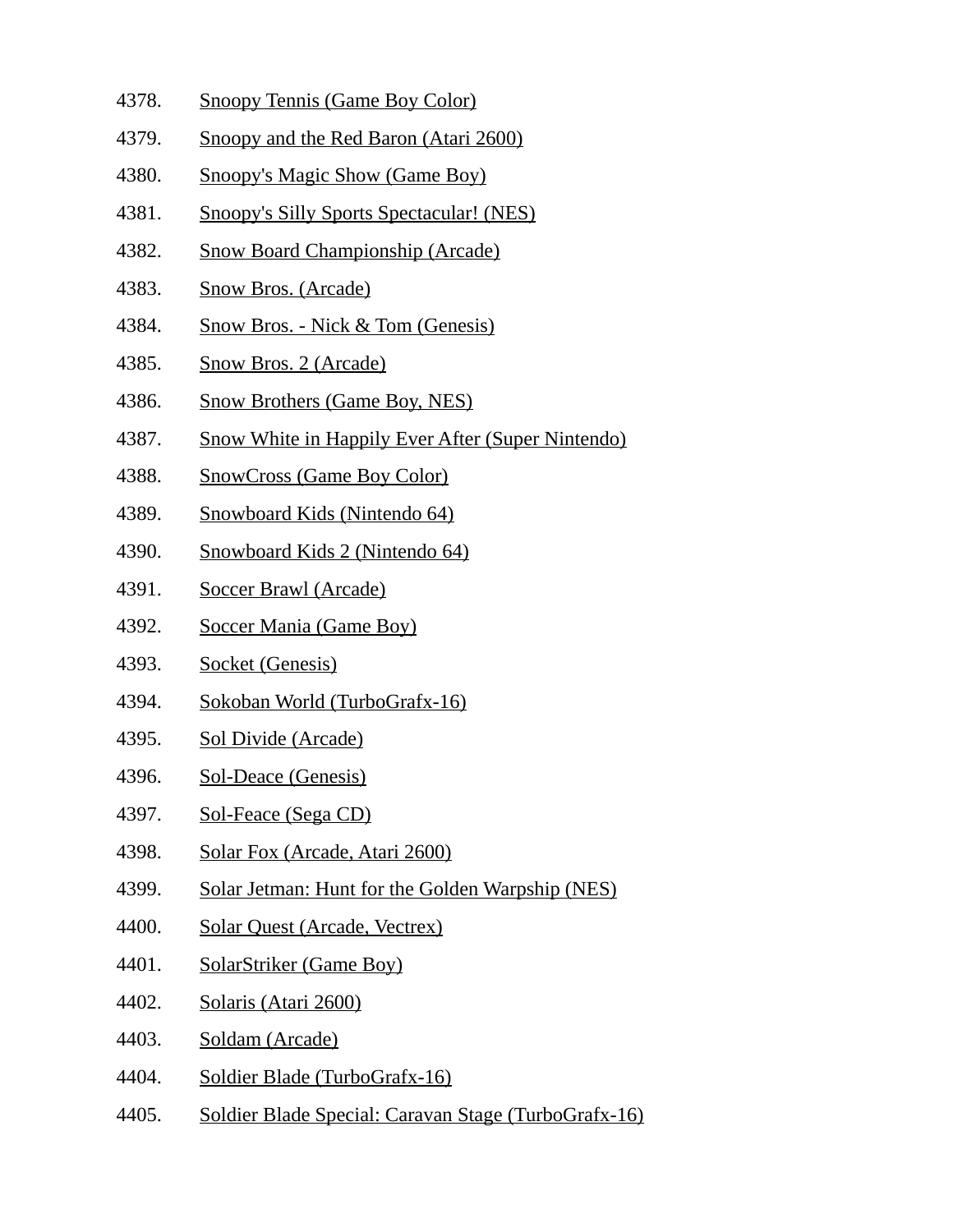- 4406. Soldier Girl Amazon (Arcade)
- 4407. Soldiers of Fortune (Super Nintendo)
- 4408. Soldiers of fortune (Genesis)
- 4409. Solitaire (NES)
- 4410. Solitaire FunPak (Game Boy)
- 4411. Solitaire Funpak (Game Gear)
- 4412. Solitaire Poker (Game Gear)
- 4413. Solomon's Club (Game Boy)
- 4414. Solomon's Key (Arcade, NES)
- 4415. Solstice: The Quest for the Staff of Demnos (NES)
- 4416. Solvalou (Arcade)
- 4417. Somer Assault (TurboGrafx-16)
- 4418. Son Son (Arcade)
- 4419. Sonic & Knuckles (Genesis)
- 4420. Sonic & Knuckles + Sonic the Hedgehog 2 (Genesis)
- 4421. Sonic & Knuckles + Sonic the Hedgehog 3 (Genesis)
- 4422. Sonic Advance (Game Boy Advance)
- 4423. Sonic Advance 2 (Game Boy Advance)
- 4424. Sonic Advance 3 (Game Boy Advance)
- 4425. Sonic Battle (Game Boy Advance)
- 4426. Sonic Blast (Game Gear, Sega Master System)
- 4427. Sonic Blast Man (Super Nintendo)
- 4428. Sonic Blast Man II (Super Nintendo)
- 4429. Sonic CD (Sega CD)
- 4430. Sonic Classics (Genesis)
- 4431. Sonic Drift (Game Gear)
- 4432. Sonic Drift 2 (Game Gear)
- 4433. Sonic Labyrinth (Game Gear)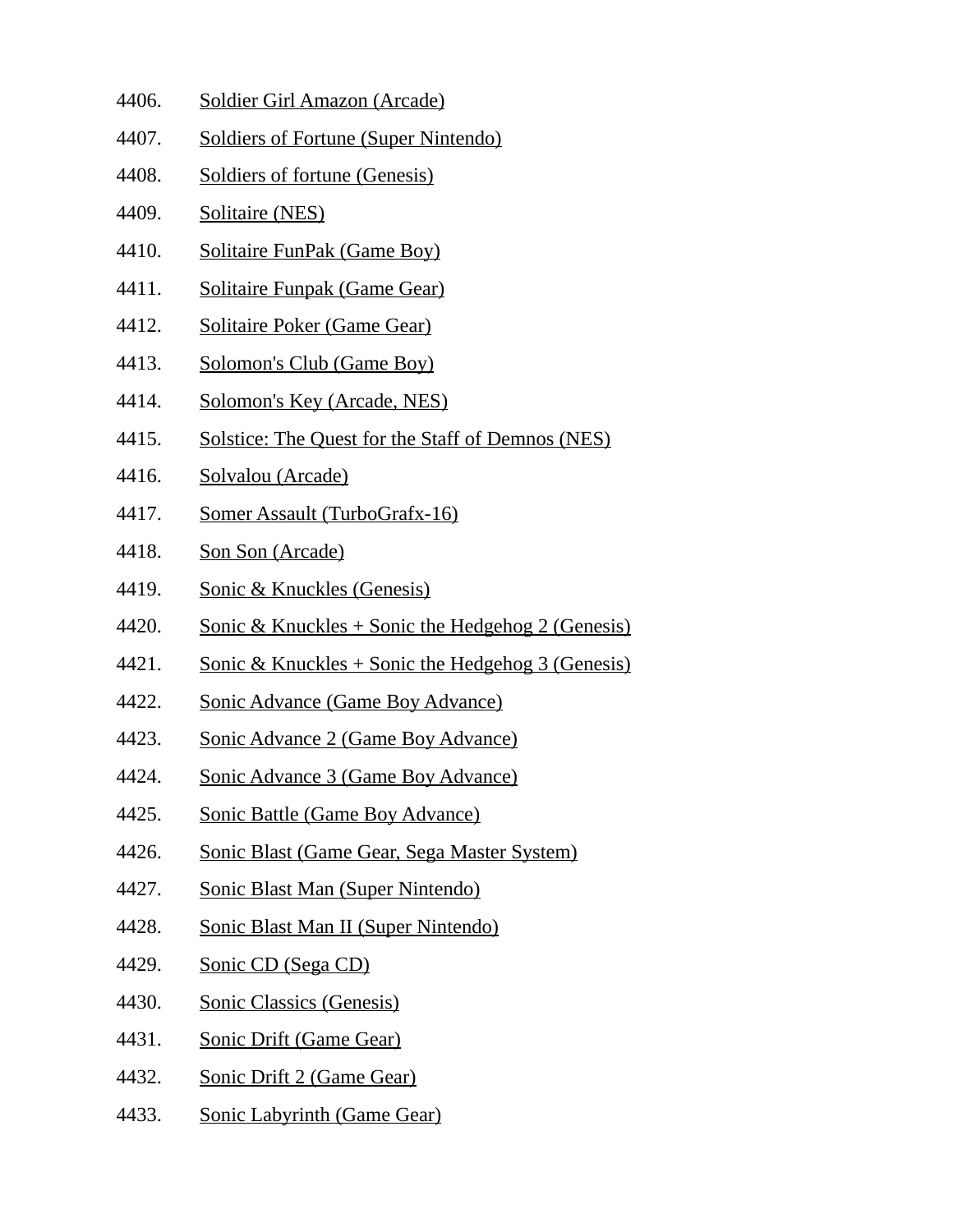- 4434. Sonic Pinball Party (Game Boy Advance)
- 4435. Sonic Spike (TurboGrafx-16)
- 4436. Sonic Spinball (Genesis)
- 4437. Sonic The Hedgehog Triple Trouble (Game Gear)
- 4438. Sonic The Hedgehog Chaos (Game Gear)
- 4439. Sonic Wings Assault (Nintendo 64)
- 4440. Sonic Wings Limited (Arcade)
- 4441. Sonic and Knuckles & Sonic 1 (Balls) (Genesis)
- 4442. Sonic the Hedgehog (Game Gear, Genesis, Sega Master System)
- 4443. Sonic the Hedgehog 2 (Game Gear, Genesis, Sega Master System)
- 4444. Sonic the Hedgehog 3 (Genesis)
- 4445. Sonic the Hedgehog Chaos (Sega Master System)
- 4446. Sonic the Hedgehog Spinball (Game Gear, Sega Master System)
- 4447. Sonic the Hedgehog: Genesis (Game Boy Advance)
- 4448. Sorcer Striker (Arcade)
- 4449. Sorcerer (Atari 2600)
- 4450. Sorcerer's Apprentice (Atari 2600)
- 4451. Sorcerer's Kingdom (Genesis)
- 4452. Soukoban (Game Boy)
- 4453. Soukoban 2 (Game Boy)
- 4454. Soul Blazer (Super Nintendo)
- 4455. SoulStar (Sega CD)
- 4456. Soulstar X (Sega 32X)
- 4457. South Park (Nintendo 64)
- 4458. South Park Rally (Nintendo 64)
- 4459. South Park: Chef's Luv Shack (Nintendo 64)
- 4460. Space Ace (Daphne, Sega CD, Super Nintendo)
- 4461. Space Armada (Intellivision)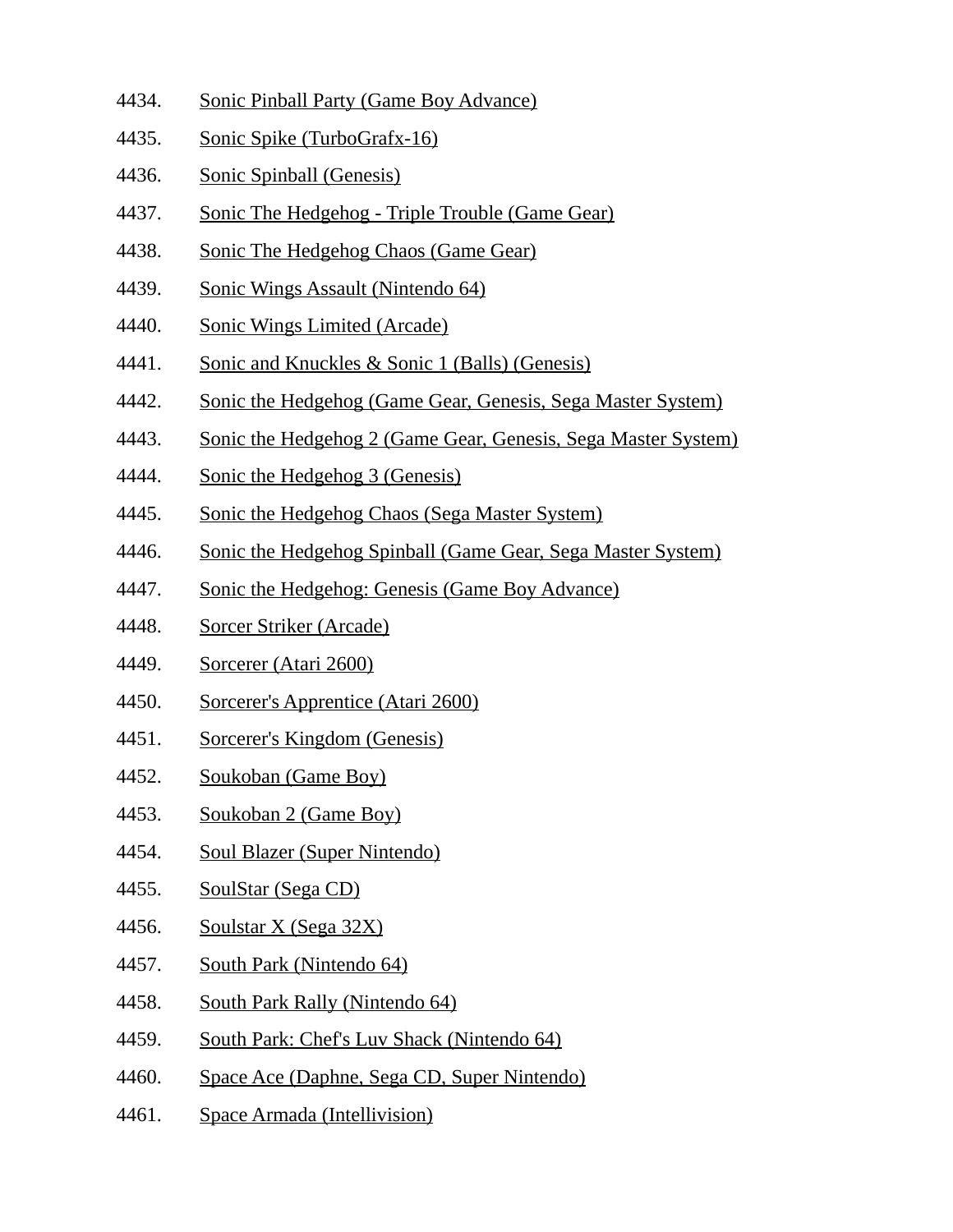- 4462. Space Attack (Atari 2600)
- 4463. Space Battle (Intellivision)
- 4464. Space Bomber (Arcade)
- 4465. Space Cadet (Intellivision)
- 4466. Space Cavern (Atari 2600)
- 4467. Space Chaser (Arcade)
- 4468. Space Cruiser (Arcade)
- 4469. Space Dungeon (Arcade)
- 4470. Space Encounters (Arcade)
- 4471. Space Firebird (Arcade)
- 4472. Space Football: One on One (Super Nintendo)
- 4473. Space Fortress (Arcade)
- 4474. Space Fury (Colecovision)
- 4475. Space Gun (Arcade, Sega Master System)
- 4476. Space Harrier (Arcade, Game Gear, Sega 32X, Sega Master System, TurboGrafx-16)
- 4477. Space Harrier 3-D (Sega Master System)
- 4478. Space Harrier II (Genesis)
- 4479. Space Hawk (Intellivision)
- 4480. Space Invaders (Arcade, Atari 2600, Game Boy, Game Boy Advance, Game Boy Color, NES, Nintendo 64, Super Nintendo)
- 4481. Space Invaders '91 (Genesis)
- 4482. Space Invaders 90 (Genesis)
- 4483. Space Invaders 95 (Arcade)
- 4484. Space Invaders Collection (Colecovision)
- 4485. Space Invaders DX (Arcade)
- 4486. Space Invaders Part II (Arcade)
- 4487. Space Invaders: Fukkatsu no Hi (TurboGrafx-16)
- 4488. Space Invasion (Colecovision)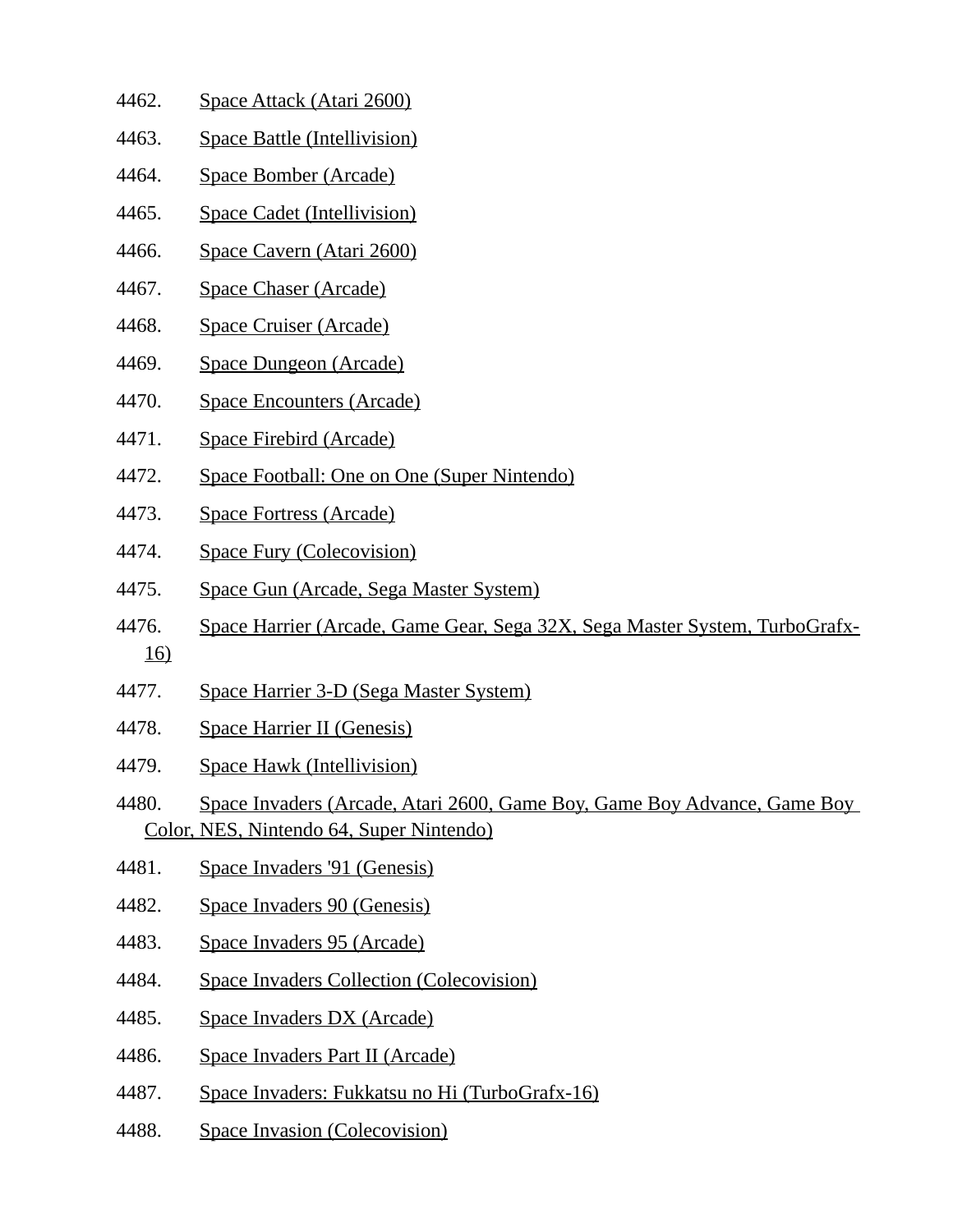| 4489. | Space Jockey (Atari 2600)                                  |
|-------|------------------------------------------------------------|
| 4490. | Space Laser (Arcade)                                       |
| 4491. | <b>Space Marauder (Game Boy Color)</b>                     |
| 4492. | Space Megaforce (Super Nintendo)                           |
| 4493. | <b>Space Panic (Arcade, Colecovision)</b>                  |
| 4494. | <b>Space Position (Arcade)</b>                             |
| 4495. | <b>Space Shuttle Project (NES)</b>                         |
| 4496. | Space Shuttle: A Journey Into Space (Atari 2600)           |
| 4497. | <b>Space Spartans (Intellivision)</b>                      |
| 4498. | Space Station Silicon Valley (Game Boy Color, Nintendo 64) |
| 4499. | Space War (Atari 2600)                                     |
| 4500. | <b>Space Wars (Vectrex)</b>                                |
| 4501. | Space Zap (Arcade)                                         |
| 4502. | Space fury (Arcade)                                        |
| 4503. | SpaceMaster X-7 (Atari 2600)                               |
| 4504. | Spacechase (Atari 2600)                                    |
| 4505. | <b>Spanky's Quest (Game Boy, Super Nintendo)</b>           |
| 4506. | <b>Sparkster (Genesis, Super Nintendo)</b>                 |

- 4507. Spartan X (Game Boy)
- 4508. Spatter (Arcade)
- 4509. Spawn (Game Boy Color)
- 4510. Speak & Rescue (Arcade)
- 4511. Special Criminal Investigation (Arcade, Sega Master System, TurboGrafx-16)
- 4512. Spectar (Arcade)
- 4513. Spectre (Super Nintendo)
- 4514. Spectron (Colecovision)
- 4515. Speed Racer in My Most Dangerous Adventures (Super Nintendo)
- 4516. Speed Rumbler (Arcade)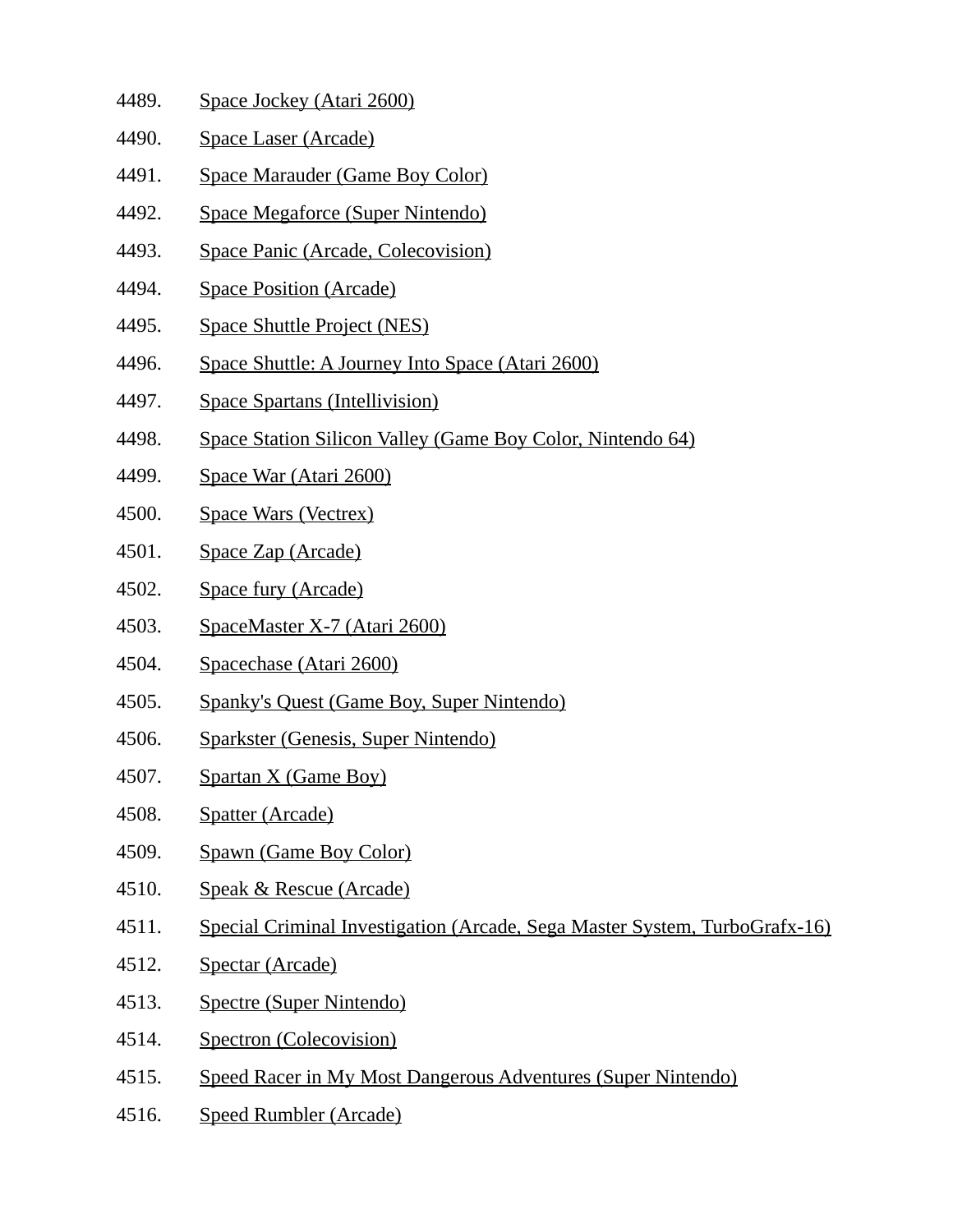- 4517. Speed Spin (Arcade)
- 4518. Speedball (Sega Master System)
- 4519. Speedball 2 (Sega Master System)
- 4520. Speedball 2: Brutal Deluxe (Game Boy, Genesis)
- 4521. Speedway / Spin-Out / Crypto-Logic (Odyssey 2)
- 4522. Speedy Gonzales (Game Boy)
- 4523. Speedy Gonzales: Aztec Adventure (Game Boy Color)
- 4524. Speedy Gonzales: Los Gatos Bandidos (Super Nintendo)
- 4525. SpellCaster (Sega Master System)
- 4526. Spellcraft: Aspects of Valor (Super Nintendo)
- 4527. Spelunker (Arcade, NES)
- 4528. Spelunker II (Arcade)
- 4529. Spider Fighter (Atari 2600)
- 4530. Spider-Man (Atari 2600, Game Boy Advance, Game Boy Color, Game Gear, Nintendo 64, Super Nintendo)
- 4531. Spider-Man & Venom: Separation Anxiety (Super Nintendo)
- 4532. Spider-Man & X-Men: Arcade's Revenge (Game Gear, Super Nintendo)
- 4533. Spider-Man (Europe) (Proto) (Odyssey 2)
- 4534. Spider-Man . Venom: Maximum Carnage (Genesis)
- 4535. Spider-Man 2 (Game Boy Advance)
- 4536. Spider-Man 2: The Sinister Six (Game Boy Color)
- 4537. Spider-Man 3 (Game Boy Advance)
- 4538. Spider-Man 3: Invasion of the Spider-Slayers (Game Boy)
- 4539. Spider-Man Animated Series (Genesis)
- 4540. Spider-Man and the X-Men in Arcade's Revenge (Genesis)
- 4541. Spider-Man-Venom: Maximum Carnage (Super Nintendo)
- 4542. Spider-Man-X-Men (Game Boy)
- 4543. Spider-Man: Battle for New York (Game Boy Advance)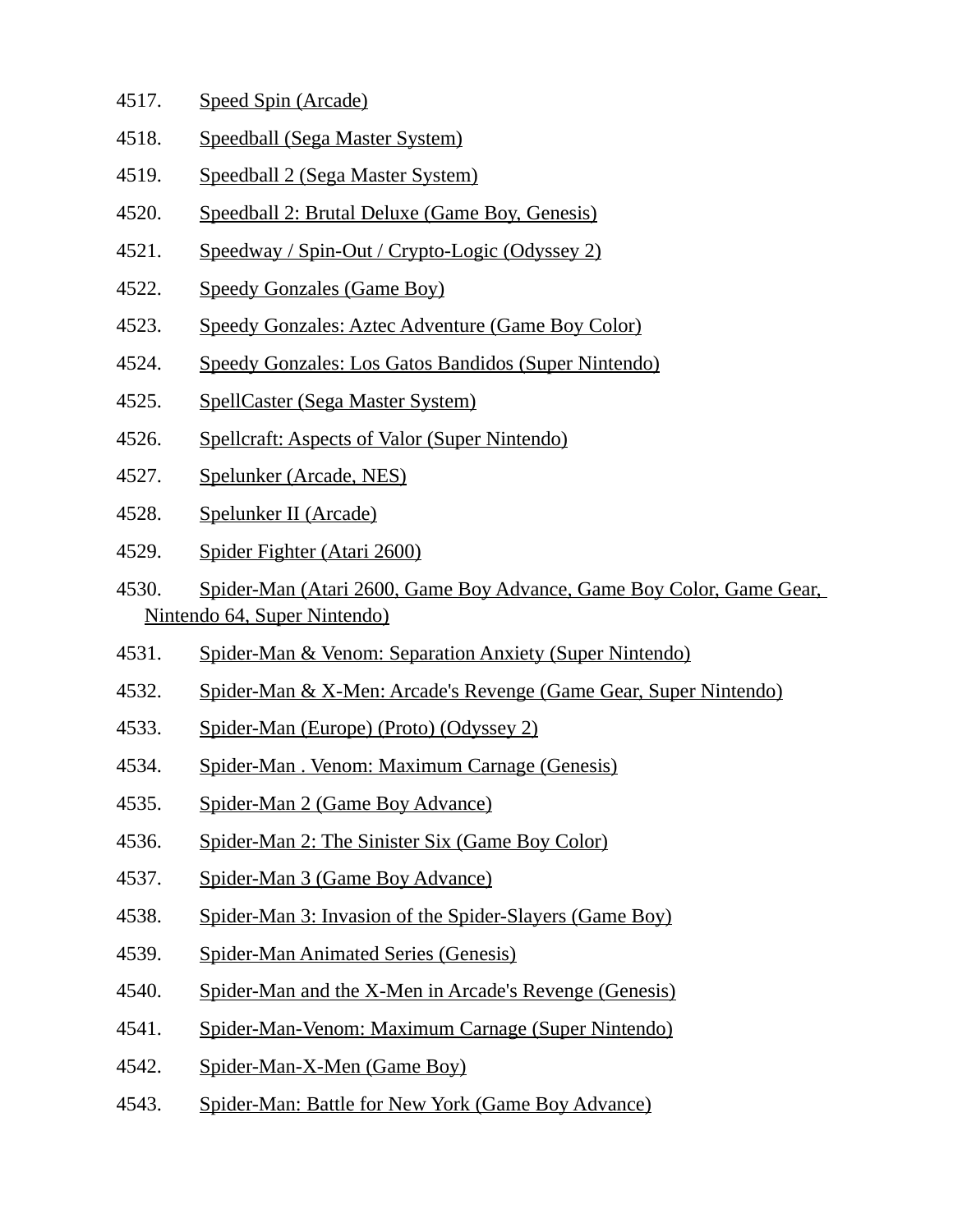- 4544. Spider-Man: Mysterio's Menace (Game Boy Advance)
- 4545. Spider-Man: Return of the Sinister Six (Game Gear, NES)
- 4546. Spider-Man: The Video Game (Arcade)
- 4547. Spiderdroid (Atari 2600)
- 4548. Spiders (Arcade)
- 4549. Spike (Vectrex)
- 4550. Spike Out (Arcade)
- 4551. Spike's Peak (Atari 2600)
- 4552. Spiker (Arcade)
- 4553. Spiker! Super Pro Volleyball (Intellivision)
- 4554. Spin Ball (Vectrex)
- 4555. Spin Master (Arcade)
- 4556. Spin Pair (TurboGrafx-16)
- 4557. Spinal Breakers (Arcade)
- 4558. Spindizzy Worlds (Super Nintendo)
- 4559. Spirits & Spells (Game Boy Advance)
- 4560. Spiritual Warfare (Game Boy, NES)
- 4561. Spirou (Game Boy, Genesis)
- 4562. Spitfire Attack (Atari 2600)
- 4563. Splat! (Arcade)
- 4564. Splatter house (Arcade)
- 4565. Splatterhouse (TurboGrafx-16)
- 4566. Splatterhouse 2 (Genesis)
- 4567. Splatterhouse 3 (Genesis)
- 4568. Splatterhouse: Wanpaku Graffiti (NES)
- 4569. Splendor Blast (Arcade)
- 4570. Splitz (Game Boy)
- 4571. Sports Collection (Game Boy)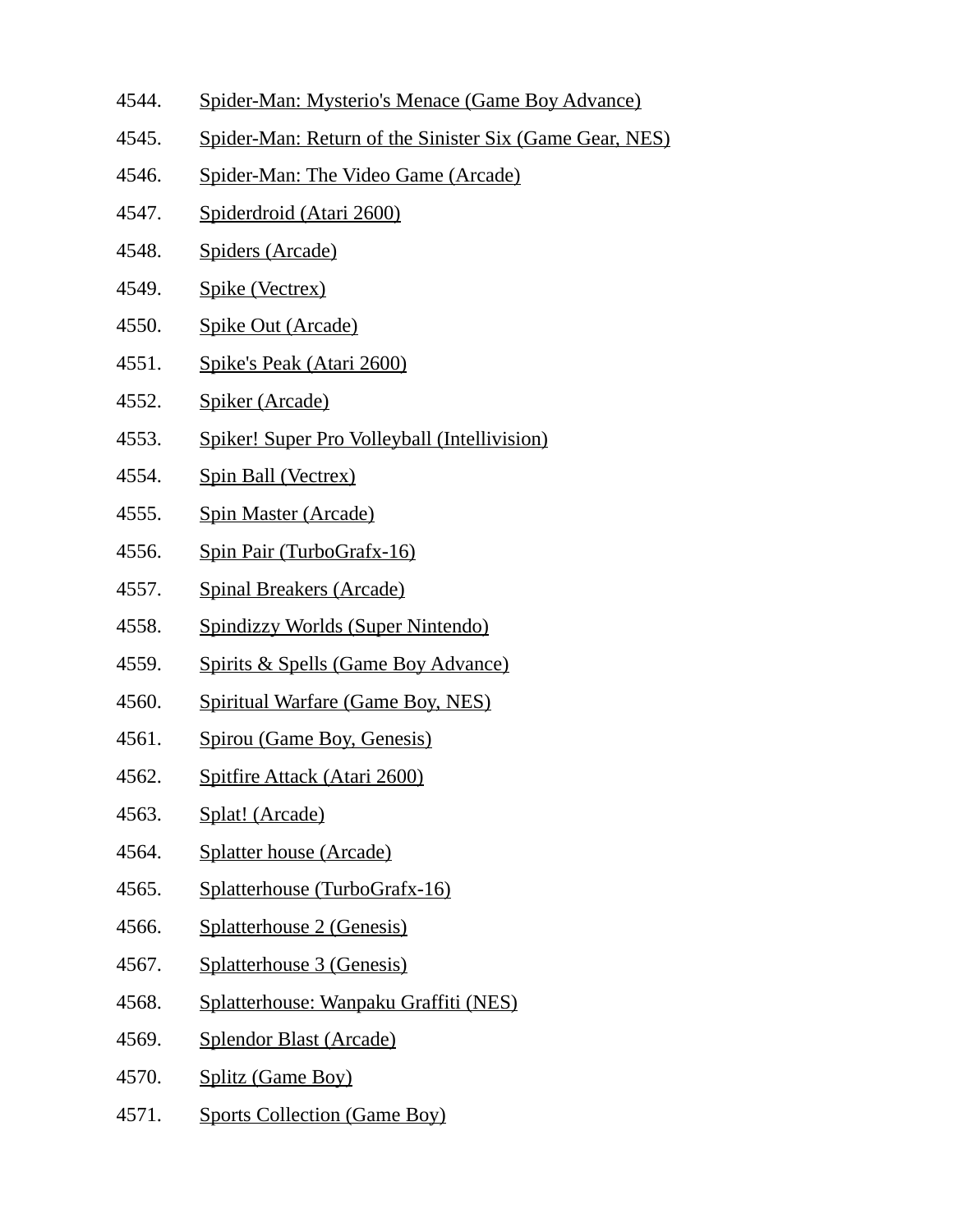- 4572. Sports Illustrated Championship Football & Baseball (Super Nintendo)
- 4573. Sports Illustrated for Kids: The Ultimate Triple Dare! (Game Boy)
- 4574. Sports Illustrated: Championship Football & Baseball (Game Boy, Game Gear)
- 4575. Sports Illustrated: Golf Classic (Game Boy)
- 4576. Sports Talk Baseball (Genesis)
- 4577. Sports Trivia (Game Gear)
- 4578. Sports Trivia: Championship Edition (Game Gear)
- 4579. Spot Goes To Hollywood (Genesis)
- 4580. Spot: The Cool Adventure (Game Boy)
- 4581. Spot: The Video Game (Game Boy, NES)
- 4582. Springer (Arcade, Atari 2600)
- 4583. Sprint Master (Atari 2600)
- 4584. Sprint One (Arcade)
- 4585. Spud's Adventure (Game Boy)
- 4586. Spy Hunter (Arcade, Atari 2600, Colecovision, NES)
- 4587. Spy vs Spy Operation: Booby Trap (Game Boy)
- 4588. Spy vs. Spy (Game Boy Color, NES, Sega Master System)
- 4589. Spyro 2: Season of Flame (Game Boy Advance)
- 4590. Spyro Orange: The Cortex Conspiracy (Game Boy Advance)
- 4591. Spyro: Attack of the Rhynocs (Game Boy Advance)
- 4592. Sqoon (NES)
- 4593. Square Deal (Game Boy)
- 4594. Squares (Colecovision)
- 4595. Squeeze Box (Atari 2600)
- 4596. Squish 'Em Featuring Sam (Colecovision)
- 4597. Sssnake (Atari 2600)
- 4598. Stadium Cross (Arcade)
- 4599. Stadium Events (NES)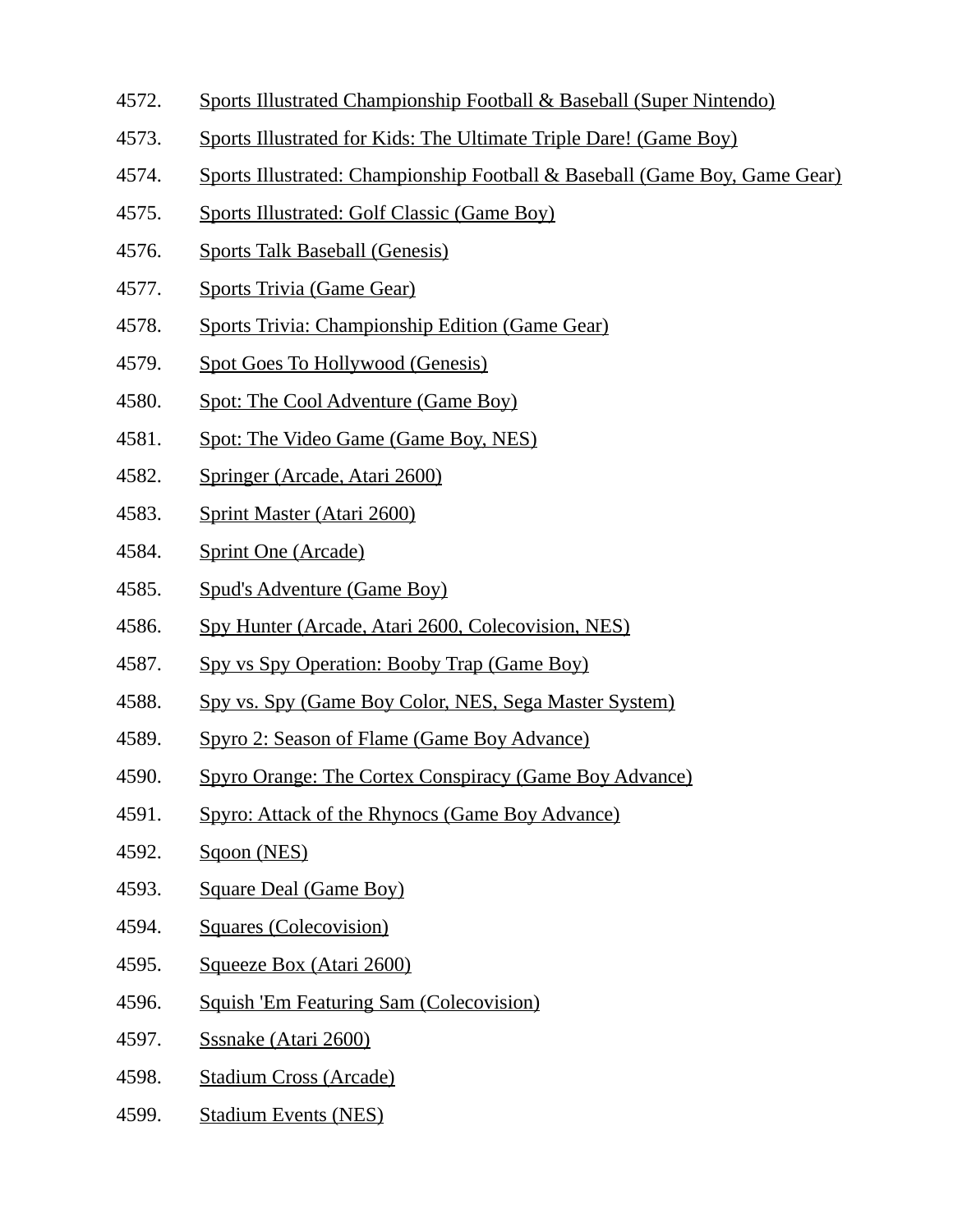- 4600. Stadium Hero (Arcade)
- 4601. Stadium Mud Buggies (Intellivision)
- 4602. Stagger 1 (Arcade)
- 4603. Stakes Winner (Arcade)
- 4604. Stakes Winner 2 (Arcade)
- 4605. Stampede (Atari 2600, Intellivision)
- 4606. Stanley: The Search for Dr. Livingston (NES)
- 4607. Star Castle (Arcade, Vectrex)
- 4608. Star Control (Genesis)
- 4609. Star Force (Arcade, Colecovision, NES)
- 4610. Star Fortress (Colecovision)
- 4611. Star Fox (Atari 2600, Super Nintendo)
- 4612. Star Fox 64 (Nintendo 64)
- 4613. Star Fox: Super Weekend (Super Nintendo)
- 4614. Star Guards (Arcade)
- 4615. Star Hawk (Game Boy)
- 4616. Star Jacker (Arcade)
- 4617. Star Raiders (Atari 2600)
- 4618. Star Soldier (NES)
- 4619. Star Strike (Atari 2600, Intellivision)
- 4620. Star Trek (Vectrex)
- 4621. Star Trek Generations: Beyond the Nexus (Game Boy)
- 4622. Star Trek: 25th Anniversary (Game Boy, NES)
- 4623. Star Trek: Deep Space Nine Crossroads of Time (Genesis)
- 4624. Star Trek: Deep Space Nine: Crossroads of Time (Super Nintendo)
- 4625. Star Trek: Generations: Beyond the Nexus (Game Gear)
- 4626. Star Trek: Starfleet Academy Starship Bridge Simulator (Sega 32X)
- 4627. Star Trek: Starfleet Academy: Starship Bridge Simulator (Super Nintendo)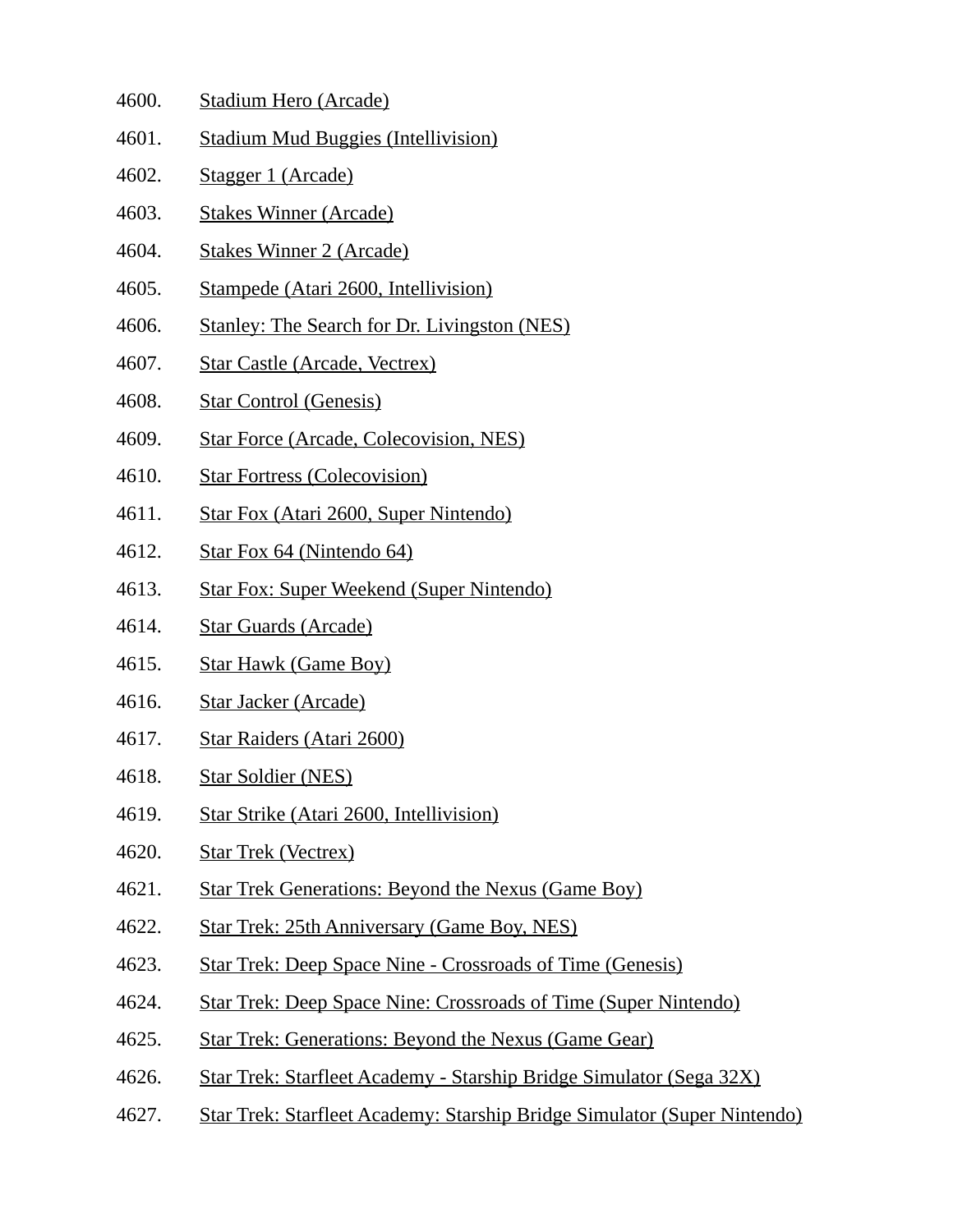- 4628. Star Trek: Strategic Operations Simulator (Arcade, Atari 2600, Colecovision)
- 4629. Star Trek: The Next Generation (Game Boy, NES)
- 4630. Star Trek: The Next Generation: Advanced Holodeck Tutorial (Game Gear)
- 4631. Star Trek: The Next Generation: Echoes from the Past (Genesis)
- 4632. Star Trek: The Next Generation: Future's Past (Super Nintendo)
- 4633. Star Voyager (NES)
- 4634. Star Wars (Arcade, Game Boy, Game Gear, NES, Sega Master System)
- 4635. Star Wars Arcade (Sega 32X)
- 4636. Star Wars Chess (Sega CD)
- 4637. Star Wars Episode I: Obi-Wan's Adventures (Game Boy Color)
- 4638. Star Wars Episode I: Racer (Game Boy Color)
- 4639. Star Wars Trilogy: Apprentice of the Force (Game Boy Advance)
- 4640. Star Wars: Episode I Battle for Naboo (Nintendo 64)
- 4641. Star Wars: Episode I Racer (Nintendo 64)
- 4642. Star Wars: Episode II: Attack of the Clones (Game Boy Advance)
- 4643. Star Wars: Episode III: Revenge of the Sith (Game Boy Advance)
- 4644. Star Wars: Jedi Arena (Atari 2600)
- 4645. Star Wars: Jedi Power Battles (Game Boy Advance)
- 4646. Star Wars: Rebel Assault (Sega CD)
- 4647. Star Wars: Return Of The Jedi (Arcade)
- 4648. Star Wars: Return of the Jedi: Death Star Battle (Atari 2600)
- 4649. Star Wars: Rogue Squadron (Nintendo 64)
- 4650. Star Wars: Shadows of the Empire (Nintendo 64)
- 4651. Star Wars: The Arcade Game (Atari 2600, Colecovision)
- 4652. Star Wars: The Empire Strikes Back (Arcade, Atari 2600, Game Boy, Intellivision, NES)
- 4653. Star Wars: The New Droid Army (Game Boy Advance)
- 4654. Star Wars: Yoda Stories (Game Boy Color)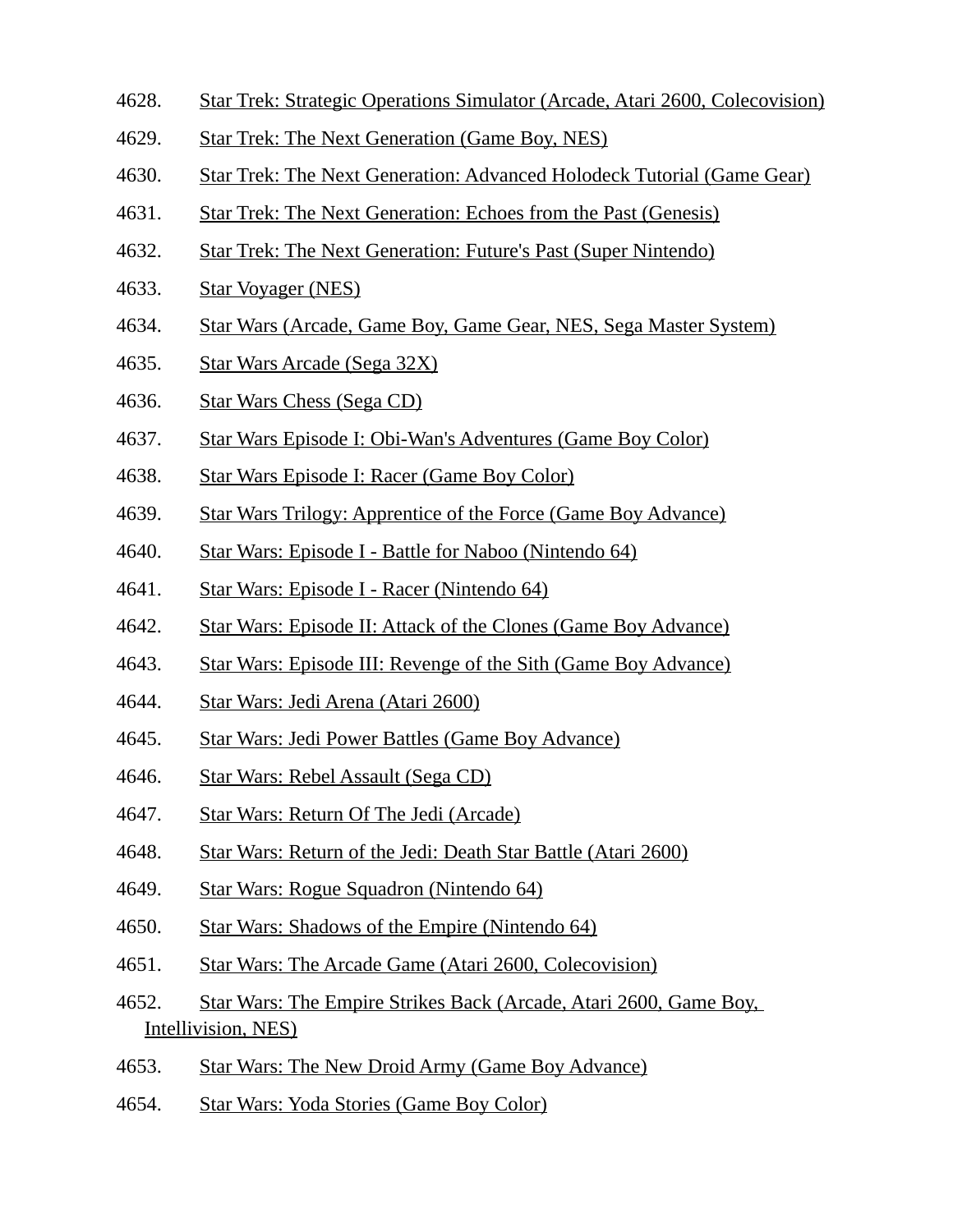- 4655. StarBlade (Arcade, Sega CD)
- 4656. StarCraft 64 (Nintendo 64)
- 4657. StarHawk (Vectrex)
- 4658. StarMaster (Atari 2600)
- 4659. StarTropics (NES)
- 4660. Starflight (Genesis)
- 4661. Stargate (Arcade, Atari 2600, Game Boy, Game Gear, Genesis, Super Nintendo)
- 4662. Stargunner (Atari 2600)
- 4663. Starship Hector (NES)
- 4664. Starshot: Space Circus Fever (Nintendo 64)
- 4665. Stealth ATF (NES)
- 4666. Steamroller (Colecovision)
- 4667. Steel Empire (Game Boy Advance, Genesis)
- 4668. Steel Force (Arcade)
- 4669. Steel Gunner (Arcade)
- 4670. Steel Talons (Genesis, Super Nintendo)
- 4671. Steeplechase (Atari 2600)
- 4672. Stellar Track (Atari 2600)
- 4673. Stellar-Fire (Sega CD)
- 4674. Sterling Sharpe: End 2 End (Super Nintendo)
- 4675. Stinger (Arcade, NES)
- 4676. Stocker (Arcade)
- 4677. Stone Ball (Arcade)
- 4678. Stone Protectors (Super Nintendo)
- 4679. Stop That Roach! (Game Boy)
- 4680. Storm Blade (Arcade)
- 4681. Stormlord (Genesis)
- 4682. Strata Bowling (Arcade)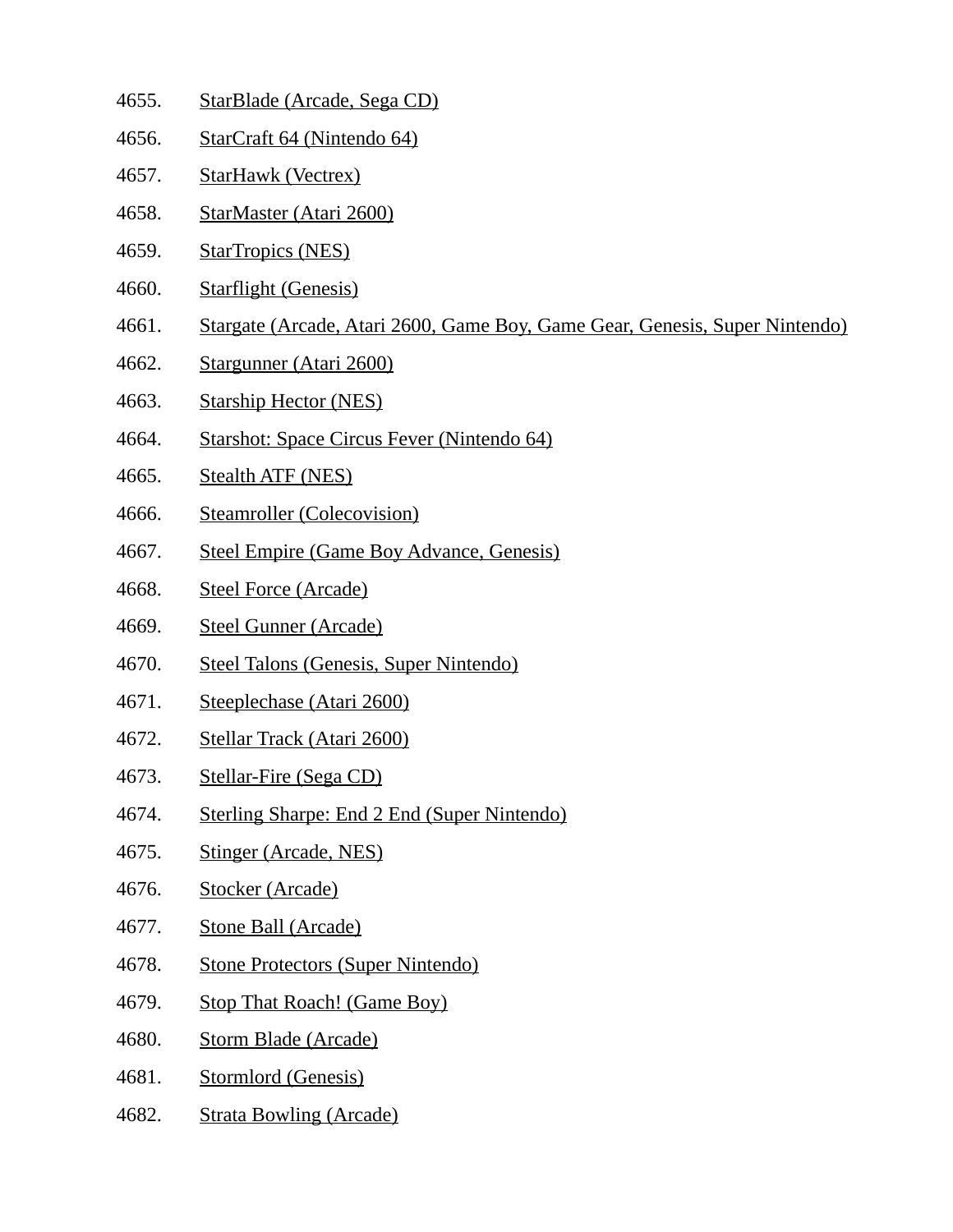| 4683. | Stratego (TurboGrafx-16) |  |
|-------|--------------------------|--|
|       |                          |  |

- 4684. Strategy X (Arcade)
- 4685. Strato Fighter (Arcade)
- 4686. Strawberry Shortcake: Musical Match-Ups (Atari 2600)
- 4687. Street (1981) (Mattel) (Intellivision)
- 4688. Street Combat (Super Nintendo)
- 4689. Street Cop (NES)
- 4690. Street Fighter (Arcade)
- 4691. Street Fighter 2010: The Final Fight (NES)
- 4692. Street Fighter Alpha 2 (Arcade, Super Nintendo)
- 4693. Street Fighter Alpha 3 (Arcade, Game Boy Advance)
- 4694. Street Fighter Alpha: Warriors' Dreams (Arcade, Game Boy Color)
- 4695. Street Fighter II (Game Boy, Sega Master System, Super Nintendo)
- 4696. Street Fighter II Turbo (Super Nintendo)
- 4697. Street Fighter II Turbo: Hyper Fighting (Arcade)
- 4698. Street Fighter II: Champion Edition (Arcade, TurboGrafx-16)
- 4699. Street Fighter II: Special Champion Edition (Genesis)
- 4700. Street Fighter II: The World Warrior (Arcade)
- 4701. Street Fighter: The Movie (Arcade)
- 4702. Street Football (Arcade)
- 4703. Street Heat (Arcade)
- 4704. Street Hockey '95 (Super Nintendo)
- 4705. Street Hoop (Arcade)
- 4706. Street Racer (Atari 2600, Game Boy, Genesis, Super Nintendo)
- 4707. Street Smart (Arcade)
- 4708. Streets of Rage (Game Gear, Genesis, Sega Master System)
- 4709. Streets of Rage 2 (Game Gear, Genesis)
- 4710. Streets of Rage 3 (Genesis)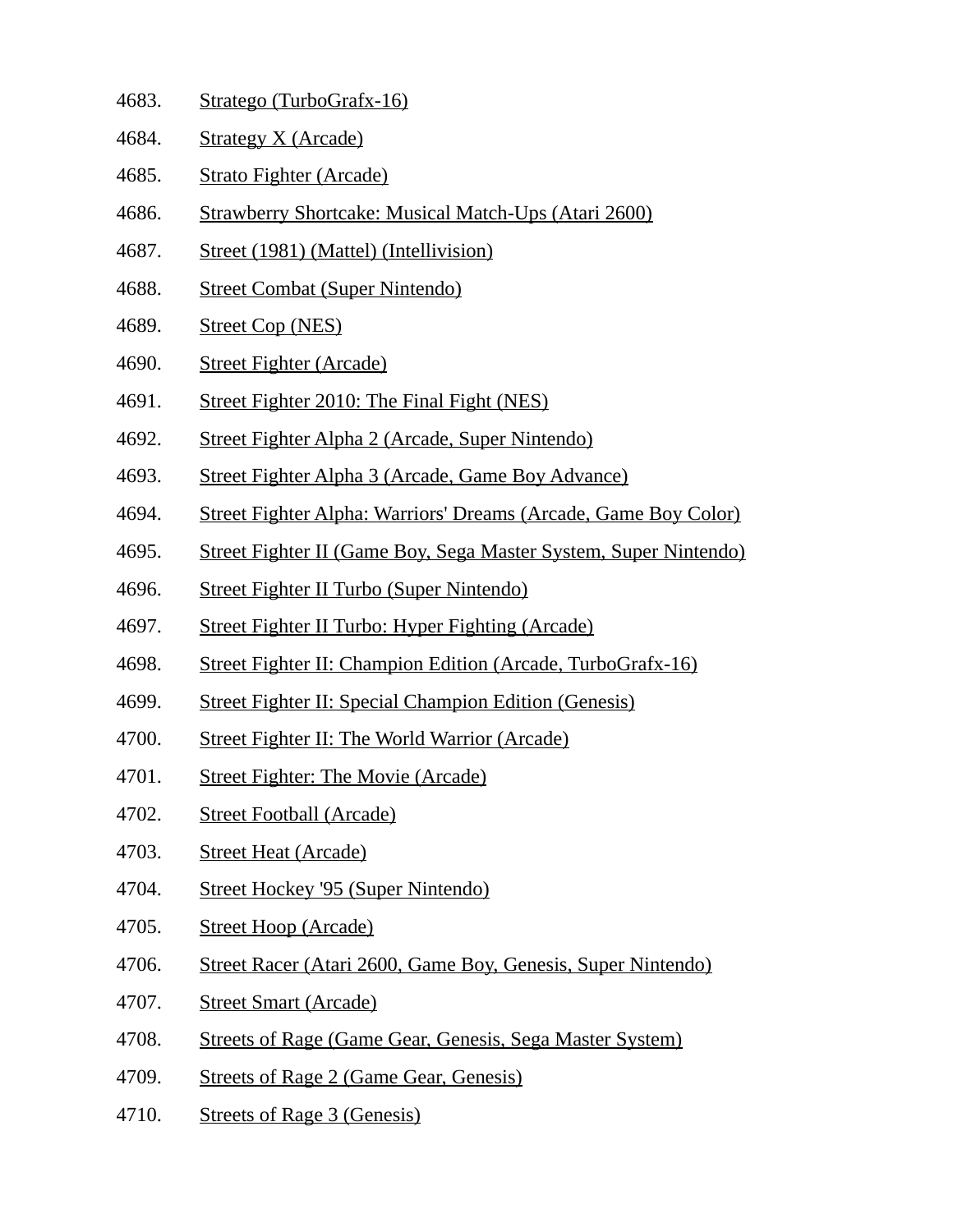- 4711. Streets of Rage II (Sega Master System)
- 4712. Strider (Arcade, Genesis, NES, Sega Master System)
- 4713. Strider II (Genesis, Sega Master System)
- 4714. Strider Returns: Journey From Darkness (Game Gear)
- 4715. Strike Bowling (Arcade)
- 4716. Strike Force (Arcade)
- 4717. Strike Gunner S.T.G (Super Nintendo)
- 4718. Strike It (Colecovision)
- 4719. Strikers 1945 (Arcade)
- 4720. Strikers 1945 II (Arcade)
- 4721. Strikers 1945 III (Arcade)
- 4722. Strikers 1945 Plus (Arcade)
- 4723. Stuart Little: The Journey Home (Game Boy Color)
- 4724. Stunt Kids (NES)
- 4725. Stunt Race FX (Super Nintendo)
- 4726. Stunt Racer 64 (Nintendo 64)
- 4727. Sub Hunt (Intellivision)
- 4728. Sub Hunter (Arcade)
- 4729. Sub-Scan (Atari 2600)
- 4730. Sub-Terrania (Genesis)
- 4731. Submarine Attack (Sega Master System)
- 4732. Submarine Commander (Atari 2600)
- 4733. Subroc (Colecovision)
- 4734. Summer Challenge (Genesis)
- 4735. Summer Games (Atari 2600, Atari 7800, Sega Master System)
- 4736. Summon Night: Swordcraft Story (Game Boy Advance)
- 4737. Summon Night: Swordcraft Story 2 (Game Boy Advance)
- 4738. Sumo Fighter (Game Boy)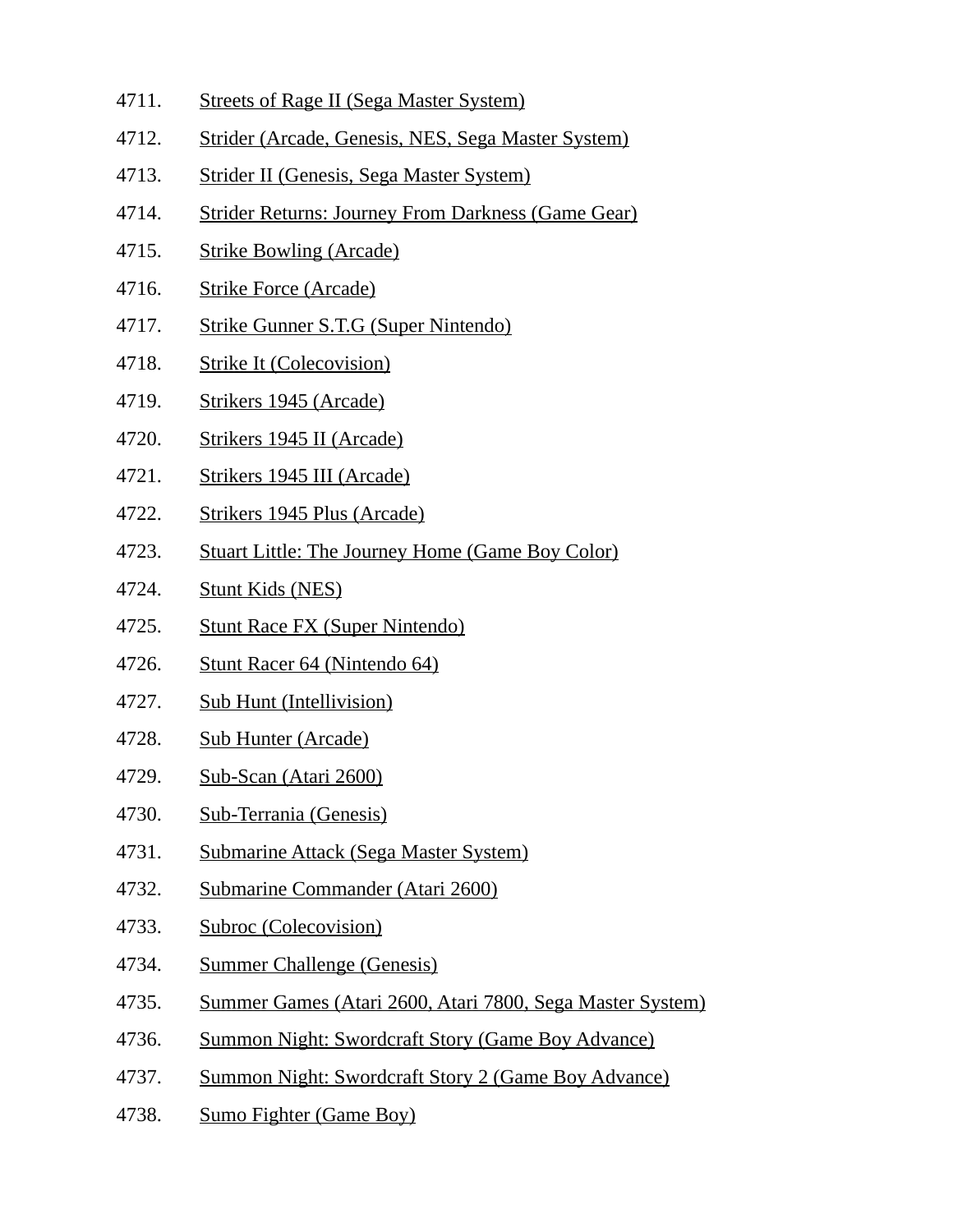- 4739. Sunday Funday: The Ride (NES)
- 4740. Sunset Riders (Arcade, Genesis, Super Nintendo)
- 4741. Sunsoft Grand Prix (Game Boy)
- 4742. Super 42 in 1 (NES)
- 4743. Super Action Baseball (Colecovision)
- 4744. Super Action Football (Colecovision)
- 4745. Super Action Football (Soccer) (Colecovision)
- 4746. Super Adventure Island (Super Nintendo)
- 4747. Super Adventure Island II (Super Nintendo)
- 4748. Super Airwolf (Genesis)
- 4749. Super Alfred Chicken (Super Nintendo)
- 4750. Super Army War (Game Boy Advance)
- 4751. Super Bagman (Arcade)
- 4752. Super Baseball (Atari 2600)
- 4753. Super Baseball 2020 (Genesis)
- 4754. Super Baseball Simulator 1.000 (Super Nintendo)
- 4755. Super Bases Loaded (Super Nintendo)
- 4756. Super Bases Loaded 2 (Super Nintendo)
- 4757. Super Bases Loaded 3: License to Steal (Super Nintendo)
- 4758. Super Basketball (Arcade)
- 4759. Super Batter Up (Super Nintendo)
- 4760. Super Battleship (Genesis, Super Nintendo)
- 4761. Super Battletank (Game Boy)
- 4762. Super Battletank 2 (Super Nintendo)
- 4763. Super Battletank: War in the Gulf (Super Nintendo)
- 4764. Super Bee (Europe) (Odyssey 2)
- 4765. Super Black Bass (Game Boy, Super Nintendo)
- 4766. Super Bobble Bobble (Arcade)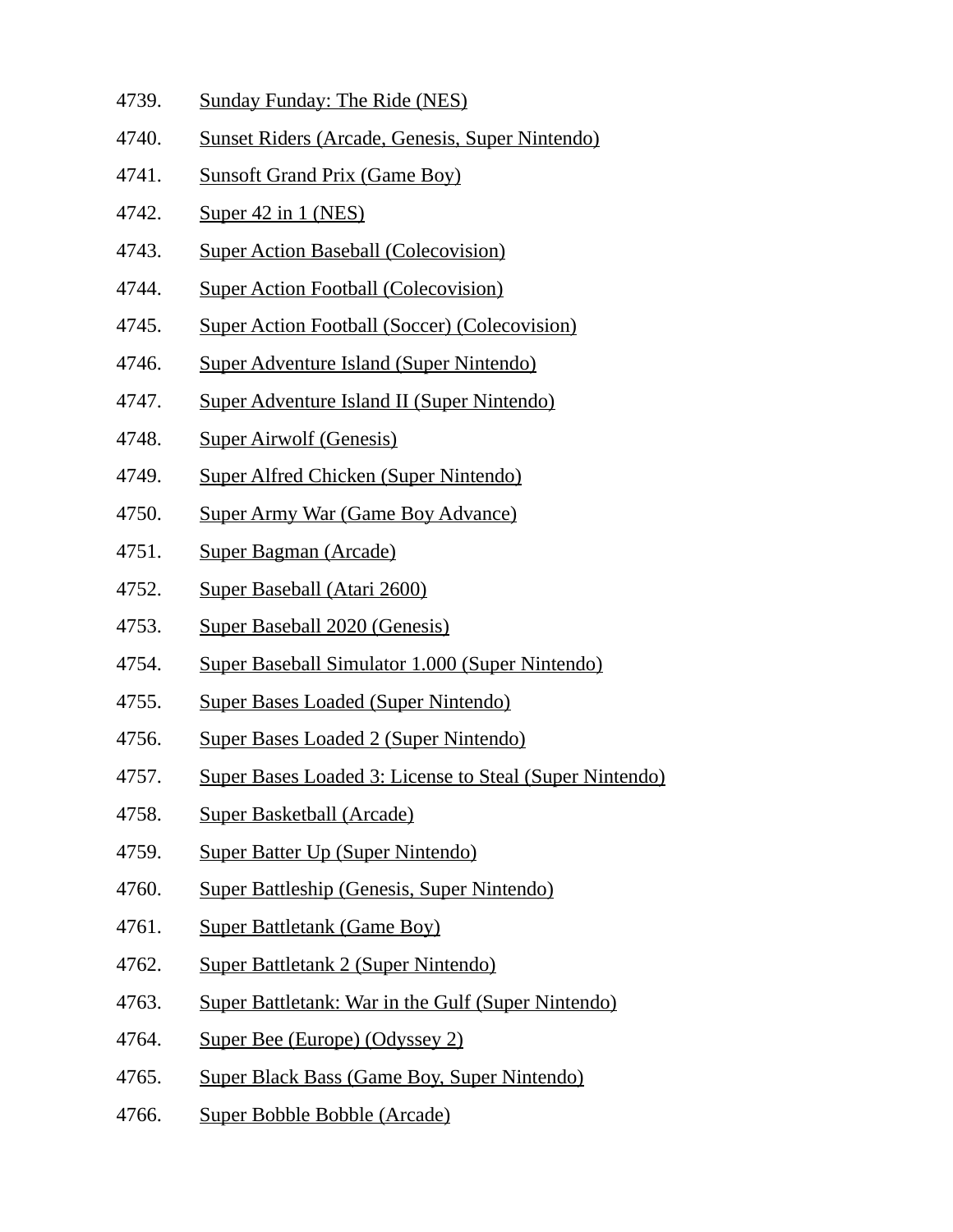- 4767. Super Bomberman (Super Nintendo)
- 4768. Super Bomberman 2 (Super Nintendo)
- 4769. Super Bonk (Super Nintendo)
- 4770. Super Bowling (Super Nintendo)
- 4771. Super Breakout (Arcade, Atari 2600, Game Boy Color)
- 4772. Super Burger Time (Arcade)
- 4773. Super Bust-A-Move (Game Boy Advance)
- 4774. Super Buster Bros. (Super Nintendo)
- 4775. Super C (NES)
- 4776. Super Caesars Palace (Super Nintendo)
- 4777. Super Cars (NES)
- 4778. Super Castlevania IV (Super Nintendo)
- 4779. Super Challenge Baseball (Atari 2600)
- 4780. Super Challenge Football (Atari 2600)
- 4781. Super Champion Baseball (Arcade)
- 4782. Super Chase H.Q. (Game Boy, Super Nintendo)
- 4783. Super Chase: Criminal Termination (Arcade)
- 4784. Super Cobra (Arcade, Atari 2600, Colecovision, Intellivision, Odyssey 2)
- 4785. Super Columns (Game Gear)
- 4786. Super Conflict: The Mideast (Super Nintendo)
- 4787. Super Contra (Arcade)
- 4788. Super Cross Force (Colecovision)
- 4789. Super Cross II (Arcade)
- 4790. Super Cup Finals (Arcade)
- 4791. Super DK! (Colecovision)
- 4792. Super DK! Junior (Colecovision)
- 4793. Super Dodge Ball (Arcade, NES)
- 4794. Super Dodge Ball Advance (Game Boy Advance)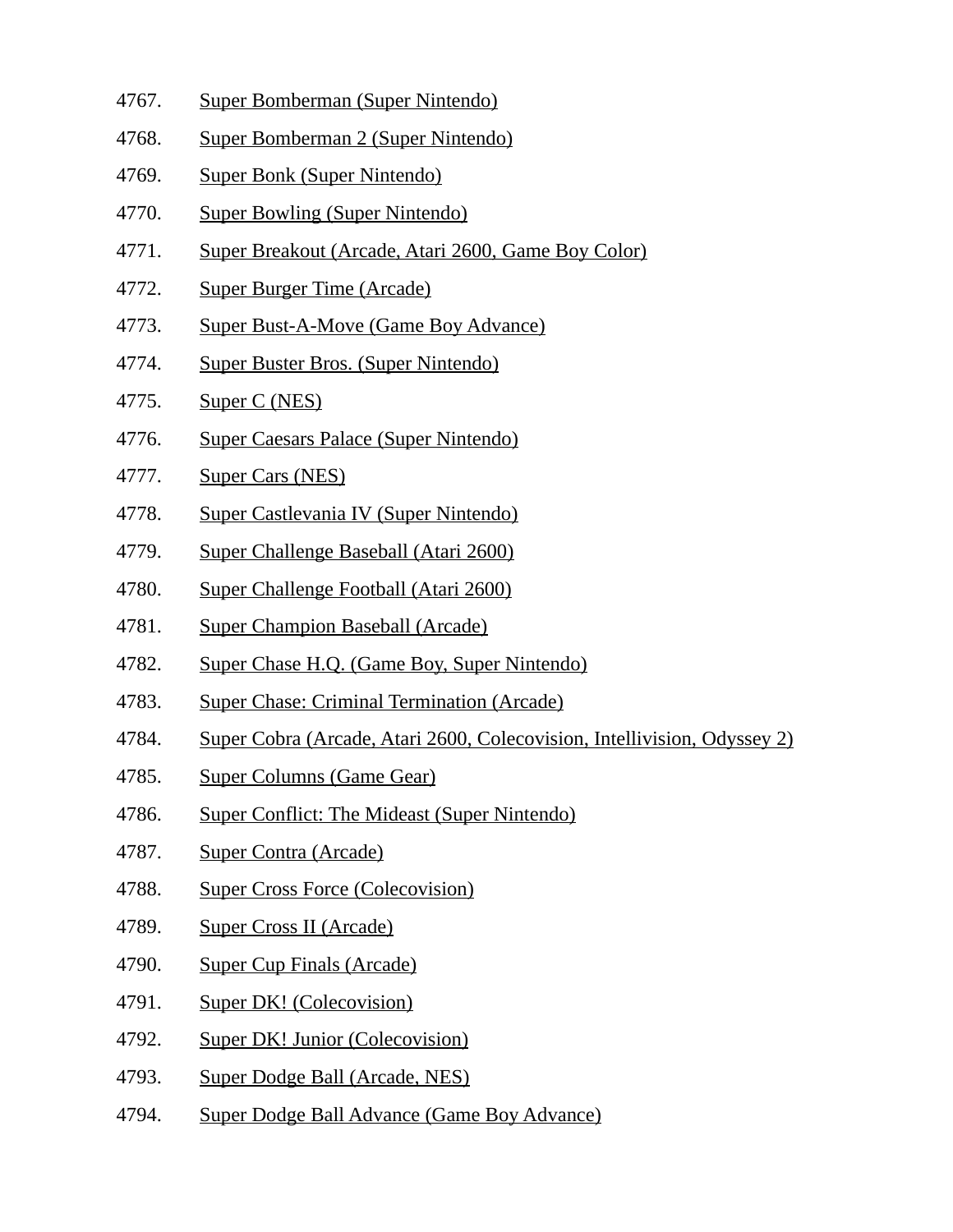- 4795. Super Don Quix-ote (Daphne)
- 4796. Super Double Dragon (Super Nintendo)
- 4797. Super Doubles Tennis (Arcade)
- 4798. Super Dyna'mix Badminton (NES)
- 4799. Super Fantasy Zone (Genesis)
- 4800. Super Football (Atari 2600)
- 4801. Super Formula (Arcade)
- 4802. Super Gem Fighter Mini Mix (Arcade)
- 4803. Super Ghouls 'n Ghosts (Game Boy Advance)
- 4804. Super Ghouls'n Ghosts (Super Nintendo)
- 4805. Super Glob (Arcade)
- 4806. Super Glove Ball (NES)
- 4807. Super Goal! 2 (Super Nintendo)
- 4808. Super Godzilla (Super Nintendo)
- 4809. Super H.Q. (Genesis)
- 4810. Super Hang-On (Genesis)
- 4811. Super High Impact (Genesis, Super Nintendo)
- 4812. Super Huey UH-IX (Atari 7800)
- 4813. Super Hunchback (Game Boy)
- 4814. Super Hydlide (Genesis)
- 4815. Super James Pond (Game Boy, Super Nintendo)
- 4816. Super Jeopardy! (NES)
- 4817. Super Kick Off (Game Boy, Genesis, Sega Master System)
- 4818. Super League (Genesis)
- 4819. Super Locomotive (Arcade)
- 4820. Super Mario 4 (Game Boy)
- 4821. Super Mario 64 (Nintendo 64)
- 4822. Super Mario Advance 2: Super Mario World (Game Boy Advance)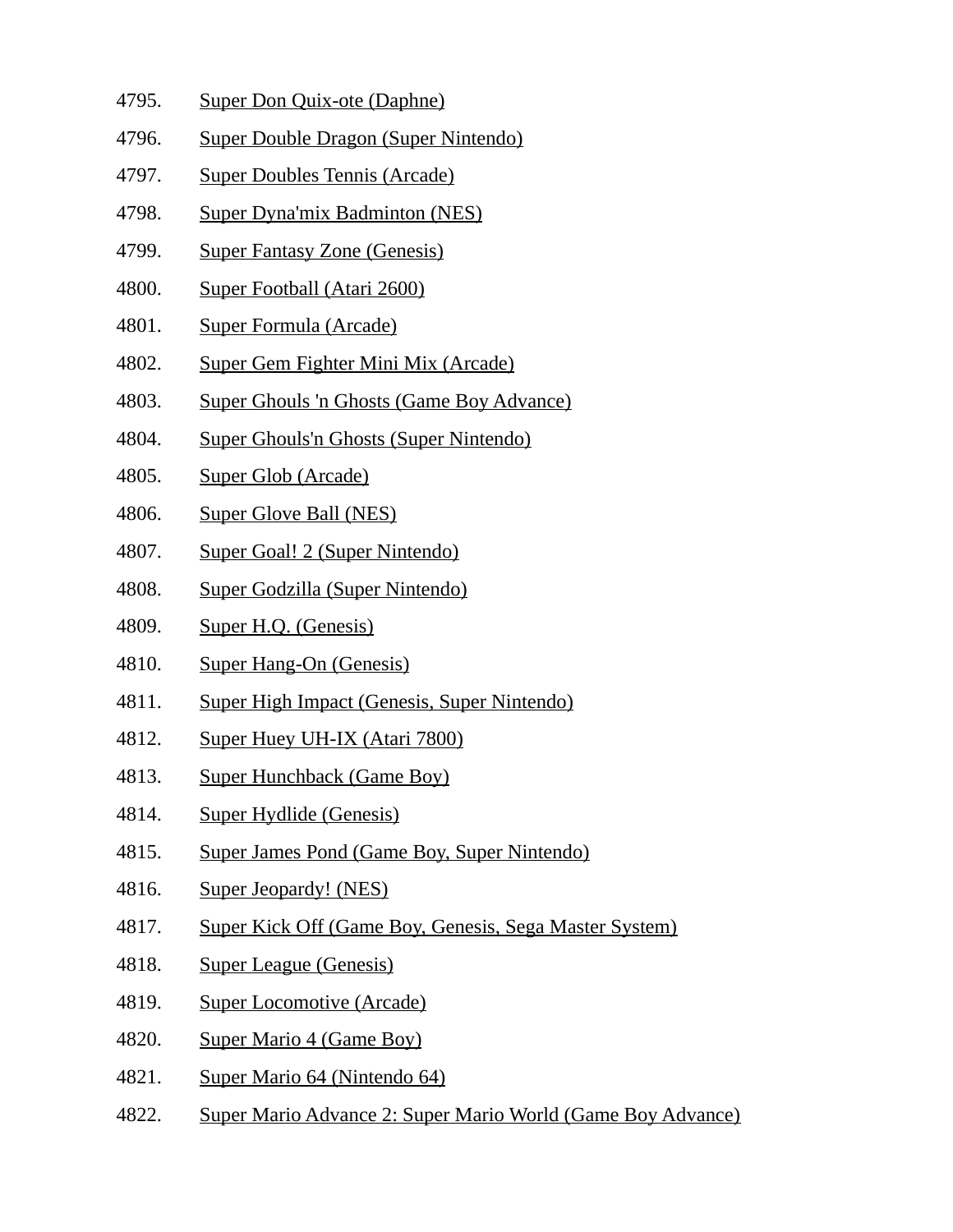- 4823. Super Mario Advance 3: Yoshi's Island (Game Boy Advance)
- 4824. Super Mario Advance 4: Super Mario Bros. 3 (Game Boy Advance)
- 4825. Super Mario Advance: Super Mario Bros. 2 (Game Boy Advance)
- 4826. Super Mario All-Stars (Super Nintendo)
- 4827. Super Mario All-Stars + Super Mario World (Super Nintendo)
- 4828. Super Mario Bros. (NES, TurboGrafx-16)
- 4829. Super Mario Bros. + Duck Hunt (NES)
- 4830. Super Mario Bros. 2 (NES)
- 4831. Super Mario Bros. 3 (NES)
- 4832. Super Mario Bros. Deluxe (Game Boy Color)
- 4833. Super Mario Kart (Super Nintendo)
- 4834. Super Mario Land (Game Boy)
- 4835. Super Mario Land 2: 6 Golden Coins (Game Boy)
- 4836. Super Mario RPG: Legend of the Seven Stars (Super Nintendo)
- 4837. Super Mario World (Super Nintendo)
- 4838. Super Mario World 2: Yoshi's Island (Super Nintendo)
- 4839. Super Metal Crusher (TurboGrafx-16)
- 4840. Super Metroid (Super Nintendo)
- 4841. Super Monaco GP (Game Gear, Genesis, Sega Master System)
- 4842. Super Monkey Ball Jr. (Game Boy Advance)
- 4843. Super NFL Football (Intellivision)
- 4844. Super Ninja Boy (Super Nintendo)
- 4845. Super Noah's Ark 3D (Super Nintendo)
- 4846. Super Nova (Super Nintendo)
- 4847. Super Off Road (Game Boy, Game Gear, Genesis, Sega Master System, Super Nintendo)
- 4848. Super Off Road: The Baja (Super Nintendo)
- 4849. Super Pac-Man (Arcade)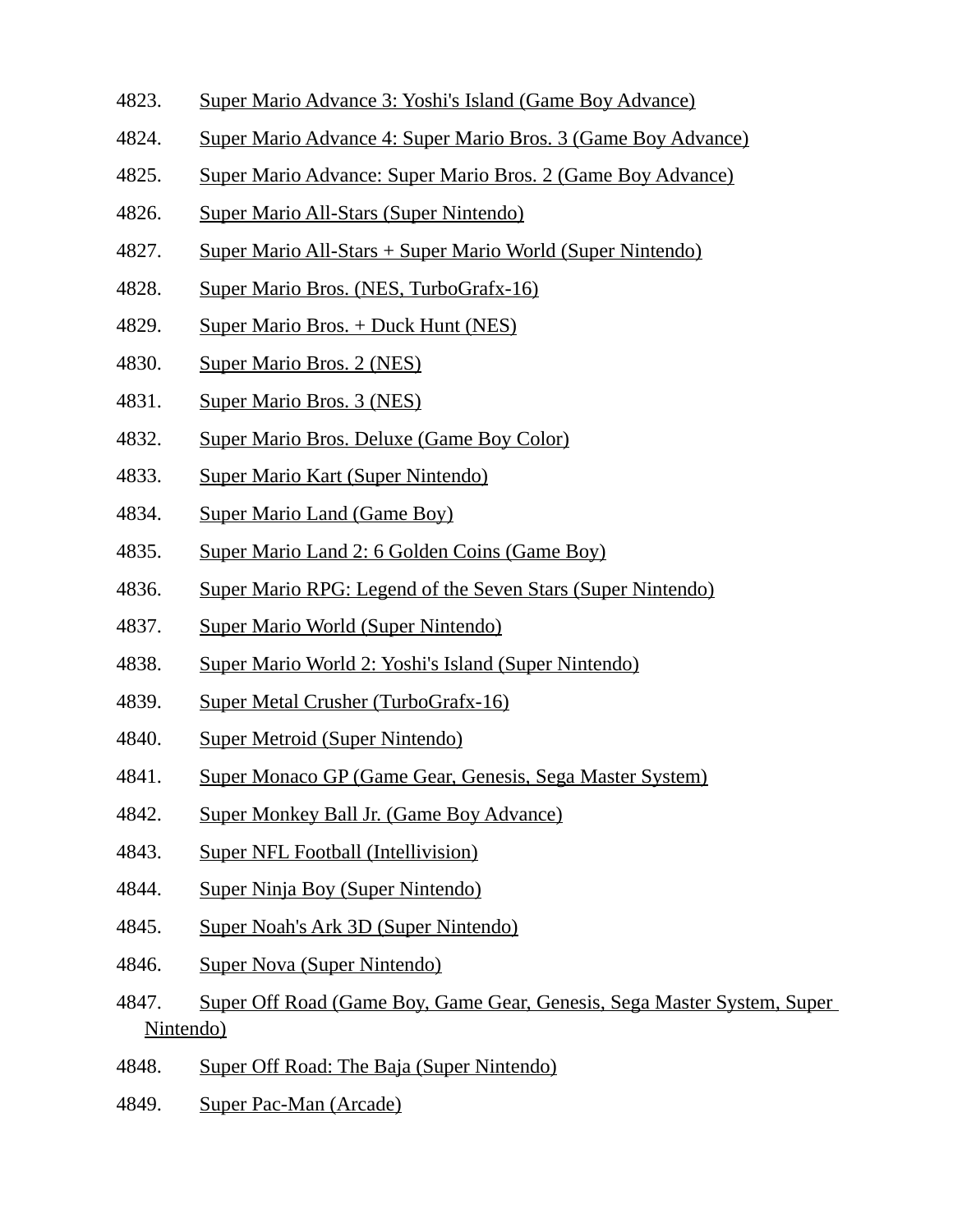- 4850. Super Pang (Arcade)
- 4851. Super Pinball: Behind the Mask (Super Nintendo)
- 4852. Super Pitfall (NES)
- 4853. Super Play Action Football (Super Nintendo)
- 4854. Super Pro Decathlon (Intellivision)
- 4855. Super Punch-Out!! (Arcade, Super Nintendo)
- 4856. Super Putty (Super Nintendo)
- 4857. Super Puzzle Fighter II (Game Boy Advance)
- 4858. Super Puzzle Fighter II Turbo (Arcade)
- 4859. Super R-Type (Super Nintendo)
- 4860. Super R.B.I. Baseball (Super Nintendo)
- 4861. Super R.C. Pro-Am (Game Boy)
- 4862. Super Racing (Sega Master System)
- 4863. Super Real Basketball (Mega Drive) (Genesis)
- 4864. Super Robot Taisen: Original Generation (Game Boy Advance)
- 4865. Super Robot Taisen: Original Generation 2 (Game Boy Advance)
- 4866. Super Scrabble (Game Boy)
- 4867. Super Shadow of the Beast (Super Nintendo)
- 4868. Super Sidekicks (Arcade)
- 4869. Super Sidekicks 2 (Arcade)
- 4870. Super Sidekicks 3 (Arcade)
- 4871. Super Skateboardin' (Atari 7800)
- 4872. Super Sketch Sketch Master (Colecovision)
- 4873. Super Skidmarks (Genesis)
- 4874. Super Slam (Arcade)
- 4875. Super Slam Dunk (Super Nintendo)
- 4876. Super Slams (Arcade)
- 4877. Super Slap Shot (Super Nintendo)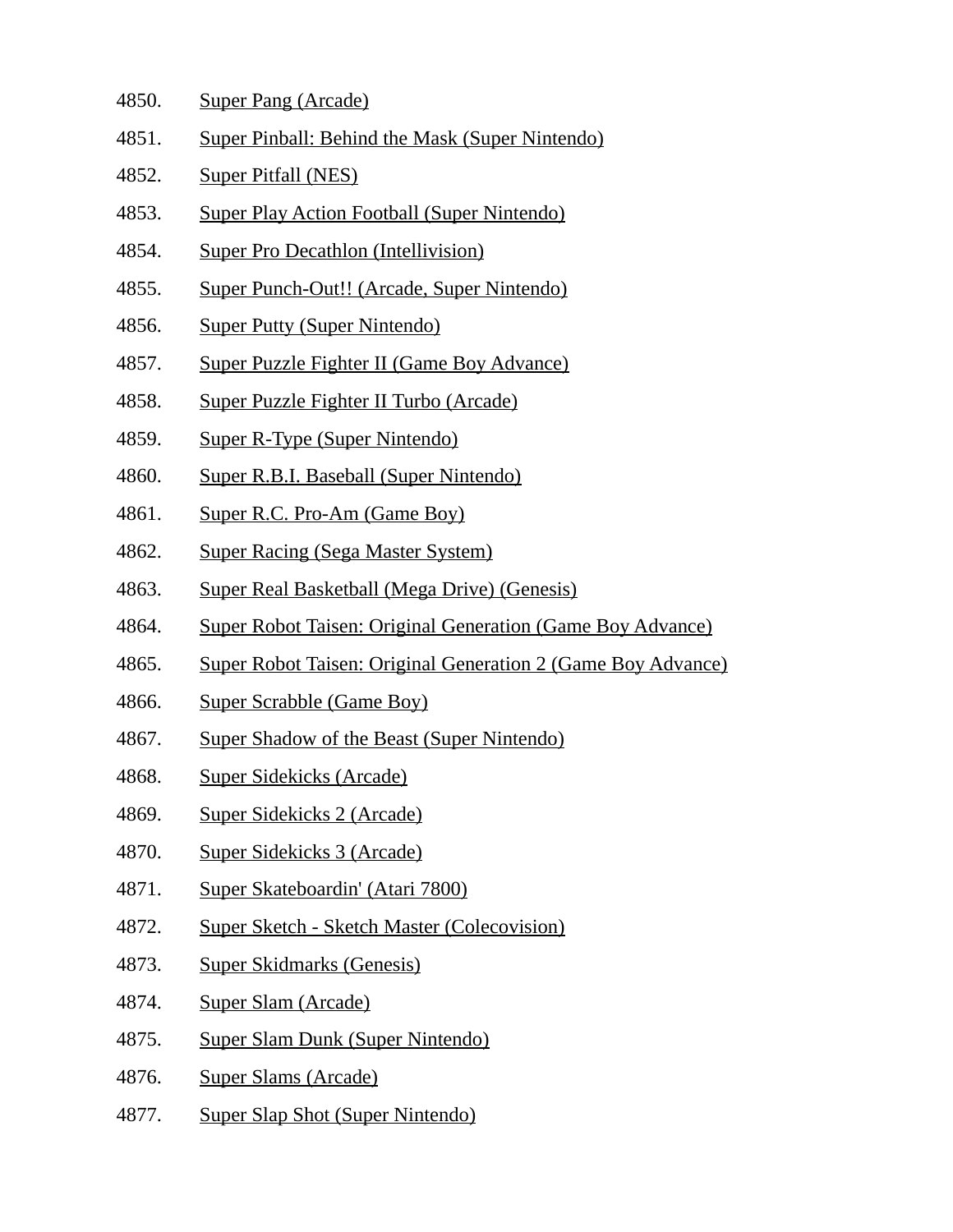- 4878. Super Smash Bros. (Nintendo 64)
- 4879. Super Smash T.V. (Game Gear, Genesis, Sega Master System, Super Nintendo)
- 4880. Super Soccer (Super Nintendo)
- 4881. Super Soccer Champ (Super Nintendo)
- 4882. Super Solitaire (Super Nintendo)
- 4883. Super Space Acer (Colecovision)
- 4884. Super Space Invaders (Game Gear, Sega Master System)
- 4885. Super Space Invaders 91 (Arcade)
- 4886. Super Speed Race (Arcade)
- 4887. Super Spike V'Ball (NES)
- 4888. Super Spike V'Ball + Nintendo World Cup (NES)
- 4889. Super Sprint (Arcade, NES)
- 4890. Super Spy Hunter (NES)
- 4891. Super Star Soldier (TurboGrafx-16)
- 4892. Super Star Wars (Super Nintendo)
- 4893. Super Star Wars: Return of the Jedi (Game Boy, Game Gear, Super Nintendo)
- 4894. Super Star Wars: The Empire Strikes Back (Super Nintendo)
- 4895. Super Stingray (Arcade)
- 4896. Super Street Fighter II (Super Nintendo)
- 4897. Super Street Fighter II Turbo (Arcade)
- 4898. Super Street Fighter II Turbo: Revival (Game Boy Advance)
- 4899. Super Street Fighter II: The New Challengers (Arcade, Genesis)
- 4900. Super Strike Eagle (Super Nintendo)
- 4901. Super Tank (Arcade)
- 4902. Super Team Games (NES)
- 4903. Super Tennis (Sega Master System, Super Nintendo)
- 4904. Super Tetris (Sega Master System)
- 4905. Super Thunder Blade (Genesis)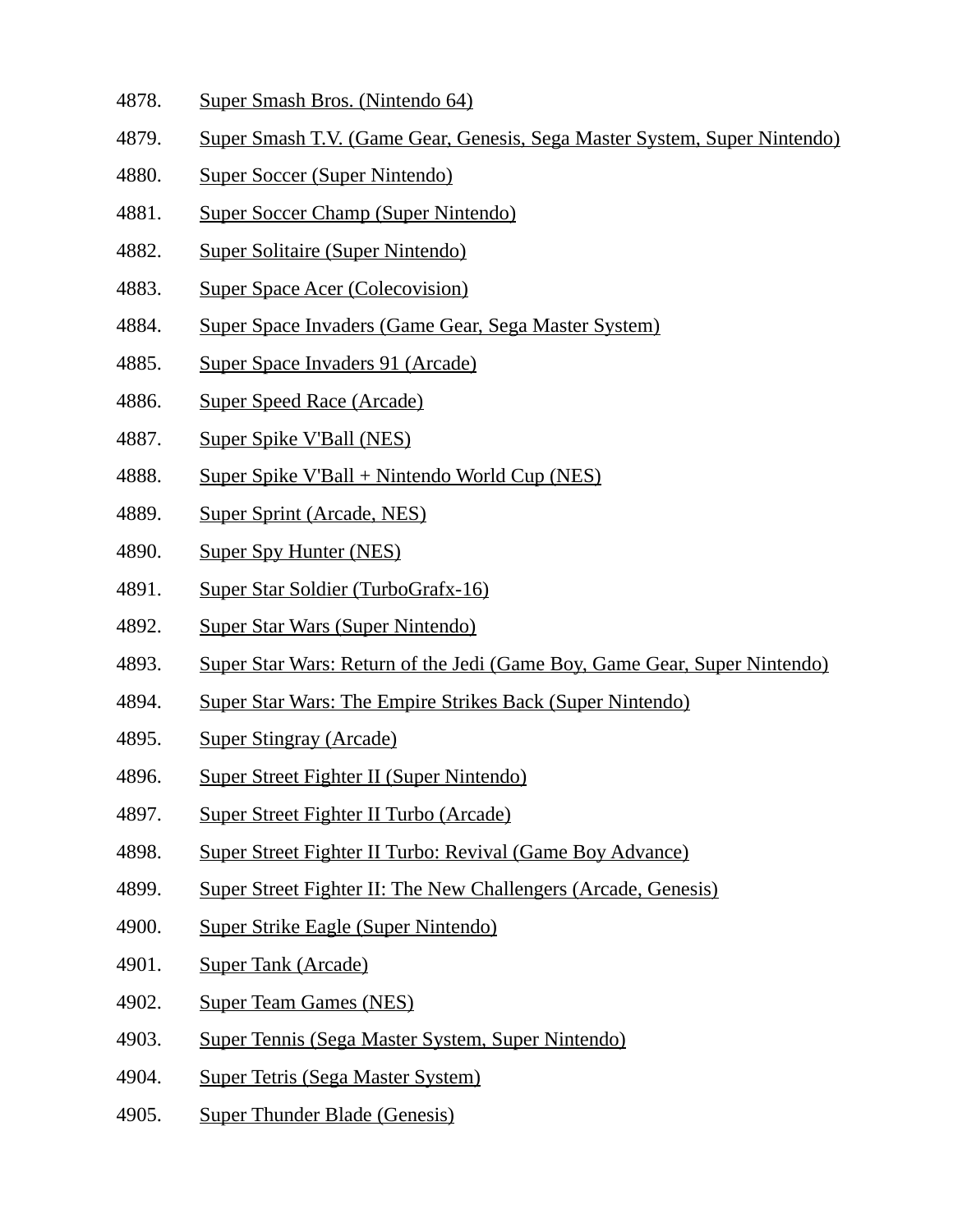- 4906. Super Troll Islands (Super Nintendo)
- 4907. Super Turrican (Super Nintendo)
- 4908. Super Turrican 2 (Super Nintendo)
- 4909. Super Valis IV (Super Nintendo)
- 4910. Super Visual Football European Sega Cup (Arcade)
- 4911. Super Volley '91 (Japan) (Arcade)
- 4912. Super Volley Ball (Arcade, Genesis)
- 4913. Super Volleyball (TurboGrafx-16)
- 4914. Super Widget (Super Nintendo)
- 4915. Super World Court (Arcade)
- 4916. Super Xevious (Arcade)
- 4917. Super Zaxxon (Arcade)
- 4918. Super-X (Arcade)
- 4919. Supercross 2000 (Nintendo 64)
- 4920. Supercross Freestyle (Game Boy Color)
- 4921. Superior Soldiers (Arcade)
- 4922. Superman (Arcade, Atari 2600, Game Boy, Genesis, NES, Nintendo 64)
- 4923. Superman: The Man of Steel (Game Gear, Sega Master System)
- 4924. Supreme Snowboarding (Game Boy Color)
- 4925. Supreme Warrior (Sega CD)
- 4926. Surf Ninjas (Game Gear)
- 4927. Surgical Strike (Sega CD)
- 4928. Surprise Attack (Arcade)
- 4929. Surround (Atari 2600)
- 4930. Survival (Arcade)
- 4931. Survival Arts (Arcade)
- 4932. Survival Kids (Game Boy Color)
- 4933. Survival Run (Atari 2600)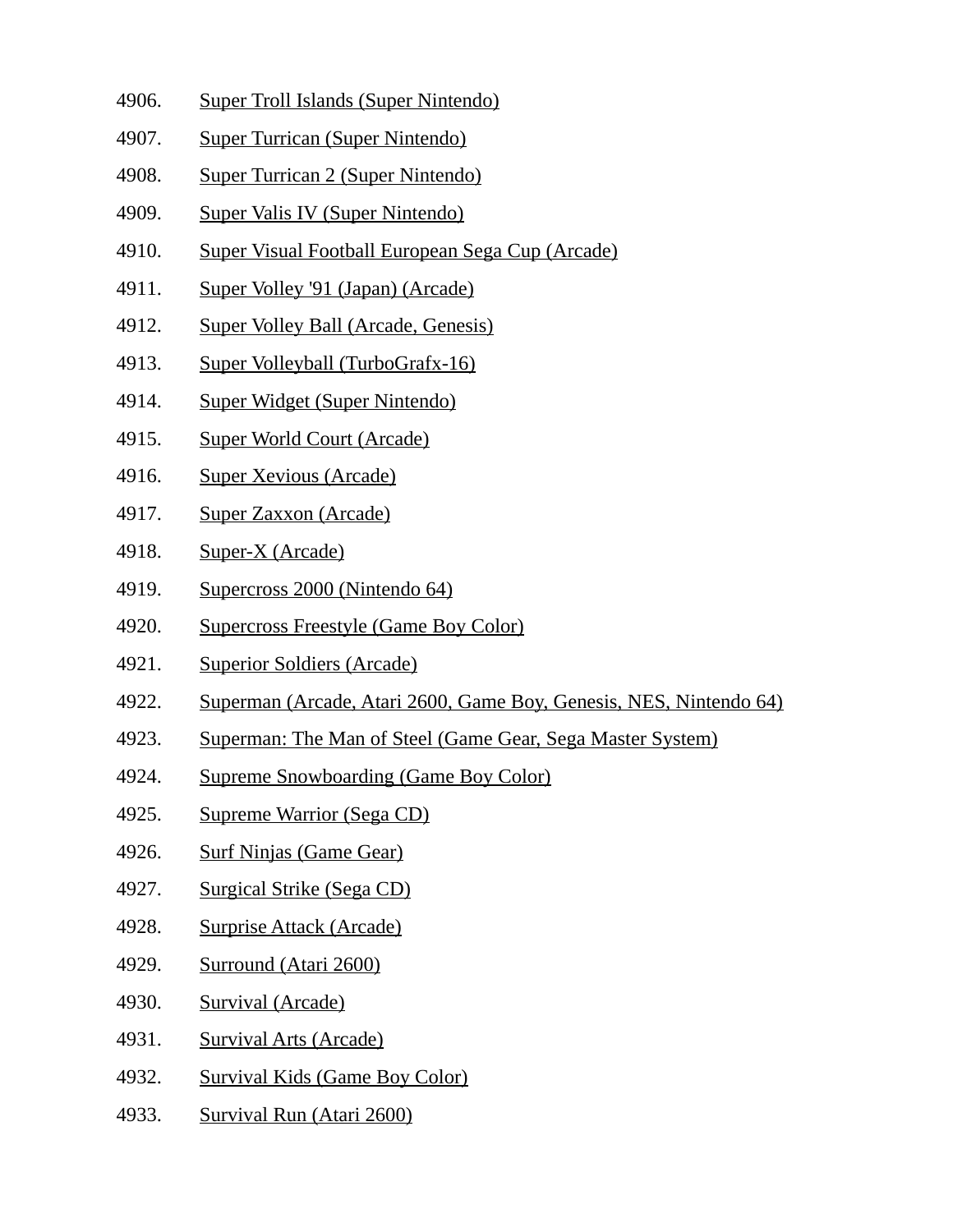- 4934. Suzuka 8 Hours (Super Nintendo)
- 4935. Swamp Thing (Game Boy, NES)
- 4936. Swimmer (Arcade)
- 4937. Sword Master (NES)
- 4938. Sword of Hope II (Game Boy)
- 4939. Sword of Mana (Game Boy Advance)
- 4940. Sword of Sodan (Genesis)
- 4941. Sword of Vermilion (Genesis)
- 4942. SwordQuest: EarthWorld (Atari 2600)
- 4943. SwordQuest: FireWorld (Atari 2600)
- 4944. SwordQuest: WaterWorld (Atari 2600)
- 4945. Swordfight (Atari 2600)
- 4946. Swords & Serpents (Intellivision)
- 4947. Swords and Serpents (NES)
- 4948. Syd of Valis (Genesis)
- 4949. Sylvan Tale (Game Gear)
- 4950. Sylvester and Tweety in Cagey Capers (Genesis)
- 4951. Sylvester and Tweety: Breakfast on the Run (Game Boy Color)
- 4952. Syndicate (Genesis, Sega CD, Super Nintendo)
- 4953. Syvalion (Arcade)
- 4954. T-Mek (Sega 32X)
- 4955. T-mek (Arcade)
- 4956. T2: The Arcade Game (Game Boy, Game Gear, Genesis, Sega Master System, Super Nintendo)
- 4957. TERRA CRESTA II (TurboGrafx-16)
- 4958. THE KUNG FU (TurboGrafx-16)
- 4959. TKO Super Championship Boxing (Super Nintendo)
- 4960. TMNT (Game Boy Advance)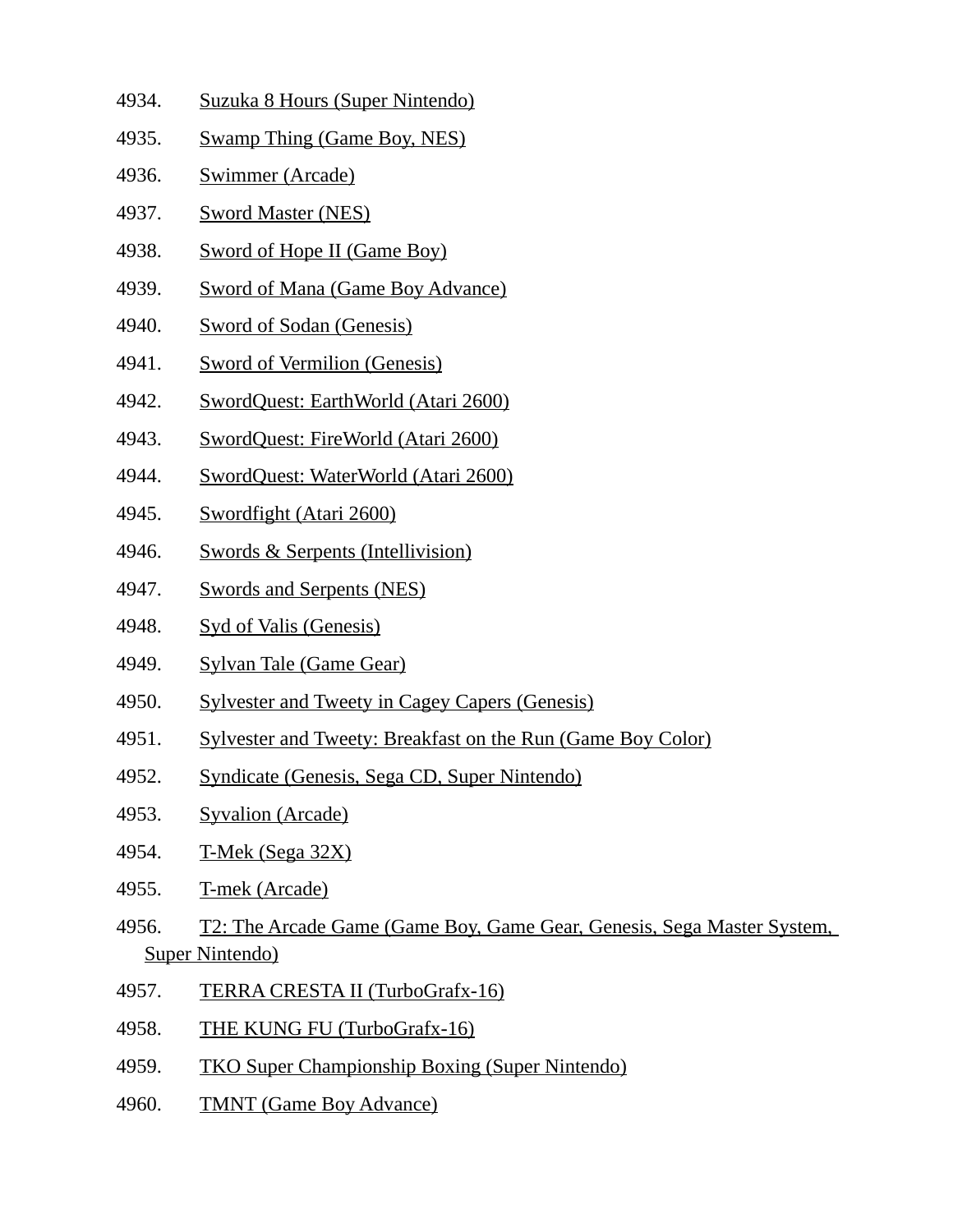- 4961. TNK III (Arcade)
- 4962. TNN Bass Tournament of Champions (Super Nintendo)
- 4963. TNN Outdoors Bass Tournament '96 (Genesis)
- 4964. TOSHI TENSO KEIKAKU ETERNAL CITY (TurboGrafx-16)
- 4965. TRON Deadly Discs (Intellivision)
- 4966. TRON Maze-A-Tron (Intellivision)
- 4967. TRON Solar Sailer (Intellivision)
- 4968. TRON: Deadly Discs (Atari 2600)
- 4969. TV Colosso (Sega Master System)
- 4970. TV Sports Basketball (TurboGrafx-16)
- 4971. TV Sports Football (TurboGrafx-16)
- 4972. TV Sports Hockey (TurboGrafx-16)
- 4973. Taboo: The Sixth Sense (NES)
- 4974. Tac-Scan (Atari 2600)
- 4975. Tac/Scan (Arcade)
- 4976. Tactician (Arcade)
- 4977. Tactics Ogre: The Knight of Lodis (Game Boy Advance)
- 4978. Tag Team Match: M.U.S.C.L.E. (NES)
- 4979. Tag Team Wrestling (Arcade, NES)
- 4980. Tagin' Dragon (NES)
- 4981. Tail 'Gator (Game Boy)
- 4982. Tail to Nose (Arcade)
- 4983. Tails Adventure (Game Gear)
- 4984. Tails' Skypatrol (Game Gear)
- 4985. Taito Cup Finals (Arcade)
- 4986. Takahashi Meijin No Shin Bouken Jima (TurboGrafx-16)
- 4987. Take the Money and Run (Odyssey 2)
- 4988. Takeda Nobuhiro no Ace Striker (Game Boy)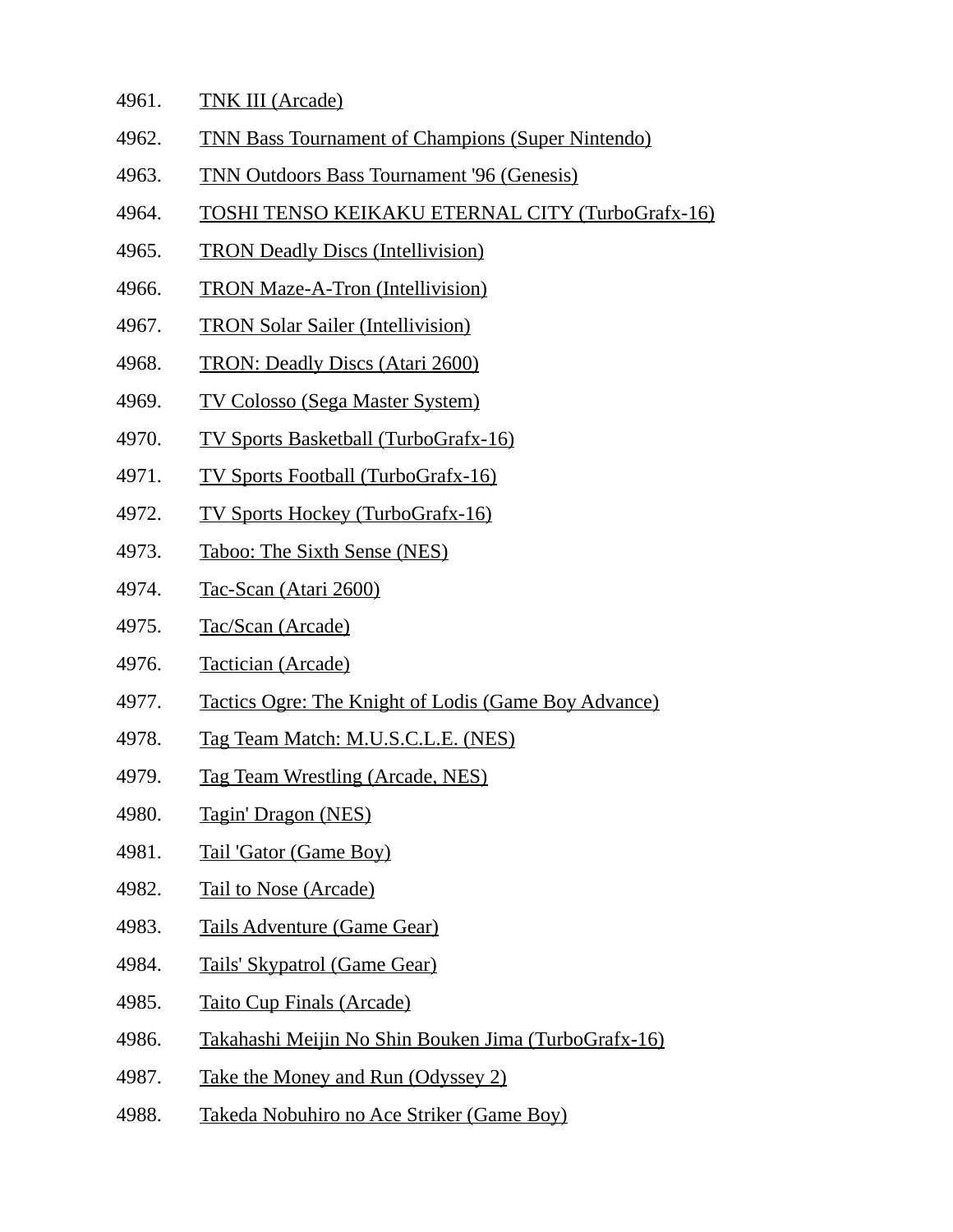| 4989. | <b>Takeover (Intellivision)</b> |
|-------|---------------------------------|
|       |                                 |

- 4990. Takin' it to the Hoop (TurboGrafx-16)
- 4991. TaleSpin (Game Boy, NES, TurboGrafx-16)
- 4992. Tales of Phantasia (Game Boy Advance)
- 4993. Tamagotchi (Game Boy)
- 4994. Tank Battalion (Arcade)
- 4995. Tank Brigade (Atari 2600)
- 4996. Tank Busters (Arcade)
- 4997. Tank Command (Atari 7800)
- 4998. Tank Force (Arcade)
- 4999. Tank Wars (Colecovision)
- 5000. Tapeworm (Atari 2600)
- 5001. Tapper (Arcade, Atari 2600)
- 5002. Targ (Arcade)
- 5003. Target Earth (Genesis)
- 5004. Target Hits (Arcade)
- 5005. Target Renegade (NES)
- 5006. Tarzan (Colecovision, Game Boy)
- 5007. Task Force (Atari 2600)
- 5008. Task Force Harrier (Arcade)
- 5009. Task Force Harrier EX (Genesis)
- 5010. Tasmania Story (Game Boy)
- 5011. Tatsujin (TurboGrafx-16)
- 5012. Tax Avoiders (Atari 2600)
- 5013. Taxi Driver (Arcade)
- 5014. Taz (Atari 2600)
- 5015. Taz in Escape From Mars (Genesis)
- 5016. Taz in Escape from Mars (Game Gear)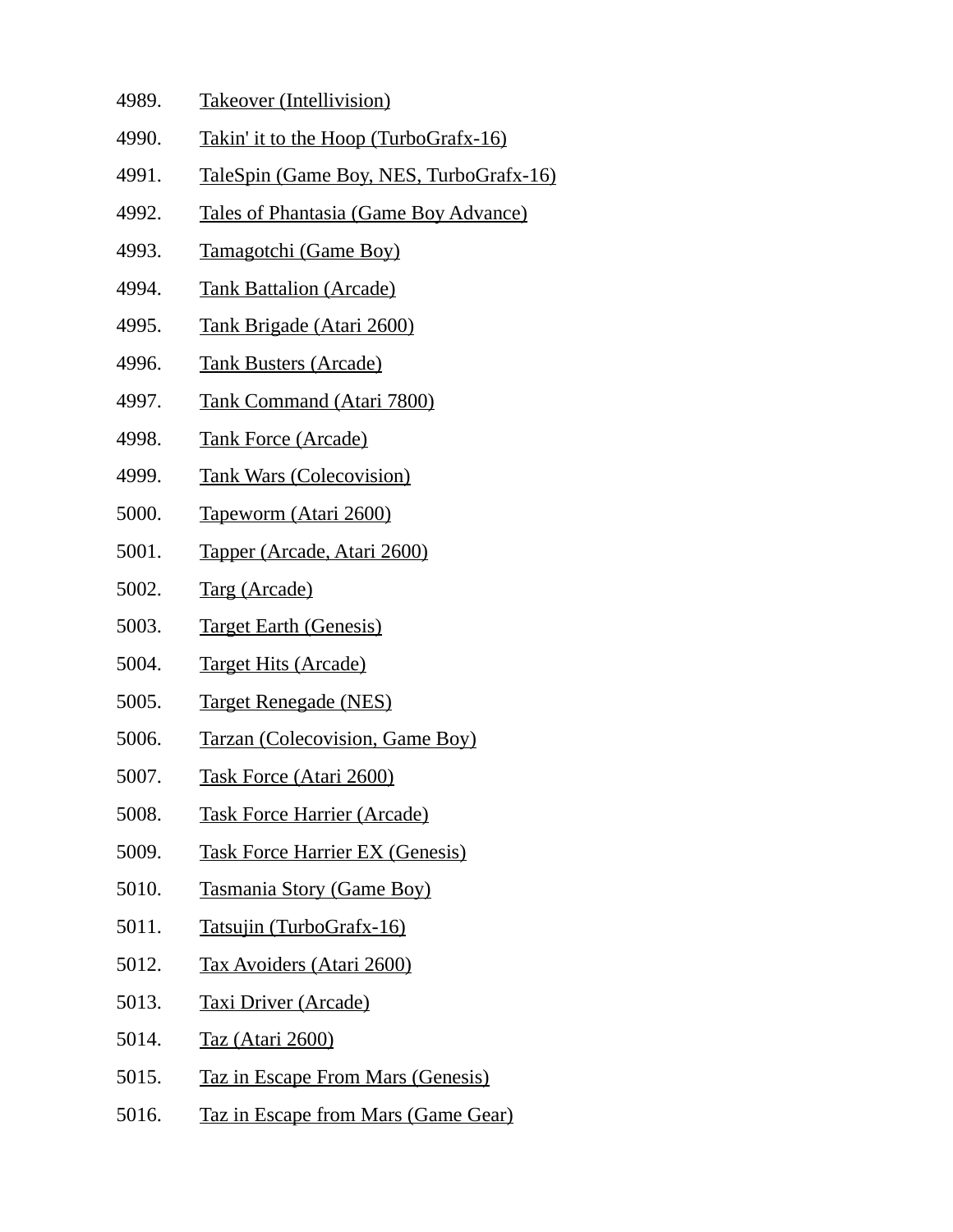- 5017. Taz-Mania (Game Boy, Game Gear, Genesis, Sega Master System, Super Nintendo)
- 5018. Taz-Mania 2 (Game Boy)
- 5019. Tazmanian Devil: Munching Madness (Game Boy Color)
- 5020. Tazz-Mania (Arcade)
- 5021. Ta•o Taido (Arcade)
- 5022. Team USA Basketball (Genesis)
- 5023. TechnoClash (Genesis)
- 5024. Technocop (Genesis)
- 5025. Tecmo Baseball (NES)
- 5026. Tecmo Bowl (Arcade, Game Boy, NES)
- 5027. Tecmo Cup: Soccer Game (NES)
- 5028. Tecmo NBA Basketball (NES)
- 5029. Tecmo Secret of the Stars (Super Nintendo)
- 5030. Tecmo Super Baseball (Genesis, Super Nintendo)
- 5031. Tecmo Super Bowl (Genesis, NES, Super Nintendo)
- 5032. Tecmo Super Bowl II: Special Edition (Super Nintendo)
- 5033. Tecmo Super Bowl III: Final Edition (Super Nintendo)
- 5034. Tecmo Super Hockey (Genesis)
- 5035. Tecmo Super NBA Basketball (Genesis, Super Nintendo)
- 5036. Tecmo World Cup (Genesis)
- 5037. Tecmo World Cup '90 (Arcade)
- 5038. Tecmo World Cup '93 (Sega Master System)
- 5039. Tecmo World Soccer '96 (Arcade)
- 5040. Tecmo World Wrestling (NES)
- 5041. Teddy Boy (Sega Master System)
- 5042. Teddy Boy Blues (Arcade)
- 5043. Teenage Mutant Hero Turtles: Tournament Fighters (Genesis)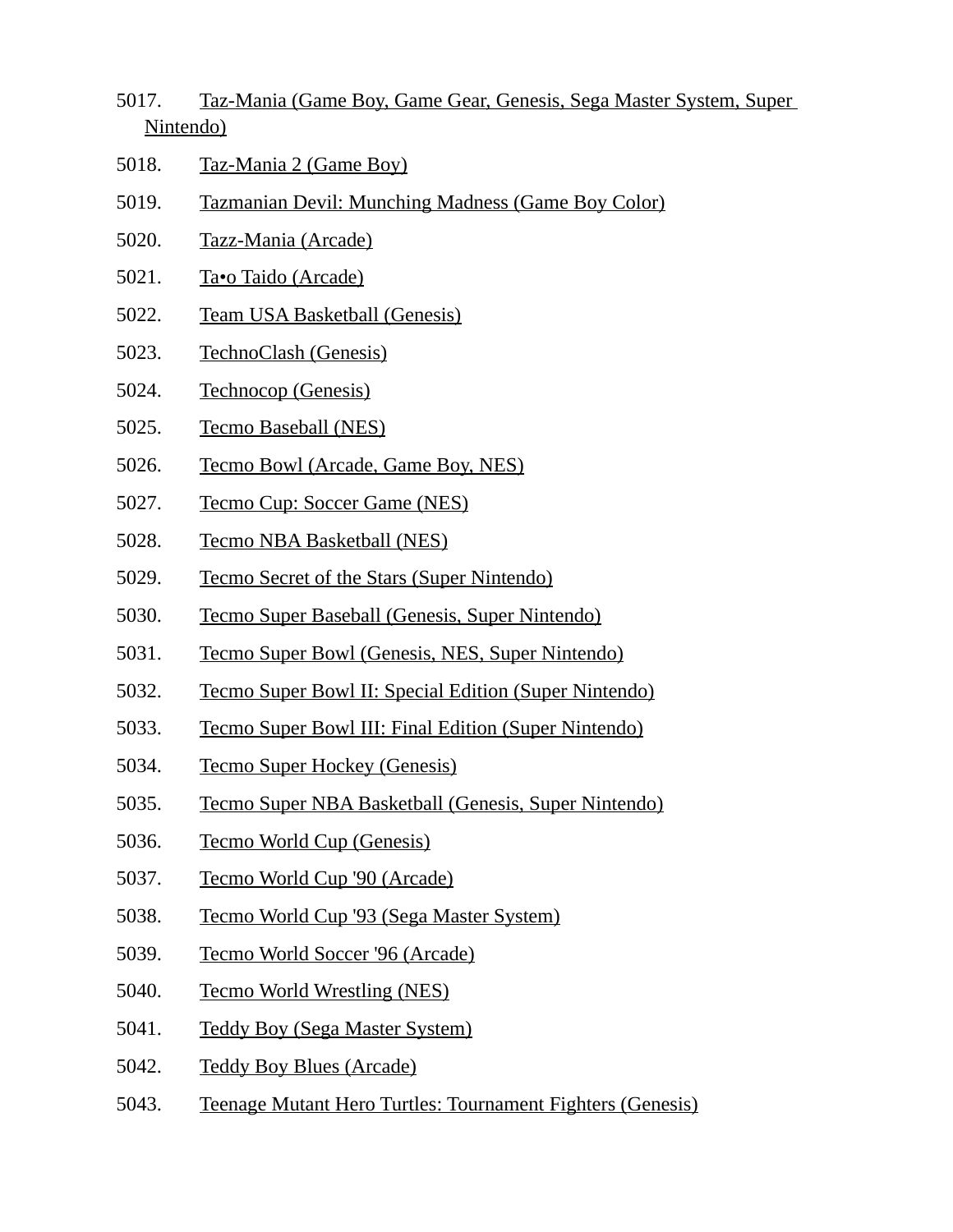- 5044. Teenage Mutant Ninja Turtles (Arcade, Game Boy, Game Boy Advance, NES)
- 5045. Teenage Mutant Ninja Turtles 2: Battle Nexus (Game Boy Advance)
- 5046. Teenage Mutant Ninja Turtles II: Back from the Sewers (Game Boy)
- 5047. Teenage Mutant Ninja Turtles II: The Arcade Game (NES)
- 5048. Teenage Mutant Ninja Turtles III: Radical Rescue (Game Boy)
- 5049. Teenage Mutant Ninja Turtles III: The Manhattan Project (NES)
- 5050. Teenage Mutant Ninja Turtles IV: Turtles in Time (Super Nintendo)
- 5051. Teenage Mutant Ninja Turtles: Fall of the Foot Clan (Game Boy)
- 5052. Teenage Mutant Ninja Turtles: The Hyperstone Heist (Genesis)
- 5053. Teenage Mutant Ninja Turtles: Tournament Fighters (NES, Super Nintendo)
- 5054. Teenage Mutant Ninja Turtles: Turtles In Time (Arcade)
- 5055. Tehkan World Cup (Arcade)
- 5056. Tekken Advance (Game Boy Advance)
- 5057. Telly Turtle (Colecovision)
- 5058. Tempest (Arcade)
- 5059. Tempo (Sega 32X)
- 5060. Tengai (Arcade)
- 5061. Tengen World Cup Soccer (Game Gear)
- 5062. Tennis (Atari 2600, Game Boy, Intellivision, NES)
- 5063. Tennis Ace (Sega Master System)
- 5064. Terminator 2: Judgment Day (Game Boy, Game Gear, Genesis, NES, Sega Master System, Super Nintendo)
- 5065. Terminator 3: Rise of the Machines (Game Boy Advance)
- 5066. Terra Cresta (Arcade, NES)
- 5067. Terra Force (Arcade)
- 5068. Tesserae (Game Gear)
- 5069. Test Cartridge (Vectrex)
- 5070. Test Drive 2001 (Game Boy Color)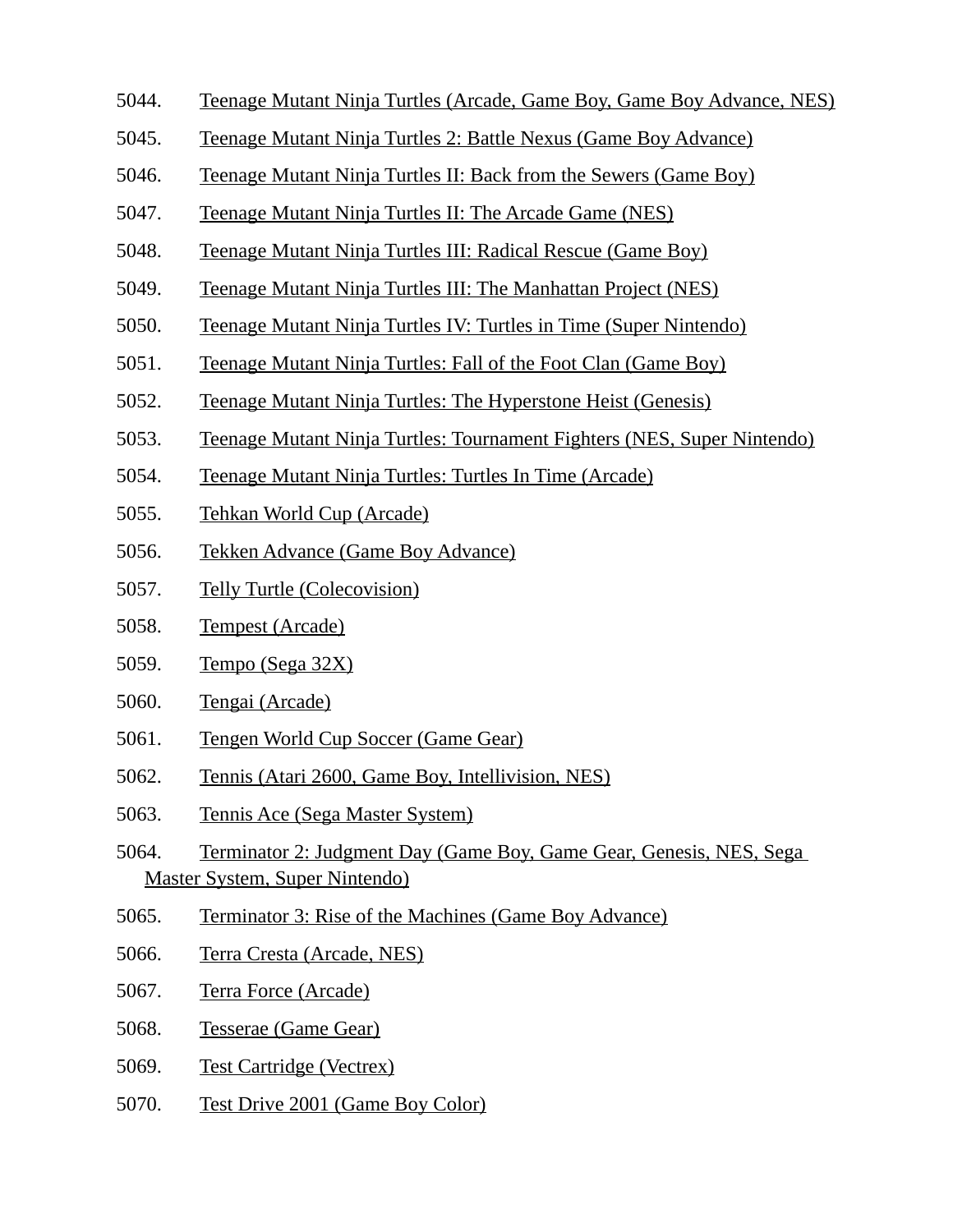- 5071. Test Drive 6 (Game Boy Color)
- 5072. Test Drive Cycles (Game Boy Color)
- 5073. Test Drive II: The Duel (Genesis)
- 5074. Test Drive Off-Road 3 (Game Boy Color)
- 5075. Tetris (Arcade, Game Boy, Genesis, NES)
- 5076. Tetris & Dr. Mario (Super Nintendo)
- 5077. Tetris 2 (Game Boy, NES, Super Nintendo)
- 5078. Tetris 64 (Nintendo 64)
- 5079. Tetris Attack (Game Boy, Super Nintendo)
- 5080. Tetris Blast (Game Boy)
- 5081. Tetris Plus (Arcade, Game Boy)
- 5082. Tetris Plus 2 (Arcade)
- 5083. Tetris Worlds (Game Boy Advance)
- 5084. Tetrisphere (Nintendo 64)
- 5085. Texas Chainsaw Massacre (Atari 2600)
- 5086. Th Strikes Back (Arcade)
- 5087. The 7th Saga (Super Nintendo)
- 5088. The A-Team (Atari 2600)
- 5089. The Activision Decathlon (Atari 2600)
- 5090. The Addams Family (Game Boy, Game Gear, Genesis, NES, Sega Master System, Super Nintendo)
- 5091. The Addams Family: Pugsley's Scavenger Hunt (Game Boy, NES, Super Nintendo)
- 5092. The Adventures of Batman & Robin (Genesis, Sega CD, Super Nintendo)
- 5093. The Adventures of Bayou Billy (NES)
- 5094. The Adventures of Dr. Franken (Super Nintendo)
- 5095. The Adventures of Gilligan's Island (NES)
- 5096. The Adventures of Kid Kleets (Super Nintendo)
- 5097. The Adventures of Mighty Max (Genesis)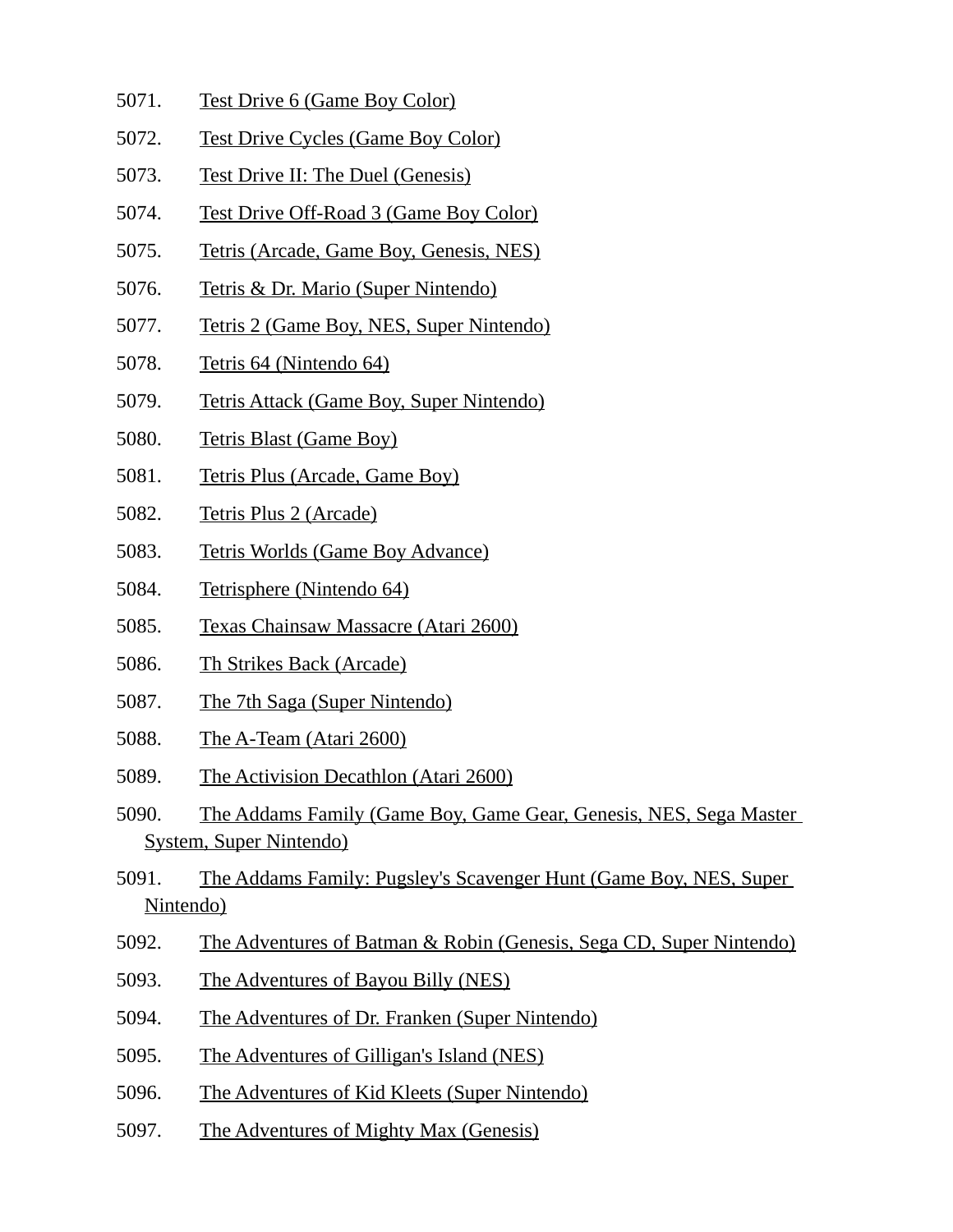- 5098. The Adventures of Pinocchio (Game Boy)
- 5099. The Adventures of Rad Gravity (NES)
- 5100. The Adventures of Rocky and Bullwinkle and Friends (Game Boy, NES, Super Nintendo)
- 5101. The Adventures of Star Saver (Game Boy)
- 5102. The Adventures of Willy Beamish (Sega CD)
- 5103. The Adventures of the Smurfs (Game Boy Color)
- 5104. The Alphax Z (Arcade)
- 5105. The Amazing Adventures of Mr. F. Lea (Arcade)
- 5106. The Amazing Spider-Man (Game Boy)
- 5107. The Amazing Spider-Man 2 (Game Boy)
- 5108. The Amazing Spider-Man vs The Kingpin (Genesis)
- 5109. The Amazing Spider-Man vs. The Kingpin (Sega CD)
- 5110. The Amazing Spider-Man: Web of Fire (Sega 32X)
- 5111. The Aquatic Games Starring James Pond and the Aquabats (Genesis)
- 5112. The Astyanax (Arcade)
- 5113. The Bard's Tale (NES)
- 5114. The Battle Road (Arcade)
- 5115. The Battle of Olympus (Game Boy, NES)
- 5116. The Berenstain Bears' Camping Adventure (Genesis)
- 5117. The Berenstain Bears: Camping Adventure (Game Gear)
- 5118. The Berlin Wall (Arcade)
- 5119. The Black Bass (NES)
- 5120. The Blue Marlin (NES)
- 5121. The Blues Brothers (NES, Super Nintendo)
- 5122. The Blues Brothers: Jukebox Adventures (Game Boy)
- 5123. The Bounty (Arcade)
- 5124. The Brainies (Super Nintendo)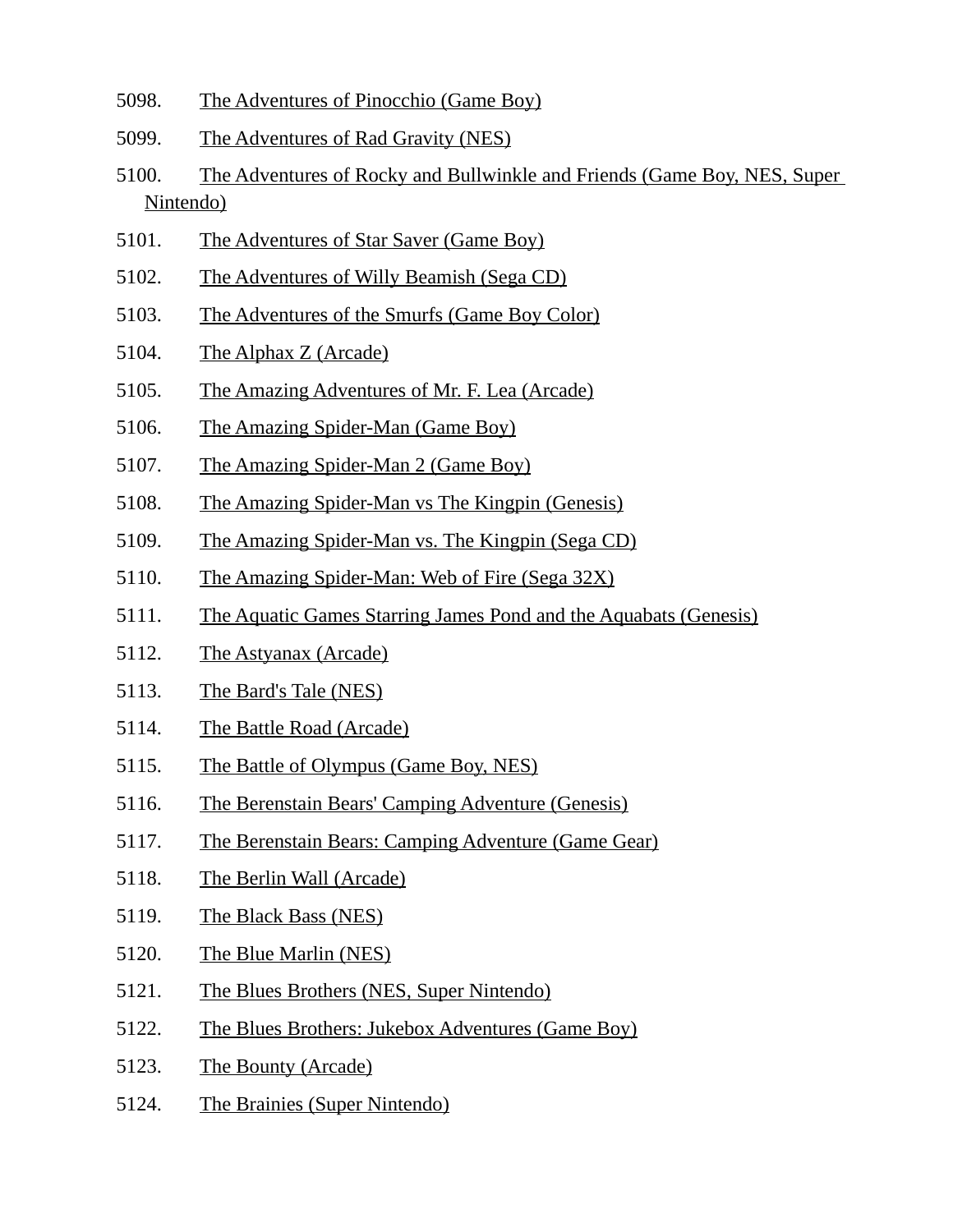- 5125. The Bugs Bunny Birthday Blowout (NES)
- 5126. The Bugs Bunny Crazy Castle (Game Boy, NES)
- 5127. The Bugs Bunny Crazy Castle 2 (Game Boy)
- 5128. The Challenge of.... Nexar (Atari 2600)
- 5129. The Chaos Engine (Genesis)
- 5130. The Chessmaster (Game Gear, NES, Super Nintendo)
- 5131. The Cliffhanger Edward Randy (Arcade)
- 5132. The Colors of Modern Rock (Sega CD)
- 5133. The Combatribes (Arcade, Super Nintendo)
- 5134. The Cyber Shinobi (Sega Master System)
- 5135. The Death and Return of Superman (Genesis, Super Nintendo)
- 5136. The Deep (Arcade)
- 5137. The Dreadnaught Factor (Intellivision)
- 5138. The Duel: Test Drive II (Super Nintendo)
- 5139. The Dukes of Hazzard: Racing for Home (Game Boy Color)
- 5140. The Electric Company Math Fun (Intellivision)
- 5141. The Electric Company Word Fun (Intellivision)
- 5142. The Electric Yo-Yo (Arcade)
- 5143. The End (Arcade)
- 5144. The Excellent Dizzy Collection (Game Gear)
- 5145. The F.A. Premier League Stars 2001 (Game Boy Color)
- 5146. The Faery Tale Adventure (Genesis)
- 5147. The Fairyland Story (Arcade)
- 5148. The Fallen Angels (Arcade)
- 5149. The Fantastic Adventures of Dizzy (NES)
- 5150. The Fidgetts (Game Boy)
- 5151. The Final Fantasy Legend (Game Boy)
- 5152. The Final Round (Arcade)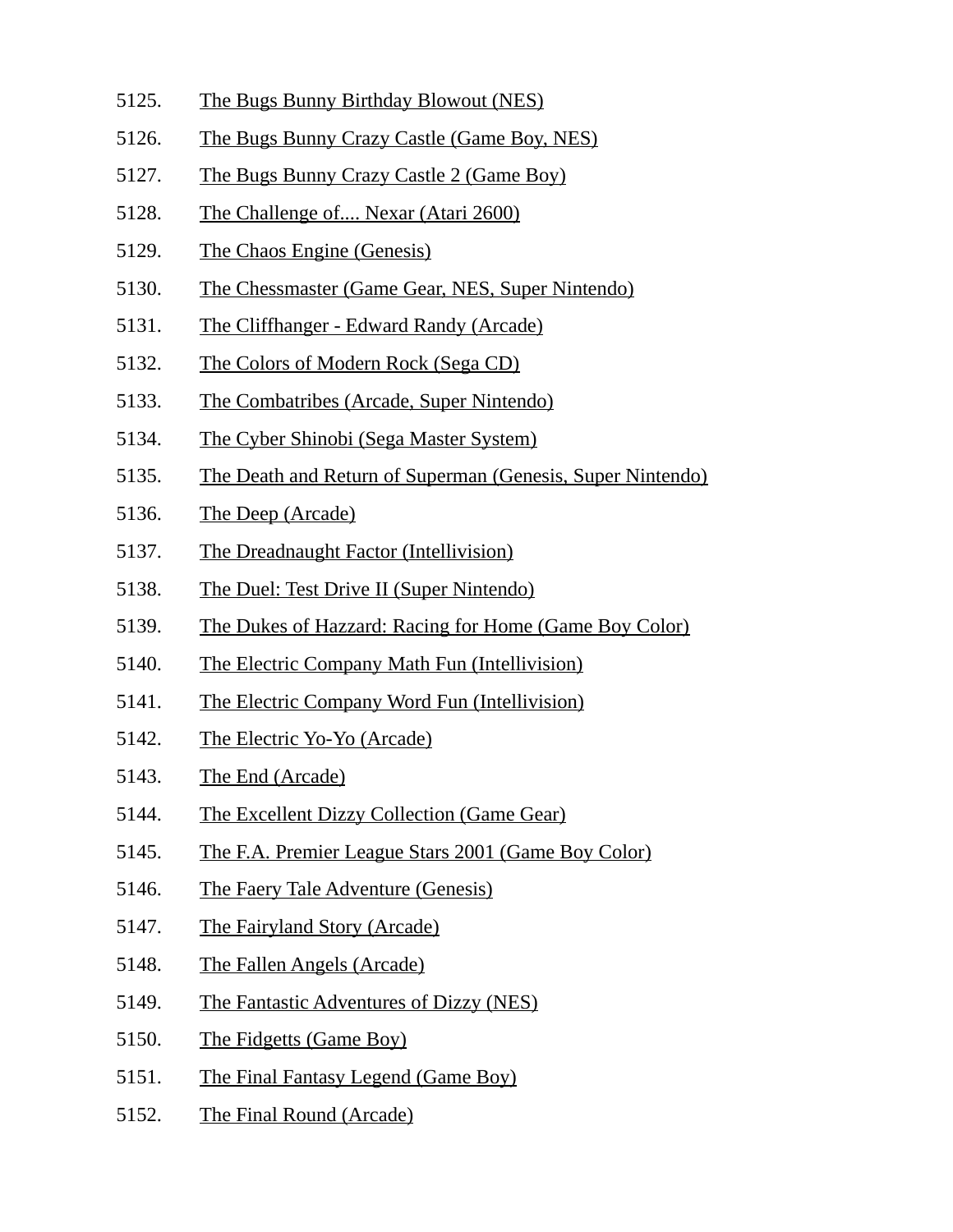- 5153. The Fish Files (Game Boy Color)
- 5154. The Flash (Game Boy, Sega Master System)
- 5155. The Flintstones (Game Boy, Genesis, Sega Master System, Super Nintendo)
- 5156. The Flintstones: BurgerTime in Bedrock (Game Boy Color)
- 5157. The Flintstones: King Rock Treasure Island (Game Boy)
- 5158. The Flintstones: The Rescue of Dino & Hoppy (NES)
- 5159. The Flintstones: The Surprise at Dinosaur Peak! (NES)
- 5160. The Flintstones: The Treasure of Sierra Madrock (Super Nintendo)
- 5161. The Game Paradise: Master Of Shooting (Arcade)
- 5162. The Game of Harmony (Game Boy)
- 5163. The Getaway (Game Boy)
- 5164. The Goonies II (NES)
- 5165. The Great Circus Mystery Starring Mickey & Minnie (Genesis, Super Nintendo)
- 5166. The Great Waldo Search (Genesis, NES, Super Nintendo)
- 5167. The Grinch (Game Boy Color)
- 5168. The Guardian Legend (NES)
- 5169. The Hand (Arcade)
- 5170. The Hobbit: The Prelude to the Lord of the Rings (Game Boy Advance)
- 5171. The Humans (Game Boy, Genesis)
- 5172. The Hunt for Red October (Game Boy, NES, Super Nintendo)
- 5173. The Ignition Factor (Super Nintendo)
- 5174. The Immortal (Genesis, NES)
- 5175. The Incredible Crash Dummies (Game Boy, Game Gear, Genesis, NES, Sega Master System, Super Nintendo)
- 5176. The Incredible Hulk (Game Boy Advance, Game Gear, Genesis, Sega Master System, Super Nintendo)
- 5177. The Incredibles (Game Boy Advance)
- 5178. The Irem Skins Game (Super Nintendo)
- 5179. The Irritating Maze (Arcade)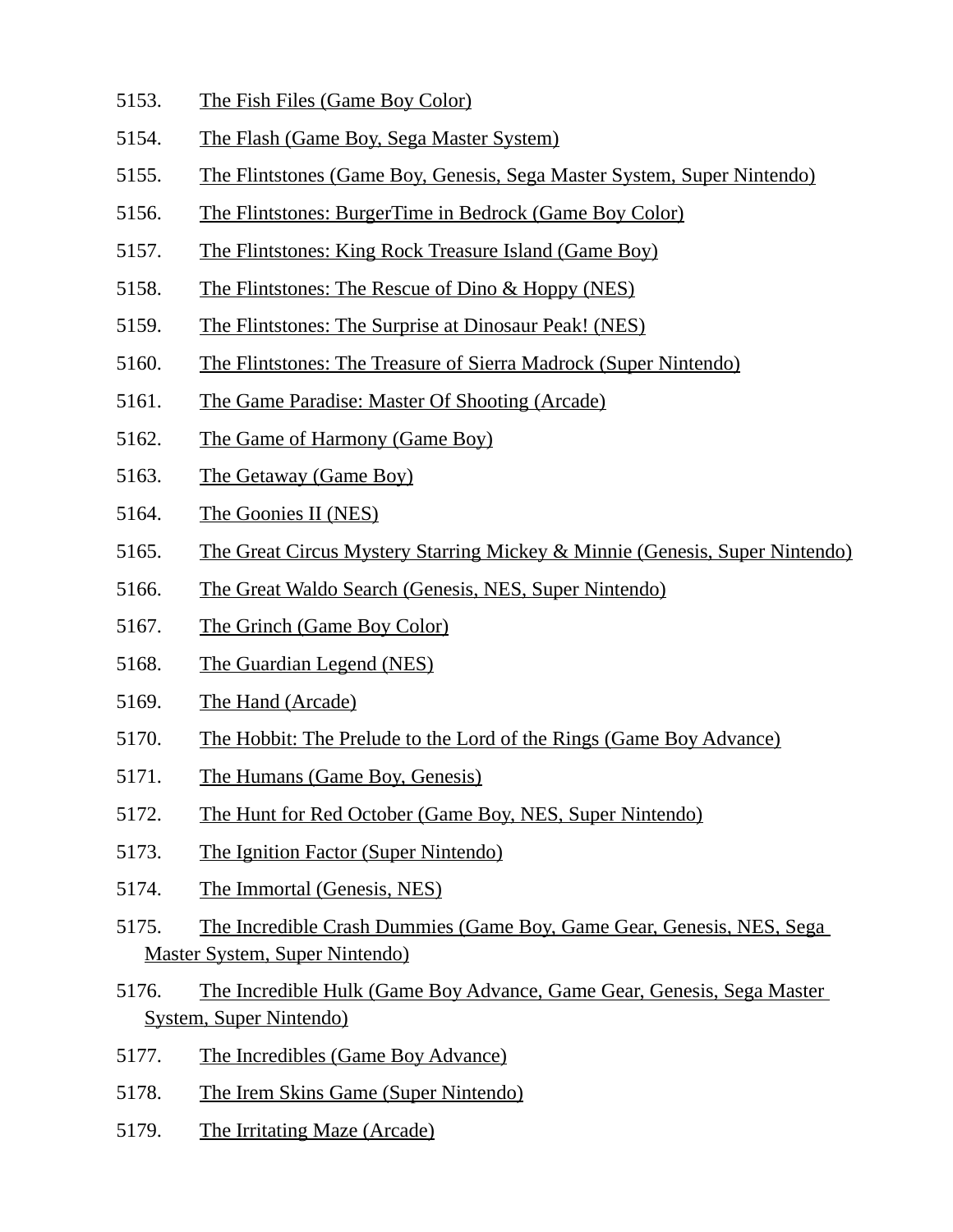- 5180. The Itchy & Scratchy Game (Game Gear, Genesis, Super Nintendo)
- 5181. The Jetsons' Ways with Words (Intellivision)
- 5182. The Jetsons: Cogswell's Caper (NES)
- 5183. The Jetsons: Invasion of the Planet Pirates (Super Nintendo)
- 5184. The Jetsons: Robot Panic (Game Boy)
- 5185. The Jungle Book (Game Boy, Genesis, NES, Super Nintendo)
- 5186. The Karate Kid (NES)
- 5187. The Karate Tournament (Arcade)
- 5188. The King of Dragons (Arcade)
- 5189. The King of Fighters '94 (Arcade)
- 5190. The King of Fighters '95 (Arcade, Game Boy)
- 5191. The King of Fighters '96 (Arcade)
- 5192. The King of Fighters '97 (Arcade)
- 5193. The King of Fighters '98 (Arcade)
- 5194. The King of Fighters '99: Millennium Battle (Arcade)
- 5195. The King of Fighters 2000 (Arcade)
- 5196. The King of Fighters: Heat of Battle (Game Boy)
- 5197. The Krion Conquest (NES)
- 5198. The Land Before Time (Game Boy Color)
- 5199. The Last Blade (Arcade)
- 5200. The Last Blade 2 (Arcade)
- 5201. The Last Day (Arcade)
- 5202. The Last Ninja (NES)
- 5203. The Last Promise (Game Boy Advance)
- 5204. The Last Starfighter (NES)
- 5205. The Lawnmower Man (Game Boy, Genesis, Sega CD, Super Nintendo)
- 5206. The Legend of Kage (Arcade, NES)
- 5207. The Legend of Prince Valiant (Game Boy)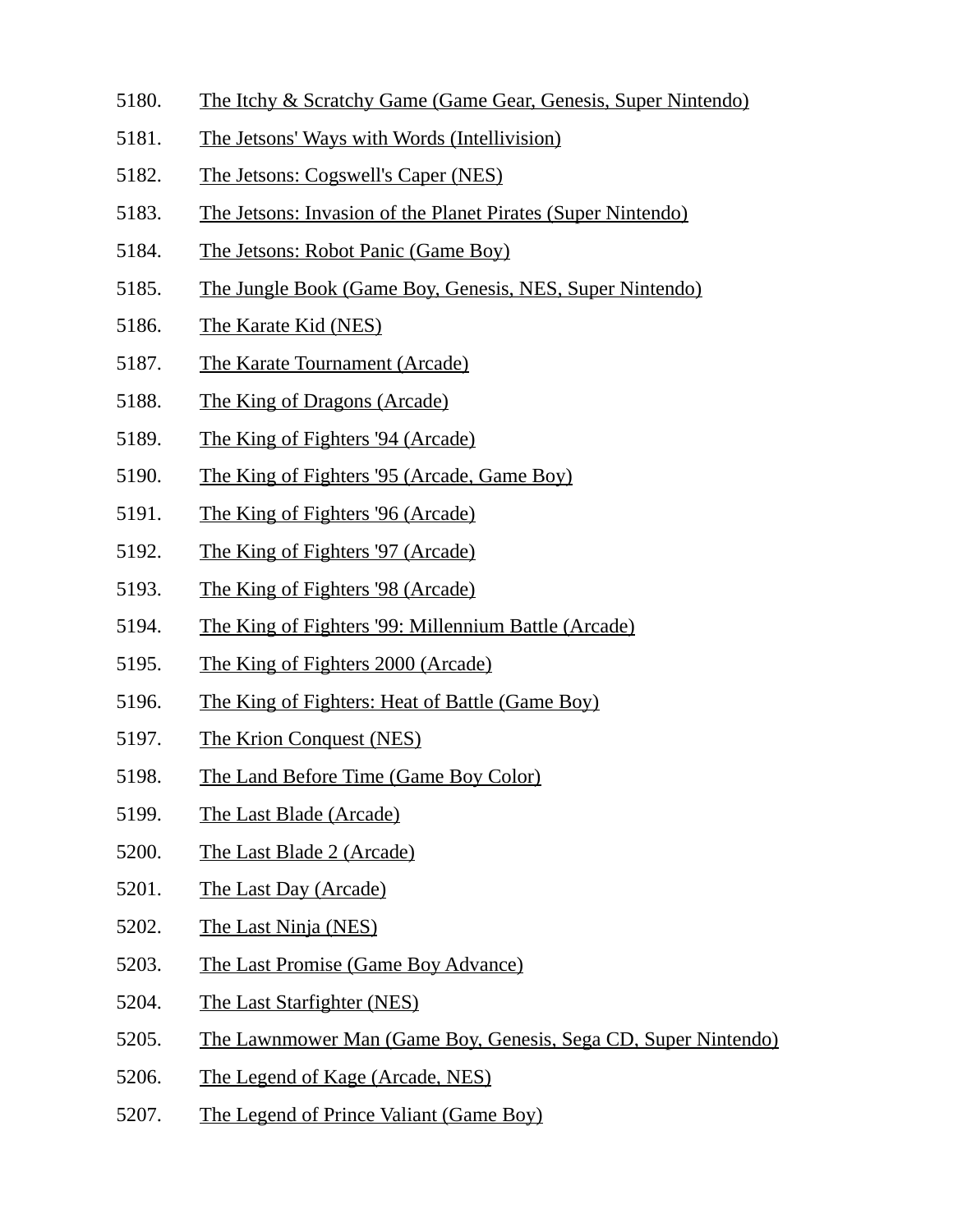- 5208. The Legend of Silkroad (Arcade)
- 5209. The Legend of Spyro: A New Beginning (Game Boy Advance)
- 5210. The Legend of Spyro: The Eternal Night (Game Boy Advance)
- 5211. The Legend of Zelda (NES)
- 5212. The Legend of Zelda: A Link to the Past (Super Nintendo)
- 5213. The Legend of Zelda: A Link to the Past and Four Swords (Game Boy Advance)
- 5214. The Legend of Zelda: Link's Awakening (Game Boy)
- 5215. The Legend of Zelda: Link's Awakening DX (Game Boy Color)
- 5216. The Legend of Zelda: Majora's Mask (Nintendo 64)
- 5217. The Legend of Zelda: Ocarina of Time (Nintendo 64)
- 5218. The Legend of Zelda: Ocarina of Time Master Quest (Nintendo 64)
- 5219. The Legend of Zelda: Oracle of Ages (Game Boy Color)
- 5220. The Legend of Zelda: Oracle of Seasons (Game Boy Color)
- 5221. The Legend of Zelda: The Minish Cap (Game Boy Advance)
- 5222. The Legend of the Mystical Ninja (Super Nintendo)
- 5223. The Legendary Axe (TurboGrafx-16)
- 5224. The Lion King (Game Boy, Game Gear, Genesis, Sega Master System, Super Nintendo)
- 5225. The Lion King 1 1/2 (Game Boy Advance)
- 5226. The Little Mermaid (Game Boy, NES)
- 5227. The Lone Ranger (NES)
- 5228. The Lord of the Rings: The Fellowship of the Ring (Game Boy Advance)
- 5229. The Lord of the Rings: The Return of the King (Game Boy Advance)
- 5230. The Lord of the Rings: The Third Age (Game Boy Advance)
- 5231. The Lord of the Rings: The Two Towers (Game Boy Advance)
- 5232. The Lost Vikings (Game Boy Advance, Genesis, Super Nintendo)
- 5233. The Lost World: Jurassic Park (Game Boy, Genesis)
- 5234. The Lucky Dime Caper Starring Donald Duck (Game Gear, Sega Master System)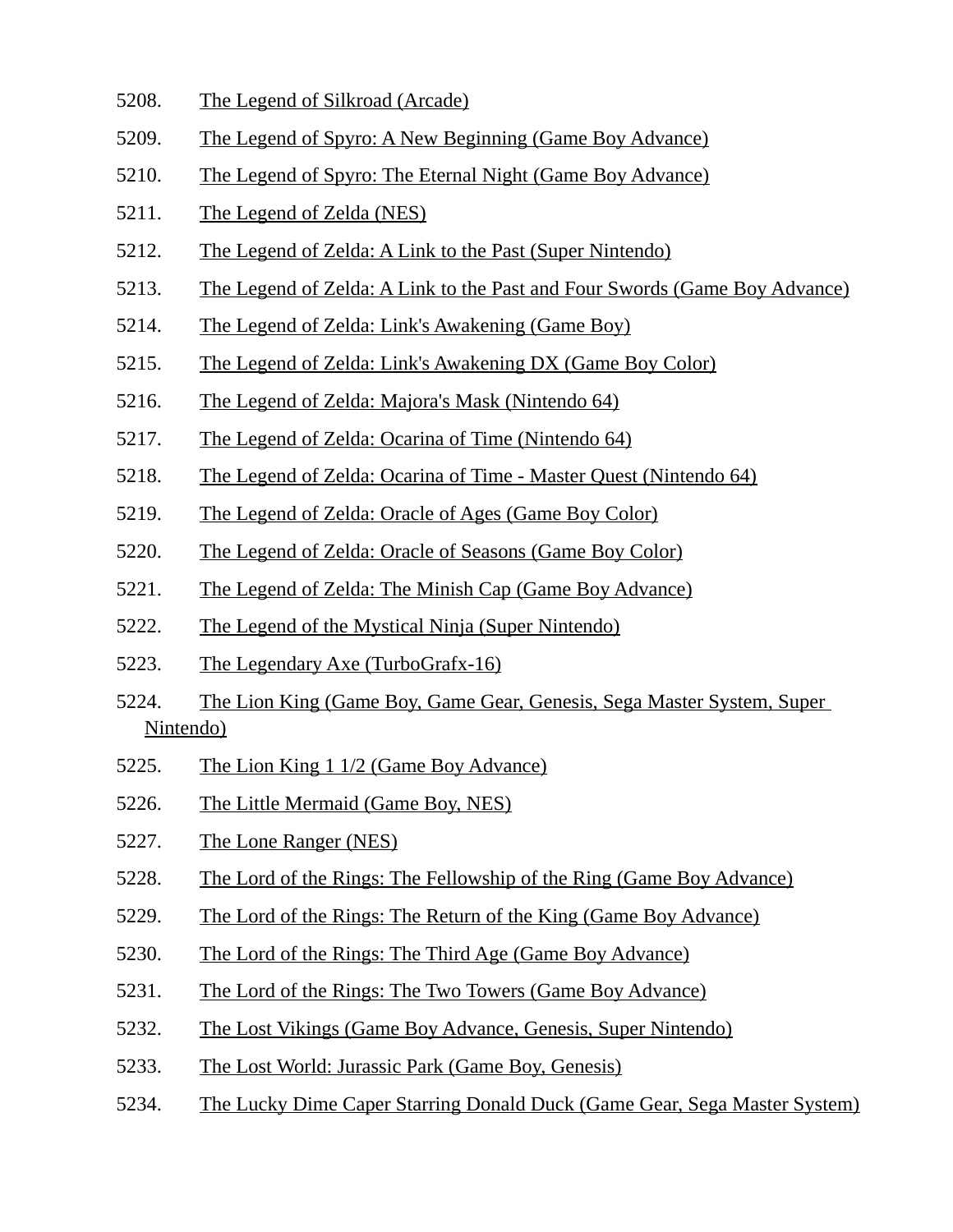- 5235. The Mafat Conspiracy (NES)
- 5236. The Magic of Scheherazade (NES)
- 5237. The Magical Quest Starring Mickey Mouse (Super Nintendo)
- 5238. The Main Event (Arcade)
- 5239. The Majors Pro Baseball (Game Gear)
- 5240. The Mask (Super Nintendo)
- 5241. The Mask of Zorro (Game Boy Color)
- 5242. The Masked Rider: Kamen Rider ZO (Sega CD)
- 5243. The Masters Of Kin (Arcade)
- 5244. The Mousing Cat (Odyssey 2)
- 5245. The Mummy (Game Boy Color)
- 5246. The Mummy Returns (Game Boy Color)
- 5247. The Mutant Virus: Crisis in a Computer World (NES)
- 5248. The Nations: Land of Legends (Game Boy Color)
- 5249. The New Addams Family Series (Game Boy Color)
- 5250. The New Adventures of Mary-Kate & Ashley (Game Boy Color)
- 5251. The New Chessmaster (Game Boy)
- 5252. The New Tetris (Nintendo 64)
- 5253. The New Zealand Story (Arcade, Genesis, Sega Master System, TurboGrafx-16)
- 5254. The Next Space (Arcade)
- 5255. The Nightmare Before Christmas: The Pumpkin King (Game Boy Advance)
- 5256. The Ninja (Sega Master System)
- 5257. The Ninja Kids (Arcade)
- 5258. The Ninja Warriors (Arcade, Sega CD)
- 5259. The Ooze (Genesis)
- 5260. The Ottifants (Game Gear, Genesis, Sega Master System)
- 5261. The Pagemaster (Game Boy, Genesis, Super Nintendo)
- 5262. The Peace Keepers (Super Nintendo)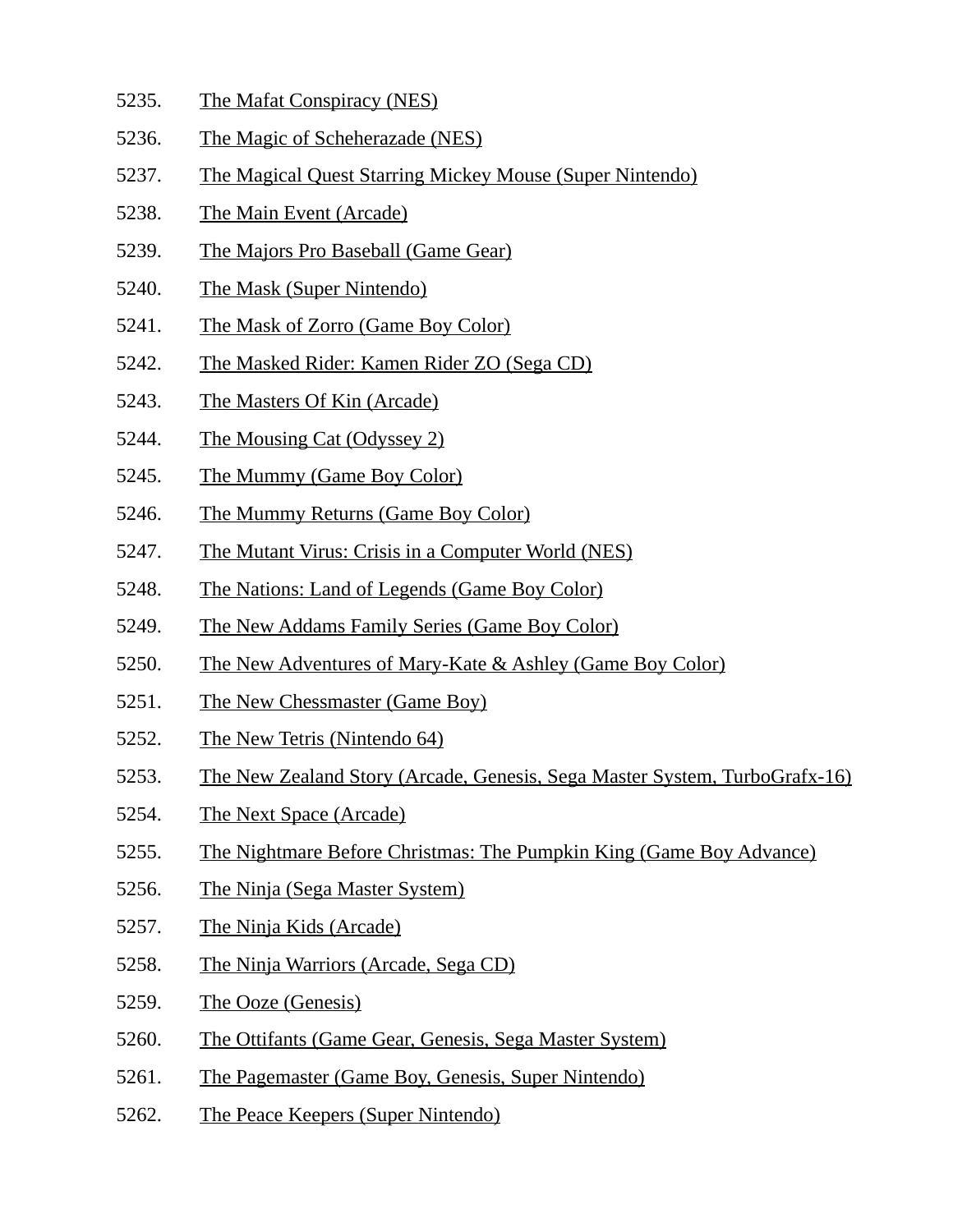- 5263. The Percussor (Arcade)
- 5264. The Pinball of the Dead (Game Boy Advance)
- 5265. The Pirates of Dark Water (Genesis, Super Nintendo)
- 5266. The Pit (Arcade)
- 5267. The Powerpuff Girls: Bad Mojo Jojo (Game Boy Color)
- 5268. The Powerpuff Girls: Battle HIM (Game Boy Color)
- 5269. The Powerpuff Girls: Chemical X-traction (Nintendo 64)
- 5270. The Powerpuff Girls: Paint the Townsville Green (Game Boy Color)
- 5271. The Punisher (Arcade, Genesis, NES)
- 5272. The Punisher: The Ultimate Payback (Game Boy)
- 5273. The Quest for the Rings (Odyssey 2)
- 5274. The Real GhostBusters (Arcade)
- 5275. The Ren & Stimpy Show Presents: Stimpy's Invention (Genesis)
- 5276. The Ren & Stimpy Show: Buckeroo\$! (NES)
- 5277. The Ren & Stimpy Show: Fire Dogs (Super Nintendo)
- 5278. The Ren & Stimpy Show: Space Cadet Adventures (Game Boy)
- 5279. The Ren & Stimpy Show: Time Warp (Super Nintendo)
- 5280. The Ren & Stimpy Show: Veediots! (Game Boy, Super Nintendo)
- 5281. The Return Of Ishtar (Arcade)
- 5282. The Revenge of Shinobi (Genesis)
- 5283. The Rocketeer (NES, Super Nintendo)
- 5284. The Rugrats Movie (Game Boy)
- 5285. The Secret of Monkey Island (Sega CD)
- 5286. The Shadow (Super Nintendo)
- 5287. The Simpsons (Arcade)
- 5288. The Simpsons: Bart & the Beanstalk (Game Boy)
- 5289. The Simpsons: Bart vs. The Space Mutants (Sega Master System)
- 5290. The Simpsons: Bart vs. The World (Sega Master System)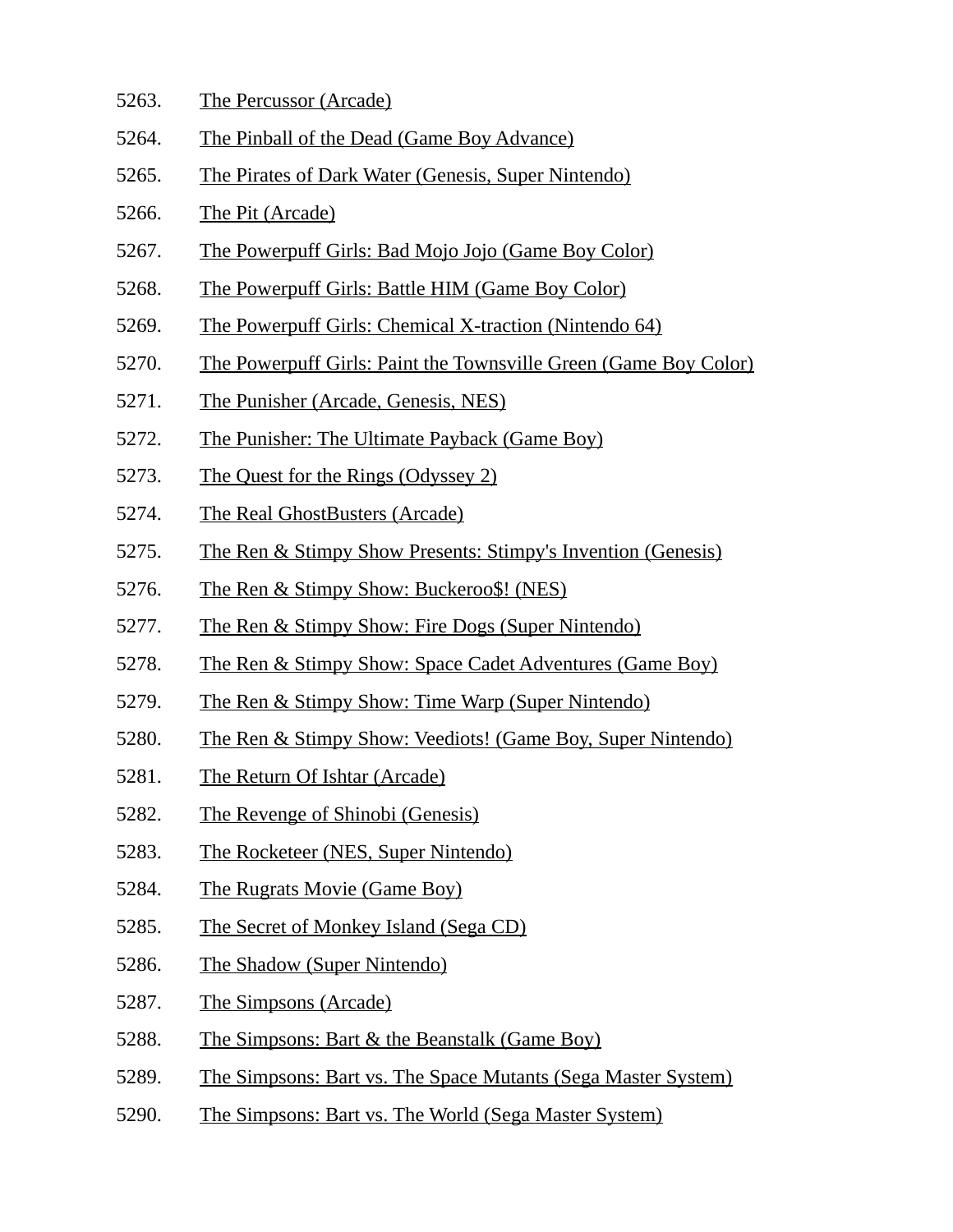- 5291. The Simpsons: Bart vs. the Juggernauts (Game Boy)
- 5292. The Simpsons: Bart vs. the Space Mutants (Game Gear, Genesis, NES)
- 5293. The Simpsons: Bart vs. the World (NES)
- 5294. The Simpsons: Bart's Nightmare (Genesis, Super Nintendo)
- 5295. The Simpsons: Bartman Meets Radioactive Man (Game Gear, NES)
- 5296. The Simpsons: Itchy & Scratchy in Miniature Golf Madness (Game Boy)
- 5297. The Simpsons: Night of the Living Treehouse of Horror (Game Boy Color)
- 5298. The Simpsons: Road Rage (Game Boy Advance)
- 5299. The Sims: Bustin' Out (Game Boy Advance)
- 5300. The Smurfs (Game Boy, Game Gear, Genesis, NES, Sega CD, Sega Master System)
- 5301. The Smurfs Travel The World (Sega Master System)
- 5302. The Smurfs Travel the World (Game Boy, Genesis)
- 5303. The Smurfs' Nightmare (Game Boy, Game Boy Color)
- 5304. The Space Adventure (Sega CD)
- 5305. The Spirit of F-1 (Game Boy)
- 5306. The Sporting News Baseball (Super Nintendo)
- 5307. The Super Aquatic Games Starring the Aquabats (Super Nintendo)
- 5308. The Super Shinobi II (Genesis)
- 5309. The Super Spy (Arcade)
- 5310. The Sword of Hope (Game Boy)
- 5311. The Terminator (Game Gear, Genesis, NES, Sega CD, Sega Master System, Super Nintendo)
- 5312. The Three Stooges (Arcade, NES)
- 5313. The Tick (Genesis, Super Nintendo)
- 5314. The Tower of Druaga (Arcade)
- 5315. The Twisted Tales of Spike McFang (Super Nintendo)
- 5316. The Ultimate 11: SNK Football Championship (Arcade)
- 5317. The Ultimate Stuntman (NES)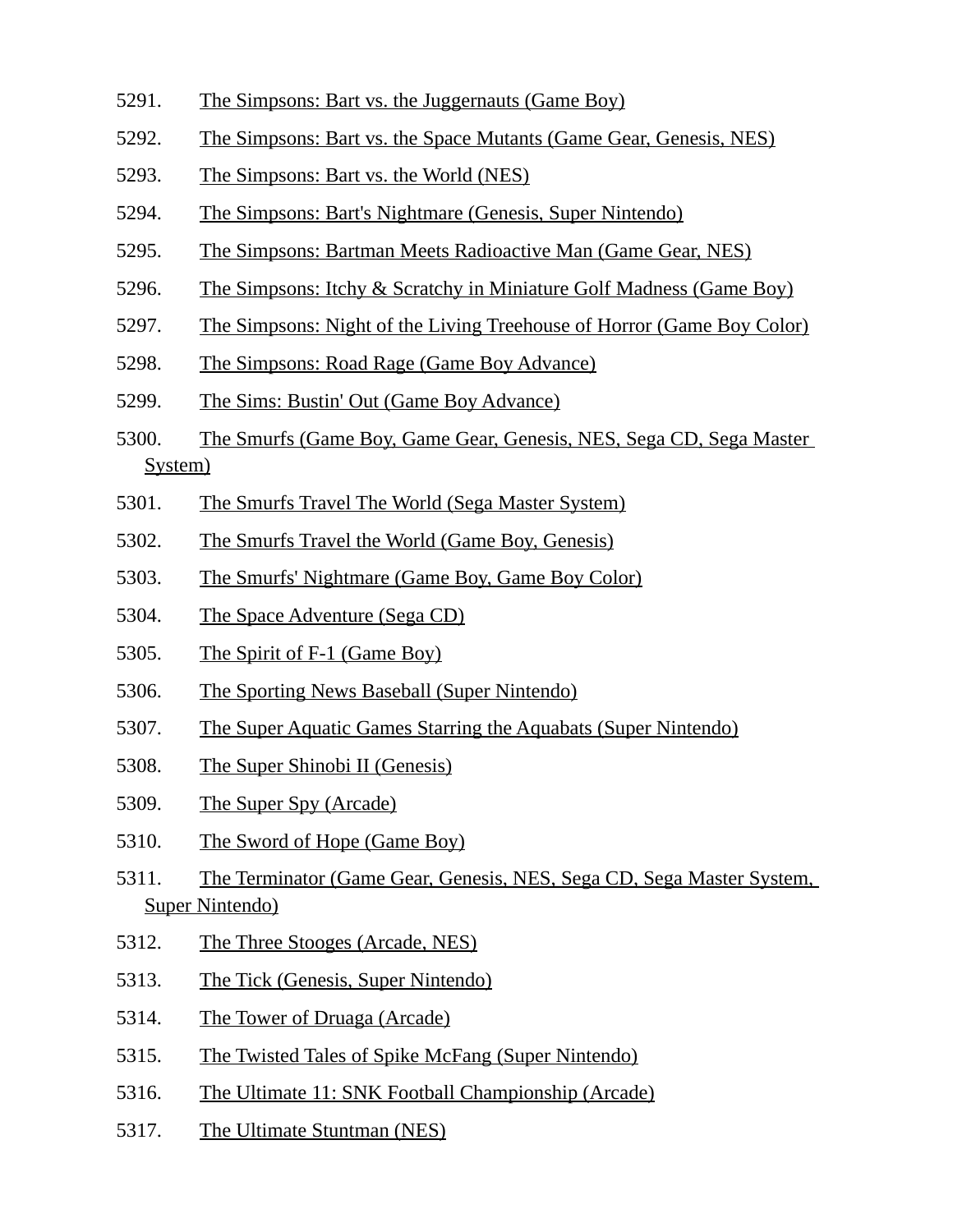- 5318. The Uncanny X-Men (NES)
- 5319. The Untouchables (NES, Super Nintendo)
- 5320. The Wiz (Arcade)
- 5321. The Wizard of Oz (Super Nintendo)
- 5322. The Young Indiana Jones Chronicles (NES)
- 5323. Theme Park (Genesis, Sega CD)
- 5324. Thief (Arcade)
- 5325. Thin Ice (Intellivision)
- 5326. Third World War (Sega CD)
- 5327. Thomas the Tank Engine & Friends (Super Nintendo)
- 5328. Thrash Rally (Arcade)
- 5329. Three Lions (Game Boy Color)
- 5330. Three Wonders (Arcade)
- 5331. Threshold (Atari 2600, Colecovision)
- 5332. Thunder & Lightning (Arcade, NES)
- 5333. Thunder Blade (Sega Master System, TurboGrafx-16)
- 5334. Thunder Castle (Intellivision)
- 5335. Thunder Ceptor (Arcade)
- 5336. Thunder Cross (Arcade)
- 5337. Thunder Cross II (Arcade)
- 5338. Thunder Dragon (Arcade)
- 5339. Thunder Dragon 2 (Arcade)
- 5340. Thunder Force AC (Arcade)
- 5341. Thunder Force II (Genesis)
- 5342. Thunder Force III (Genesis)
- 5343. Thunder Force IV (Genesis)
- 5344. Thunder Fox (Arcade)
- 5345. Thunder Spirits (Super Nintendo)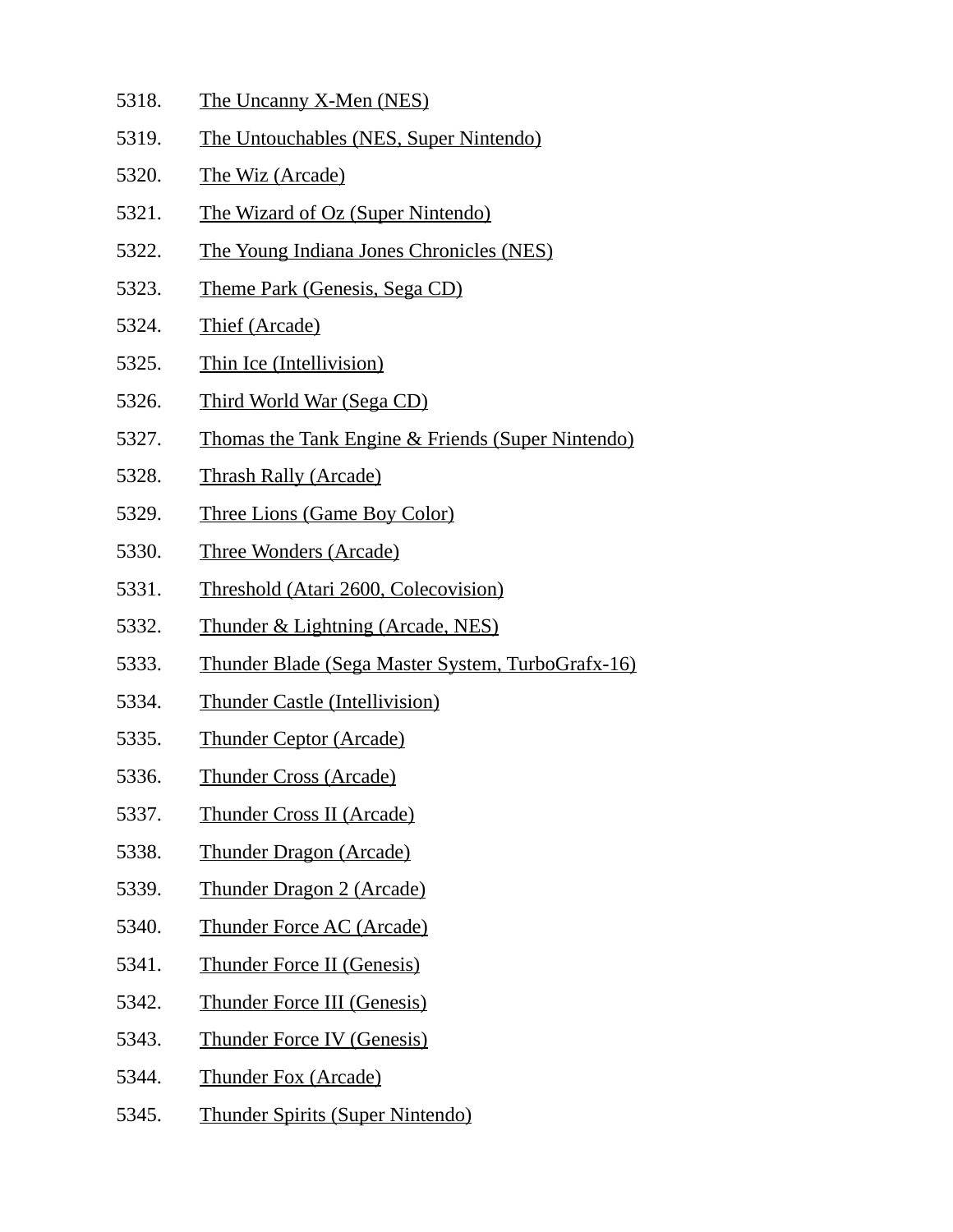5346. Thunder Zone (Arcade) 5347. ThunderJaws (Arcade) 5348. Thunderball (Odyssey 2) 5349. Thunderbirds (NES) 5350. Thundercade (Arcade, NES) 5351. Thunderground (Atari 2600) 5352. Tiger Heli (Arcade) 5353. Tiger Road (Arcade, TurboGrafx-16) 5354. Tiger Woods PGA Tour 2000 (Game Boy Color) 5355. Tiger-Heli (NES) 5356. Tiles of Fate (NES) 5357. Timber (Arcade) 5358. Time Cruise (TurboGrafx-16) 5359. Time Cruise II (TurboGrafx-16) 5360. Time Gal (Sega CD) 5361. Time Killers (Genesis) 5362. Time Limit (Arcade) 5363. Time Lord (NES) 5364. Time Pilot (Arcade, Atari 2600, Colecovision) 5365. Time Pilot 84 (Arcade) 5366. Time Scanner (Arcade) 5367. Time Slip (Super Nintendo) 5368. Time Soldiers (Arcade, Sega Master System) 5369. Time Trax (Super Nintendo) 5370. Time Tunnel (Arcade) 5371. Time Warp (Atari 2600) 5372. Time killers (Arcade) 5373. Timeball (TurboGrafx-16)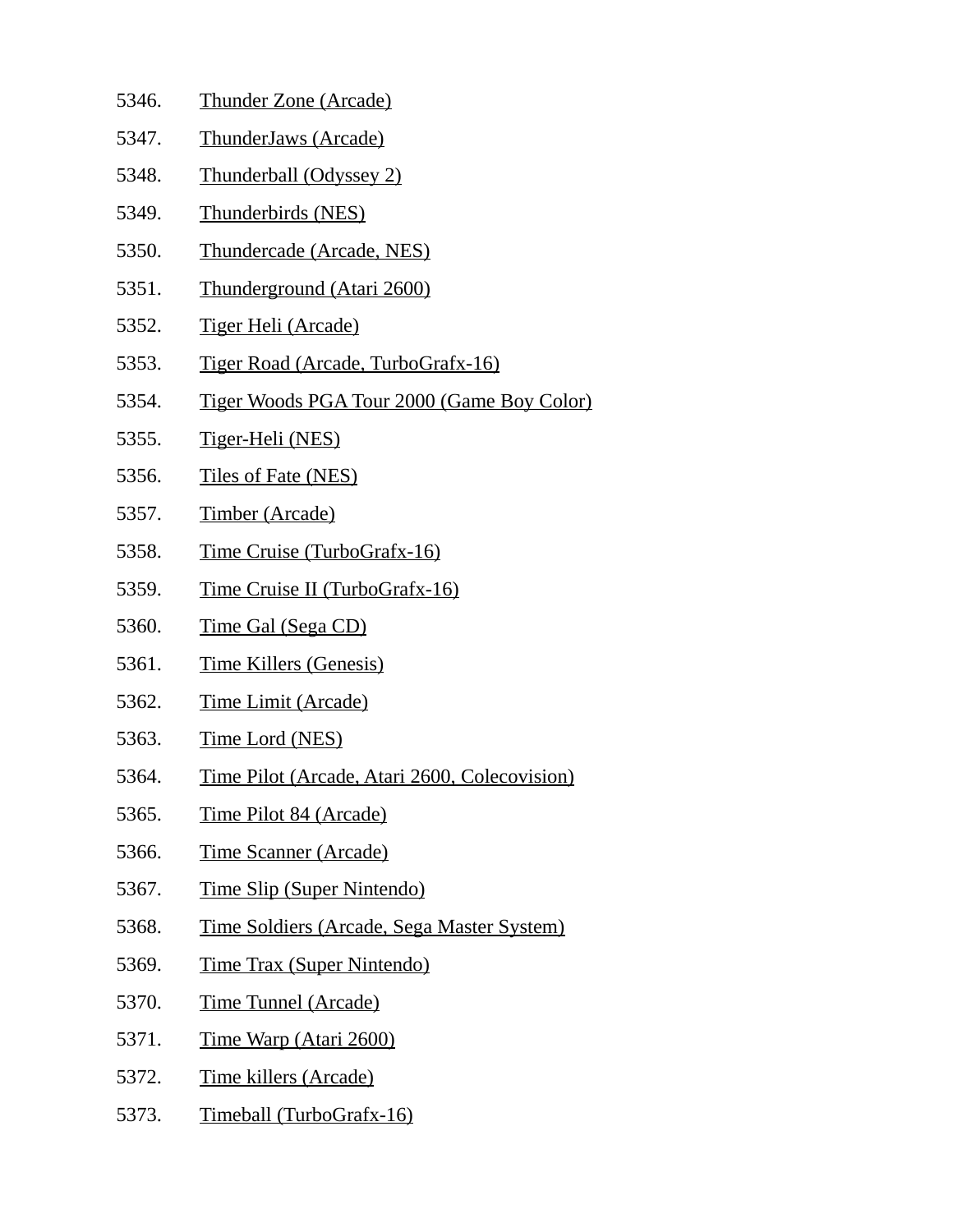| 5374. | <b>Timecop (Super Nintendo)</b>                                    |
|-------|--------------------------------------------------------------------|
| 5375. | <b>Times of Lore (NES)</b>                                         |
| 5376. | <u>Timon &amp; Pumbaa's Jungle Games (Super Nintendo)</u>          |
| 5377. | <u>Tin Star (Super Nintendo)</u>                                   |
| 5378. | <b>TinHead (Genesis)</b>                                           |
| 5379. | <b>Tinkle Pit (Arcade)</b>                                         |
| 5380. | <b>Tintin in Tibet (Game Gear)</b>                                 |
| 5381. | <b>Tiny Toon Adventures (NES)</b>                                  |
| 5382. | <u>Tiny Toon Adventures 2: Montana's Movie Madness (Game Boy)</u>  |
| 5383. | <u>Tiny Toon Adventures 2: Trouble in Wackyland (NES)</u>          |
| 5384. | <b>Tiny Toon Adventures Cartoon Workshop (NES)</b>                 |
| 5385. | <b>Tiny Toon Adventures: Acme All-Stars (Genesis)</b>              |
| 5386. | <u>Tiny Toon Adventures: Babs' Big Break (Game Boy)</u>            |
| 5387. | <u>Tiny Toon Adventures: Buster Busts Loose! (Super Nintendo)</u>  |
| 5388. | <u>Tiny Toon Adventures: Buster Saves the Day (Game Boy Color)</u> |
| 5389. | <u>Tiny Toon Adventures: Buster's Hidden Treasure (Genesis)</u>    |
| 5390. | <u>Tiny Toon Adventures: Wacky Sports (Game Boy)</u>               |
| 5391. | Tiny Toon Adventures: Wacky Sports Challenge (Super Nintendo)      |
| 5392. | Titan (TurboGrafx-16)                                              |
| 5393. | Title Match Pro Wrestling (Atari 2600, Atari 7800)                 |
| 5394. | Titus the Fox (Game Boy Color)                                     |
| 5395. | Titus the Fox to Marrakech and Back (Game Boy)                     |

- 5396. To the Earth (NES)
- 5397. Todd McFarlane's Spawn: The Video Game (Super Nintendo)
- 5398. Todd's Adventures in Slime World (Genesis)
- 5399. ToeJam & Earl (Genesis)
- 5400. ToeJam & Earl in Panic on Funkotron (Genesis)
- 5401. Toffy (Arcade)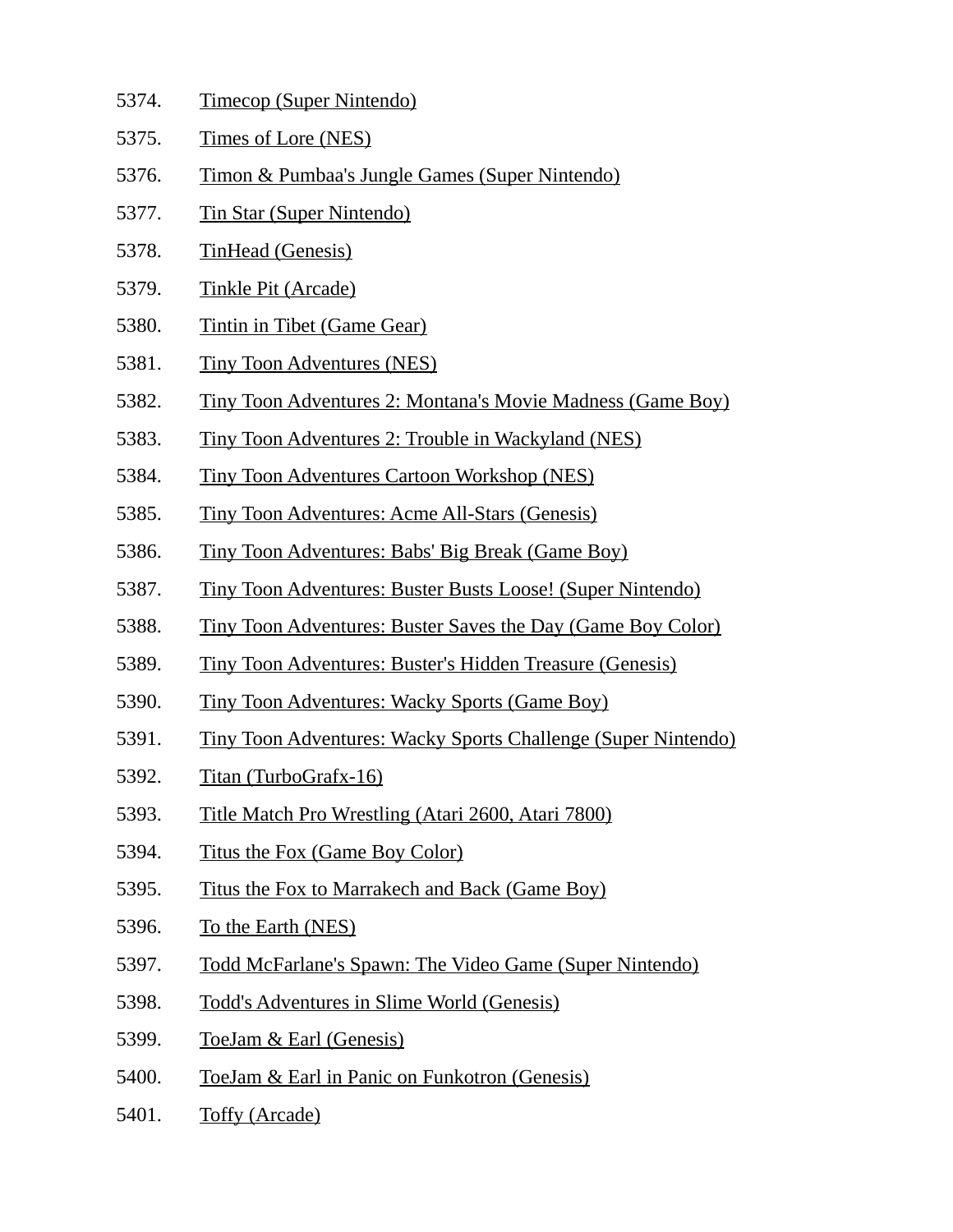| 5402. | Toggle (Arcade)    |  |
|-------|--------------------|--|
| 5403. | Toki (Arcade, NES) |  |

- 5404. Toki Tori (Game Boy Color)
- 5405. Toki: Going Ape Spit (Genesis)
- 5406. Tom & Jerry: The Ultimate Game of Cat and Mouse! (NES)
- 5407. Tom Clancy's Rainbow Six (Game Boy Color, Nintendo 64)
- 5408. Tom Clancy's Rainbow Six: Rogue Spear (Game Boy Advance)
- 5409. Tom Clancy's Splinter Cell (Game Boy Advance)
- 5410. Tom Clancy's Splinter Cell: Pandora Tomorrow (Game Boy Advance)
- 5411. Tom and Jerry (Game Boy, Game Boy Color, Super Nintendo)
- 5412. Tom and Jerry in Fists of Furry (Nintendo 64)
- 5413. Tom and Jerry in Mouse Attacks (Game Boy Color)
- 5414. Tom and Jerry: Frantic Antics (Genesis)
- 5415. Tom and Jerry: Frantic Antics! (Game Boy)
- 5416. Tom and Jerry: Mouse Hunt (Game Boy Color)
- 5417. Tom and Jerry: The Movie (Game Gear, Sega Master System)
- 5418. Tomarc the Barbarian (Atari 2600, Colecovision)
- 5419. Tomb Raider Starring Lara Croft (Game Boy Color)
- 5420. Tomb Raider: Curse of the Sword (Game Boy Color)
- 5421. Tomb Raider: Legend (Game Boy Advance)
- 5422. Tomb Raider: The Prophecy (Game Boy Advance)
- 5423. Tombs & Treasure (NES)
- 5424. Tomcat Alley (Sega CD)
- 5425. Tomcat: The F-14 Fighter Simulator (Atari 2600, Atari 7800)
- 5426. Tommy Lasorda Baseball (Genesis)
- 5427. Tommy Moe's Winter Extreme: Skiing & Snowboarding (Super Nintendo)
- 5428. Tonic Trouble (Game Boy Color)
- 5429. Tonka Raceway (Game Boy Color)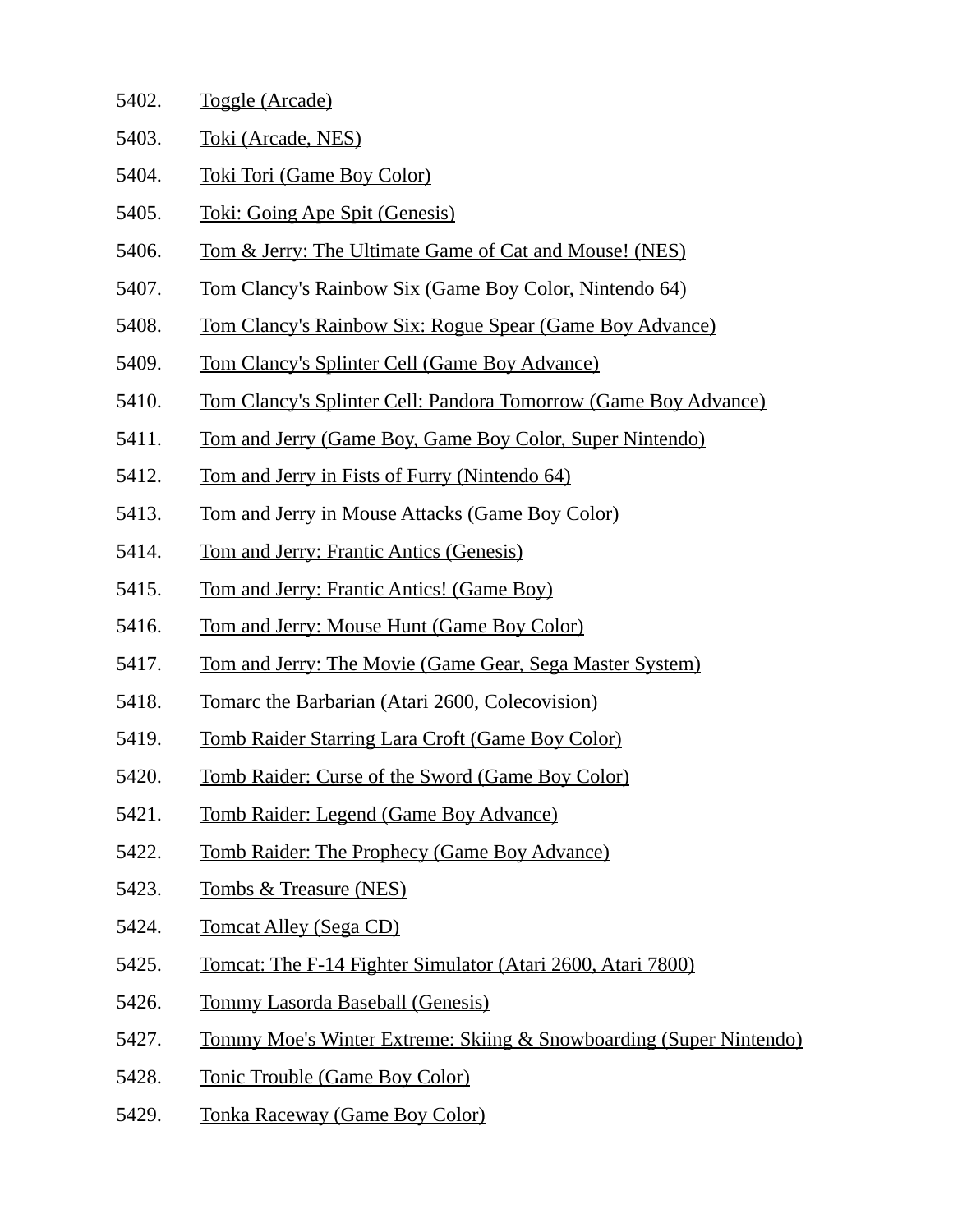- 5430. Tony Hawk's American Sk8land (Game Boy Advance)
- 5431. Tony Hawk's Downhill Jam (Game Boy Advance)
- 5432. Tony Hawk's Pro Skater (Nintendo 64)
- 5433. Tony Hawk's Pro Skater 2 (Game Boy Advance, Nintendo 64)
- 5434. Tony Hawk's Pro Skater 3 (Game Boy Advance, Game Boy Color, Nintendo 64)
- 5435. Tony Hawk's Pro Skater 4 (Game Boy Advance)
- 5436. Tony Hawk's Underground (Game Boy Advance)
- 5437. Tony Hawk's Underground 2 (Game Boy Advance)
- 5438. Tony La Russa Baseball (Genesis)
- 5439. Tony Meola's Sidekicks Soccer (Super Nintendo)
- 5440. Toobin' (Game Boy Color, NES)
- 5441. Toonsylvania (Game Boy Color)
- 5442. Top Gear (Super Nintendo)
- 5443. Top Gear 2 (Genesis, Super Nintendo)
- 5444. Top Gear 3000 (Super Nintendo)
- 5445. Top Gear Hyper-Bike (Nintendo 64)
- 5446. Top Gear Overdrive (Nintendo 64)
- 5447. Top Gear Pocket 2 (Game Boy Color)
- 5448. Top Gear Rally (PAL) (Game Boy Color)
- 5449. Top Gear Rally 2 (Nintendo 64)
- 5450. Top Gun (NES)
- 5451. Top Gun: Firestorm (Game Boy Color)
- 5452. Top Gun: Guts and Glory (Game Boy)
- 5453. Top Gun: The Second Mission (NES)
- 5454. Top Gunner (US) (Arcade)
- 5455. Top Hunter: Roddy & Cathy (Arcade)
- 5456. Top Player's Golf (Arcade)
- 5457. Top Pro Golf (Genesis)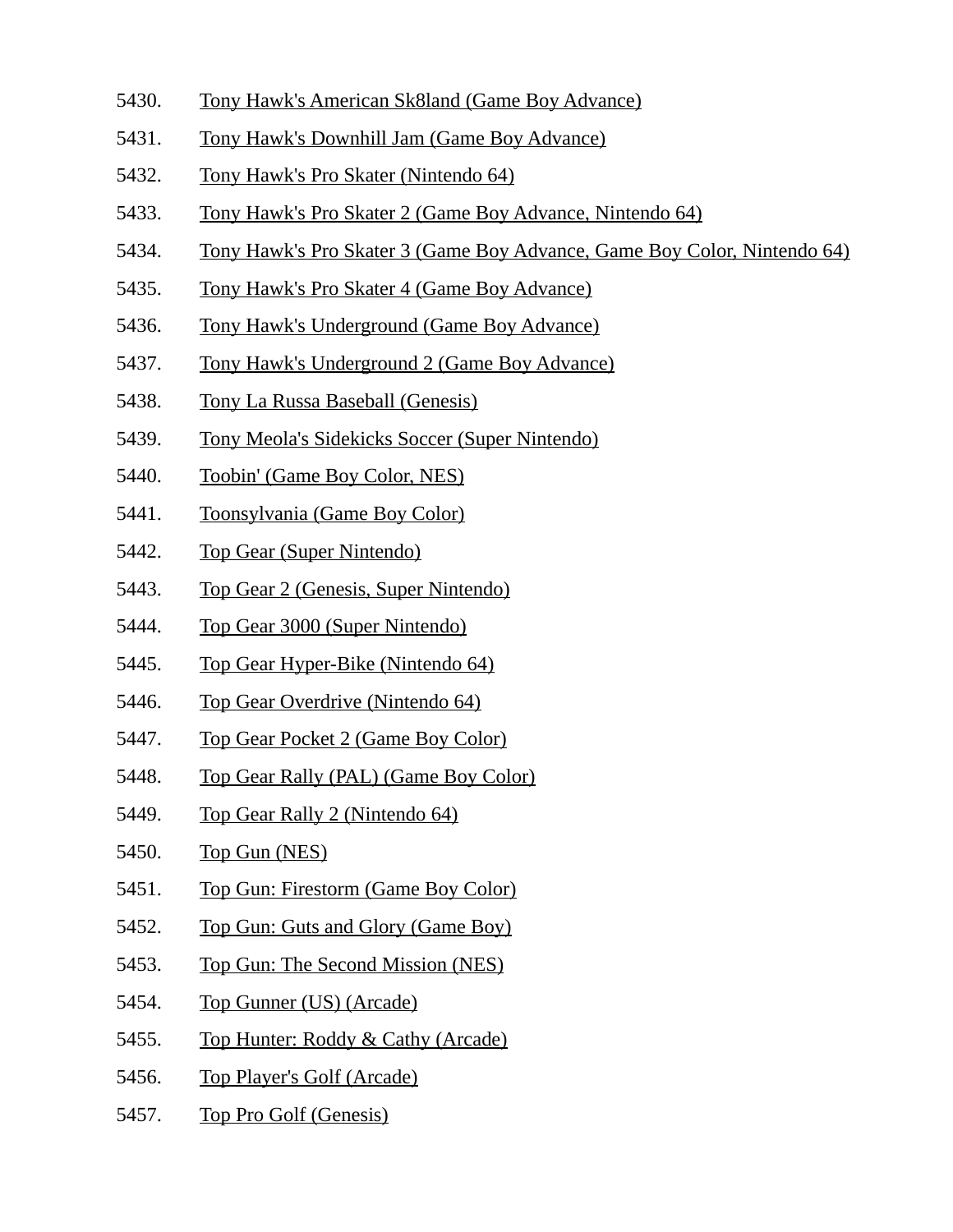- 5458. Top Pro Golf 2 (Genesis)
- 5459. Top Rank Tennis (Game Boy)
- 5460. Top Ranking Stars (Arcade)
- 5461. Top Speed (Arcade)
- 5462. Torpedo Range (Game Boy)
- 5463. Total Carnage (Arcade, Game Boy, Super Nintendo)
- 5464. Total Football (Genesis)
- 5465. Total Recall (NES)
- 5466. Totally Rad (NES)
- 5467. Toto World 3 (Sega Master System)
- 5468. Touch Down Fever (NES)
- 5469. Touchdown Fever (Arcade)
- 5470. Touchdown Fever II (Arcade)
- 5471. Touchdown Football (Atari 7800)
- 5472. Toughman Contest (Genesis, Sega 32X)
- 5473. Tour De France (Vectrex)
- 5474. Tournament Tennis (Colecovision)
- 5475. Tower Toppler (Atari 7800)
- 5476. Tower of Doom (Intellivision)
- 5477. Towering Inferno (Atari 2600)
- 5478. Town & Country Surf Designs: Thrilla's Surfari (NES)
- 5479. Town & Country Surf Designs: Wood & Water Rage (NES)
- 5480. Toxic Crusaders (Game Boy, Genesis, NES)
- 5481. Toy Shop Boys (TurboGrafx-16)
- 5482. Toy Story (Game Boy, Super Nintendo)
- 5483. Toy Story 2 (Game Boy Color)
- 5484. Toy Story 2: Buzz Lightyear to the Rescue! (Nintendo 64)
- 5485. Toypop (Arcade)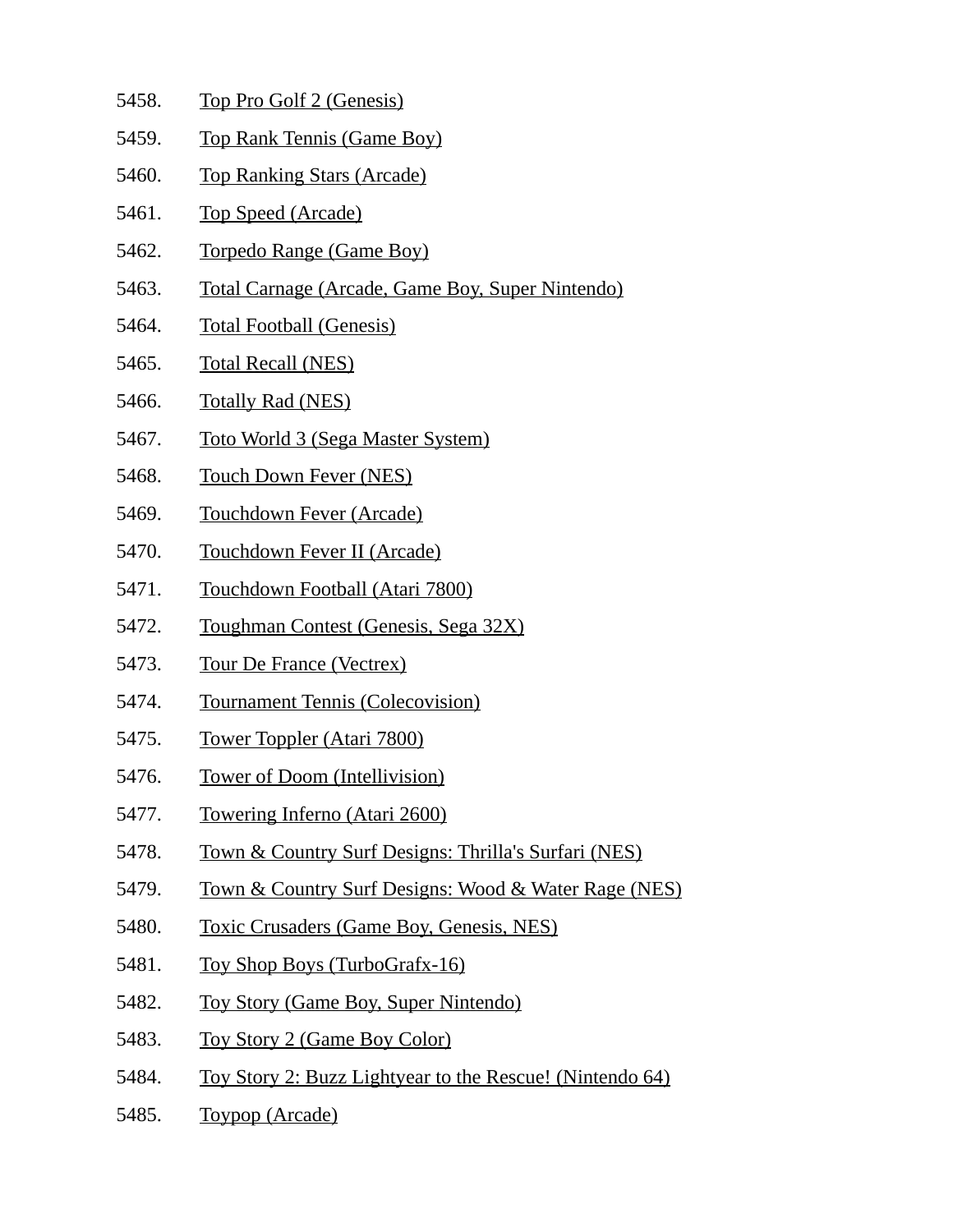- 5486. Toys (Genesis, Super Nintendo)
- 5487. Track & Field (Arcade, Atari 2600, Colecovision, Game Boy, NES)
- 5488. Track & Field II (NES)
- 5489. Track Meet (Game Boy)
- 5490. Trampoline Terror! (Genesis)
- 5491. TransBot (Sega Master System)
- 5492. Transformer (Arcade)
- 5493. Transformers: Beast Wars Transmetals (Nintendo 64)
- 5494. Transformers: Convoy no Nazo (NES)
- 5495. Trax (Game Boy)
- 5496. Traysia (Genesis)
- 5497. Treasure Master (NES)
- 5498. Trick Boarder (Game Boy Color)
- 5499. Trick Trap (Arcade)
- 5500. Tricky Doc (Arcade)
- 5501. Tricky Kick (TurboGrafx-16)
- 5502. Trio The Punch Never Forget Me... (Arcade)
- 5503. Triple Action (Intellivision)
- 5504. Triple Challenge (Intellivision)
- 5505. Triple Play 2000 (Nintendo 64)
- 5506. Triple Play 96 (Genesis)
- 5507. Triple Play: Gold Edition (Genesis)
- 5508. Triple Punch (Arcade)
- 5509. Trivial Pursuit Genus Edition (Sega Master System)
- 5510. Troddlers (Super Nintendo)
- 5511. Trog (Arcade)
- 5512. Trog! (NES)
- 5513. Trojan (Arcade, NES)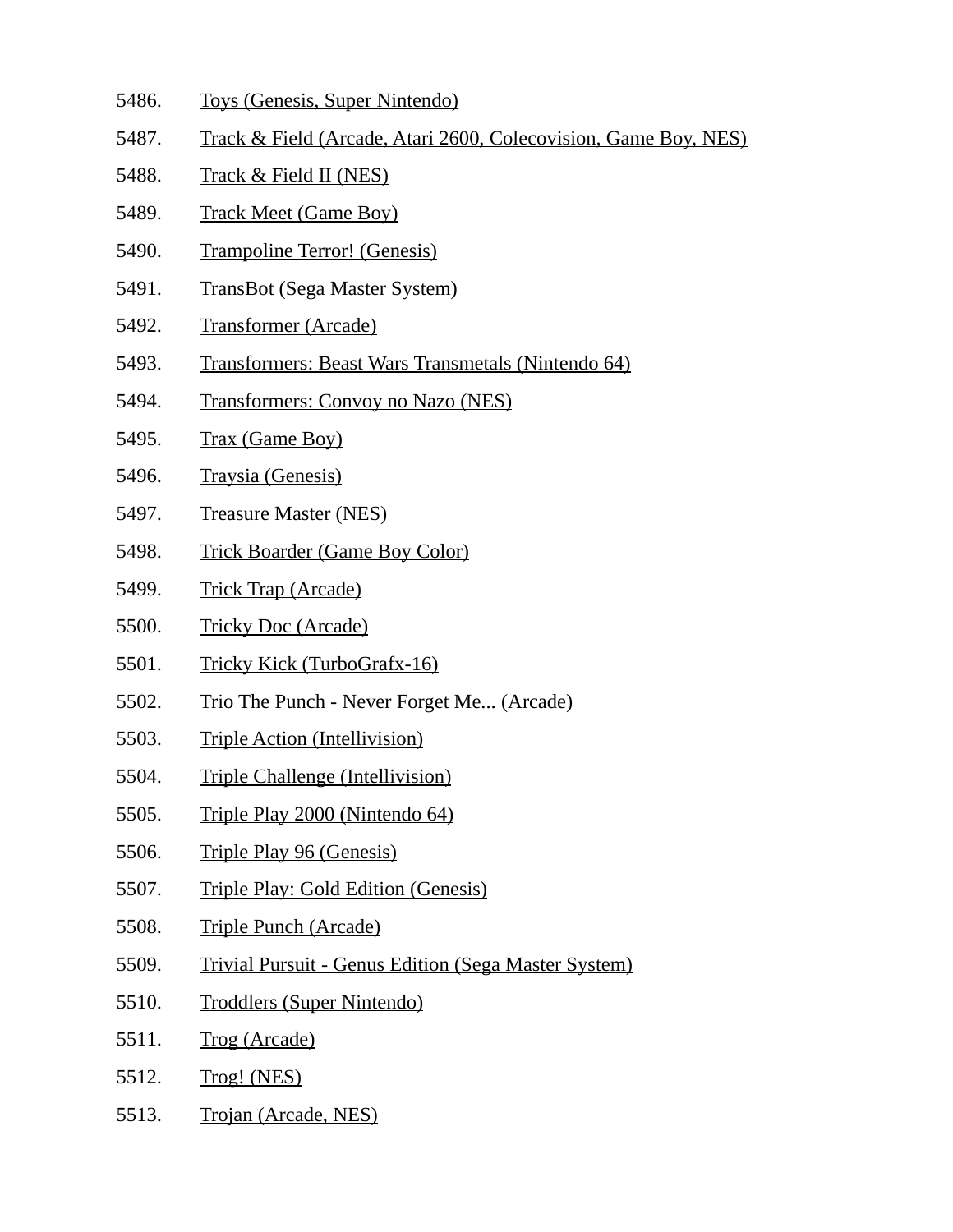| 5514. | <b>Trolls on Treasure Island (NES)</b>                                  |
|-------|-------------------------------------------------------------------------|
| 5515. | <b>Tron (Arcade)</b>                                                    |
| 5516. | <u>Tron 2.0: Killer App (Game Boy Advance)</u>                          |
| 5517. | <u>Tropical Angel (Arcade)</u>                                          |
| 5518. | <b>Tropical Trouble (Intellivision)</b>                                 |
| 5519. | <b>Trouballs (Game Boy Color)</b>                                       |
| 5520. | <b>Trouble Shooter (Genesis)</b>                                        |
| 5521. | <b>Troy Aikman NFL Football (Genesis, Super Nintendo)</b>               |
| 5522. | Truckin' (Intellivision)                                                |
| 5523. | True Golf Classics: Pebble Beach Golf Links (Odyssey 2, Super Nintendo) |
| 5524. | <b>True Golf Classics: Waialae Country Club (Super Nintendo)</b>        |
| 5525. | <b>True Golf Classics: Wicked 18 (Super Nintendo)</b>                   |
| 5526. | <u>True Lies (Game Boy, Game Gear, Genesis, Super Nintendo)</u>         |
| 5527. | <b>Truxton (Arcade, Genesis)</b>                                        |
| 5528. | <b>Truxton II (Arcade)</b>                                              |
| 5529. | Tube Panic (Arcade)                                                     |
| 5530. | <b>Tuff E Nuff (Super Nintendo)</b>                                     |
| 5531. | <b>Tug Boat (Arcade)</b>                                                |
| 5532. | <b>Tumble Pop (Arcade)</b>                                              |
| 5533. | Tunnel Hunt (Arcade)                                                    |
| 5534. | Tunnel Runner (Atari 2600)                                              |
| 5535. | Turbo (Arcade, Colecovision, Intellivision)                             |
| 5536. | <b>Turbo Force (Arcade)</b>                                             |
| 5537. | Turbo OutRun (Genesis)                                                  |
| 5538. | <b>Turkey Shoot (Arcade)</b>                                            |
| 5539. | Turmoil (Atari 2600)                                                    |
| 5540. | Turn and Burn: No-Fly Zone (Super Nintendo)                             |
| 5541. | Turn and Burn: The F-14 Dogfight Simulator (Game Boy)                   |
|       |                                                                         |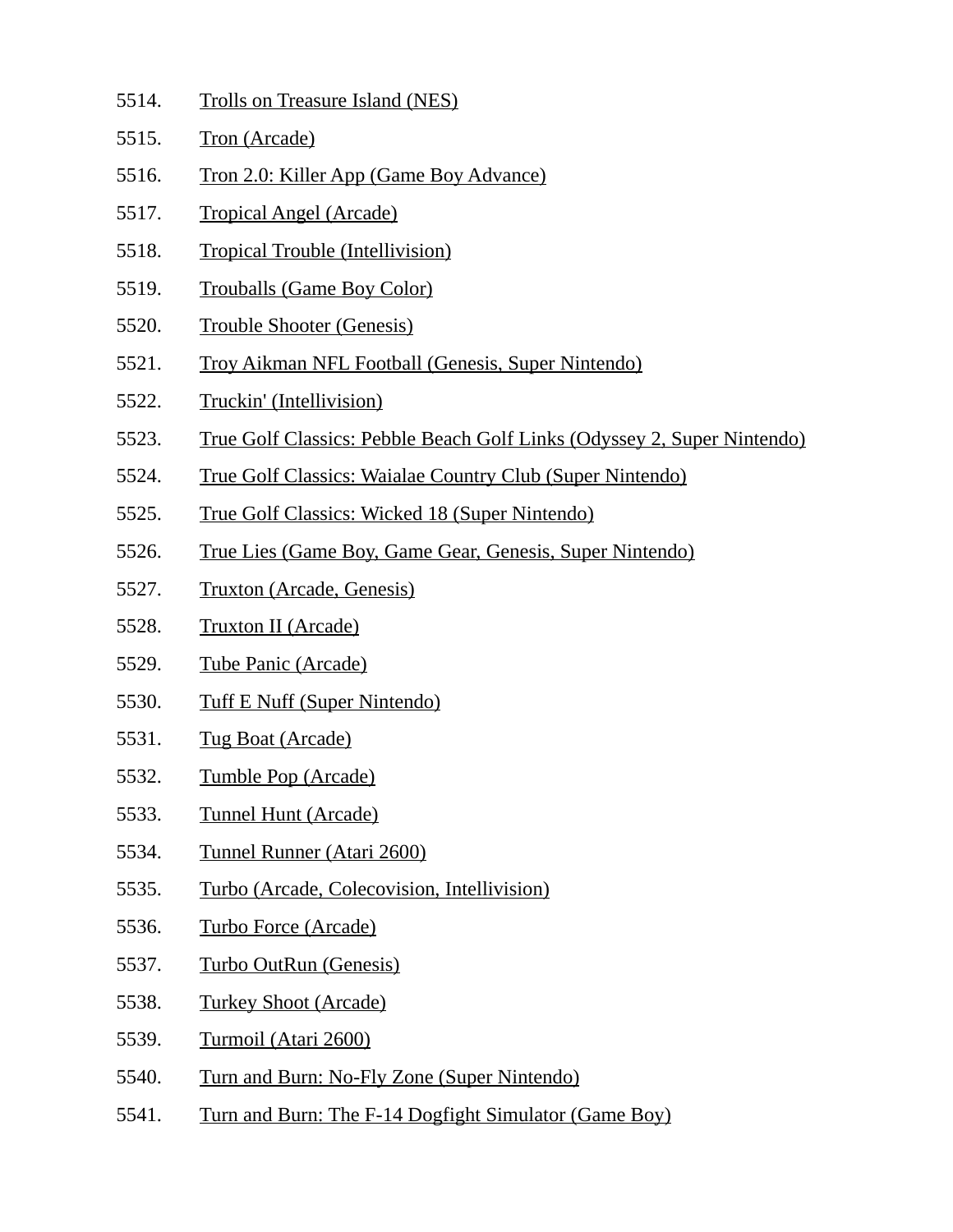- 5542. Turok 2: Seeds of Evil (Game Boy Color, Nintendo 64)
- 5543. Turok 3: Shadow of Oblivion (Game Boy Color, Nintendo 64)
- 5544. Turok: Battle of the Bionosaurs (Game Boy)
- 5545. Turok: Dinosaur Hunter (Nintendo 64)
- 5546. Turok: Evolution (Game Boy Advance)
- 5547. Turok: Rage Wars (Game Boy Color, Nintendo 64)
- 5548. Turrican (Game Boy, Genesis, TurboGrafx-16)
- 5549. Turtle Ship (Arcade)
- 5550. Turtles (Arcade, Odyssey 2)
- 5551. Tutankham (Arcade, Atari 2600, Colecovision, Intellivision)
- 5552. Tweety's High-Flying Adventure (Game Boy Color)
- 5553. Twin Bee Yahhoo! (Arcade)
- 5554. Twin Cobra (Arcade, Genesis, NES)
- 5555. Twin Eagle (NES)
- 5556. Twin Eagle Revenge of Joe's Brother (Arcade)
- 5557. Twin Hawk (Arcade, Genesis)
- 5558. Twin Qix (Arcade)
- 5559. TwinBee (Arcade)
- 5560. Twinkle Star Sprites (Arcade)
- 5561. Twisted Edge Extreme Snowboarding (Nintendo 64)
- 5562. Two Crude Dudes (Genesis)
- 5563. Two Tigers (Arcade)
- 5564. Two Tribes: Populous II (Genesis)
- 5565. Type & Tell (USA) (Odyssey 2)
- 5566. Typhoon (Arcade)
- 5567. Tōkidenshō Angel Eyes (Arcade)
- 5568. U.N. Defense Force: Earth Joker (Arcade)
- 5569. U.N. Squadron (Arcade, Super Nintendo)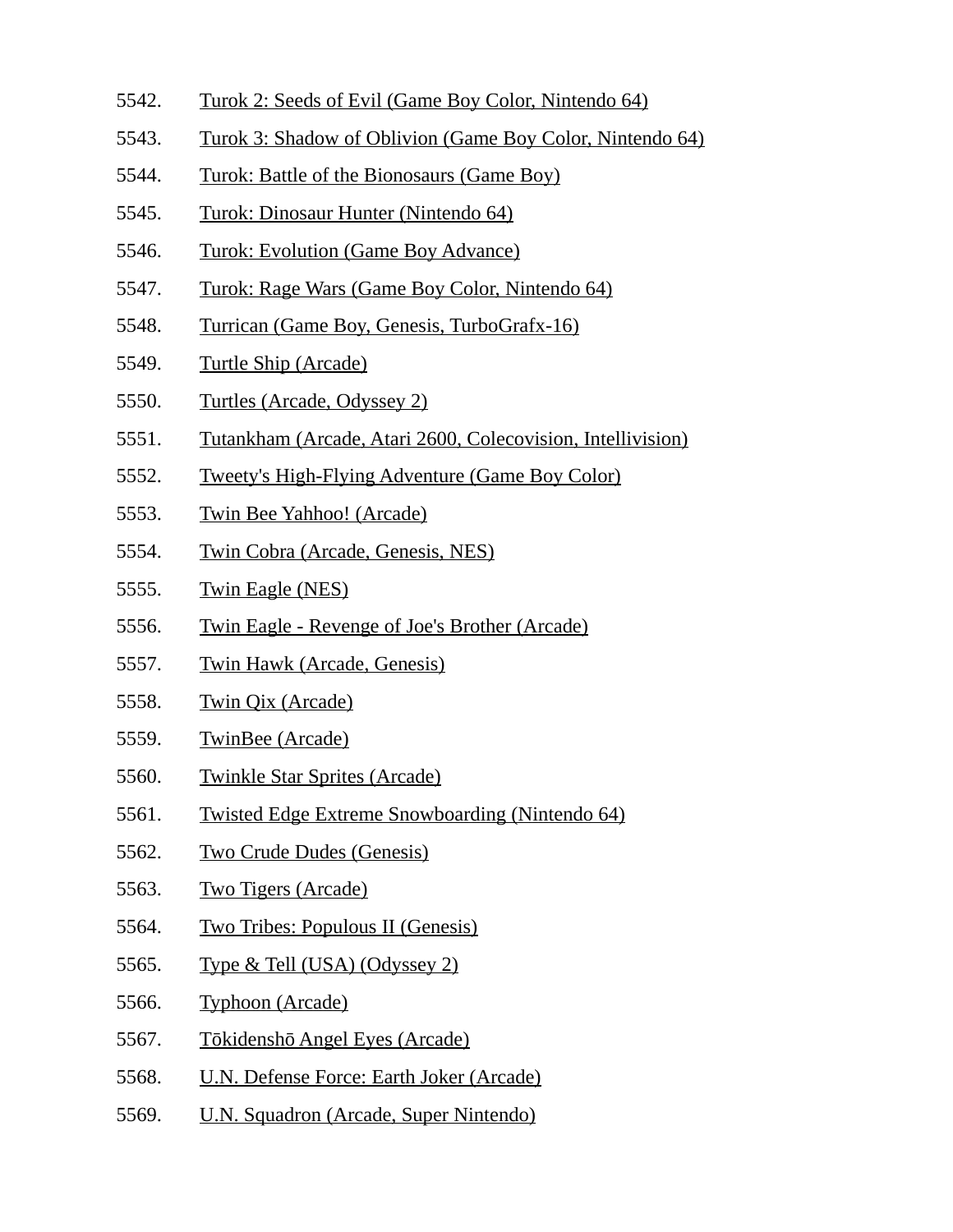- 5570. U.S. Championship V'Ball (Arcade)
- 5571. U.S. Ski Team Skiing (Intellivision)
- 5572. UFO (USA) (Odyssey 2)
- 5573. UFO Robo Dangar (Arcade)
- 5574. UNO (Game Boy Color)
- 5575. US AAF Mustang (Arcade)
- 5576. USCF Chess (Intellivision)
- 5577. Ultima IV: Quest of the Avatar (Sega Master System)
- 5578. Ultima: Exodus (NES)
- 5579. Ultima: Quest of the Avatar (NES)
- 5580. Ultima: Runes of Virtue (Game Boy)
- 5581. Ultima: Runes of Virtue II (Game Boy, Super Nintendo)
- 5582. Ultima: The Black Gate (Super Nintendo)
- 5583. Ultima: The False Prophet (Super Nintendo)
- 5584. Ultima: Warriors of Destiny (NES)
- 5585. Ultimate Air Combat (NES)
- 5586. Ultimate Basketball (NES)
- 5587. Ultimate Card Games (Game Boy Advance)
- 5588. Ultimate Fighter (Super Nintendo)
- 5589. Ultimate League Soccer (NES)
- 5590. Ultimate Mortal Kombat 3 (Arcade, Genesis, Super Nintendo)
- 5591. Ultimate QIX (Genesis)
- 5592. Ultimate Soccer (Game Gear, Genesis, Sega Master System)
- 5593. Ultimate Spider-Man (Game Boy Advance)
- 5594. Ultimate Surfing (Game Boy Color)
- 5595. Ultimate Tennis (Arcade)
- 5596. Ultra Balloon (Arcade)
- 5597. Ultra Golf (Game Boy)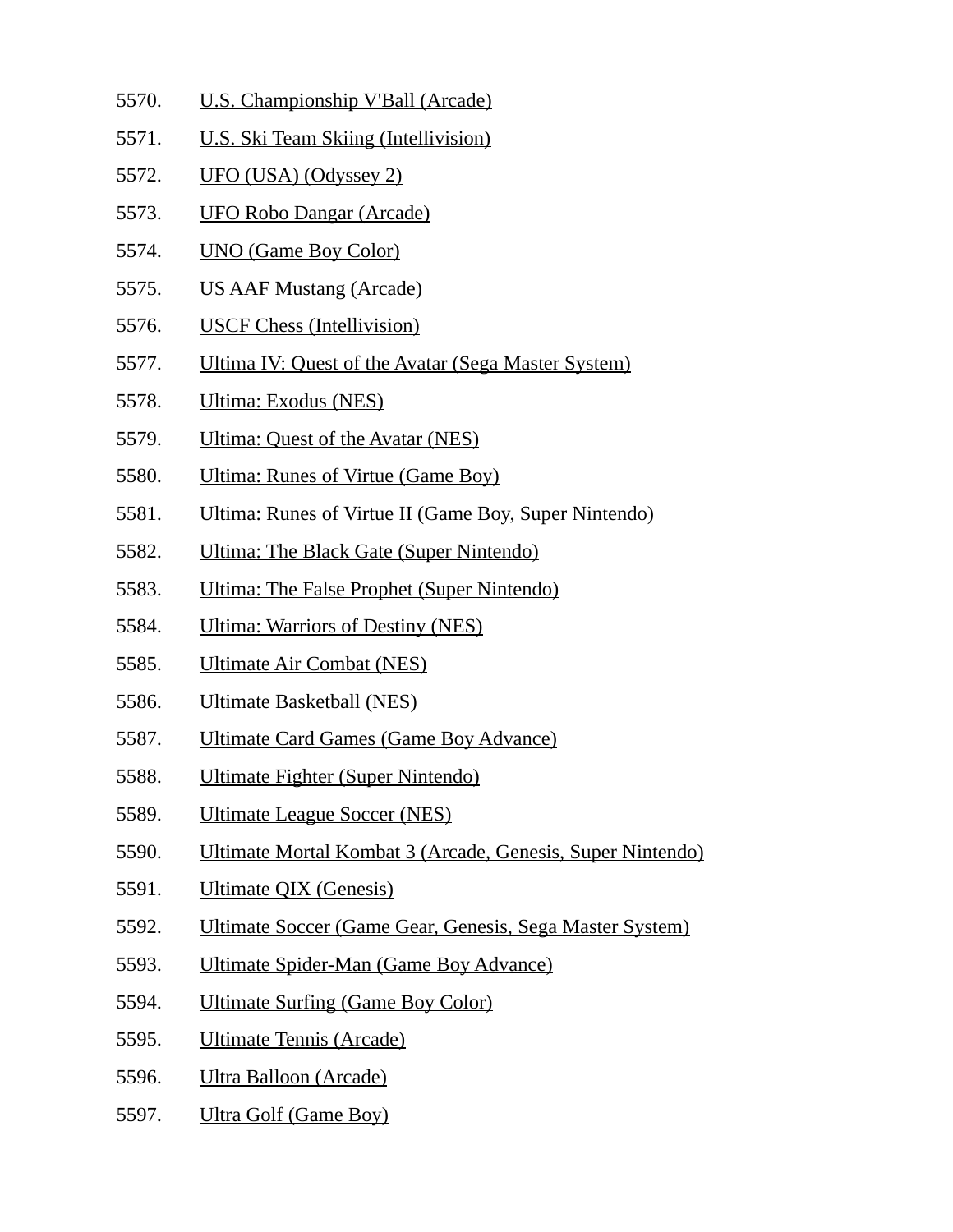- 5598. Ultra Tank (Arcade)
- 5599. Ultra Toukon Densetsu (Arcade)
- 5600. Ultra X Weapons (Arcade)
- 5601. Ultraman (Arcade, Game Boy, Genesis, Super Nintendo)
- 5602. Ultraman Club: Tatakae! Ultraman Kyoudai!! (Arcade)
- 5603. Uncharted Waters (Genesis, NES, Super Nintendo)
- 5604. Undead Line (Genesis)
- 5605. Undercover Cops (Arcade)
- 5606. UniWar S (Arcade)
- 5607. Uninvited (NES)
- 5608. Uniracers (Super Nintendo)
- 5609. Universal Soldier (Genesis, Super Nintendo)
- 5610. Unnecessary Roughness '95 (Genesis)
- 5611. Up 'n Down (Atari 2600)
- 5612. Up'n Down (Arcade, Colecovision)
- 5613. Urban Champion (NES)
- 5614. Urban Strike (Game Gear, Genesis, Super Nintendo)
- 5615. Us Vs. Them (Daphne)
- 5616. Usa Pro Basketball (TurboGrafx-16)
- 5617. Utopia (Intellivision)
- 5618. Utopia: The Creation of a Nation (Super Nintendo)
- 5619. V-Rally 3 (Game Boy Advance)
- 5620. V-Rally Edition 99 (Nintendo 64)
- 5621. V-Rally: Championship Edition (Game Boy)
- 5622. V-Rally: Edition 99 (Game Boy Color)
- 5623. VR Troopers (Game Gear, Genesis)
- 5624. Valis (Genesis)
- 5625. Valis III (Genesis)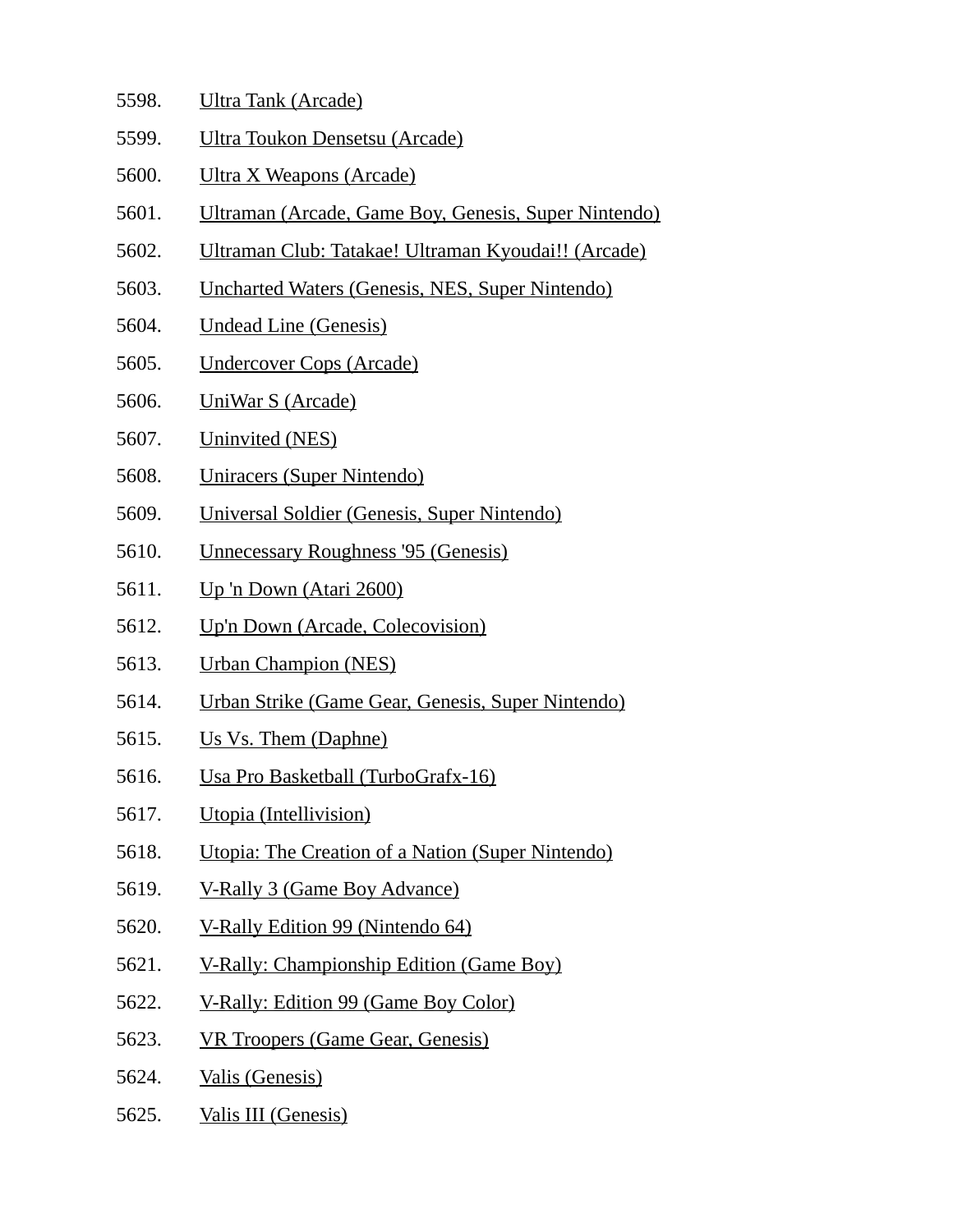- 5626. Valkyrie no Densetsu (TurboGrafx-16)
- 5627. Valtric (Arcade)
- 5628. Vampire (UE) [!] (Sega Master System)
- 5629. Vampire Savior: The Lord Of Vampire (Arcade)
- 5630. Vampire: Master of Darkness (Game Gear)
- 5631. Van-Van Car (Arcade)
- 5632. Vandyke (Arcade)
- 5633. Vanguard (Arcade, Atari 2600)
- 5634. Vanguard 2 (Arcade)
- 5635. Vapor Trail (Arcade, Genesis)
- 5636. Varth: Operation Thunderstorm (Arcade)
- 5637. Vasara (Arcade)
- 5638. Vastar (Arcade)
- 5639. Vay (Sega CD)
- 5640. Vectorman (Genesis)
- 5641. Vectorman 2 (Genesis)
- 5642. Vectron (Intellivision)
- 5643. Vegas Dream (NES)
- 5644. Vegas Games (Game Boy Color)
- 5645. Vegas Stakes (Game Boy, Super Nintendo)
- 5646. Veigues Tactical Gladiator (TurboGrafx-16)
- 5647. Vendetta (Arcade)
- 5648. Venice Beach Volleyball (NES)
- 5649. Venom . Spider-Man: Separation Anxiety (Genesis)
- 5650. Venture (Arcade, Atari 2600, Colecovision, Intellivision)
- 5651. Venture II (Atari 2600)
- 5652. Vice: Project Doom (NES)
- 5653. Victory (Arcade, Colecovision)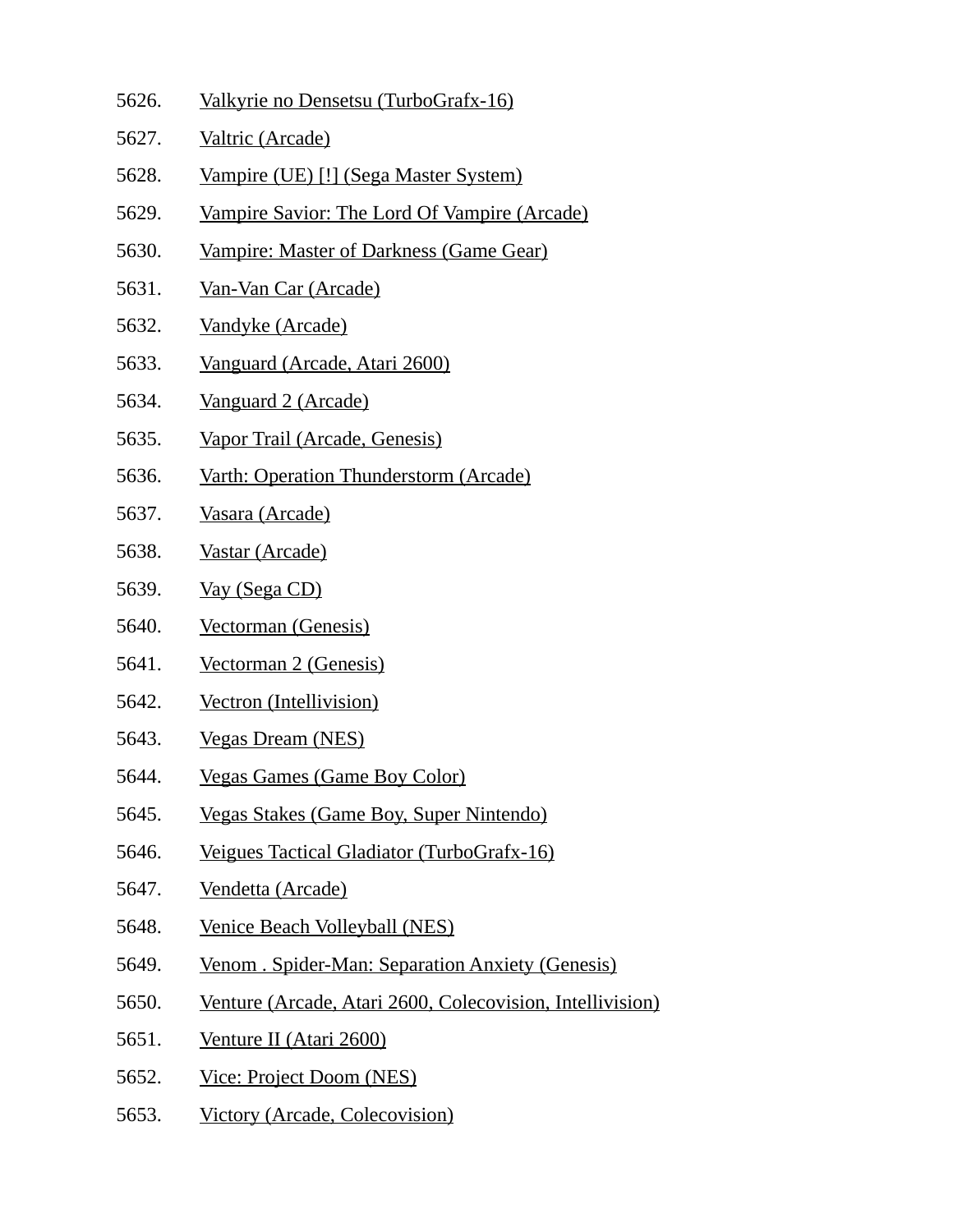- 5654. Victory Road (Arcade)
- 5655. Victory Run (TurboGrafx-16)
- 5656. Video Checkers (Atari 2600)
- 5657. Video Chess (Atari 2600)
- 5658. Video Hustler (Arcade)
- 5659. Video Olympics (Atari 2600)
- 5660. Video Pinball (Atari 2600)
- 5661. Videomation (NES)
- 5662. Viewpoint (Arcade)
- 5663. Vigilante (Arcade, Sega Master System, TurboGrafx-16)
- 5664. Vigilante 8 (Game Boy Color, Nintendo 64)
- 5665. Vigilante 8: 2nd Offense (Nintendo 64)
- 5666. Vindicators (Arcade, NES)
- 5667. Vindicators Part II (Arcade)
- 5668. Violent Soldier (TurboGrafx-16)
- 5669. Violent Storm (Arcade)
- 5670. Viper (Arcade)
- 5671. Virtua Fighter (Sega 32X)
- 5672. Virtua Fighter 2 (Genesis)
- 5673. Virtua Racing (Genesis)
- 5674. Virtua Racing Deluxe (Sega 32X)
- 5675. Virtua Tennis (Game Boy Advance)
- 5676. Virtual Bart (Genesis, Super Nintendo)
- 5677. Virtual Pinball (Genesis)
- 5678. Virtual Pool 64 (Nintendo 64)
- 5679. Vixen 357 (Genesis)
- 5680. Volfied (Arcade, Genesis, TurboGrafx-16)
- 5681. Volleyball (NES, Odyssey 2)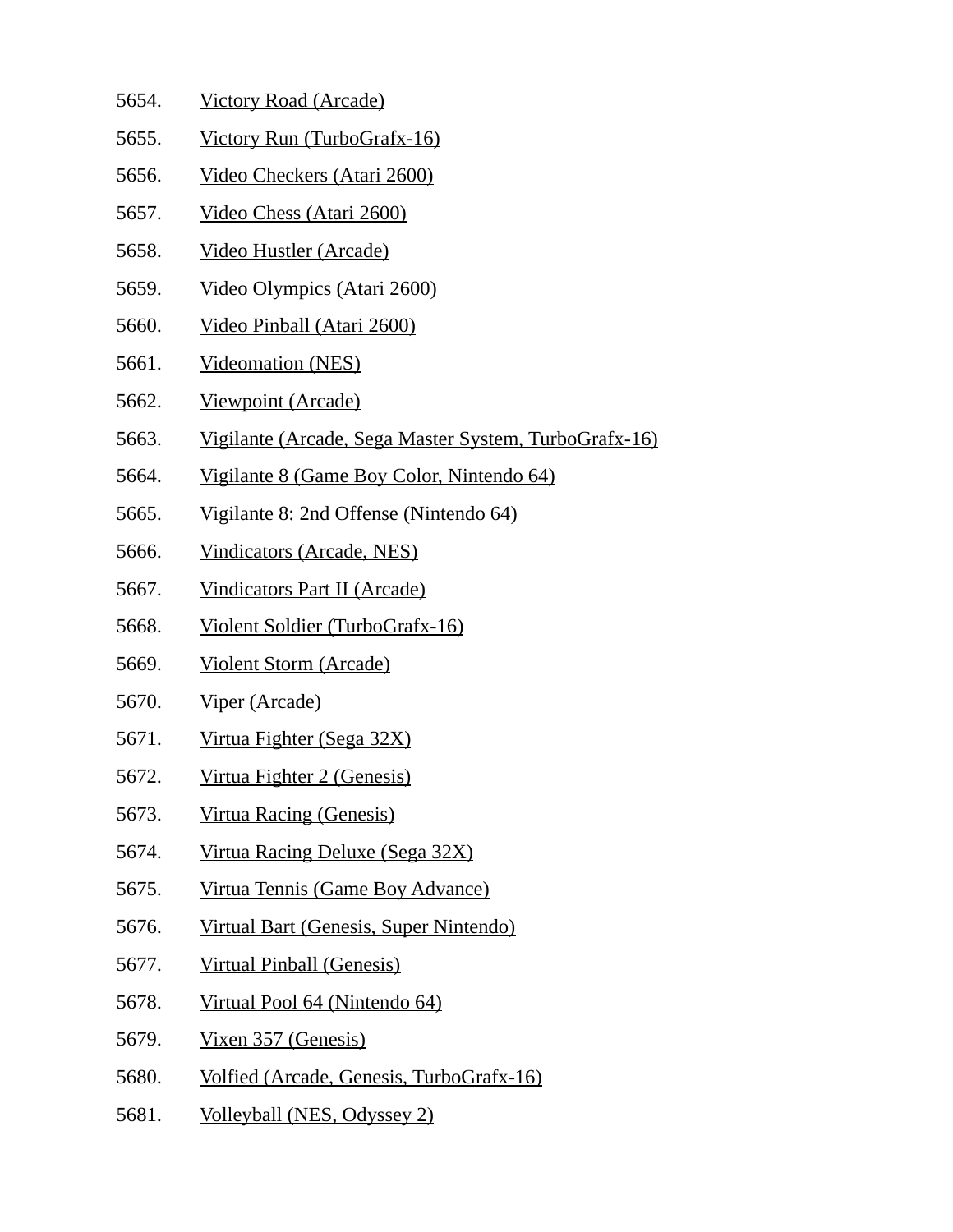- 5682. Voltage Fighter Gowcaizer (Arcade)
- 5683. Vortex (Super Nintendo)
- 5684. Vulcan Venture (Arcade)
- 5685. Vulgus (Arcade)
- 5686. W RING (TurboGrafx-16)
- 5687. WCW Mayhem (Game Boy Color)
- 5688. WCW Super Brawl Wrestling (Super Nintendo)
- 5689. WCW The Main Event (Game Boy)
- 5690. WCW World Championship Wrestling (NES)
- 5691. WCW/nWo Revenge (Nintendo 64)
- 5692. WEC Le Mans 24 (Arcade)
- 5693. WWE Road to WrestleMania X8 (Game Boy Advance)
- 5694. WWE Survivor Series (Game Boy Advance)
- 5695. WWF Attitude (Game Boy Color)
- 5696. WWF Betrayal (Game Boy Color)
- 5697. WWF King of the Ring (Game Boy, NES)
- 5698. WWF No Mercy (Nintendo 64)
- 5699. WWF RAW (Sega 32X)
- 5700. WWF Rage in the Cage (Sega CD)
- 5701. WWF Raw (Game Boy, Game Gear, Genesis, Super Nintendo)
- 5702. WWF Royal Rumble (Genesis, Super Nintendo)
- 5703. WWF Super WrestleMania (Genesis, Super Nintendo)
- 5704. WWF Superstars (Arcade, Game Boy)
- 5705. WWF War Zone (Game Boy)
- 5706. WWF WrestleFest (Arcade)
- 5707. WWF WrestleMania 2000 (Nintendo 64)
- 5708. WWF WrestleMania: The Arcade Game (Sega 32X, Super Nintendo)
- 5709. WWF Wrestlemania (Arcade, NES)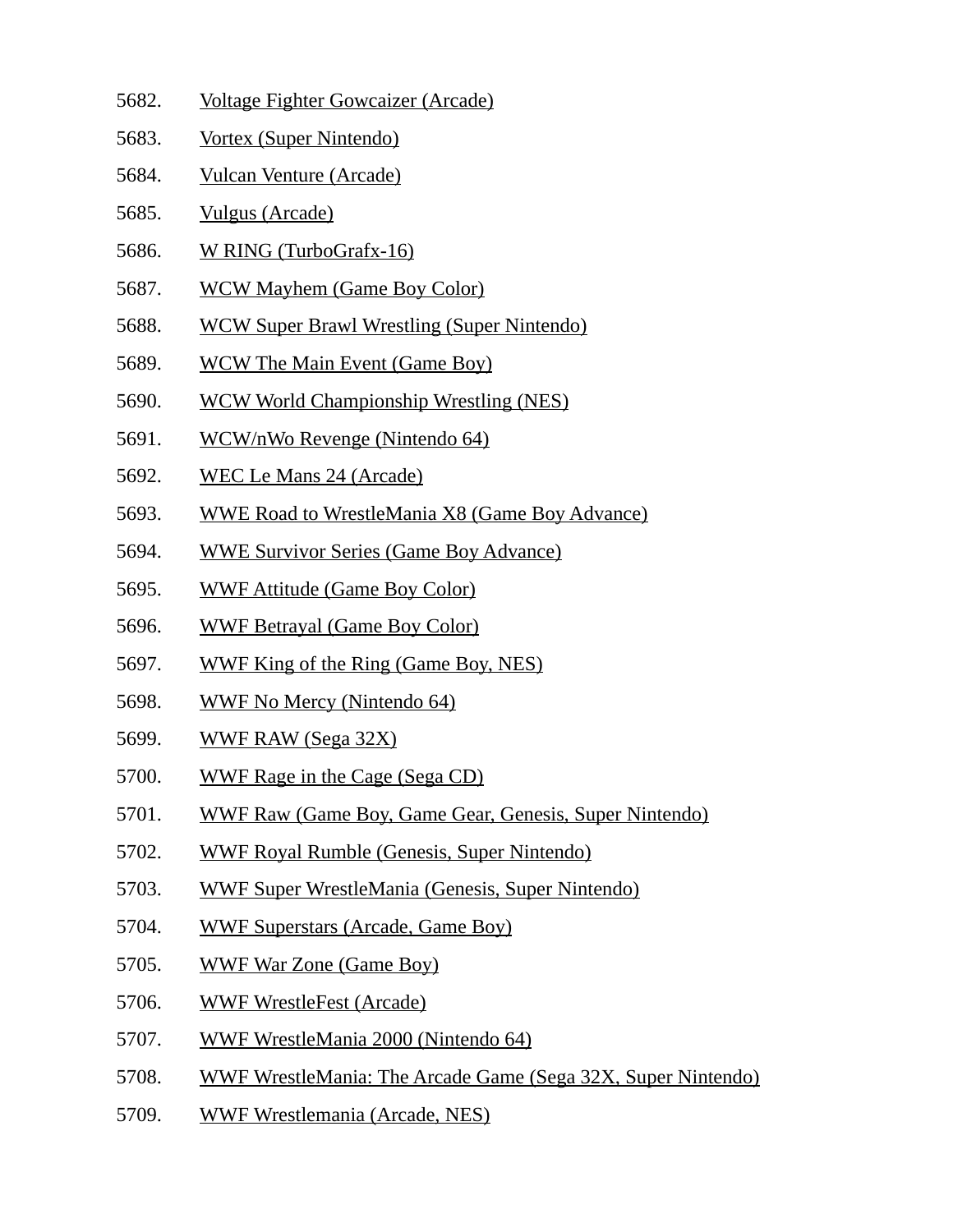- 5710. WWF Wrestlemania 2000 (Game Boy Color)
- 5711. WWF Wrestlemania Challenge (NES)
- 5712. WWF Wrestlemania Steel Cage Challenge (NES)
- 5713. WWF Wrestlemania: Steel Cage Challenge (Game Gear)
- 5714. WWF: Super Wrestlemania (Genesis)
- 5715. Wabbit (Atari 2600)
- 5716. Wacko (Arcade)
- 5717. Wacky Races (Game Boy Color, NES)
- 5718. Wacky Worlds Creativity Studio (Genesis)
- 5719. Wade Hixton's Counter Punch (Game Boy Advance)
- 5720. Wagyan Land 2 (NES)
- 5721. Wai Wai Jockey Gate-In! (Arcade)
- 5722. Waku Waku 7 (Arcade)
- 5723. Walker (Atari 2600)
- 5724. Wall Ball (Atari 2600)
- 5725. Wall Crash (Arcade)
- 5726. Wall Street (Arcade)
- 5727. Wall Street (Brazil) (Odyssey 2)
- 5728. Wall Street Kid (NES)
- 5729. Wally Bear and the No! Gang (NES)
- 5730. Walt Disney's Alice in Wonderland (Game Boy Color)
- 5731. Walt Disney's Snow White and the Seven Dwarfs (Game Boy Color)
- 5732. Walt Disney's The Jungle Book: Mowgli's Wild Adventure (Game Boy Color)
- 5733. Wanted (Arcade, Sega Master System)
- 5734. War (Colecovision)
- 5735. War 2410 (Super Nintendo)
- 5736. War 3010: The Revolution (Super Nintendo)
- 5737. War Gods (Nintendo 64)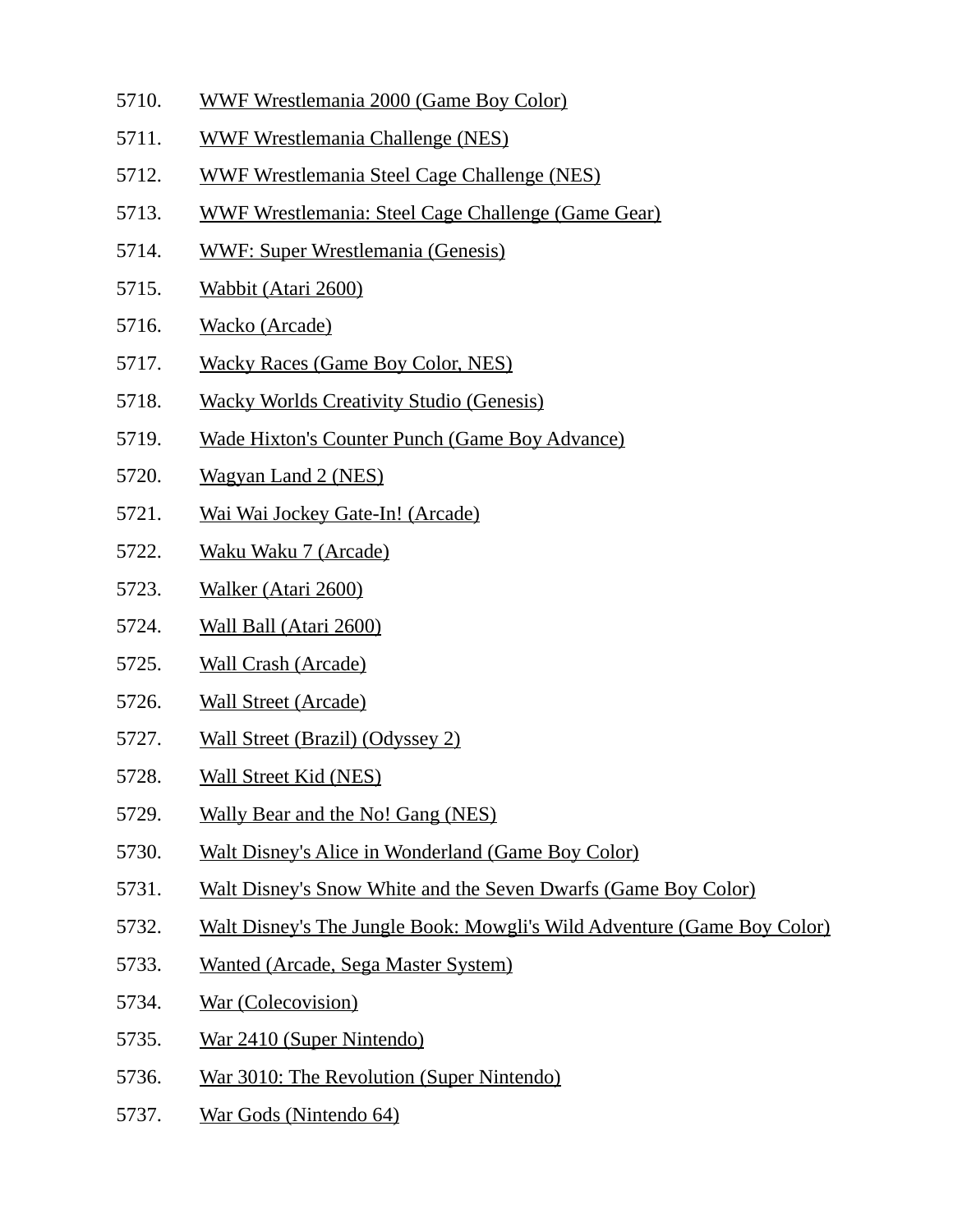| 5738. | <b>War Room (Colecovision)</b> |
|-------|--------------------------------|
|       |                                |

- 5739. War of Aero (Arcade)
- 5740. War of Nerves (Odyssey 2)
- 5741. War of the Bugs or Monsterous Manouvers in a Mushr (Arcade)
- 5742. WarGames (Colecovision)
- 5743. Wardner (Arcade, Genesis)
- 5744. Wario Blast featuring Bomberman! (Game Boy)
- 5745. Wario Land 3 (Game Boy Color)
- 5746. Wario Land 4 (Game Boy Advance)
- 5747. Wario Land II (Game Boy, Game Boy Color)
- 5748. Wario Land: Super Mario Land 3 (Game Boy)
- 5749. Wario's Woods (NES, Super Nintendo)
- 5750. WarioWare, Inc.: Mega Microgames! (Game Boy Advance)
- 5751. WarioWare: Twisted! (Game Boy Advance)
- 5752. Warlock (Genesis, Super Nintendo)
- 5753. Warlords (Arcade, Atari 2600)
- 5754. Warp & Warp (Arcade)
- 5755. WarpSpeed (Genesis, Super Nintendo)
- 5756. Warplock (Atari 2600)
- 5757. Warrior Blade: Rastan Saga Episode III (Arcade)
- 5758. Warrior of Rome (Genesis)
- 5759. Warriors of Fate (Arcade)
- 5760. Warriors of Might and Magic (Game Boy Color)
- 5761. Warsong (Genesis)
- 5762. Water Match (Arcade)
- 5763. Water Ski (Arcade, Atari 7800)
- 5764. Water World (Game Boy)
- 5765. Waterworld (Genesis)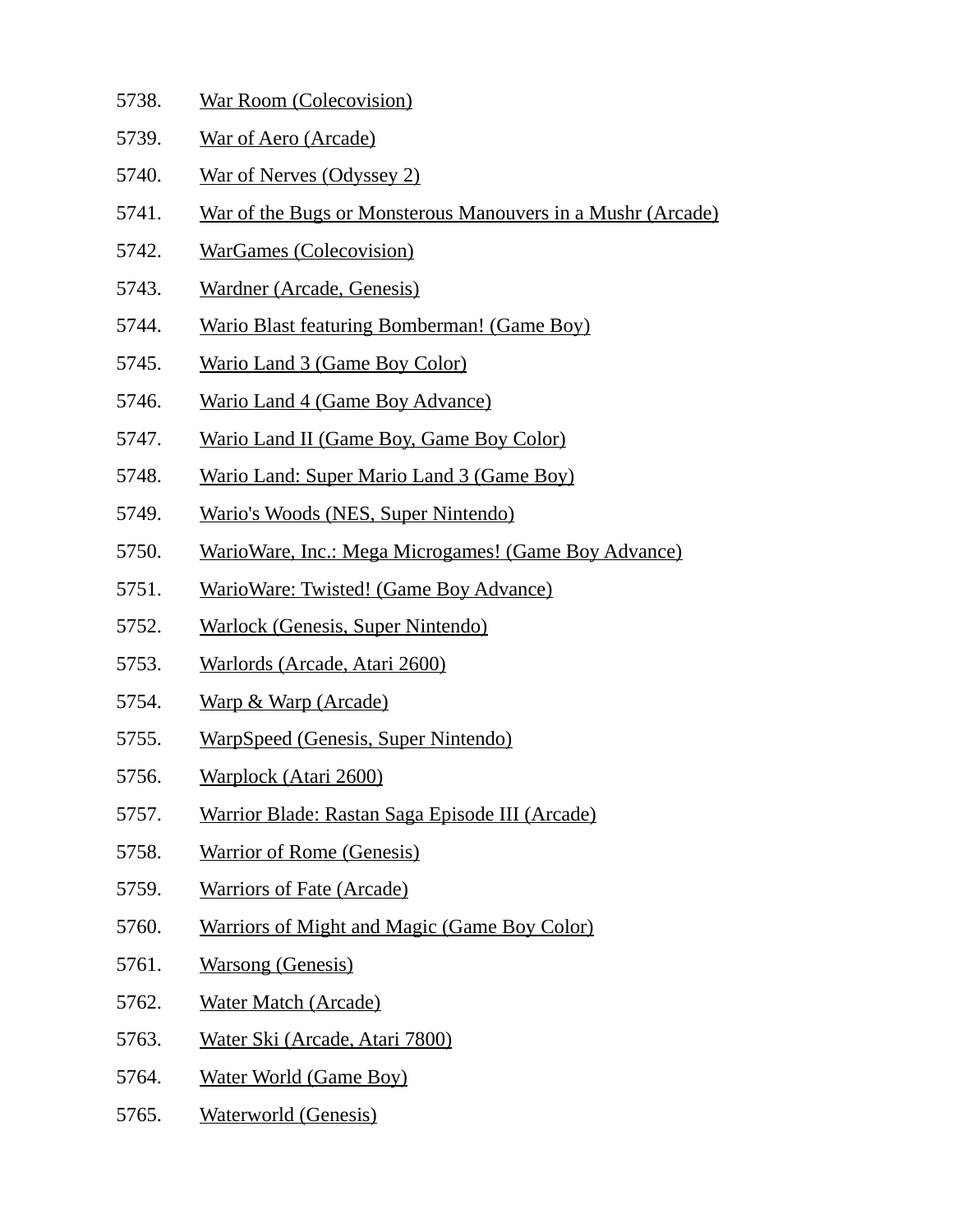- 5766. Wave Race (Game Boy)
- 5767. Wave Race 64 (Nintendo 64)
- 5768. Wayne Gretzky Hockey (NES)
- 5769. Wayne Gretzky and the NHLPA All-Stars (Genesis, Super Nintendo)
- 5770. Wayne Gretzky's 3D Hockey (Nintendo 64)
- 5771. Wayne's World (Game Boy, NES, Super Nintendo)
- 5772. We're Back! (Game Boy)
- 5773. We're Back!: A Dinosaur's Story (Super Nintendo)
- 5774. WeaponLord (Genesis, Super Nintendo)
- 5775. Webwarp (Vectrex)
- 5776. Welltris (Arcade)
- 5777. Werewolf: The Last Warrior (NES)
- 5778. Wetrix (Nintendo 64)
- 5779. Wheel Of Fortune (Arcade)
- 5780. Wheel of Fortune (Genesis, NES, Sega CD, Super Nintendo)
- 5781. Wheel of Fortune Featuring Vanna White (NES)
- 5782. Wheel of Fortune: Deluxe Edition (Super Nintendo)
- 5783. Wheel of Fortune: Family Edition (NES)
- 5784. Wheel of Fortune: Featuring Vanna White (Game Gear)
- 5785. Wheel of Fortune: Junior Edition (NES)
- 5786. Where in Time Is Carmen Sandiego (Genesis, NES, Super Nintendo)
- 5787. Where in the World Is Carmen Sandiego (Genesis, Super Nintendo)
- 5788. Where in the World Is Carmen Sandiego? (Sega Master System)
- 5789. Where's Waldo (NES)
- 5790. Whip Rush (Genesis)
- 5791. White Water! (Intellivision)
- 5792. Whizz (Super Nintendo)
- 5793. Who Dunit (Arcade)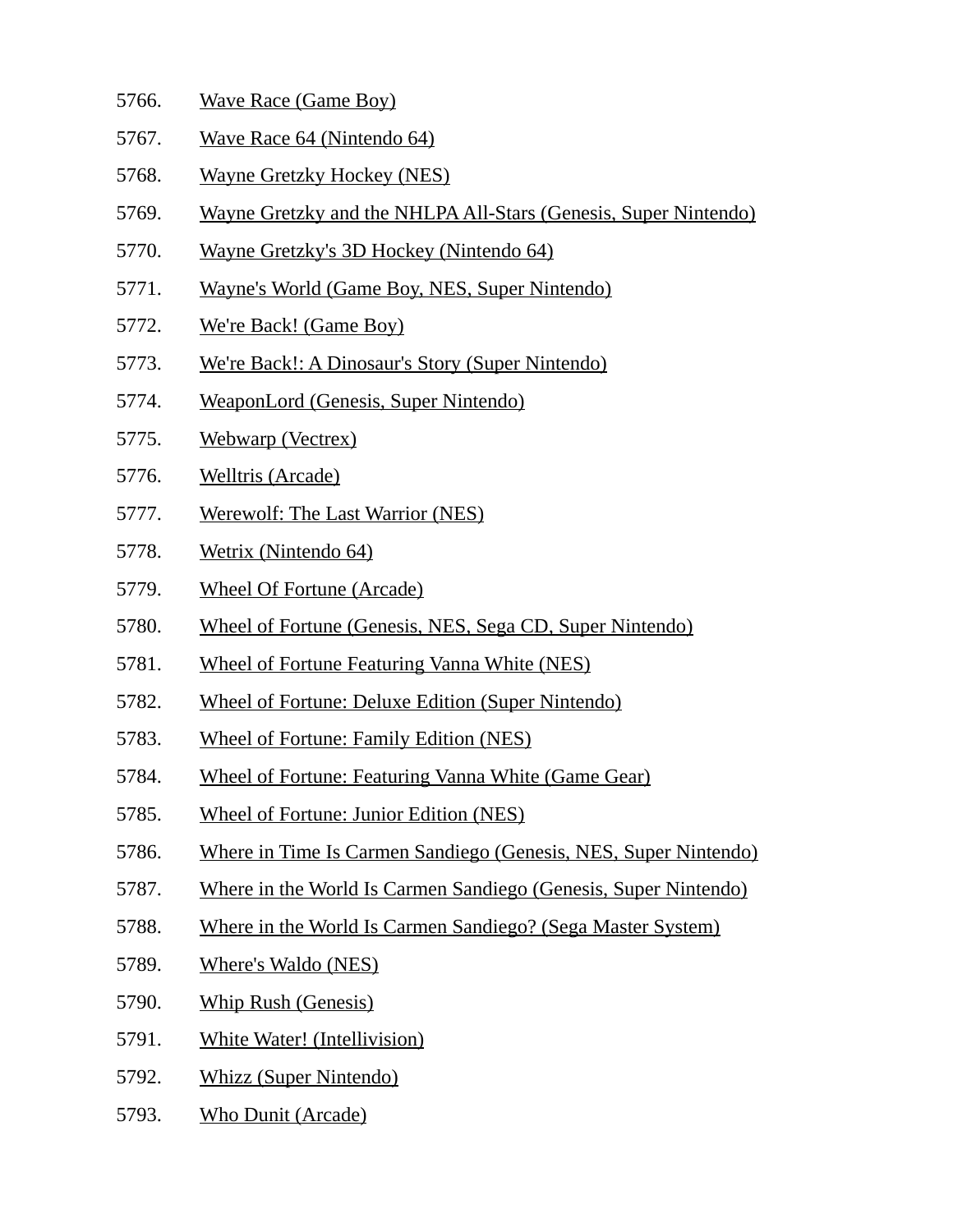- 5794. Who Framed Roger Rabbit (Game Boy, NES)
- 5795. Who Shot Johnny Rock? (Sega CD)
- 5796. Who Wants to Be a Millionaire 2nd Edition (Game Boy Color)
- 5797. Whomp 'Em (NES)
- 5798. Widget (NES)
- 5799. Wild Fang (Arcade)
- 5800. Wild Gunman (NES)
- 5801. Wild Guns (Super Nintendo)
- 5802. Wild Snake (Super Nintendo)
- 5803. Wild West C.O.W.-Boys of Moo Mesa (Arcade)
- 5804. Wild Western (Arcade)
- 5805. Wild Woody (Sega CD)
- 5806. Williams Arcade's Greatest Hits (Super Nintendo)
- 5807. Willow (Arcade, NES)
- 5808. Wily Tower (Arcade)
- 5809. Wimbledon (Game Gear, Sega Master System)
- 5810. Wimbledon Championship Tennis (Genesis)
- 5811. Wimbledon II (Sega Master System)
- 5812. Win, Lose or Draw (NES)
- 5813. WindJammers (Arcade)
- 5814. Wing Commander (Sega CD, Super Nintendo)
- 5815. Wing Commander: The Secret Missions (Super Nintendo)
- 5816. Wing War (Colecovision)
- 5817. Wings 2: Aces High (Super Nintendo)
- 5818. Wings of Fury (Game Boy Color)
- 5819. Winky Trap (Colecovision)
- 5820. Winning Shot (TurboGrafx-16)
- 5821. Winter Challenge (Genesis)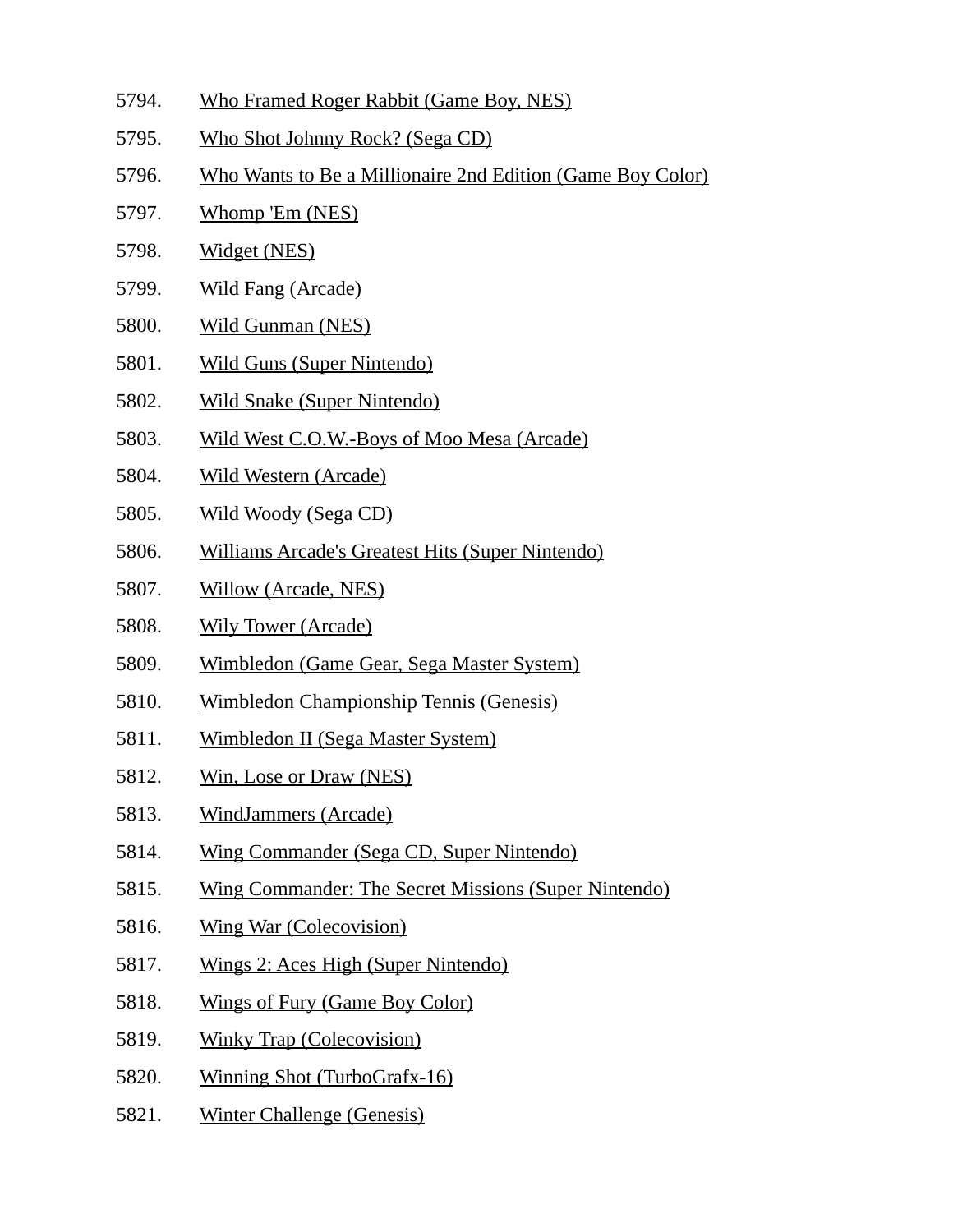- 5822. Winter Games (Atari 2600, Atari 7800, NES)
- 5823. Winter Gold (Game Boy)
- 5824. Winter Olympic Games Lillehammer 94 (Genesis)
- 5825. Winter Olympic Games: Lillehammer '94 (Game Boy, Super Nintendo)
- 5826. Winter Olympics Lillehammer '94 (Game Gear)
- 5827. Winter Olympics: Lillehammer '94 (Sega Master System)
- 5828. Wipeout 64 (Nintendo 64)
- 5829. Wirehead (Sega CD)
- 5830. Wit's (Arcade)
- 5831. Wiz Math, The Wizard of Id's (Colecovision)
- 5832. Wiz'n'Liz (Genesis)
- 5833. Wizard Fire (Arcade)
- 5834. Wizard Pinball (Game Gear)
- 5835. Wizard of Wor (Arcade, Atari 2600)
- 5836. Wizardry V: Heart of the Maelstrom (Super Nintendo)
- 5837. Wizardry: Knight of Diamonds: The Second Scenario (NES)
- 5838. Wizardry: Proving Grounds of the Mad Overlord (NES)
- 5839. Wizards & Warriors (NES)
- 5840. Wizards & Warriors III: Kuros...Visions of Power (NES)
- 5841. Wizards & Warriors X: Fortress of Fear (Game Boy)
- 5842. Wolf Child (Sega Master System)
- 5843. Wolfchild (Game Gear, Genesis, Sega CD, Super Nintendo)
- 5844. Wolfenstein 3-D (Super Nintendo)
- 5845. Wolfenstein 3D (Game Boy Advance)
- 5846. Wolverine (NES)
- 5847. Wolverine: Adamantium Rage (Genesis, Super Nintendo)
- 5848. Wonder Boy (Arcade, Colecovision, Game Gear, Sega Master System)
- 5849. Wonder Boy III : Monster Lair (Arcade)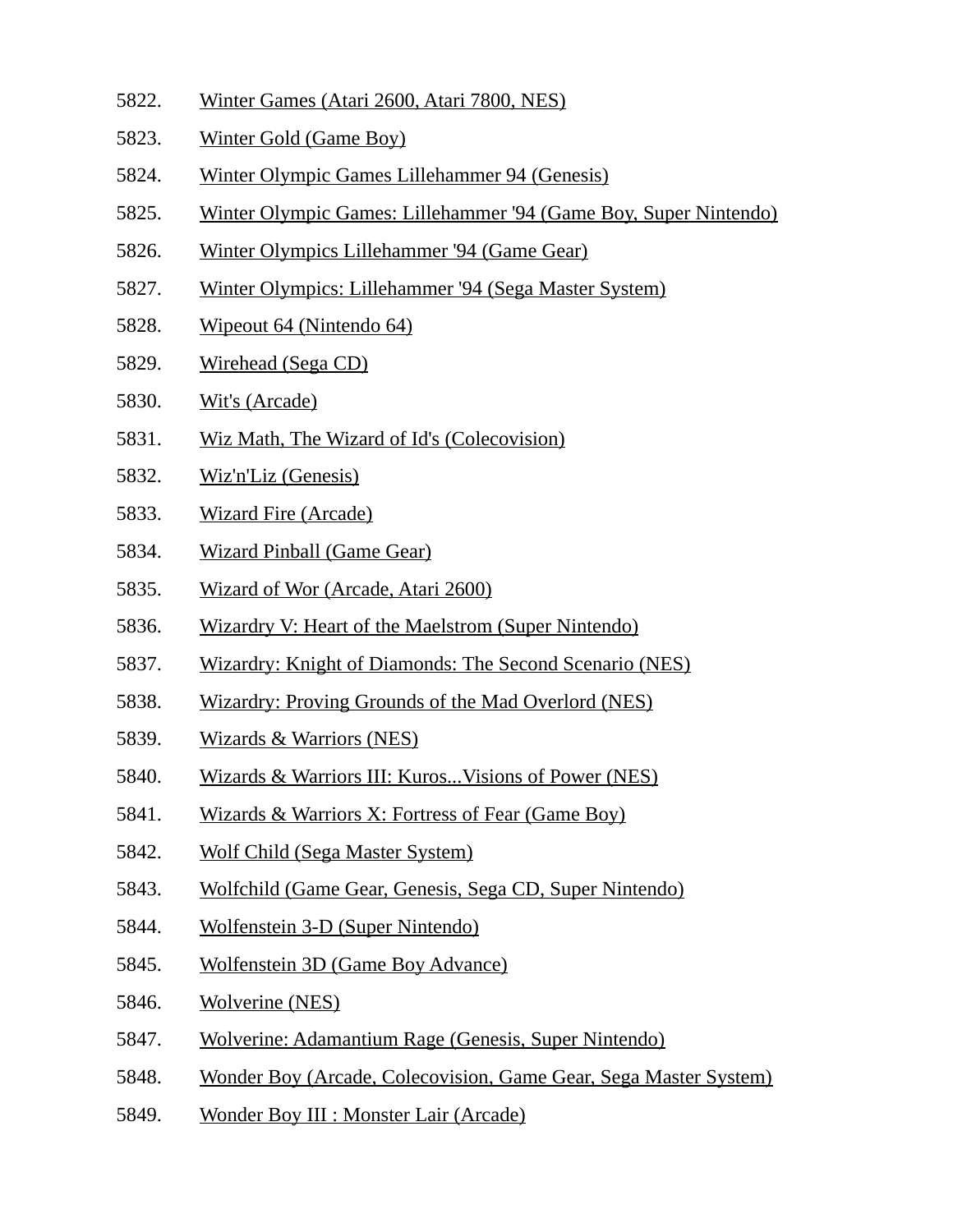- 5850. Wonder Boy III: Monster Lair (Genesis)
- 5851. Wonder Boy III: The Dragon's Trap (Sega Master System)
- 5852. Wonder Boy in Monster Land (Sega Master System)
- 5853. Wonder Boy in Monster World (Genesis, Sega Master System)
- 5854. Wonder Boy: The Dragon's Trap (Game Gear)
- 5855. Wonder Dog (Sega CD)
- 5856. Wonder Momo (Arcade, TurboGrafx-16)
- 5857. Wonder Planet (Arcade)
- 5858. Woody Pop (Game Gear)
- 5859. Woody Woodpecker Racing (Game Boy Color)
- 5860. Woody Woodpecker: Escape From Buzz Buzzard Park (Game Boy Color)
- 5861. Word Feud (Colecovision)
- 5862. WordZap (Game Boy)
- 5863. Wordtris (Game Boy, Super Nintendo)
- 5864. World Beach Volley: 1991 GB Cup (Game Boy)
- 5865. World Bowling (Game Boy)
- 5866. World Champ: Super Boxing Great Fight (NES)
- 5867. World Championship Baseball (Intellivision)
- 5868. World Championship Soccer (Genesis)
- 5869. World Championship Soccer 2 (Genesis)
- 5870. World Championship Soccer II (Genesis)
- 5871. World Circuit Series (Game Boy)
- 5872. World Class Baseball (TurboGrafx-16)
- 5873. World Class Bowling (Arcade)
- 5874. World Class Leader Board Golf (Sega Master System)
- 5875. World Class Leaderboard Golf (Game Gear, Genesis)
- 5876. World Class Track Meet (NES)
- 5877. World Court (Arcade)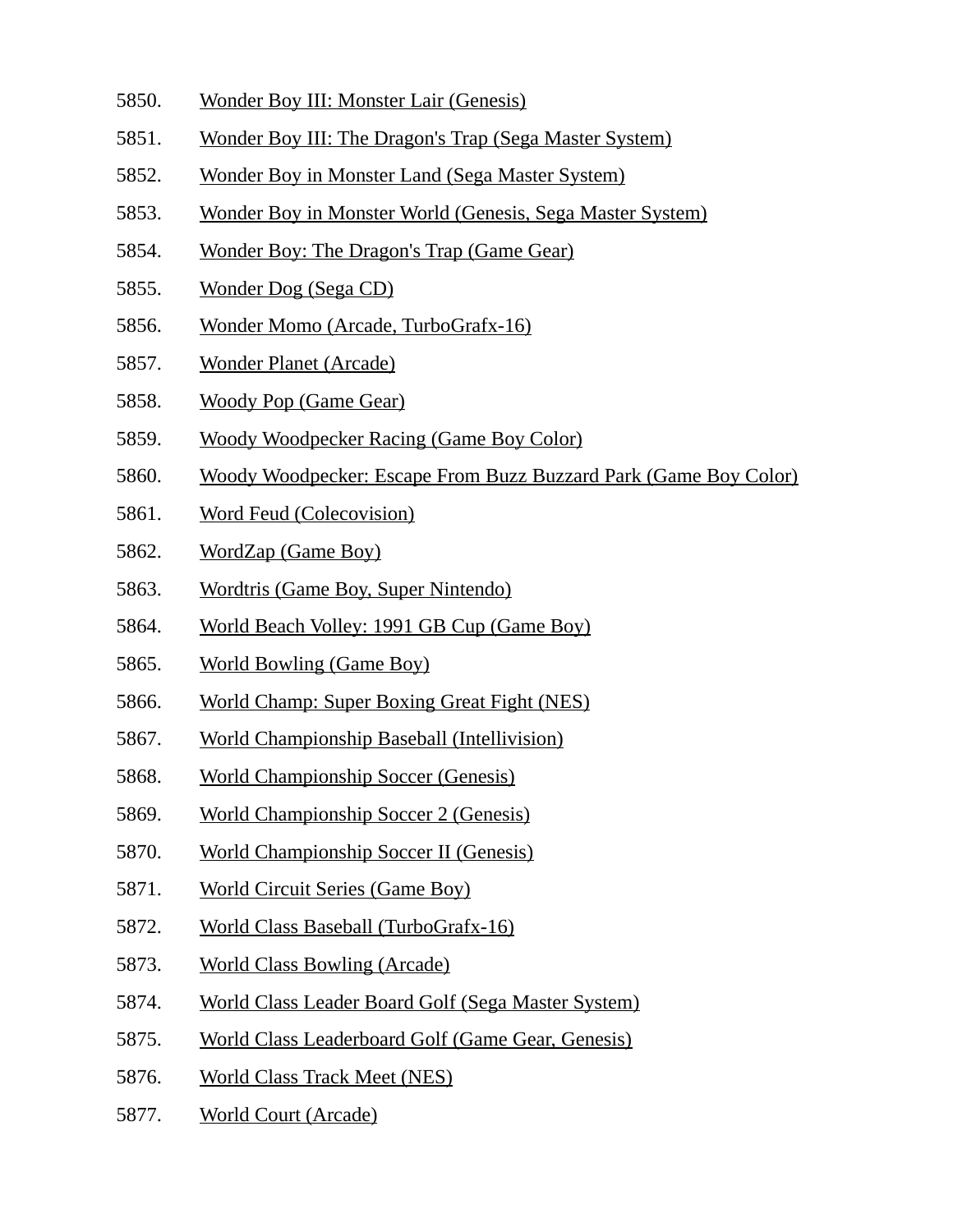- 5878. World Cup 98 (Game Boy)
- 5879. World Cup Italia '90 (Genesis, Sega Master System)
- 5880. World Cup Soccer (Intellivision)
- 5881. World Cup USA '94 (Game Boy)
- 5882. World Cup USA 94 (Game Gear, Genesis, Sega CD, Sega Master System, Super Nintendo)
- 5883. World Destruction League: Thunder Tanks (Game Boy Color)
- 5884. World Driver Championship (Nintendo 64)
- 5885. World Games (NES, Sega Master System)
- 5886. World Grand Prix (Arcade, Sega Master System)
- 5887. World Grand Prix 2 (Arcade)
- 5888. World Heroes (Arcade, Genesis, Super Nintendo)
- 5889. World Heroes 2 (Arcade, Super Nintendo)
- 5890. World Heroes 2 Jet (Arcade, Game Boy)
- 5891. World Heroes Perfect (Arcade)
- 5892. World Ice Hockey (Game Boy)
- 5893. World League Soccer (Super Nintendo)
- 5894. World Rally 2 (Arcade)
- 5895. World Reborn (Game Boy Advance)
- 5896. World Series Baseball (Game Gear, Genesis)
- 5897. World Series Baseball '95 (Game Gear, Genesis)
- 5898. World Series Baseball '96 (Genesis)
- 5899. World Series Baseball Starring Deion Sanders (Sega 32X)
- 5900. World Series Major League Baseball (Intellivision)
- 5901. World Soccer (Sega Master System)
- 5902. World Soccer 94: Road to Glory (Super Nintendo)
- 5903. World Soccer Finals (Arcade)
- 5904. World Sports Competition (TurboGrafx-16)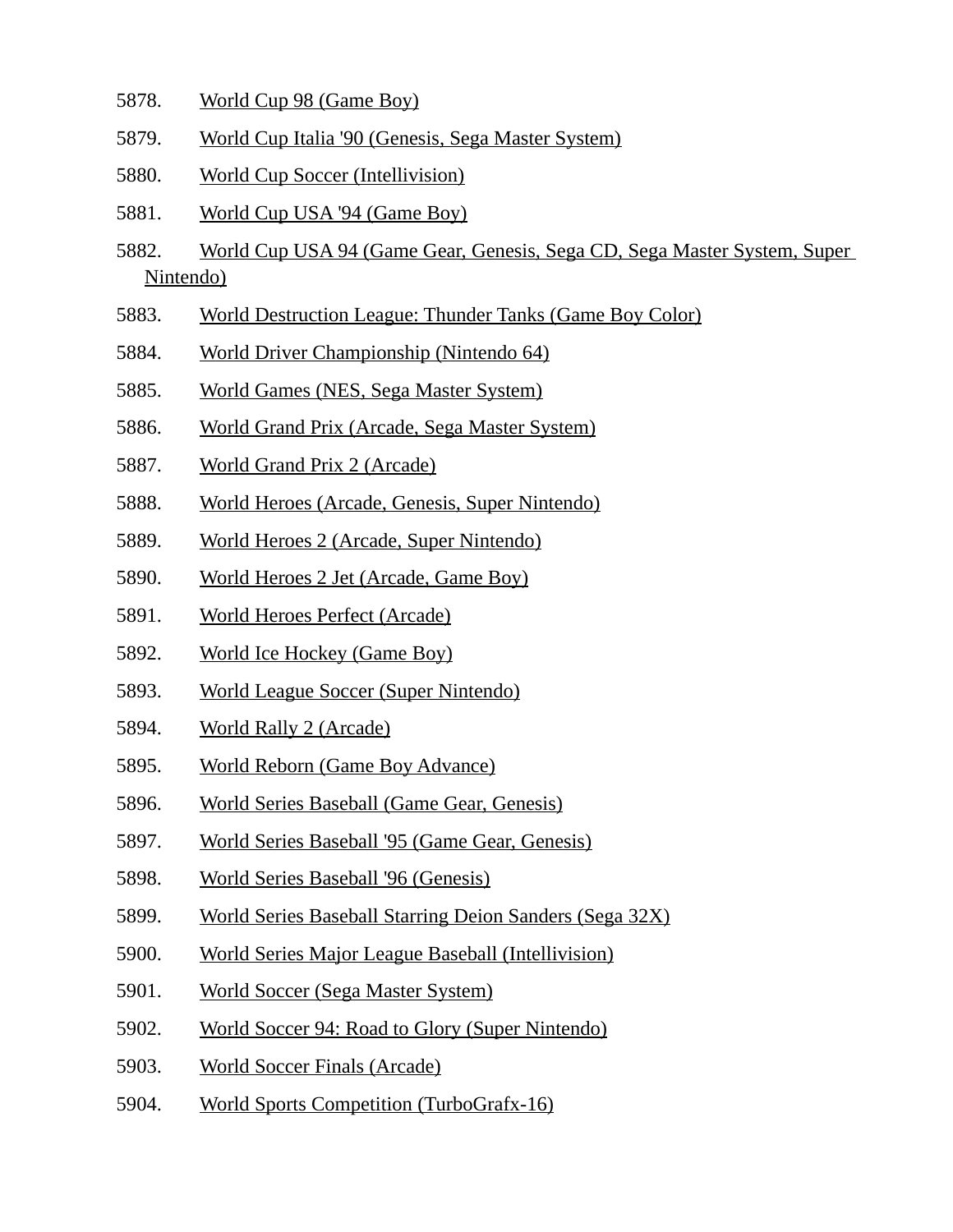- 5905. World Trophy Soccer (Genesis)
- 5906. World of Illusion Starring Mickey Mouse and Donald Duck (Genesis)
- 5907. Worm War I (Atari 2600)
- 5908. Worm Whomper (Intellivision)
- 5909. Worms (Game Boy, Genesis)
- 5910. Worms Armageddon (Game Boy Color, Nintendo 64)
- 5911. Worms World Party (Game Boy Advance)
- 5912. Wrath of the Black Manta (NES)
- 5913. Wrecking Crew (NES)
- 5914. Wrestle War (Arcade, Genesis)
- 5915. Wurm: Journey to the Center of the Earth! (NES)
- 5916. X Zone (Super Nintendo)
- 5917. X-Kaliber 2097 (Super Nintendo)
- 5918. X-Men (Game Gear, Genesis)
- 5919. X-Men 2: Clone Wars (Genesis)
- 5920. X-Men vs. Street Fighter (Arcade)
- 5921. X-Men: Children Of The Atom (Arcade)
- 5922. X-Men: Gamesmaster's Legacy (Game Gear)
- 5923. X-Men: Mojo World (Game Gear, Sega Master System)
- 5924. X-Men: Mutant Academy (Game Boy Color)
- 5925. X-Men: Mutant Apocalypse (Super Nintendo)
- 5926. X-Men: Mutant Wars (Game Boy Color)
- 5927. X-Men: Reign of Apocalypse (Game Boy Advance)
- 5928. X-Men: The Official Game (Game Boy Advance)
- 5929. X-Men: Wolverine's Rage (Game Boy Color)
- 5930. X-Multiply (Arcade)
- 5931. X-Perts (Genesis)
- 5932. X2: Wolverine's Revenge (Game Boy Advance)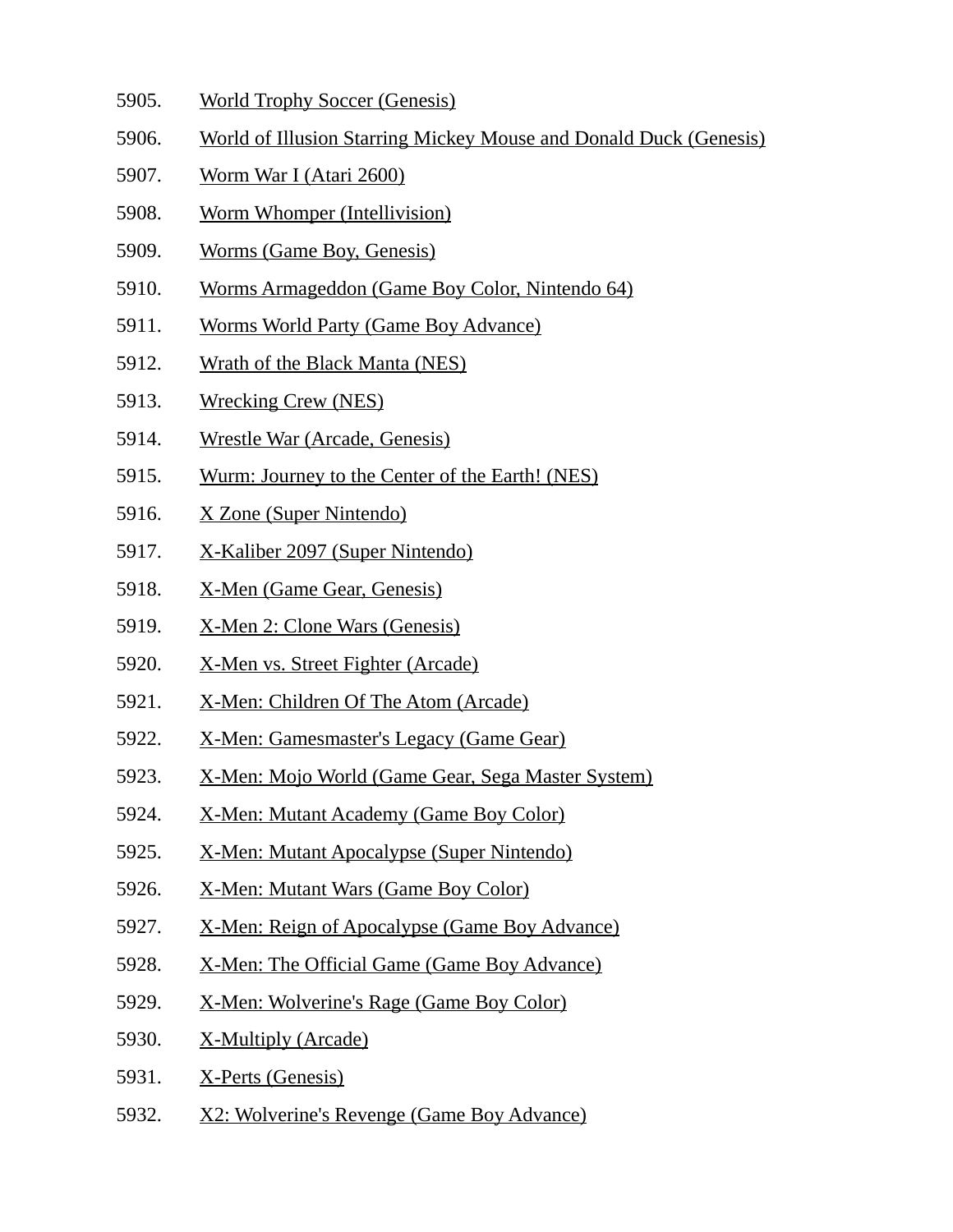- 5933. XDR: X-Dazedly-Ray (Genesis)
- 5934. XMen (Arcade)
- 5935. XX Mission (Arcade)
- 5936. Xain'd Sleena (Arcade)
- 5937. Xardion (Super Nintendo)
- 5938. Xena: Warrior Princess (Game Boy Color)
- 5939. Xena: Warrior Princess The Talisman of Fate (Nintendo 64)
- 5940. Xenon 2 (Game Boy)
- 5941. Xenon 2: Megablast (Genesis, Sega Master System)
- 5942. Xenophobe (Arcade, Atari 7800, NES)
- 5943. Xevious (Arcade, Atari 7800)
- 5944. Xevious: Fardraut Densetsu (TurboGrafx-16)
- 5945. Xevious: The Avenger (NES)
- 5946. Xexex (Arcade)
- 5947. Xexyz (NES)
- 5948. Xonox Robin Hood/Sir Lancelot (Atari 2600)
- 5949. Xor World (Arcade)
- 5950. Xtreme Sports (Game Boy Color)
- 5951. Xtreme Wheels (Game Boy Color)
- 5952. Xybots (Arcade)
- 5953. Xyonix (Arcade)
- 5954. Yam! Yam!? (Arcade)
- 5955. Yamato (Arcade)
- 5956. Yars' Revenge (Atari 2600, Game Boy Color)
- 5957. Yggdra Union: We'll Never Fight Alone (Game Boy Advance)
- 5958. Yie Ar Kung-Fu (Arcade, Colecovision)
- 5959. Yo! Noid (NES)
- 5960. Yo, Bro (TurboGrafx-16)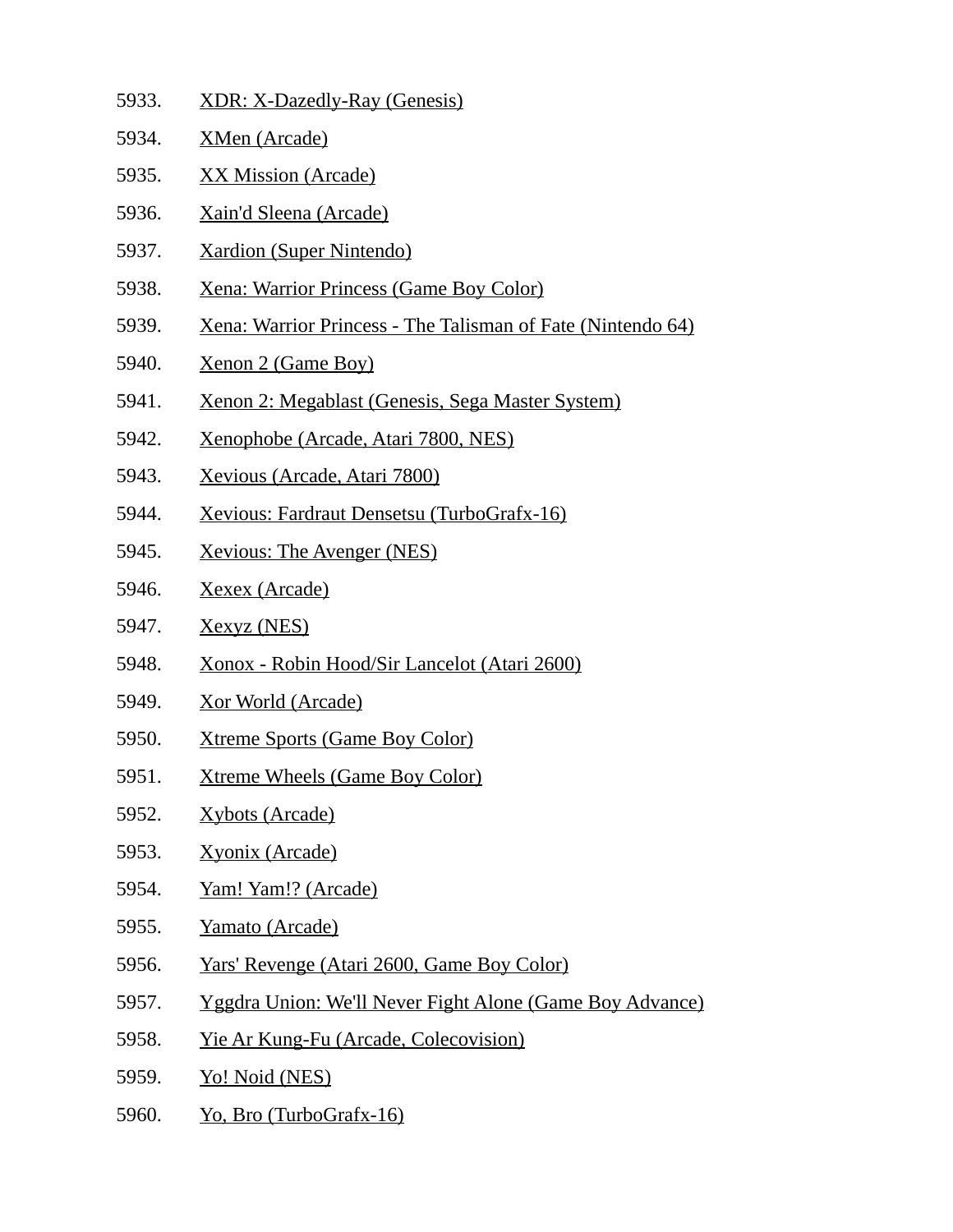- 5961. Yogi Bear in Yogi Bear's Goldrush (Game Gear)
- 5962. Yogi Bear's Gold Rush (Game Boy)
- 5963. Yoshi (Game Boy, NES)
- 5964. Yoshi's Cookie (Game Boy, NES, Super Nintendo)
- 5965. Yoshi's Safari (Super Nintendo)
- 5966. Yoshi's Story (Nintendo 64)
- 5967. Youjyuden (Arcade)
- 5968. Youkai Douchuuki (TurboGrafx-16)
- 5969. Young Merlin (Super Nintendo)
- 5970. Ys II: Ancient Ys Vanished The Final Chapter (NES)
- 5971. Ys III: Wanderers from Ys (NES, Super Nintendo)
- 5972. Ys: Ancient Ys Vanished (NES)
- 5973. Ys: The Vanished Omens (Sega Master System)
- 5974. Yu Yu Hakusho: Spirit Detective (Game Boy Advance)
- 5975. Yu Yu Hakusho: Tournament Tactics (Game Boy Advance)
- 5976. Yu-Gi-Oh! 7 Trials to Glory: World Championship Tournament 2005 (Game Boy Advance)
- 5977. Yu-Gi-Oh! Dark Duel Stories (Game Boy Color)
- 5978. Yu-Gi-Oh! Destiny Board Traveler (Game Boy Advance)
- 5979. Yu-Gi-Oh! Duel Monsters 4: Battle of Great Duelist (Game Boy Color)
- 5980. Yu-Gi-Oh! Duel Monsters II (Game Boy Color)
- 5981. Yu-Gi-Oh! GX Duel Academy (Game Boy Advance)
- 5982. Yu-Gi-Oh! Reshef of Destruction (Game Boy Advance)
- 5983. Yu-Gi-Oh! The Eternal Duelist Soul (Game Boy Advance)
- 5984. Yu-Gi-Oh! The Sacred Cards (Game Boy Advance)
- 5985. Yu-Gi-Oh! Ultimate Masters: World Championship Tournament 2006 (Game Boy Advance)
- 5986. Yu-Gi-Oh! World Championship Tournament 2004 (Game Boy Advance)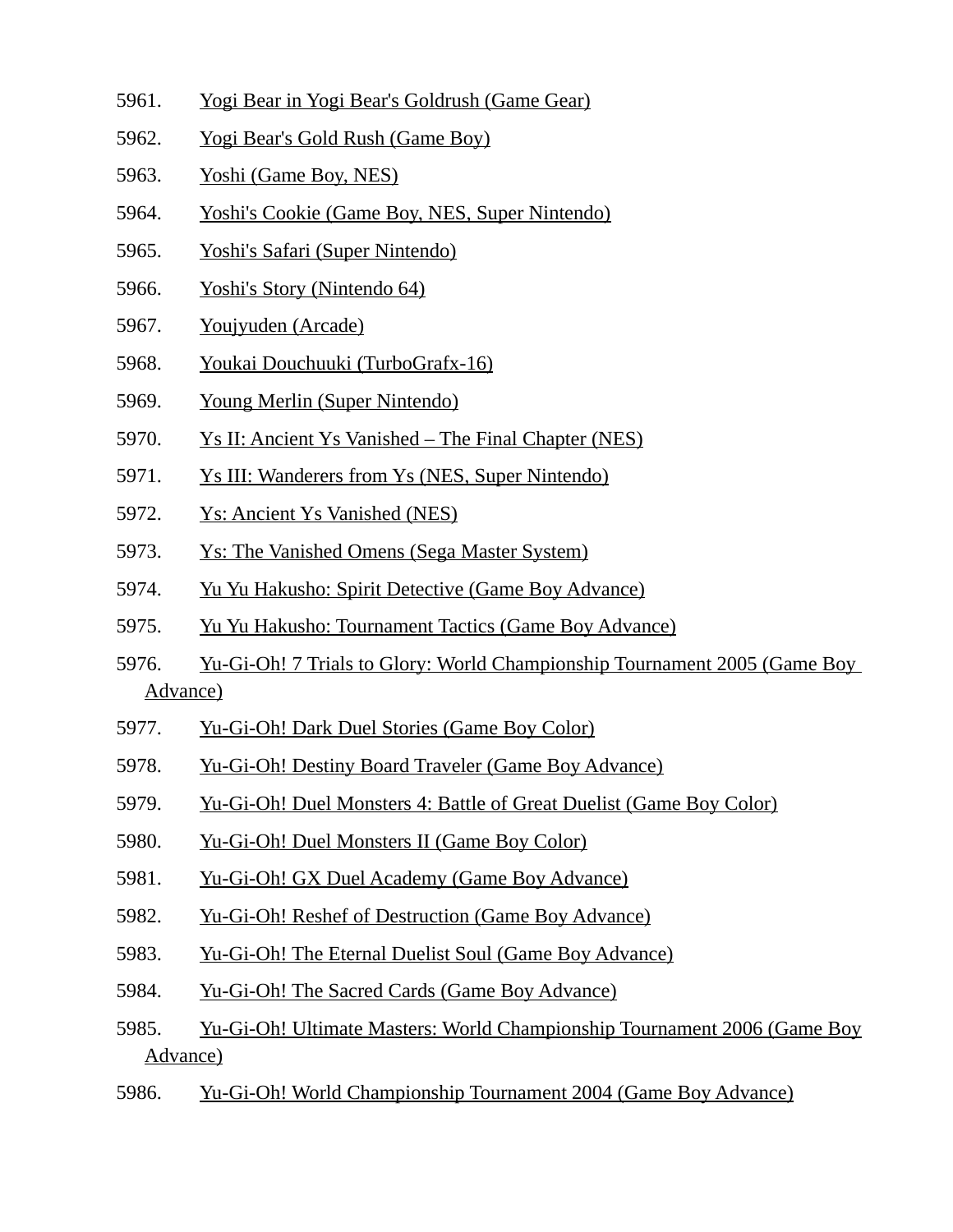- 5987. Yu-Gi-Oh! Worldwide Edition: Stairway to the Destined Duel (Game Boy Advance)
- 5988. Yu-Gi-Oh!: Dungeon Dice Monsters (Game Boy Advance)
- 5989. Zanac (NES)
- 5990. Zany Golf (Genesis)
- 5991. Zarzon (Arcade)
- 5992. ZatchBell! Electric Arena (Game Boy Advance)
- 5993. Zaviga (Arcade)
- 5994. Zaxxon (Arcade, Atari 2600, Colecovision, Intellivision)
- 5995. Zaxxon 3-D (Sega Master System)
- 5996. Zaxxon's Motherbase 2000 (Sega 32X)
- 5997. Zed Blade (Arcade)
- 5998. Zelda II: The Adventure of Link (NES)
- 5999. Zen Nippon Pro Wrestling Jet (Game Boy)
- 6000. Zen: Intergalactic Ninja (Game Boy, NES)
- 6001. Zenji (Colecovision)
- 6002. Zero Point (Arcade)
- 6003. Zero Tolerance (Genesis)
- 6004. Zero Wing (Arcade, Genesis)
- 6005. Zero the Kamikaze Squirrel (Genesis, Super Nintendo)
- 6006. Zillion (Sega Master System)
- 6007. Zillion II: The Tri Formation (Sega Master System)
- 6008. Zing Zing Zip (Arcade)
- 6009. Zipang (TurboGrafx-16)
- 6010. Zippy Race (Colecovision, NES)
- 6011. Zoar (Arcade)
- 6012. Zoda's Revenge: StarTropics II (NES)
- 6013. Zodiack (Arcade)